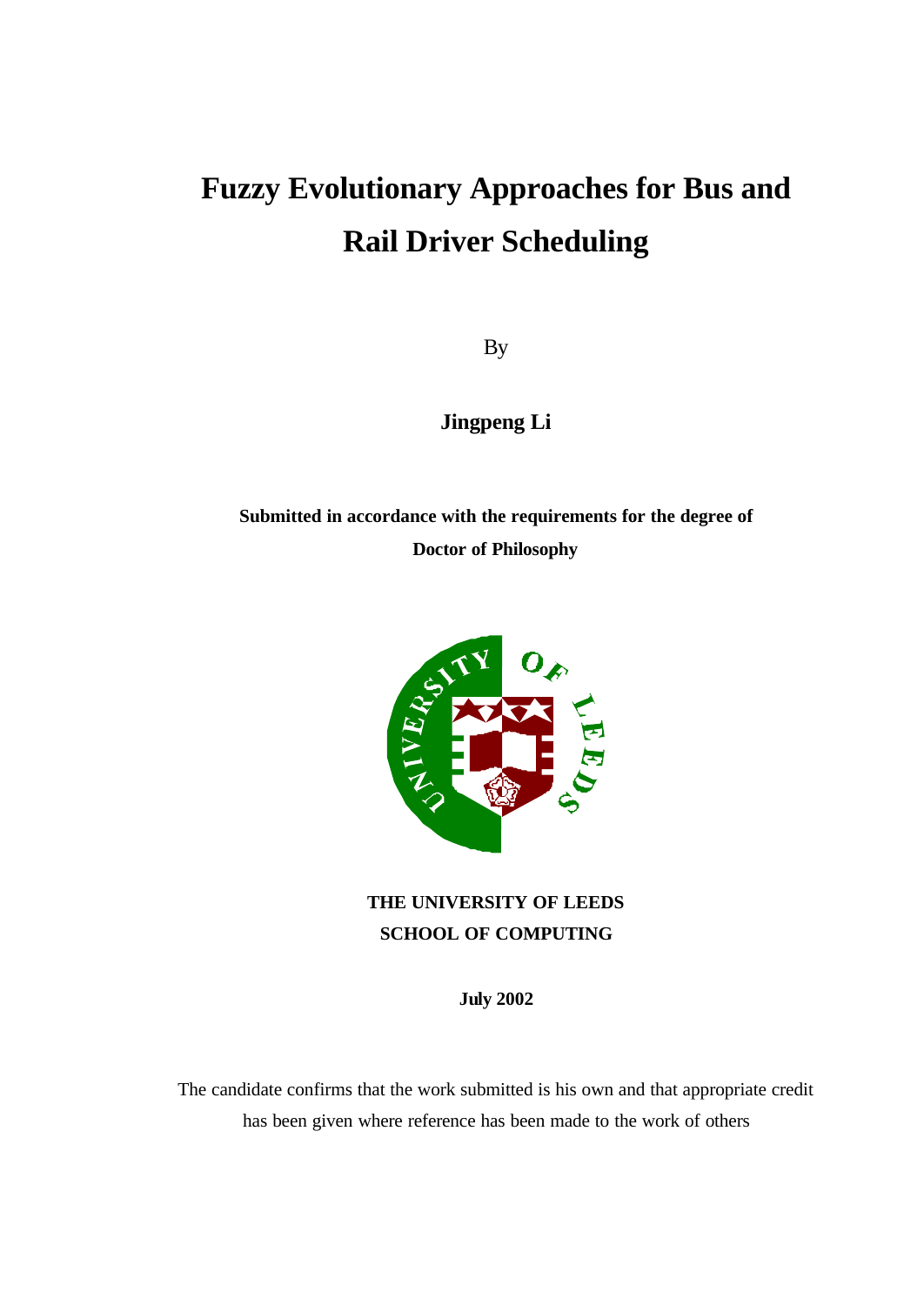# **Acknowledgements**

I would like to thank my supervisor, Dr. Raymond R. S. Kwan, for his guidance and supervision.

I would like to thank my family members for their patient and support, and close friends for their various kinds of help.

Finally I wish thank and acknowledge the full-scholarship for my three years' PhD studies, from the School of Computing, University of Leeds.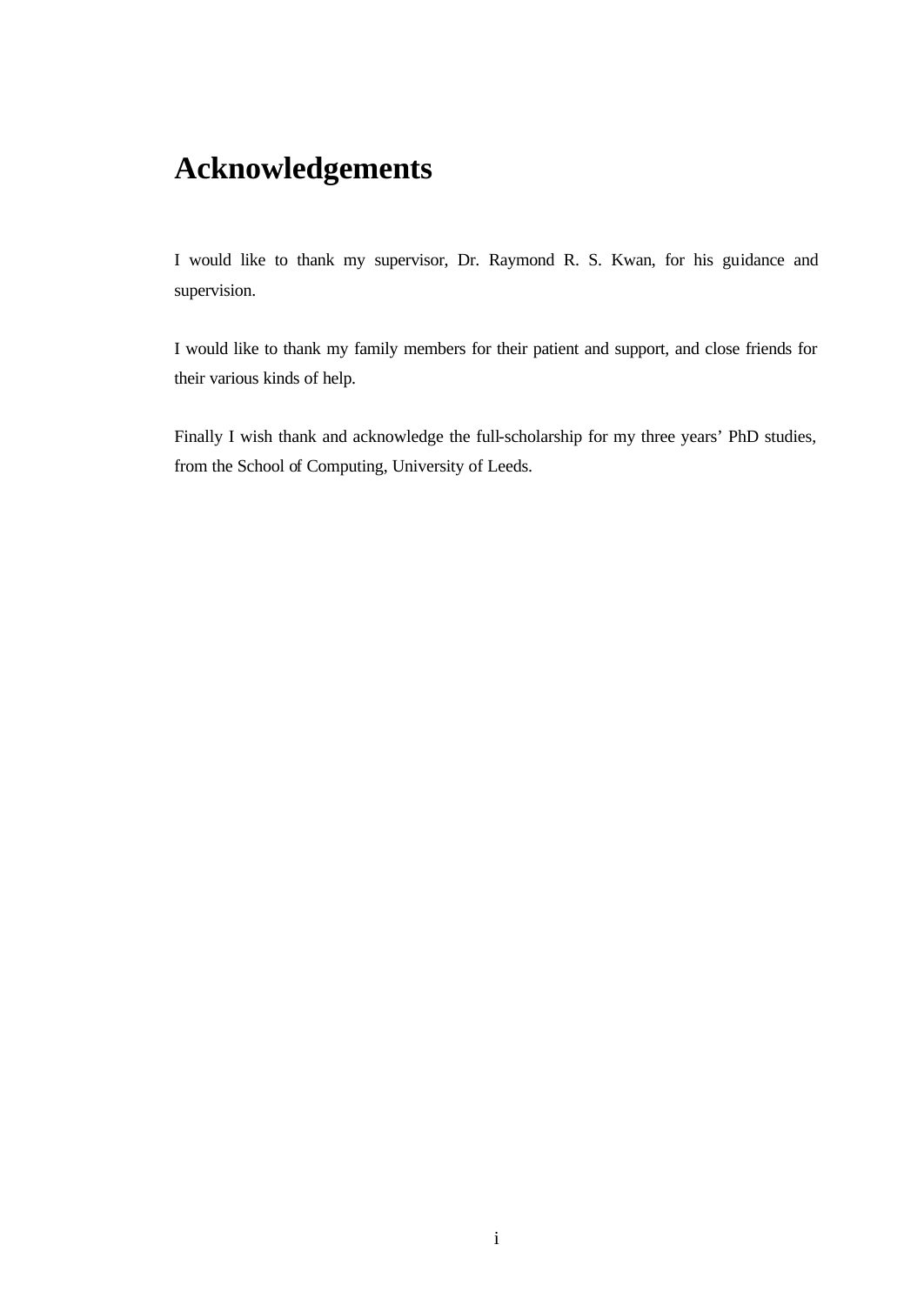### **Abstract**

Bus and train driver scheduling is a process of partitioning blocks of work, each of which is serviced by one vehicle, into a set of legal driver shifts. The main objectives are to minimise the total number of shifts and the total shift cost. Restrictions imposed by logistic, legal and union agreements make the problem more complicated.

The generate-and-select approach is widely used. A large set of feasible shifts is generated first, and then a subset is sele cted, from the large set, to form a final schedule by the mathematical programming method. In the subset selection phase, computational difficulties exist because of the NP-hard nature of this combinatorial optimisation problem. This thesis presents two evolutionary algorithms, namely a Genetic Algorithm and a Simulated Evolution algorithm, attempting to model and solve the driver scheduling problem in new ways.

At the heart of both algorithms is a function for evaluating potential driver shifts under fuzzified criteria. A Genetic Algorithm is first employed to calibrate the weight distribution among fuzzy membership functions. A Simulated Evolution algorithm then mimics generations of evolution on the single schedule produced by the Genetic Algorithm. In each generation an unfit portion of the working schedule is removed. The broken schedule is then reconstructed by means of a greedy algorithm, using the weight distribution derived by the Genetic Algorithm. The basic Simulated Evolution algorithm is a greedy search strategy that achieves improvement through iterative perturbation and reconstruction. This approach has achieved success in solving driver scheduling problems from different companies, with comparable results to the previously best known solutions.

Finally, the Simulated Evolution algorithm for driver scheduling has been generalized for the set covering problem, without using any special domain knowledge. This shows that this research is valuable to many applications that can be formulated as set covering models. Furthermore, Taguchi's orthogonal experimental design method has been used for the parameter settings. Computational results have shown that for large-scale problems, in general the proposed approach can produce superior solutions much faster than some existing approaches. This approach is particularly suitable for situations where quick and high-quality solutions are desirable.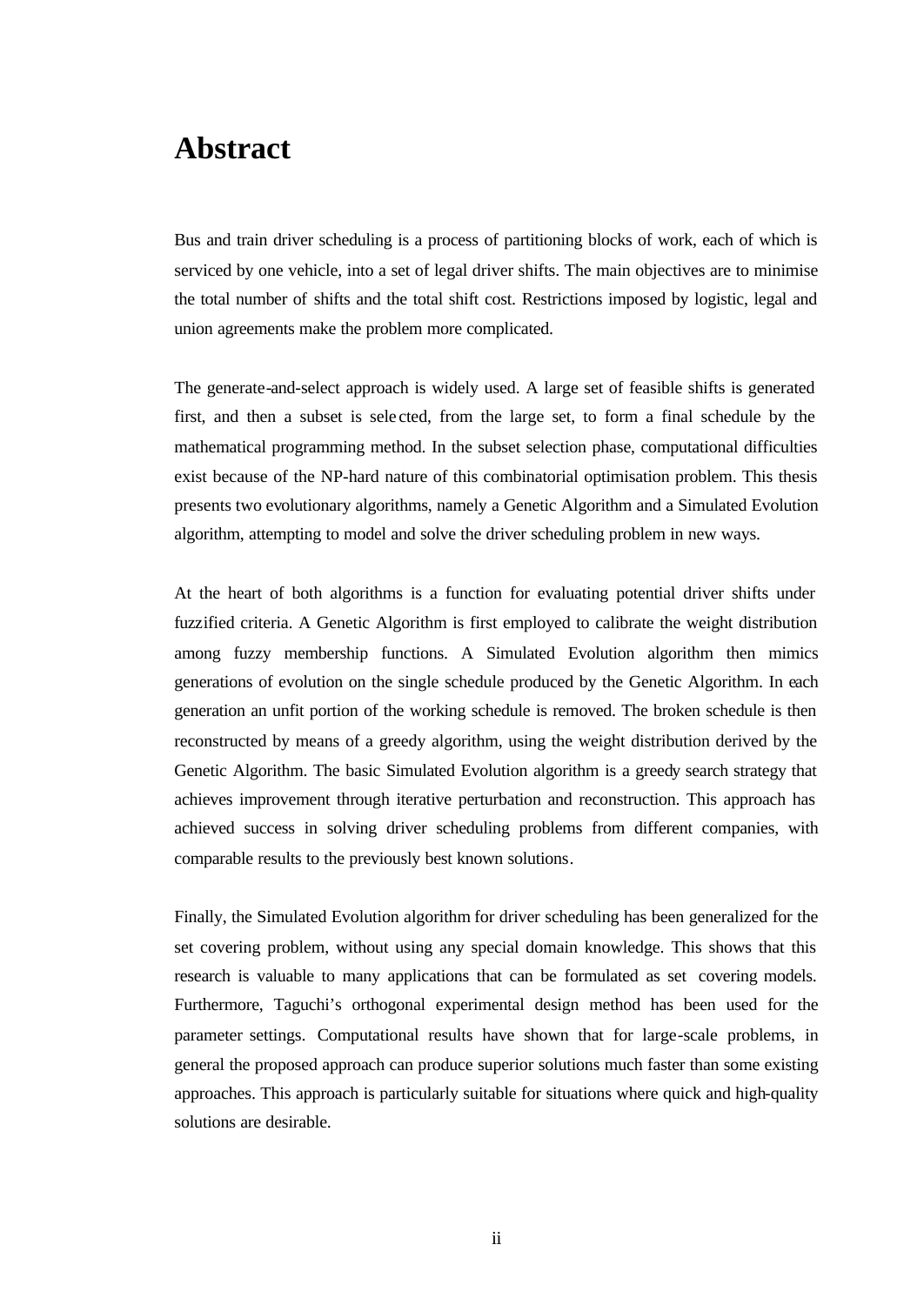### **Declarations**

Some parts of the work presented in this thesis have been published or will appear in the following articles:

**Li, J. and Kwan, R.S.K. (2002)** "A fuzzy genetic algorithm for driver scheduling," (to appear in) European Journal of Operational Research (Special Issue on Fuzzy Scheduling and Planning).

**Li, J. and Kwan, R.S.K. (2002)** "A fuzzy evolutionary approach with Taguchi parameter setting for the set covering problem," Proceedings of the 2002 IEEE Congress on Evolutionary Computation, IEEE Service Center, pp.1203-1208.

**Li, J. and Kwan, R.S.K. (2001)** "A fuzzy theory based evolutionary approach for driver scheduling," in Spector, L. et al. (Eds.), Proceedings of the Genetic and Evolutionary Computation Conference, Morgan Kaufman, pp. 1152-1158.

**Li, J. and Kwan, R.S.K. (2001)** "Evolutionary driver scheduling with fuzzy evaluation," Proceedings of the Graduate Student Workshop at Genetic and Evolutionary Computation Conference, pp.421-424, July 8, San Francisco, USA.

**Li, J. and Kwan, R.S.K. (2001)** "A fuzzy simulated evolution algorithm for the driver scheduling problem," Proceedings of the 2001 IEEE Congress on Evolutionary Computation, IEEE Service Center, pp.1115-1122.

**Li, J. and Kwan, R.S.K. (2000)** "Genetic algorithms for the bus and rail driver scheduling problem," in the 11<sup>th</sup> Conference of Young Operational Research, pp. 39, March 28-30, Cambridge, UK.

**Kwan, R.S.K., Kwan, A.S.K. and Li, J. (2000)** "Genetic algorithms for integer solutions of bus and rail driver scheduling," (presented at) The  $17<sup>th</sup>$  International Symposium on mathematical Programming, August 7-11, Atlanta, USA.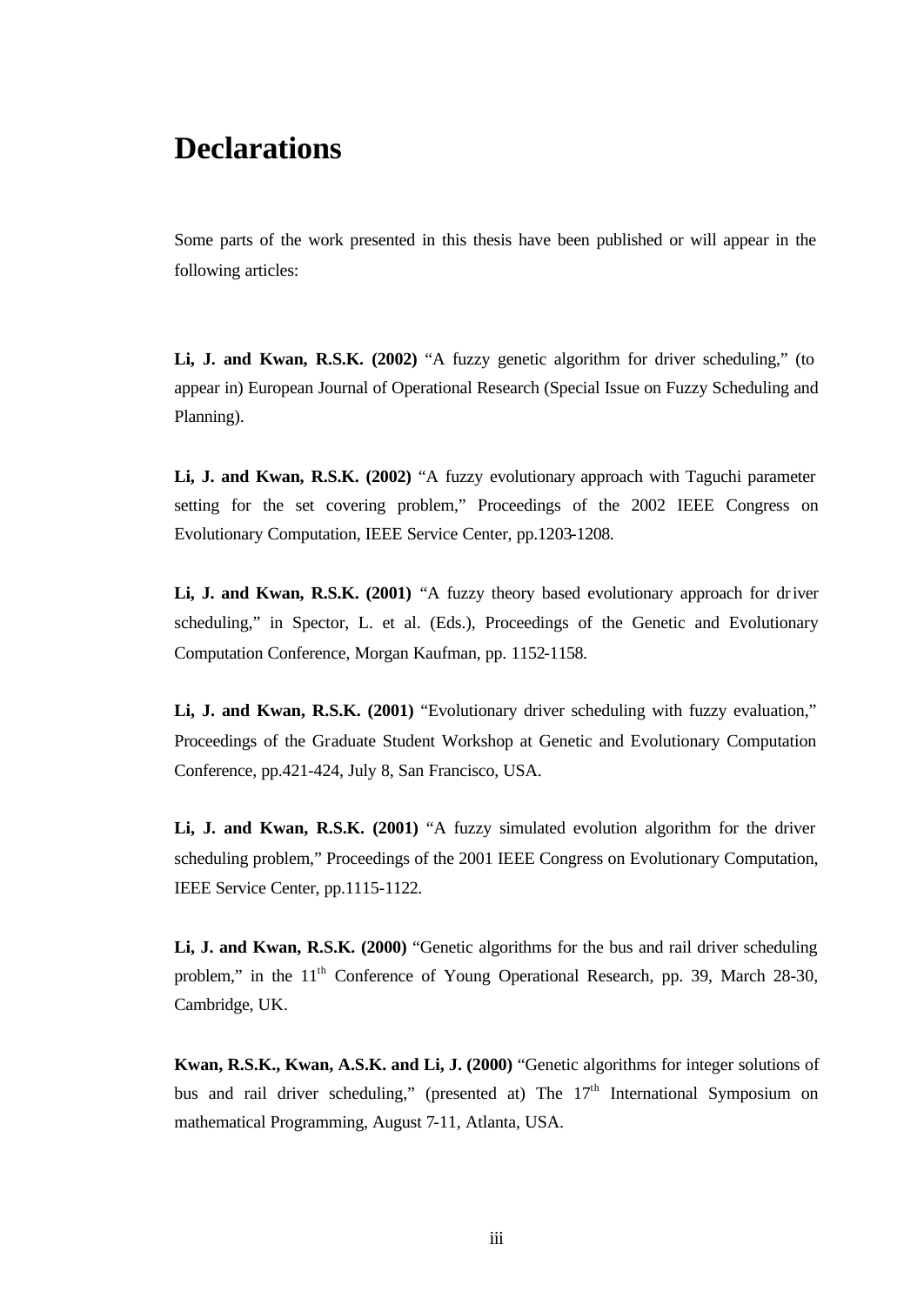## **Contents**

|   |                     | <b>Acknowledgeme nts</b> |                    |
|---|---------------------|--------------------------|--------------------|
|   | <b>Abstract</b>     |                          | ii                 |
|   | <b>Declarations</b> |                          | iii                |
|   | <b>Contents</b>     |                          | iv                 |
|   |                     | <b>List of Tables</b>    | viii               |
|   |                     | <b>List of Figures</b>   | $\mathbf{\dot{R}}$ |
| 1 |                     | <b>Introduction</b>      |                    |
|   | 1.1                 |                          |                    |
|   |                     | 1.1.1                    |                    |
|   |                     | 1.1.2                    |                    |
|   |                     |                          |                    |

| 2 |     |       |         | <b>Review of Techniques for Driver Scheduling and Set covering</b> | 10 |
|---|-----|-------|---------|--------------------------------------------------------------------|----|
|   | 2.1 |       |         |                                                                    |    |
|   | 2.2 |       |         |                                                                    |    |
|   |     | 2.2.1 |         |                                                                    |    |
|   |     |       | 2.2.1.1 |                                                                    |    |
|   |     |       | 2.2.1.2 |                                                                    |    |
|   |     | 2.2.2 |         |                                                                    |    |
|   |     |       | 2.2.2.1 | Mathematical model of set covering and set partition 14            |    |
|   |     |       | 2.2.2.2 |                                                                    |    |
|   |     |       | 2.2.2.3 |                                                                    |    |
|   |     |       | 2.2.2.4 |                                                                    |    |
|   |     | 2.2.3 |         |                                                                    |    |
|   |     |       | 2.2.3.1 |                                                                    |    |
|   |     |       | 2.2.3.2 |                                                                    |    |
|   |     |       | 2.2.3.3 |                                                                    |    |
|   |     |       | 2.2.3.4 |                                                                    |    |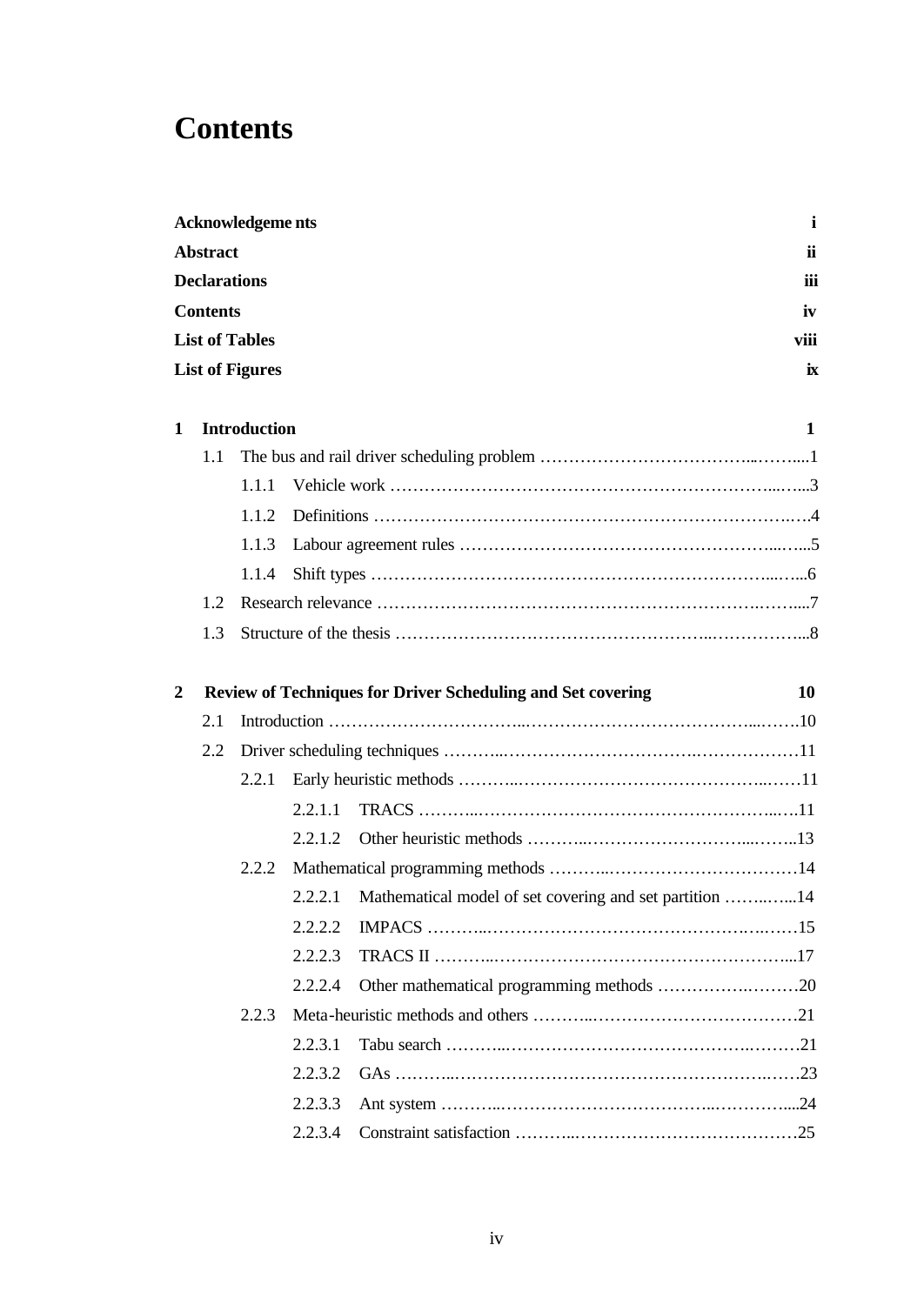|                         | 2.3 |       |         |                                                                        |    |
|-------------------------|-----|-------|---------|------------------------------------------------------------------------|----|
|                         |     | 2.3.1 |         |                                                                        |    |
|                         |     | 2.3.2 |         | An artificial neural network algorithm by Ohlsson et al. 27            |    |
|                         |     | 2.3.3 |         |                                                                        |    |
|                         |     | 2.3.4 |         |                                                                        |    |
|                         |     | 2.3.5 |         |                                                                        |    |
|                         | 2.4 |       |         |                                                                        |    |
| $\overline{\mathbf{3}}$ |     |       |         | A Fuzzy Theory Based Greedy Heuristic for Driver Scheduling            | 32 |
|                         | 3.1 |       |         |                                                                        |    |
|                         | 3.2 |       |         |                                                                        |    |
|                         |     | 3.2.1 |         |                                                                        |    |
|                         |     | 3.2.2 |         |                                                                        |    |
|                         |     | 3.2.3 |         |                                                                        |    |
|                         | 3.3 |       |         |                                                                        |    |
|                         | 3.4 |       |         |                                                                        |    |
|                         |     | 3.4.1 |         |                                                                        |    |
|                         |     |       | 3.4.1.1 |                                                                        |    |
|                         |     |       | 3.4.1.2 |                                                                        |    |
|                         |     |       | 3.4.1.3 |                                                                        |    |
|                         |     |       | 3.4.1.4 |                                                                        |    |
|                         |     |       | 3.4.1.5 |                                                                        |    |
|                         |     | 3.4.2 |         |                                                                        |    |
|                         | 3.5 |       |         |                                                                        |    |
|                         |     | 3.5.1 |         | Determination of the greedy operator in over-cover penalty 58          |    |
|                         |     | 3.5.2 |         | Determination of the aggregation operator in structural coefficient 59 |    |
|                         |     |       | 3.5.3.1 |                                                                        |    |
|                         |     |       | 3.5.3.2 |                                                                        |    |
|                         |     |       | 3.5.3.3 |                                                                        |    |
|                         | 3.6 |       |         |                                                                        |    |
|                         |     |       |         |                                                                        |    |
| $\overline{\mathbf{4}}$ |     |       |         | A Genetic Algorithm for Weight Determination                           | 69 |
|                         | 4.1 |       |         |                                                                        |    |
|                         | 4.2 |       |         |                                                                        |    |
|                         |     | 4.2.1 |         |                                                                        |    |
|                         |     | 4.2.2 |         |                                                                        |    |
|                         |     | 4.2.3 |         |                                                                        |    |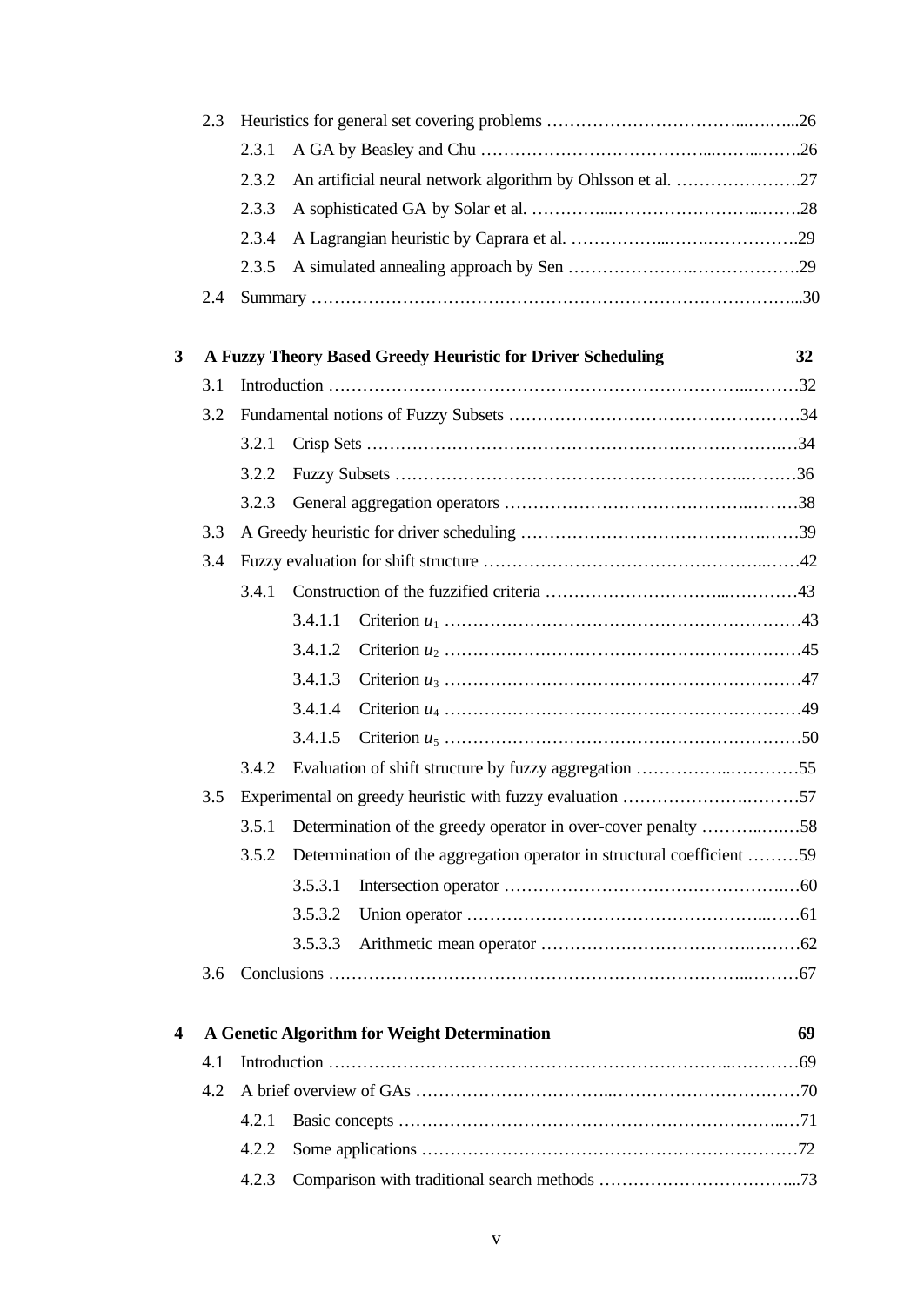|   | 4.3 |         |                                                                          |     |
|---|-----|---------|--------------------------------------------------------------------------|-----|
|   |     | 4.3.1   |                                                                          |     |
|   |     | 4.3.2   |                                                                          |     |
|   |     | 4.3.3   |                                                                          |     |
|   |     | 4.3.3.1 |                                                                          |     |
|   |     | 4.3.3.2 |                                                                          |     |
|   |     | 4.3.4   |                                                                          |     |
|   |     | 4.3.5   |                                                                          |     |
|   |     | 4.3.5.1 |                                                                          |     |
|   |     | 4.3.5.2 |                                                                          |     |
|   |     |         | 4.3.5.3 Adaptive probabilities of crossover and mutation 82              |     |
|   | 4.4 |         |                                                                          |     |
|   | 4.5 |         |                                                                          |     |
|   |     |         |                                                                          |     |
| 5 |     |         | A Fuzzy Simulated Evolution Algorithm for Driver Scheduling              | 89  |
|   | 5.1 |         |                                                                          |     |
|   | 5.2 |         |                                                                          |     |
|   |     | 5.2.1   |                                                                          |     |
|   |     | 5.2.2   |                                                                          |     |
|   |     | 5.2.3   |                                                                          |     |
|   | 5.3 |         |                                                                          |     |
|   |     | 5.3.1   |                                                                          |     |
|   |     | 5.3.2   |                                                                          |     |
|   |     | 5.3.3   |                                                                          |     |
|   |     | 5.3.4   |                                                                          |     |
|   |     | 5.3.5   |                                                                          |     |
|   |     | 5.3.6   |                                                                          |     |
|   | 5.4 |         |                                                                          |     |
|   | 5.5 |         |                                                                          |     |
|   |     |         |                                                                          |     |
| 6 |     |         | A Fuzzy SE Algorithm with Taguchi Parameter Setting for the Set Covering |     |
|   |     | Problem |                                                                          | 109 |
|   | 6.1 |         |                                                                          |     |
|   | 6.2 |         |                                                                          |     |
|   |     | 6.2.1   |                                                                          |     |
|   |     | 6.2.1.1 |                                                                          |     |
|   |     | 6.2.1.2 |                                                                          |     |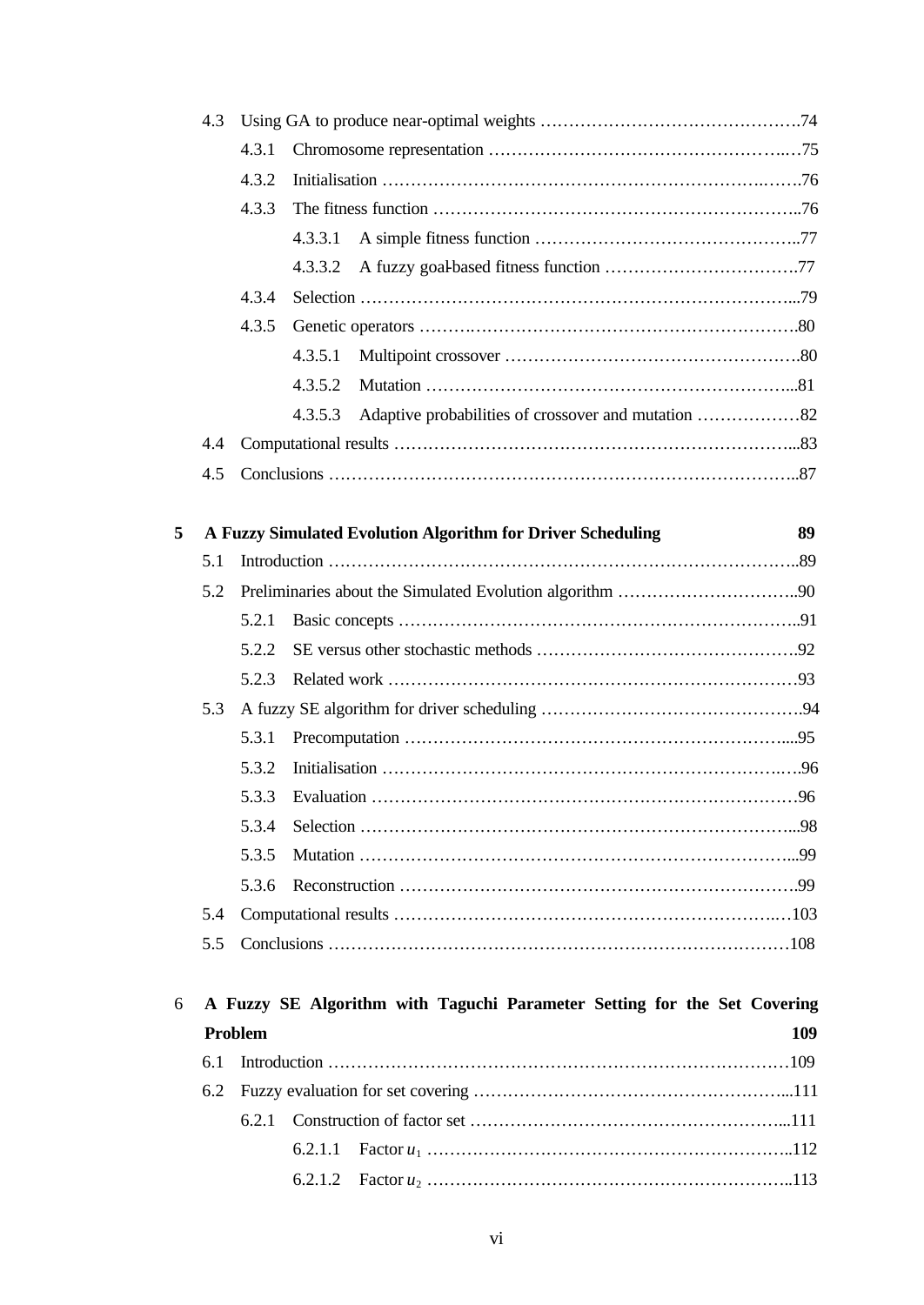|     |       | 6.2.1.3 |                                                              |  |
|-----|-------|---------|--------------------------------------------------------------|--|
|     |       | 6.2.1.4 |                                                              |  |
|     |       | 6.2.1.5 |                                                              |  |
|     | 6.2.2 |         |                                                              |  |
| 6.3 |       |         |                                                              |  |
|     | 6.3.1 |         |                                                              |  |
|     | 6.3.2 |         |                                                              |  |
|     | 6.3.3 |         |                                                              |  |
|     | 6.3.4 |         |                                                              |  |
| 6.4 |       |         |                                                              |  |
|     | 6.4.1 |         |                                                              |  |
|     |       | 6.4.1.1 |                                                              |  |
|     |       | 6.4.1.2 | Comparison to the traditional method of factorial design 124 |  |
|     | 6.4.2 |         |                                                              |  |
|     |       | 6.4.2.1 |                                                              |  |
|     |       | 6.4.2.2 |                                                              |  |
|     |       | 6.4.2.3 |                                                              |  |
| 6.5 |       |         |                                                              |  |
|     | 6.5.1 |         |                                                              |  |
|     | 6.5.2 |         |                                                              |  |
| 6.6 |       |         |                                                              |  |
|     |       |         |                                                              |  |
|     |       |         |                                                              |  |

| <b>7</b> Conclusions |  |  |  |
|----------------------|--|--|--|
|                      |  |  |  |
|                      |  |  |  |
|                      |  |  |  |

### **Bibliography 148**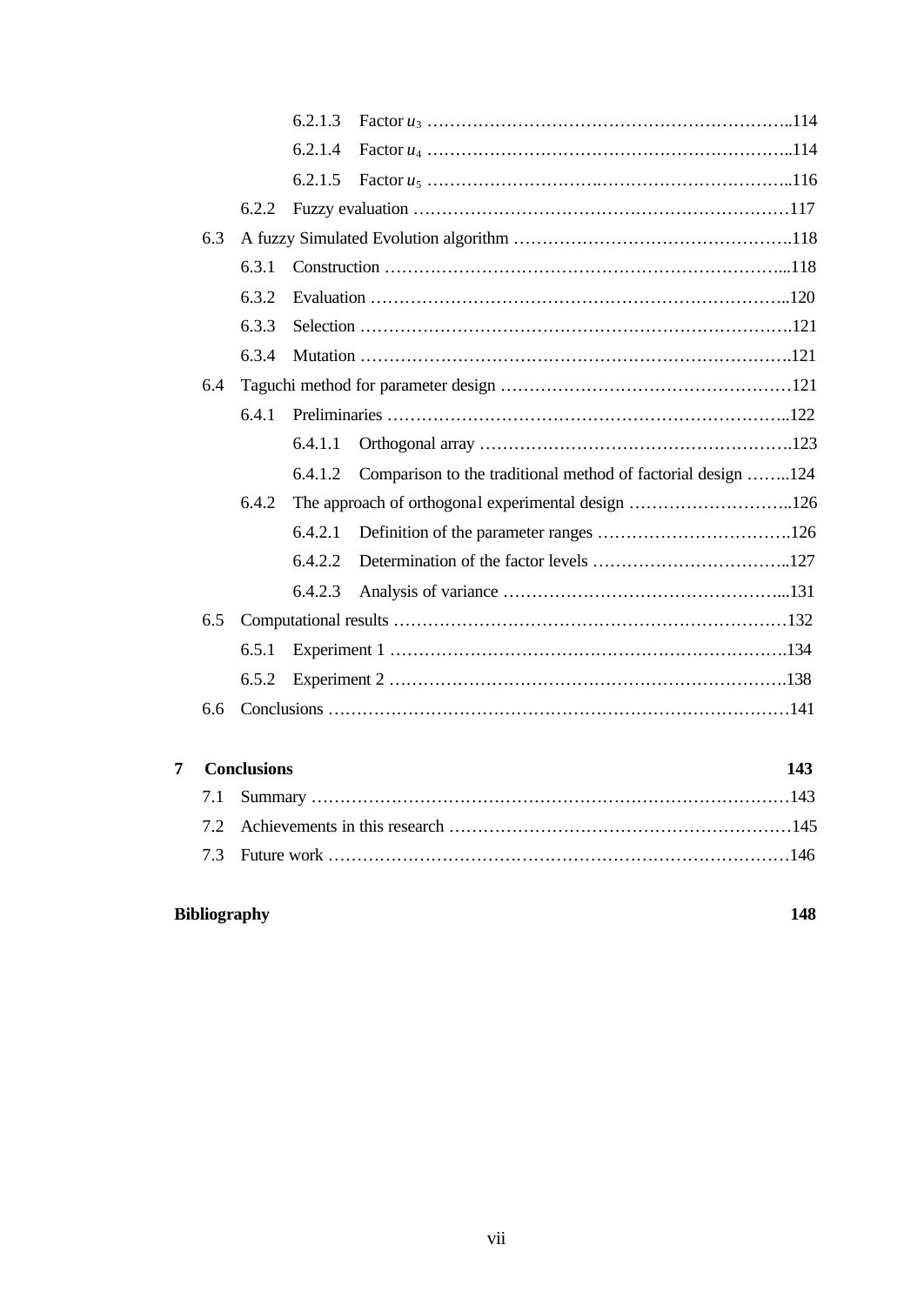## **List of Tables**

| 3.1  | Relationship of shifts in an integer solution and those in the relaxed LP solution 52    |
|------|------------------------------------------------------------------------------------------|
| 3.2  | Distribution of shifts in an integer solution with respect to their fractional values 53 |
| 3.3  |                                                                                          |
| 3.4  |                                                                                          |
| 3.5  |                                                                                          |
| 3.6  |                                                                                          |
| 3.7  |                                                                                          |
| 3.8  |                                                                                          |
| 3.9  |                                                                                          |
| 3.10 |                                                                                          |
|      |                                                                                          |
|      |                                                                                          |
| 4.1  |                                                                                          |
| 4.2  |                                                                                          |
| 4.3  | Results of ten runs with fixed parameters but different random seed numbers 86           |
|      |                                                                                          |
| 5.1  |                                                                                          |
| 5.2  |                                                                                          |
| 5.3  | Results of ten runs with fixed parameters but different random seed numbers 106          |
|      |                                                                                          |
| 6.1  |                                                                                          |
| 6.2  |                                                                                          |
| 6.3  |                                                                                          |
| 6.4  | Details of the test problems and related best known solutions 133                        |
| 6.5  |                                                                                          |
| 6.6  | Summary results of 50 trials by randomised parameter sets 136                            |
| 6.7  |                                                                                          |
| 6.8  |                                                                                          |
| 6.9  |                                                                                          |
| 6.10 |                                                                                          |
|      |                                                                                          |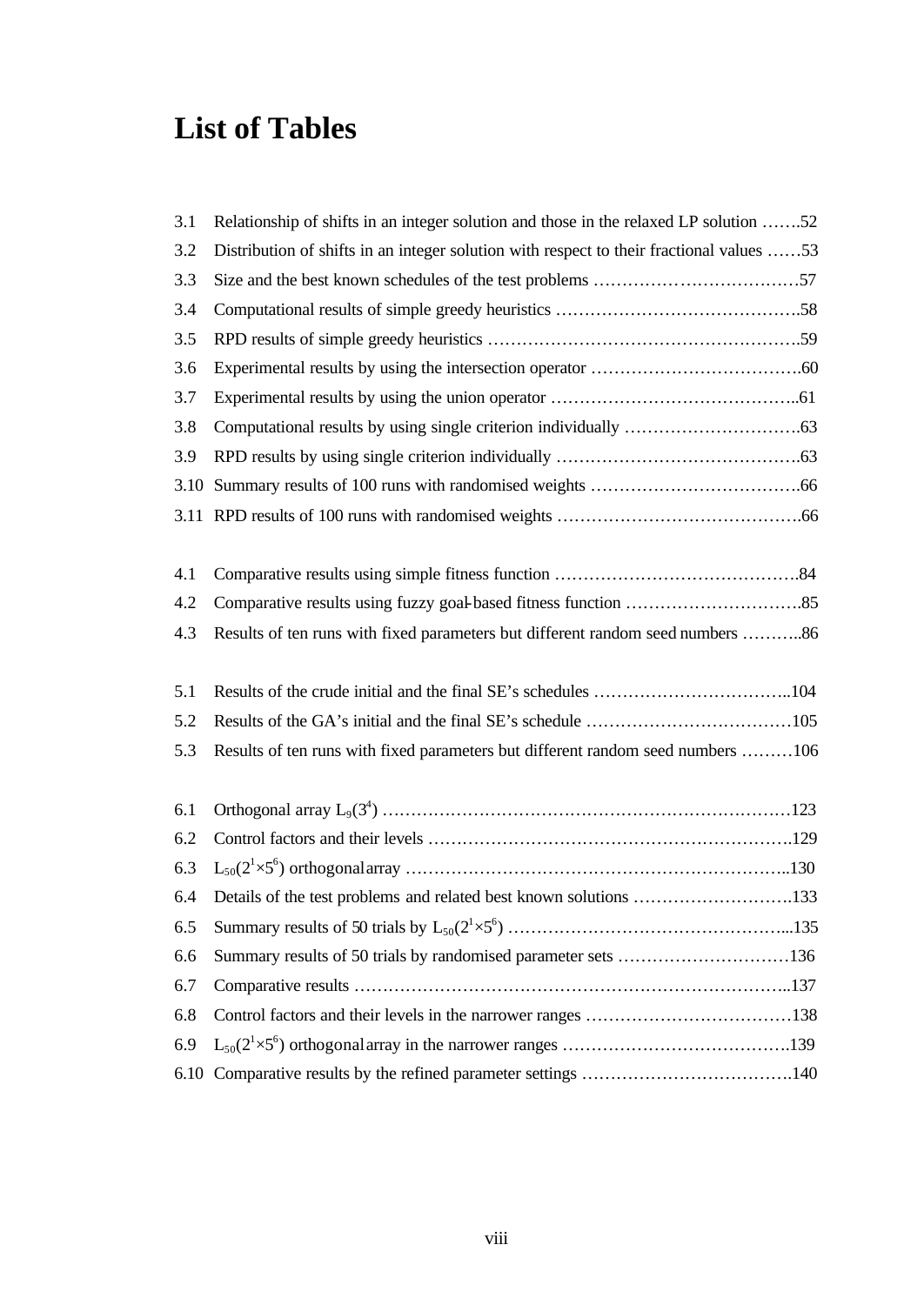# **List of Figures**

| 1.1 |  |
|-----|--|
| 1.2 |  |
| 1.3 |  |
|     |  |
| 3.1 |  |
| 3.2 |  |
| 3.3 |  |
| 3.4 |  |
| 3.5 |  |
|     |  |
| 4.1 |  |
| 4.2 |  |
| 4.3 |  |
|     |  |
| 5.1 |  |
| 5.2 |  |
| 5.3 |  |
|     |  |
| 6.1 |  |
| 6.2 |  |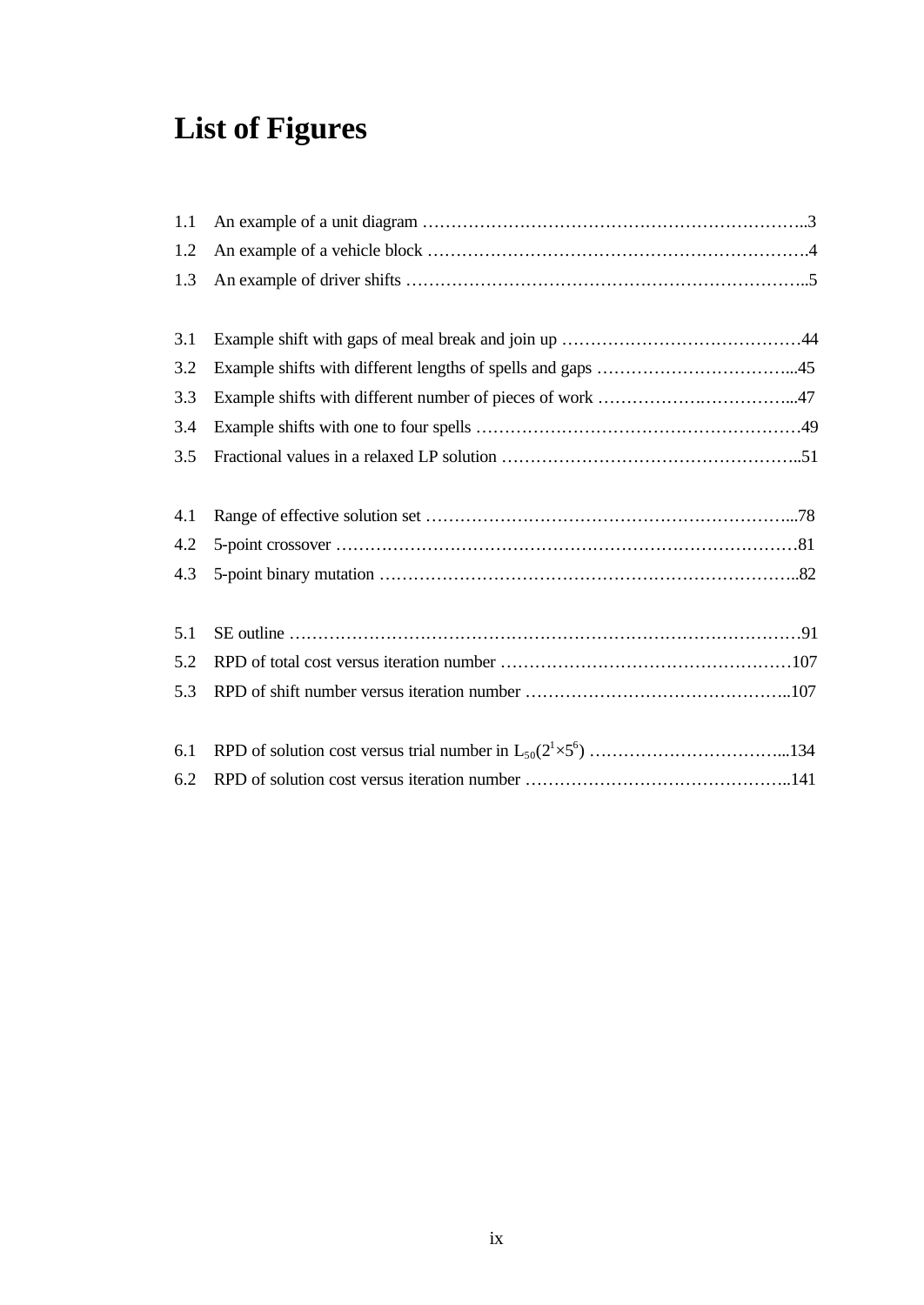### **Chapter One**

## **Introduction**

#### **1.1 The bus and rail driver scheduling problem**

Bus and train driver scheduling is a process of partitioning blocks of work, each of which is serviced by one vehicle, into a set of legal driver shifts. The main objectives are to minimise the total number of shifts and the total shift costs. This problem has attracted much interest since the 1960s.

\_\_\_\_\_\_\_\_\_\_\_\_\_\_\_\_\_\_\_\_\_\_\_\_\_\_\_\_\_\_\_\_\_\_\_\_\_\_\_\_\_\_\_\_\_\_\_\_\_\_\_\_\_\_\_\_\_\_\_\_\_\_\_\_\_\_\_\_\_\_\_\_\_\_\_

Bus driver scheduling and train driver scheduling are fundamentally the same problem, but the former can be regarded as a special case of the latter since all the features in bus operation can be found in train operation but not vice versa (Kwan 1999). In comparison, both problems involve allocation of driver work to shifts that are similar in structure, have similar working hours with at least one meal break, and must obey similar labour agreement rules.

Compared with bus driver scheduling, train driver scheduling is much more complex, some of the factors are listed as follows (Kwan 1999):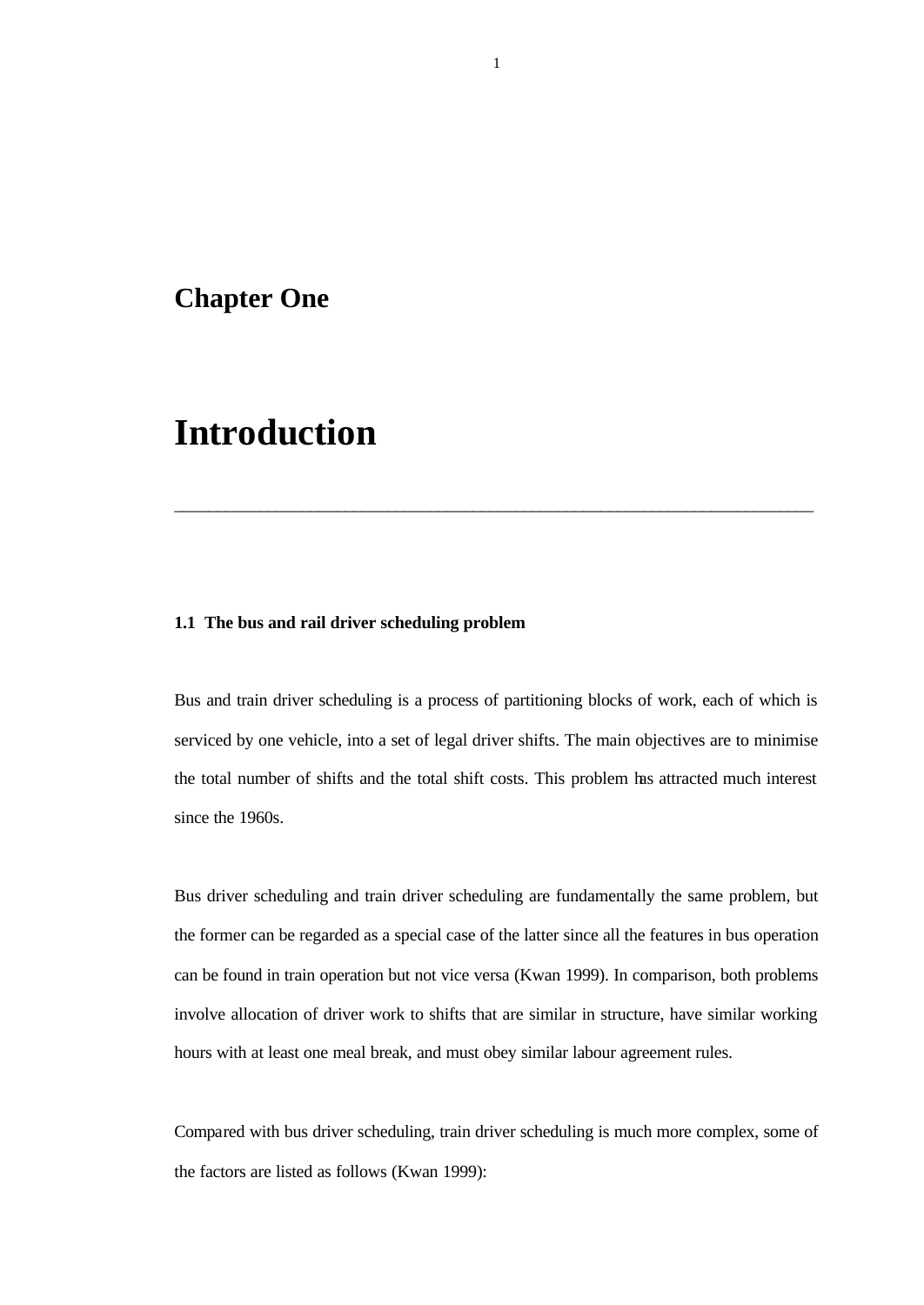- In case that a driver need to travel as passenger from one place to another, in train driver scheduling it is necessary to find out the exact departure and arrival time for the driver to travel. However, in bus driver scheduling a constant allowance for the travelling is usually adequate due to short distance to be travelled and frequent services;
- The bus driver scheduling problem is often solved as a single-depot problem, which is much easier than the multi-depot case typical of train driver scheduling, since bus drivers are usually restricted to buses from their home depots;
- Compared to train work, bus work is less fragmented, and does not contain non-wheel turning work such as unit preparation and disposal. Hence bus driver shifts usually contain work on no more than three different buses;
- Meal break rules in the bus situation are simpler than those in the train situation, and the maximum number of meal breaks rarely exceeds two;
- In bus driver scheduling, there is usually no restriction on route and traction knowledge.

The driver scheduling problem is commonly solved using a set covering approach. A large set of possible legal shifts is first generated by heuristics, which are usually highly parameterized to reflect on the driver work rules of individual companies. Then, a least cost subset covering all the work is selected to form a solution schedule. The success and limitations of such a standard approach, as exemplified in TRACS II, which used a blend of heuristics and Integer Linear Programming, have been discussed in Kwan et al. (2000).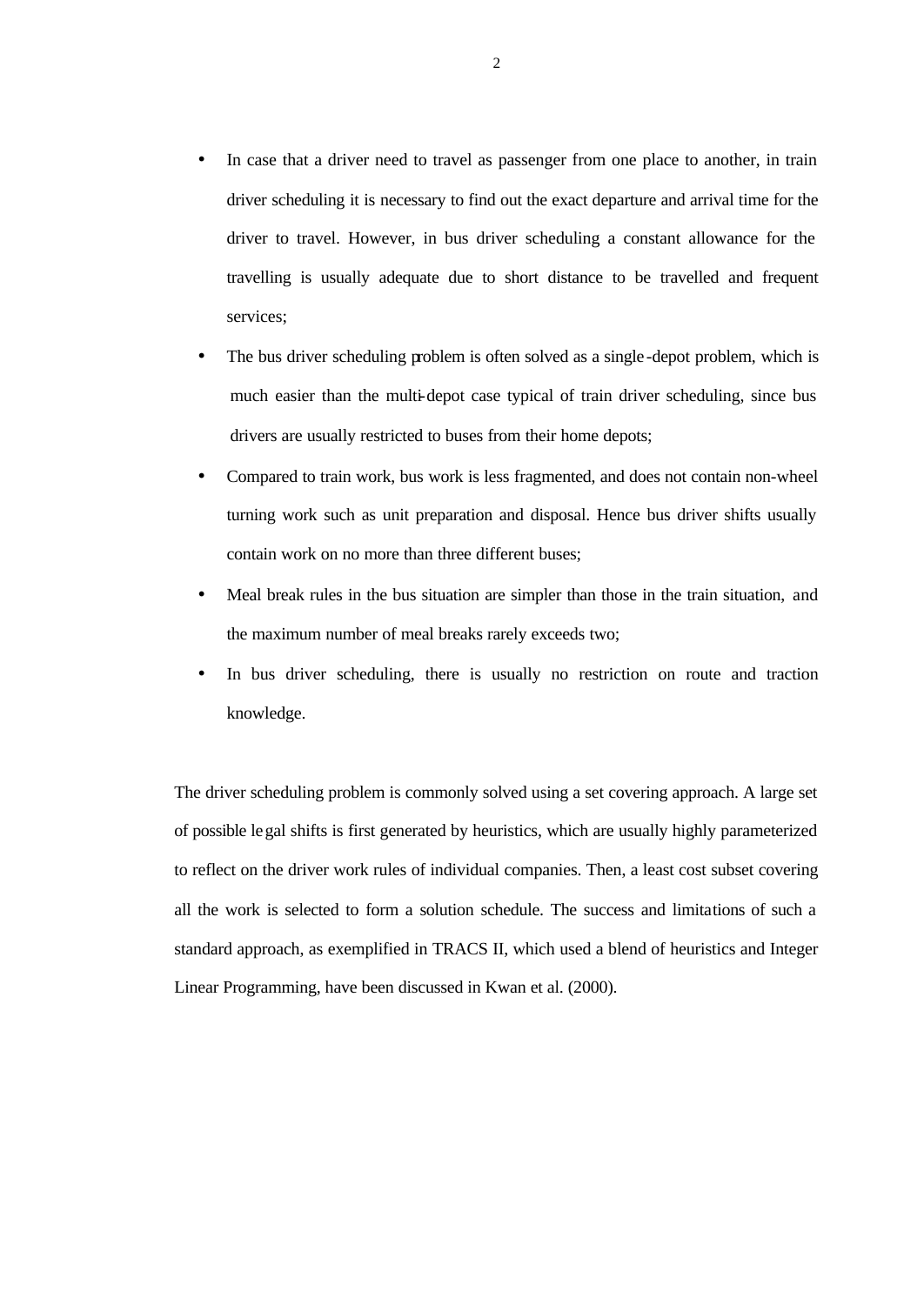#### **1.1.1 Vehicle work**

Vehicle (i.e. bus or train in this thesis) units are normally scheduled before driver schedules are compiled. In a vehicle schedule, the work is usually denoted as a set of blocks. A block is a sequence of trips operated by one vehicle in one day, beginning with a pull-out from, and ending with a pull-in, to a depot. A vehicle leaving from and returning to the depot more than once in a day constitutes multiple blocks.

#### **Diagram 1:**

Depart from depot at Manchester Piccadilly at 02:32

| Location         | <b>Arrival Time</b> | <b>Departure Time</b> |       |
|------------------|---------------------|-----------------------|-------|
| Manchester Picc. |                     | 02:32                 |       |
| Huddersfield     | 03:04               | 03:06                 |       |
| Leeds            | 03:28               | 03:31                 |       |
| York             | 04:00               | 04:22                 |       |
| Middlesborough   | 05:28               | 06:18                 | Clean |
| York             | 07:15               | 07:18                 |       |
| Leeds            | 07:47               | 07:51                 |       |
| Huddersfield     | 08:12               | 08:14                 |       |
| Manchester Picc. | 08:51               | 08:56                 |       |
| Manchester Air.  | 09:11               | 09:28                 | Clean |
| Manchester Picc. | 09:45               | 09:50                 |       |
| Huddersfield     | 10:22               | 10:24                 |       |
| Leeds            | 10:49               | 10:54                 |       |
| York             | 11:23               | 11:26                 |       |
| Middlesborough   | 12:26               | 13:18                 | Clean |
| York             | 14:15               | 14:18                 |       |
| Leeds            | 14:45               | 14:51                 |       |
| Huddersfield     | 15:12               | 15:14                 |       |
| Manchester Picc. | 15:49               | 15:55                 |       |
| Manchester Air.  | 16:10               | 16:28                 | Clean |
| Manchester Picc. | 16:43               | 16:49                 |       |
| Huddersfield     | 17:22               | 17:24                 |       |
| Leeds            | 17:52               | 17:54                 |       |
| York             | 18:22               | 18:26                 |       |
| Middlesborough   | 19:27               | 20:18                 | Clean |
| York             | 21:12               | 21:21                 |       |
| Leeds            | 21:48               | 21:51                 |       |
| Huddersfield     | 22:12               | 22:14                 |       |
| Manchester Picc. | 22:51               | 22:55                 |       |
| Manchester Air.  | 23:11               | 23:28                 | Clean |
| Manchester Picc. | 23:44               | 23:50                 |       |
| Huddersfield     | 00:22               | 00:24                 |       |
| Leeds            | 00:46               | 00:53                 |       |
| York             | 01:22               |                       | Clean |

Figure 1.1: An example of a unit diagram (Kwan 1999)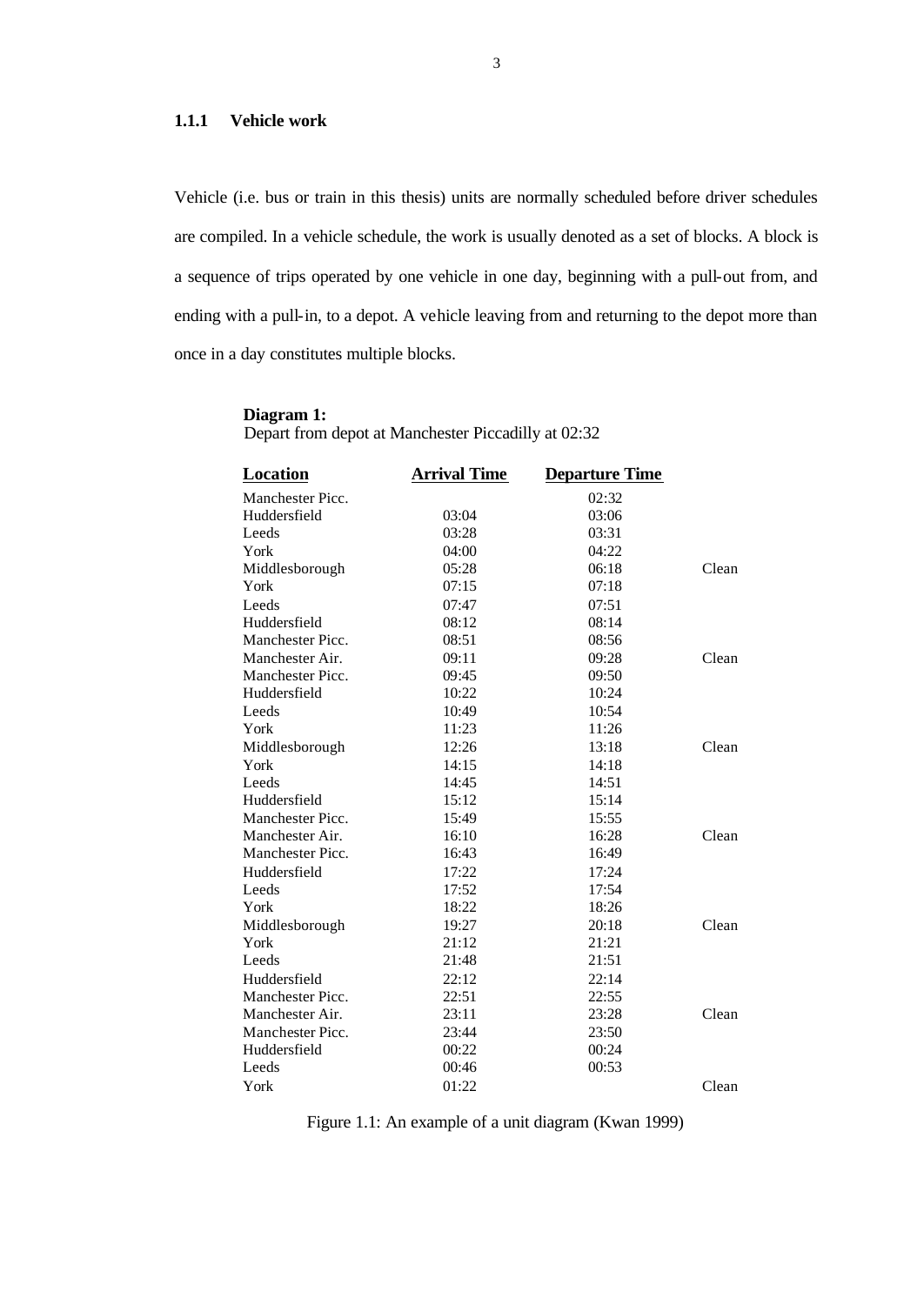Figure 1.1 displays an example of train unit diagrams. Train unit diagrams are the printed form of train schedules, which mainly include the wheel turning information about the arrival and departure times of a vehicle unit at individual stops within the operation. It should be noted that, although wheel turning work forms the major part of a driver's schedule, some non-wheel turning work not shown in Figure 1.1 also needs to be done by a driver.

#### **1.1.2 Definitions**

In this section, some important concepts will be introduced. Figure 1.2 is an example of a vehicle block, which timelines the vehicle work. A *Relief Opportunity* is a time and place where a driver can leave the current vehicle, for reasons such as taking a meal break, or transferring to another vehicle. The work between two consecutive relief opportunities on the same vehicle is called a *piece of work*.



(Relief Opportunity)

Figure 1.2: An example of a vehicle block

The work a single driver carries out in one day is called *a shift*, which consists of several *spells* of work. *A spell* contains a number of consecutive pieces of work on the same vehicle, and *a driver schedule* is a solution that uses a set of shifts to cover all the required driver work. To make it clearer, Figure 1.3 gives an example of driver shifts, which contains a 2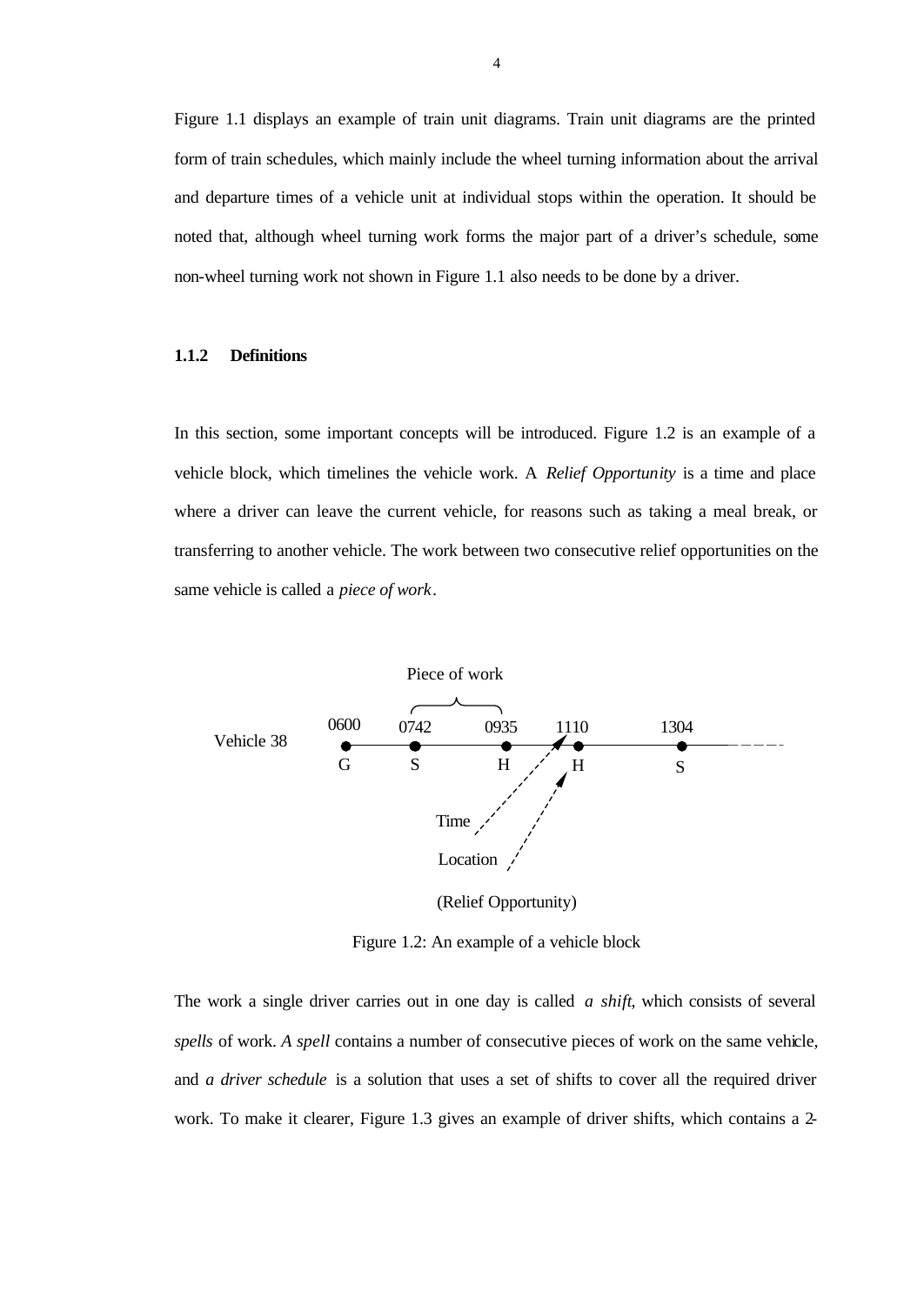spell shift and a 3-spell shift. From this figure, it is obvious that different partitions of vehicles will result in different shifts.



Figure 1.3: An example of driver shifts

#### **1.1.3 Labour agreement rules**

The rules for the construction of shifts are mostly provided by past practice and local conditions, and are agreed between the transport operators and the union as internal regulations, while others are statutory. Some rules are hard rules that define the Labour Agreement between management and unions. Other rules are soft rules that are used to prevent the system forming a prohibitively larger number of possible shifts.

Most rules are relevant to transport operators in general even though their parameters may differ. However, individual operators may have their own extra rules. The following is a list of some global rules typically used by different operators:

• Maximum total working time;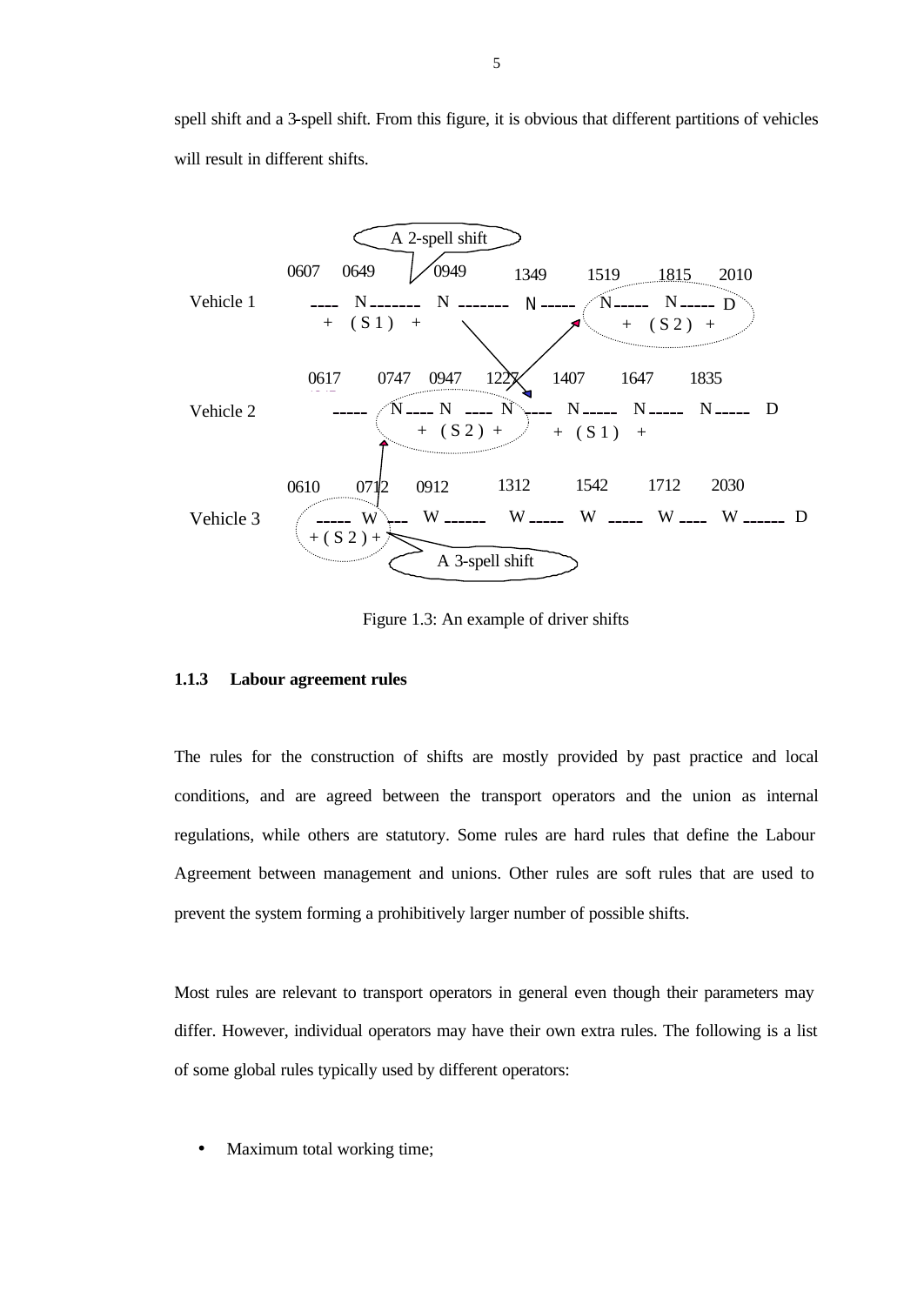- Minimum time allowance for signing on and off at the depot;
- The total spreadover (normally the paid hours for a driver from sign on to sign off) range;
- The minimum length of a meal break, which is normally a fixed time for meal plus travel time to the canteen;
- The maximum time for a driver to work without a meal break, which is usually four to five hours and may contain work on more than one vehicle with a join up required for the driver to change vehicle.

#### **1.1.4 Shift types**

There are two main types of shift: *straight* shifts of two stretches separated by a meal break of thirty to sixty minutes, and *split* shifts with a spreadover of maybe about twelve hours containing two stretches separated by a long break of several hours. A stretch is the period from the start of a shift to the start of meal break, or from the end of meal break to the end of shift.

According to which time period of the day shifts cover, *straight* shifts can be further divided into the following three types: early shifts that take early buses/trains out of depot and cover part of the morning peak, late shifts that take late buses/trains into the depot and cover part of the afternoon peak, and middle shifts. Normally, straight shifts in UK contain two stretches separated by a meal break, although some may also contain two or more meal breaks or even a straight run without any meal break. However, straight bus runs without meal break are common in North America.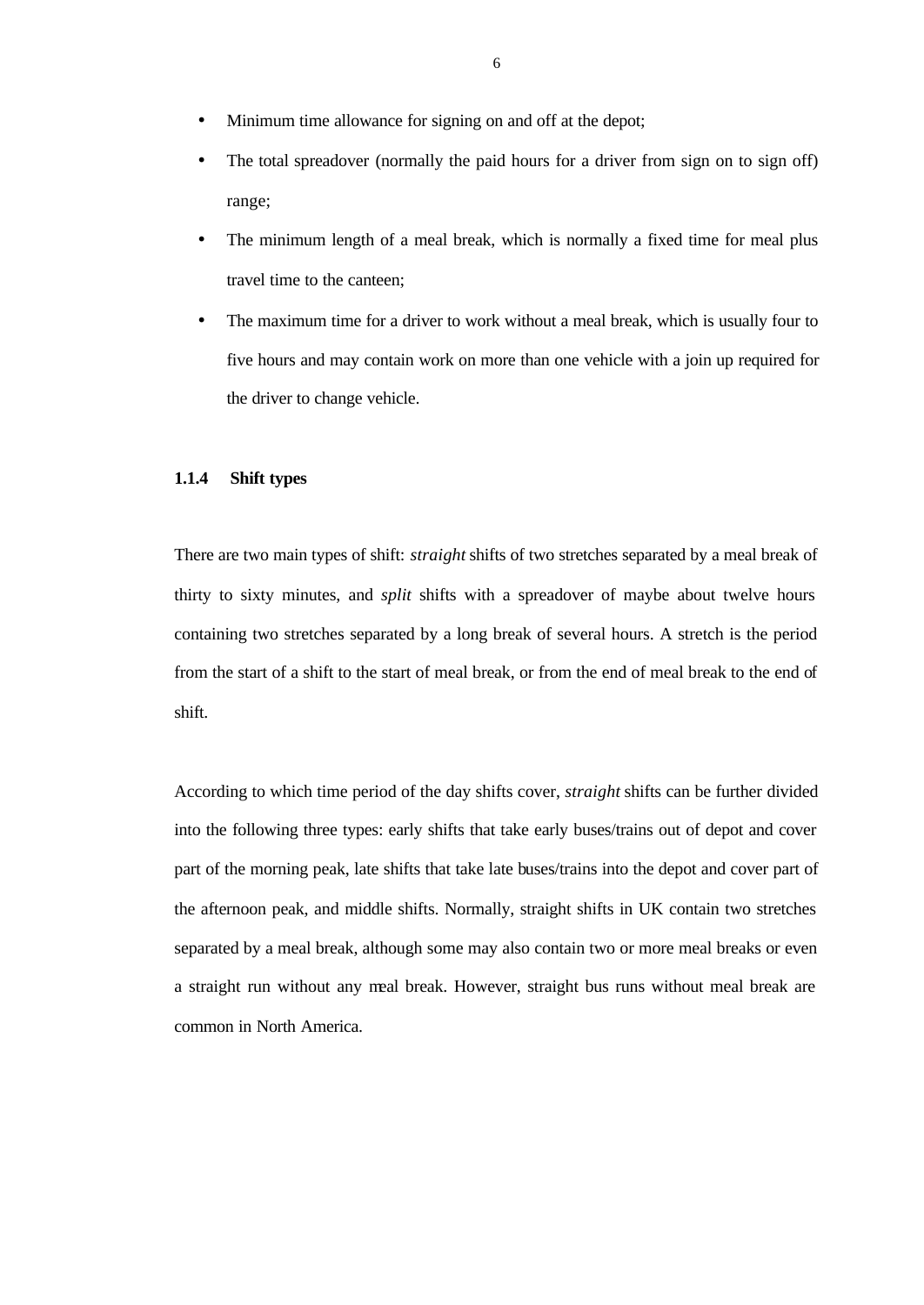#### **1.2 Research relevance**

Driver scheduling is a worldwide problem. Since efficient schedules can make significant monetary savings for the transportation operators, this problem has attracted much research interest over the past forty years. Although a great deal of progress has been made, there are still several aspects that need to be further investigated and improved. Any advances in the techniques available for solving such problems are highly significant.

A much researched approach for the driver scheduling problem is "generate-and-select", in which a large set of feasible shifts are generated first, and then a subset is selected, from the large set, to form a final schedule by mathematical programming. In the selection stage, computational difficulties exist because of the NP-hard nature of this combinatorial optimisation problem (Kwan 1999).

The Integer Linear Programming process in the selection stage might fail to produce an integer solution for very large size problems. This usually happens when the branch and bound process automatically stops the tree search because a stipulated number of nodes have been explored and the search tree is getting too large to handle practically. Therefore, the following aspects still need to be improved.

- 1) Optimising ability: to converge to an optimal or near optimal integer solution;
- 2) Executing speed: even with today's computer power, Integer Linear Programming can be still time consuming;
- 3) Problem size: there is a limit on the problem size to be handled by the Integer Linear Programming process.

This research attempts to improve the robustness of the selection process to produce final solutions, by investigating possible methods to replace the branch and bound process, or even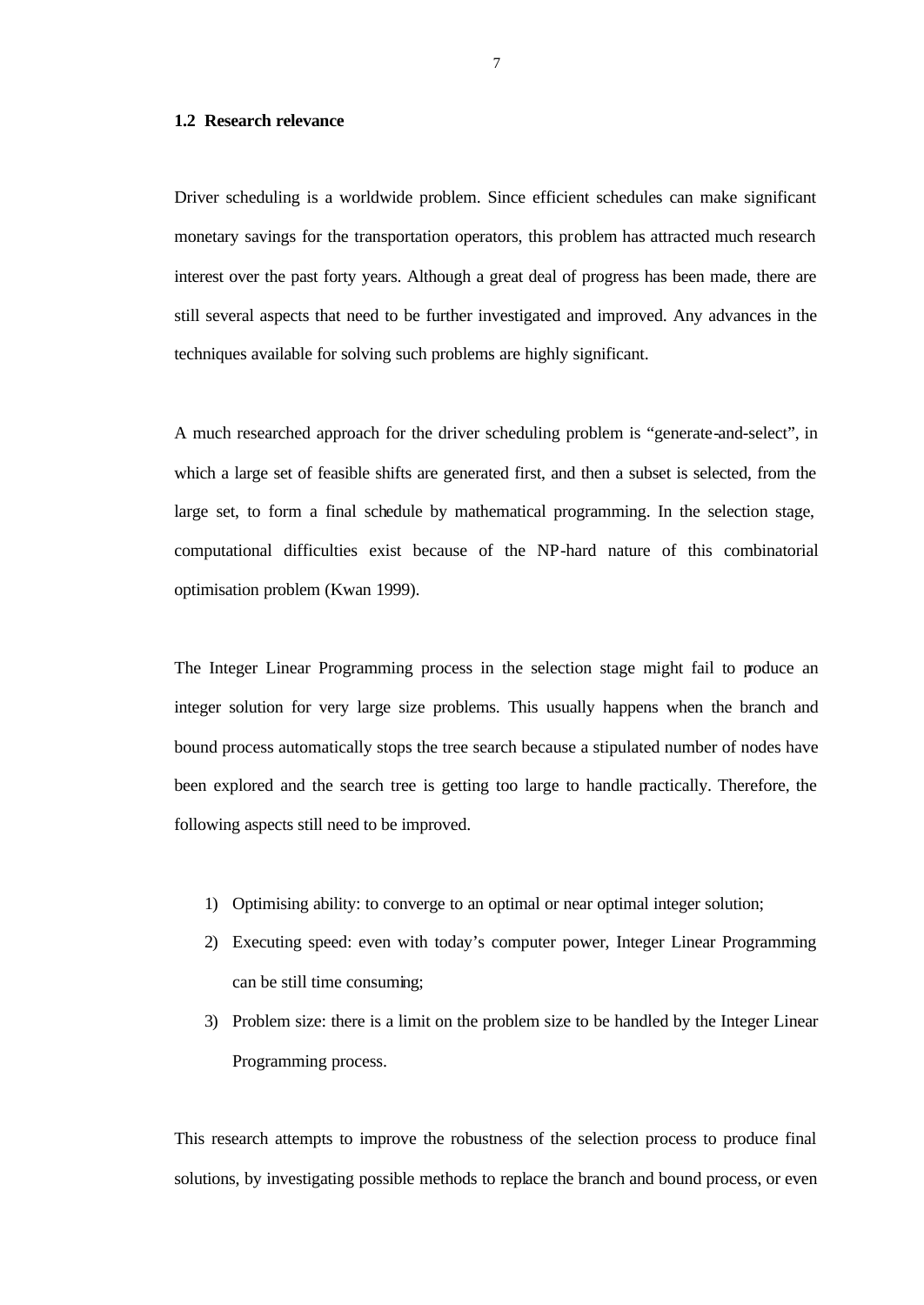the whole mathematical programming method. Since the selection process is not problemspecific, using evolutionary algorithms as alternatives to explore the search space and select a subset as the final solution seems attractive.

Genetic Algorithms simulate natural evolution by maintaining a group of solutions and adding new solutions by the crossover and mutation operators. They are useful approaches to problems requiring an efficient search over a large solution space, and are particularly suitable for obtaining approximate solutions for multivariable optimisation problems where mathematical analyses are difficult. On the other hand, Simulated Evolution algorithms mimic the evolutionary process on a single solution. Each element of the solution in each generation must constantly prove its functionality under the current conditions in order to remain unaltered. The purpose of this process is to create gradually stable structures that are perfectly adapted to the given constraints.

In this research, the use of a Genetic Algorithm and a Simulated Evolution algorithm will be investigated, tried and critically assessed.

#### **1.3 Structure of the thesis**

Following this introduction chapter, Chapter 2 gives a literature review about some computerised approaches to the driver scheduling problem and the set covering problem. The remaining chapters in this thesis present the research in stages by investigating and building a suitable approach to solve the driver scheduling problem, and finally generalize this approach for the set covering problem.

Chapter 3 presents a refined greedy algorithm to evaluate all the potential shifts based on fuzzy subsets theory, and to decide which shift is going to be selected in the process of constructing a schedule. The main idea is to set up five criteria, characterized by fuzzy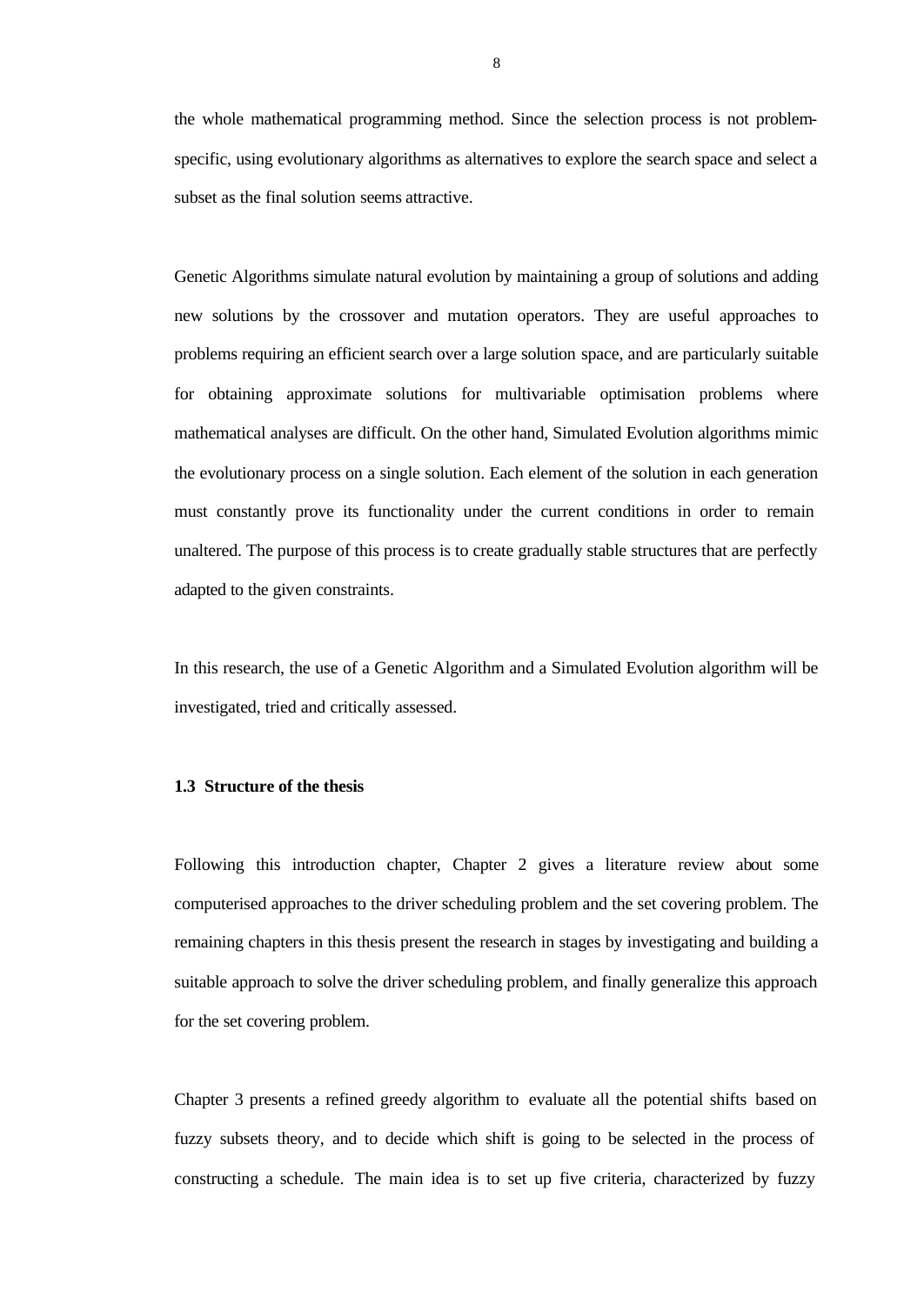membership functions, to evaluate the structure and generally the goodness of a shift. Since each criterion reflects only one aspect of the shift structure, an overall evaluation could be made by aggregation of all the criteria. Three different kinds of aggregation operator have been investigated, and the most suitable one will be determined.

Chapter 4 describes a Genetic Algorithm for calibrating the weight distribution amongst the above fuzzified criteria, so that a single -valued weighted evaluation can be computed for each shift. Although driver schedules are constructed as by-products through generations of evolution, they are not expected to be very close to optimum because of the greedy nature of the construction method used.

Chapter 5 designs a novel evolutionary approach to improve the solutions further based on a crude solution by the simple heuristic or a refined solution by the Genetic Algorithm. The evolutionary algorithm combines the features of iterative improvement and constructive perturbation with the ability to avoid getting stuck at local minima. Its framework is a Simulated Evolution algorithm, in which the steps of *Evaluation* and *Reconstruction* have been fuzzified.

Chapter 6 reports on the generalisation from driver scheduling to the class of set covering. A function is first designed to evaluate, under fuzzified criteria, the structure of each column. This function is embedded into the *Construction* step and the *Evaluation* step of an Simulated Evolution algorithm. In each generation an unfit portion of the working solution is removed. The broken solution is then repaired by a greedy algorithm. Taguchi's experimental design is utilized to reliably set the seven parameters involved, with a small number of experiments.

Finally, Chapter 7 gives the conclusions about the achievements of this research and suggests some work for future research.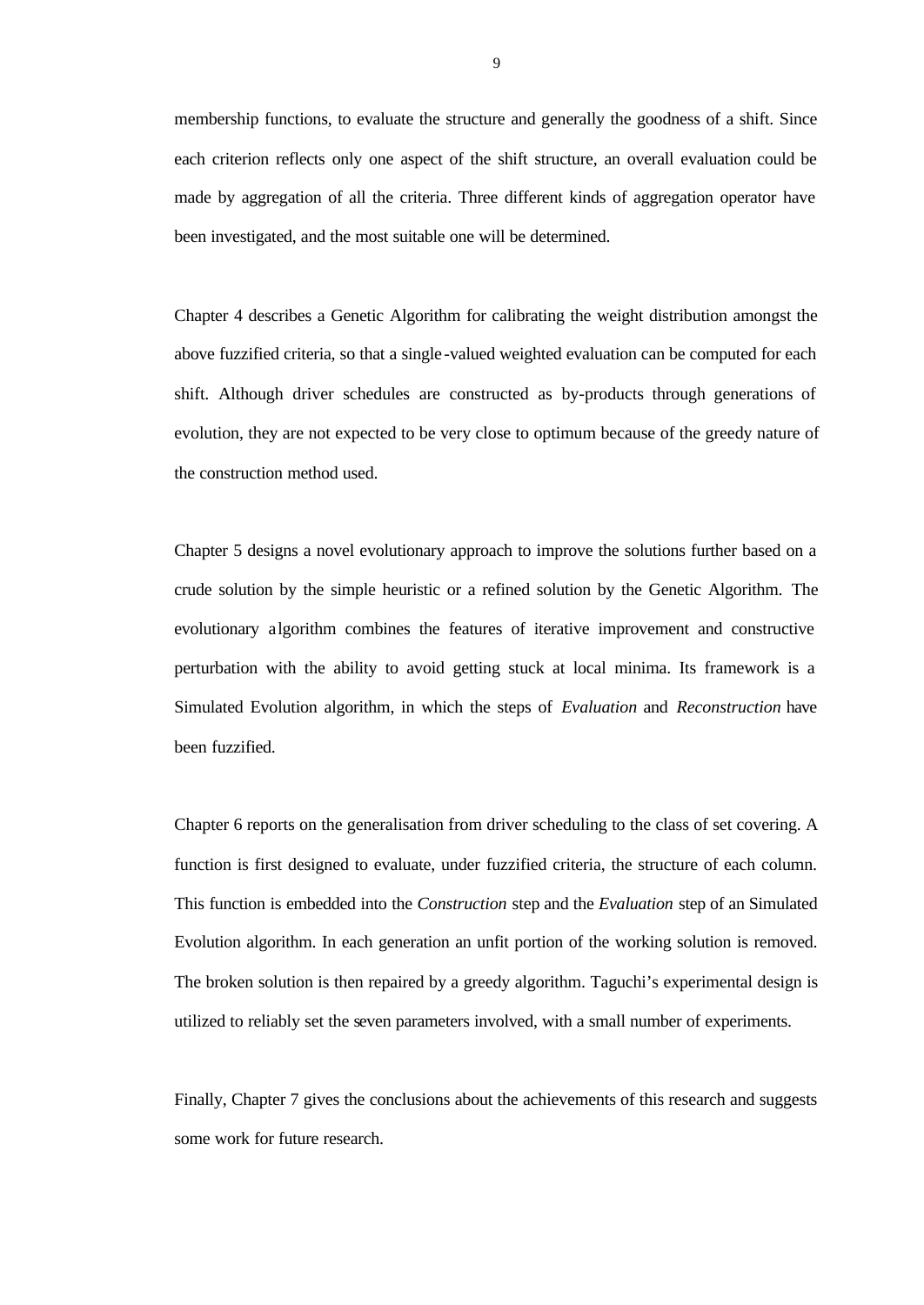### **Chapter Two**

# **Review of Techniques for Driver Scheduling and Set Covering**

#### **2.1 Introduction**

Bus and train driver scheduling has attracted much interest since the 1960's. Wren and Rousseau (1995) gave an overview of the approaches, many of which have been reported in a series of international workshop conferences (Desrochers and Rousseau 1992; Daduna et al. 1995; Wilson 1999; Voß and Daduna, 2001). Besides a brief review about some heuristics for the general set covering problem, this chapter gives an extensive literature review about the driver scheduling techniques divided into the following three groups: early heuristics, mathematical programming methods, meta-heuristics and others.

\_\_\_\_\_\_\_\_\_\_\_\_\_\_\_\_\_\_\_\_\_\_\_\_\_\_\_\_\_\_\_\_\_\_\_\_\_\_\_\_\_\_\_\_\_\_\_\_\_\_\_\_\_\_\_\_\_\_\_\_\_\_\_\_\_\_\_\_\_\_\_\_\_\_\_

With regard to the driver scheduling techniques, Section 2.2.1 reviews some early heuristic systems while Section 2.2.2 reviews some successful systems based on mathematical programming methods. Some recent work on meta-heuristics and others (such as Tabu search, genetic algorithms, Ant system, and constraint satisfaction) are introduced in Section 2.2.3.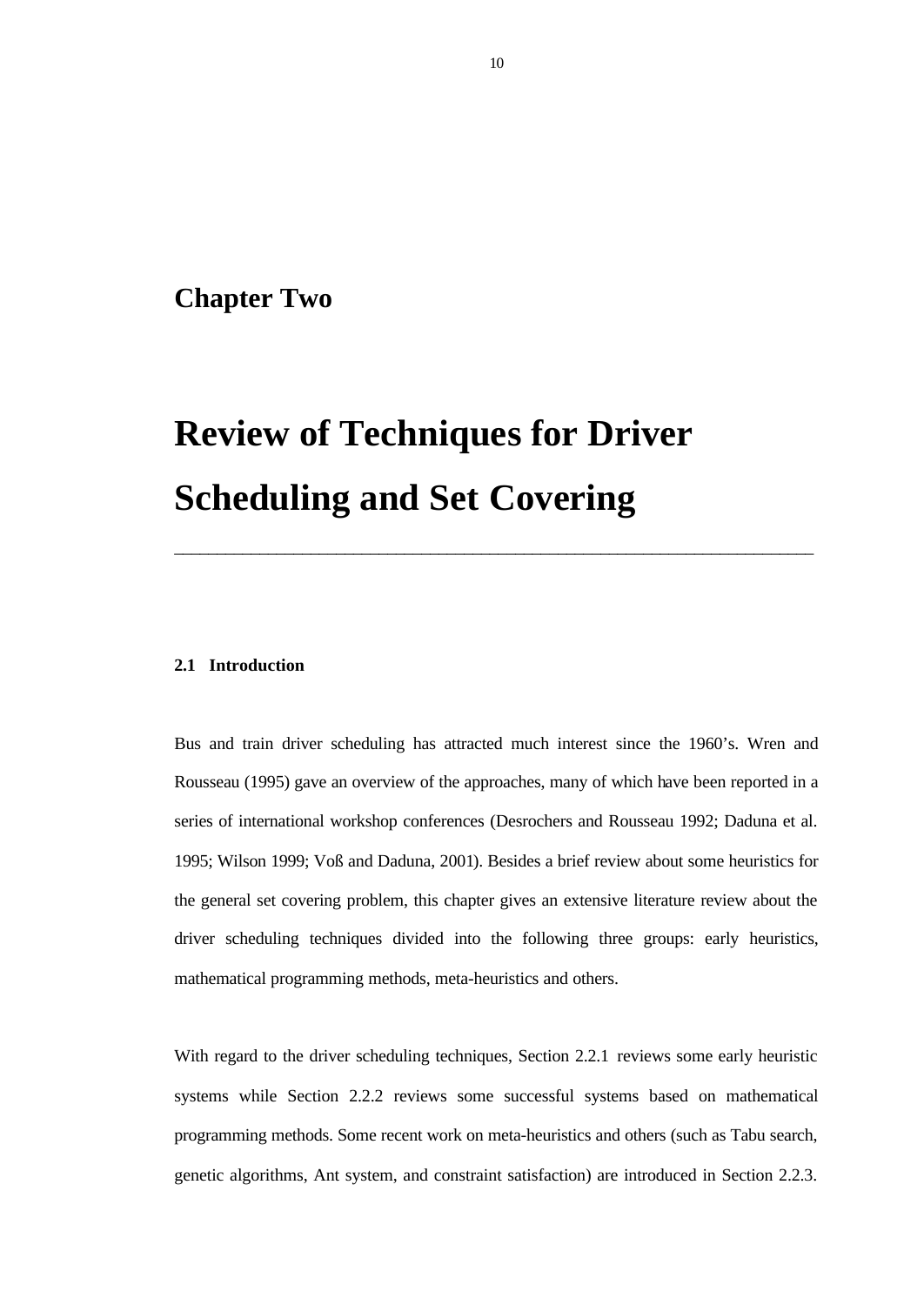Section 2.3 briefly reviews some heuristics for the general set covering problem, including a standard genetic algorithm, a parallel genetic algorithm, an artificial neural network algorithm, a simple Lagrangian heuristic, and a simulated annealing algorithm. A summary is given in Section 2.4.

#### **2.2 Driver scheduling techniques**

#### **2.2.1 Early heuristic methods**

By the 1980s the early methods for driver scheduling problems were mainly heuristics based. This is because the computer was not powerful enough to run the mathematical solvers, and the techniques in the mathematical solvers were also not as advanced as nowadays. Many of the approaches are first to construct an initial schedule by using a heuristic process, and then attempt to improve this schedule by making limited alterations.

The early heuristics were useful in some applications, since they were customised for individual companies and thus could be fully tailored to meet the specific requirement for individual company. The drawbacks of these approaches are they were not easily portable to other companies and had to be considerably modified to fit new conditions. Furthermore they were not suitable for general optimisation (Wren and Rouseau, 1995). The purely heuristic approaches were subsequently abandonment with the advent of mathematical programming approaches aided by heuristics.

#### **2.2.1.1 TRACS**

TRACS (Techniques for Running Automatic Crew Scheduling) was developed at the University of Leeds from 1967 (Parker and Smith, 1981). The system is based on the assumption that a poor initial solution cannot be altered into a good solution by heuristic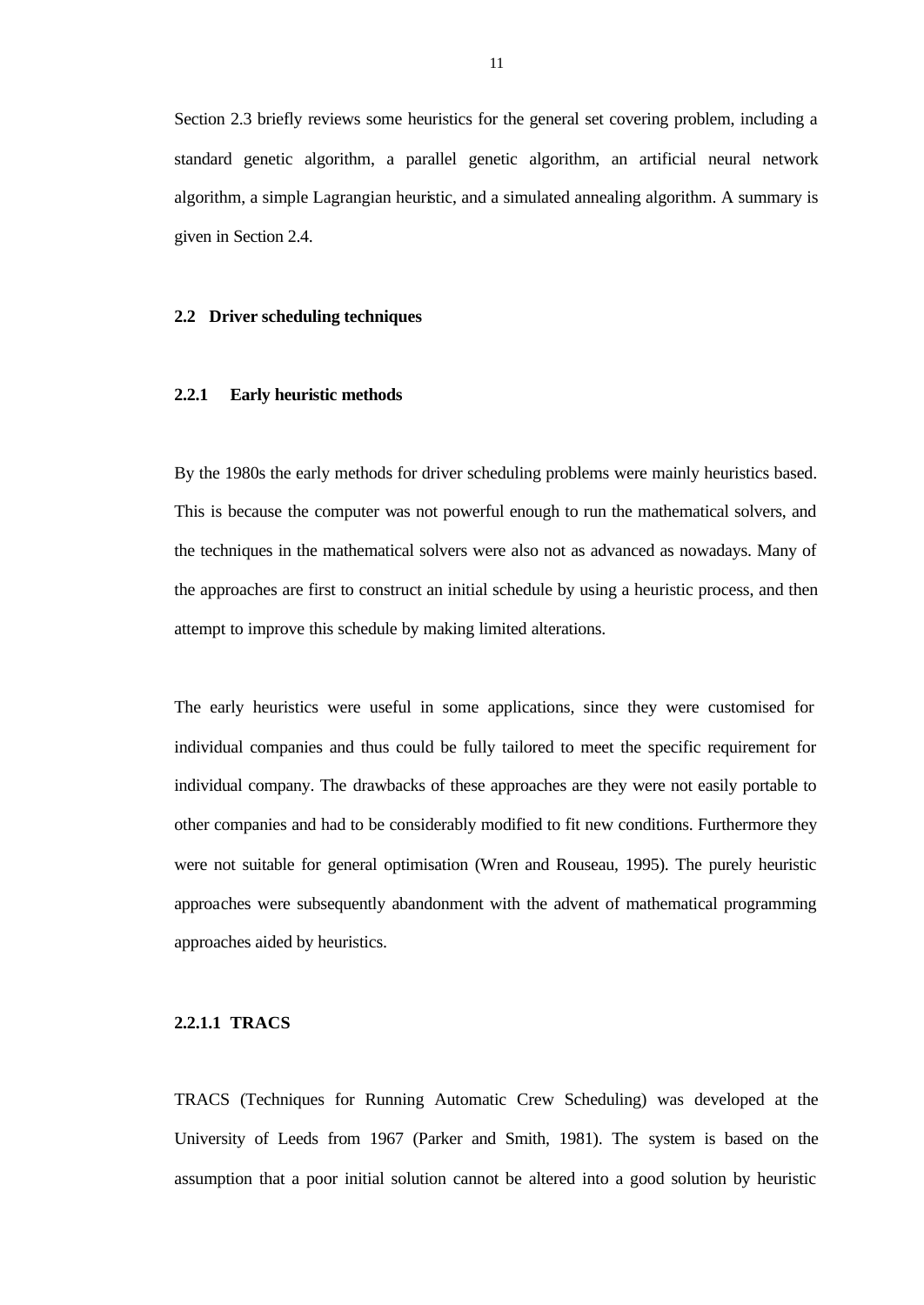improvements, which might be true since meta-heuristics were not available at that time. Therefore, this method took great efforts to produce an initial solution as good as possible. An initial schedule is constructed in the following steps:

- 1) To form early shifts from the beginning of the bus schedule, leaving sufficient work for the first halves of split shifts to cover the morning peak.
- 2) To form late and middle shifts at the end of the bus schedule, leaving suitable work for the second halves of split shifts to cover the afternoon peak.
- 3) To form split shifts by matching the first and second halves.
- 4) To attach remaining work to existing shifts if possible.

This initial schedule contains two-spell and three-spell shifts. A concept of marked time was used to guide the formation of shifts. For early shifts, a marked time is the latest time by which the first driver of each bus must be relieved. For late shifts, a marked time is the earliest time at which the last driver can start work on each bus.

To minimise the number of drivers during the peaks, meal break chains were attempted to be formed. In this chain, drivers take meal breaks in turn, that is, the first driver finishing his meal break will relieve the second driver who, after his meal break, will take over the bus from the third driver, and so on.

The initial schedule is improved by two sets of procedures. One set attempts to reduce the number of shifts and unallocated pieces of work. Each shift is considered to determine whether the work in it can be contained in other shifts. This procedure redistributes work between shifts so that shifts with long spreadovers are assigned more work. This will make short shifts shorter so that they become redundant and can be removed eventually.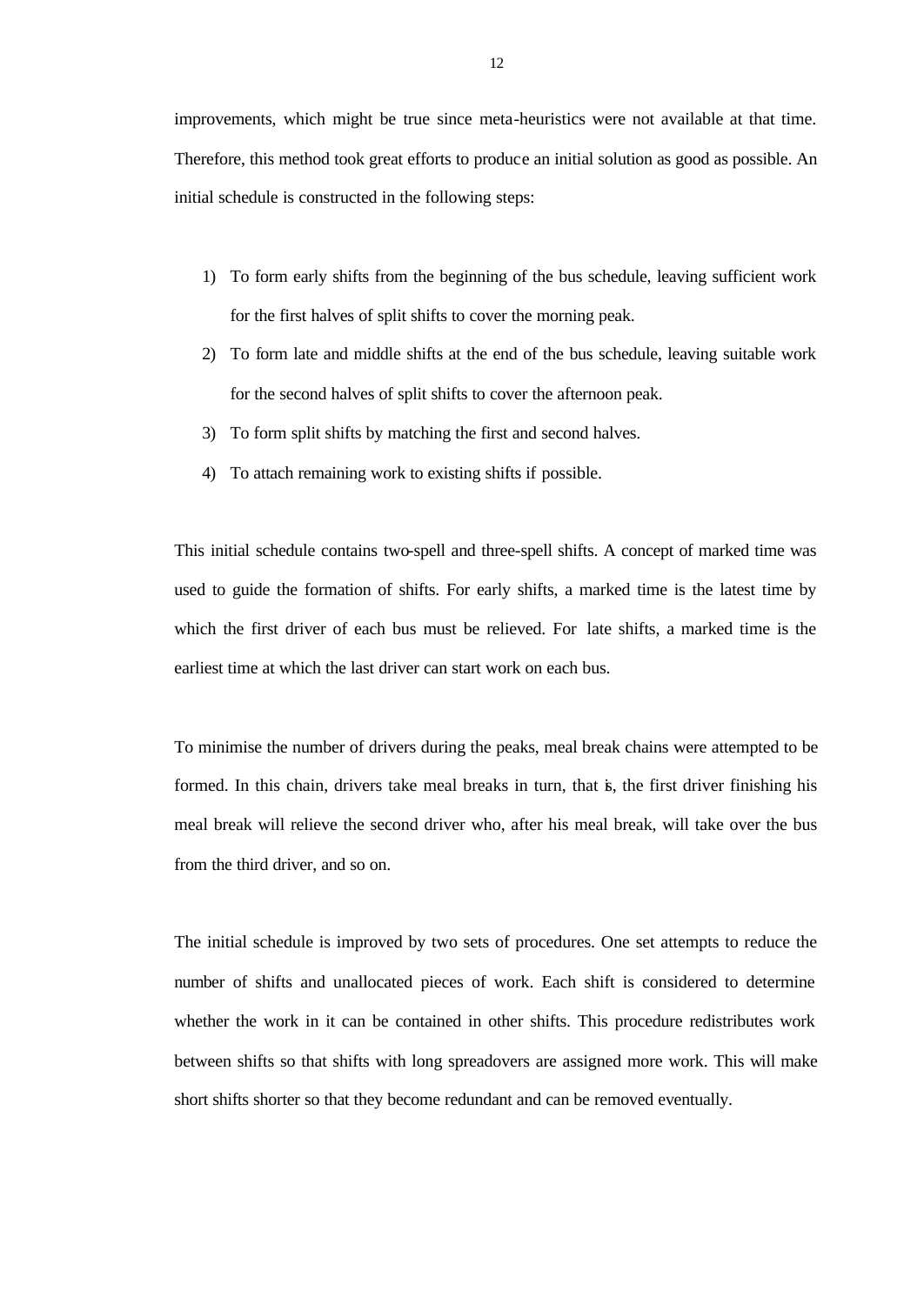Another set of procedures is for cost reduction. There are several procedures to achieve this target, including swapping or moving stretches of shifts, re-matching first and second stretches of shifts, switching changeovers of a shift to another relief time, and relocating small pieces of work around the middle of the day.

#### **2.2.1.2 Other heuristic methods**

RUCUS (RUn CUtting and Scheduling) (Bennington and Rebibio, 1975; Bodin et al., 1985) was developed in the late 1960s. It is also a system that first generates an initial solution and then refines it using heuristics. It first forms 1-spell shifts and then 2-spell shifts, and after this process any unallocated pieces of work are regarded as short overtime spells. This limited the wide use of the system and eventually led to the abandon of RUCUS, since many operators did not use overtime and even if they had to they tried to restrict it. Moreover, it is generally inefficient to leave out "difficult" work in such a way. Once an initial solution has been constructed, the system begins to use local search moves trying to improve this solution. It either exchanges some pieces of work in one shift with pieces of work in another shift, or moves selected relief opportunities forward or backward. A repair procedure is then used to fix any infeasible shifts due to the changes. In case that there are still infeasible shifts left in the final schedule, manual intervention may be needed.

HOT (Hamburg Optimisation Techniques) (Hoffstadt 1981; Daduna and Mojsilovic, 1988) was developed and used by the schedulers at the Hamburger Hochbahn AG since the 1970s. It starts by trying to form good shifts, one at a time, for each morning bus, and then for each evening bus. Any work that cannot be treated in this process is formed into partial shifts, which are then combined into full shifts by a variant of the Hungarian Algorithm (Taha 1997). Little improvement can be achieved to the schedule once it is constructed, and sometimes it may even leave unassigned pieces of work. Although this system has been used in several German bus operations, it is believed that it is no longer in widespread use.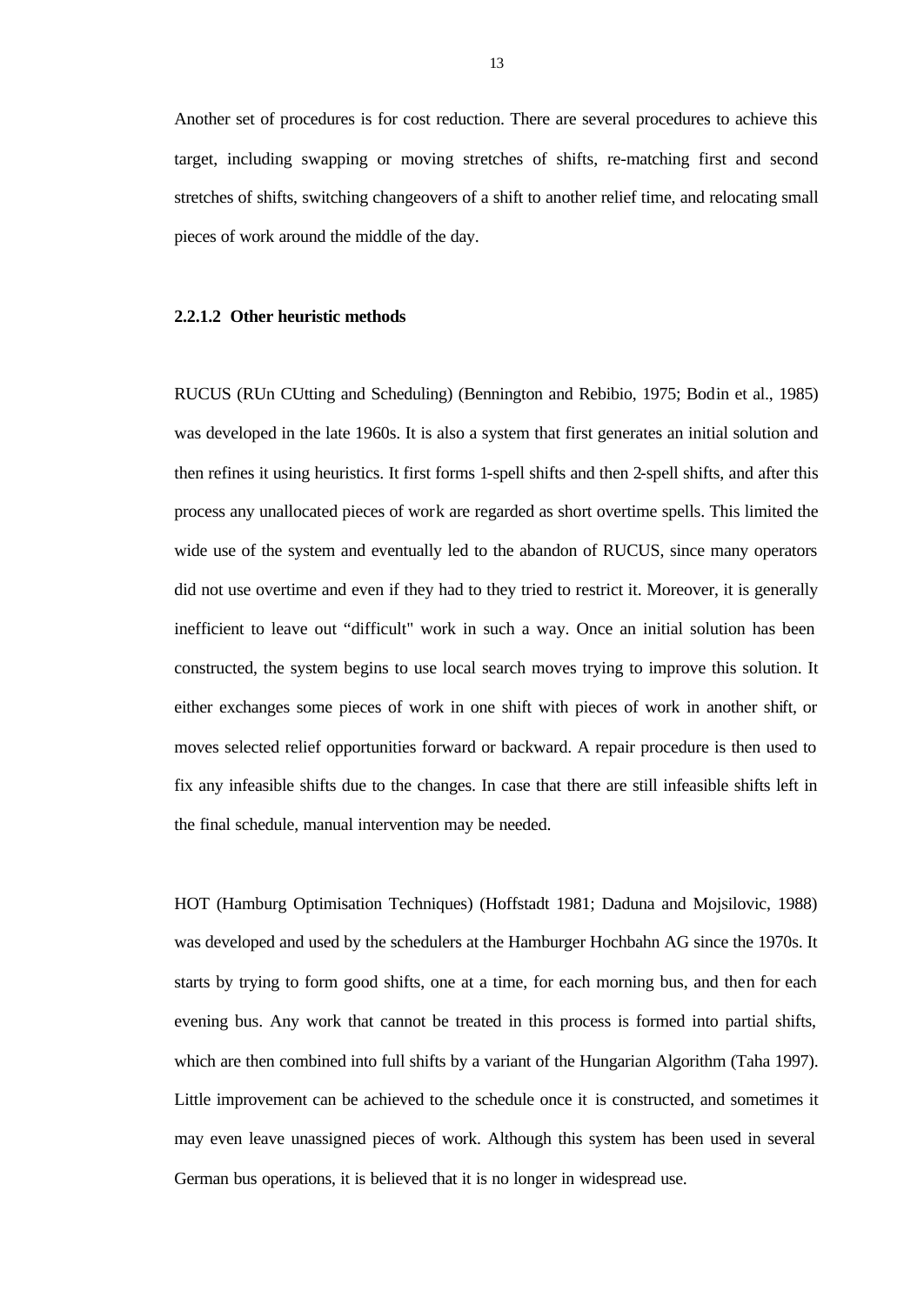COMPACS (COMPuter Assisted Crew Scheduling) was an interactive system developed in the early 1980's (Wren et al., 1985), and was later incorporated into the BUSMAN scheduling package (Chamberlain and Wren, 1992). It combines the heuristics of TRACS and the interactive features of an early interactive system known as TRICS. One useful feature of COMPACS is that it can give an estimate on the possible number of shifts of each type. The estimate is useful since it can guide the schedulers to build up the schedule interactively. COMPACS can also produce an entire schedule automatically by means of a simplified version of TRACS: it retained the initial solution generation phase of TRACS, but not the improving moves. Hence the solution quality might be poor.

#### **2.2.2 Mathematical programming methods**

#### **2.2.2.1 Mathematical model of set covering and set partitioning**

The driver scheduling problem can be formulated as a set covering problem and expressed as an Integer Linear Programming (ILP) problem. The basic model is shown below.

- *n* Number of potential shifts
- *m* Number of driving work pieces to be covered
- *c<sup>j</sup>* Cost of shift *j*
- *aij* 0-1 integer constants: 1 indicates shift *j* covers work piece *i*, and 0 otherwise
- *x<sup>j</sup>* 0-1 integer variables: 1 indicates shift *j* is used in the solution, and 0 otherwise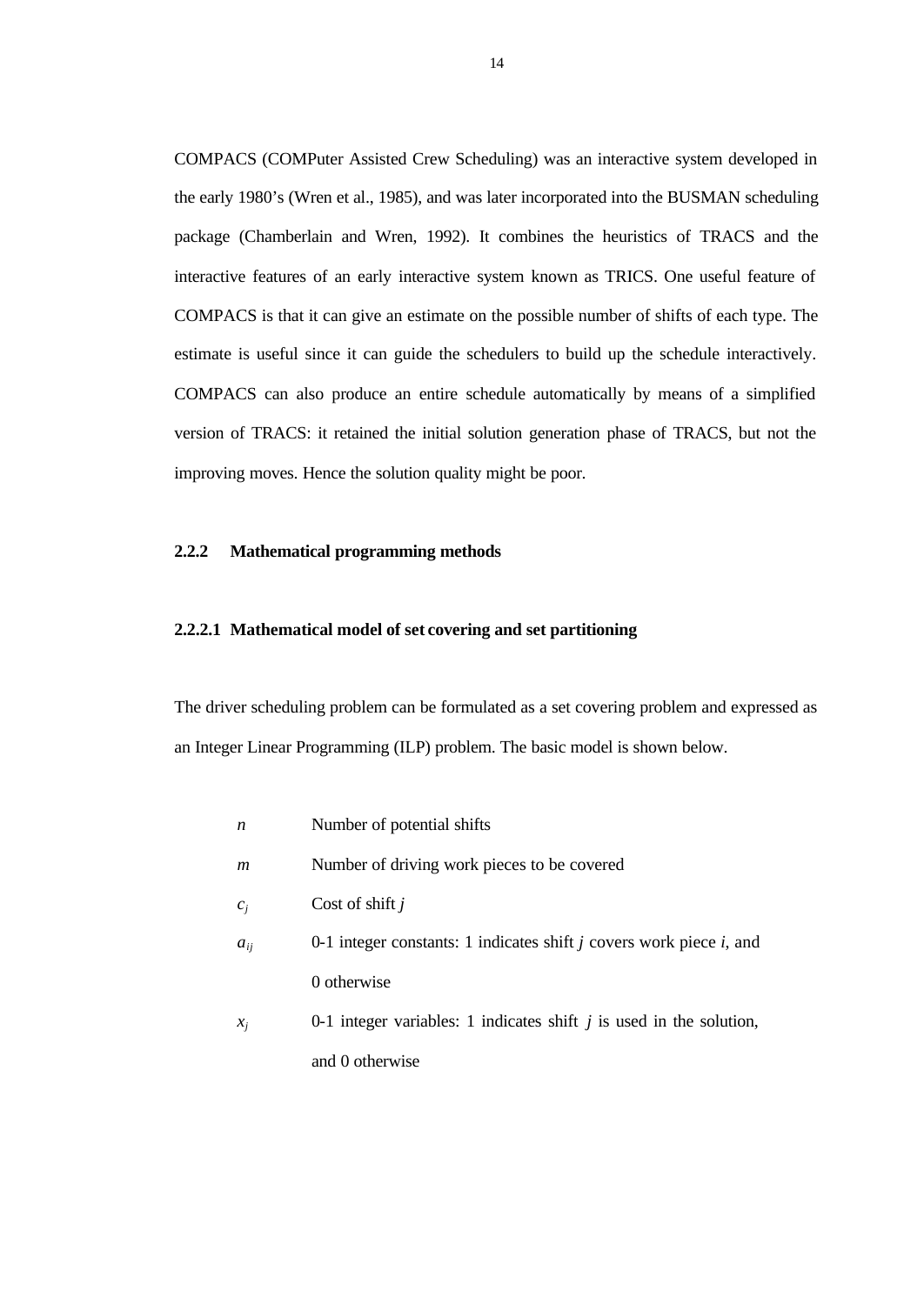Minimize 
$$
\sum_{j=1}^{n} c_j x_j
$$
 (2.1)

Subject to 
$$
\sum_{j=1}^{n} a_{ij} x_j \ge 1, \quad i \in \{1, 2, ..., m\}
$$
 (2.2)

$$
x_j = 0 \text{ or } 1, \quad j \in \{1, 2, \dots, n\}
$$
 (2.3)

Objective (2.1) minimizes the total cost. Constraint (2.2) ensures that each piece of work is covered by at least one driver, and constraint (2.3) requires that whole shifts be considered. In practice, the model has been extended to cater for other practical objectives and constraints (Fores et al., 1999).

By changing the constraint (2.2) into the following form, it becomes a set partitioning problem:

Subject to: 
$$
\sum_{j=1}^{n} a_{ij} x_j = 1, \quad i \in \{1, 2, ..., m\}
$$
 (2.4)

In the set covering model, each piece of work must be covered by at least one shift, while in a set partitioning model, each piece of work must be covered by exactly one shift. In theory, the solution to the ILP is the schedule with minimum cost. However, the total number of all possible shifts is usually too large to be practically solved by the ILP. The very large shift set therefore has to be reduced to a manageable size by heuristics, or else the problem has to be decomposed into several sub-problems and solved separately.

#### **2.2.2.2 IMPACS**

IMPACS (Integer Mathematical Programming for Automatic Crew Scheduling) was developed for bus operation in the late 1970s. Parker and Smith (1981) presented the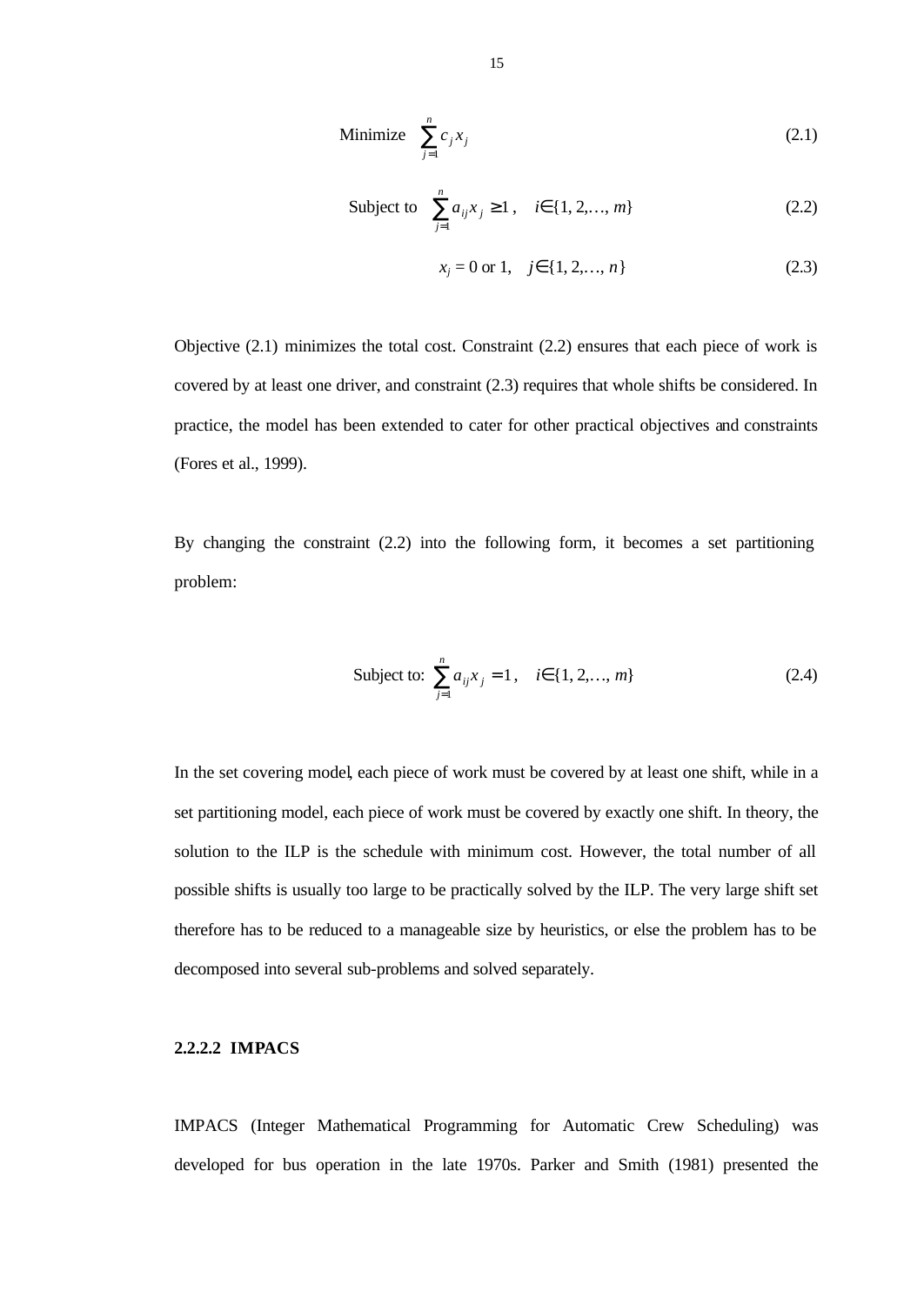prototype and Wren and Smith (1988) gave a full description of the system. This system was installed in London Transport in 1984 and in Greater Manchester Buses in 1985.

IMPACS is based on a set covering model described above: a large number of possible shifts with associated costs are first generated, a subset is then selected to cover all the pieces of work at minimum cost. Since the number of variables and constraints may be too enormous to be handled for the computer power at that time, IMPACS employs a number of heuristics to reduce the number of variables and constraints. The reduction processes are described as follows:

- 1) Reduce the number of pieces of work by heuristics. This method is based on the idea of de-selecting some relief opportunities that are unlikely to be used by any shifts. If a relief opportunity is not used as a changeover time, it can be omitted: the pieces of work at either side of the relief can be combined into one and thus the number of pieces of work is reduced.
- 2) Generate a reasonable set of legal shifts by heuristics. This is done by using 'hard' rules defined by the labour agreement rules and some 'soft' rules to restrict the number of shifts produced.
- 3) Reduce the number of shifts by heuristics. Some shifts are regarded less important than the others in forming an efficient schedule, e.g. the shift that has been included in another shift but has a larger cost, and the shift whose every piece of work is also covered by at least a specified number of other shifts. These shifts are removed from the large set for further reduction.
- 4) Select a subset of shifts using ILP. IMPACS solves this set covering problem by first obtaining a relaxed LP solution and then finding an integer solution using the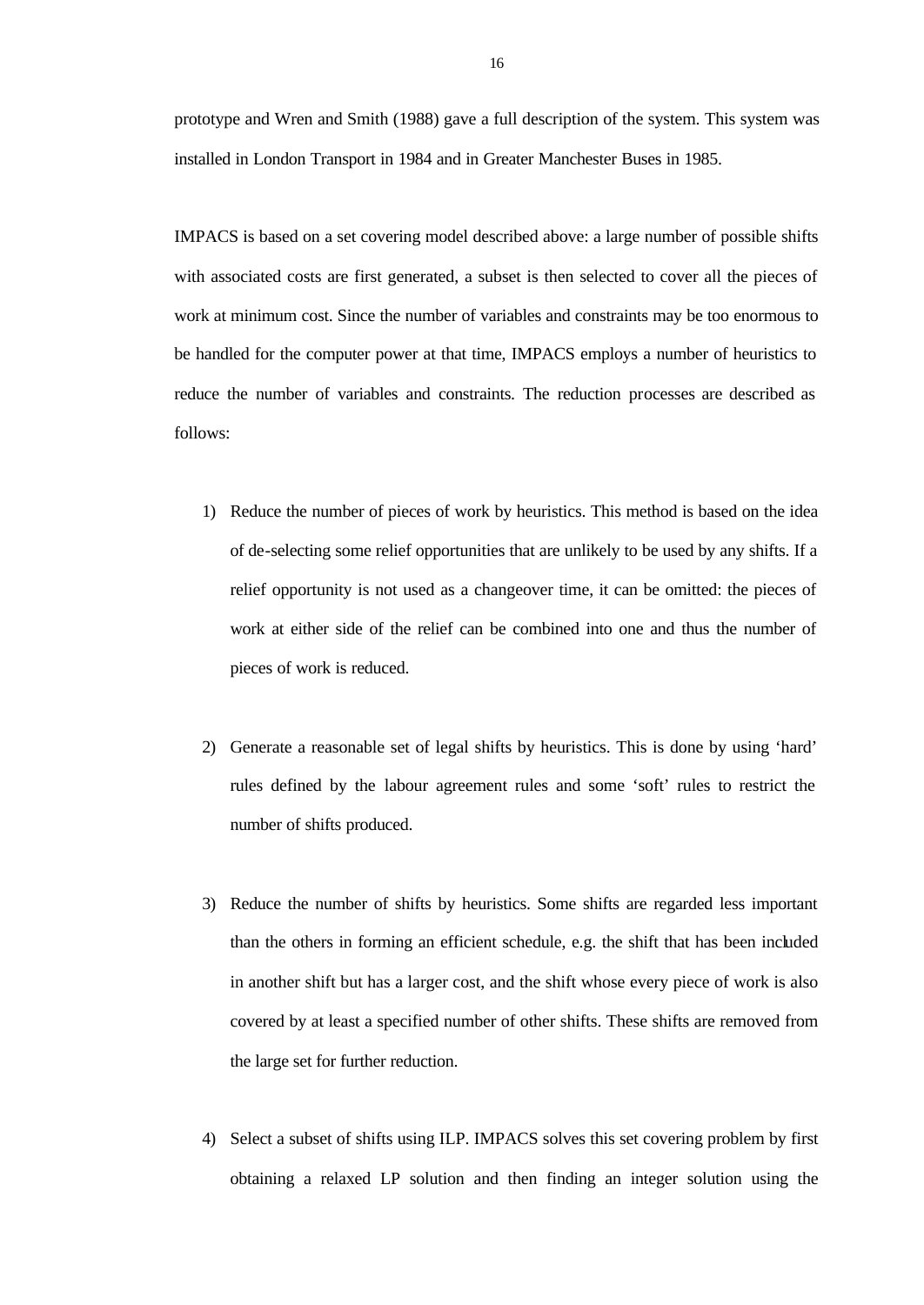branch-and-bound technique, which searches for integer solutions through a tree structure. The search terminates after a satisfied solution found or a certain number of nodes reached.

5) Improve the driver schedule by heuristic. The best integer solution found can be further improved by heuristic procedures similar to those used in early heuristic systems. Before using these procedures, all the relief opportunities de-selected previously need to be restored.

In order to solve large problems, IMPACS also provides a decomposition module although a risk of suboptimal solution may be caused. After decomposition, the first subproblem is solved. The inefficient shifts in the first subproblem are carried forward to the next subproblem, and so on. Schedules of all sub-problems are finally combined into one schedule as a whole.

Although originally developed for bus operations, great efforts have been attempted to adapt IMPACS to the train driver scheduling problem (Parker et al., 1995). Since train operations are more complicated and also its problem size is usually much larger, the adaptation has proven difficult.

#### **2.2.2.3 TRACS II**

TRACS II (Techniques for Running Automatic Crew Scheduling, Mark II) is a new generation of driver scheduling software developed from 1994. It is being used on behalf of many train companies (including First Group, the largest bus company in the UK). TRACS II has shown significant savings when compared with standard methods for scheduling drivers of railways and buses, and has helped to negotiate more flexible working rules with the trade unions.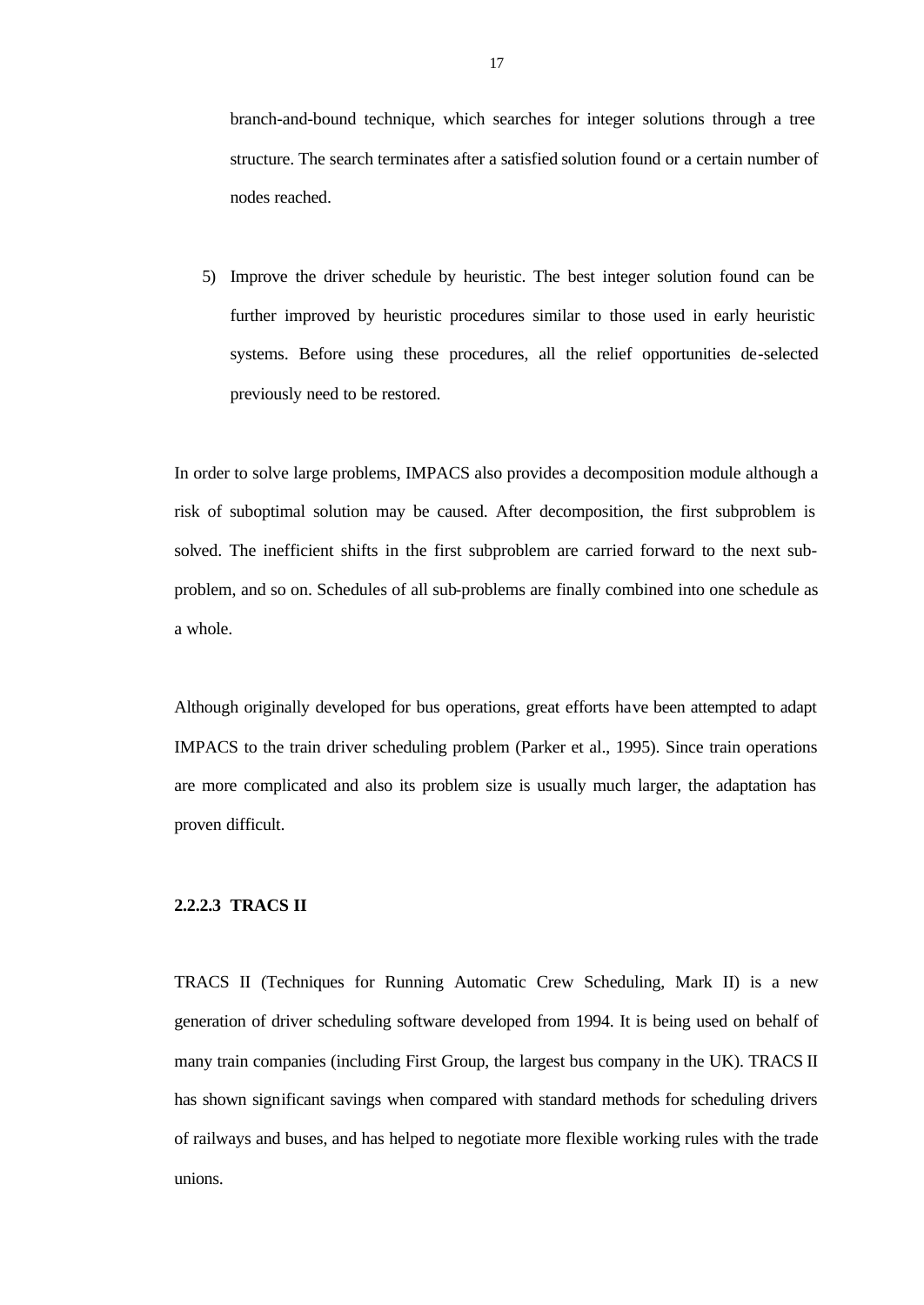TRACS II follows almost the same approach as IMPACS, but the components have been considerably redesigned to cope with the complexity of rail operations and to incorporate new algorithmic advances. Basically, it consists of seven modules (i.e., VALIDATE, TRAVEL, BUILD, SIEVE, SCHEDULE, REDUCE, and DISPLAY) in the following three phases.

- 1) The first phase is for shift generation. VALIDATE is run first to check validity of the data set. Then TRAVEL compiles a list of all possible opportunities for drivers' passenger travel between relief points. BUILD finally generates a large set of possible legal shifts, based on a set of parameters to define the legality of a shift and to avoid producing an excessive number of shifts. The heuristics in BUILD are more complicated than those of IMPACS.
- 2) The second phase is for refinement of the shift sets. SIEVE is used to reduce the shift set: it ranks the shifts generated by BUILD and eliminates some of the less efficient shifts formed. Recently, SIEVE is often only used to remove duplicated shifts because of the use of a column generation technique, which allows larger shift sets to be handled. MERGE is used to combine different potential shift sets that have passed through the SIEVE process, in the case that BUILD has been run several times, e.g. there is a need for a second run to cover work that has previously been left.
- 3) The third phase is for shift selection using ILP. In this phase, SCHEDULE also applies the set covering ILP model to select the most economical subset from a large shift set. SCHEDULE is originated from the ILP process used in IMPACS. However, TRACS II can run any size of problem, while IMPACS could handle up to 30,000 input shifts.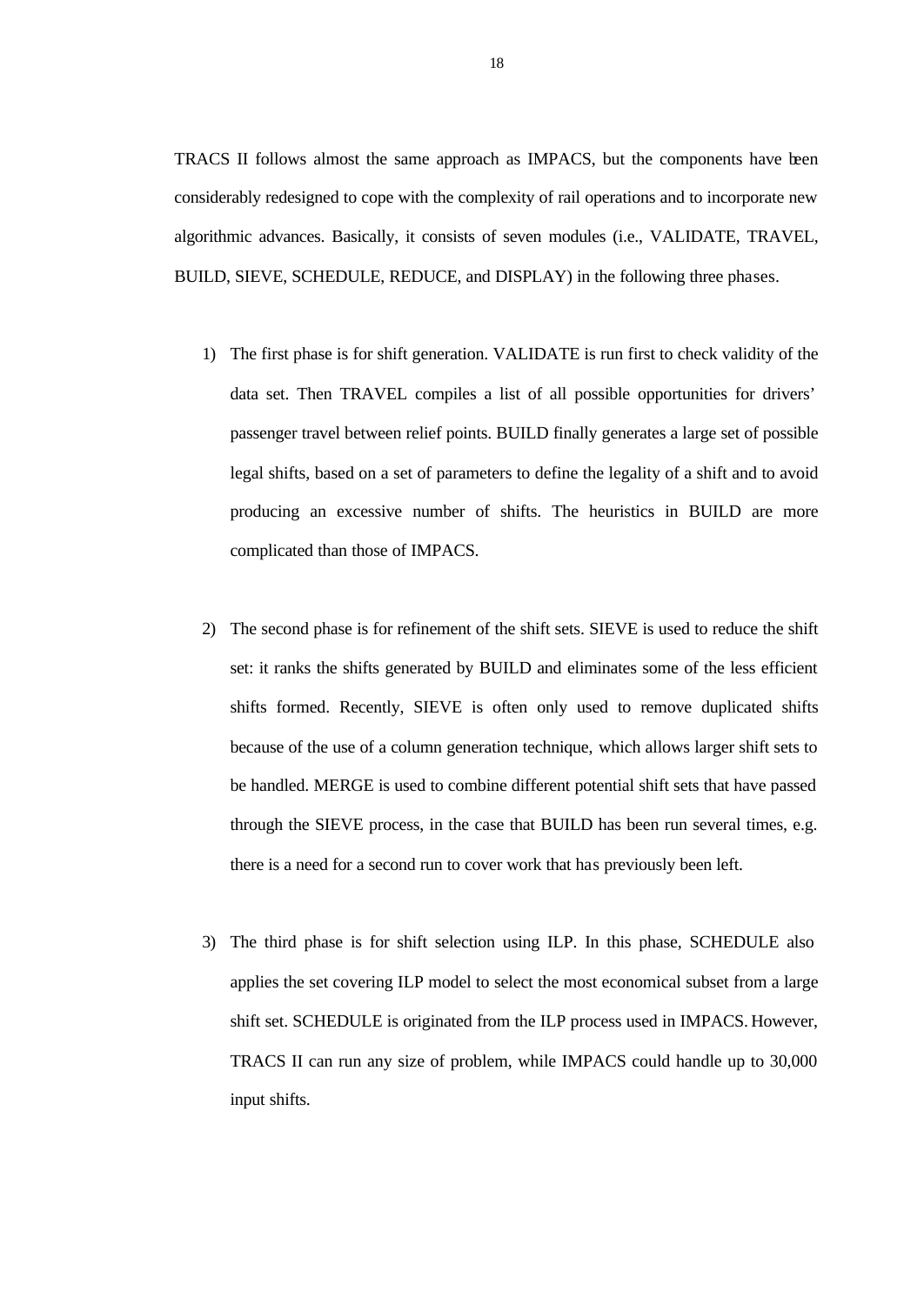SCHEDULE has two main choices of optimisation procedures: the dual steepest edge approach and the primal column generation approach. To lessen the effect of degeneracy in set covering problem, a dual steepest edge approach was implemented by Willers et al. (1995), showing a significant reduction in executing time for the relaxed LP solution over the primal simplex approach used in earlier versions of TRACS II. Fores et al. (2001) suggested that this approach be executed on problems containing no more than 30,000 shifts, where all shifts can be explicitly considered within the limits imposed for storage and efficiency. To run any size of problem, the primal column generation approach was introduced in Fores et al. (1999; 2001). It selects an initial subset of the shifts from the submitted set in the beginning, and finds the optimal solution of the subset using a revised simplex method. A certain number of new shifts with favourable reduced costs are then added into the subset, and the new set is re-optimised. When no more shifts can be added into the subset to improve the objective function, the relaxed LP solution is the overall optimal solution.

Although TRACS II is successful, there are still computational difficulties for its ILP method (Kwan 1999). One inherent problem is that the branch and bound algorithm does not always find an integer solution. Referring to the stopping conditions, two different situations may happen:

- 1) The search terminates after all nodes of the search tree have been fathomed. This is usually caused by the side constraints operating during the branch and bound searches and the reduction heuristic excluding some vital shifts before the branch and bound process.
- 2) The search terminates after one of the limits of the number of created nodes or active nodes has been reached. This is the most common situation, in which there may be some integer solutions but the search terminates before reaching it. This usually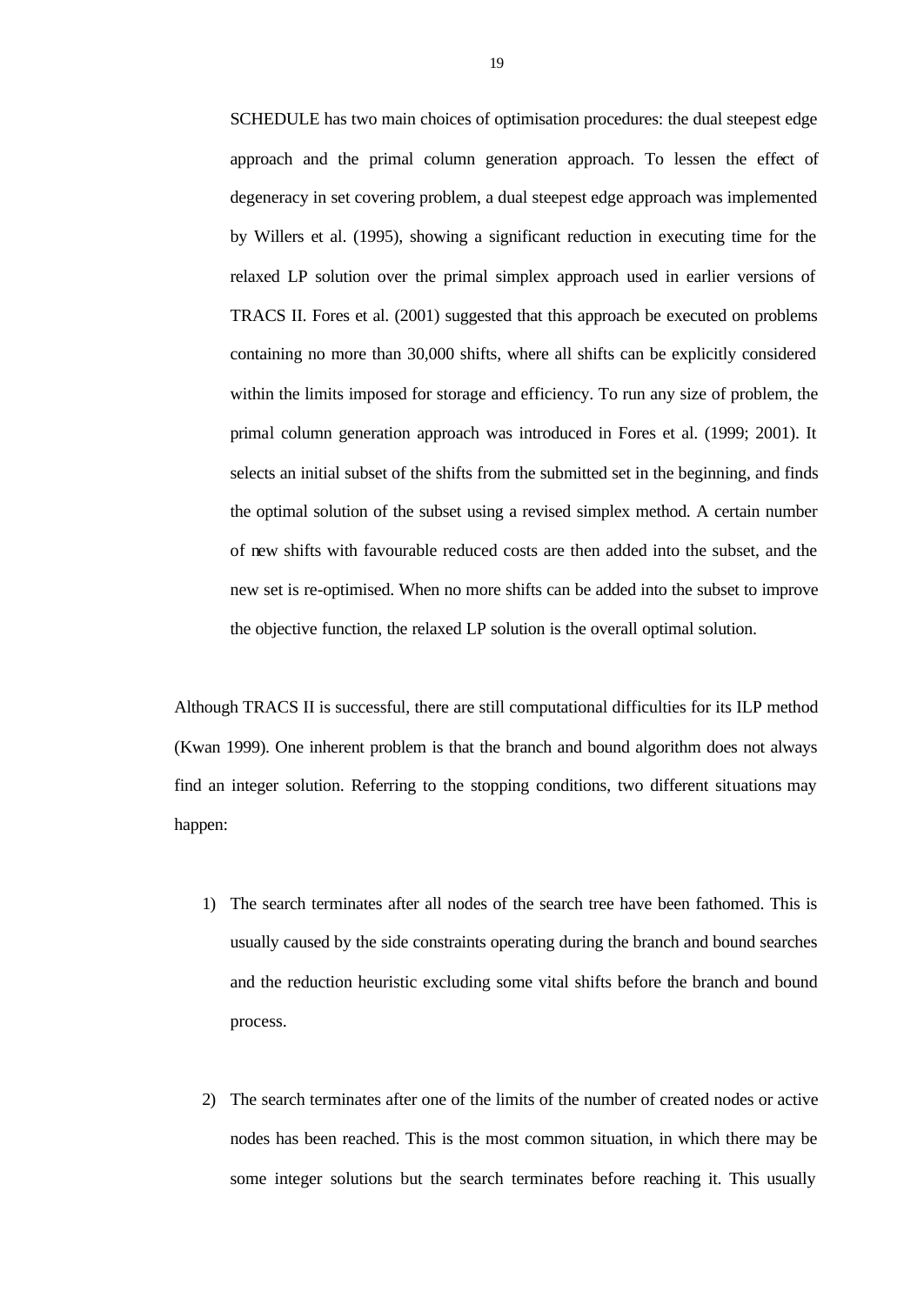implies that their objective values may be much higher than the relaxed optimum, and the node selection strategy makes them hard to find. The solution is to take a number of actions, such as generating a different shift set, reducing the size of the shift set input to the ILP, increasing the target of total number of shifts, and imposing side constraints. Any of the above actions requires the ILP to be rerun. For some problems, to find an integer solution needs many iterations, which can be timeconsuming.

Another computational difficulty of the ILP method is about the problem size handled. Even employing the column generation technique, there is still a limit on the problem size that the ILP can handle in practice. In the case that a problem is too large to be solved as a single problem (e.g. Northern Spirit and ScotRail), the decomposition may risk losing optimality.

#### **2.2.2.4 Other mathematical programming methods**

HASTUS (Lessard et al., 1981; Rousseau and Blais, 1985; Blais and Rousseau, 1988) is a widely used commercial package with graphical user interface to deal with driver scheduling, vehicle scheduling, and rostering. The HASTUS driver scheduling component is divided into two parts, HASTUS-micro and HASTUS-macro. HASTUS-macro constructs an initial schedule and HASTUS-micro produces the final schedule. HASTUS-macro uses linear programming to generate a pseudo-schedule that provides an estimate of the number of drivers needed. The pseudo-schedule is built by pseudo-shifts, which are generated using simplified relief opportunities by simply cutting the day into user-defined time slots. Then HASTUS-micro uses the pseudo-schedule to create a final schedule, by producing real shifts that relate to those in the HASTUS-macro solution as close as possible.

EXPRESS (Falkner and Ryan, 1992) is a bus driver scheduling system based on a set partition model specially developed for Christchurch Transport, New Zealand. Its earlier version and a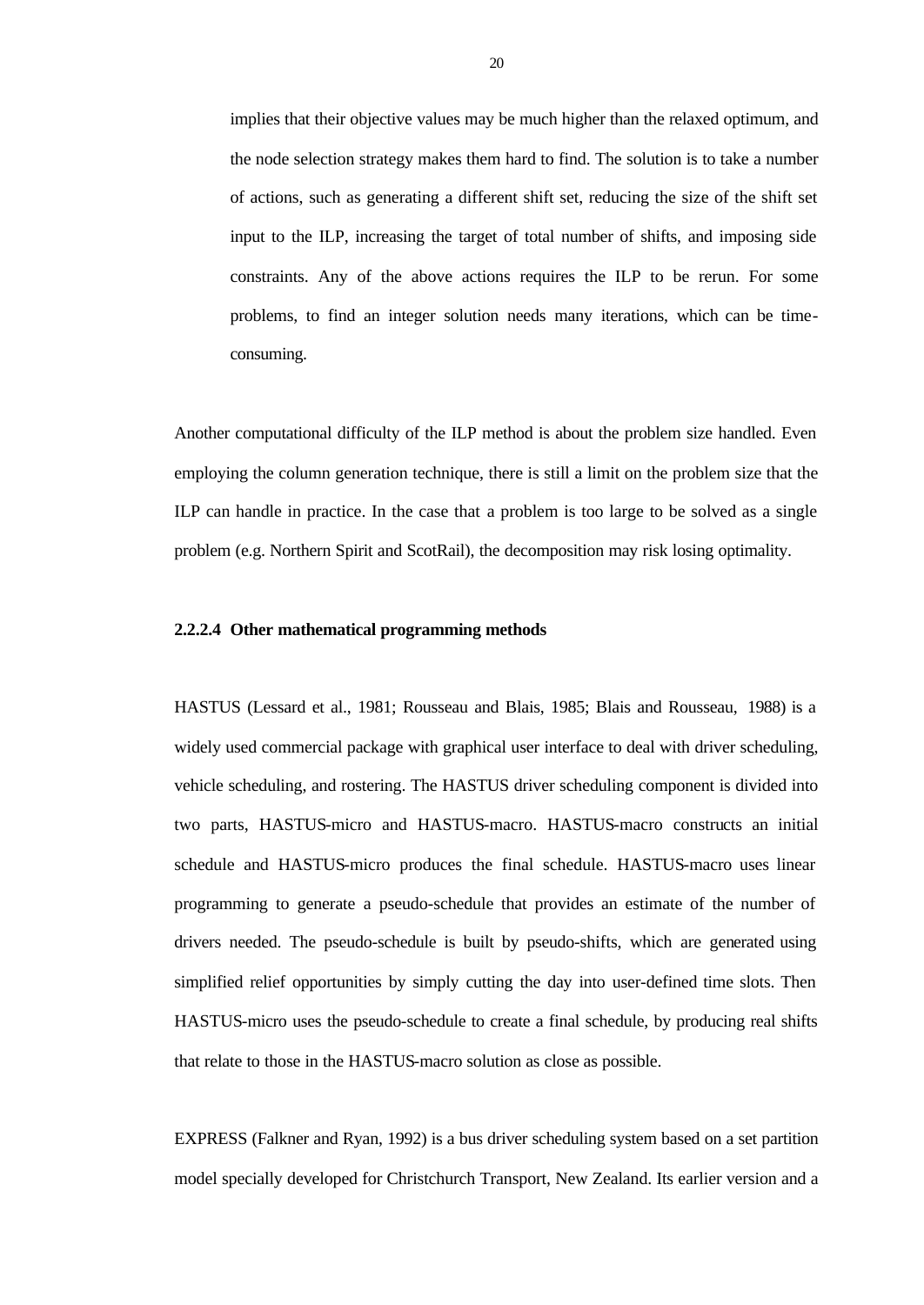study of the use of set partition are presented in (Falkner and Ryan, 1988). During the search process, the strictness of the model is diminished by the addition of slack variables. It then uses a version of the original ZIP similar to those being used in IMPACS and TRACS II. However, its branching model is slightly different. In this system, the branch and bound algorithm branches on the pieces of work (constraint branching) rather than the relief opportunities.

#### **2.2.3 Meta-heuristic methods and others**

Although TRACS II works well, its solution is still not necessarily optimal, particularly when large problems have to be decomposed. New research is therefore directed at finding new ways to handle driver scheduling. Some approaches such as Tabu search, genetic algorithms, ant system, and constraint programming have been designed, aiming to tackle part or all of the problem. This research uses a mixture of artificial intelligence and operational research methods to enhance or replace TRACS II.

#### **2.2.3.1 Tabu search**

Tabu search is proposed by Glover (1989, 1990) for solving hard combinatorial problems. The basic idea is to escape from local optima by allowing the acceptance of non-improved solutions. Basically, Tabu search is an iterative technique that moves step by step from an initial solution towards a solution close to the global optimum.

Cavique et al. (1999) presented a Tabu search called Run-cutting for crew scheduling. Starting with an initial solution produced by an approach similar to that used in TRACS, the method only allows two-spell shifts or even less efficient one-spell shifts. Tabu search is embedded in the improvement phase to reduce the number of shifts. This algorithm iteratively removes some inefficient shifts and sometimes their adjacent shifts from the current solution,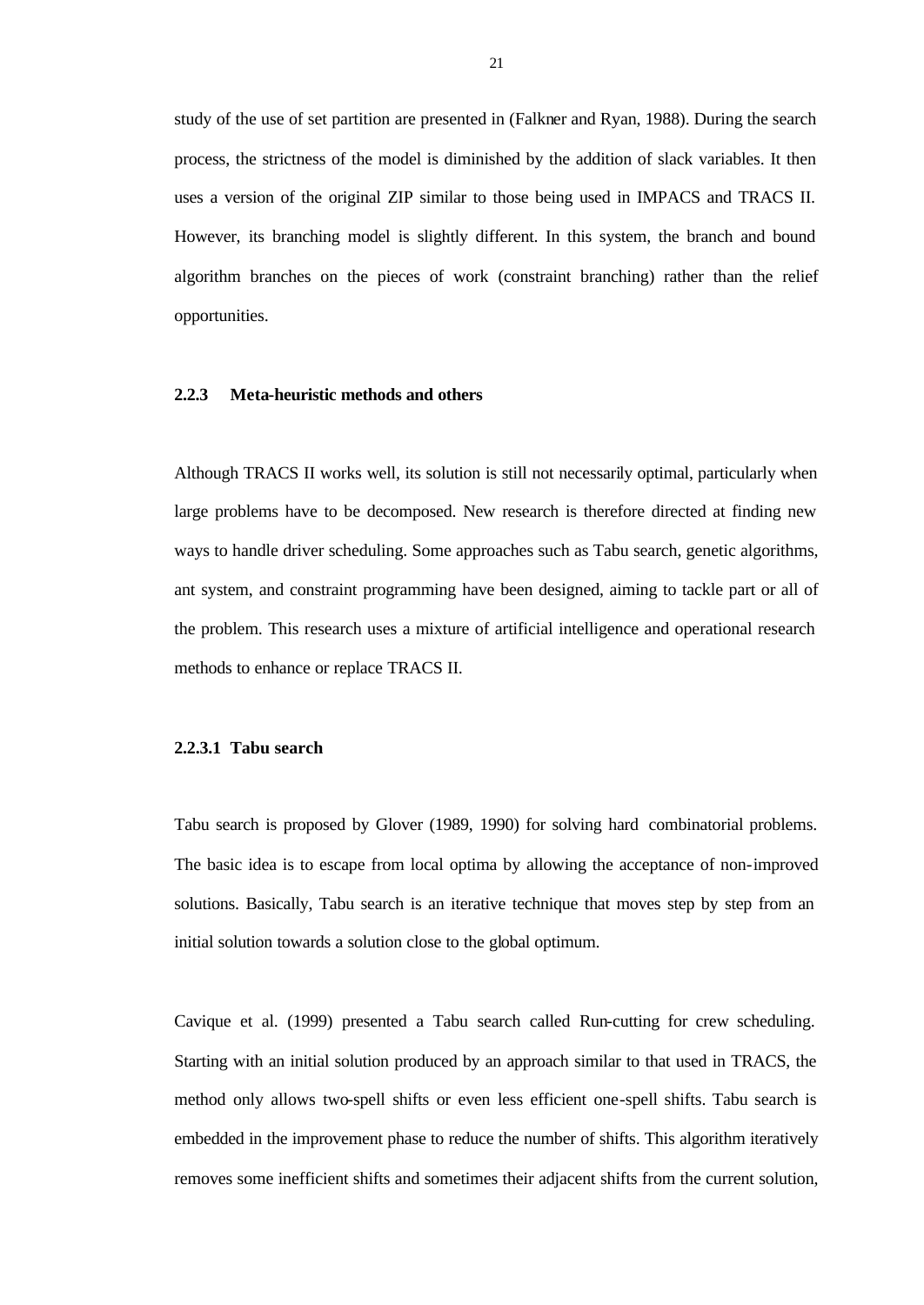and then applies the re-cutting algorithm to construct shifts to repair the broken schedule. Tabu search is used to ensure that pieces of work that appear frequently in one-spell shifts are given higher priority to be incorporated into two-spell shifts and thus become more likely to be efficient. The Tabu search approach was found very efficient at improving the initial solution after the first few iterations, but then found it difficult to make further improvements. The reason might be that they only concentrated on inefficient shifts and sometimes an efficient shift needs to be changed to make the leap to a really efficient schedule. They also presented another Tabu search algorithm called Run-ejection, which applies a matching technique that performs better. The reason might be that it expands the search, not only changing inefficient shifts.

There are several special features in this operation. These algorithms only construct one-spell and two-spell shifts. The complexity will increase significantly if more spells are allowed in shifts. Shift costs are not considered, and thus the objective is only to minimise the number of shifts. Since these algorithms were developed for the Lisbon Underground, it would be difficult to adapt to other bus or rail operations.

Shen and Kwan (2001) developed HACS, which also used a Tabu search for the driver scheduling problem. The HACS approach is based on a representation of the problem involving sequences of links. The links and its associated active relief opportunities compose a solution space. A significant feature of HACS is that infeasible intermediate solutions are allowed, thus allowing more chances to escape from local optima. To get rid of infeasibility and fulfil the objectives they applied four neighbourhood structures in sequence: swapping two links, swapping two spells, inserting one spell, and recutting blocks. The first three concentrate on refinement of links with fixed relief opportunities, while the last one considers variable active relief opportunities while links are reconstructed. HACS has been extended to handle windows of relief opportunities in (Shen 2001), where a time range replaces a relief time in a relief opportunity.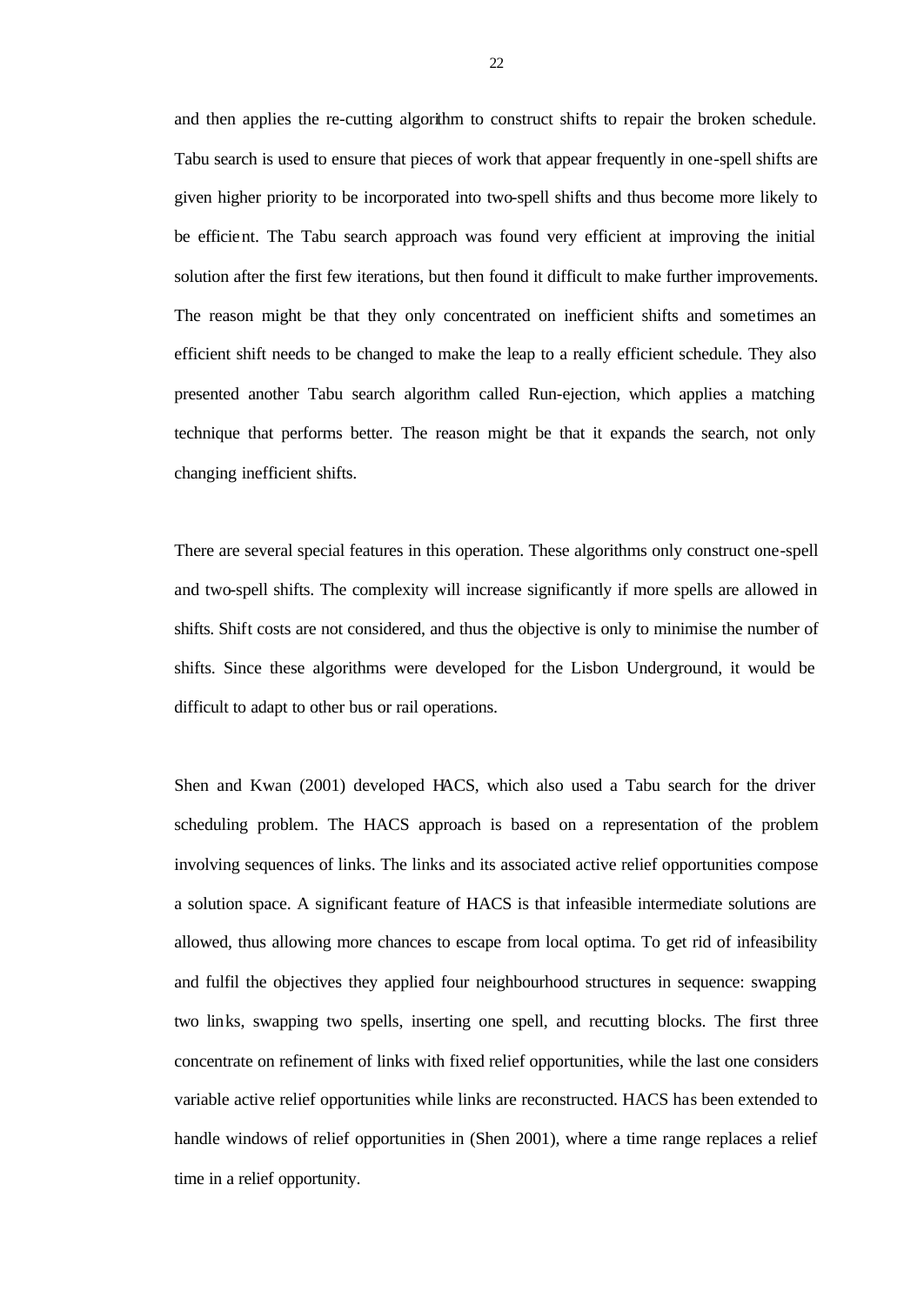HACS starts from a rough initial solution, and can deal with complex problems by simply adjusting the cost function and the penalty function to the rules stipulated in specific problems. Compared with the results of TRACS II, its solution quality is slightly worse.

#### **2.2.3.2 GAs**

GAs are general-purpose search and optimisation methods originated from Holland (1975) and developed subsequently to solve a wide range of real-world problems (Goldberg 1989). These algorithms are based on the mechanics of genetics and natural selection, and represent the search space as a coded population of potential solutions. The population is then manipulated according to the survival of the fittest principle, providing good practical solutions.

A number of GAs have been developed for the driver scheduling problem, among which the GA in Kwan et al. (2001) performs best. The role of this GA is to derive a small selection of good shifts to seed a greedy schedule repair technique. These good shifts can be preferred shifts, whose fractional values in the relaxed LP solution generated by TRACS II are higher than a pre-defined constant such as 0.2. The reason why only these shifts are represented is that empirical evidence in Kwan (1999) has shown that at least 50% and on average 74% of the shifts in the final TRACS II solution were in the LP solution. The schedule constructed is fed back to the GA for fitness evaluation. At the same time, the group of shifts (called 'a Relief Chain') is identified and recorded as a learning property of the corresponding member in the population. That learning property will be inherited by the offspring and used to enlarge the set of seeding shifts when the GA interfaces with the schedule construction heuristic.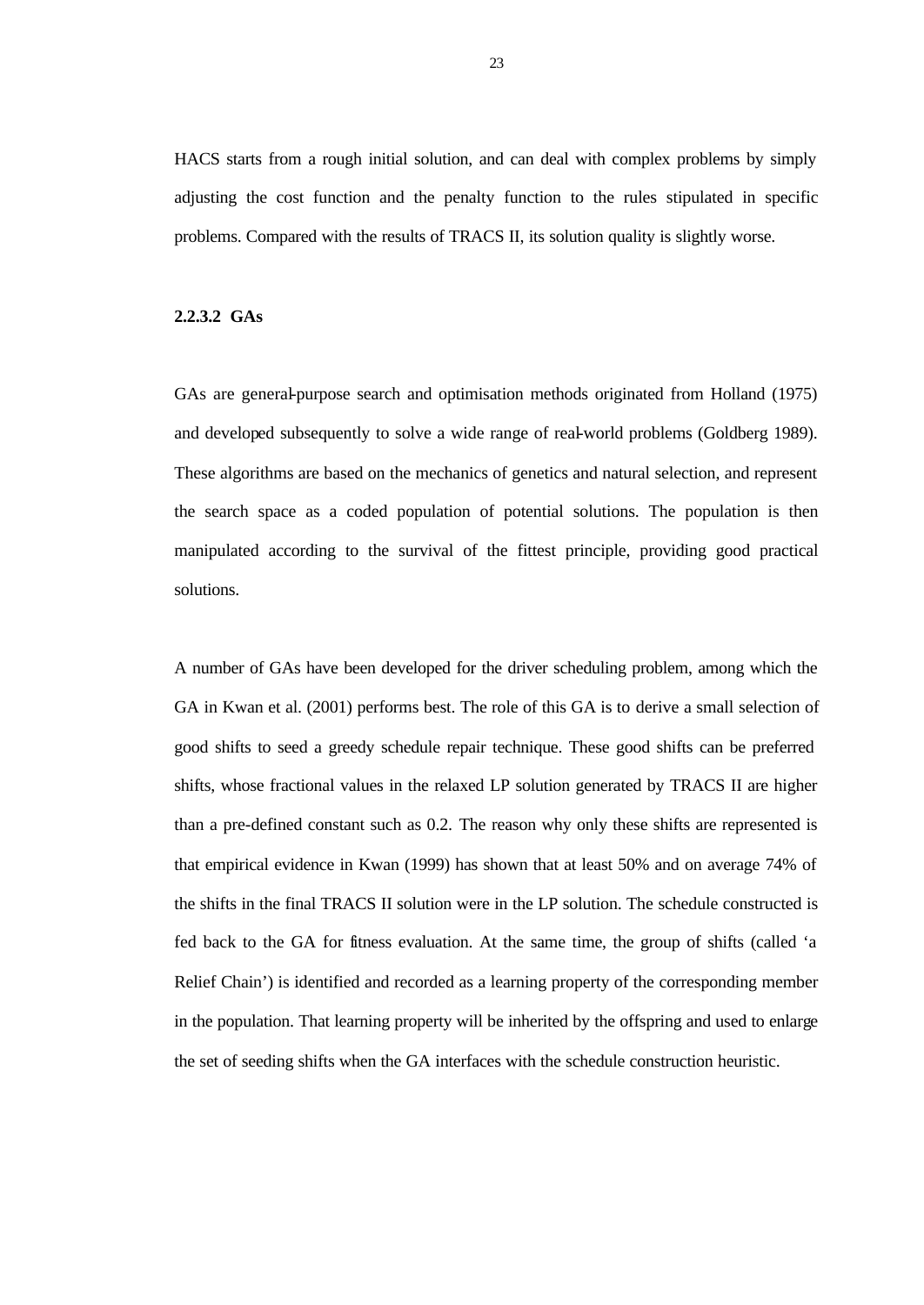The new approach has been extensively tested using real data sets, some of which are very large problem instances. This method has produced schedules that are comparable to solutions found by ILP, and are generally better than those compiled by experienced schedulers.

#### **2.2.3.3 Ant system**

Forsyth and Wren (1997) applied an optimisation method called the ant system to produce driver schedules. The ant system was developed by Dorigo et al (1995) based on behaviour of ants searching for food, which can be modelled into a search algorithm as follows. The basic idea is that, when ants move, they leave pheromone trails that can be detected by other ants and slowly evaporate over time.

In the beginning, the ants depart from a nest in random directions. Once food is found, the ants are most likely to return to the nest along their own pheromone trail, thus strengthening the trail. Since ants have an in-built bias towards following strong pheromone trails, subsequently more ants are likely to follow the shortest path, strengthening the trail even more. Although a number of paths exist between the food and the nest due to the randomness in the ants' movements, the pheromone trails in the shortest path will become strongest, since ants that follow the path are likely to return back soonest.

The ant system for driver scheduling uses TRACS II to generate potential shifts. Each ant will create a solution at each iteration. A heuristic is used to select relief opportunities, and then the ant chooses a shift from the set that start at that relief opportunity. The process repeats until all the work is covered. As the system progresses, the good combinations of shifts are more likely to be followed and so over time the solutions are continuously improved. Unfortunately, this method does not produce results comparable to the TRACS II solutions.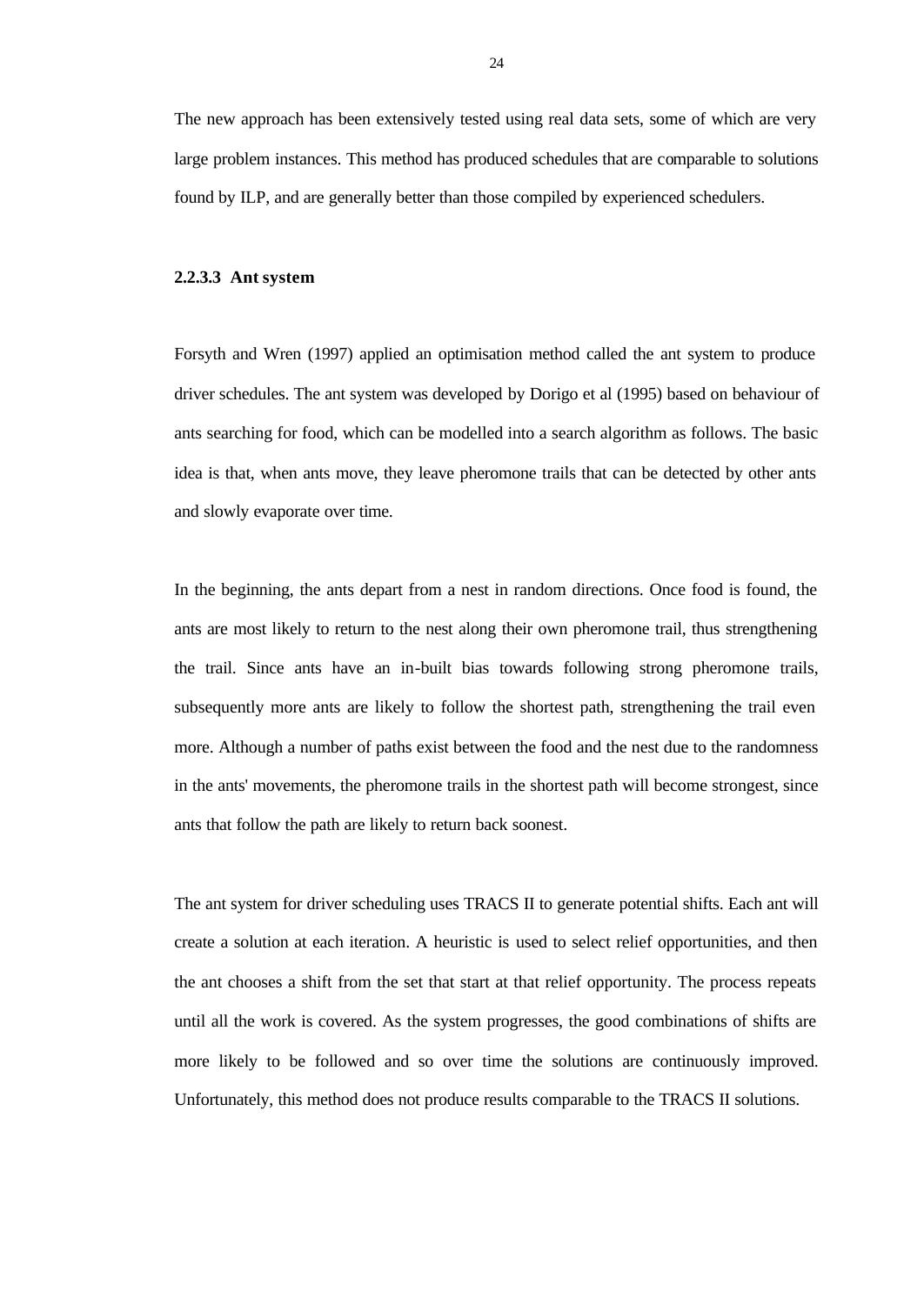#### **2.2.3.4 Constraint satisfaction**

The constraint satisfaction approach (Tsang 1993) is an emergent technology for declarative description and effective solving of large, particularly combinatorial, problems especially in areas of planning and scheduling. It provides a powerful and easy system for modelling restrictions and using these restrictions to search for a solution.

Layfield et al. (1999) used constraint programming to produce a component that is similar to SELECT in IMPACS and could be slotted into TRACS II. Its purpose is to remove relief opportunities that are unlikely to be used in good schedules, thus reducing the problem size. The program first produces the morning part of the schedule simulating the manual scheduling process. It puts a limit on the number of spells that each bus can be broken up into, to prevent too short shifts being produced. A morning schedule is constructed by using randomised heuristics to build the partial schedule one shift at a time. Several morning schedules are constructed, and the relief opportunities that are not used in these schedules are removed. This program can also be used to produce the evening part of a schedule. The process has speeded up TRACS II in several cases, but its solution cost is mostly slightly higher.

Curtis (2000) used constraints to reduce the search space of a set partitioning model, based on previous work on air crew scheduling (Guerinik and Caneghem, 1995; Rodosek et al., 1996). He modelled the bus driver scheduling problem as a constraint satisfaction problem, where variables were defined as pieces of work and the domain of each variable was the set of indices of the shifts that covered the piece of work. This work uses the large set of potential shifts produced by of TRACS II. The relaxed LP solution in TRACS II is applied to guide the 'variable ordering'. Test results from small problems are comparable to those of TRACS II. Curtis also described an iterative repair process to construct driver schedules, in which a local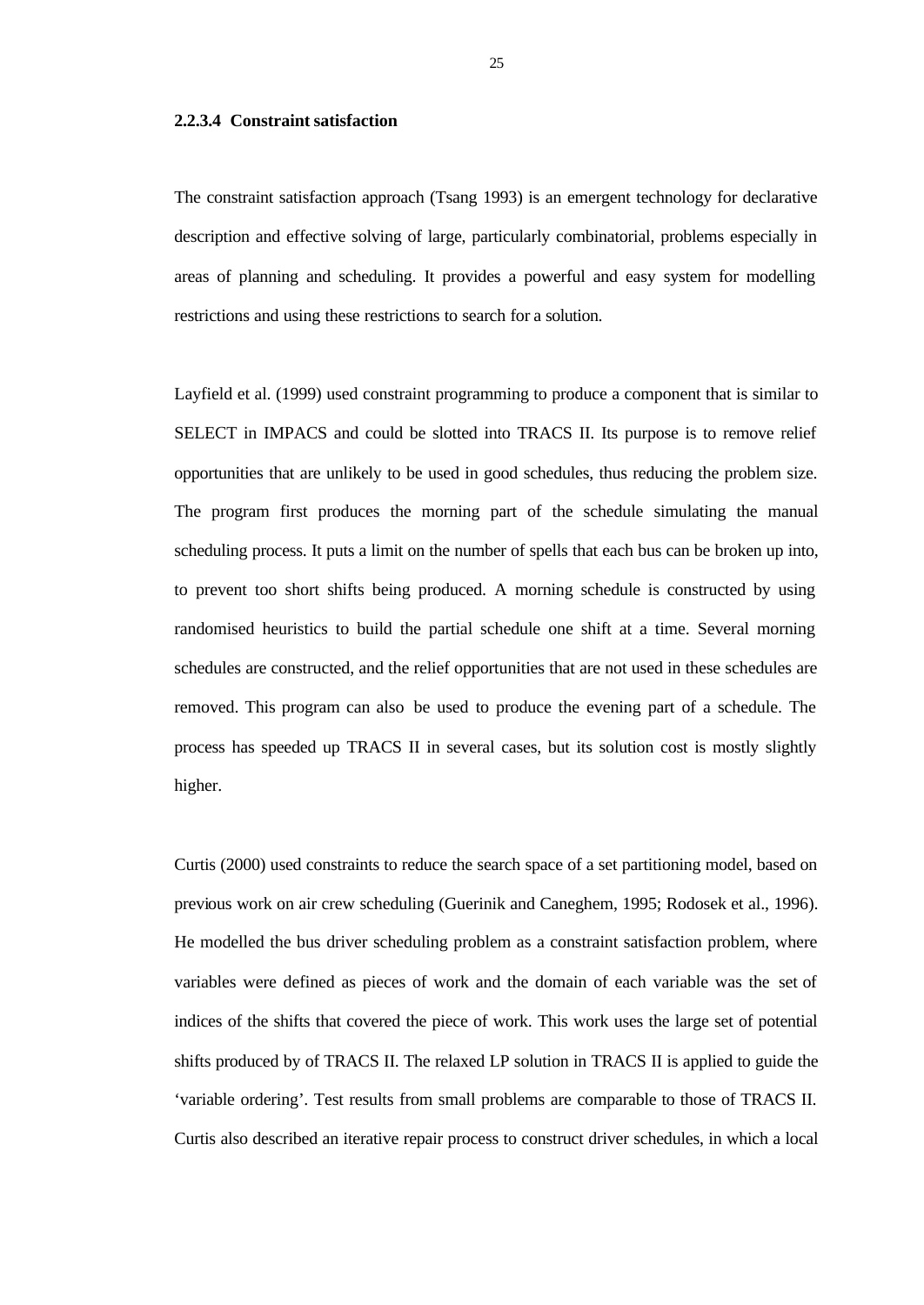search method called GENET was applied to solve the problem modelled as a constraint satisfaction problem.

#### **2.3 Heuristics for general set covering problems**

Set covering problems are difficult zero-one optimization problems, which have been proven to be NP-complete (Garey and Johnson, 1979). They are often encountered in a wide area of applications such as resource allocation (Revelle et al., 1970), crew scheduling (Rubin 1973; Smith and Wren, 1988), location of emergency service (Toregas et al., 1971), assembly line balancing (Salveson 1955), and simplification of Boolean expressions (Breuer 1970).

Besides the exact algorithms (Beasley 1987; Fisher and Kedia, 1990; Beasley and Jornstern, 1992), there is an abundant literature dealing with heuristics, some of which are discussed in the following sections.

#### **2.3.1 A GA by Beasley and Chu**

Beasley and Chu (1996) used a GA for non-unicost set covering problems. In its chromosome presentation, each gene position denotes one of the columns in the zero-one matrix, and has a value of 1 or 0 depending on whether the variable is or is not present in the solution. A crossover operator called 'fusion' is designed to combine two parent strings: the choice of whose gene values are passed to the child is made based on the relative fitness of the two parents. For the mutation operator, they applied a variable mutation rate. At the early stage of the GA, the mutation rate is set to be lower to allow minimal disruption. As the GA progresses, the mutation rate increases since the crossover operator becomes less effective. When the GA finally converges, the mutation rate will stay at a constant rate.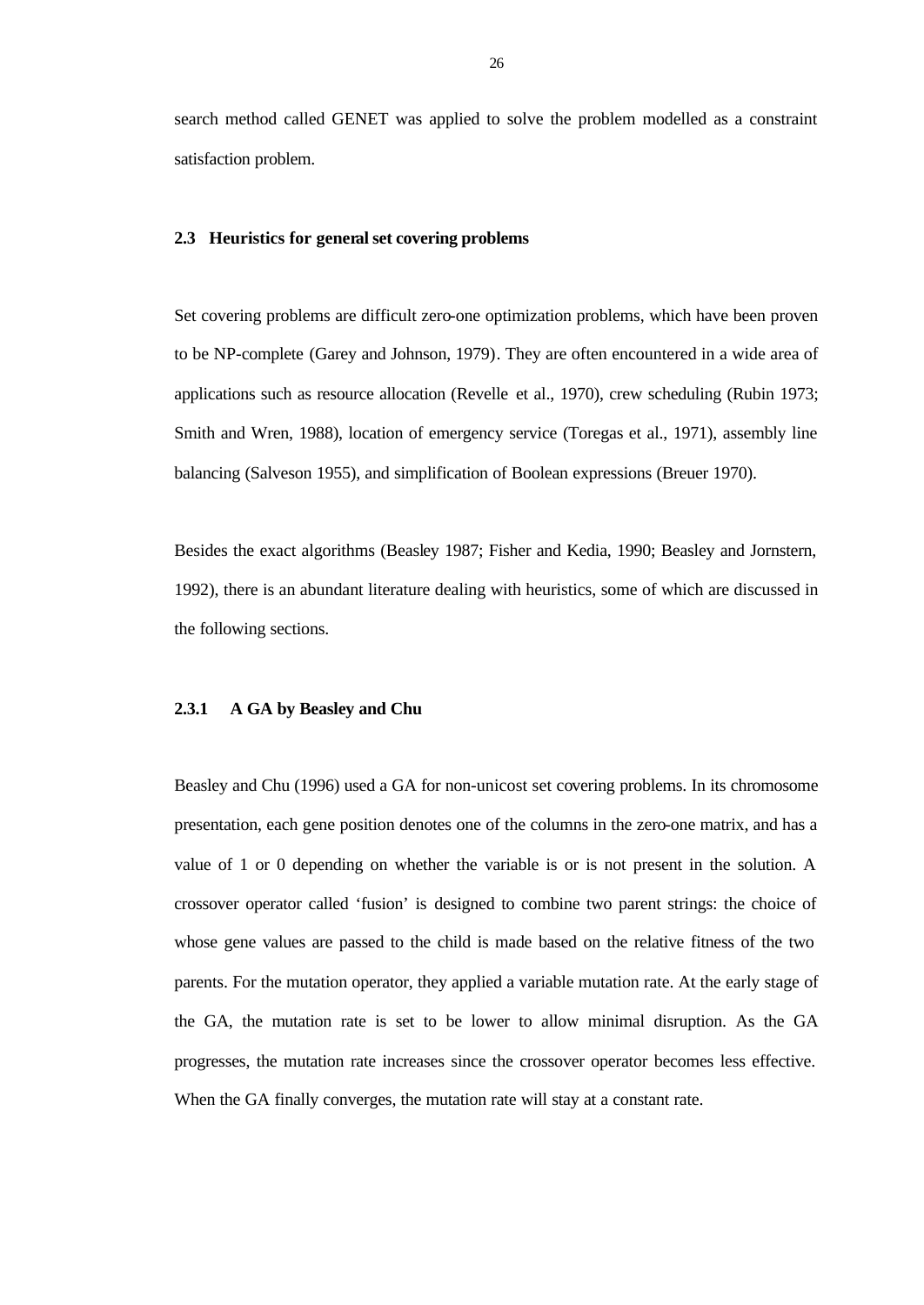The solutions generated by the crossover and mutation operators may be infeasible, i.e. some rows are not covered. To repair these infeasible solutions, Beasley and Chu presented a heuristic that could not only maintain the feasibility of the solution, but also provide an additional local optimisation step to make the GA more efficient.

They tested the performance of the approach on a large set of randomly generated problems. Computational results showed that this heuristic can produce optimal solutions for small-size problems and high-quality solutions for large-size problems.

## **2.3.2 An Artificial Neural Network algorithm by Ohlsson et al.**

Artificial Neural Network (ANN) has attracted much research during the past decades. Most of the activities involve feed-forward architectures for pattern recognition or function approximation. However, ANN can also be used for difficult combinatorial optimisation problems. This is usually done by first mapping the problem onto an energy function, and then finding configurations with low energy function values by the method of iterating some mean field equations.

Ohlsson et al. (2001) developed a mean field feedback ANN algorithm for the set covering problem. They used a multilinear penalty function to obtain a convenient encoding of the inequality constraints. An approximate energy minimum is achieved by iterating a set of mean field equations, in combination with annealing. In contrast to most existing search and heuristics techniques, this ANN model is not based on exploratory search to find the optimal configuration. Rather, the neural units of ANN find their way in a fuzzy manner through an interpolating and continuous space towards good solutions.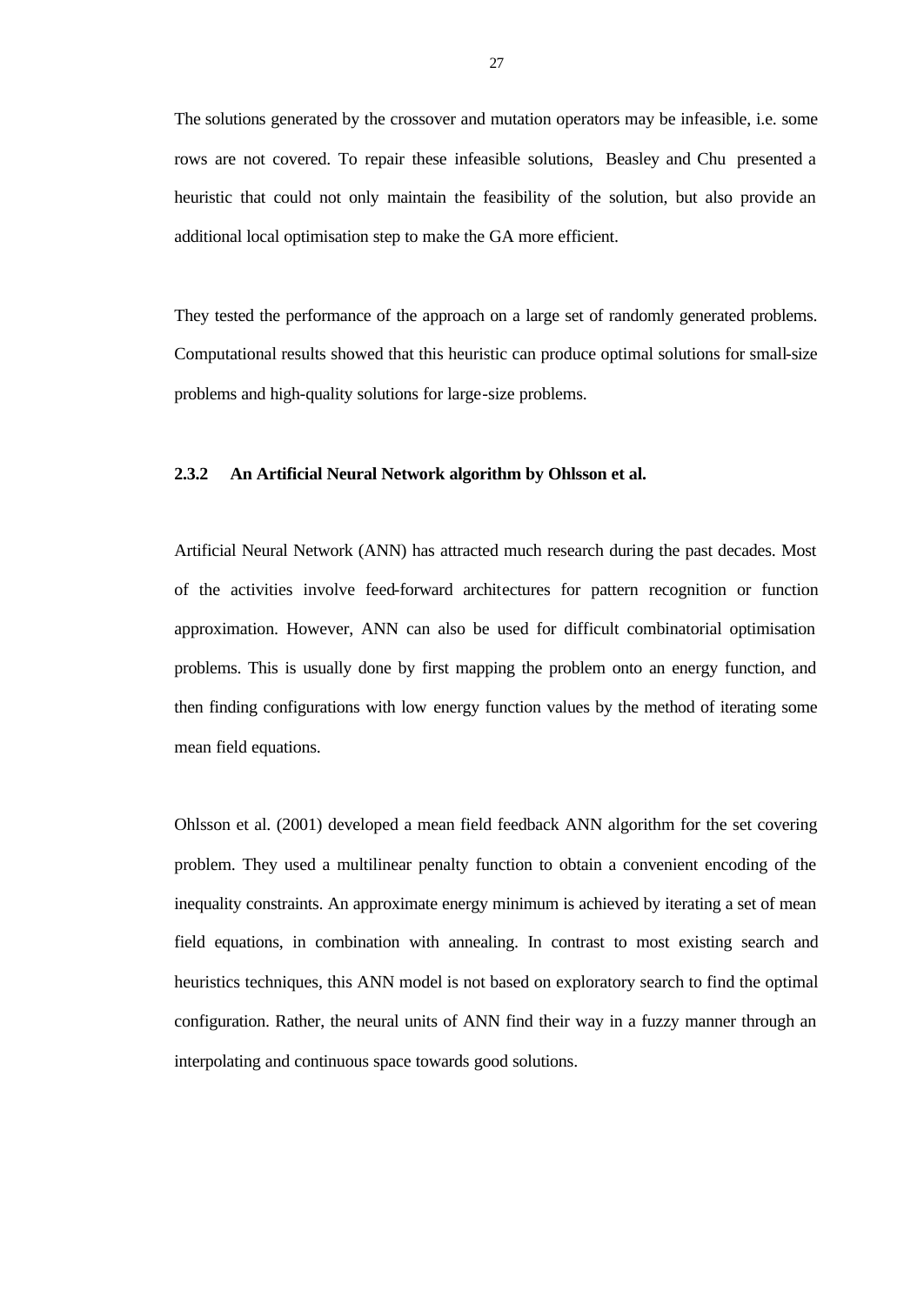This algorithm has been tested against some very large-scale problems (up to 5000 rows and 10<sup>6</sup> columns). Computational results shows that this approach can produce results typically within a few percent from the optimal solutions, and its executing speed is extremely fast.

## **2.3.3 A sophisticated GA by Solar et al.**

During recent years, parallel GAs have been used to discover how the interchange of genetic information for separated populations affects the final solution. Normally a parallel GA is implemented based on an "Island Model" where separate and isolated sub-populations evolve independently and in parallel. Fit members occasionally migrate between sub-populations, allowing the distribution and sharing of good genetic material of fit members and helping to maintain genetic diversity. The exploration of different solution spaces could optimise the search in terms of both computational time and solution quality.

Solar et al. (2002) presented a parallel GA model to solve the set covering problem. The chromosome representation used is the traditional one: a bit string with *n* bits where *n* is the number of columns in the problem. Since new chromosomes generated by genetic operators could violate some problem constraints, solution representations do not always ensure their feasibility. Therefore a feasibility operator is designed to repair all infeasible solutions

They proposed the following population scheme: independent populations are associated with nodes. Each node executes a single GA and creates a new local population. When all nodes are ready with new generations, each node sends the best local individual to the master node. The master node then selects the best individual received, and broadcasts it to all slave nodes. Each independent slave node replaces the worst local individual with the new best global received. In other words, the interchange of information between parallel searches is the selection of the best global, which replaces the worst of each node.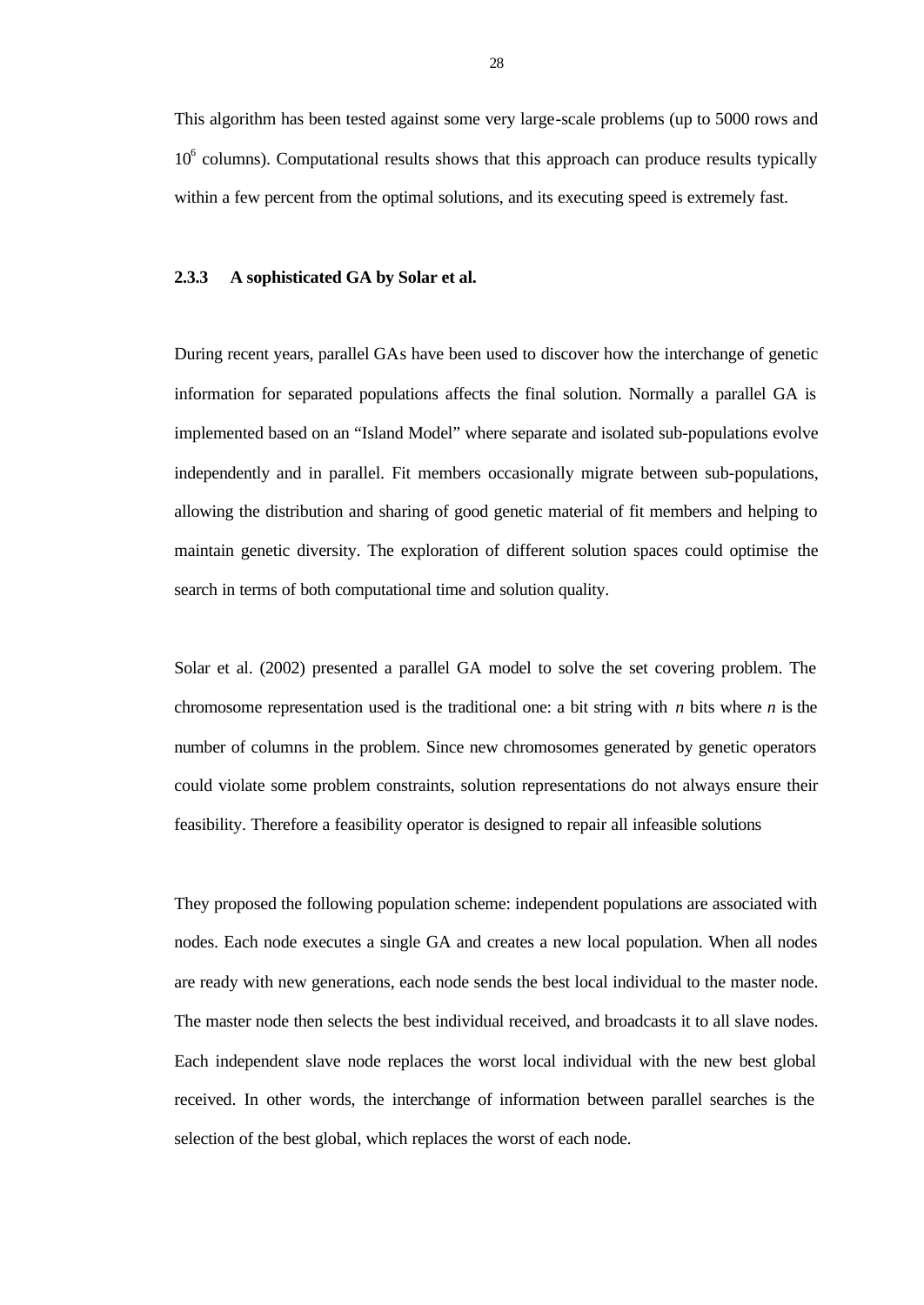The parallel GA has been tested by using ten problems up to 500 rows and 5000 columns. The final solutions obtained are not very satisfactory: the percentage deviations are in the range from 3.3% to 10%, and only one optimal value was achieved once in more than 1000 experiments.

## **2.3.4 A Lagrangian heuristic by Caprara et al.**

A number of attempts have been made by using the Lagrangian-based heuristics for the set covering problem (Beasley 1990; Haddadi 1997; Caprara et al., 1999). The more recent work of Caprara et al. will be introduced herein, which consists of three phases of subgradient optimisation, heuristic, and column fixing.

The subgradient phase is to find a near-optimal Lagrangian multiplier vector quickly, by means of an aggressive policy. The heuristic phase is to generate a sequence of near-optimal multiplier vectors, and for each vector compute a heuristic solution. The column fixing phase is to select a subset of "good" columns, and fix to 1 the corresponding variables. In this way an instance with a reduced number of columns and rows is obtained, on which the three-phase procedure is executed iteratively until the solution cannot be improved.

The algorithm was extensively tested on very large size problems, involving up to 5,000 rows and 1,000,000 columns. In 92 out of the 94 test instances, the optimal or the best known solutions can be found quickly. Furthermore, among the 18 instances that the optima are unknown, in 6 cases their solutions are better than the previous best known solutions.

## **2.3.5 A simulated annealing approach by Sen**

Simulated annealing is a stochastic optimization technique based on an analogy from statistical mechanics, where a substance is reduced to its lowest energy configuration by a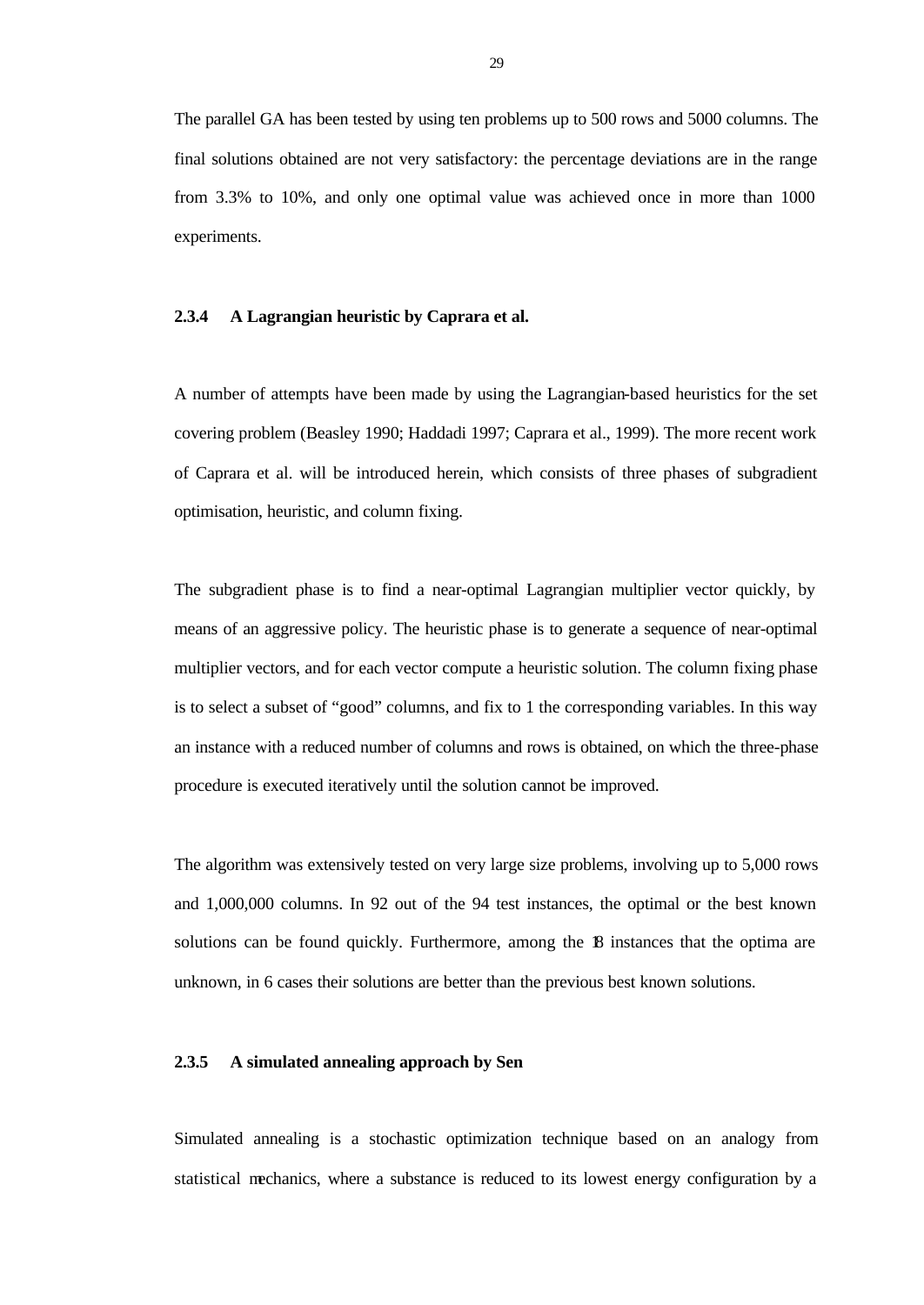sequence of steps that involve alternate heating and cooling. Sen (1993) used a simulated annealing for the set covering problem, which consists of the following four steps:

- 1) Encode the points in the solution space by using an *n*-bit string that represents the *n* columns. A value of 1 in the *j*-th string position means that the column *j* is chosen to be in the cover.
- 2) Formulate an evaluation function that evaluates the goodness of a point in the solution space.
- 3) Design a set of moves that can be used to alter the points in the solution space. Three types of moves are defined in the annealing scheme: the first and second involves either adding or removing a column from the chosen cover by flipping a randomly picked bit; and the third involved replacing one column with another in the chosen cover by interchanging the values of two bit positions with different values.
- 4) Decide an annealing schedule, such as the setting of starting temperature, rule for temperature decrements, and the stopping criteria to halt the algorithm.

This approach has only been implemented on some small size problems with good results. For large size problems, its performance would be difficult to estimate.

## **2.4 Summary**

This chapter reviews the driver scheduling approaches, which can be mainly divided into two groups: constructive approach and generate-and-select approach. This chapter also gives a brief introduction to some heuristic approaches for the general set covering problem.

The constructive approach for driver scheduling does not need artificial rules or explicit reduction in problem size. The early heuristics are based on the constructive approach. They relied on good initial schedules constructed based on human schedulers' knowledge (e.g.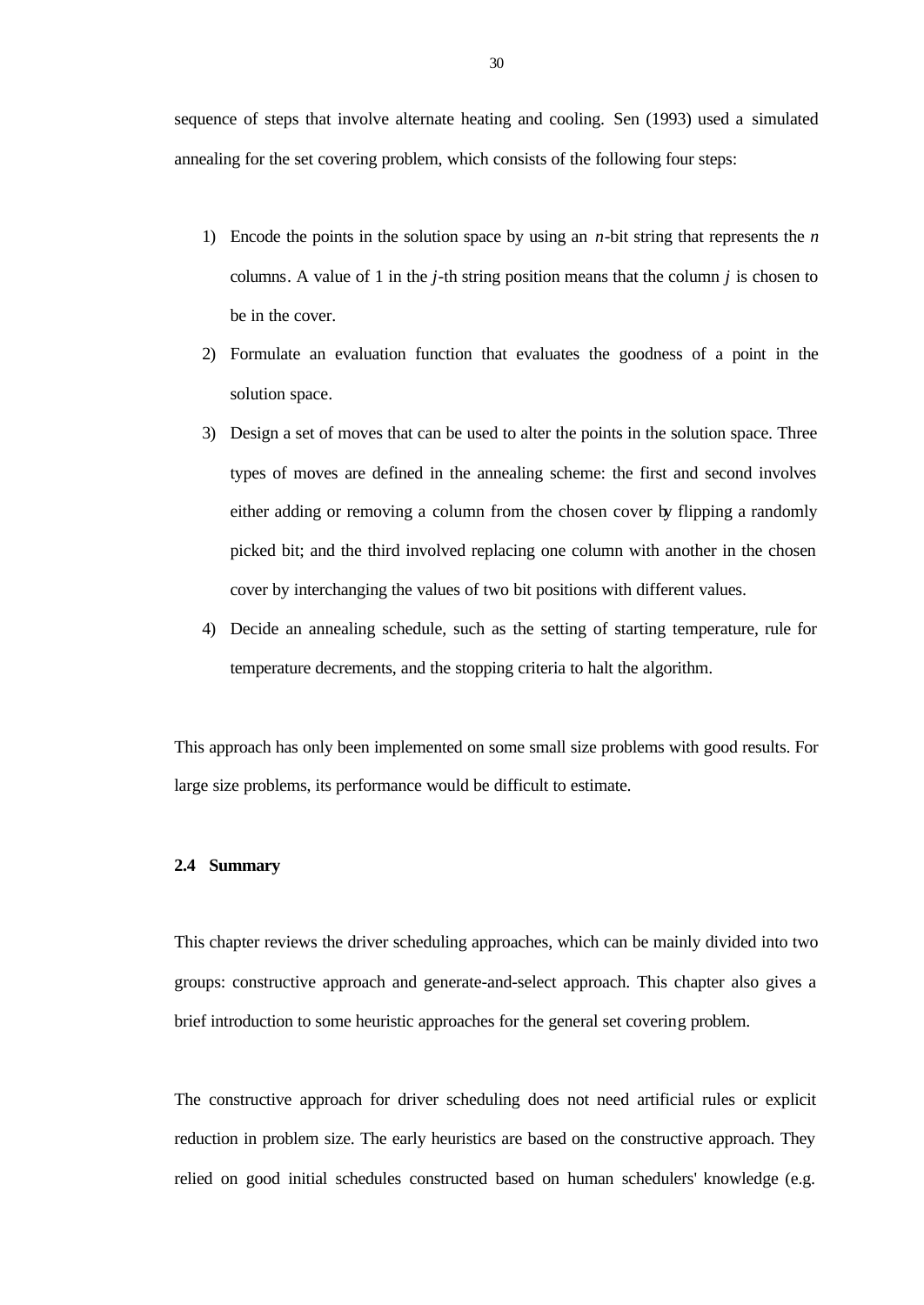TRACS and RUCUS), and try to improve this initial schedule by simple refinement. Therefore the early constructive heuristics are generally difficult to adapt to new situations, and extensive final manual adjustments to the schedule are needed. Furthermore, the solution quality cannot be guaranteed. The application of Tabu search with windows of relief opportunities described by Shen and Kwan (2001) has exploited more powerful modern metaheuristics, and is less dependent on human schedulers' knowledge.

The generate-and-select approach, which generates a large set of potential shifts and then selects an efficient subset, is currently the most successful for bus and train driver scheduling. The generation phase is problem-oriented, while the selection phase is algorithm-oriented. This makes the approach adaptable to different conditions through the generation phase. The algorithms for selection can be mathematical programming, genetic algorithms, ant system, and constraint programming, among which the mathematical programming (i.e. in TRACS II) performs best. Unfortunately, the number of potential shifts is usually too enormous to enable the selection algorithms (even for TRACS II) to find an optimal solution within reasonable time. Hence there is room for improvement to this approach.

The research presented in this thesis attempts to improve the selection phase for driver scheduling, by investigating two evolutionary algorithms, namely a GA and a Simulated Evolution algorithm, which will be described from Chapter 3 to Chapter 5. Chapter 6 will report on the generalisation of the Simulated Evolution algorithm from driver scheduling to the class of set covering problems.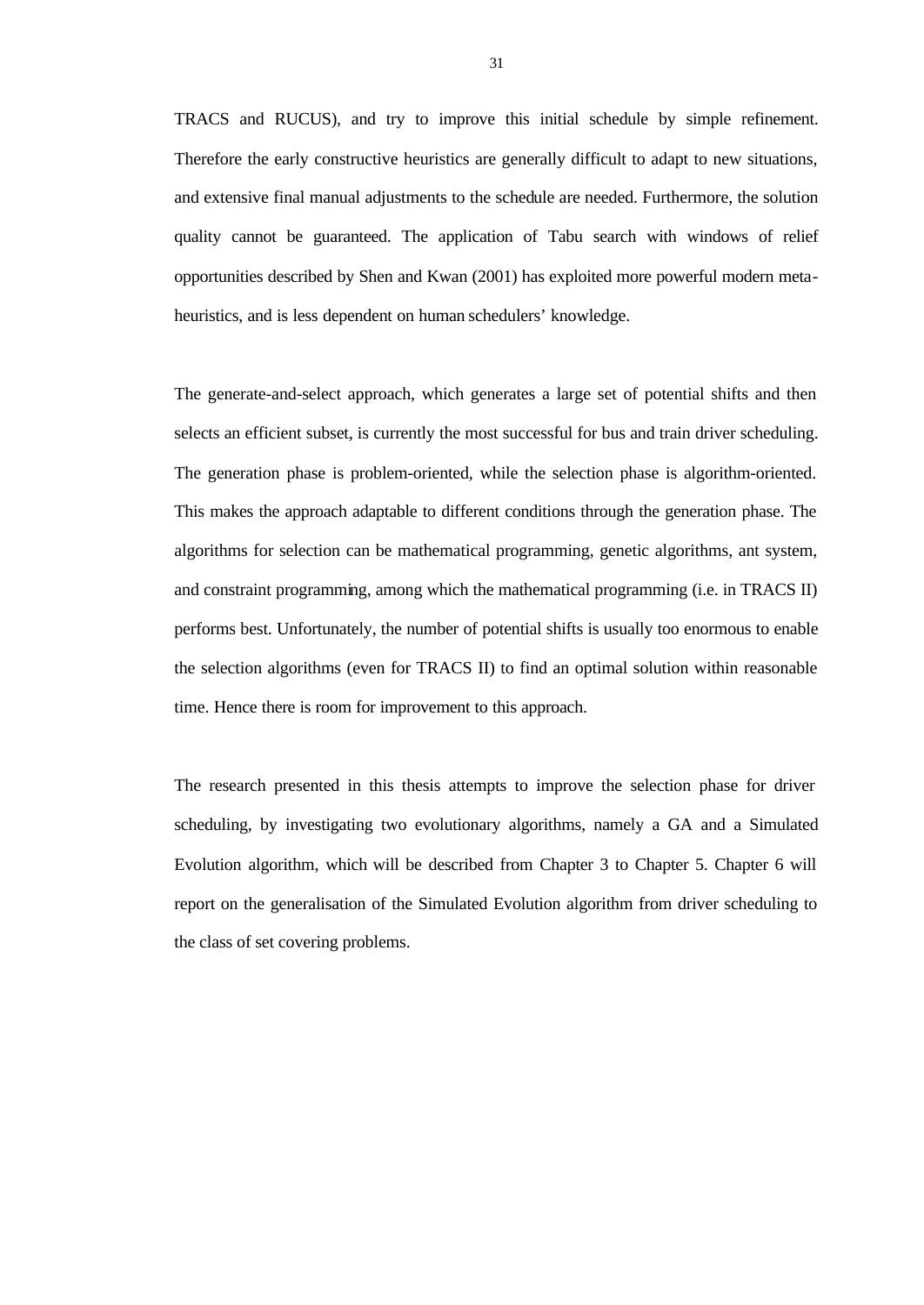## **Chapter Three**

# **A Fuzzy Theory Based Greedy Heuristic for Driver Scheduling**

\_\_\_\_\_\_\_\_\_\_\_\_\_\_\_\_\_\_\_\_\_\_\_\_\_\_\_\_\_\_\_\_\_\_\_\_\_\_\_\_\_\_\_\_\_\_\_\_\_\_\_\_\_\_\_\_\_\_\_\_\_\_\_\_\_\_\_\_\_\_\_\_\_\_\_

## **3.1 Introduction**

Bus and rail driver scheduling can be formulated as a set covering Integer Linear Programme (ILP). All the legal potential shifts are first constructed. Then, a least cost subset covering all the work is selected to form a solution schedule. A typical problem may have a solution schedule requiring over 100 shifts chosen from a potential set of up to 50,000.

Set covering is one of the oldest and most studied NP-hard problems (Karp 1972; Johnson 1974; Lovász 1975; Chvátal 1979). Given a ground set *U* of *m* elements, and a weight for each set, the goal is to cover *U* with the smallest possible number of sets. In the case of driver scheduling, there is the additional objective of minimising the total weight.

Since the set covering problem is unlikely to be solved optimally in polynomial time, there has been a lot of work in exploring the possibility of obtaining efficiently near-optimal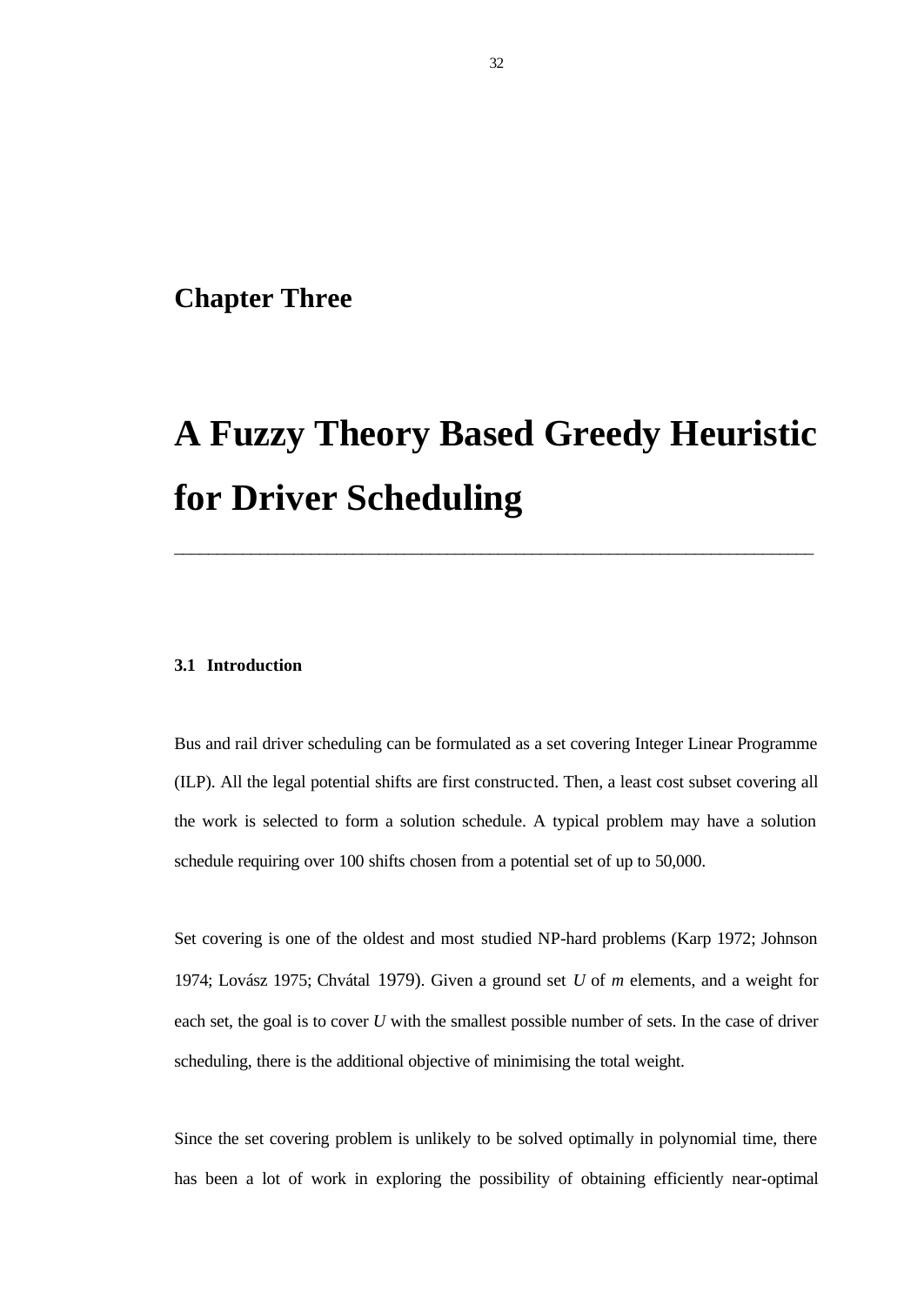solutions. For example, the greedy algorithm repeatedly chooses the unused set that covers the largest number of remaining elements. In this research, a more comprehensive evaluation of the sets (potential shifts) that uses the product of over-cover penalty and structural coefficient has been developed to decide which shift is going to be selected in the process of constructing a schedule. Much of the work in this chapter has been introduced in (Kwan et al., 2000a; Li and Kwan, 2000, 2001,2001a, 2001b and 2002a).

The new polynomial time algorithm for driver scheduling evaluates all potential shifts based on fuzzy subsets theory, a means of presenting uncertain information put forward by Zadeh (1965), and developed subsequently to solve real-world complex problems (Kaufmann 1975; Dubois and Prade, 1980; Klir and Yuan, 1995). The main idea of the proposed approach is to set up five criteria, characterized by fuzzy membership functions, to evaluate the structure and generally the goodness of a shift. Since each criterion reflects only one aspect with regard to the shift structure respectively, an overall evaluation could be made by aggregation of all the criteria. Three different kinds of fuzzy aggregation operator, namely intersection operator, union operator, and arithmetic mean operator, will be investigated in this decision-making, and the one most suitable for driver scheduling will be determined.

The rest of this chapter is organized as follows. Section 3.2 introduces some fundamental notions in fuzzy theory, such as crisp sets, fuzzy subsets, and general aggregation operators. Section 3.3 presents a refined greedy heuristic for driver scheduling. Section 3.4 describes the method of fuzzy evaluation for shift structure in detail, including the construction of the five fuzzified criteria and the evaluation process by aggregation operators in different categories. Computational results for the determination of the greedy operators in over-cover penalty and the aggregation operator in structural coefficient are reported in Section 3.5. Finally, conclusions are discussed in Section 3.6.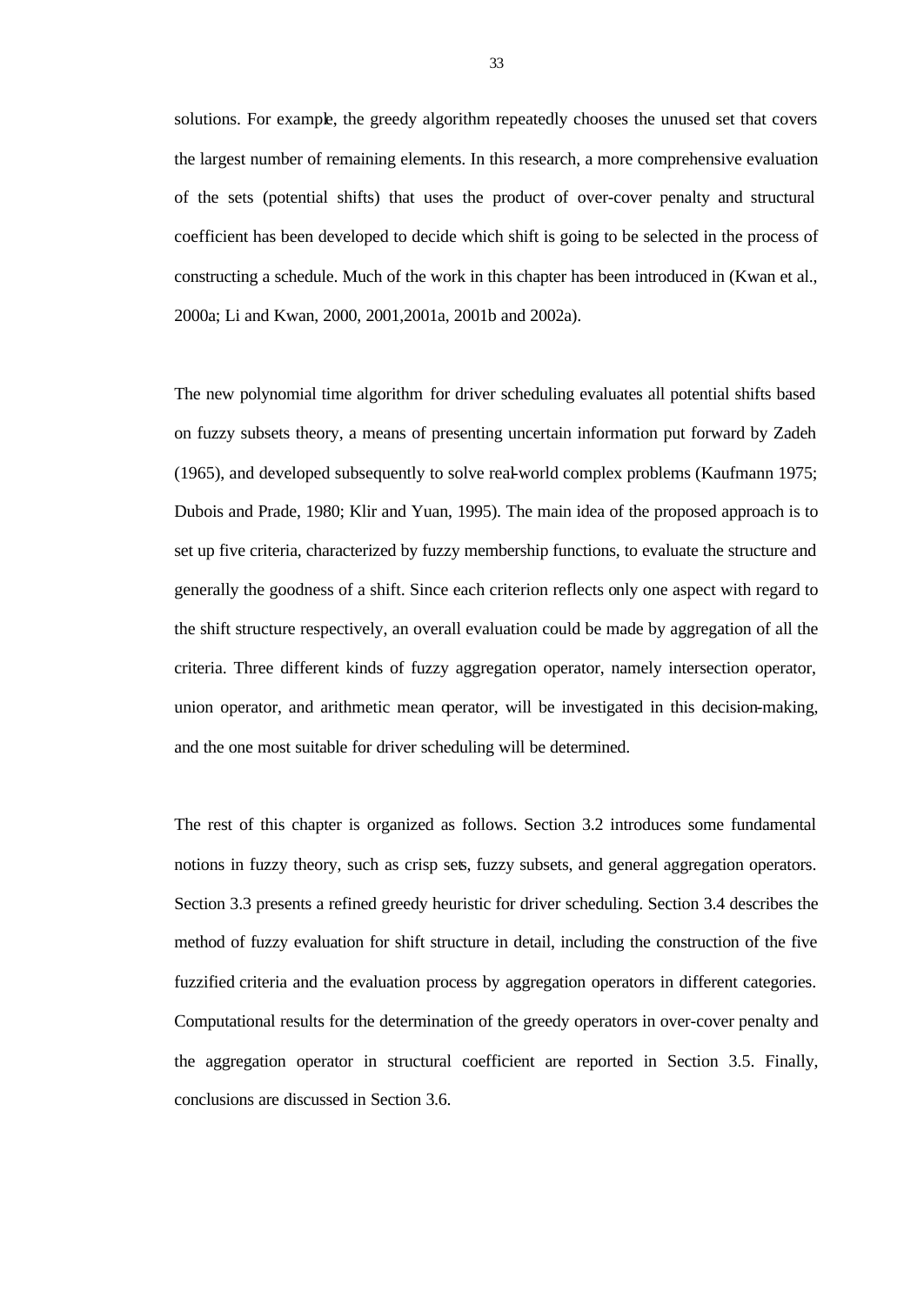## **3.2 Fundamental notions of Fuzzy Subsets**

Fuzzy knowledge, i.e. knowledge that is uncertain, vague, inexact, ambiguous, inaccurate, or probabilistic in nature, can be frequently encountered in the real world. Thinking and reasoning of human beings often involve such fuzzy information, possibly originating from inherently inexact human concepts and the matching of similar rather than identical experiences. In systems based on classical set theory and two-valued logic, it is very difficult to answer such questions that do not have completely true answers in many circumstances. However, by using their fuzzy knowledge, humans can usually give satisfactory answers, which are probably true.

Naturally a question arises: how can the fuzzy knowledge be represented? Before the introduction of fuzzy subsets, we would first give a brief review about the notions of crisp sets.

## **3.2.1 Crisp Sets**

Let **E** be a set and **A** be a subset of **E**, denoted as

$$
A \subset E. \tag{3.1}
$$

We usually indicate that an element *x* of **E** is a member of **A** using the symbol  $\in$ :

$$
x \in \mathbf{A}.\tag{3.2}
$$

To present this membership we may also use another concept, a characteristic function  $m_A(x)$ , whose value indicates whether *x* is a member of **A** (yes or no):

$$
\mathbf{m}_A(x) = \begin{cases} 1, & \text{if } x \in A; \\ 0, & \text{if } x \notin A. \end{cases} \tag{3.3}
$$

Thus, the membership function for a crisp set **A** is defined as

$$
\mathbf{m}_{A}: X \to \{0,1\}.\tag{3.4}
$$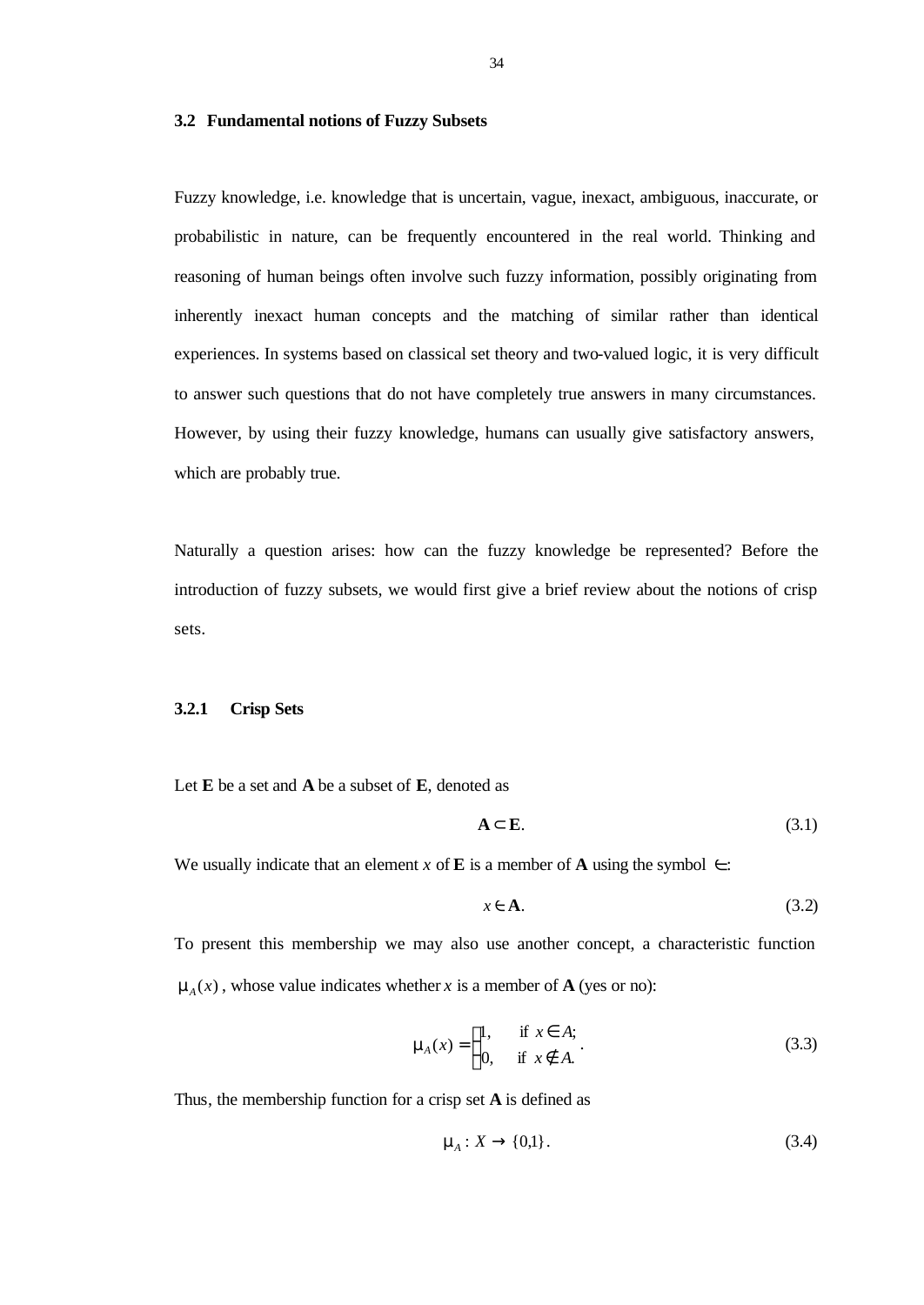Similarly, given two subsets **A** and **B**, we can define the membership functions for the set operations (such as union, intersection and complement) as follows:

$$
\mathbf{m}_{A\cup B}(x) = \max(\mathbf{m}_A(x), \mathbf{m}_B(x)),\tag{3.5}
$$

$$
\mathbf{m}_{A \cap B}(x) = \min(\mathbf{m}_A(x), \mathbf{m}_B(x)),\tag{3.6}
$$

$$
\mathbf{m}_{\overline{A}}(x) = 1 - \mathbf{m}_{A}(x). \tag{3.7}
$$

Furthermore, **A** is a subset of **B** if and only if

$$
x \in \mathbf{A} \Longrightarrow x \in \mathbf{B}, \,\forall x \,.
$$

In terms of membership function, **A** is a subset of **B** if and only if

$$
\mathbf{m}_{A}(x) \leq \mathbf{m}_{B}(x), \forall x.
$$
 (3.9)

[**Example]** Consider a finite set with five elements:

$$
\mathbf{E} = \{x_1, x_2, x_3, x_4, x_5\},\tag{3.10}
$$

and let

$$
\mathbf{A} = \{x_1, x_3, x_5\}.
$$
 (3.11)

One writes

$$
\mathbf{m}_{A}(x_{1}) = 1, \ \mathbf{m}_{A}(x_{2}) = 0, \ \mathbf{m}_{A}(x_{3}) = 1, \ \mathbf{m}_{A}(x_{4}) = 0, \ \mathbf{m}_{A}(x_{5}) = 1. \tag{3.12}
$$

Therefore we may also express **A** by accompanying the elements of **E** with their characteristic function values:

$$
\mathbf{A} = \{ (x_1, 1), (x_2, 0), (x_3, 1), (x_4, 0), (x_5, 1) \}.
$$
 (3.13)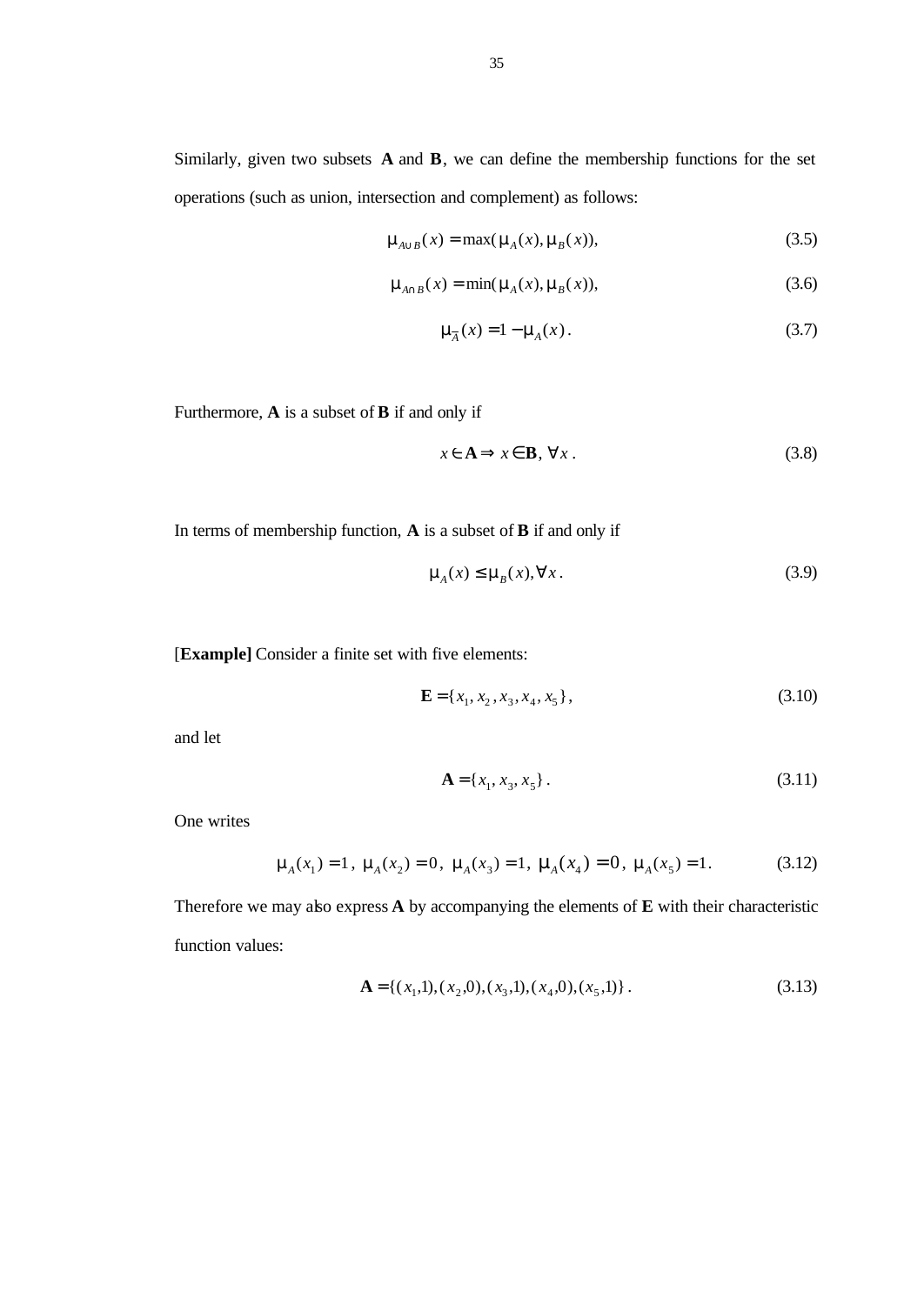## **3.2.2 Fuzzy Subsets**

Fuzziness exists when the boundary of a piece of information is not clear-cut. For example, words such as tall, young, good, or fat are fuzzy. There is no single quantitative value that defines the term tall when describing a fuzzy concept (or fuzzy variable) such as the tallness of adults. For some people, a height of 175cm is tall, and for others, a height of 185cm is regarded as tall. The concept tall has no clean boundary. A height of 200cm is definitely tall and a height of 100cm is definitely not tall. However, height of 175 has some possibility of being tall, which depends on the context being considered. In fact, a height can have some possibility of being tall and also some possibility of being short. It should be noted that these are not probabilities because the sum of all the possibilities does not need to be 1.0.

The representation of this kind of information is based on the concept of fuzzy subsets. Unlike in classical set theory where one deals with objects whose membership in a set can be clearly described, in fuzzy subsets theory, membership of an element in a set can be partial, i.e. the element belongs to a set with a certain grade (possibility) of membership.

Let us come back to the example in Section 3.2.1. Considering the subset **A** of **E** defined by (3.13), the five elements of **E** belong or do not belong to **A**, and the characteristic function takes the value of either 0 or 1.

Imagine now that this characteristic function may take any value in the interval [0,1]. Thus, an element *x*<sub>i</sub> of **E** might be a member of **A** ( $m_A = 1$ ), could be a strong member of **A** ( $m_A$  near 1), may more or less be a member of  $\mathbf{A}$  ( $\mathbf{m}$ <sub>A</sub> neither too near 0 nor too near 1), could be a member of **A** a little ( $m_A$  near 0), or finally may not be a member of **A** ( $m_A = 0$ ). By this method the concept of membership takes on an extension and leads to very useful developments.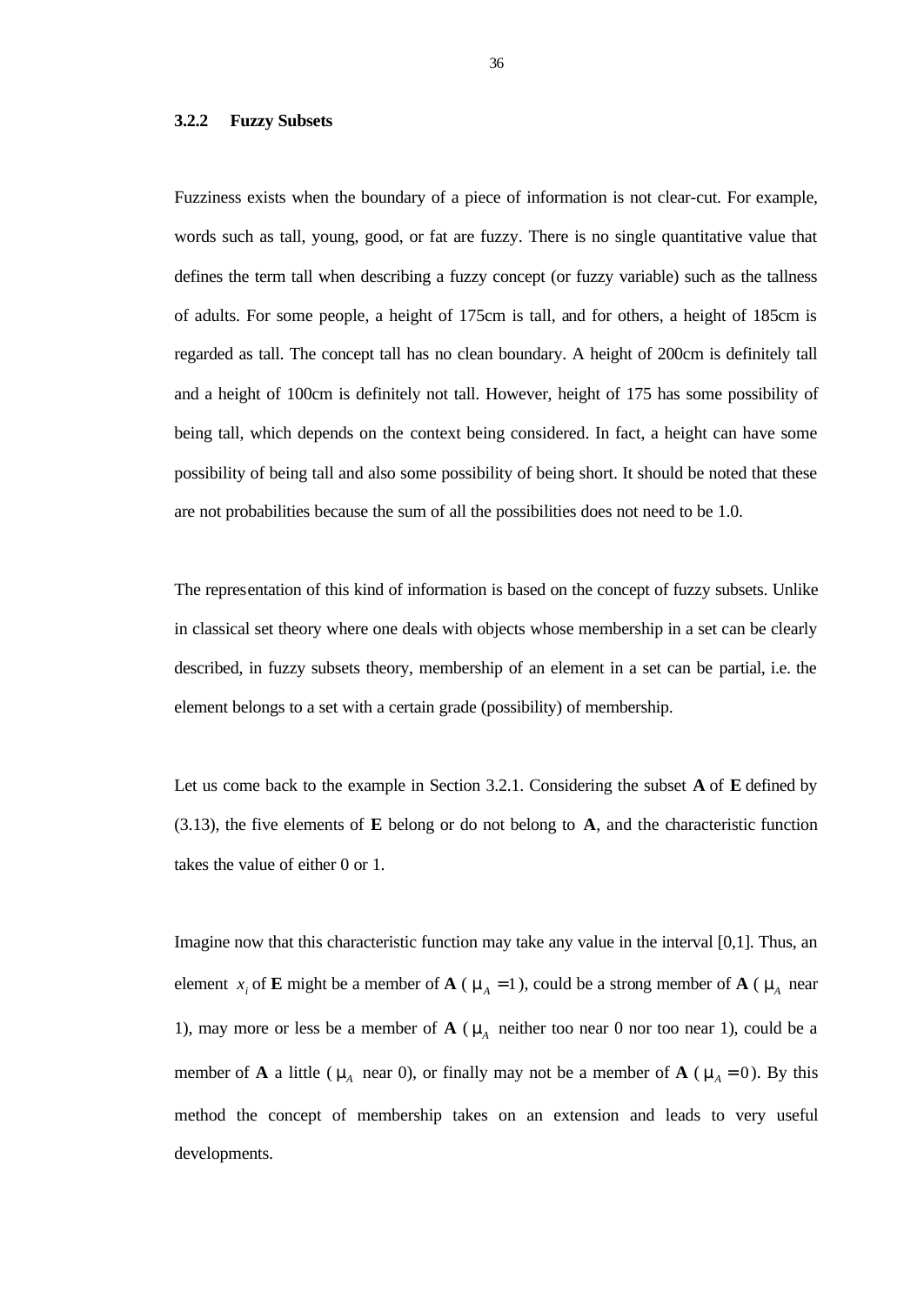The mathematical concept can be defined by the following expression:

$$
\widetilde{A} = \{ (x_1, 0.9), (x_2, 0), (x_3, 0.4), (x_4, 0.1), (x_5, 1) \},
$$
\n(3.14)

where  $x_i$  is an element of the reference set **E** and its associated number is the value of the characteristic function of the element. This mathematical concept is called a fuzzy subset of **E**, denoted as

$$
\widetilde{A} \subset \mathbf{E}.\tag{3.15}
$$

Thus the fuzzy subset defined by (3.14) contains a large part of  $x_1$ , does not contain  $x_2$ , contains a little more  $x_3$ , contains a little  $x_4$ , and contains  $x_5$  completely. This enables us to construct a mathematical model, by which one can handle concepts that are not precisely defined but whose membership in a subset is somewhat qualitative. Hence one may consider: in the set of men, the fuzzy subset of very tall men; in the set of decisions, the fuzzy subset of good decisions; in the set of colours, the fuzzy subset of deep blue colours; and so on.

A rigorous definition of the fuzzy subsets is given by Zadeh [1965]:

Let **E** be a set, denumerable or not, and let *x* be an element of **E**. Then a fuzzy subset  $\widetilde{A}$ of **E** is a set of ordered pairs

$$
\{(x, \mathbf{m}_{\widetilde{A}}(x))\}, \forall x \in \mathbf{E},\tag{3.16}
$$

where  $\mathbf{m}_{\tilde{A}}(x)$  is the grade or degree of membership of *x* in  $\tilde{A}$ . If  $\mathbf{m}_{\tilde{A}}(x)$  takes its values in a set  $M$ , called the membership set, one may say that *x* takes its values in  $M$  through the function  $\mathbf{m}_{\tilde{A}}(x)$ . Thus, the membership function for a fuzzy subset **A** is defined as

$$
\mathbf{m}_{\tilde{A}} : X \to \mathbf{M}.
$$
 (3.17)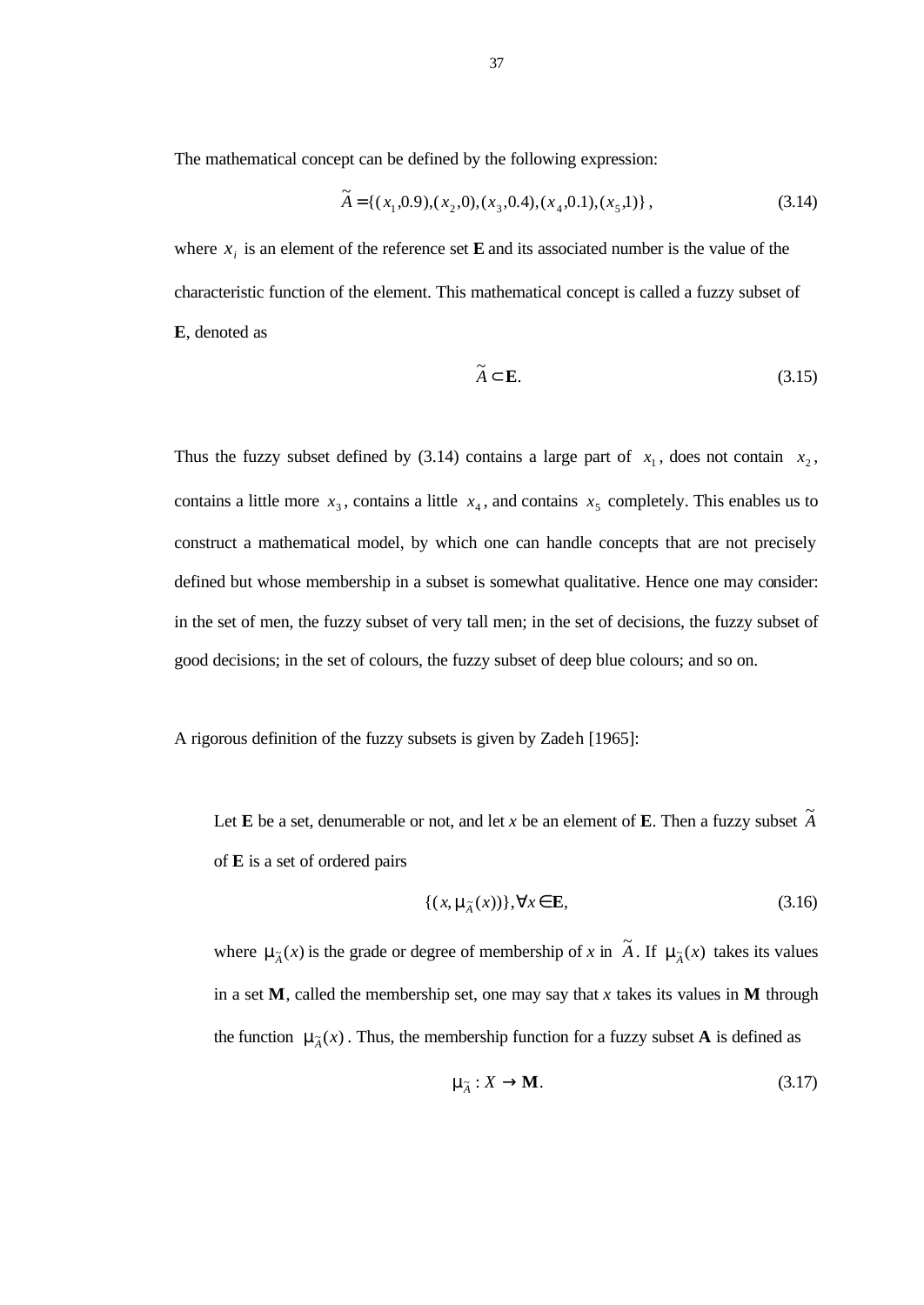Normally, **M** is an interval of [0,1], where 1 is used to represent complete membership, 0 is used to represent complete non-membership, and all the values in between are used to represent intermediate degrees of membership. Furthermore, the membership functions for the fuzzy subset operations are defined in the same forms as in a crisp set.

There are many commonly used membership function types, which are built mainly from the following basic functions: piecewise linear functions (such as triangular and trapezoidal membership functions), the bell-shaped Gaussian distribution function, the sigmoid curve, and quadratic and cubic polynomial curves (such as the S-shaped and Z-shaped curve membership functions). For special requirements, one may also establish the problem-specific membership functions.

Summarily, we should be aware that:

- Fuzzy subsets describe vague concepts;
- A fuzzy subset admits the possibility of partial membership in it;
- The degree an object belongs to a fuzzy subset is denoted by a membership value between 0 and 1;
- A membership function associated with a given fuzzy subset maps an input value to its appropriate membership value.

## **3.2.3 General aggregation operators**

Aggregation operations on fuzzy subsets are operations by which several fuzzy subsets are combined to produce a single subset (Klir and Yuan, 1995). In general, any aggregation operation is defined by a function

$$
f: [0,1]^n \to [0,1] \tag{3.18}
$$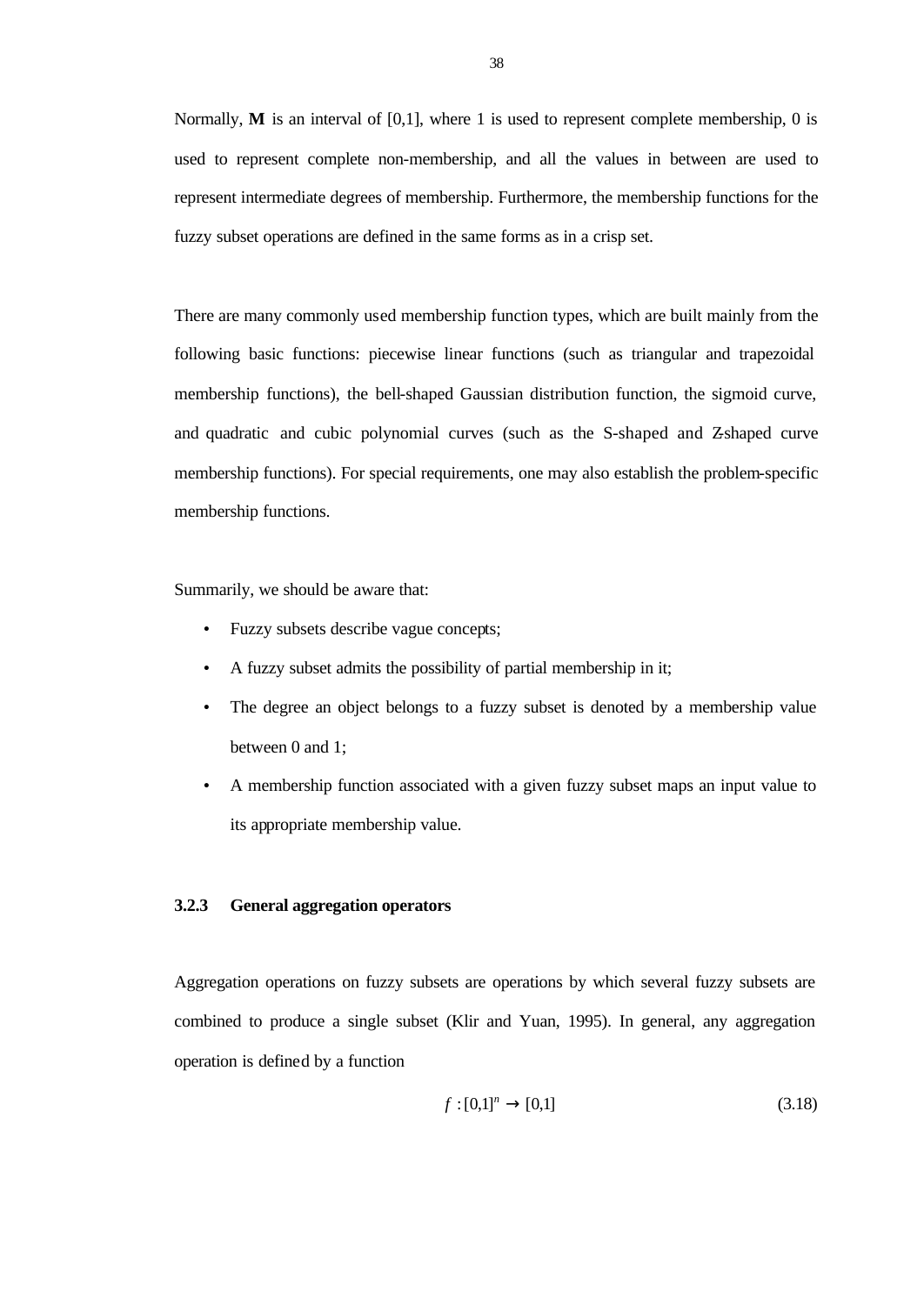where  $n \ge 2$ . When applied to *n* fuzzy subsets  $\tilde{A}_1, \ldots, \tilde{A}_n$  defined on *X*, *f* produces an aggregation fuzzy subset  $\tilde{A}$  by operating on the membership grades of each  $x \in X$  in the aggregation sets. Thus,

$$
\mathbf{m}_{\widetilde{A}}(x) = f(\mathbf{m}_{\widetilde{A}_1}(x),...,\mathbf{m}_{\widetilde{A}_n}(x))
$$
\n(3.19)

for each  $x \in X$ .

The nature of aggregation of variables  $m_{\tilde{A}_1}(x),...,m_{\tilde{A}_n}(x)$  could be any of the following (Bloch 1996; Petrou and Sasikala, 1999):

• Aggregation is conjunctive if

$$
\mathbf{m}_{\tilde{\mathbf{A}}}(x) \le \min(\mathbf{m}_{\tilde{\mathbf{A}}_1}(x),...,\mathbf{m}_{\tilde{\mathbf{A}}_n}(x)),
$$
\n(3.20)

which states that a conjunctive operator has confidence at most as high as the smallest membership value and looks for the simultaneous satisfaction of all combined criteria;

• Aggregation is disjunctive if

$$
\mathbf{m}_{\tilde{\mathbf{A}}}(x) \ge \max(\mathbf{m}_{\tilde{\mathbf{A}}_1}(x),...,\mathbf{m}_{\tilde{\mathbf{A}}_n}(x)),
$$
\n(3.21)

which states that a disjunctive operator has confidence at least as high as the greatest membership value and looks for a redundancy between the combined criteria;

• Aggregation is a compromise if

$$
\min(\mathbf{m}_{\tilde{A}_1}(x),...,\mathbf{m}_{\tilde{A}_n}(x)) \leq \mathbf{m}_{\tilde{A}}(x) \leq \max(\mathbf{m}_{\tilde{A}_1}(x),...,\mathbf{m}_{\tilde{A}_n}(x)),
$$
\n(3.22)

which may represent a cautious behaviour.

## **3.3 A Greedy heuristic for driver scheduling**

From the viewpoint of driver scheduling, the vehicle schedule consists of a set of pieces of work  $I = \{1, ..., m\}$  to be covered. A very large set of potential shifts  $S = \{S_1, ..., S_n\}$  has been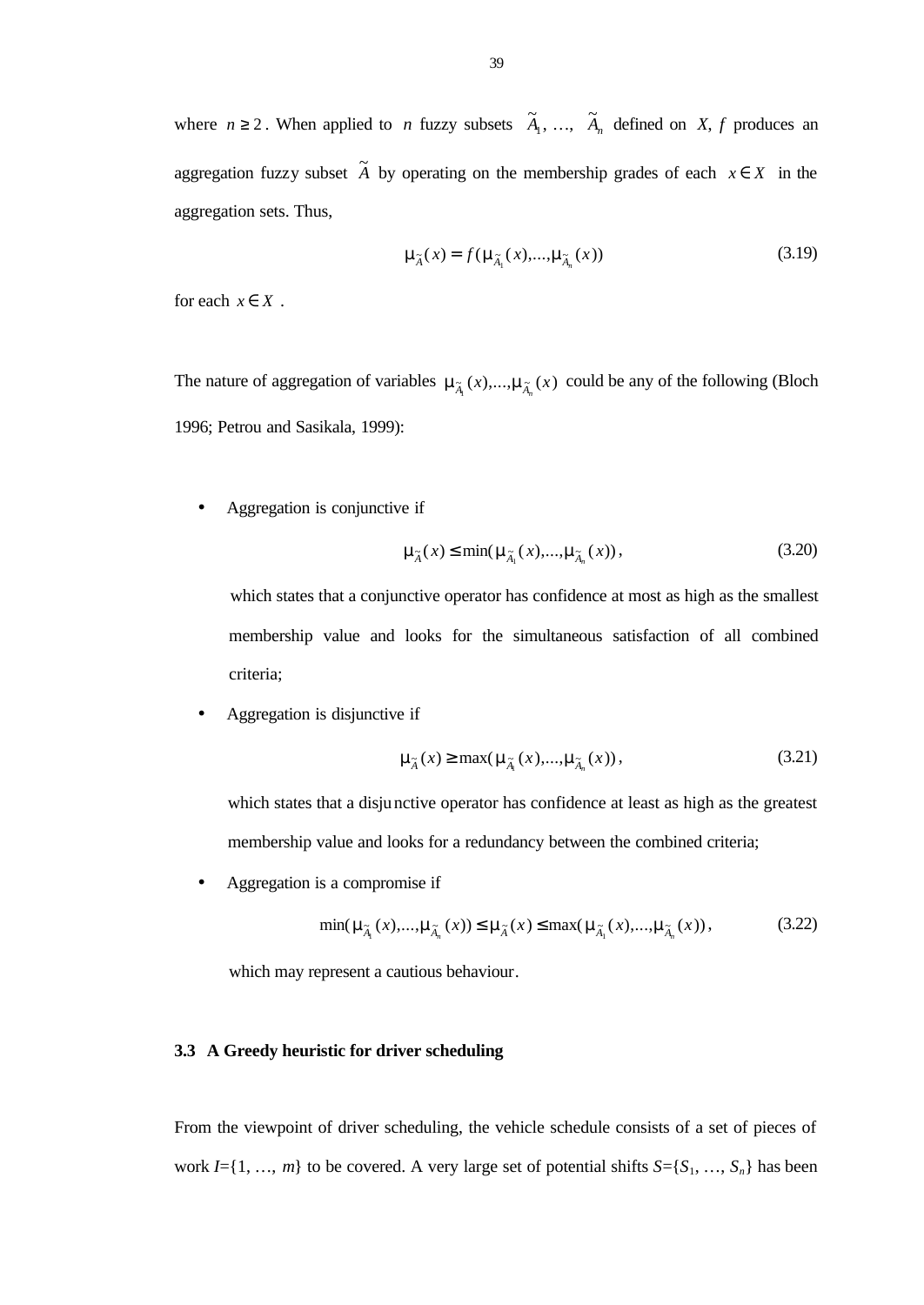generated. Each shift covers a subset of the pieces of work  $(S_j \subseteq I \text{ for } j \in J = \{1, ..., n\})$ , and has an associated cost  $c_j$  (hours paid). A subset of shifts  $(J^* : J^* \subseteq J)$  covers all the work if

$$
\bigcup (S_{j^*}: j^* \in J^*) = I .
$$
\n(3.23)

Because of the advantage of fast computational speed, besides the traditional approach of ILP, alternative approaches of using greedy techniques are sometimes employed for driver scheduling. A simple greedy heuristic for the set covering problem is at each step, to choose the unused set (shift) which covers the largest number of remaining elements (pieces of work). For the weighted set covering problem, choose the unused shift  $S_i$  ( $j \in J$ ) with the largest ratio  $\langle S_j \rangle/c_j$ , based on the assumption that at each iteration the possibility for shift  $S_j$ to be selected increases with its number of uncovered pieces of work, denoted as  $\langle S_j \rangle$ , and decreases with its cost  $c_j$ . In terms of driver scheduling, a straightforward greedy operator would be choosing the unused  $S_j$  with the largest uncovered worked time in each iteration.

A more refined greedy heuristic is presented herein, based on the assumption that the desirability of using shift  $S_j$  in an optimal solution increases with its functional value  $F(S_j)$ . This function consists of two components, and can be formulated as

$$
F(S_j) = f_1(S_j) \times f_2(S_j), \forall j \in J,
$$
\n(3.24)

where  $f_1(S_j) \in [0,1]$  is called the over-cover penalty, and  $f_2(S_j) \in [0,1]$  is called the structural coefficient (to be described in Section 3.4). With respect to  $f_1(S_j)$ , the ratio of the overlapped worked time to the total worked time in  $S_j$  should be regarded as one of the important criteria to determine whether or not to choose shift *S<sup>j</sup>* . The choice of using worked time as the adaptive operator is based on experimental results, which will be given in Section 3.5.1 later.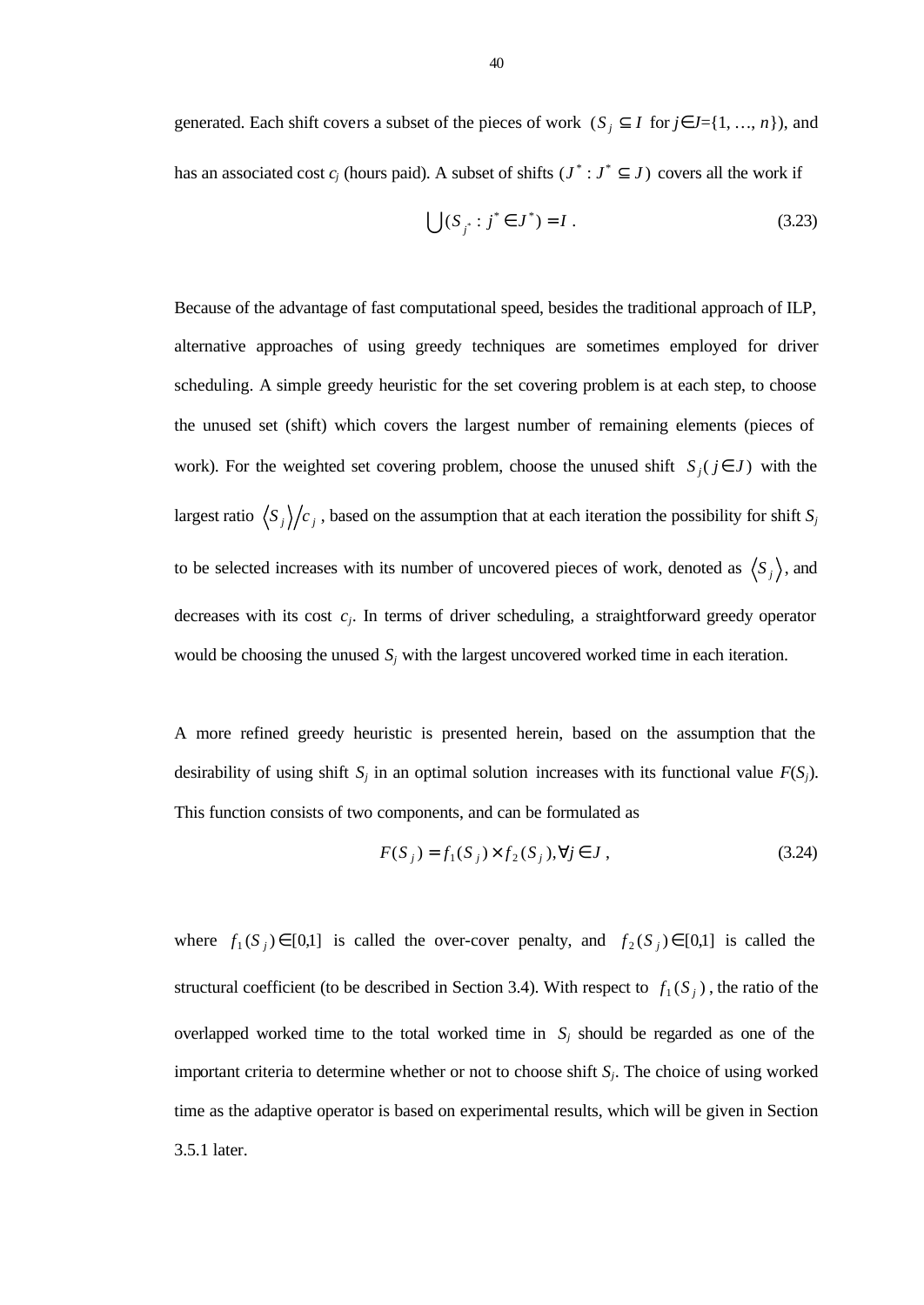Over-cover means a piece of work has been covered by more than one shifts. The over-cover penalty can be formulated as

$$
f_1(S_j) = \sum_{k=1}^{|S_j|} (a_{jk} \times b_{jk}) / \sum_{k=1}^{|S_j|} b_{jk}, \forall j \in J.
$$
 (3.25)

Where  $|S_j|$  = number of pieces of work in *S<sub>j</sub>*;

$$
\mathbf{a}_{jk} = \begin{cases} 1, & \text{if work piece } k \text{ in } S_j \text{ has not been covered by any other shifts } S_i \text{ in schedule } J^*; \\ 0, & \text{otherwise}; \end{cases}
$$

 $\mathbf{b}_{jk}$  = worked time for work piece *k* in *S*<sup>*j*</sup>.

If every piece of work in  $S_j$  has been covered by other shifts in  $J^*$ ,  $f_1(S_j) = 0$ , conversely if none of the pieces of work is overlapped,  $f_1(S_i) = 1$ .

This following construction heuristic is similar to that presented in (Kwan et al., 2001). The difference is the greedy operator in the proposed heuristic is to choose the shifts with the largest function value  $F(S_i)$ , while the greedy operator in Kwan's heuristic is to simply chose the shift with largest uncovered pieces of work.

Considering all the potential shifts in the large set with respect to the pieces of work to be covered, each piece of work  $i$  has an associated coverage list with a length of  $L_i$ , i.e. containing  $L_i$  shifts that covers it. The steps for the proposed algorithm to construct a feasible schedule are:

Step 0 Set  $I' = \{1, 2, ..., m\}$ , where *m* is the number of pieces of work to be covered.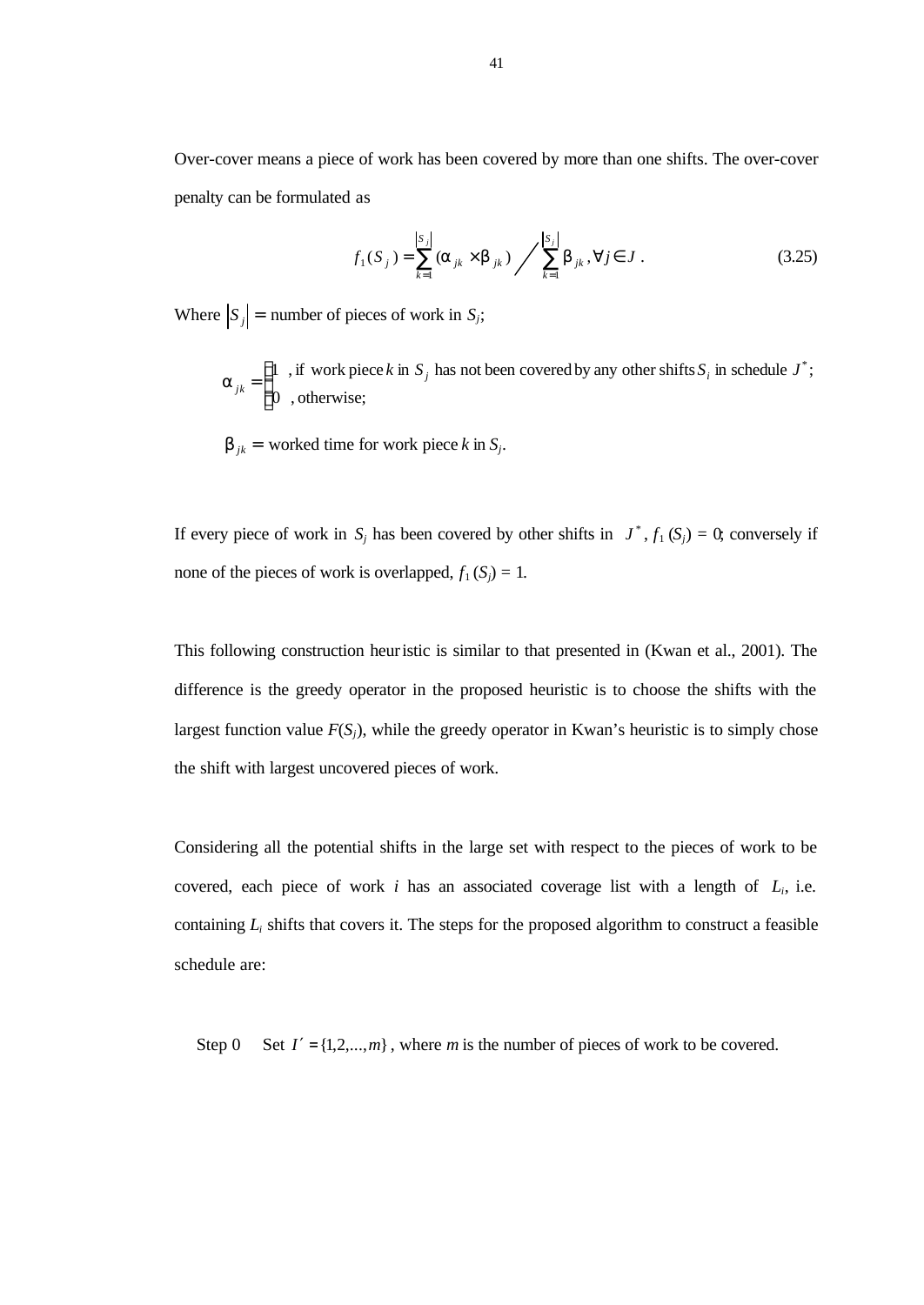- Step 1 If  $I' = f$  then stop:  $J^*$  is a feasible schedule. Otherwise find an index  $k \in J$ having  $F(S_k) = \max(F(S_j) : j \in J)$  from the shortest coverage list  $L_i(i' \in I')$ , and proceed to step 2.
- Step 2 Add shift  $S_k$  to  $J^*$ , set  $I' = I' S_k$ , and return to step 1.

The construction heuristic can be regarded as a process of assigning shifts until every piece of work has been covered. In the beginning, each of the pieces of work will have a so-called coverage list. Candidate shifts are then assigned to the unassigned pieces of work sequentially. The criterion of choosing the next uncovered piece of work for assignment is that it has the shortest coverage list, and within the coverage list the shift with the largest function value  $F(S_i)$  is chosen.

It should be noted that in a feasible solution, over-cover is often inevitable and usually can be resolved easily by manual editing before the schedule is implemented.

## **3.4 Fuzzy evaluation of shift structure**

The process of constructing a potential schedule by means of greedy heuristics is inherently sequential. However, among the large set of potential shifts, it would be difficult to judge which one is more effective than others because the criteria bear some uncertainty. To mitigate the problem, fuzzy evaluation, a powerful tool to describe quantitative uncertain values and relations between them, is used to introduce the concept of structural coefficient. It gives shift  $S_i$  ( $j \in J$ ) a quantitative value  $f_2$  ( $S_j$ )  $\in$  [0,1] according to its structural state. The fitter the structure for  $S_j$ , the larger  $f_2(S_j)$  is.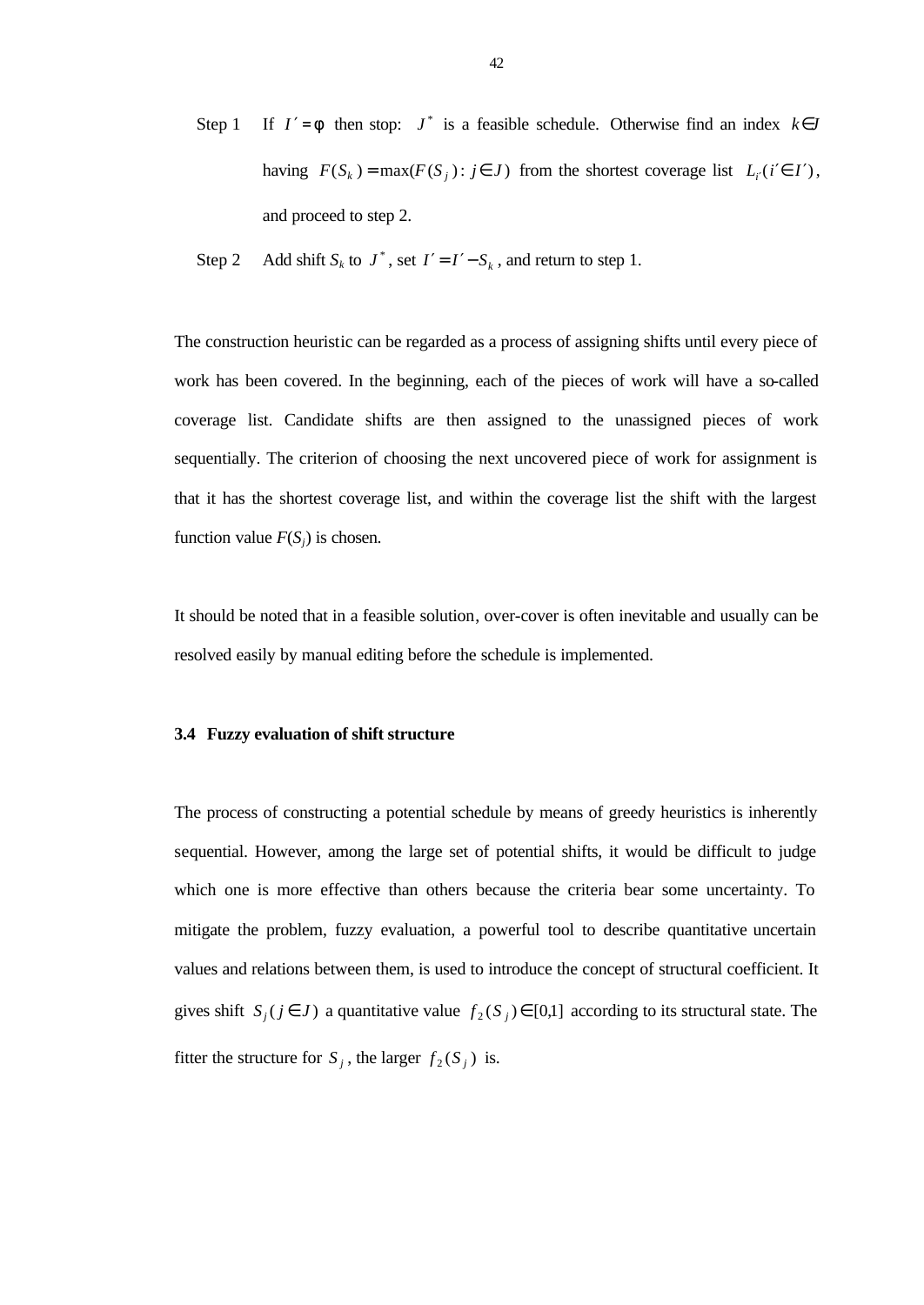The main idea is to set up several criteria characterized by fuzzy membership functions, and then make decisions based on an aggregation of the fuzzified criteria. Considering the structural state of a shift in several aspects, the result will be more reliable than conventional approaches in determining the efficiency of the shift.

There are two steps in establishing the new concept. First, a number of fuzzified criteria should be obtained according to the efficiency of a shift, which describes quantitatively the characteristic of its structural state from different aspects. Secondly, fuzzy evaluation will be applied to appraise effectively the shift structural state for decision-making. These two steps are presented respectively as follows.

## **3.4.1 Construction of the fuzzified criteria**

Driver scheduling is a specialised set covering problem. In terms of ILP, the columns are shifts, which must satisfy conditions in the Labour Agreement between management and unions, not just any possible combination of pieces of work. In TRACS II, a BUILD process is used to generate such a large set of potential shifts, by means of a set of parameters.

Explained in the following sections, the main criteria for evaluating shift structure are total worked time  $(u_1)$ , ratio  $(u_2)$  of total worked time to spreadover (normally the paid hours for a driver from sign on to sign off), number of pieces of work  $(u_3)$ , and number of spells  $(u_4)$ contained in a shift. Furthermore, the fractional cover by Linear Programming (LP) relaxation  $(u_5)$  is regarded as the fifth criterion.

## **3.4.1.1 Criterion** *u***<sup>1</sup>**

In driver scheduling, not all the time from sign on to sign off is regarded as worked time, although it might be fully paid.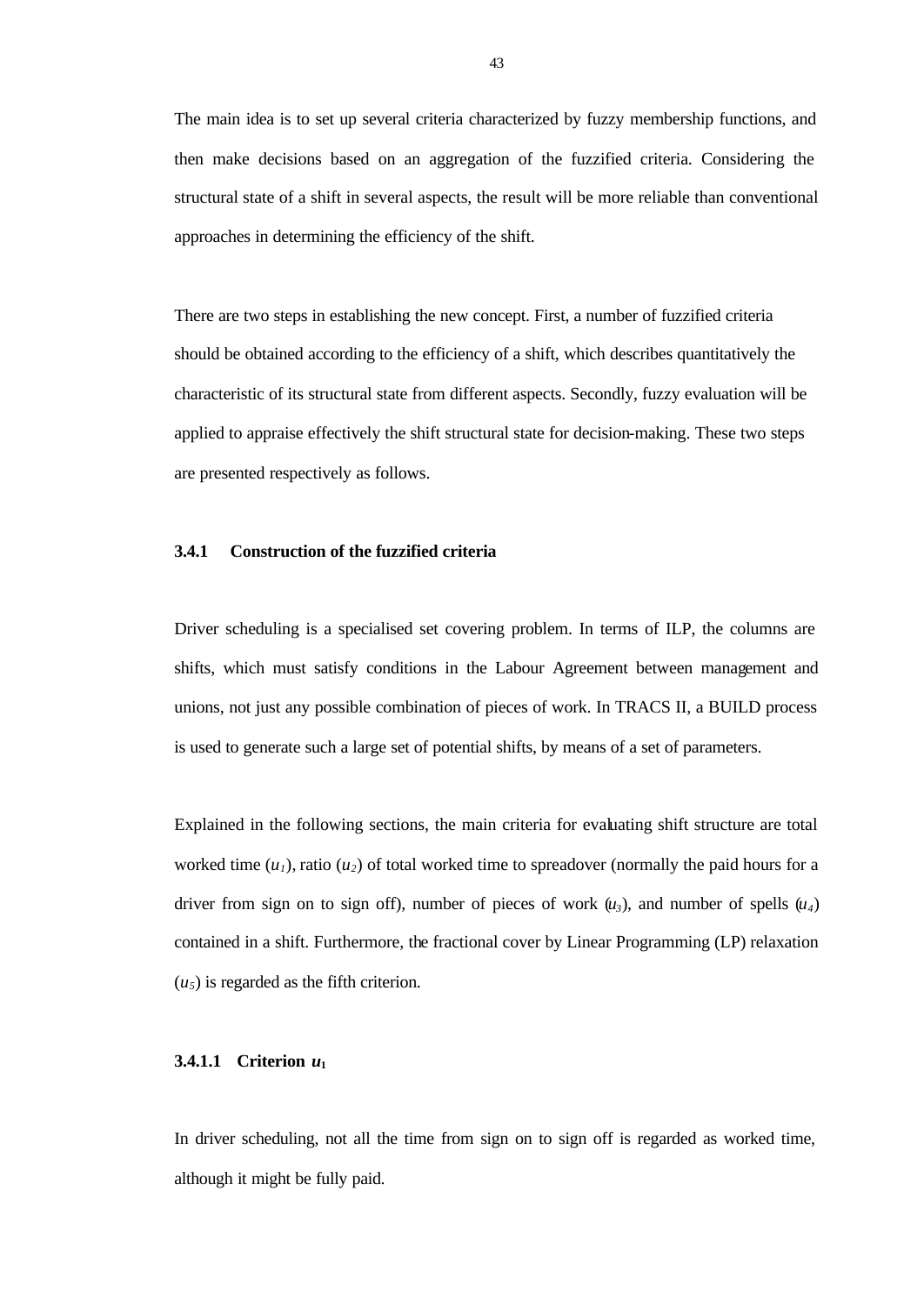

Figure 3.1: Example shift with gaps of meal break and join up

Considering a 3-spell shift in Figure 3.1, the interval between B and C is time given to a driver to take a meal break, and the interval between D and E is a join up time required for a driver to change train like a passenger from relief point D to E, plus some slack, without a meal break. The actual worked time in this shift is therefore the sum of all the on-vehicle time excluding join up and/or meal break time.

It is intuitive that shifts with longer worked time are more efficient than those with shorter worked time. Hence we can assume that the goodness of a potential shift  $S_i$  ( $j \in J$ ) generally increases with its total worked time. Furthermore, since in most real world driver scheduling problems only a very small proportion of the shifts in the large set will be used to produce efficient schedules, it is not desirable to have larger variations in the measure of goodness among these elite shifts. On the contrary, for shifts with longer worked time, their goodness should increase as smoothly as possible, allowing them more chances to be selected later. Based on this consideration, the kind of increase should be non-linear. Thus, the S-shape quadratic membership function ( $m_{\tilde{A}_1}$ ), rather than the simple linear function, can be applied to define criterion  $u_1$  as

$$
\mathbf{m}_{\overline{A}_1} = \begin{cases} 2\left(\frac{x_1 - a_{\min}^{(1)}}{a_{\max}^{(1)} - a_{\min}^{(1)}}\right)^2, & a_{\min}^{(1)} \le x_1 < \frac{a_{\min}^{(1)} + a_{\max}^{(1)}}{2} \\ 1 - 2\left(\frac{x_1 - a_{\max}^{(1)}}{a_{\max}^{(1)} - a_{\min}^{(1)}}\right)^2, & \frac{a_{\min}^{(1)} + a_{\max}^{(1)}}{2} \le x_1 \le a_{\max}^{(1)} \end{cases}
$$
(3.26)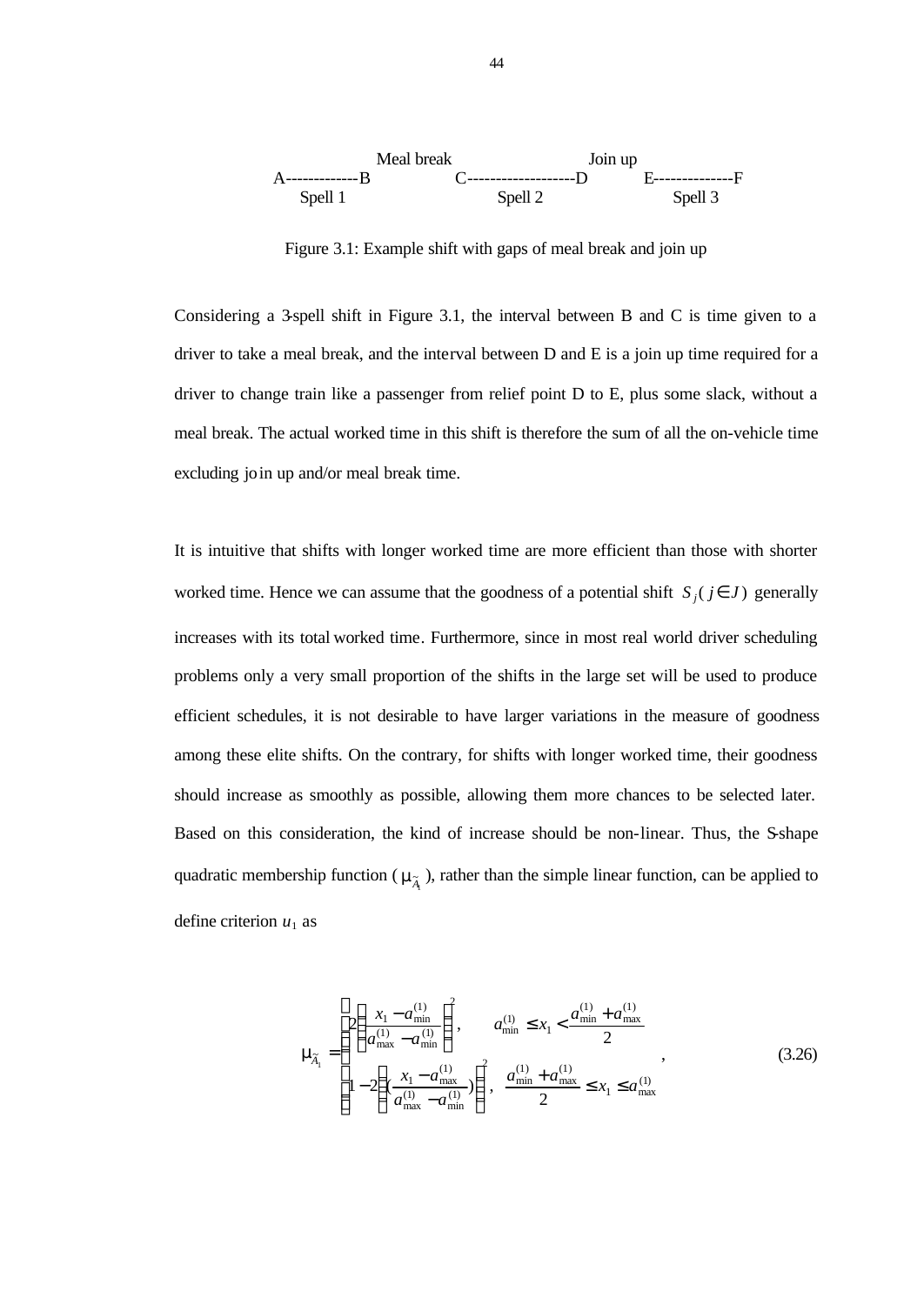where  $x_1$  = total worked time of  $S_j$ ;

 $a_{\text{max}}^{(1)}$  = maximum total worked time;

 $a_{\min}^{(1)}$  = minimum total worked time.

The characteristic curve of function  $m_{\tilde{A}_1}$  is shown below:



## **3.4.1.2 Criterion** *u***<sup>2</sup>**

Besides the absolute worked time, the relative ratio of actual worked time to spreadover (paid hours) can be regarded as another important criterion.

| Shift 1. | $A_1$ | $B_1$ | $C_1$ | $D_1$ |
|----------|-------|-------|-------|-------|
| Split 2. | $A_2$ | $B_2$ | $C_2$ | $D_2$ |
| Shift 2. | $A_2$ | $B_2$ | $C_2$ | $D_2$ |
| Split 3. | $A_3$ | $B_3$ | $C_3$ | $D_3$ |
| Split 4. | $B_3$ | $B_3$ | $B_3$ | $B_3$ |
| Split 5. | $B_3$ | $B_3$ | $B_3$ | $B_3$ |

Figure 3.2: Example shifts with different lengths of spells and gaps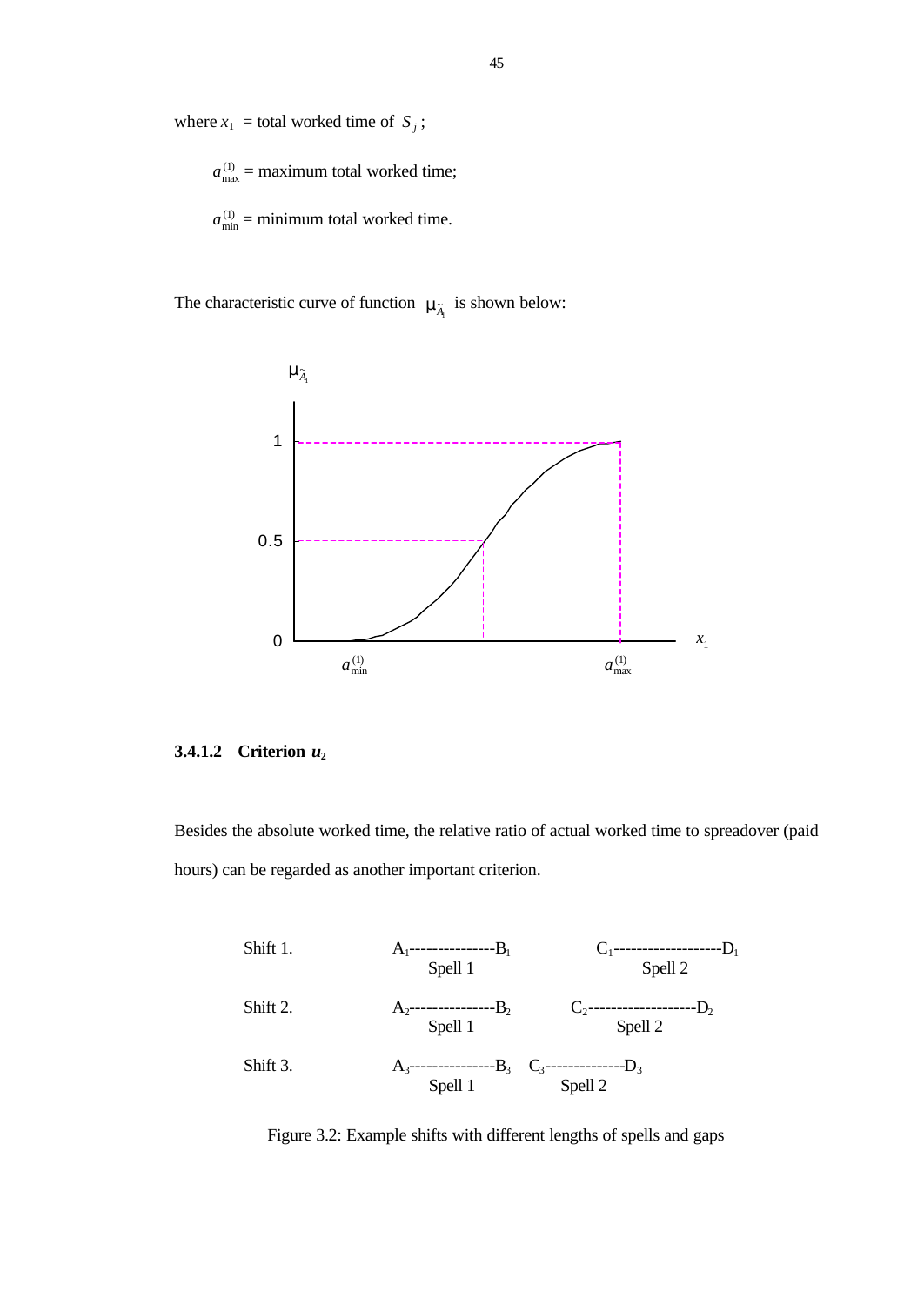Considering three shifts each with two spells in Figure 3.2, in terms of the length of worked time, shift 1 and shift 2 are equal, while shift 3 is shorter due to its shorter second spell. In terms of the length of the gap, shift 1 is the longest, shift 2 second, and shift 3 third. Among these three shifts, shift 2 is obviously more efficient than shift 1 because of its shorter gap between spells and thus shorter paid hours. However, shift 3 is also regarded intuitively as more efficient than shift 1 because of its much shorter gap, even though its second spell is slightly shorter than that of shift 1.

The above analysis leads to the criterion rule that shifts with larger ratio of worked time to the spreadover are regarded as more efficient than those with shorter ratio. Hence an associated membership function can be designed based on the assumption that the goodness of a potential shift  $S_i$  ( $j \in J$ ) generally increases with this ratio. For the similar reason given in section 3.4.1.1 above, this increase should be non-linear as well. Again, the S-shape quadratic membership function ( $m_{\tilde{\lambda}_2}$ ), rather than the simple linear function, is applied to define criterion  $u_2$  as

$$
\mathbf{m}_{\lambda_2} = \begin{cases} 2(\frac{x_2 - a_{\min}^{(2)}}{a_{\max}^{(2)} - a_{\min}^{(2)}})^2, & a_{\min}^{(2)} \le x_2 < \frac{a_{\min}^{(2)} + a_{\max}^{(2)}}{2} \\ 1 - 2(\frac{x_2 - a_{\max}^{(2)}}{a_{\max}^{(2)} - a_{\min}^{(2)}})^2, & \frac{a_{\min}^{(2)} + a_{\max}^{(2)}}{2} \le x_3 \le a_{\max}^{(2)} \end{cases}
$$
(3.27)

where  $x_2$  = ratio of total worked time to spreadover for  $S_j$ ;

 $a_{\text{max}}^{(2)}$  = maximum ratio;

 $a_{\min}^{(2)}$  = minimum ratio.

The characteristic curve of function  $\mathbf{m}_{\lambda_2}$  is shown below: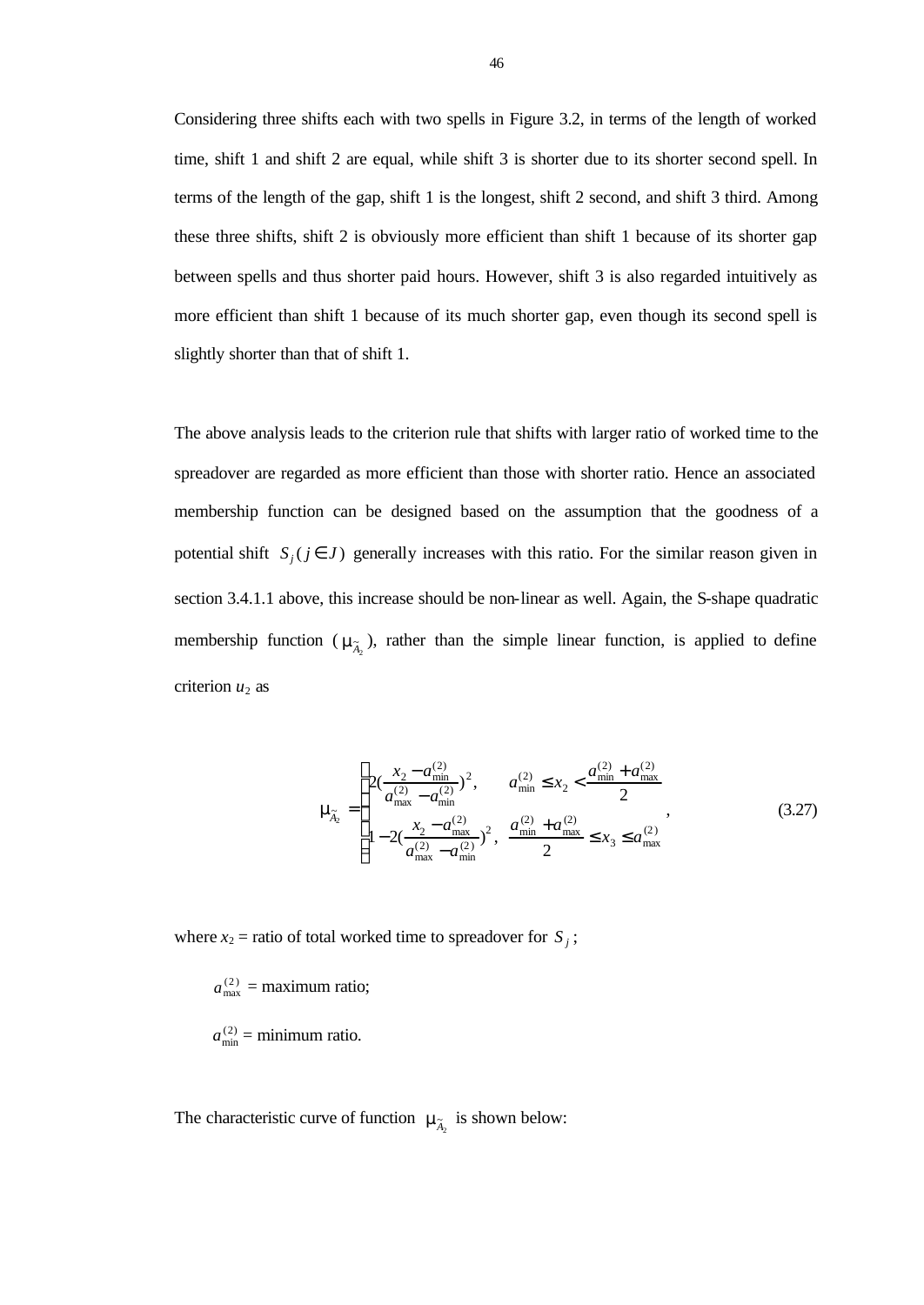

## **3.4.1.3 Criterion** *u***<sup>3</sup>**

A shift may contain several spells, and each spell contains a number of consecutive pieces of work. The number of pie ces of work may be regarded as one of the criteria about the shift structure.



Figure 3.3: Example shifts with different number of pieces of work

Considering two 2-spell shifts in Figure 3.3, shift 1 is composed of seven pieces of work, and shift 2 is composed of five pieces of work. Driver scheduling is a bi-objective combinatorial problem. Although the main objective is to minimize the overall cost of the schedule, for practical reasons, the number of shifts in the schedule is also to be minimised. To the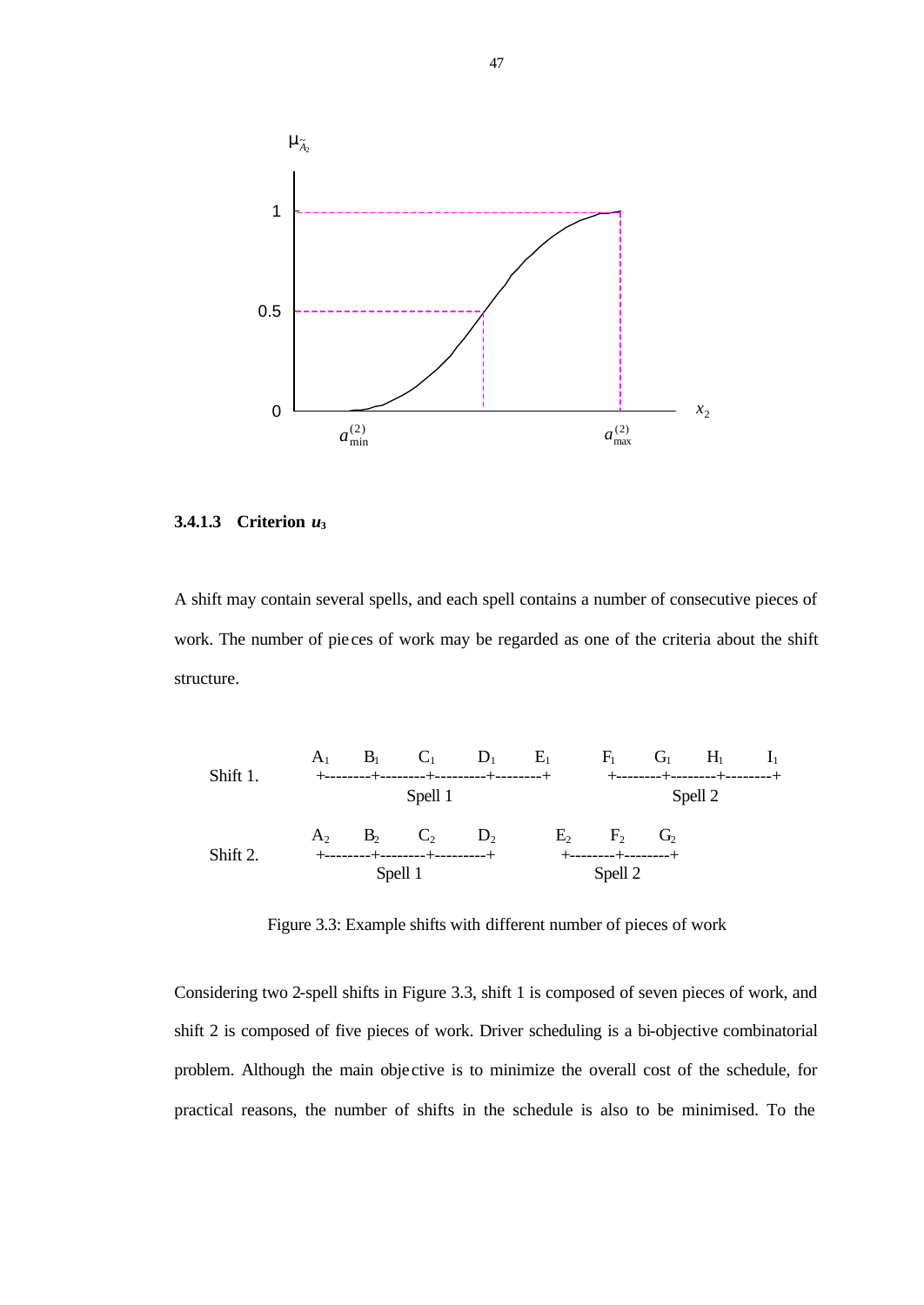objective of minimizing the number of shifts, shift 1 is more efficient than shift 2 because it covers more pieces of work and hopefully saves shifts in the final schedule.

If every shift in the final schedule covers as many pieces of work as possible, the number of shift potentially might be minimised. Hence an associated membership function can be designed based on the assumption that the goodness of a potential shift  $S_i$  ( $j \in J$ ) generally increases with the number of pieces it covers. Since the range of number of work pieces among the shifts is small (normally smaller than 30) and this variable is discrete, the nonlinear curve using  $u_1$  or  $u_2$  is not appropriate. A linear membership function ( $\mathbf{m}_{\overline{A}_3}$ ) is therefore applied to define criterion  $u_3$  as

$$
\mathbf{m}_{\overline{A}_3} = \frac{x_3 - a_{\text{min}}^{(3)}}{a_{\text{max}}^{(3)} - a_{\text{min}}^{(3)}},\tag{3.28}
$$

where  $x_3$  = number of pieces of work contained in  $S_j$ ;

 $a_{\text{max}}^{(3)}$  = maximum number of pieces of work;

 $a_{\min}^{(3)}$  = minimum number of pieces of work.

The characteristic representation of function  $\mathbf{m}_{\tilde{\lambda}_3}$  is shown below:

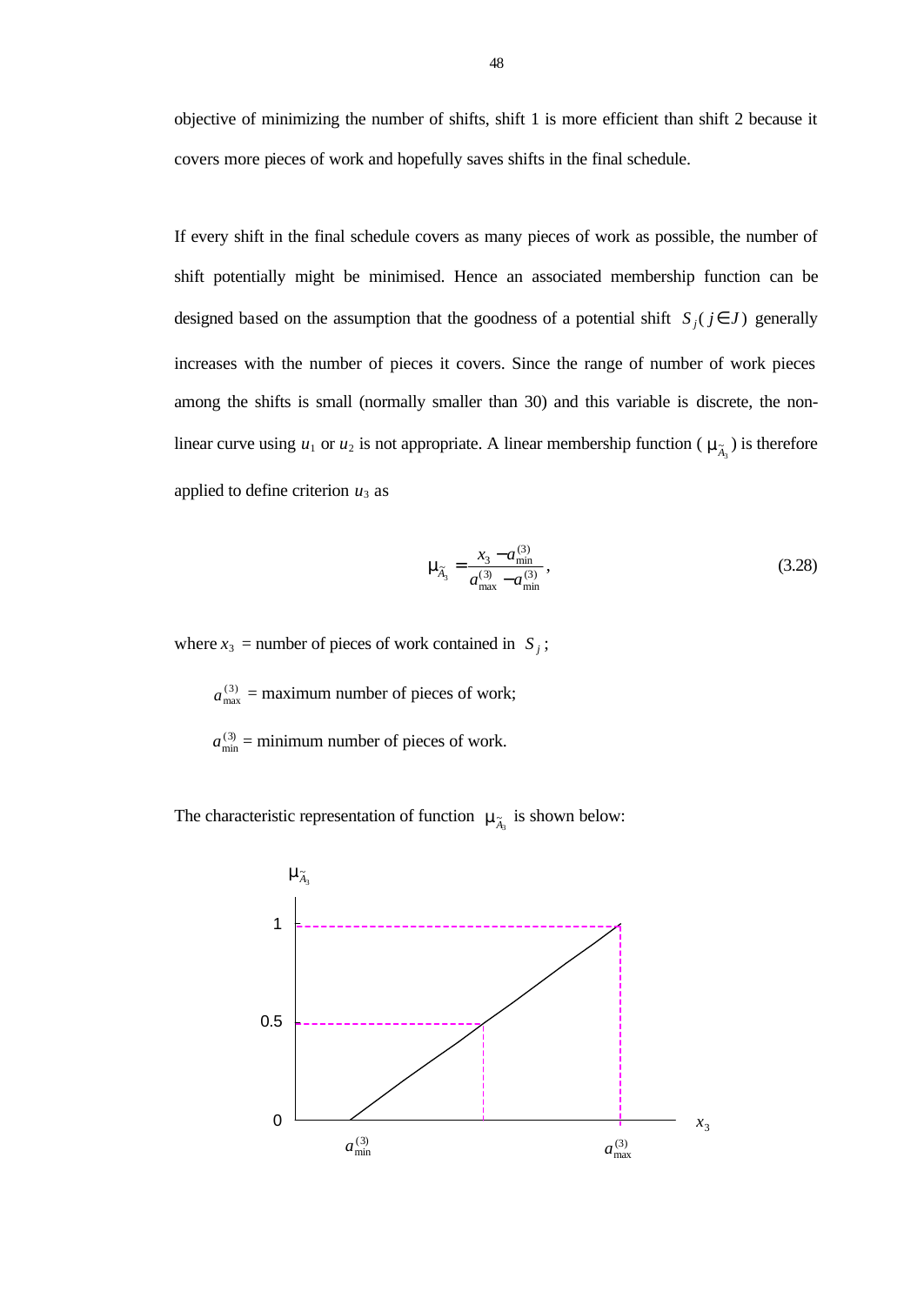#### **3.4.1.4 Criterion** *u***<sup>4</sup>**

In the current TRACS II process of generating the large set of potential shifts, the parameter that decides the maximum number of spells in a shift is usually set to be 4. The reason why shifts with more than 4-spells are not constructed is that they are seldom efficient, and also the combinations of work pieces for forming them would be so enormous that they would cause computational difficulties. However, among the shifts with up to four spells, differences of structural efficiency or user preferences still exist.



Figure 3.4: Example shifts with one to four spells

Considering the example shifts with up to four spells in Figure 3.4, 1-spell shifts are shorter shifts without a meal break in between the work pieces. These shifts may either be an overtime shift, or a half shift where a meal break can be placed at the beginning or at the end of it, and the other half would be made up with required work such as shunting. These shifts seem to be inefficient and are discouraged by transport operators, even if sometimes they are crucial in forming optimal schedules.

On the other hand, 2-spell shifts are highly encouraged because they are inherently more robust and preferred than shifts with three or four spells. Usually, a shift with more spells would inevitably result in an additional meal break, or more time for the driver to transfer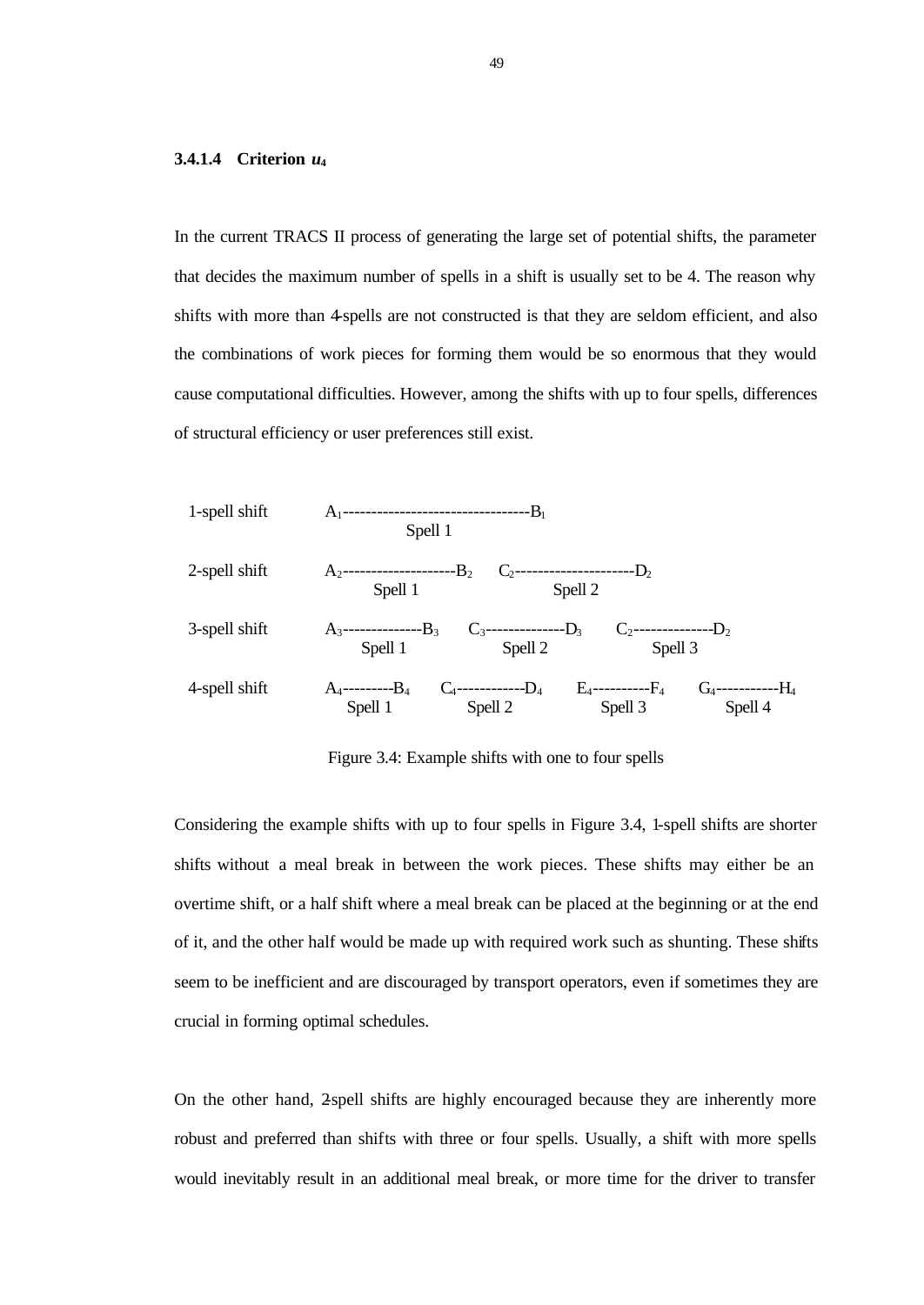from one vehicle to another vehicle. Therefore, between the 4-spell shift and the 3-spell shift, the 4-spell one seems to be less preferable.

Based on the above consideration, membership function  $m_{\tilde{A}_4}$  for the spell factor  $u_4$  can be designed as

$$
\mathbf{m}_{\tilde{A}_4} = \begin{cases} 0, & \text{if } x_4 = 1 \text{ or } x_4 = 4 \\ 1/2, & \text{if } x_4 = 3 \\ 1, & \text{if } x_4 = 2 \end{cases}
$$
 (3.29)

where  $x_4$  = number of spells contained in  $S_j$ .

The characteristic representation of function  $\mathbf{m}_{\tilde{\mathcal{A}}_4}$  is shown below:



**3.4.1.5 Criterion** *u***<sup>5</sup>**

The common method for shift selection is Integer Linear Programming, which uses the branch-and-bound tree-search procedure to produce integer solutions. This is a non-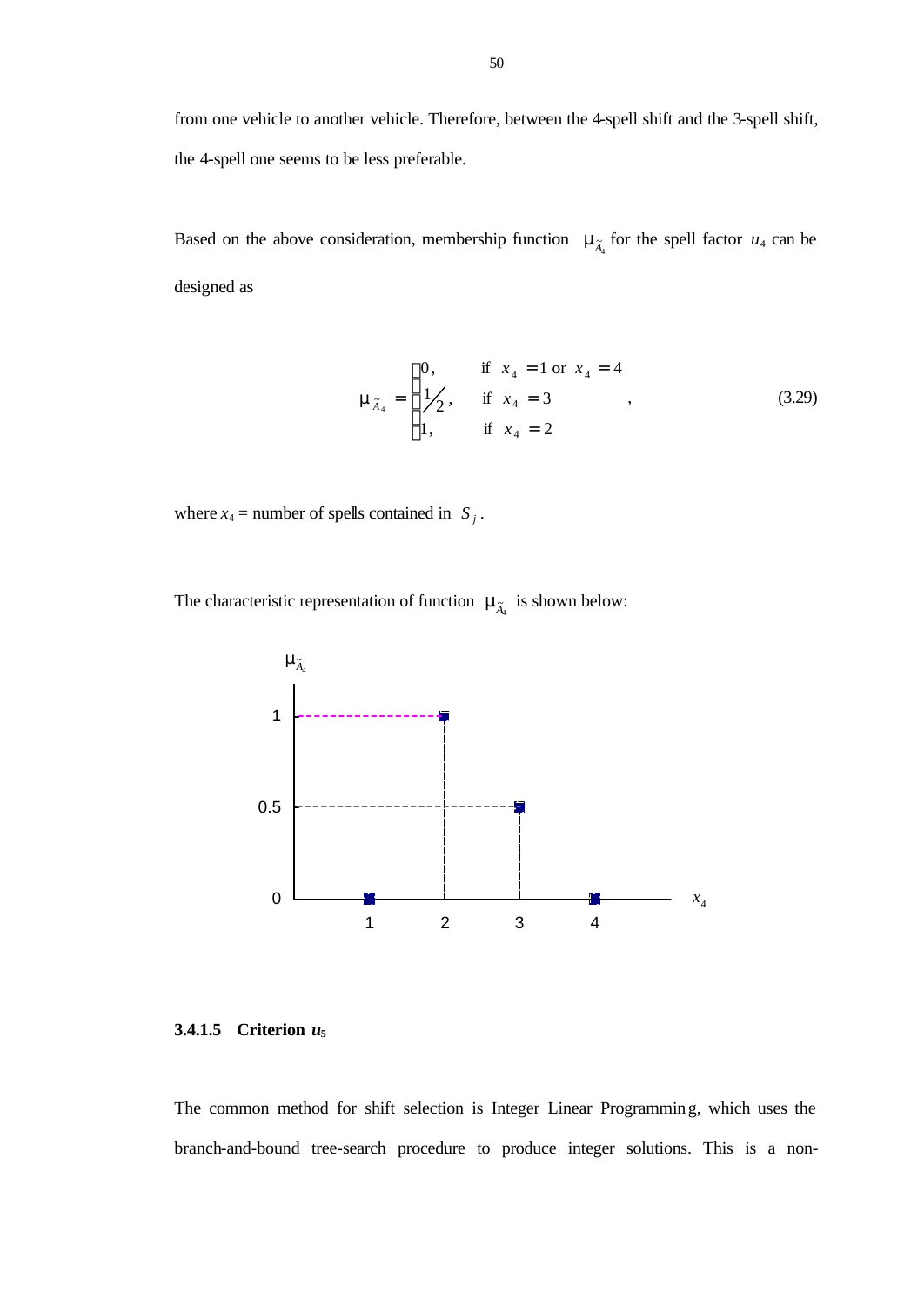polynomial time algorithm, limited by the amount of search space to be explored within reasonable time. For this reason, the ILP process sometimes may be terminated before any integer solution has been found. However the relaxed LP, i.e. ignoring the integer constraints, can usually be solved quickly: it provides some useful information about the distribution of the optimum integer solution. Therefore, the relaxed Linear Programming solution  $u_5$ , if applicable, can be considered as an additional criterion.

With regard to driver scheduling, the relaxed LP solution is an assignment of possibly fractional values to shifts, in which the sum of the shifts covering any piece of work is not smaller than 1 (shown in Figure 3.5). The number of shifts used in this solution, i.e. the sum of the possibly fractional values, is a very good estimate of the lower bound on the optimal number of shifts. In practice, the optimal number of shifts is usually obtained by rounding up the number of shifts to the next higher integer.



Figure 3.5: Fractional values in a relaxed LP solution

Some constraint programming systems have utilized the relaxed LP solution to solve scheduling problems in different ways (Guerinik and Caneghem, 1995; Rodosek et al., 1996; Curtis et al., 1999), in which the fractional values in this solution were employed as a guide of choosing variables to be satisfied. Although their searching approaches were slightly different, both Guerinik and Caneghem (1995) and Rodosek et al. (1996) used the fractional value of a shift as the guide to the first value chosen for their shift variables, while Curtis et al. (1999) assigned the fractional values to relief opportunities rather than shifts.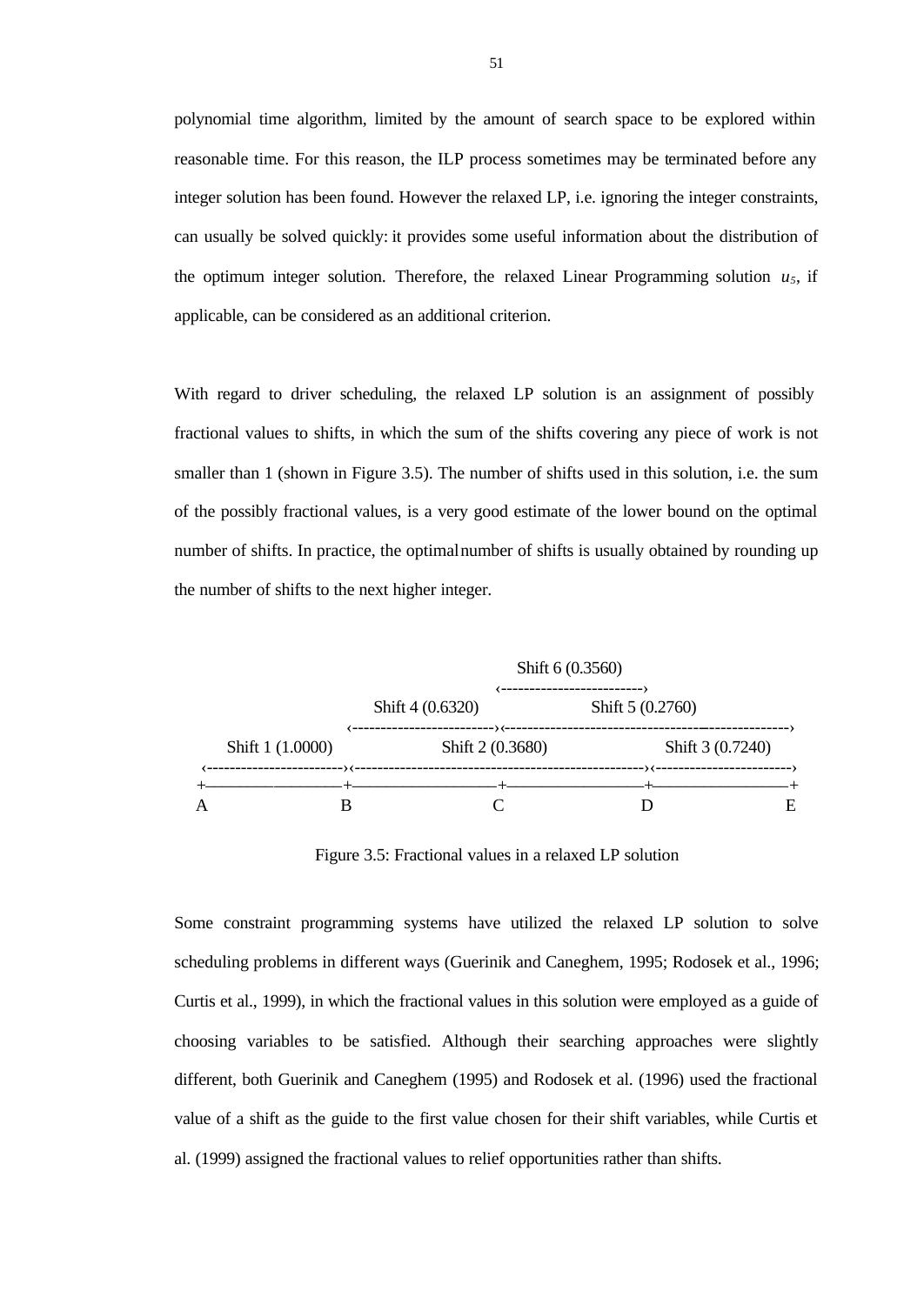Another successful application of the relaxed LP solution, by the means of hybrid genetic algorithms, is described in (Kwan et al., 1999; Kwan 1999; Kwan et al., 2001), which included all the shifts with fractional values larger than a given parameter (such as 0.3) in the candidate seeding shift set, and reported better results than other heuristics. They investigated a large number of data sets originating from bus and train operators, and found that, among all the constructed shifts, those shifts with fractional values in the relaxed LP solution are more likely to be used in the integer solution then others. The investigative results of some selected larger cases in (Kwan et al., 1999), together with the largest instance of Gall2 obtained recently, are shown in Table 3.1.

| Date              | Number    | (a) Shifts in the | (b) Shifts in an | (c) Common shifts | $(c)/(b)\times 100$ |
|-------------------|-----------|-------------------|------------------|-------------------|---------------------|
|                   | of shifts | relaxed solution  | integer solution | in (a) and (b)    | $\%$                |
| Wakh              | 30000     | 428               | 106              | 88                | 83                  |
| G <sub>34</sub> a | 30701     | 476               | 106              | 70                | 66                  |
| Wkh               | 30000     | 420               | 109              | 98                | 90                  |
| <b>T196</b>       | 17430     | 368               | 112              | 85                | 76                  |
| <b>T197</b>       | 22917     | 377               | 112              | 99                | 88                  |
| G309              | 27973     | 425               | 113              | 76                | 67                  |
| Swbx              | 30423     | 474               | 132              | 104               | 79                  |
| Gall2             | 144339    | 627               | 242              | 219               | 90                  |

Table 3.1: Relationship of shifts in an integer solution and those in the relaxed LP solution

Table 3.1 shows that, for larger cases, more than 60% of the shifts in the final integer solution exist in the relaxed LP solution: the average percentage is about 80%, while the maximum percentage even reaches 90%. Since there may be many different integer solutions using the same minimum number of shifts, those shifts in the relaxed LP solution but not in the best integer solution found by TRACS II might still be potentially good in terms of contributing to a minimum shift schedule.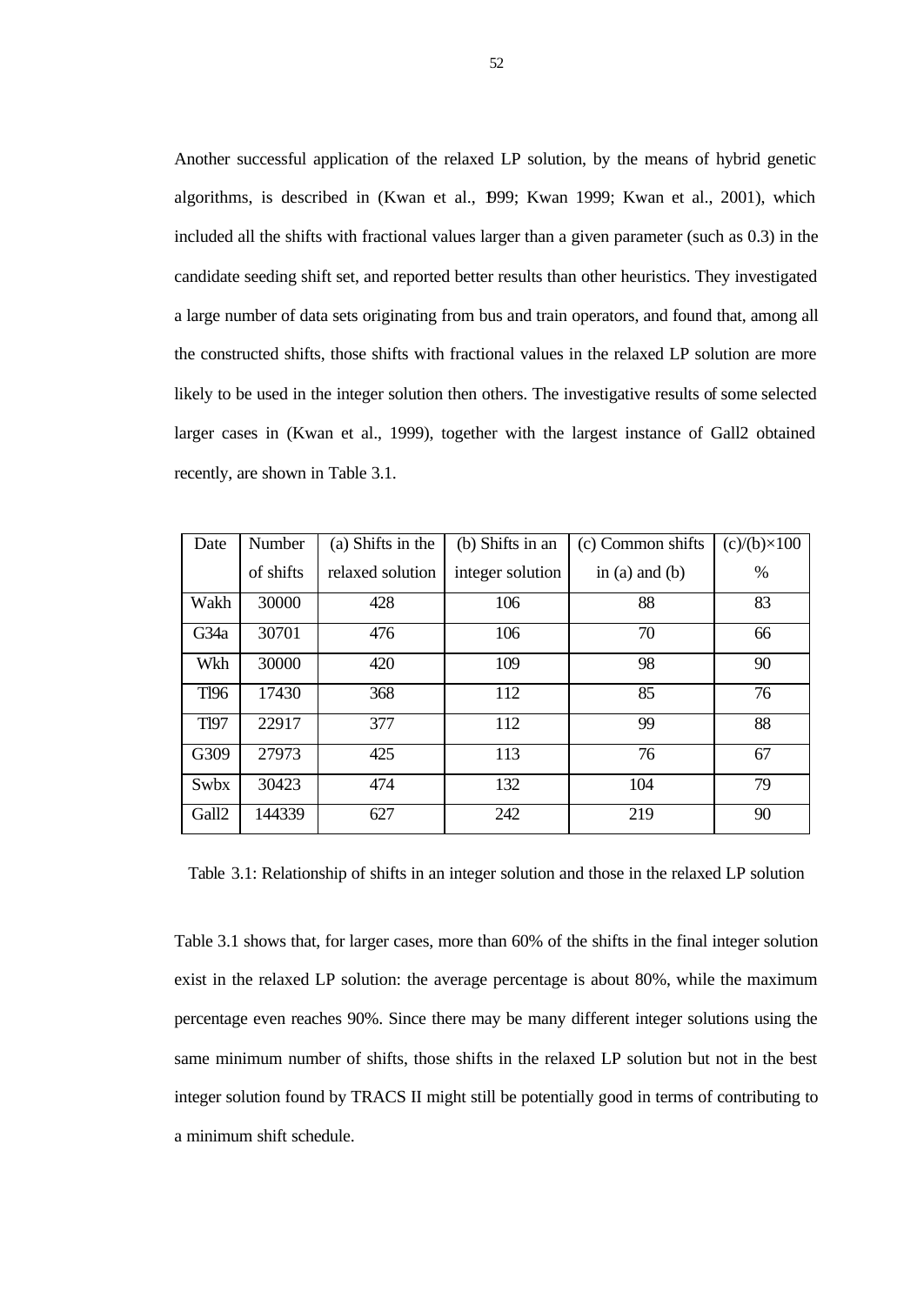To study the distribution of the shifts in the integer solution with respect to their fractional values in the relaxed LP solution, an extract of the largest Gall2 problem with an integer solution of 242 shifts is shown in Table 3.2, in which 219 shifts have the fractional values in the relaxed LP solution.

| Fractional values in | $(1)$ No. of shifts | $(2)$ No. of shifts in | $(2)/(1)\times100$ |
|----------------------|---------------------|------------------------|--------------------|
| the relaxed solution |                     | an integer solution    | %                  |
| 0                    | 143712              | 23                     | 0.02%              |
| $0.0000 - 0.0999$    | 257                 | 12                     | 4.67%              |
| $0.1000 - 0.1999$    | 50                  | $\overline{4}$         | 8.00%              |
| $0.2000 - 0.2999$    | 41                  | 8                      | 19.51%             |
| $0.3000 - 0.3999$    | 41                  | 13                     | 31.71%             |
| $0.4000 - 0.4999$    | 12                  | $\overline{4}$         | 33.33%             |
| $0.5000 - 0.5999$    | 10                  | 3                      | 30.00%             |
| $0.6000 - 0.6999$    | 33                  | 13                     | 39.39%             |
| $0.7000 - 0.7999$    | 18                  | 9                      | 50.00%             |
| $0.8000 - 0.8999$    | 20                  | 17                     | 85.00%             |
| $0.9000 - 1.0000$    | 145                 | 136                    | 93.79%             |

Table 3.2: Distribution of shifts in an integer solution with respect to their fractional values

Whether or not a shift has a fractional value in the relaxed LP solution significantly affects its chance to be included in the optimum integer solution. If not, the chance can be regarded probabilistically as zero (only 0.02% in this case). However the shifts involved in this small chance may still be vitally important to complete a perfect solution, which will be demonstrated by experiments in Section 3.5.3.3. Otherwise, the higher the fractional value, the more likely the shift will be present in the integer solution (for example, 4.67% in the interval [0.000-0.0999] and 93.79% in the interval [0.9000-1.0000]).

Furthermore, since the shifts in the integer solution are concentrated in fractional values close to 1, the membership function with respect to criterion  $u_5$  should be non-linear. With the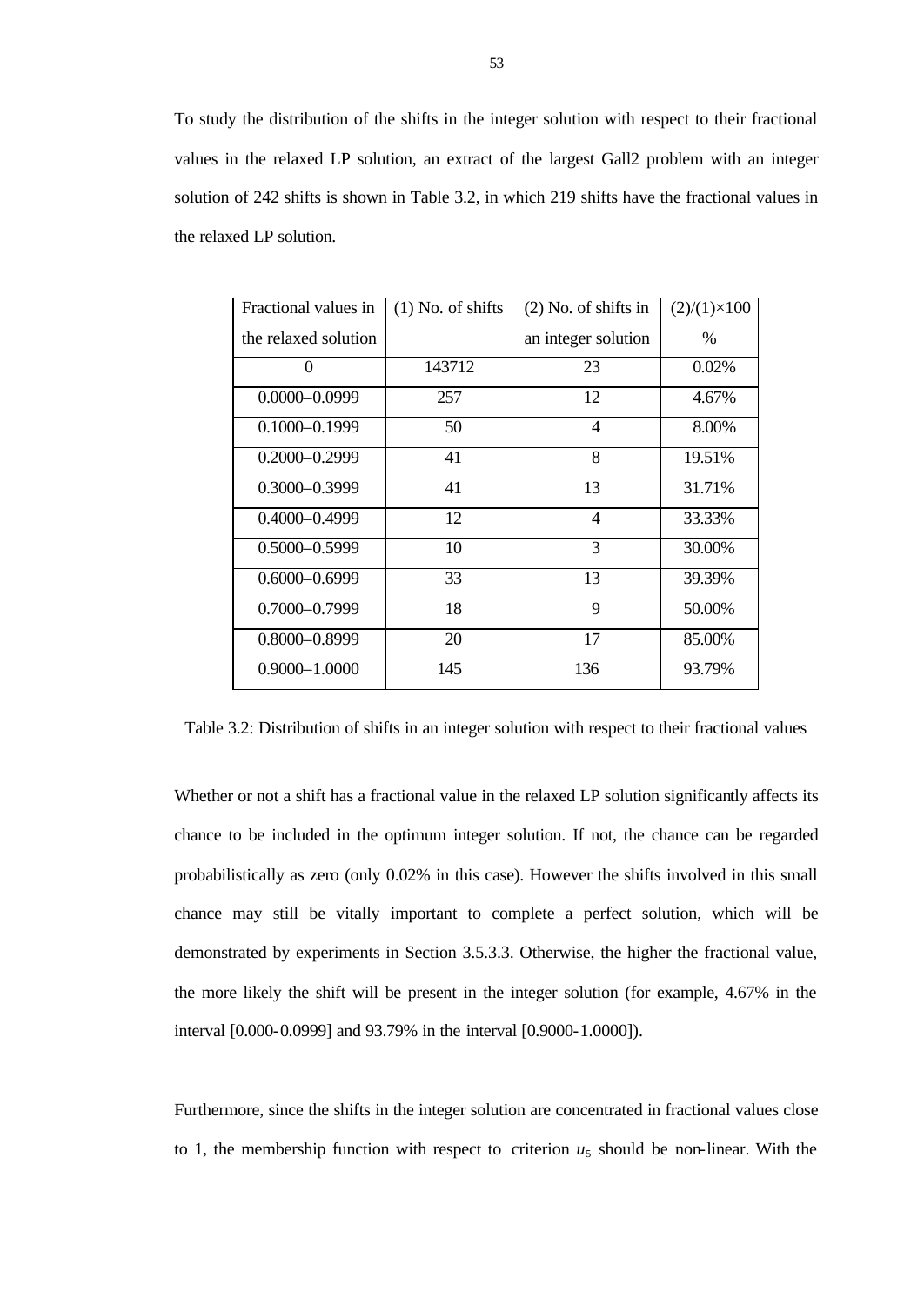advantage of being smooth and nonzero at all points, the Gaussian distribution function ( $m_{\tilde{A}_5}$ ) is applied to define criterion  $u_5$  as

$$
\mathbf{m}_{\tilde{\mathbf{A}}_5} = \begin{cases} e^{-\frac{(x_5 - \mathbf{a})^2}{\mathbf{b}}}, & \text{if } S_j \text{ is in the fractional cover} \\ 0, & \text{otherwise} \end{cases}
$$
(3.30)

Let  $\mathbf{m}_{\tilde{A}_5} = 1$  when  $x_5 = a_{\text{max}}^{(5)}$ , and  $\mathbf{m}_{\tilde{A}_5} = 0.01$  when  $x_5 = a_{\text{min}}^{(5)}$ ,

where  $x_5$  = fractional value of  $S_j$  in the relaxed LP solution;

 $a_{\text{max}}^{(5)}$  = maximum value in fractional cover;

 $a_{\min}^{(5)}$  = minimum value in fractional cover.

Therefore,

$$
\begin{cases}\n\mathbf{a} = a_{\text{max}}^{(5)} \\
\mathbf{b} = -\frac{(a_{\text{max}}^{(5)} - a_{\text{min}}^{(5)})^2}{\ln 0.01}\n\end{cases}
$$
\n(3.31)

The characteristic curve of function  $\mathbf{m}_{\tilde{A}_{5}}$  is shown below:

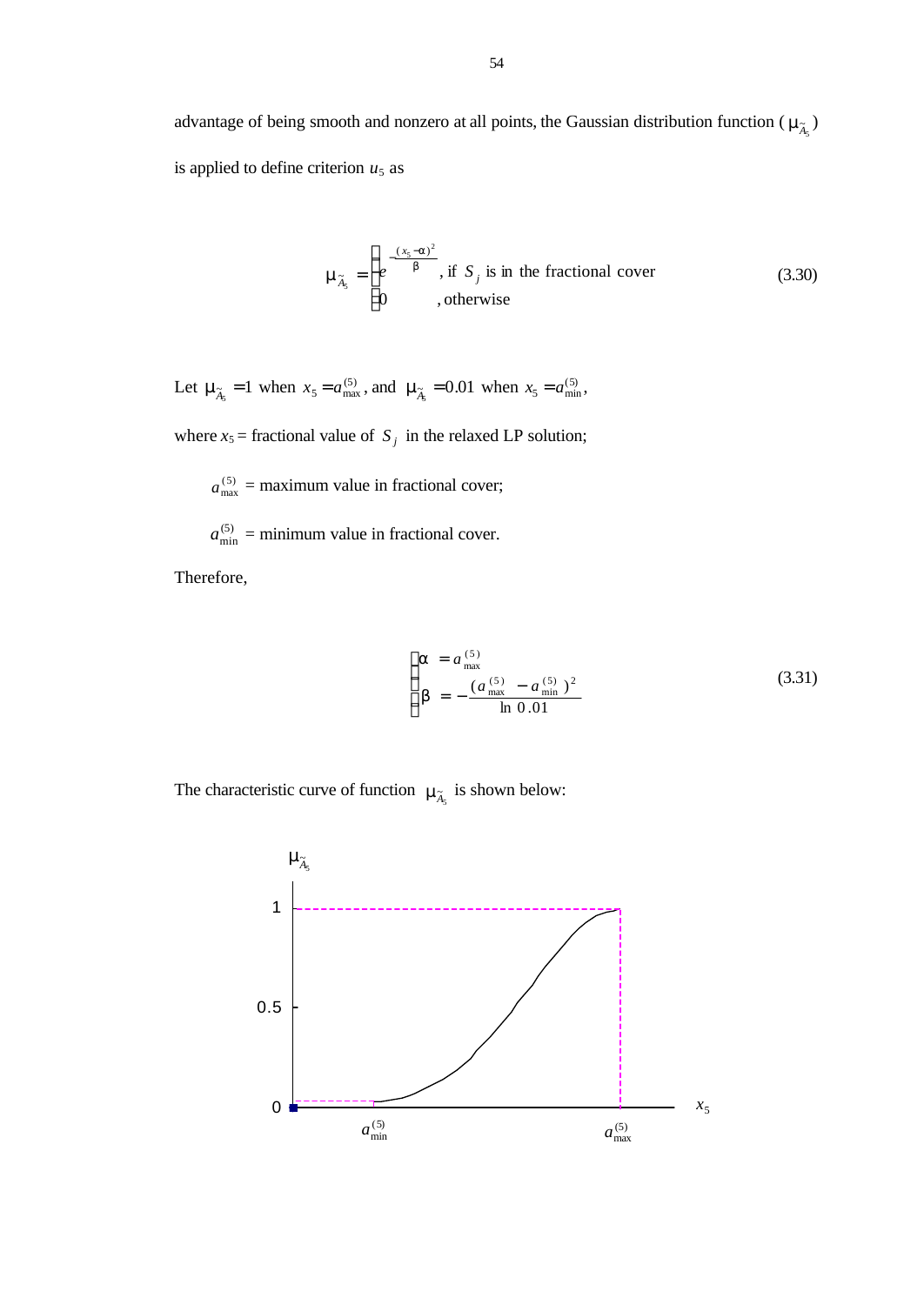## **3.4.2 Evaluation of shift structure by fuzzy aggregation**

Five criteria  $u_1$  ( $i=1,...,5$ ) have been abstracted for the evaluation of the shift structure, and each criterion is assigned a numerical evaluation by fuzzy membership function  $m_{\tilde{A}_i}$  $(i=1,...,5)$ , where  $\tilde{A}_i$  is the fuzzy subset on the *i*-th criterion. These evaluations refer to local feature of each criterion respectively, thus an overall evaluation on fuzzy subset  $\tilde{A}$  could be made by aggregation of these five criteria.

As introduced in Section 3.2.3, the nature of aggregation of  $m_{\tilde{A}_1}(x),..., m_{\tilde{A}_5}(x)$  falls into any of these three categories: conjunctive, disjunctive, or compromise. The relative influence and inter-relationship of these criteria cannot be predicted. Therefore, a specific operator from each of the three aggregation categories is selected for experiments, whose results will be reported in Section 3.5.1. The chosen aggregation operators are described as follows.

#### 1) Conjunctive aggregation

When criteria  $u_i$  are of equal importance, the fuzzy subset  $\tilde{A}$  of good shift structure with respect to the five criteria may be defined as intersection of all the fuzzy subsets  $\tilde{A}_i$ , i.e.

$$
\widetilde{A} = \bigcap_{i=1}^{5} \widetilde{A}_i , \qquad (3.32)
$$

Therefore, for shift  $S_i$  ( $j \in J$ ), the formulation of its structural coefficient  $f_2(S_i)$  by the corresponding aggregation operator is:

$$
f_2(S_j) = \mathbf{m}_{\widetilde{A}}(x) = \min(\mathbf{m}_{\widetilde{A}_1}(x),...,\mathbf{m}_{\widetilde{A}_5}(x)), \forall j \in J
$$
 (3.33)

This aggregation is "pessimistic" in the sense that each shift is assigned its worst evaluation.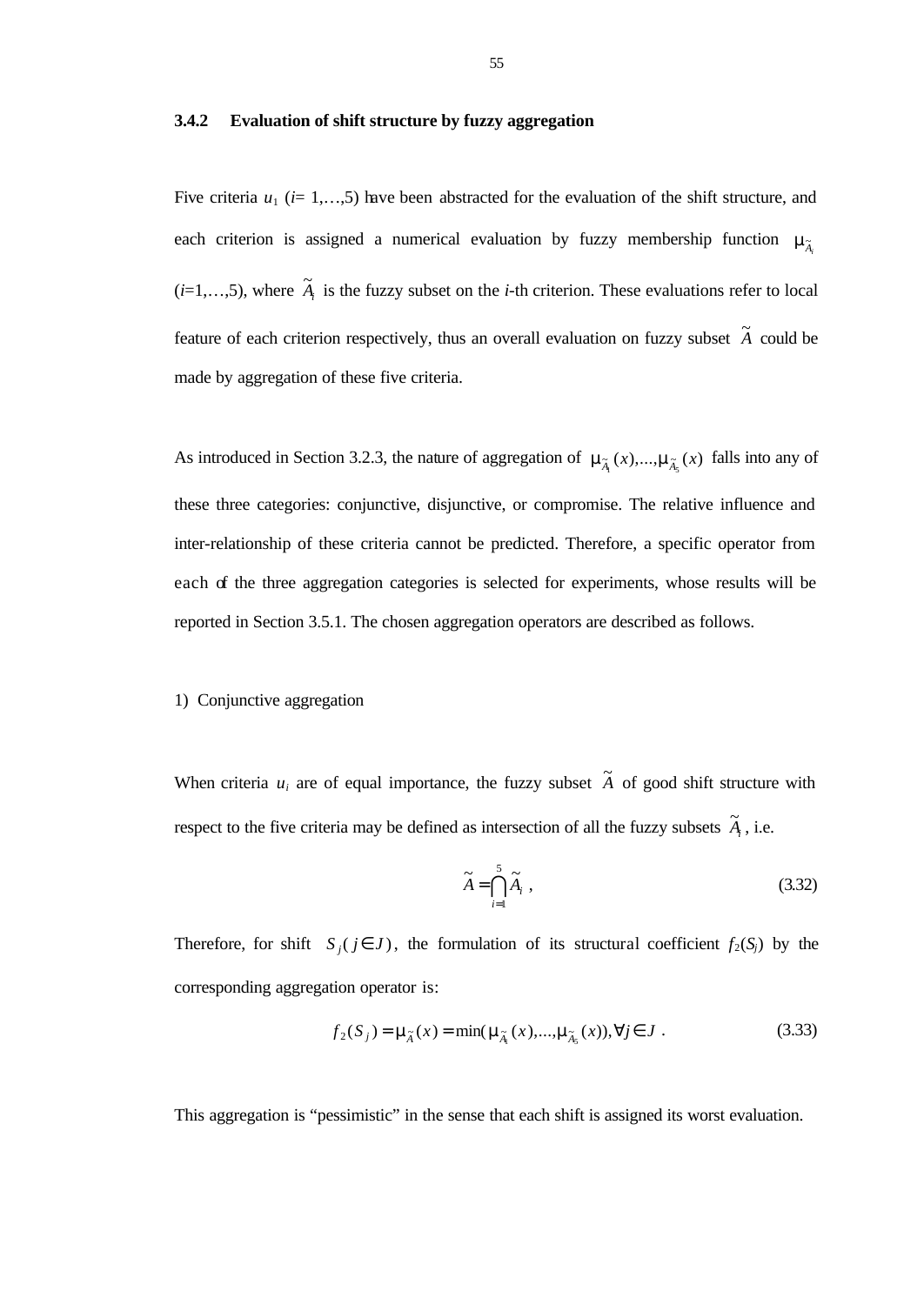### 2) Disjunctive aggregation

When criteria  $u_i$  are of equal importance, the fuzzy subset  $\tilde{A}$  of good shift structure with respect to the five criteria may be also defined as union of all the fuzzy subsets  $\tilde{A}_i$  i.e.

$$
\widetilde{A} = \bigcup_{i=1}^{5} \widetilde{A}_i , \qquad (3.34)
$$

Therefore, for shift  $S_i$  ( $j \in J$ ), the formulation of its structural coefficient  $f_2(S_i)$  by the corresponding aggregation operator is:

$$
f_2(S_j) = \mathbf{m}_{\tilde{A}}(x) = \max(\mathbf{m}_{\tilde{A}_1}(x),...,\mathbf{m}_{\tilde{A}_S}(x)), \forall j \in J.
$$
 (3.35)

This aggregation is "optimistic" in the sense that each shift is assigned its best evaluation.

## 3) Compromise aggregation

The above aggregation schemes assume that the criteria cannot compensate each other. When this is no longer true, other schemes may be considered, such as product, arithmetic mean, and geometric mean. Therefore, for shift  $S_i$  ( $j \in J$ ), the formulation of its structural coefficient  $f_2(S_i)$  using the arithmetic mean operator is:

$$
f_2(S_j) = \mathbf{m}_{\tilde{A}}(x) = \sum_{i=1}^{5} w_i \mathbf{m}_{\tilde{A}_i}, \forall j \in J
$$
 (3.36)

Where  $w_i$  ( $w_i \ge 0$ ) denotes the corresponding weights for criteria  $u_i$  (*i*=1, …, 5). They all satisfy the normalizing condition

$$
\sum_{i=1}^{5} w_i = 1 \tag{3.37}
$$

If the *i*-th criterion were dominant in assessing the shift structure, its weight should have a high value.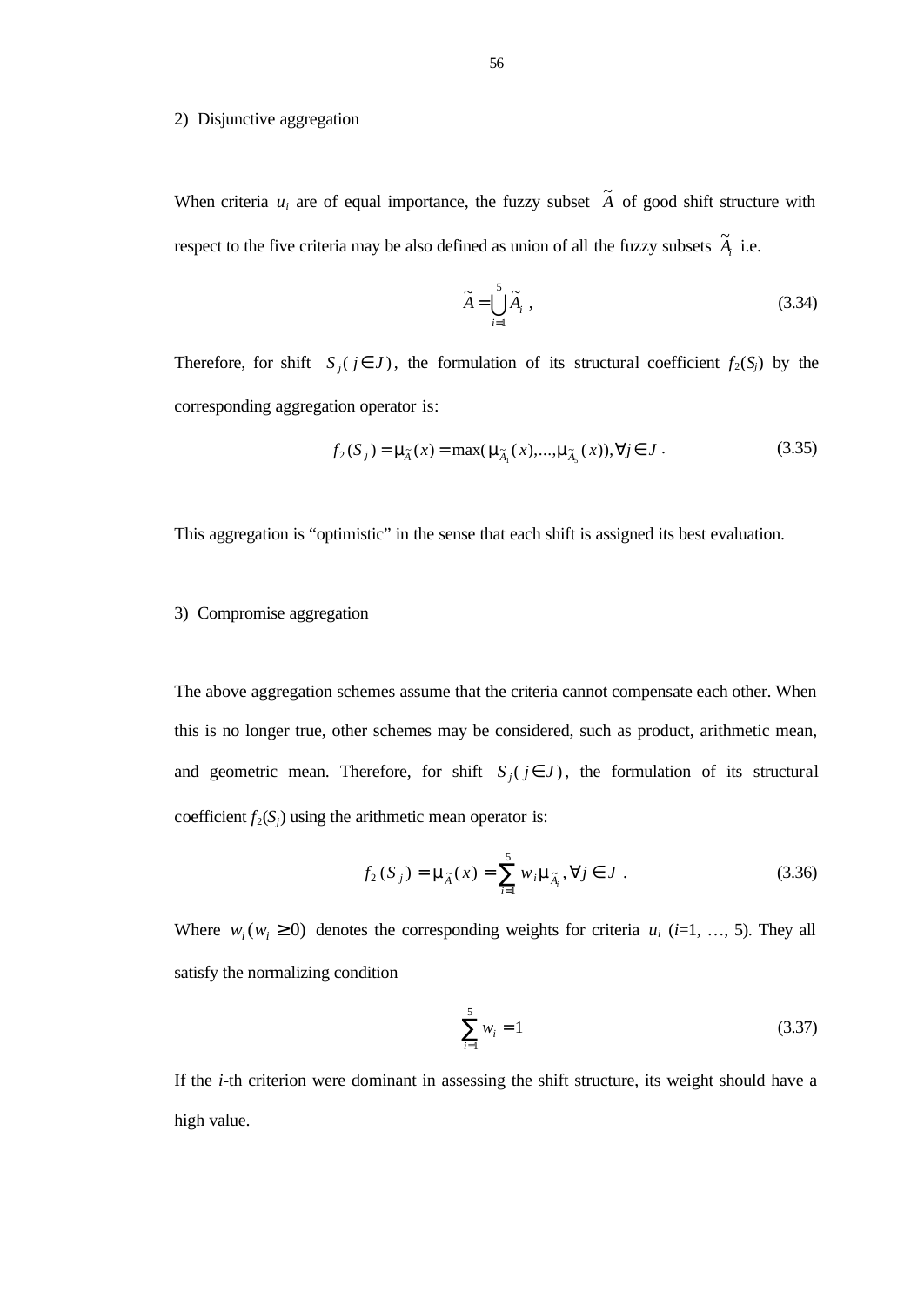## **3.5 Experiments on the greedy heuristic with fuzzy evaluation**

The major concern about using heuristics is the quality of the obtained solution. Due to lack of knowledge about the true optimum, an effective method of assessing the quality of a heuristic solution is by comparing it to the best known solution. Therefore, Relative Percentage Deviation (RPD) over the best known schedule is applied to measure the quality of a heuristic schedule: the smaller the RPD is, the better the result is.

$$
RPD = \left(\frac{\text{Heuristic schedule} - \text{Best known schedule}}{\text{Best - known schedule}}\right) \times 100\% \tag{3.38}
$$

|             |            | Number of      | Number of        | Best known schedule |                      |
|-------------|------------|----------------|------------------|---------------------|----------------------|
| Data        | Type       | pieces of work | potential shifts | <b>Shifts</b>       | Cost<br>(hours paid) |
| Colx        | <b>Bus</b> | 127            | 3560             | 34                  | 288.16               |
| Gmb         | <b>Bus</b> | 154            | 11817            | 34                  | 289.32               |
| Neur        | Train      | 340            | 29380            | 62                  | 509.25               |
| Ew3         | Train      | 437            | 25099            | 116                 | 1003.55              |
| Wag3        | Train      | 456            | 16636            | 50                  | 403.42               |
| F2x         | Train      | 546            | 43743            | 64                  | 562.22               |
| Tram        | Tram       | 553            | 6437             | 49                  | 419.50               |
| <b>Trmx</b> | Tram       | 553            | 29500            | 49                  | 408.47               |
| Nb2         | <b>Bus</b> | 613            | 22568            | 75                  | 851.09               |
| Gall2       | Train      | 707            | 144339           | 242                 | 2247.52              |
| G532        | Train      | 1164           | 29465            | 276                 | 2083.15              |
| Gall1       | Train      | 1495           | 28639            | 349                 | 2661.12              |
| Rrne        | Train      | 1873           | 50000            | 395                 | 3137.20              |

Table 3.3: Size and the best known schedules of the test problems

Table 3.3 shows the sizes and the best known results of thirteen real world problems. For example, the largest case RRNE is a scheduling problem from the former Regional Railways North East, which had a diverse operation comprising rural, inter-urban and urban operations to cover most area of northeast England. The best known schedules are mostly obtained by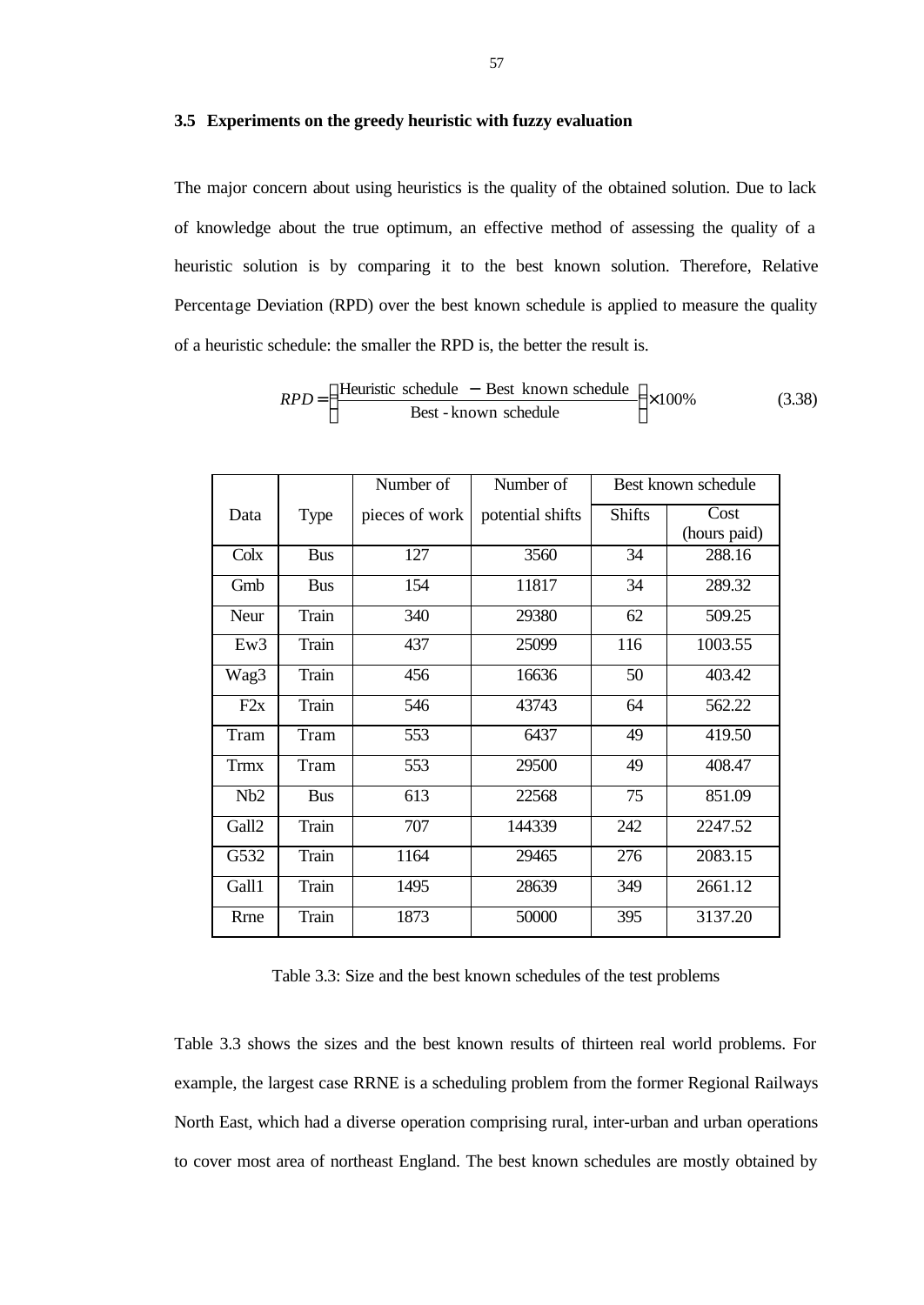the TRACS II: some (F2x, Gall2 and Rrne) from version 12.0b, and the others from the previous version. The only side constraint present in these data sets are on the total number of shifts. Default settings of the TRACS II parameter were used. For the cases of Neur and Nb2, the ILP process fails to find any integer solution even though the ILP has been re-run many times and each time with a higher revised target number of shifts. In this circumstance, results reached by hybrid GAs incorporating strong domain knowledge (Kwan 1999) are cited.

## **3.5.1 Determination of the greedy operator in over-cover penalty**

Schedules derived from the three simple greedy heuristics (described in Section 3.3) are compared to decide which greedy component should be kept in the proposed algorithm. These three simple greedy heuristics, whose results are tabulated in Table 3.4 as Greedy schedule (1), Greedy schedule (2), and Greedy schedule (3), choose the potential shift  $S_i$  ( $j \in J$ ) with the largest uncovered pieces of work, the largest ratio  $\langle S_j \rangle / c_j$ , and the largest uncovered worked time respectively in each iteration.

| Data    | Greedy schedule (1) |         |       | Greedy schedule (2) |       | Greedy schedule (3) |  |
|---------|---------------------|---------|-------|---------------------|-------|---------------------|--|
|         | Shift               | Cost    | Shift | Cost                | Shift | Cost                |  |
| $C$ olx | 41                  | 349.32  | 44    | 382.62              | 40    | 356.70              |  |
| Gmb     | 40                  | 355.35  | 42    | 359.93              | 40    | 350.70              |  |
| Neur    | 74                  | 621.45  | 75    | 643.07              | 74    | 602.20              |  |
| Ew3     | 128                 | 1199.88 | 128   | 1241.78             | 123   | 1156.27             |  |
| Wag3    | 61                  | 501.38  | 59    | 495.66              | 59    | 490.18              |  |
| F2x     | 76                  | 714.18  | 70    | 693.72              | 74    | 700.95              |  |
| Tram    | 61                  | 558.72  | 61    | 564.12              | 61    | 558.55              |  |
| Trmx    | 63                  | 561.25  | 63    | 571.50              | 61    | 547.45              |  |
| Nb2     | 84                  | 985.32  | 84    | 1006.67             | 84    | 974.25              |  |
| Gall2   | 295                 | 2738.08 | 291   | 2946.22             | 274   | 2497.23             |  |
| G532    | 322                 | 2412.13 | 323   | 2537.32             | 329   | 2398.78             |  |
| Gall1   | 405                 | 3079.55 | 402   | 3308.95             | 410   | 3033.72             |  |
| Rrne    | 457                 | 3793.27 | 471   | 4024.17             | 452   | 3704.32             |  |

Table 3.4: Computational results of simple greedy heuristics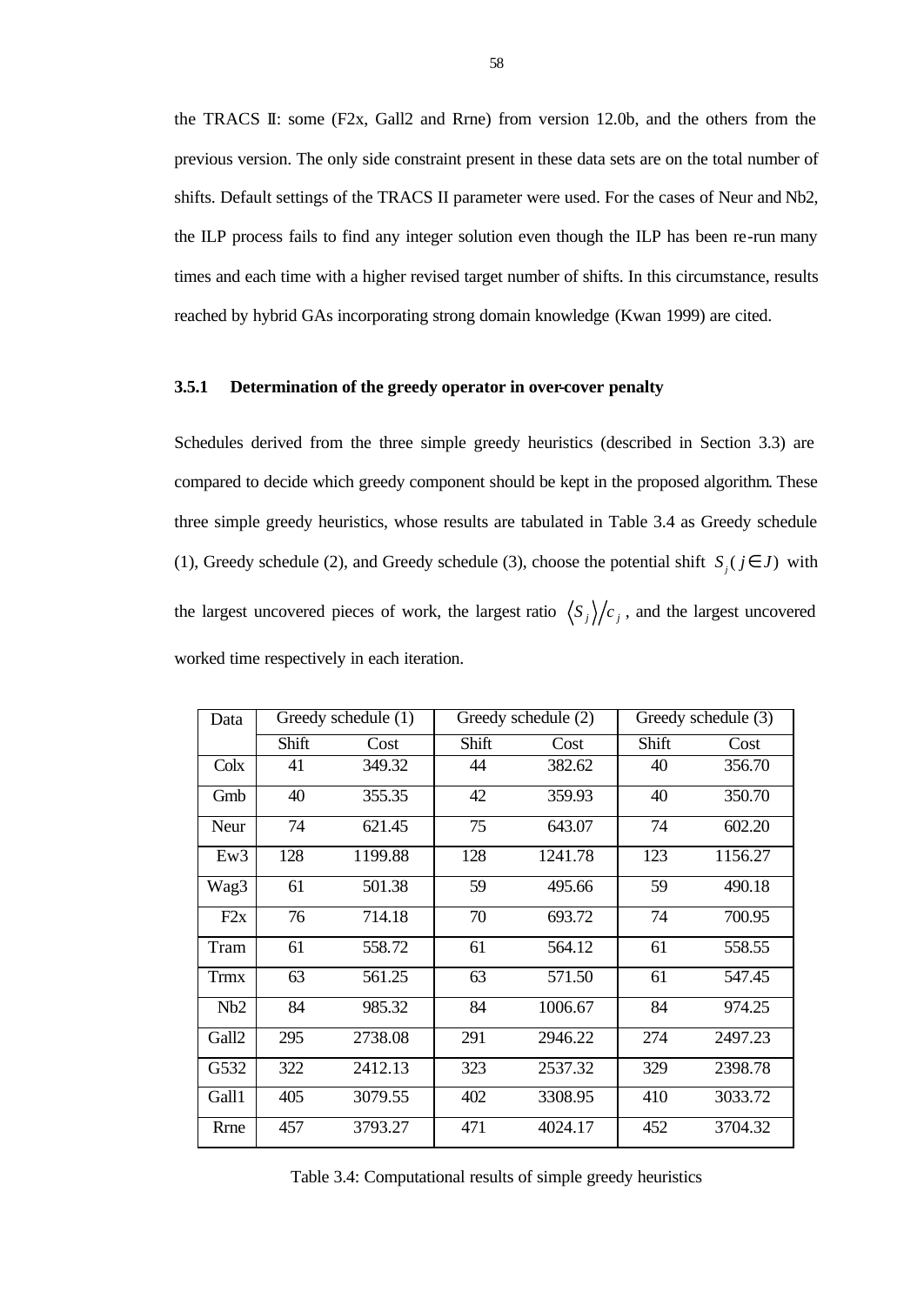According to Table 3.5, the average RPD in terms of number of shifts and total cost for these three heuristics are (18.77%, 22.89%), (19.11%, 27.05%), and (16.89%, 20.36%) respectively. In general, the  $3<sup>rd</sup>$  greedy heuristic works better with both objectives. Therefore, this greedy operator will be adopted, and uncovered worked time is used in the over-cover penalty  $f_1(S_i)$ , which is described in Section 3.3.

|             | Greedy schedule (1) |            | Greedy schedule (2) |            | Greedy schedule (3) |            |
|-------------|---------------------|------------|---------------------|------------|---------------------|------------|
| Data        | <b>RPD</b>          | <b>RPD</b> | <b>RPD</b>          | <b>RPD</b> | <b>RPD</b>          | <b>RPD</b> |
|             | (shift)             | (cost)     | (shift)             | (cost)     | (shift)             | (cost)     |
| Colx        | 20.59               | 21.22      | 29.41               | 32.78      | 17.65               | 23.79      |
| Gmb         | 17.65               | 22.82      | 23.53               | 24.41      | 17.65               | 21.22      |
| Neur        | 19.35               | 22.03      | 20.97               | 26.28      | 19.35               | 18.25      |
| Ew3         | 10.34               | 19.56      | 10.34               | 23.74      | 6.03                | 15.22      |
| Wag3        | 22.00               | 24.28      | 18.00               | 22.86      | 18.00               | 21.51      |
| F2x         | 18.75               | 27.03      | 9.38                | 23.39      | 15.63               | 24.68      |
| Tram        | 24.49               | 33.19      | 24.49               | 34.47      | 24.49               | 33.15      |
| <b>Trmx</b> | 28.57               | 37.40      | 28.57               | 39.91      | 24.49               | 34.02      |
| Nb2         | 12.00               | 15.77      | 12.00               | 18.28      | 12.00               | 14.47      |
| Gall2       | 21.90               | 21.83      | 20.25               | 31.09      | 13.22               | 11.11      |
| G532        | 16.67               | 15.79      | 17.03               | 21.80      | 19.20               | 15.15      |
| Gall1       | 16.05               | 15.72      | 15.19               | 24.34      | 17.49               | 14.00      |
| <b>Rrne</b> | 15.70               | 20.91      | 19.24               | 28.27      | 14.43               | 18.08      |
| Ave.        | 18.77               | 22.89      | 19.11               | 27.05      | 16.89               | 20.36      |

Table 3.5: RPD results of simple greedy heuristics

## **3.5.2 Selecting the aggregation operator for the structural coefficient**

As described in Section 3.4.2, three different kinds of aggregation operator have been applied to evaluate the shift structure, educing the so-called structural coefficient  $f_2(S_i)$ . The product of structural coefficient  $f_2(S_i)$  and over-cover penalty  $f_1(S_i)$ , denoted as  $F(S_i)$ , is used as the final criterion in the new approach to decide which shift should be used in the process of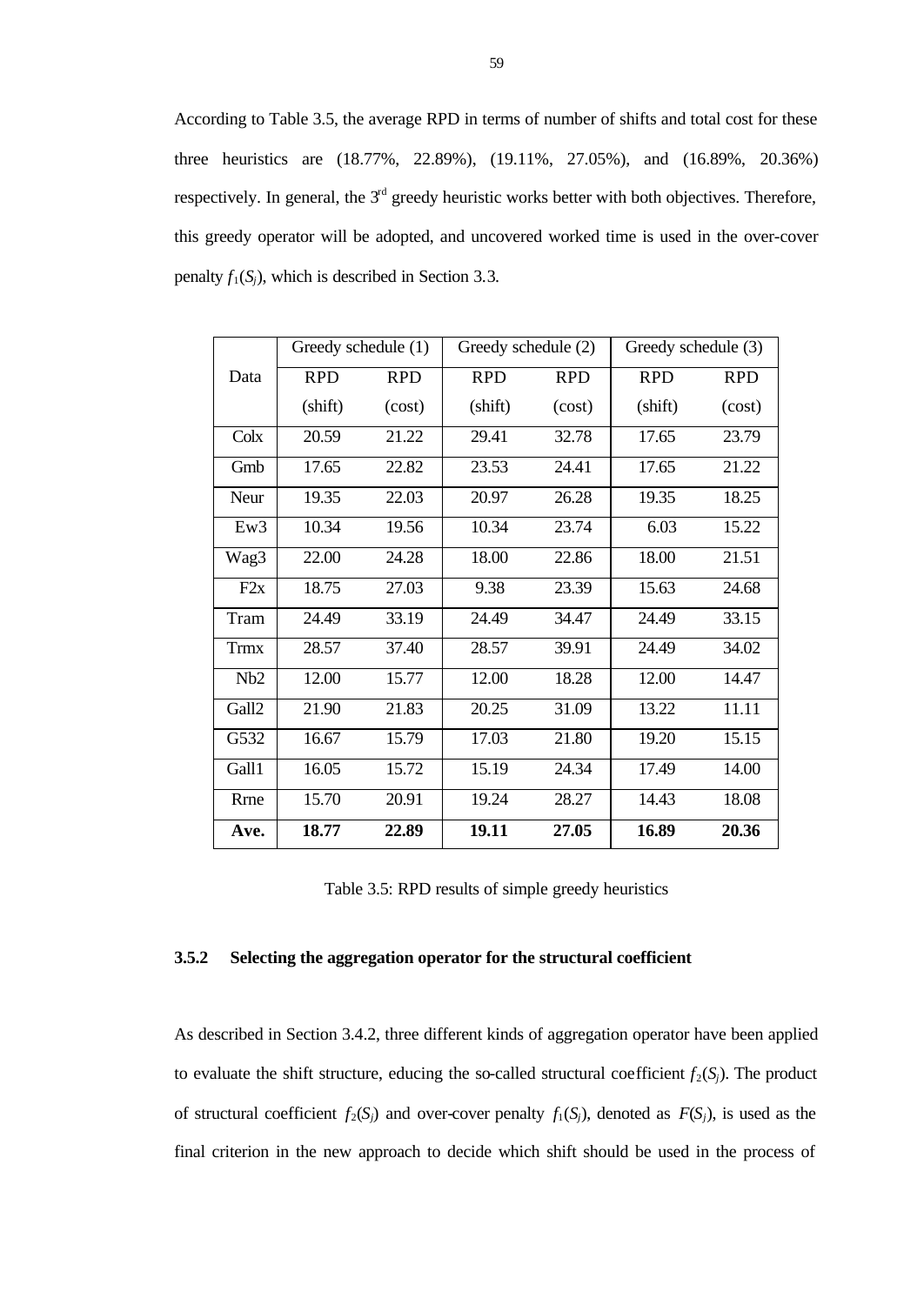constructing a schedule. In this section, the most suitable aggregation operator will be determined according to the experimental results.

## **3.5.2.1 Intersection operator**

Defined by formula (3.33), the intersection operator is a "pessimistic" aggregation, in which each shift is assigned the worst evaluation. According to the membership functions defined, if taking the smallest value by this operator, most shifts involve zero values for their structural coefficient  $f_2(S_i)$ , i.e. shifts with one or four spells with regard to the criterion  $u_4$ , and shifts without fractional values in the relaxed LP solution with regard to the criterion  $u_5$ . Thus the associated overall evaluation function values  $F(S_i)$  for these shifts are zero. Since in the process of constructing a schedule, each step is to choose the shift with the largest value of  $F(S_i)$ , shifts with zero evaluation values will never have chances to be selected. In many circumstances, these unselected shifts are vitally important, sometimes necessary, to produce a good schedule.

| Data        | Shift | RPD(%) | Cost    | RPD(%) |
|-------------|-------|--------|---------|--------|
| Colx        | 47    | 38.24  | 389.90  | 35.31  |
| Gmb         | 43    | 26.47  | 367.52  | 27.03  |
| Neur        | 83    | 33.87  | 661.38  | 29.87  |
| Ew3         | 134   | 15.52  | 1186.68 | 18.25  |
| Wag3        | 57    | 14.00  | 462.37  | 14.61  |
| F2x         | 76    | 18.75  | 711.02  | 26.47  |
| Tram        | 60    | 22.45  | 520.77  | 24.14  |
| <b>Trmx</b> | 66    | 34.69  | 552.75  | 35.32  |
| Nb2         | 121   | 61.33  | 1181.97 | 38.88  |
| Gall2       | 275   | 13.64  | 2553.32 | 13.61  |
| G532        | 294   | 6.52   | 2337.42 | 12.21  |
| Gall1       | 382   | 9.46   | 3085.93 | 15.96  |
| <b>Rrne</b> | 466   | 17.97  | 3912.33 | 24.71  |
| Ave.        |       | 24.07  |         | 24.34  |

Table 3.6: Experimental results by using the intersection operator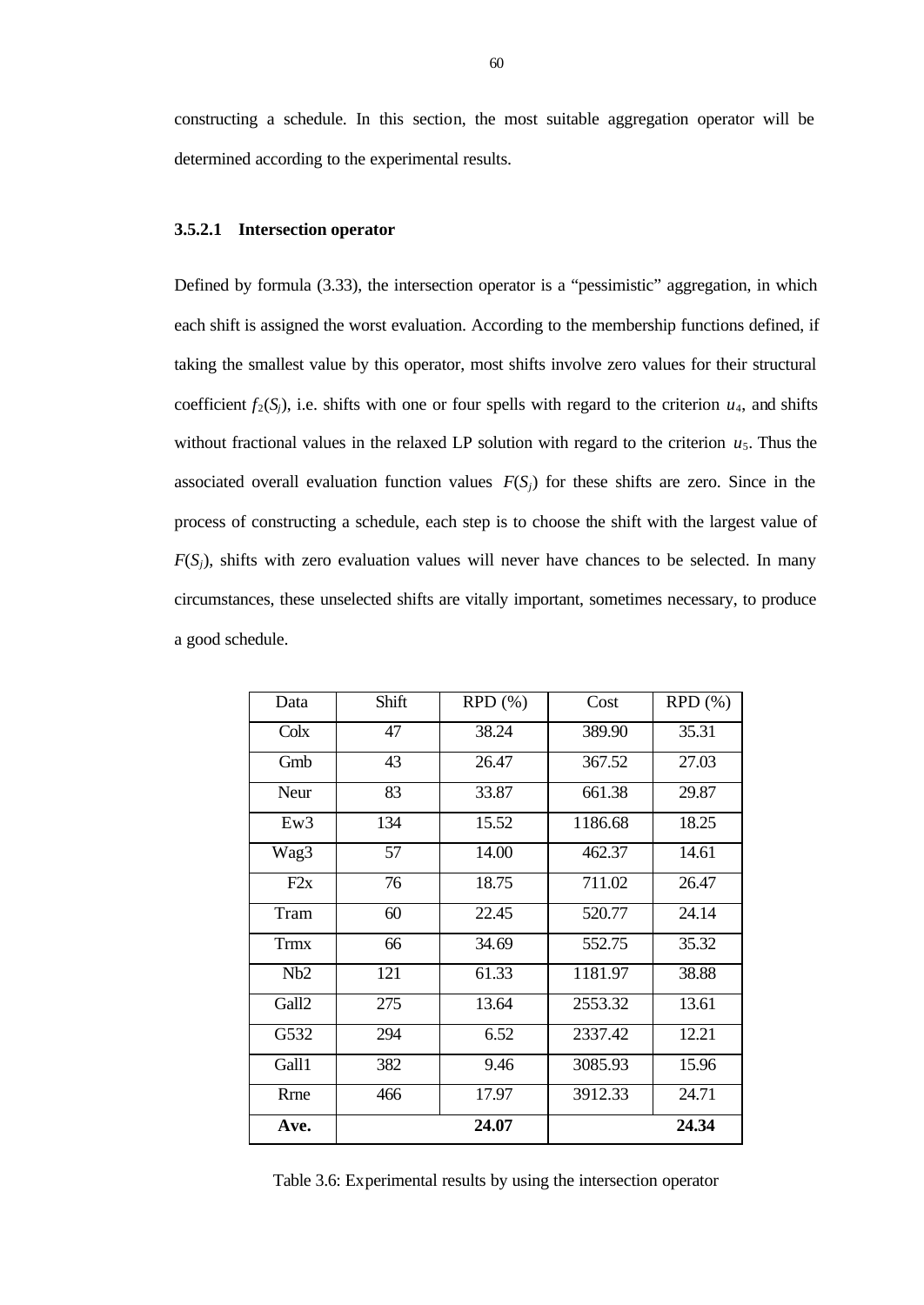As shown in Table 3.6, the average RPD for number of shifts and total cost are 24.07% and 24.34% respectively. In general the results using this operator are no better than those of the simpler greedy heuristics. This operator is therefore discarded without further investigation.

## **3.5.2.2 Union operator**

Defined by formula (3.35), the union operator is an "optimistic" aggregation, in which each shift is assigned its best evaluation. According to the membership functions defined, if taking the largest value by this operator, the structural coefficients  $f_2(S_i)$  for most shifts are one, i.e. those shifts with two spells with regard to the criterion  $u_4$ , and shifts with a fractional value of 1.0000 in the relaxed LP solution with regard to the criterion  $u_5$ . Thus for a large proportion of shifts, their associated overall evaluation values  $F(S_i)$  are equal to  $f_1(S_i)$ , meaning that the component of structural coefficient  $f_2(S_i)$  is actually not taking effect. In recognition of this, the performance of the algorithm using such an operator should be better, but not too much better, than the simple greedy heuristics.

| Data        | Shift | RPD(%) | Cost    | RPD(%) |
|-------------|-------|--------|---------|--------|
| Colx        | 38    | 11.76  | 326.30  | 13.24  |
| Gmb         | 40    | 17.65  | 353.73  | 22.26  |
| Neur        | 70    | 12.90  | 588.07  | 15.48  |
| Ew3         | 126   | 8.62   | 1145.42 | 14.14  |
| Wag3        | 62    | 24.00  | 510.33  | 26.50  |
| F2x         | 70    | 9.38   | 686.52  | 22.11  |
| Tram        | 67    | 36.73  | 602.13  | 43.54  |
| <b>Trmx</b> | 62    | 26.53  | 544.43  | 33.29  |
| Nb2         | 79    | 5.33   | 931.87  | 9.49   |
| Gall2       | 268   | 10.74  | 2532.22 | 12.67  |
| G532        | 309   | 11.96  | 2374.92 | 14.01  |
| Gall1       | 390   | 11.75  | 3036.88 | 14.12  |
| <b>Rrne</b> | 445   | 12.66  | 3717.95 | 18.51  |
| Ave.        |       | 15.39  |         | 19.95  |

Table 3.7: Experimental results by using the union operator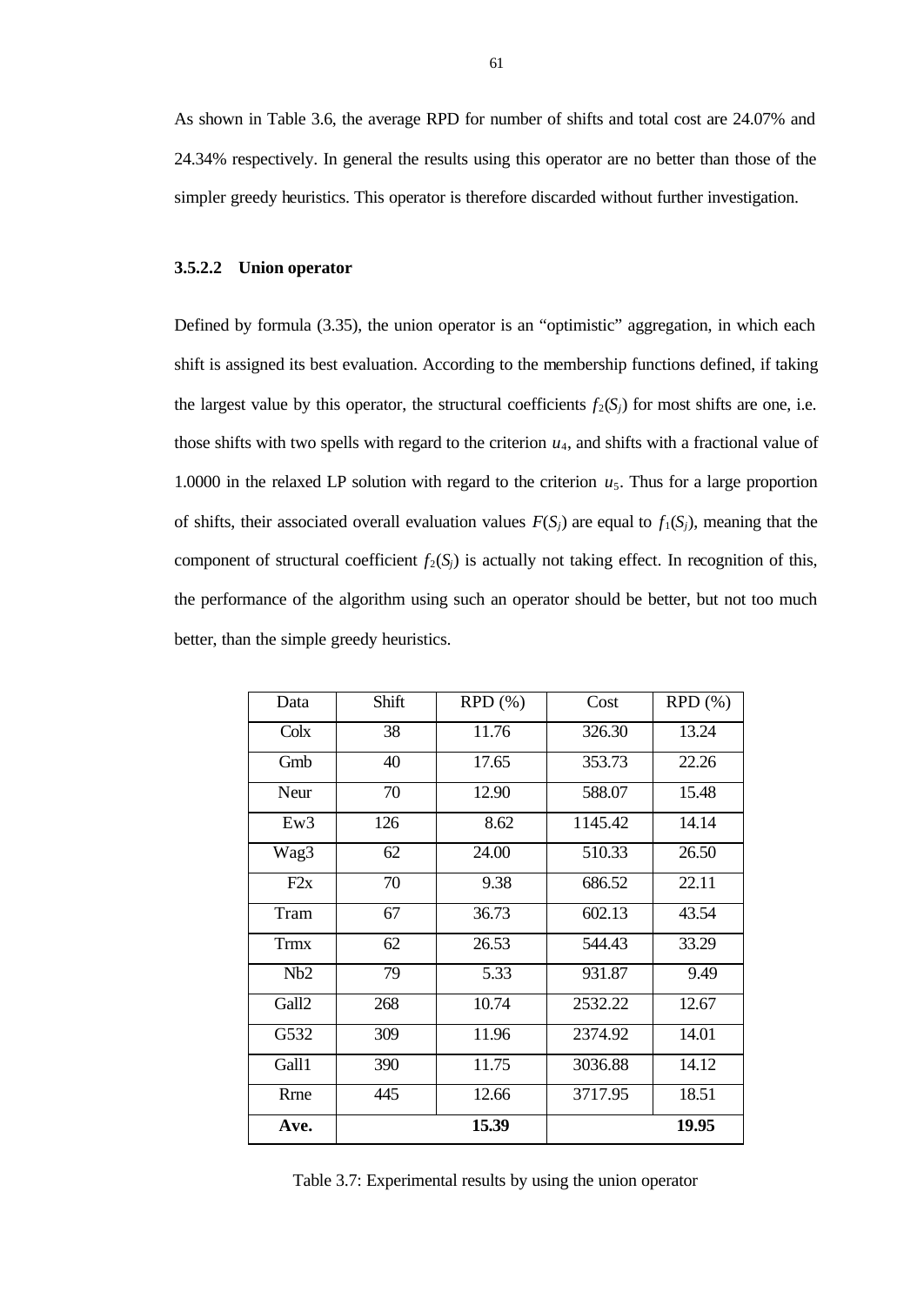The experimental results in Table 3.7 have demonstrated the above. The average RPD for number of shifts and total cost are 15.39% and 19.95% respectively. In general the results using the union operator are slightly better than those of the best simple greedy heuristic, i.e. the  $3<sup>rd</sup>$  one, in terms of both the number of shifts and total cost.

## **3.5.3.3 Arithmetic mean operator**

Both the intersection and union operators are based on the assumption that all the criteria are of equal importance, and cannot compensate each other. Since the schedules produced by these operators are not satisfactory, another operator of arithmetic mean is tested the performance of the proposed approach.

## 1) Individual effect of each criterion

Before studying whether these criteria are compensative with each other, it would be interesting to know the individual effect of each single criterion on the system's performance. Table 3.8 and Table 3.9 show the experimental results and their associated RPD results of using the single criteria  $u_i$  (i=1,...,5) respectively, which are obtained by simply setting  $w_i = 1$  and  $w_j = 0(j \neq i)$  in formula (3.36).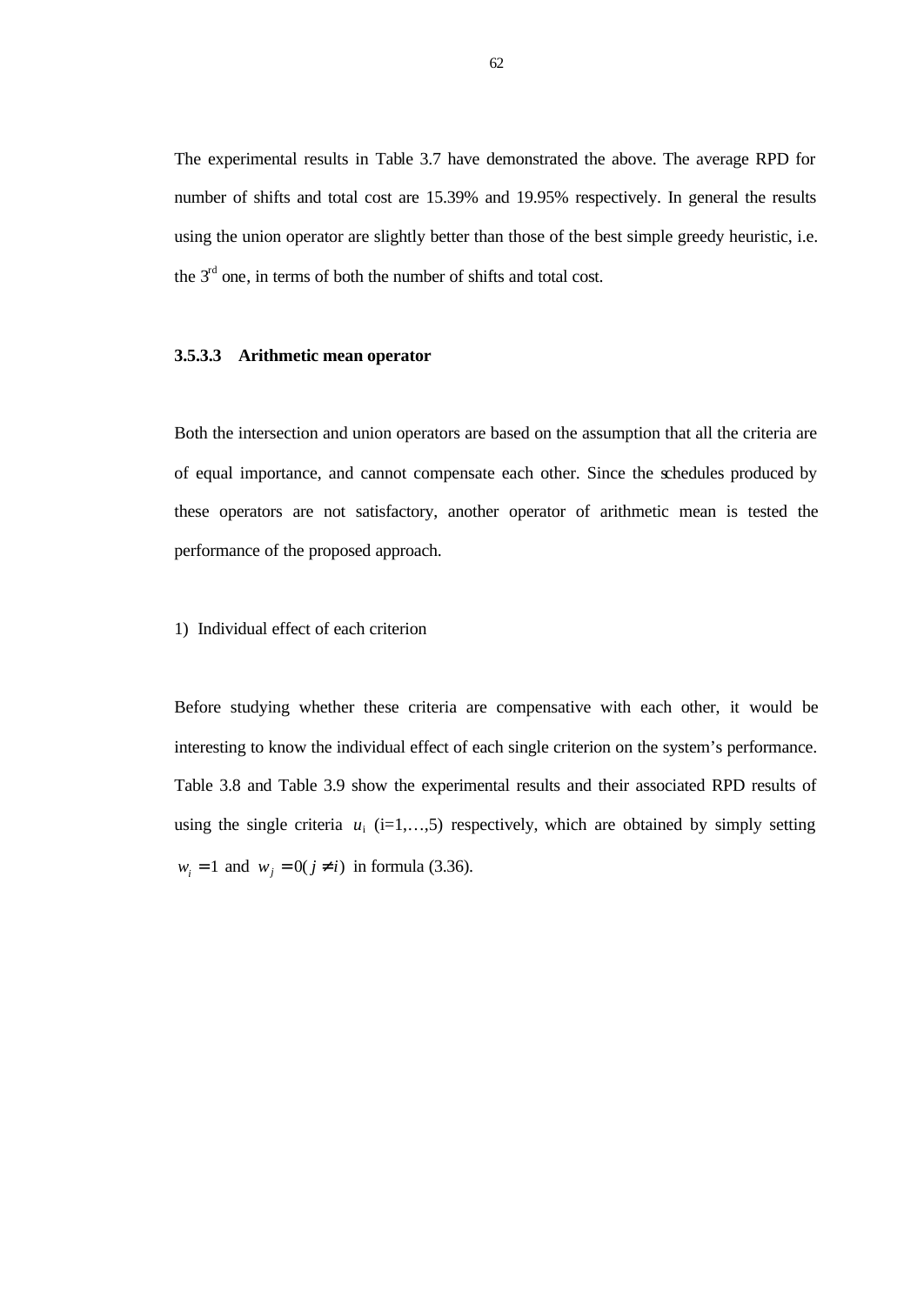| Data        | Criterion 1 |         |       | Criterion 2 |       | Criterion 3 |       | Criterion 4 | Criterion 5 |         |  |
|-------------|-------------|---------|-------|-------------|-------|-------------|-------|-------------|-------------|---------|--|
|             | Shift       | Cost    | Shift | Cost        | Shift | Cost        | Shift | Cost        | Shift       | Cost    |  |
| Colx        | 38          | 341.08  | 44    | 334.48      | 49    | 433.83      | 44    | 349.02      | 42          | 360.58  |  |
| Gmb         | 39          | 353.98  | 45    | 346.75      | 49    | 447.92      | 46    | 364.38      | 40          | 334.38  |  |
| Neur        | 72          | 606.32  | 73    | 578.42      | 80    | 689.13      | 99    | 711.08      | 75          | 602.80  |  |
| Ew3         | 123         | 1223.68 | 135   | 1121.33     | 127   | 1258.73     | 169   | 1303.62     | 125         | 1070.90 |  |
| Wag3        | 57          | 487.43  | 59    | 481.57      | 63    | 543.03      | 82    | 601.93      | 57          | 459.37  |  |
| F2x         | 72          | 716.75  | 79    | 658.48      | 74    | 745.50      | 83    | 630.55      | 77          | 711.78  |  |
| Tram        | 67          | 638.53  | 59    | 512.15      | 72    | 674.13      | 69    | 570.02      | 58          | 501.30  |  |
| <b>Trmx</b> | 64          | 600.75  | 61    | 533.75      | 72    | 657.75      | 66    | 532.23      | 57          | 475.82  |  |
| Nb2         | 83          | 973.35  | 86    | 940.68      | 80    | 941.43      | 116   | 1092.52     | 92          | 977.50  |  |
| Gall2       | 267         | 2713.05 | 284   | 2424.33     | 299   | 3059.88     | 337   | 2581.33     | 249         | 2297.65 |  |
| G532        | 307         | 2507.58 | 336   | 2246.45     | 328   | 2667.90     | 421   | 2530.43     | 293         | 2298.90 |  |
| Gall1       | 388         | 3162.12 | 429   | 2851.45     | 413   | 3393.30     | 544   | 3263.03     | 371         | 2952.70 |  |
| Rrne        | 444         | 3758.58 | 453   | 3632.12     | 520   | 4439.80     | 513   | 3984.45     | 437         | 3683.65 |  |

Table 3.8: Computational results by using single criterion individually

|             | Criterion 1 |            | Criterion 2 |            |            | Criterion 3 |            | Criterion 4 | Criterion 5 |            |  |
|-------------|-------------|------------|-------------|------------|------------|-------------|------------|-------------|-------------|------------|--|
| Data        | <b>RPD</b>  | <b>PRD</b> | <b>RPD</b>  | <b>PRD</b> | <b>RPD</b> | <b>PRD</b>  | <b>RPD</b> | <b>PRD</b>  | <b>RPD</b>  | <b>PRD</b> |  |
|             | (shift)     | (cost)     | (shift)     | (cost)     | (shift)    | (cost)      | (shift)    | (cost)      | (shift)     | (cost)     |  |
| Colx        | 11.76       | 18.36      | 29.41       | 16.07      | 44.12      | 50.55       | 29.41      | 21.12       | 23.53       | 25.13      |  |
| Gmb         | 14.71       | 22.35      | 32.35       | 19.85      | 44.12      | 54.82       | 35.29      | 25.94       | 17.65       | 15.57      |  |
| Neur        | 16.13       | 19.06      | 17.74       | 13.58      | 29.03      | 35.32       | 59.68      | 39.63       | 20.97       | 18.37      |  |
| Ew3         | 6.03        | 21.94      | 16.38       | 11.74      | 9.48       | 25.43       | 45.69      | 29.90       | 7.76        | 6.71       |  |
| Wag3        | 14.00       | 20.82      | 18.00       | 19.37      | 26.00      | 34.61       | 64.00      | 49.21       | 14.00       | 13.87      |  |
| F2x         | 12.50       | 27.49      | 23.44       | 17.12      | 15.63      | 32.60       | 29.69      | 12.15       | 20.31       | 26.60      |  |
| Tram        | 36.73       | 52.21      | 20.41       | 22.09      | 46.94      | 60.70       | 40.82      | 35.88       | 18.37       | 19.50      |  |
| <b>Trmx</b> | 30.61       | 47.07      | 24.49       | 30.67      | 46.94      | 61.03       | 34.69      | 30.30       | 16.33       | 16.49      |  |
| Nb2         | 10.67       | 14.37      | 14.67       | 10.53      | 6.67       | 10.61       | 54.67      | 28.37       | 22.67       | 14.85      |  |
| Gall2       | 10.33       | 20.71      | 17.36       | 7.87       | 23.55      | 36.14       | 39.26      | 14.85       | 2.89        | 2.23       |  |
| G532        | 11.23       | 20.37      | 21.74       | 7.84       | 18.84      | 28.07       | 52.54      | 21.47       | 6.16        | 10.36      |  |
| Gall1       | 11.17       | 18.83      | 22.92       | 7.15       | 18.34      | 27.51       | 55.87      | 22.62       | 6.30        | 10.96      |  |
| Rrne        | 12.41       | 19.81      | 14.68       | 15.78      | 31.65      | 41.52       | 29.87      | 27.01       | 10.63       | 17.42      |  |
| Ave.        | 15.25       | 24.88      | 21.044      | 15.36      | 27.79      | 38.38       | 43.96      | 27.57       | 14.41       | 15.26      |  |

Table 3.9: RPD results by using single criterion individually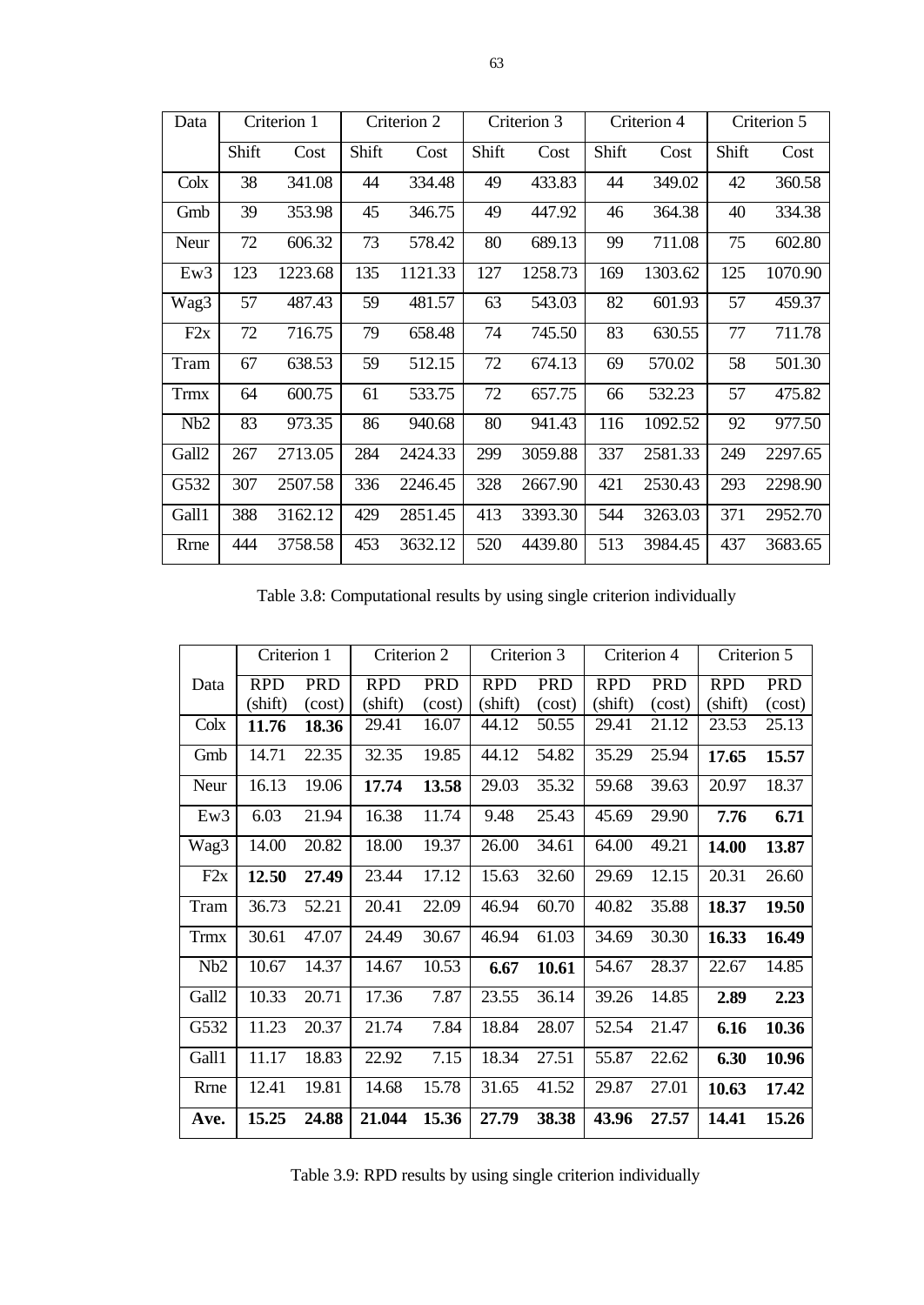According to the criterion  $u_1$  (total worked time in a shift), shifts with more work content have preference to be selected in the final schedule. Given the finite work content, the construction process by such a strategy will potentially result in fewer number of shifts in the schedules. The average RPD results of this criterion in Table 3.9 demonstrate this trend: it achieves 15.25% in terms of the number of shifts, which is better than those of the three simple greedy heuristics.

According to the criterion  $u_2$  (ratio of total worked time to spreadover), it is encouraged that shifts with larger percentage of work content have preference to be selected in the final schedule. The construction process by this strategy will potentially result in little non-worked time, reducing the total cost in the schedules. The average RPD results of this criterion in Table 3.9 also demonstrate this trend: it achieves 15.36% in terms of the total cost, which is better than those of the simple greedy heuristics.

The effects for the criterion  $u_3$  (number of pieces of work) and the criterion  $u_4$  (number of spells) are more complex. As described in Section 3.4.1.3 and Section 3.4.1.4, these two criteria are regarded as the effective factors for shift structure. However, if each criterion is isolated to evaluate the shift structure, the results are much worse in both objectives (shown in Table 3.9). With respect to the criterion  $u_3$ , the reason might be that it increases significantly the number of over-covered pieces of work, thus increases eventually the total cost in the schedule. With respect to the criterion  $u_4$ , probably it is because some shifts, though not many, with other than two spells are vitally important to good schedules.

Obviously, the criterion  $u_5$  (fractional values in the relaxed LP solution) worked best separately compared with the other four criteria, according to its average RPD results in Table 3.9. Compared with the three simple greedy heuristics, it also performs best in terms of both number of shifts and total cost.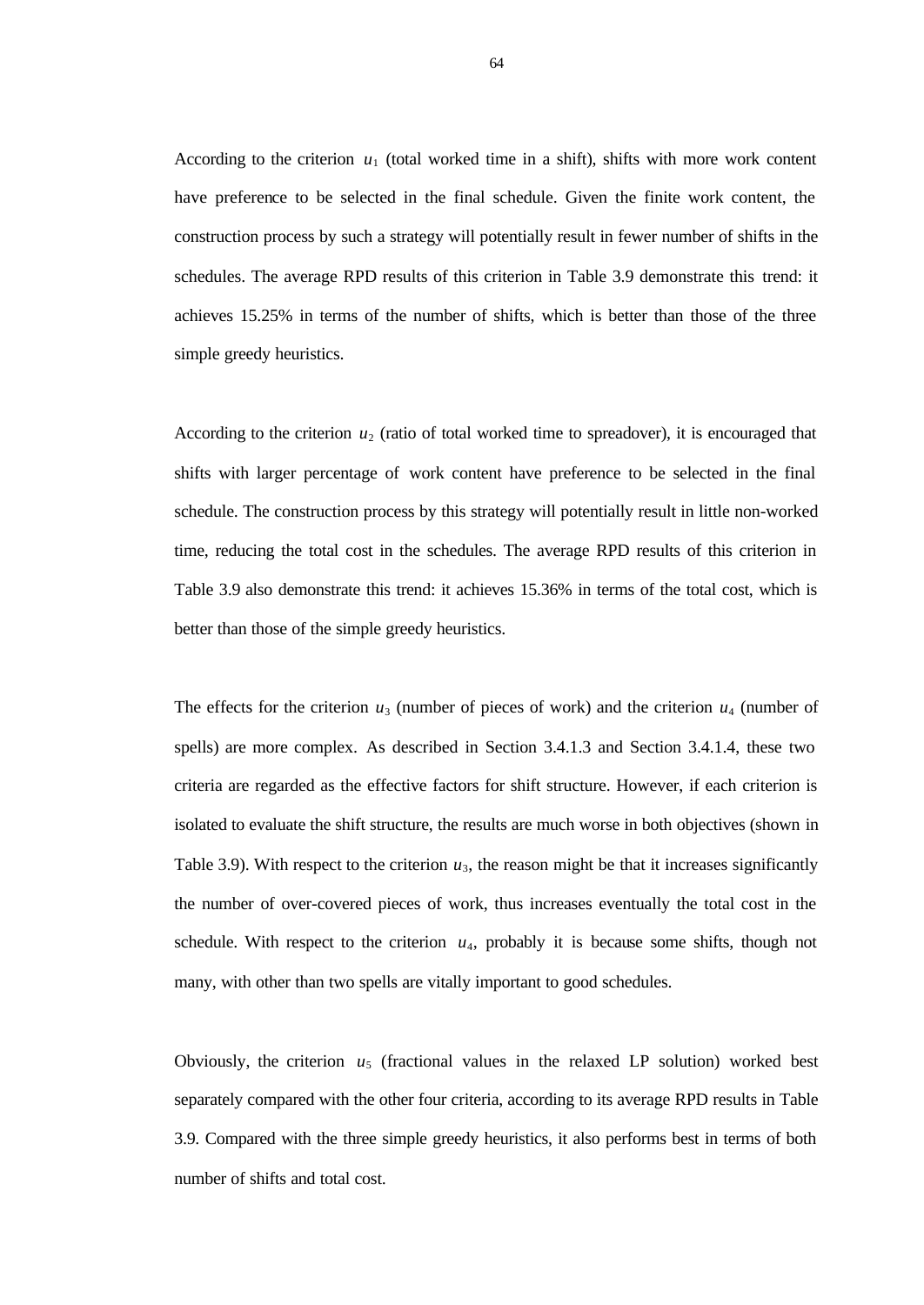#### 2) Combined effect of all criteria

From the experimental results of using single criterion, the individual effect of each single criterion on the system's performance is not satisfactory, and no criterion is absolutely dominant than others although the  $5<sup>th</sup>$  criterion can produce better solutions in general. In this section, experiments of using the combined criteria by the arithmetic mean operator will be implemented to study whether and how these criteria are compensative with each other.

Table 3.10 shows the summary results of 100 runs with weight combinations generated randomly. The four important indices of Maximum, Minimum, Mean, and Standard Deviation in statistics are applied to study the distribution of the computational results in terms of both number of shifts and total cost. Let  $t_i$  be a variable of either the number of shifts or total cost in a schedule, then

Maximum = max{
$$
t_1
$$
,..., $t_{100}$ }, (3.39)

$$
Minimum = min\{t_1, ..., t_{100}\},\tag{3.40}
$$

Mean 
$$
\bar{t} = \sum_{i=1}^{100} t_i / 100
$$
, (3.41)

Standard Deviation = 
$$
\sqrt{\sum_{i=1}^{100} (t_i - \bar{t})^2 / 99}
$$
. (3.42)

The Mean is a measure to evaluate the average performance of the proposed algorithm, while the Standard Deviation is a summary measure of the differences of each result from the mean. According to the RPD results in Table 3.11, the average RPD of Means in number of shifts and total cost are 13.84% and 13.03% respectively. It shows that the arithmetic mean operator with different weights works much better than other aggregation operators and the simple greedy heuristics.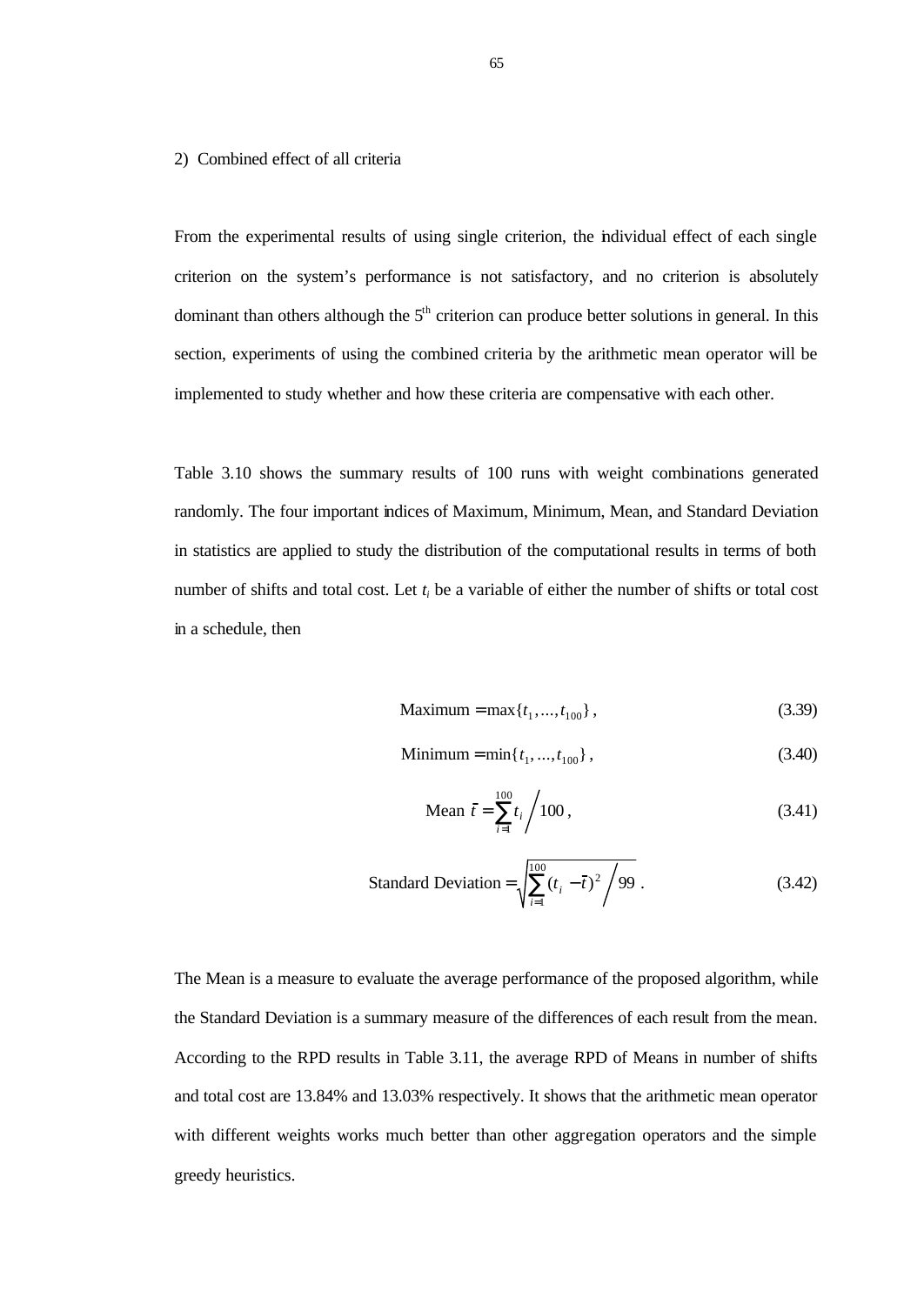| Data  |       | Maximum |       | Minimum |        | Mean    |       | <b>Standard Deviation</b> |
|-------|-------|---------|-------|---------|--------|---------|-------|---------------------------|
|       | Shift | Cost    | Shift | Cost    | Shift  | Cost    | Shift | Cost                      |
| Colx  | 42    | 350.65  | 37    | 312.22  | 39.44  | 328.34  | 0.97  | 9.94                      |
| Gmb   | 42    | 353.02  | 37    | 313.02  | 39.92  | 334.67  | 1.04  | 8.13                      |
| Neur  | 84    | 632.33  | 69    | 551.45  | 73.60  | 579.39  | 2.52  | 14.86                     |
| Ew3   | 146   | 1223.13 | 120   | 1036.43 | 129.84 | 1105.42 | 6.41  | 41.88                     |
| Wag3  | 71    | 552.35  | 54    | 432.40  | 59.84  | 479.03  | 3.39  | 24.12                     |
| F2x   | 87    | 698.90  | 68    | 594.55  | 73.12  | 636.28  | 3.37  | 21.71                     |
| Tram  | 66    | 604.40  | 52    | 448.73  | 57.84  | 515.58  | 4.02  | 45.25                     |
| Trmx  | 63    | 576.37  | 51    | 435.50  | 55.68  | 483.60  | 3.04  | 35.85                     |
| Nb2   | 108   | 1039.87 | 79    | 880.12  | 87.85  | 929.39  | 4.83  | 27.49                     |
| Gall2 | 316   | 2560.88 | 245   | 2276.42 | 258.32 | 2362.23 | 13.21 | 65.91                     |
| G532  | 333   | 2326.38 | 280   | 2164.37 | 296.64 | 2225.70 | 11.20 | 34.93                     |
| Gall1 | 429   | 2987.13 | 358   | 2798.43 | 378.16 | 2862.75 | 15.78 | 47.42                     |
| Rrne  | 477   | 3768.38 | 413   | 3432.50 | 437.12 | 3572.82 | 13.49 | 67.99                     |

Table 3.10: Summary results of 100 runs with randomised weights

| Data        |            | Maximum    |            | Minimum    |            | Mean       |
|-------------|------------|------------|------------|------------|------------|------------|
|             | <b>RPD</b> | <b>RPD</b> | <b>RPD</b> | <b>PRD</b> | <b>RPD</b> | <b>RPD</b> |
|             | (Shift)    | (Cost)     | (Shift)    | (Cost)     | (Shift)    | (Cost)     |
| Colx        | 23.53      | 21.66      | 8.82       | 8.35       | 16.00      | 13.94      |
| Gmb         | 23.53      | 22.02      | 8.82       | 8.19       | 17.41      | 15.67      |
| Neur        | 35.48      | 24.17      | 11.29      | 8.29       | 18.71      | 13.77      |
| Ew3         | 25.86      | 21.88      | 3.45       | 3.28       | 11.93      | 10.15      |
| Wag3        | 42.00      | 36.92      | 8.00       | 7.18       | 19.68      | 18.74      |
| F2x         | 35.94      | 24.31      | 6.25       | 5.75       | 14.25      | 13.17      |
| Tram        | 34.69      | 44.08      | 6.12       | 6.97       | 18.04      | 22.90      |
| <b>Trmx</b> | 28.57      | 41.10      | 4.08       | 6.62       | 13.63      | 18.39      |
| Nb2         | 44.00      | 22.18      | 5.33       | 3.41       | 17.13      | 9.20       |
| Gall2       | 30.58      | 13.94      | 1.24       | 1.29       | 6.74       | 5.10       |
| G532        | 20.65      | 11.68      | 1.45       | 3.90       | 7.48       | 6.84       |
| Gall1       | 22.92      | 12.25      | 2.58       | 5.16       | 8.36       | 7.58       |
| Rrne        | 20.76      | 20.12      | 4.57       | 9.41       | 10.66      | 13.89      |
| Ave.        | 29.89      | 24.33      | 5.54       | 5.98       | 13.84      | 13.03      |

Table 3.11: RPD results of 100 runs with randomised weights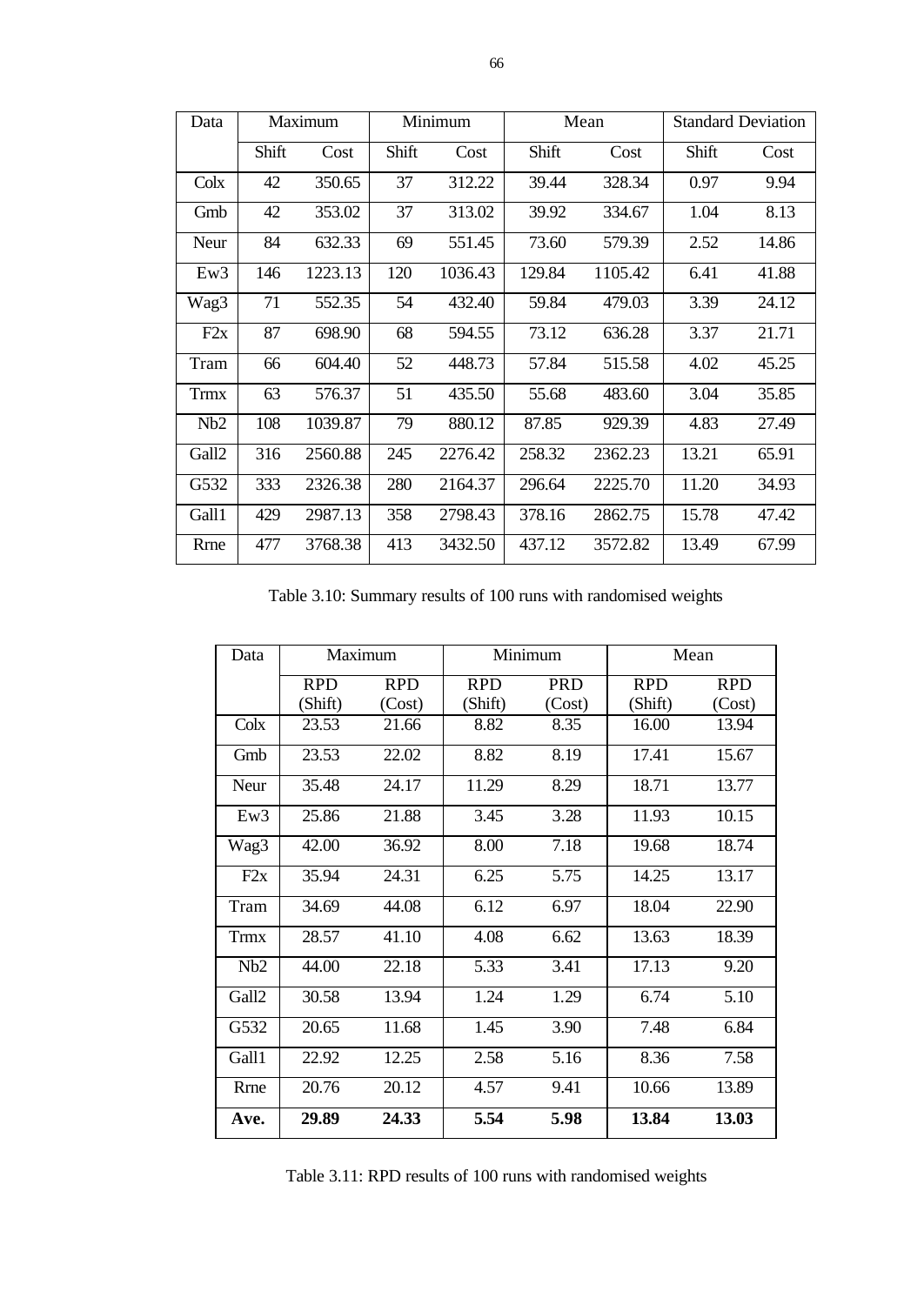Particularly, it achieves an encouraging finding: among the 100 randomised weight combinations, there always exist several ones that can derive rather satisfactory results for each case. For example, Table 3.11 shows that the average RPD of Min in number of shifts and total cost are as small as 5.54% and 5.98% respectively.

According to the experimental results, in general the results of using the combined weights are much better than those of using single criterion. It can be concluded that the five criteria proposed are compensative with each other. Moreover, since a significant difference exists among schedules produced by individual weight combinations, hopefully better results may be achieved if these criteria are given more suitable weights. Therefore, the arithmetic operator will be kept for further investigation.

### **3.6 Conclusions**

A refined greedy algorithm based on fuzzy subsets theory has been presented in this chapter. The new algorithm is novel because it is the first time that fuzzy set theory has been applied to the driver scheduling problem. An effective method is proposed to solve the problem about ranking the potential shifts in each iteration. Unlike the simple greedy algorithms, the new approach employs fuzzy evaluation which depends on five fuzzified criteria about the structure of a shift including total worked time, ratio of total worked time to spreadover, number of pieces of work, number of spells, and fractional cover.

The evaluation operator in the proposed algorithm is the product of two components, namely over-cover penalty and structural coefficient. The over-cover penalty is actually an adaptive greedy operator, in which there are several alternative choices for its greedy unit. Among the three simple greedy heuristics, the one using the largest uncovered worked time is adopted because of its best performance by experiments. With regard to structural coefficient, there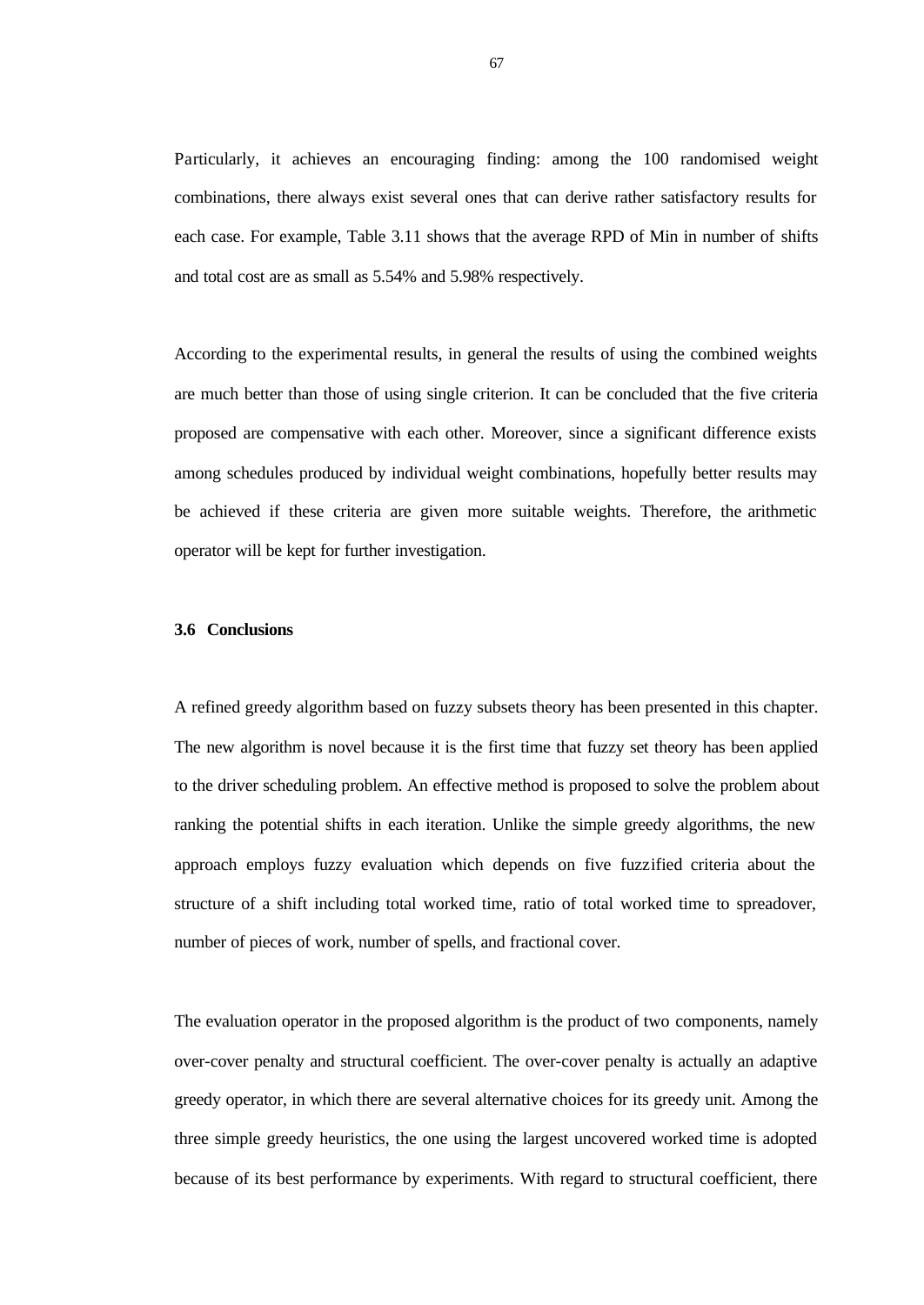are also three aggregation operators in different categories as candidates, among which the arithmetic mean operator takes into account the interactive factor of individual criterion, and performs best in general. This operator is therefore applied to aggregate the proposed criteria.

It is interesting to find that, among the results of using 100 weight combinations generated randomly, outstanding results were obtained for each test case, some of which are rather close to the best known solutions (within 2%). Therefore more sophisticated algorithms are worthwhile to be developed and further investigated, in particular we would like to investigate:

- 1) Whether more refined sets of weight combinations could be derived to produce even better results;
- 2) Whether these better results produced, if achievable, can be improved further by other strategies.

Research in these two issues are pursued by means of two different evolutionary algorithms, i.e. a GA and a Simulated Evolution algorithm, which will be presented in Chapter 4 and Chapter 5 respectively.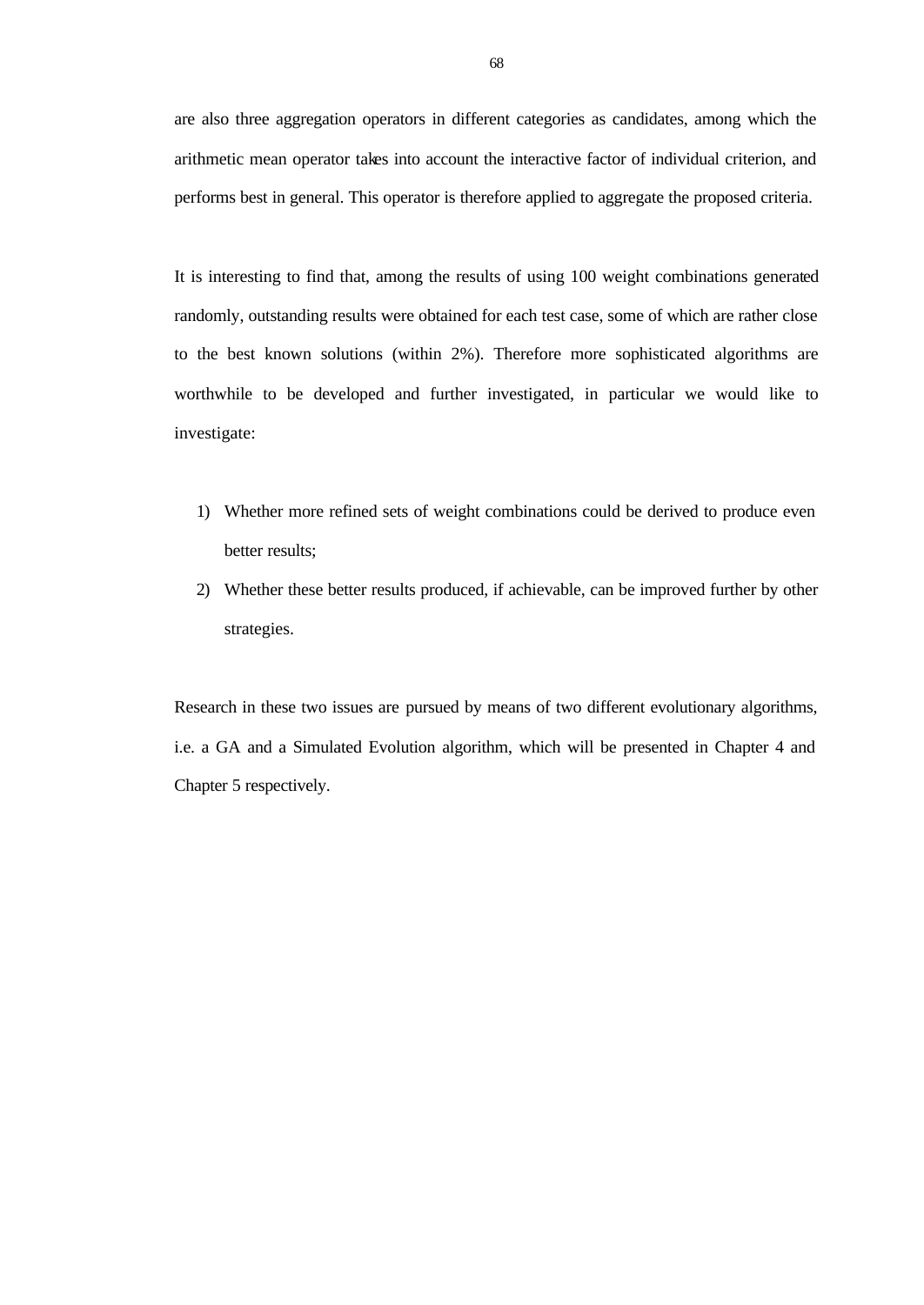# **Chapter Four**

# **A Genetic Algorithm for Weight Determination**

### **4.1 Introduction**

The greedy heuristic introduced in Chapter 3 constructs a schedule by sequentially selecting shifts, from a very large set of pre-generated legal potential shifts, to cover the remaining work. Individual shifts and the schedule as a whole have to be evaluated in the process. Fuzzy set theory is applied on such evaluations. For individual shifts, their structural efficiency is assessed by fuzzified criteria identified from practical knowledge of the problem domain (described in Section 3.4). These criteria are represented by fuzzy membership functions about the structure and generally the goodness of a shift. The fuzzy membership functions are weighted and combined to yield an overall eva luation. While it might be possible to derive a general relatively robust set of weights by experiments, these weights will have to be finetuned for individual problems for best performance.

\_\_\_\_\_\_\_\_\_\_\_\_\_\_\_\_\_\_\_\_\_\_\_\_\_\_\_\_\_\_\_\_\_\_\_\_\_\_\_\_\_\_\_\_\_\_\_\_\_\_\_\_\_\_\_\_\_\_\_\_\_\_\_\_\_\_\_\_\_\_\_\_\_\_\_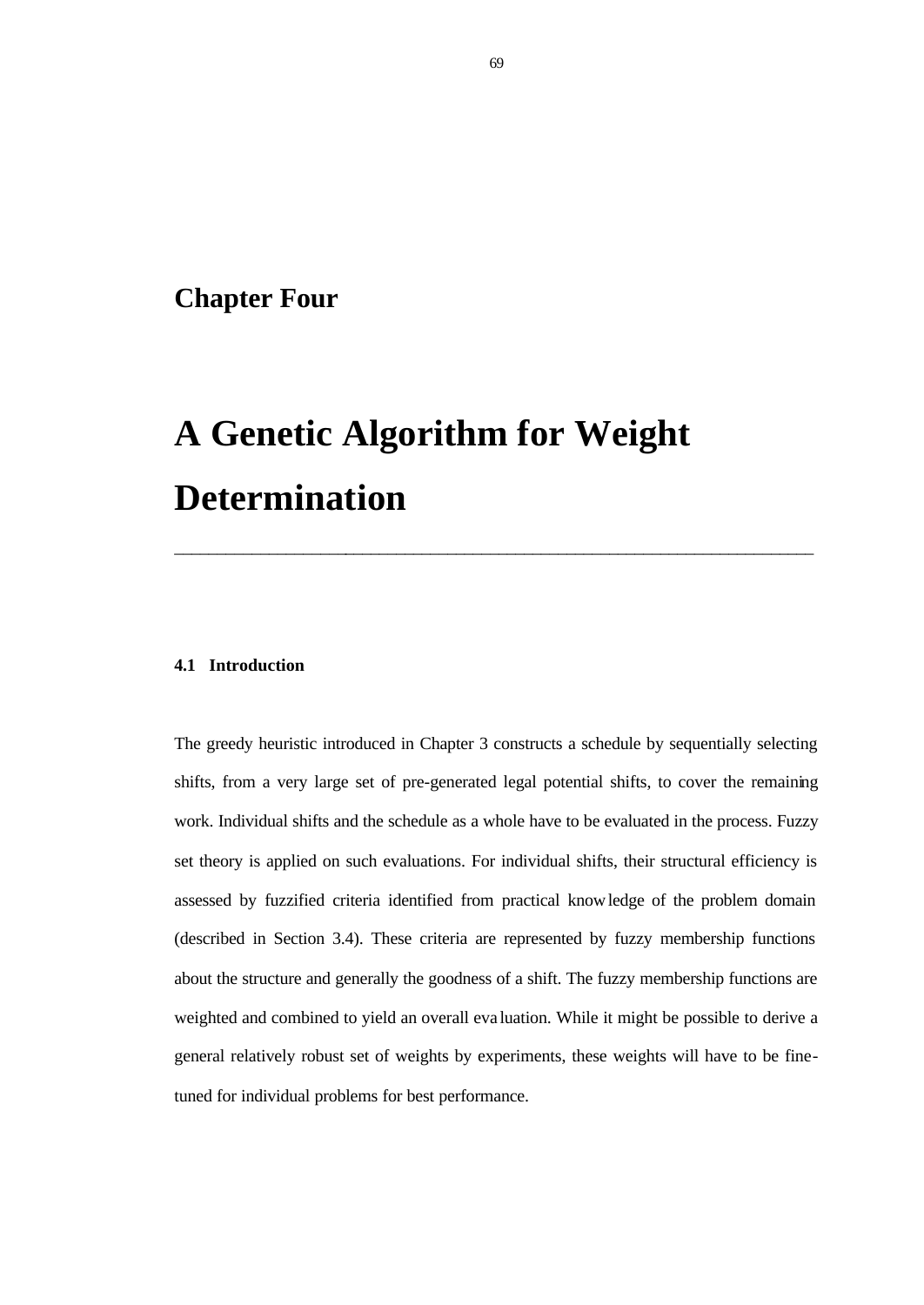In this chapter, a GA is described for calibrating the weight distribution amongst the fuzzified criteria, so that a single -valued weighted evaluation can be computed for each shift. Although driver schedules are constructed as by-products through generations of evolution, they are not expected to be very close to optimum because of the crude greedy nature of the schedule construction method used. Much of the work in this chapter has been published by Li and Kwan (2002a).

This GA approach belongs to the general class of hybrid GAs (memetic algorithms, genetic local search) (Ackley 1987; Moscato and Norman, 1992; Radcliffe and Surry 1994), i.e. algorithms that hybridize genetic operations with local or constructive heuristics. Furthermore, there are some similarities between the idea introduced in this paper and the GRASP algorithm (Feo and Resende, 1995) or the Adaptive Multi-Start (AMS) technique (Boese et al., 1994): they all apply adaptive construction heuristics to obtain individual feasible solutions, and perform searches based on multiple solutions to improve the local optimum. However, the formations of multi-start are very different: the proposed GA is based on an evolutionary mechanism, while GRASP is purely randomized and AMS maintains a constant number of best solutions found so far.

This chapter is organized in the following way. A brief overview of GAs is given first. The GA approach, which follows a simple 'standard' scheme, for weight determination is then described in detail. Comparative results using real-life problems, some of which are very large instances, are presented. Finally, conclusions are discussed.

### **4.2 A brief overview of GAs**

GAs are general-purpose search and optimisation methods originating from Holland (1975) and developed subsequently to solve a wide area of real-world problems (Davis 1987; Goldberg 1989; Michaelwicz 1994; Zalzala and Fleming, 1997). These algorithms are based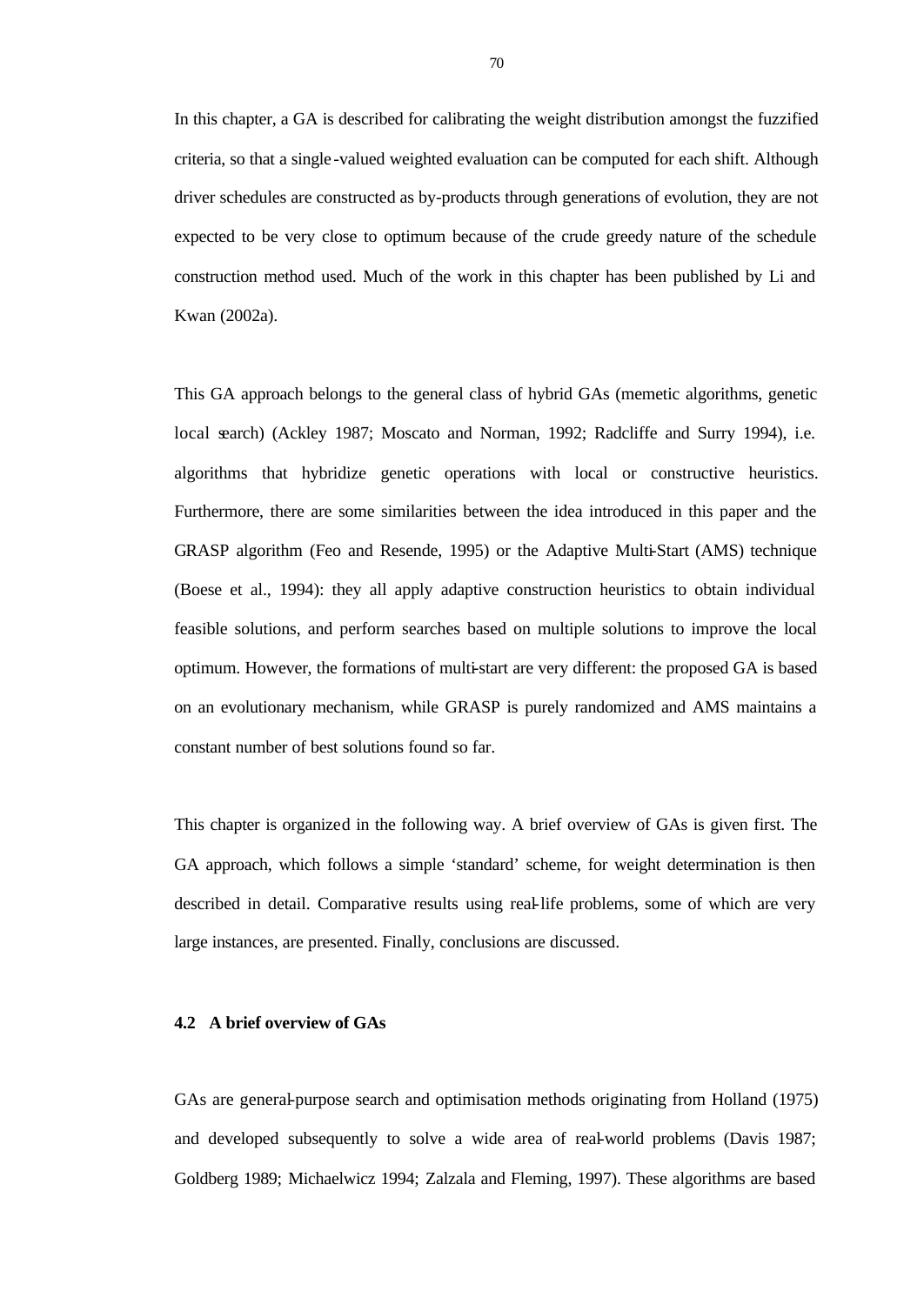on the mechanics of genetics and natural selection, and represent the search space of a coded population of potential solutions. The population is then manipulated according to the survival of the fittest principle, providing good practical solutions.

#### **4.2.1 Basic concepts**

The GA is an iterative procedure consisting of normally a constant-size population of individuals. Each individual is represented by a finite string of symbols, called the *chromosome*, to encode a possible solution in a given problem space. This space, referred to as the *search space*, comprises all possible solutions to the problem at hand. In most cases, the GA is applied to spaces that are too large to be exhaustively searched. The symbol alphabet commonly used is binary, although other representations have also been used, such as character-based encoding, real-valued encoding, and tree representation.

The standard GA proceeds as follows. An initial population of individuals is generated randomly or heuristically. In every evolutionary step, called a *generation*, the individuals in the current population are *decoded* and *evaluated* according to some predefined quality criteria, called the *fitness function*. To form a new population, or the next generation, individuals are *selected* according to their fitness. Many selection procedures are currently in use, among which the simplest one is the *roulette selection*, where individuals are selected probabilistically according to their fitness values. This ensures that the expected number of times for an individual to be chosen is approximately proportional to its relative performance in the population. Thus, high-fitness, or good, individuals have better chances of survival, while low-fitness ones are more likely to be eliminated.

Selection alone cannot introduce new individuals into the population, i.e., it cannot find new points in the search space. New individuals are generated by genetically inspired operators, of which the most widely used are *crossover* and *mutation*. Crossover is performed with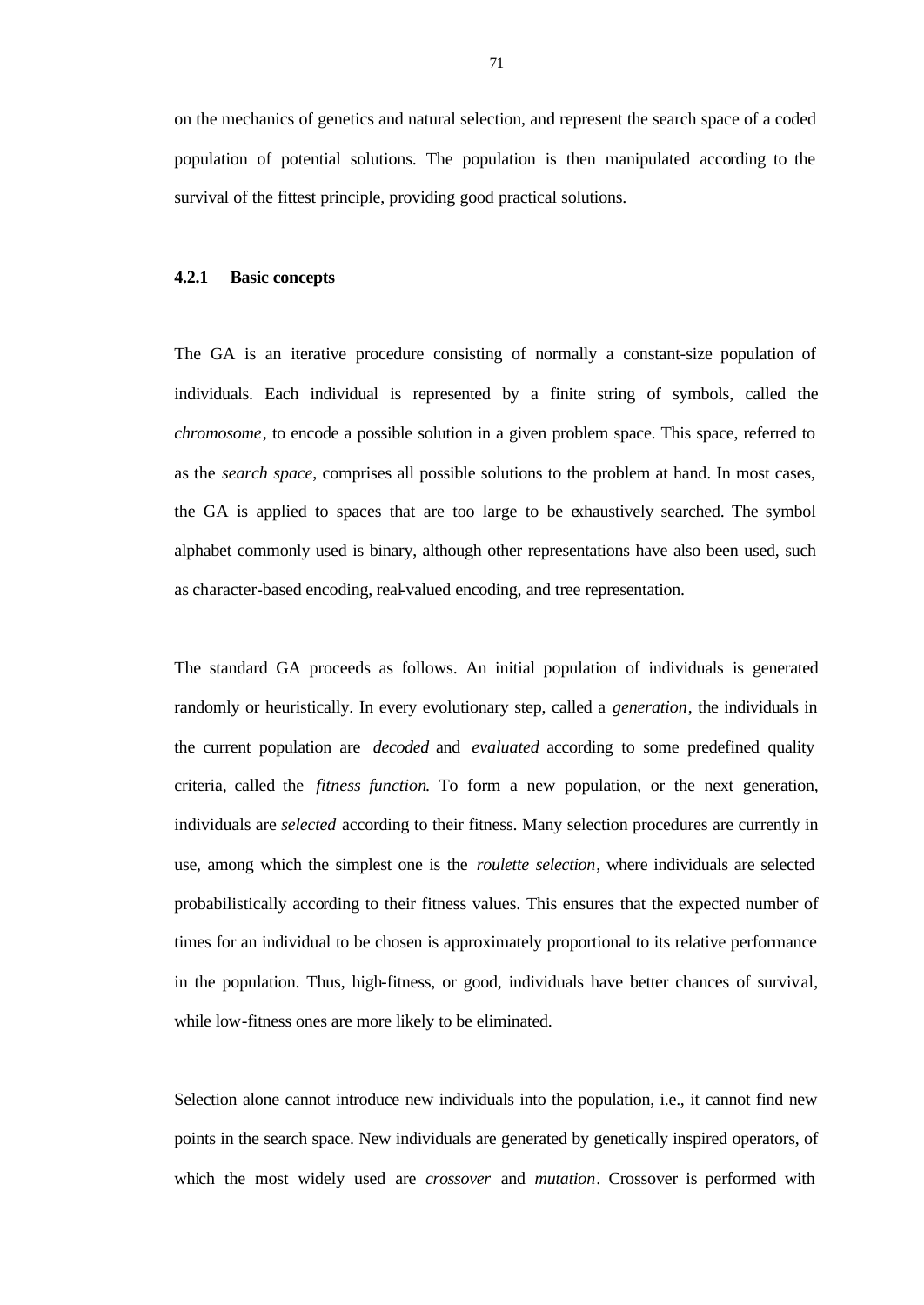crossover probability *p<sup>c</sup>* between two selected individuals, called *parents*, by exchanging parts of their chromosomes to generate two new individuals, called *offspring*. In its simplest form, substrings are exchanged after a crossover point randomly selected. This operator tends to enable the evolutionary process to move towards the promising regions of the search space. To prevent premature convergence to local optima, the mutation operator is introduced by sampling new points at random in the search space, which is carried out by flipping bits randomly with some small probability  $p_m$ .

GAs are stochastic iterative processes that are not guaranteed to find the optimal solution. The termination condition may be specified as some fixed number of generations, or as the attainment of a satisfactory fitness level.

# **4.2.2 Some applications**

GAs have attracted much research interest over the last two decades. The following areas of application (Mitchell 1996) in both problem solving and scientific contexts are by no means exhaustive, but exemplify what GAs have been used for.

- 1) Optimisation: to solve a wide variety of optimisation tasks, including numerical optimisation and combinatorial optimisation problems such as circuit layout and driver scheduling;
- 2) Automatic programming: to evolve computer programs for special tasks, and to design other computational structures such as cellular automata and sorting networks;
- 3) Machine learning: to evolve particular machine learning systems, such as weights for neural networks, rules for learning classifier systems or symbolic production systems, and sensors for robots;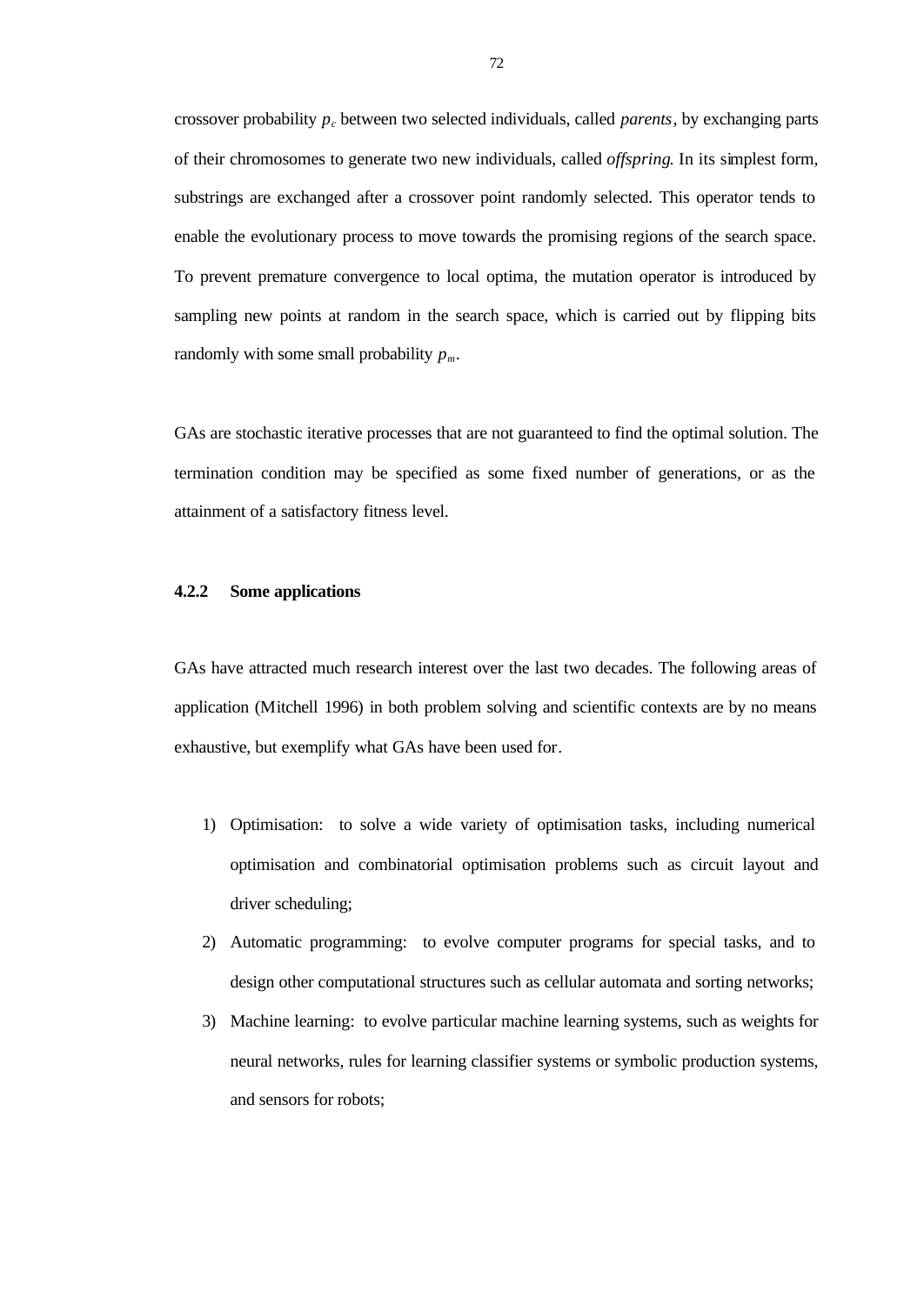- 4) Computer-aided design: to use the feedback from the evaluation process to select the fitter designs, generate new designs through the combination of parts of the selected designs, and result in a population of high performance designs eventually;
- 5) Evolution and learning: to study how individual learning and species evolution affect one another;
- 6) Social systems: to study evolutionary aspects of social system and the evolution of cooperation and communication in multi-agent systems;
- 7) Economics: to model the processes of innovation, the development of bidding strategies, and the emergence of economic markets;
- 8) Ecology: to model ecological phenomena such as biological arm races, host-parasite coevolution, symbiosis, and resource flow;
- 9) Immune systems: to model various aspects of natural immune systems, including somatic mutation during an individual's lifetime and the discovery of multi-gene families evolutionary time.

# **4.2.3 Comparison with traditional search methods**

GAs differ from the traditional search and optimisation methods significantly in the following four aspects:

- 1) GAs search a population of points in parallel, rather than a single point;
- 2) GAs work on the encoding of the solution set rather than the solution set itself, except where real-valued individuals are used;
- 3) GAs use probabilistic transition rules, not deterministic ones;
- 4) GAs do not require derivative information or other auxiliary knowledge. Only the objective function and corresponding fitness levels influence the search directions.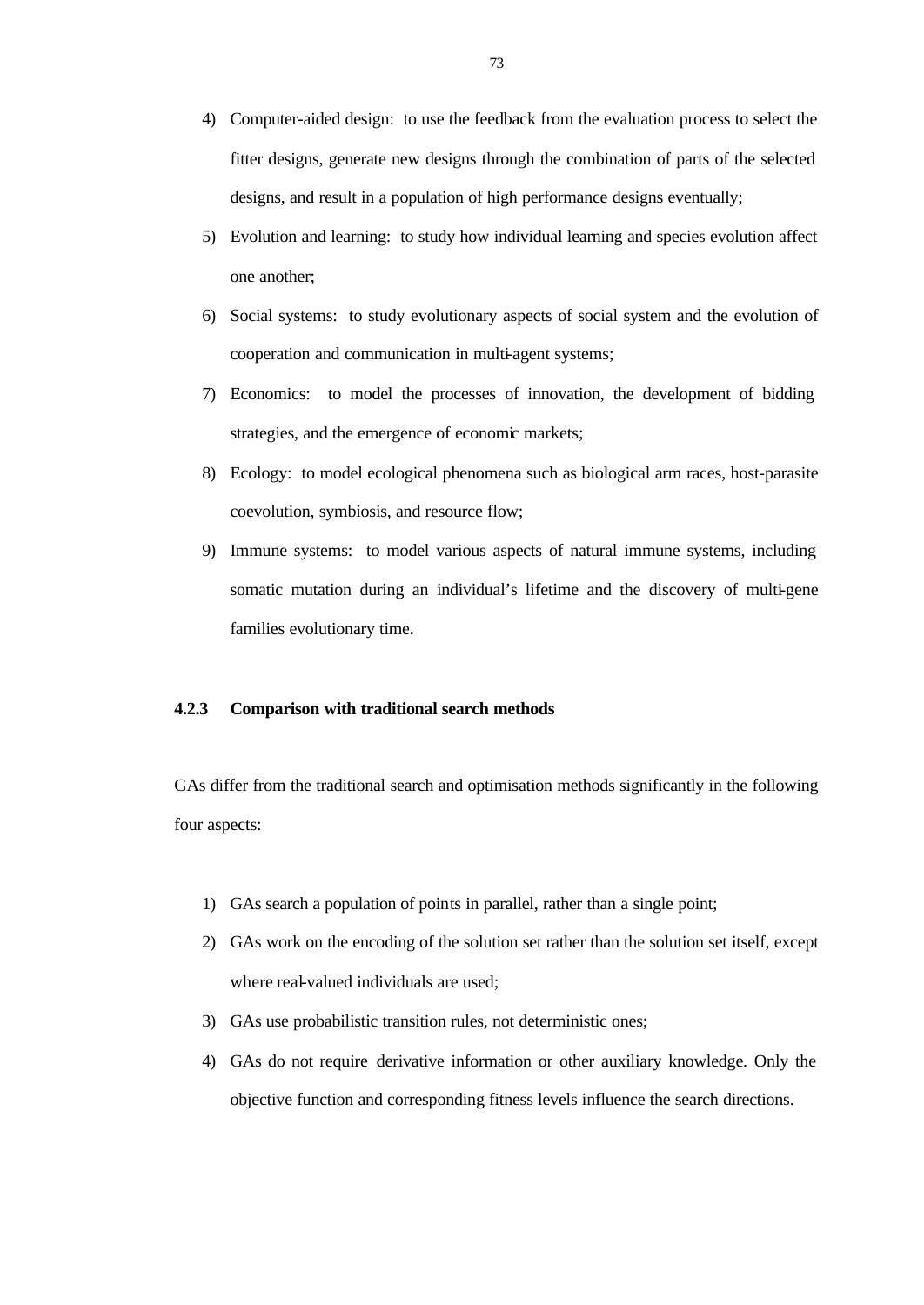Furthermore, it is important to point out that, to a given problem, GAs can provide a number of potential solutions and the choice of a final solution is left for the user to decide. In cases where a specific problem does not have a unique solution, for example in multi-objective optimisation where the result is usually a group of Pareto-optimal solutions, GAs are particularly useful for identifying the alternative solutions simultaneously.

## **4.3 Using GA to produce near-optimal weights**

The evaluation function *F*(*Sj*), described in Section 3.3, involves a weight distribution among five membership functions corresponding to five fuzzified criteria. Determination of these weights is a nonlinear problem, which implies that it is impossible to treat each weight as an independent variable to be solved in isolation from other variables. There are interactions such that the combined effects of the weights must be considered in order to optimise the output.

GAs are useful approaches to problems requiring an efficient search over a large solution space, and are particularly suitable for obtaining approximate solutions for multivariable optimisation problems where mathematical analyses are difficult. In this section, the evolutionary process of using GA to generate near-optimal weights for the fuzzy membership functions will be described in detail. The basic framework of the GA is given as follows:

- Step 0 Set generation  $t = 0$ ; initial population  $P(t)$  is generated with randomised weight sets.
- Step 1 Apply the greedy algorithm to obtain a solution, the cost of which is used to evaluate the corresponding weight set in *P*(*t*).
- Step 2 If termination criterion has not been reached, continue step 3; otherwise stop.
- Step 3 Set  $t = t + 1$ ; select weight sets from  $P(t-1)$  for reproduction.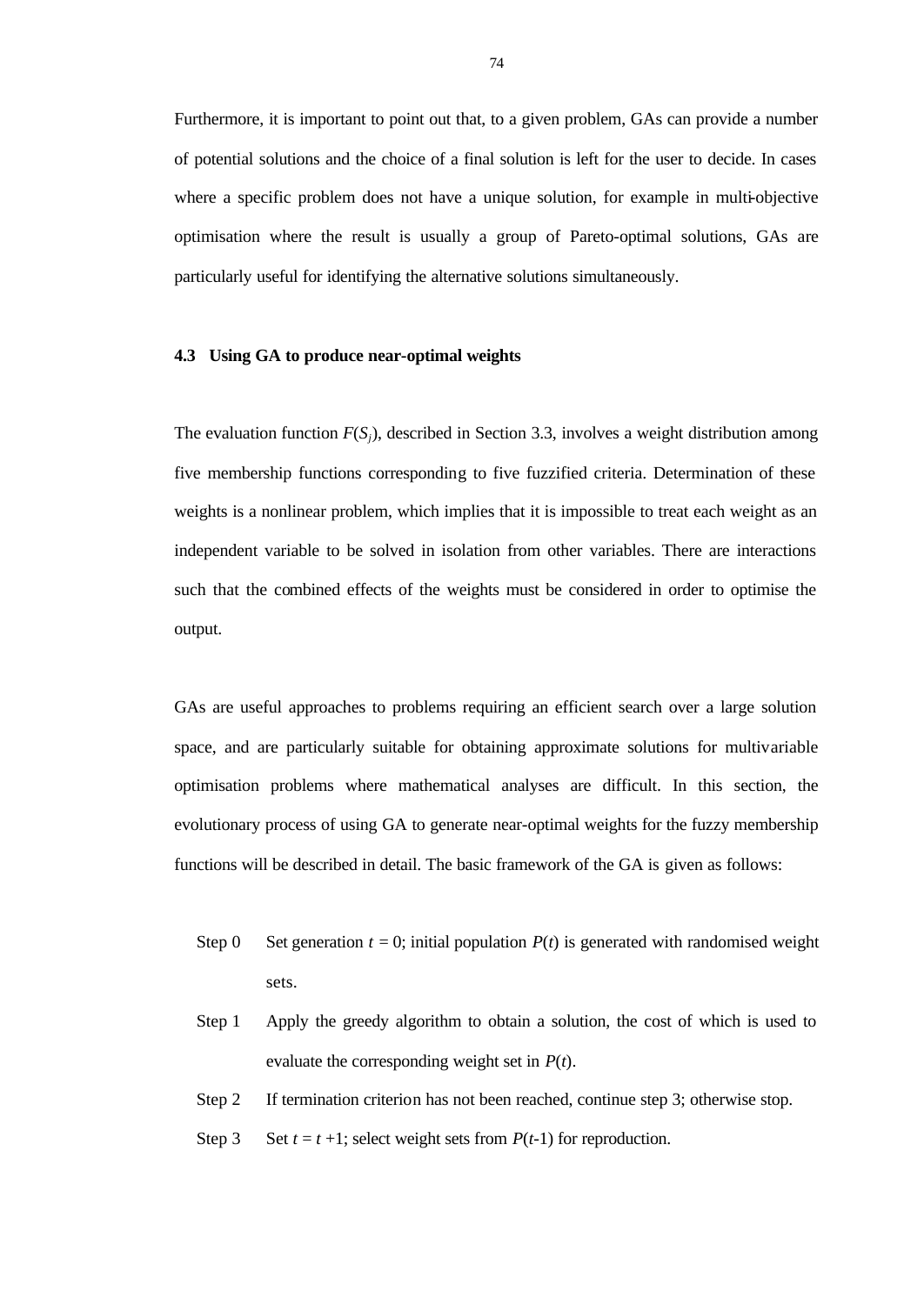- Step 4 Perform adaptive crossover and mutation operators to produce offspring, and partially replenish *P*(*t*) by randomly generated members. All new weight sets are evaluated by applying the greedy algorithm above to obtain a schedule.
- Step 5 Return to Step 2.

#### **4.3.1 Chromosome representation**

GAs operate simultaneously on a number of potential solutions, called a population, consisting of some encoding of the parameter set. Typically, a population is composed of 50 to 100 individuals.

The first step in designing the GA is to represent the weights in a way suitable for applying the genetic operators. The chromosome representation used here is the most commonly used single–level binary string, in which the weights  $w_i$  (*i*=1, 2, 3, 4, 5;  $w_i \in [0,1]$ ) are continuous variables requiring an appropriate discrete representation. Each discretised value of the variable is first linearly mapped to an integer defined in a specified range, encoded using a fixed number of binary bits. The binary codes of all the variables are then concatenated to obtain a binary string as follows:

| n | - | 342. | U) |  |
|---|---|------|----|--|
|   |   |      |    |  |

For weight  $w_i$ , if it is encoded in *m* binary bits, then

$$
\mathbf{e}_{w_i} = (w_{i(\text{max})} - w_{i(\text{min})})/(2^m - 1), \forall i \in \{1, 2, 3, 4, 5\}
$$
(4.1)

where  $e_{w_i}$  is the precision of  $w_i$ ,  $w_{i(\text{max})}$  and  $w_{i(\text{min})}$  is the upper bound and lower bound of  $w_i$  respectively. In this research, each  $w_i$  is encoded in 6 binary bits. Hence, the problem is a 5-dimension-search, and the solution space is  $2^{30}$ .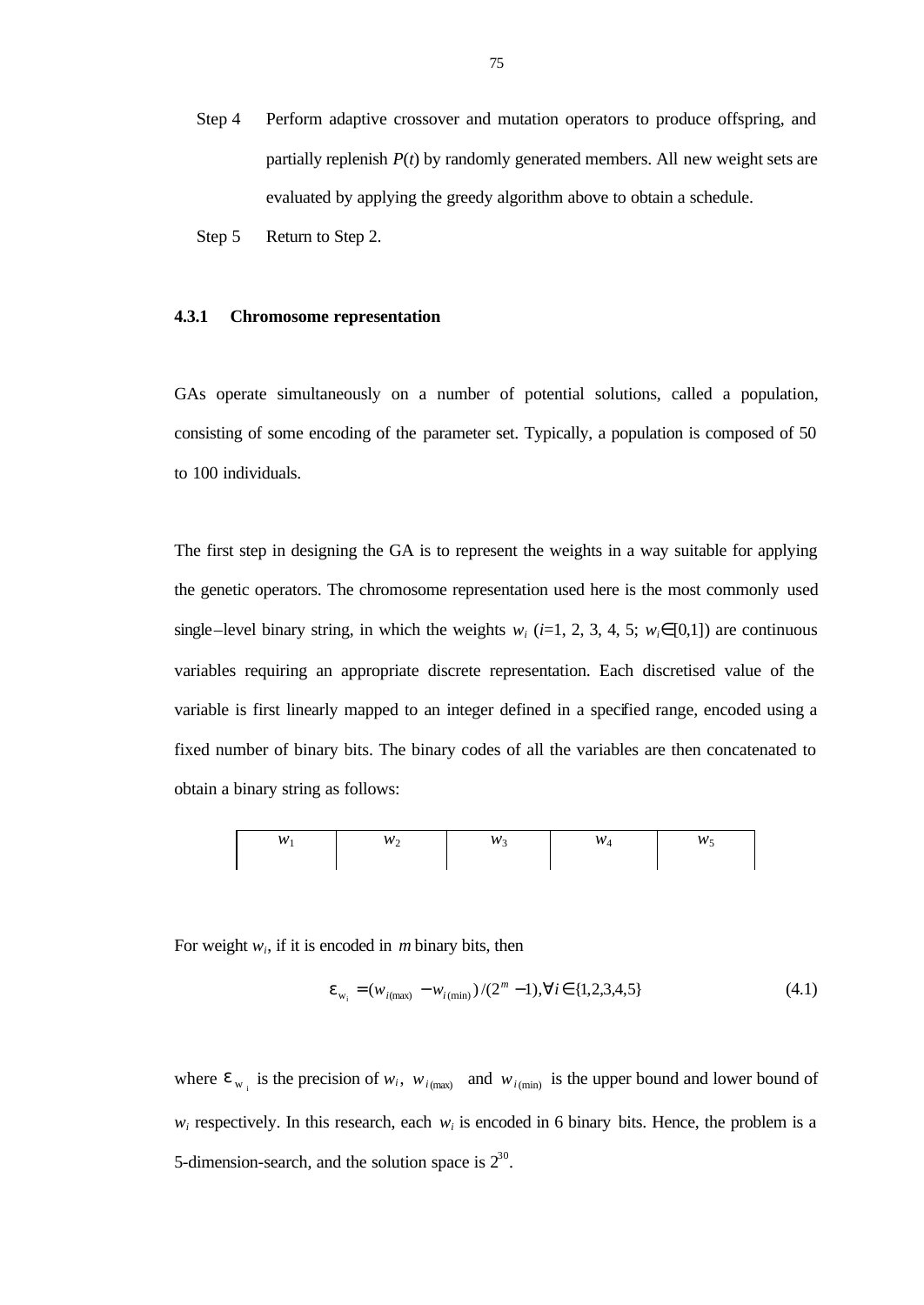#### **4.3.2 Initialisation**

An initial population can be achieved simply by generating the required number of weight sets randomly. In this approach, with a population of *N* weight sets whose chromosomes are 30 bits long, *N* random 4-byte unsigned integer numbers uniformly distributed from the range of  $[0, 2<sup>30</sup>-1]$  each is produced and then mapped to individual weights between 0 and 1.

# **4.3.3 The fitness functions**

Driver scheduling is a bi-objective combinatorial problem. Although the main objective of driver scheduling is to minimise the overall cost of the solution, for practical reasons, we also wish that the number of shifts in the schedule is as few as possible. In multi-criteria optimization, the primary goal is to find or to approximate the set of Pareto-optimal solutions, and recently some multiple objective versions of hybrid GAs have been proposed (Ishibuchi and Murata, 1998; Jaszkiewicz et al., 2001).

In GAs, the objective function and the fitness function are different notions. The objective function provides a measure of performance with respect to a particular parameter set, while the fitness function transfers that measure of performance into an allocation of reproductive opportunities. In maximised optimisation where the fitness function is deemed to be the objective function, these two notions are sometimes used interchangeably. However, transformation of the objective function is necessary when the objective function is to be minimised, since lower objective function values correspond to fitter weight sets.

# **4.3.3.1 A simple fitness function**

In automatically making trade-offs between the objectives, traditional approach combines all objectives in a weighted sum cost function, and the schedule with the lowest weighted sum is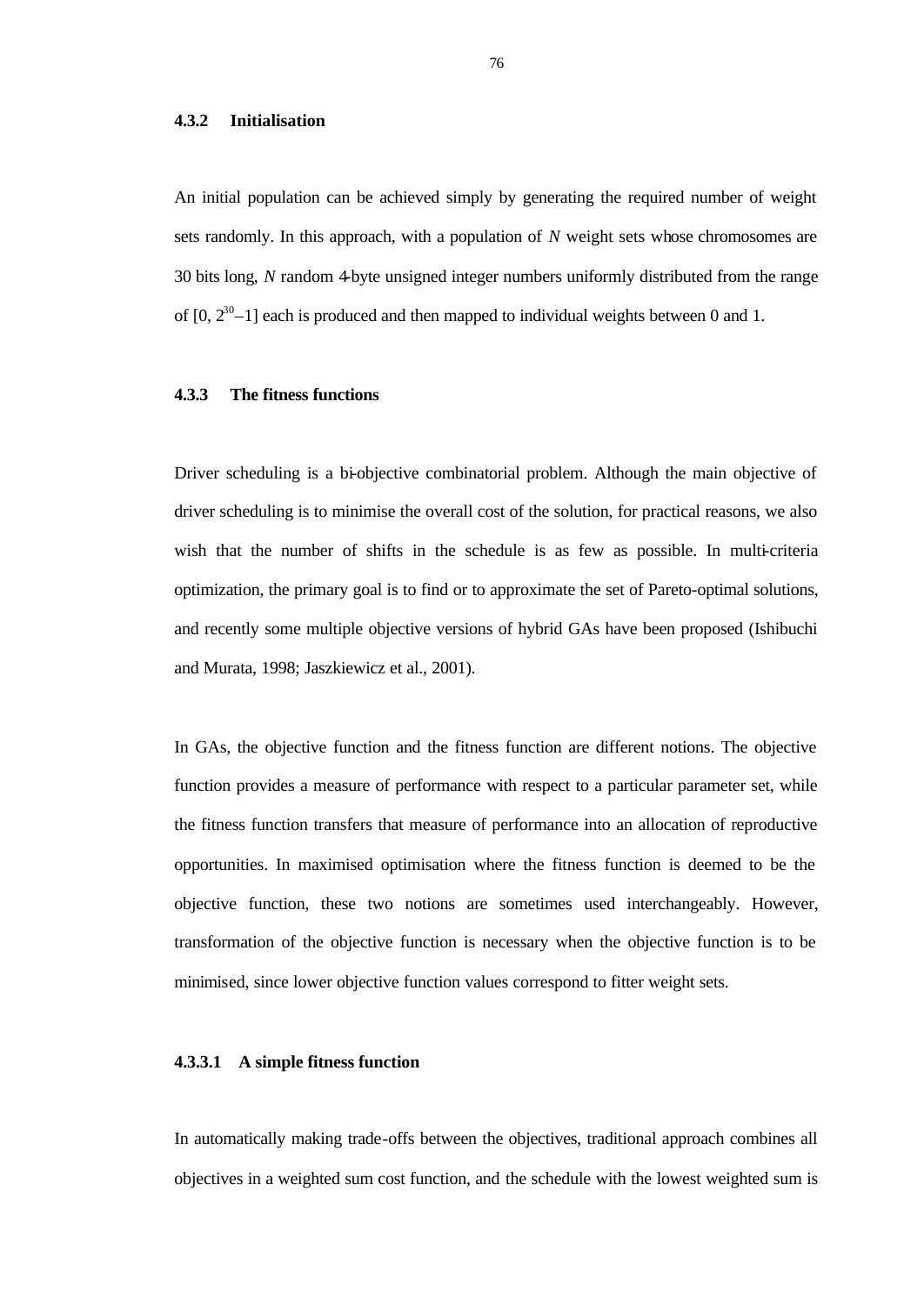regarded as the best solution (Fores et al., 1999; Kwan 1999; Kwan et al., 1999). Based on this technique, the objective function  $g(x)$  for schedule x can be simply formulated as

$$
g(x) = \sum_{j^* = 1}^{l} (c_{j^*} + 2000),
$$
 (4.2)

where *l* is the number of shifts in the schedule *x*, and  $c_j$  is the cost of shifts  $S_j$ . The constant 2000 is used here so that a heavy weight is imposed on each shift and it helps to reduce the total number of shifts.

This is a minimisation problem, thus it is necessary to transform (4.2) into a maximised fitness function  $f(x)$  as follows. The larger the value of  $f(x)$ , the fitter the weight set is.

$$
f(x) = G(g(x)) = a + b - g(x),
$$
\n(4.3)

where  $a$  is the maximum objective value in the population;

*b* is the minimum objective value in the population.

# **4.3.3.2 A fuzzy goal-based fitness function**

It is well-known that problems exist with the above weighted sum function if the Pareto surface is non-convex (Steuer 1986; Ulungu 1994). In addition, the determination of weights for individual objectives will be practically very difficult. This section presents a goaldirected search approach, where the best schedule is the one that satisfies a vector of fuzzy goals as much as possible.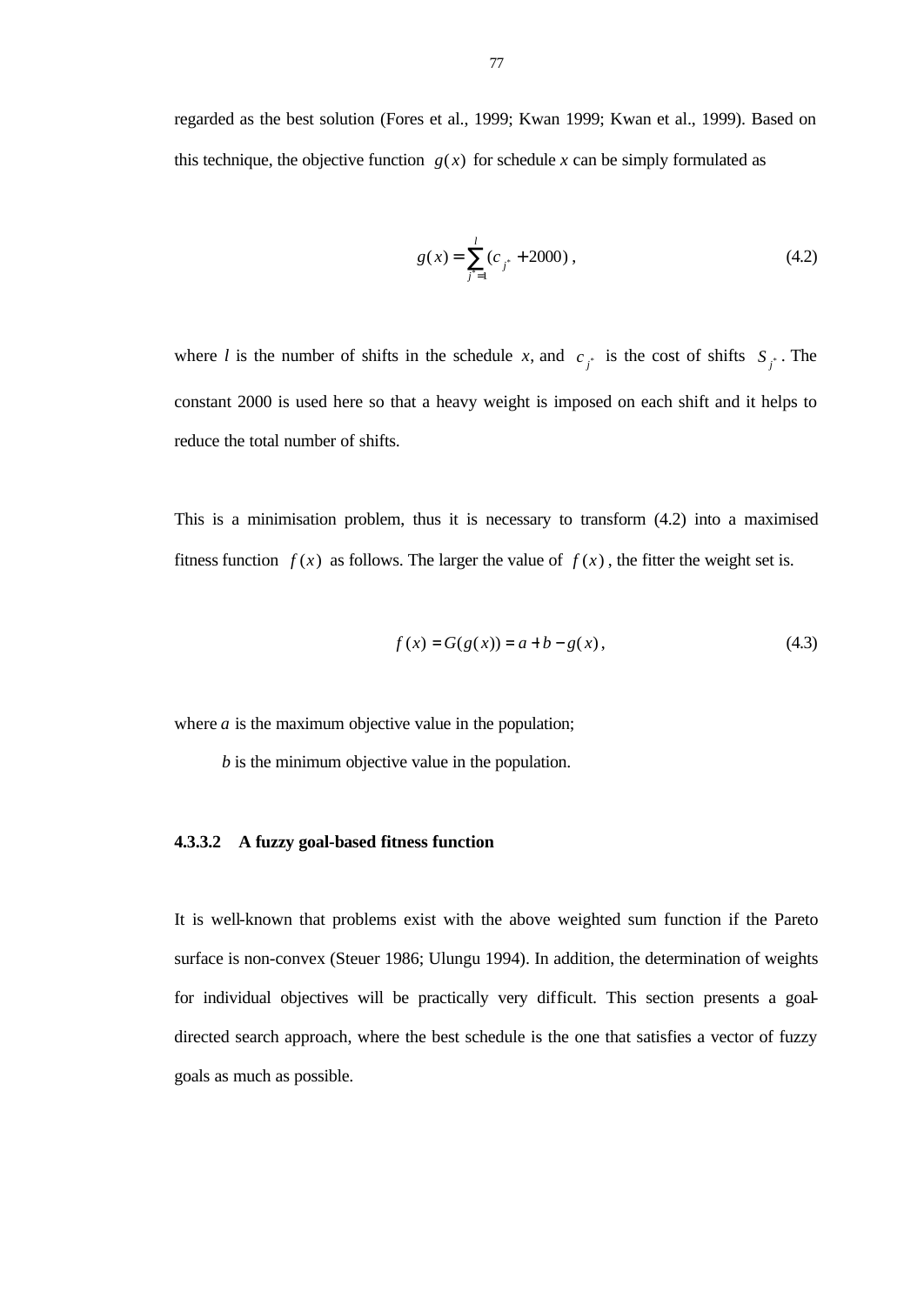Let O be the set of solutions generated by the hybrid GA. Consider that we are minimizing a *n*-valued cost vector denoted as  $f(x) = (f_1(x), f_2(x), \dots, f_n(x))$  where  $x \in \Omega$ . Suppose  $f_{\min} = (f_{\min}^1, f_{\min}^2, \dots, f_{\min}^n)$  is a vector that gives lower bound estimates on the individual objective, which usually are not reachable in practice, such that  $\forall i, f_{\min}^i \leq f_i(x), \forall x \in \Omega$ ; and  $f_{\text{max}} = (f_{\text{max}}^1, f_{\text{max}}^2, ..., f_{\text{max}}^n)$  is a vector that indicates user-specified upper bounds for the objectives such that  $\forall i, f_{\text{max}}^i \ge f_i(x), \forall x \in \Omega$ . If  $\forall i, f_i(x) \in [f_{\text{min}}^i, f_{\text{max}}^i]$ , x will be an effective solution. It means that this solution might include some useful information, and is worthy to be preserved in the evolutionary process. For the bi-objective driver scheduling problem, the region of the effective solutions is shown in Figure 1.



Figure 4.1: Range of effective solution set

In the proposed scheme, the effective solution set is a fuzzy set. Therefore, applying the arithmetic mean operator described in section 3.4.2, the fuzzy goal based fitness function,  $f(x) \in [0,1]$ , can be designed as follows:

$$
f(x) = \begin{cases} \sum_{i=1}^{2} t_i \times \mathbf{m}_i(x), \text{if } x \text{ is an effective solution} \\ 0, \text{otherwise} \end{cases}
$$
 (4.4)

where

$$
\sum_{i=1}^{2} t_i = 1, \ t_i \ge 0,
$$
\n(4.5)

and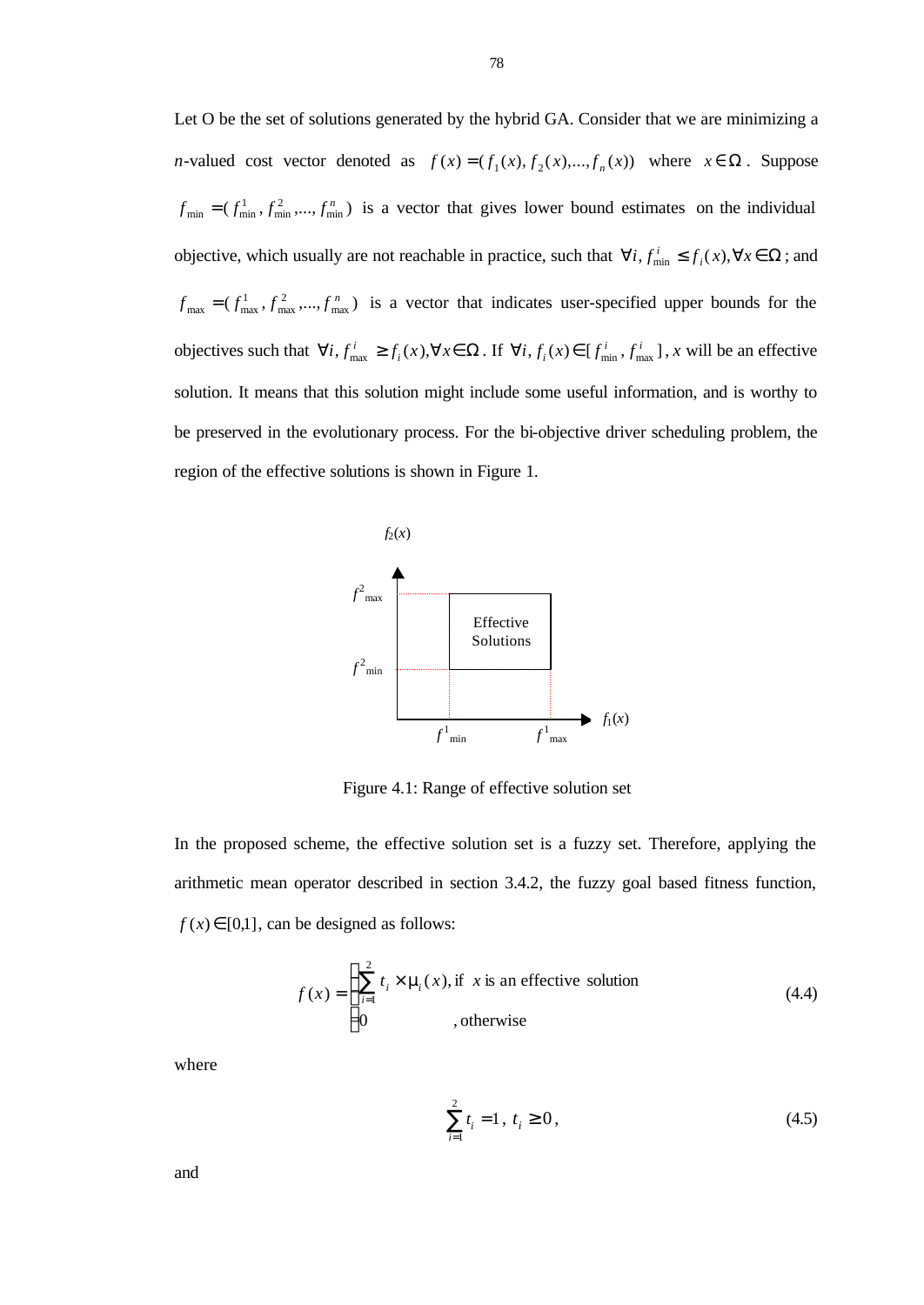$$
\mathbf{m}(x) = \frac{f_{\text{max}}^i - f_i(x)}{f_{\text{max}}^i - f_{\text{min}}^i}, i = 1, 2.
$$
 (4.6)

Note that formula (4.6) has transformed the original minimised objectives to a maximisation problem. Therefore, the fitness function  $f(x)$  in (4.4) takes the same form as its objective function. The larger the value of  $f(x)$ , the fitter the weight set is.

User preferences can be easily expressed in the upper bound vector  $f_{\text{max}}$ . For example, by increasing the upper bound value  $f_{\text{max}}^i$  to  $f_{\text{max}}^i$  $f_{\text{max}}^i$ , the subsequent membership function  $\mathbf{m}_i^*(x)$ for objective *i* will increase, which might control the acceptance or rejection of solutions. In this work, the lower bound on the  $1<sup>st</sup>$  objective, i.e. the total cost, is computed as the total cost of all pieces of work, based on the assumption that there is no overlapped work in a perfect schedule. The lower bound on the  $2<sup>nd</sup>$  objective, i.e. the number of shifts, is the sum rounded up of the fractional solution derived by the LP relaxation. If the problem has not been solved using LP relaxation, the lower bound can be estimated by experienced schedulers. The upper bound adopted here is the solution value obtained by the simple greedy algorithm of choosing the unused shift with the largest uncovered work content in each iteration, which has been mentioned in section 3.3.

## **4.3.4 Selection**

Selection models nature's survival-of-the-fittest mechanism. Fitter solutions survive while weaker ones perish. The traditional roulette wheel strategy based on fitness-proportionate selection is used here. Individuals with the best fitness values in each generation are always preserved.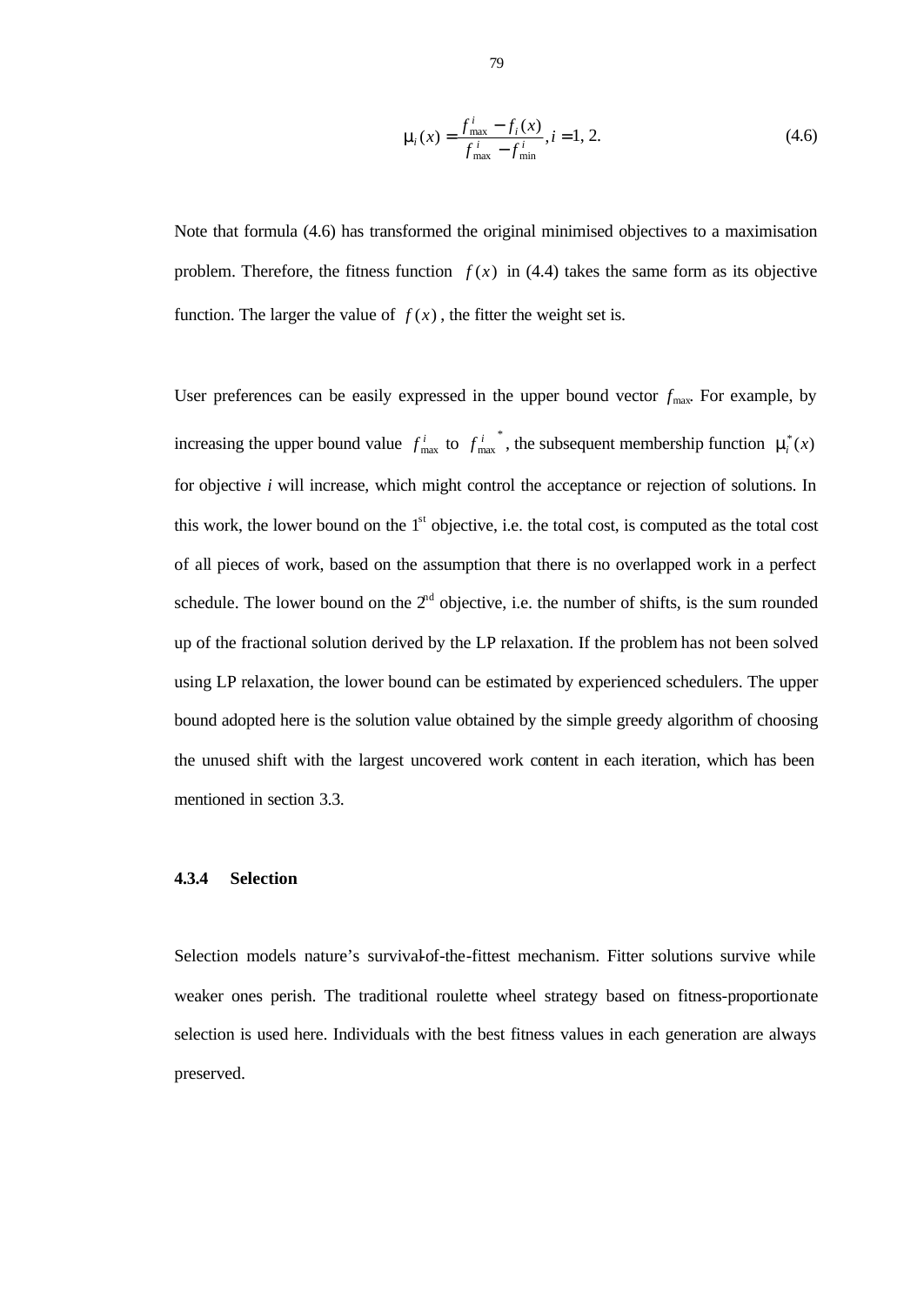Fitness-proportionate selection is a common selection method in GAs, in which the number of times a weight set is expected to reproduce is equal to its fitness divided by the average fitness of the population. A simple method for implementing this selection is "roulette-wheel sampling", which is conceptually equivalent to giving each weight set a slice of a circular roulette wheel equal in area to its fitness. The wheel is spun *N* times, where *N* is the number of weight sets in the population. On each spin, the set under the wheel's marker is selected into the pool of parents for the next generation. In more detail, this method can be implemented as follows:

- 1. Sum the total fitness value of weight sets in the population, denoted as *S*.
- 2. Repeat *N* times:
	- 2.1 Generate a random integer *t* in the interval [0, *S*];
	- 2.2 Loop through the weight sets in the population, summing the fitness values until the sum is larger than or equal to *t*. Select the weight set whose fitness value puts the sum over this limit.

By these steps, the stochastic method statistically results in the expected number of offspring for each weight set.

# **4.3.5 Genetic operators**

To implement a GA, the genetic operators of crossover and mutation have to be used.

# **4.3.5.1 Multipoint crossover**

Crossover is the basic operator to produce new chromosomes that have some parts of both parents' genetic material. The simplest form is single -point crossover.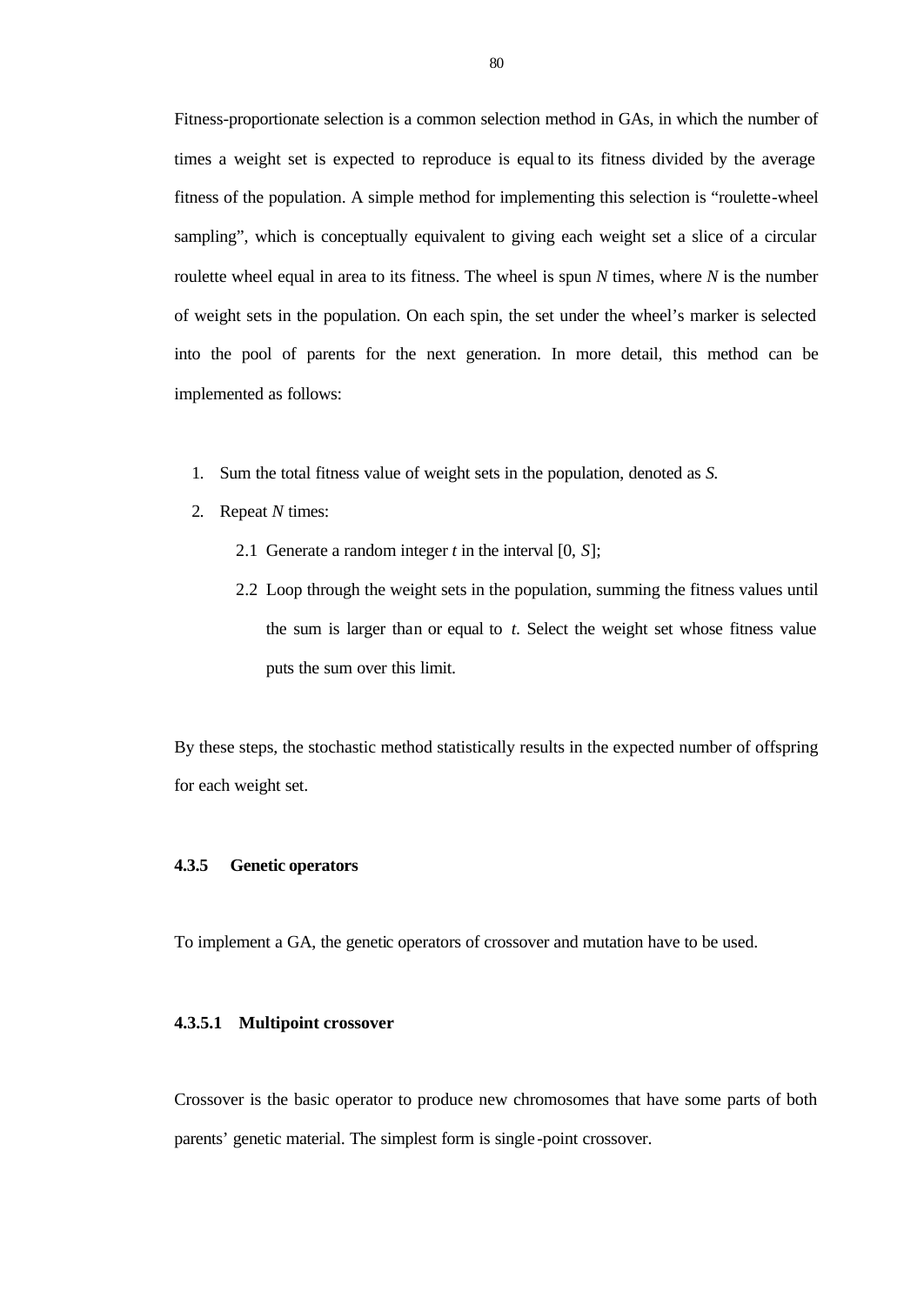In multipoint crossover, *m* crossover positions are chosen at random with no duplicates and sorted into ascending order. Then, the bits between successive crossover points are exchanged between the two parents to produce two new offspring. The section between the first allele position and the first crossover point is not exchanged between individuals. A 5-point crossover is applied to the 30-bit chromosome in the proposed GA, which is illustrated in Figure 4.2. The parts included in quotation marks in parents are exchanged each other.

| Parents                                | <b>The Common</b> | <b>Offspring</b>                         |  |
|----------------------------------------|-------------------|------------------------------------------|--|
|                                        |                   | $0110$ '1111'10010 '00110'101100 '11010' |  |
| 1100 '1111'00111 '00110'101001 '11010' |                   | 1100 '0011'00111 '10100'101001 '11001'   |  |

Figure 4.2: 5-point crossover

The idea behind multipoint crossover is that the parts of the chromosome that contribute most to the performance of a particular individual may not necessarily be contained in adjacent substrings (Booker 1987). Moreover, the disruptive nature of multipoint crossover appears to encourage the exploration of the search space, rather than convergence to highly fit individuals early in the search, thus making the search more robust.

# **4.3.5.2 Mutation**

In natural evolution, mutation is a random process where one allele of a gene is replaced by another to produce a new genetic structure. In GAs, mutation is randomly applied with low probability, and modifies elements in the chromosomes. As an ancillary operator, the roles of mutation are to recover good genetic material that may be lost through selection and crossover (Goldberg 1989) and to ensure that any given string has the chance to be selected.

Binary mutation flips the value of the bit at the mutation point to be selected. The effect of mutation on the decision variable depends on the encoding scheme used. Given that mutation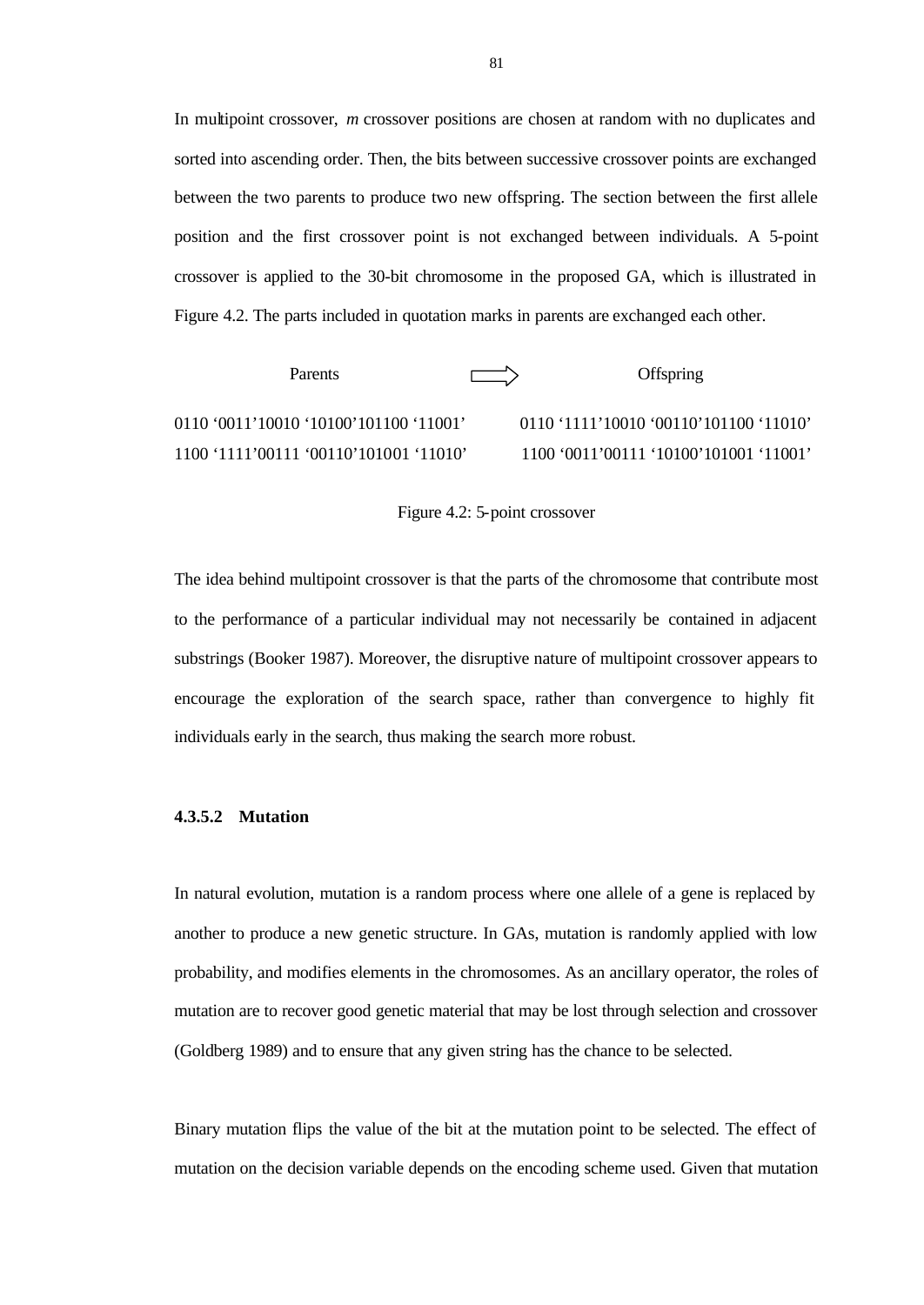is generally applied uniformly to an entire population of strings, it is possible that a given binary string may be mutated at multipoint. The effect of a 5-point mutation on a binary string is illustrated in Figure 4.3 for a 30-bit chromosome representing five weights encoded over the interval [0,1] individually.

> Parent 01'1'000 1'1'1001 '0'10101 0101'1'0 011'0'01 Offspring 01'0'000 1'0'1001 '1'10101 0101'0'0 011'1'01

> > Figure 4.3: 5-point binary mutation

# **4.3.5.3 Adaptive probabilities of crossover and mutation**

There are two essential characteristics in GAs. The first is the capacity to converge to a local or global optimum after locating the region containing such an optimum. The second is the capacity to explore new regions of the solution space in search of the global optimum. The values of Crossover Probability  $p_c$  and Mutation Probability  $p_m$ , and the type of crossover applied (Spears and Dejong, 1991) is important to the balance between these two characteristics.

To accomplish the trade-off between exploration and exploitation, Srinivas (Srinivas and Patnail, 1994) designed an algorithm that could vary  $p_c$  and  $p_m$  adaptively in response to the fitness values of the solutions:  $p_c$  and  $p_m$  are increased when the population tends to get stuck at a local optimum and are decreased when the population is scattered in the solution space.

Here we employ Srinivas's algorithm formulated as follows, and perform 5-point crossover and mutation operators described above to the five weights. After crossover and mutation, the sum of the five weights is not 1. Renormalization for these weights is therefore needed for each generation.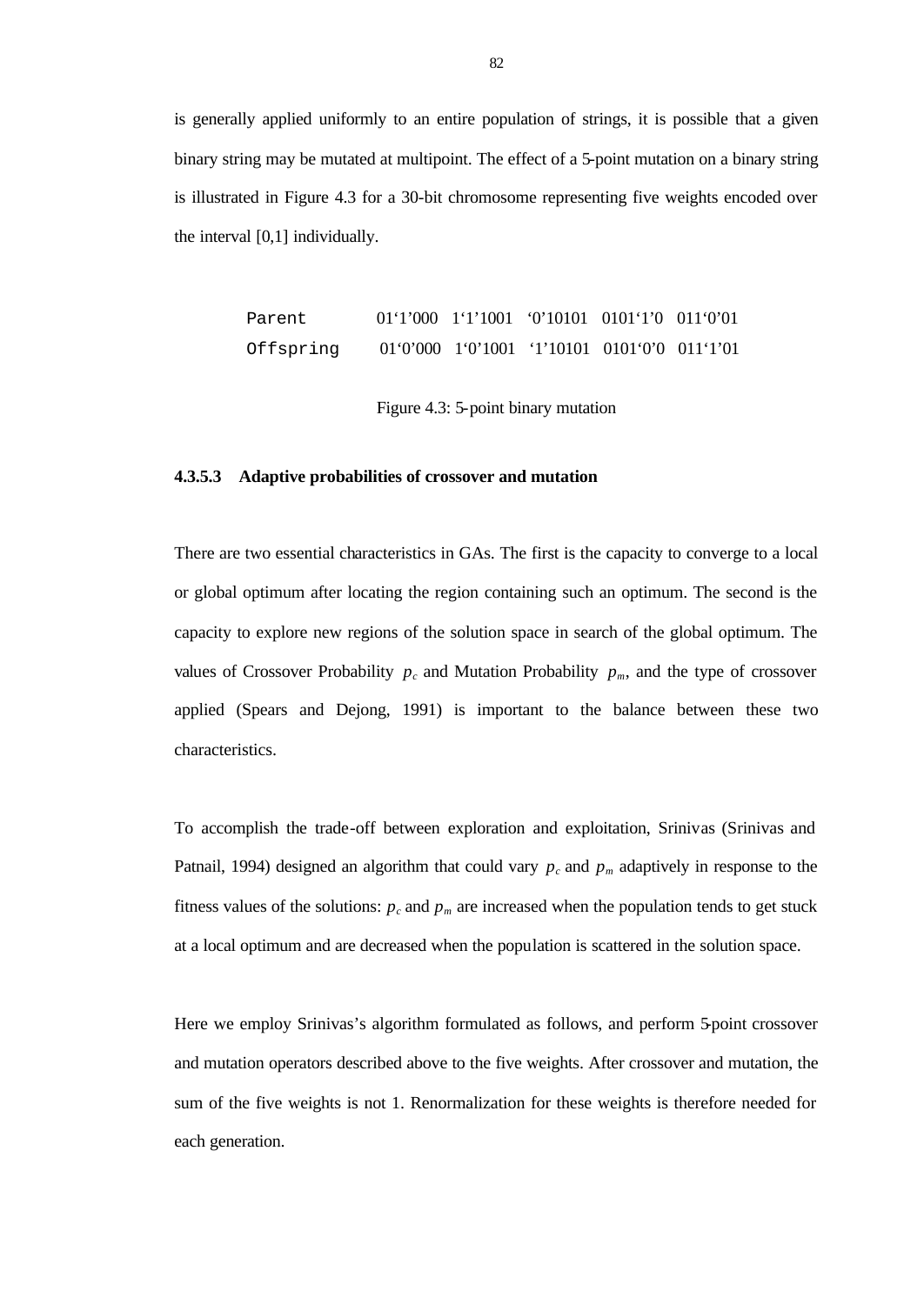$$
\begin{cases} p_c = k_1 (f_{\text{max}} - f') / (f_{\text{max}} - \bar{f}), & f' \ge \bar{f} \\ p_c = k_2, & f' < \bar{f} \end{cases}
$$
(4.7)

and

$$
\begin{cases} p_m = k_3 (f_{\text{max}} - f) / (f_{\text{max}} - \bar{f}), & f \ge \bar{f} \\ p_m = k_4, & f < \bar{f} \end{cases}
$$
(4.8)

where

 $k_1 = 0.96$ ,  $k_2 = 0.96$ ,  $k_3 = 0.12$ , and  $k_4 = 0.16$  (values are derived from a number of experiments using different parameter combinations);

 $f_{max}$  is the largest fitness value in the population;

 $\bar{f}$  is the average fitness value of the population;

*f* ′ is the larger fitness value between the two parents to be crossed;

*f* is the fitness value of the solution to be mutated.

# **4.4 Computational results**

The GA approach was coded in Borland C++. All problems were run on the same Pentium II 333 MHz with 196 megabyte RAM personal computer using the Windows 98 operating system. The best known schedules are mostly obtained by the TRACS II system. In cases where TRACS II has difficulty in finding solutions, results reached by hybrid GAs incorporating strong domain knowledge (Kwan 1999; Kwan et al., 2001) are cited.

For the four larger problems Gall2, G532, Gall1 and Rrne, population sizes of 100, 200, 300, 400 and 500 have been tested. For the other problems, population sizes of 50, 100, 200 and 300 were tried. Smaller population sizes might not result in satisfactory solutions, although they would reduce the computation for each generation. Therefore some larger population sizes were also tried. According to the results by several combinations of parameters, the most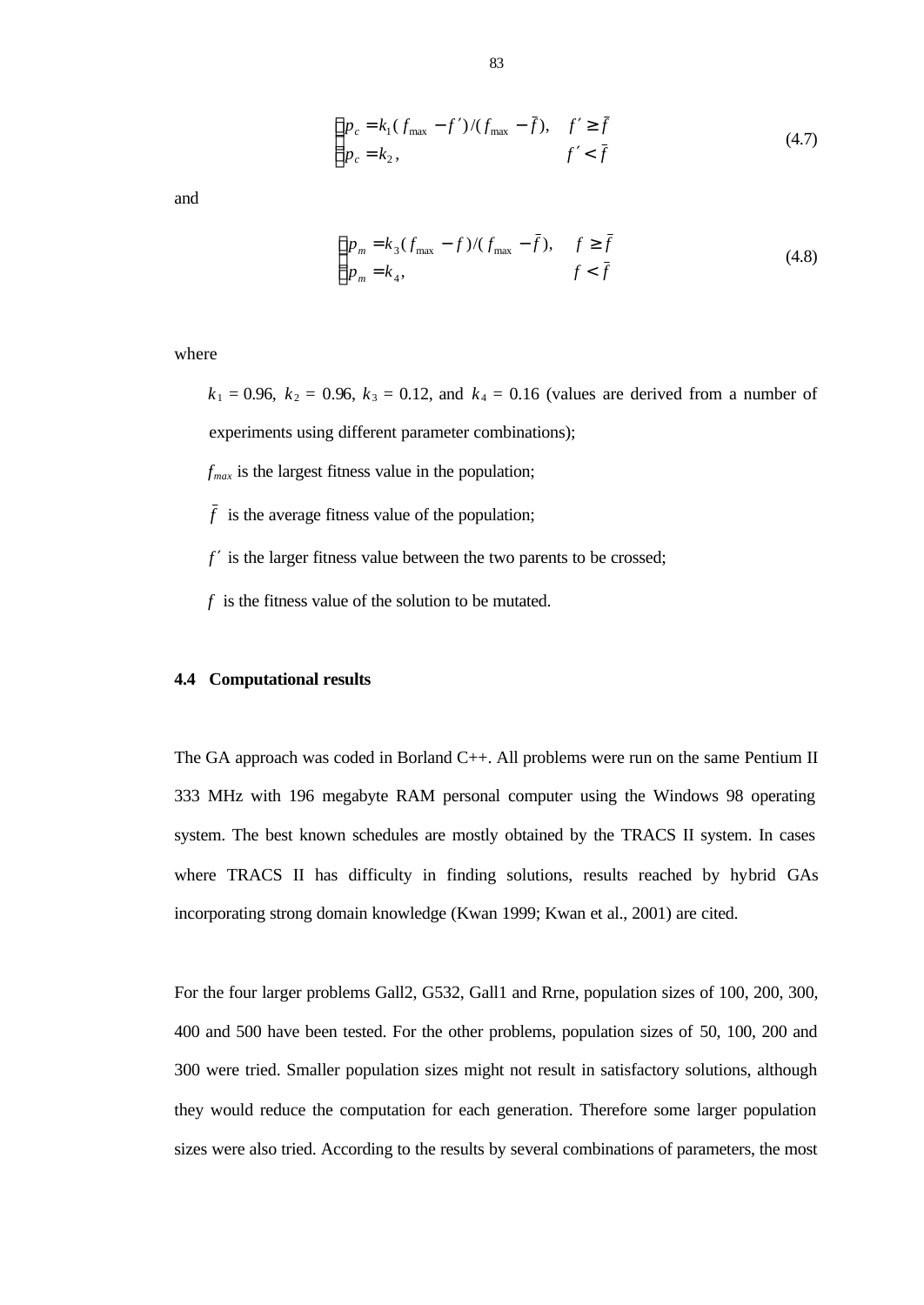effective population sizes were found to be 400 to 500 for the four larger problems, and 100 to 200 for the other problems.

For all the problems, the number of generations for the GA is set to be 150. Furthermore,  $t_1$ and  $t_2$  in the GA's fuzzy goal-based fitness function are set to be both 0.5 respectively. The experimental results in terms of shift number and total cost for the schedules derived by the simple fitness function and fuzzy goal-based fitness function are compiled in Table 4.1 and Table 4.2 respectively. Elapsed time is the time following the solution of the relaxed LP of TRACS II.

| Data  | <b>Shifts</b> | <b>RPD</b> | Cost    | <b>RPD</b> | Time <sup>+</sup> | Time <sup>*</sup> |
|-------|---------------|------------|---------|------------|-------------------|-------------------|
|       |               |            | (hours) |            | (seconds)         | (seconds)         |
| Colx  | 35            | 2.94       | 296.05  | 2.74       | 22                | 22                |
| Gmb   | 36            | 5.88       | 296.87  | 2.61       | 85                | 84                |
| Neur  | 64            | 3.23       | 510.02  | 0.15       | 203               | 955               |
| Ew3   | 118           | 1.72       | 1007.39 | 0.38       | 95                | 69                |
| Wag3  | 52            | 4.00       | 413.87  | 2.59       | 24                | 34                |
| F2x   | 66            | 3.13       | 618.95  | 8.20       | 144               | >40000            |
| Tram  | 51            | 4.08       | 435.10  | 3.72       | 21                | 24                |
| Trmx  | 51            | 4.08       | 425.70  | 4.22       | 72                | 139               |
| Nb2   | 76            | 1.33       | 851.92  | 0.10       | 241               | 452               |
| Gall2 | 244           | 0.83       | 2282.70 | 1.57       | 220               | >80000            |
| G532  | 276           | 0.00       | 2147.65 | 3.10       | 285               | >80000            |
| Gall1 | 348           | $-0.29$    | 2734.03 | 2.74       | 469               | > 80000           |
| Rrne  | 398           | 0.76       | 3267.14 | 4.14       | 754               | >40000            |
| Ave.  |               | 2.44%      |         | 2.80%      |                   |                   |

Table 4.1: Comparative results using simple fitness function

+ The computing time for the GA

\* The computing time for the best-known solutions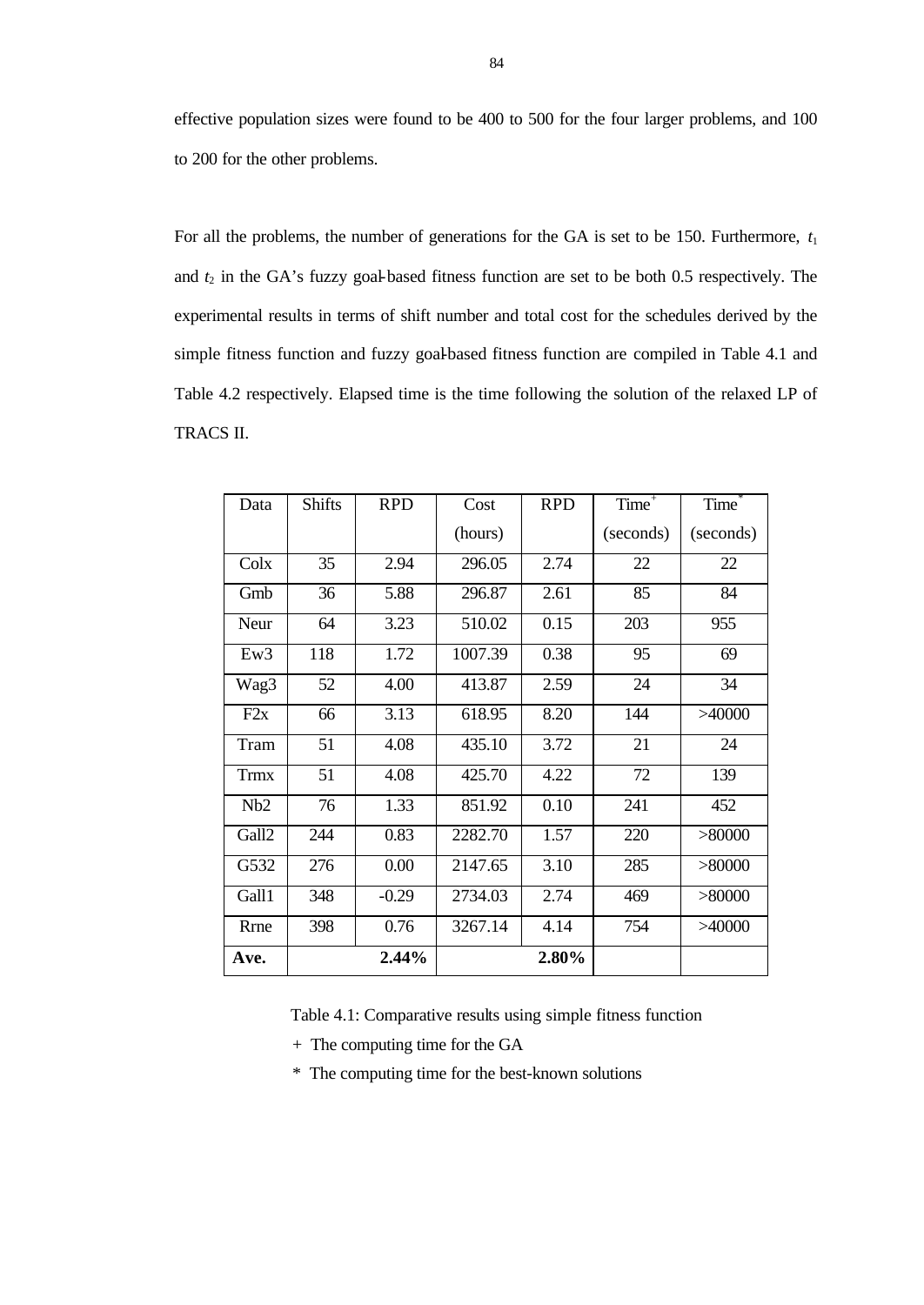| Data        | <b>Shifts</b> | <b>RPD</b> | Cost    | <b>RPD</b> | Time <sup>+</sup> | Time <sup>®</sup> |
|-------------|---------------|------------|---------|------------|-------------------|-------------------|
|             |               |            | (hours) |            | (seconds)         | (seconds)         |
| Colx        | 35            | 2.94       | 294.02  | 2.03       | 20                | 22                |
| Gmb         | 36            | 5.88       | 294.87  | 1.92       | 75                | 84                |
| Neur        | 64            | 3.23       | 509.02  | $-0.05$    | 230               | 955               |
| Ew3         | 118           | 1.72       | 1006.49 | 0.29       | 105               | 69                |
| Wag3        | 51            | 2.00       | 409.87  | 1.60       | 22                | 34                |
| F2x         | 66            | 3.13       | 598.35  | 6.42       | 120               | >40000            |
| Tram        | 50            | 2.04       | 430.50  | 2.62       | 26                | 24                |
| <b>Trmx</b> | 50            | 2.04       | 420.89  | 3.04       | 79                | 139               |
| Nb2         | 77            | 2.67       | 831.22  | $-2.33$    | 351               | 452               |
| Gall2       | 244           | 0.83       | 2274.22 | 1.19       | 262               | >80000            |
| G532        | 274           | $-0.72$    | 2137.65 | 2.62       | 275               | >80000            |
| Gall1       | 347           | $-0.57$    | 2714.88 | 2.02       | 509               | >80000            |
| Rrne        | 397           | 0.51       | 3259.20 | 3.89       | 1350              | >40000            |
| Ave.        |               | 1.98%      |         | 1.94%      |                   |                   |

Table 4.2: Comparative results using fuzzy goal-based fitness function

- + The computing time for the GA
- \* The computing time for the best-known solutions

Most of the problem instances are complex. In some cases, the ILP process of TRACS II fails to find an integer solution after a large number of nodes of the branch-and-bound search tree has been explored. In these circumstances, the target is raised by one shift and the ILP process is rerun. The process is repeated until an integer solution can be found, and may be abandoned after the target has been raised many times without success (e.g. Neur and Nb2 instances).

The computational results show that results produced by the GA approach are close to the best known schedules, and results by the fuzzy goal-based fitness function are slightly better than those by the simpler fitness function. Compared with all the best known solutions, solution by the fuzzy fitness function has 1.98% more shifts in terms of total shift number, and is 1.94% more expensive in terms of total cost on average. However, the GA's results are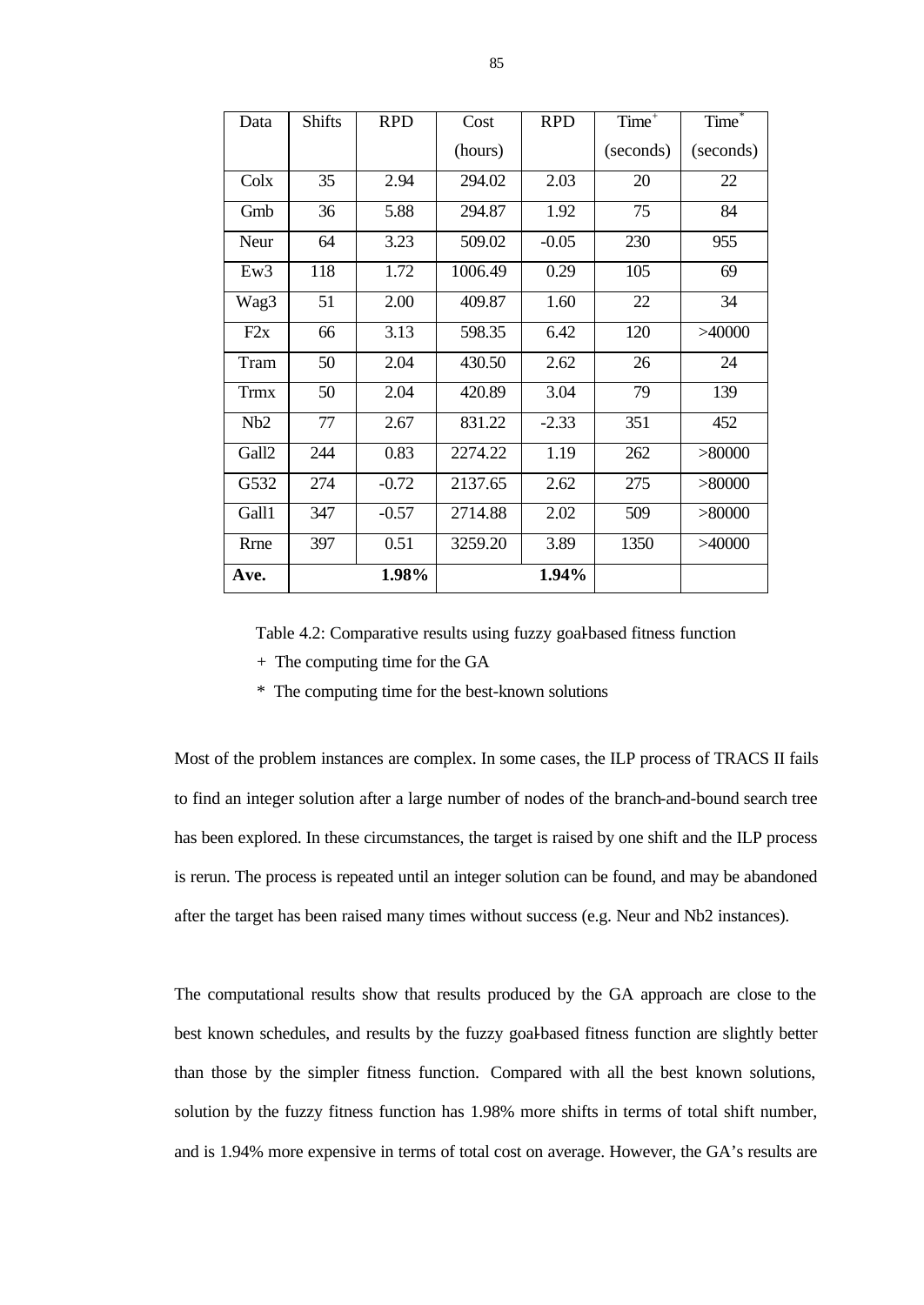obtained much faster in general, particularly for larger cases. Note that the comparison of computing time has not included the time taken by the failed ILP runs before the final results were obtained.

| Fixing the parameter used above, each data set was run ten times by varying the pseudo    |  |  |  |  |  |  |  |
|-------------------------------------------------------------------------------------------|--|--|--|--|--|--|--|
| random number seed at the beginning of each run. The results are summarized in Table 4.3. |  |  |  |  |  |  |  |

|             | Number of Shifts |      |     |                      |      |         | Cost    |         |      |
|-------------|------------------|------|-----|----------------------|------|---------|---------|---------|------|
| Data        | In table         |      |     | Distribution of runs |      | Ave.    | Min.    | Max.    | Std. |
|             | 4.2              | $-1$ | $=$ | $+1$                 | $=2$ |         |         |         | Dev. |
| Colx        | 35               |      | 4   | 5                    | 1    | 294.32  | 293.56  | 297.33  | 2.01 |
| Gmb         | 36               | 1    | 9   |                      |      | 294.67  | 293.74  | 296.44  | 1.79 |
| Neur        | 64               |      | 8   | $\overline{2}$       |      | 508.66  | 508.44  | 511.38  | 1.38 |
| Ew3         | 118              |      | 9   | 1                    |      | 1006.73 | 1005.38 | 1008.46 | 1.65 |
| Wag3        | 51               |      | 6   | 4                    |      | 410.13  | 409.23  | 412.65  | 1.81 |
| F2x         | 66               |      | 7   | 3                    |      | 598.14  | 589.14  | 607.32  | 4.12 |
| Tram        | 50               |      | 7   | 3                    |      | 429.89  | 428.50  | 433.22  | 2.37 |
| <b>Trmx</b> | 50               |      | 6   | 4                    |      | 420.94  | 418.66  | 424.32  | 2.45 |
| Nb2         | 77               | 1    | 7   | $\overline{2}$       |      | 830.24  | 830.11  | 835.42  | 3.02 |
| Gall2       | 244              | 1    | 8   | $\mathbf{1}$         |      | 2275.18 | 2270.11 | 2279.69 | 6.58 |
| G532        | 274              |      | 6   | $\overline{2}$       | 2    | 2138.63 | 2134.23 | 2142.31 | 5.89 |
| Gall1       | 347              | 1    | 4   | 4                    | 1    | 2713.44 | 2710.42 | 2723.14 | 7.89 |
| Rrne        | 397              | 2    | 5   | $\overline{2}$       | 1    | 3260.11 | 3249.33 | 3267.78 | 8.07 |

Table 4.3: Results of ten runs with fixed parameters but different random seed numbers

Table 4.3 shows that the proposed GA is quite robust. Comparing the number of shifts in the ten runs with the best solutions found before the runs, on average 70.8% of the runs have the same or better results. In terms of solution costs, there is no remarkable variation between the runs. Except the four larger problems that have higher standard deviations in cost, no obvious trend has been detected.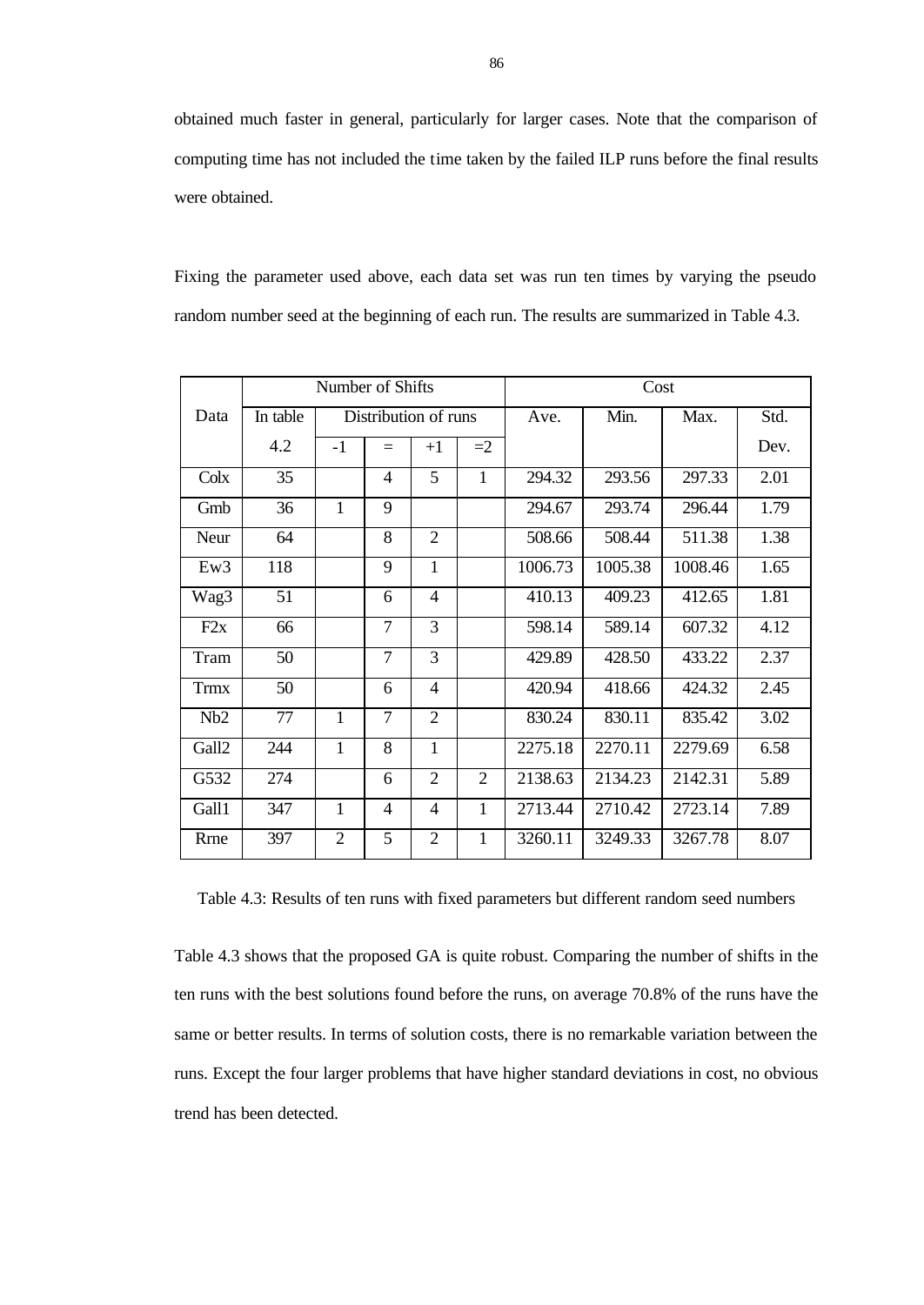In addition to finding the best schedule, another task for the GA is to explore whether there exists a generally good pattern of weight distribution. According to the experiments, it is found that, in most cases, the GA performs well with the weights vector (0.15, 0.15, 0.15, 0.15, 0.40). Obviously, the fractional cover factor dominates while others play similarly minor roles. However it is interesting that when we only considered the fractional cover factor as the unique factor, all the results were no better than those attained by the simple greedy algorithm.

## **4.5 Conclusions**

In Chapter 3, it has been found that the weight distribution used for the greedy construction algorithm would affect the solution quality significantly. A GA is therefore presented in this chapter, with a simple or fuzzy goal-based fitness function, to derive such elite sets of weight distribution that could produce superior solutions. The benchmark experimental results demonstrate that the GA approach is suitable for solving large size real-world driver scheduling problems.

There are several advantages for the proposed GA. First, using the ILP process, very large problems may have to be decomposed into smaller sub-problems and solved independently. In contrast, the GA can be used to solve large problems in one go. Secondly, the GA is always able to produce a group of solutions, whereas the ILP process in some cases may need several runs to increase the target number of shifts and still not be able to find any integer solution. Thirdly, the GA executes very fast, since its greedy algorithm framework is always capable of producing a feasible solution after Θ (*m*) iterations, where *m* is the number of pieces of work.

However, due to the crude greedy and deterministic nature of the schedule construction method applied, the solutions produced by the GA are still deemed to be a bit far from optimal. Naturally, it would be interesting to know whether these superior solutions produced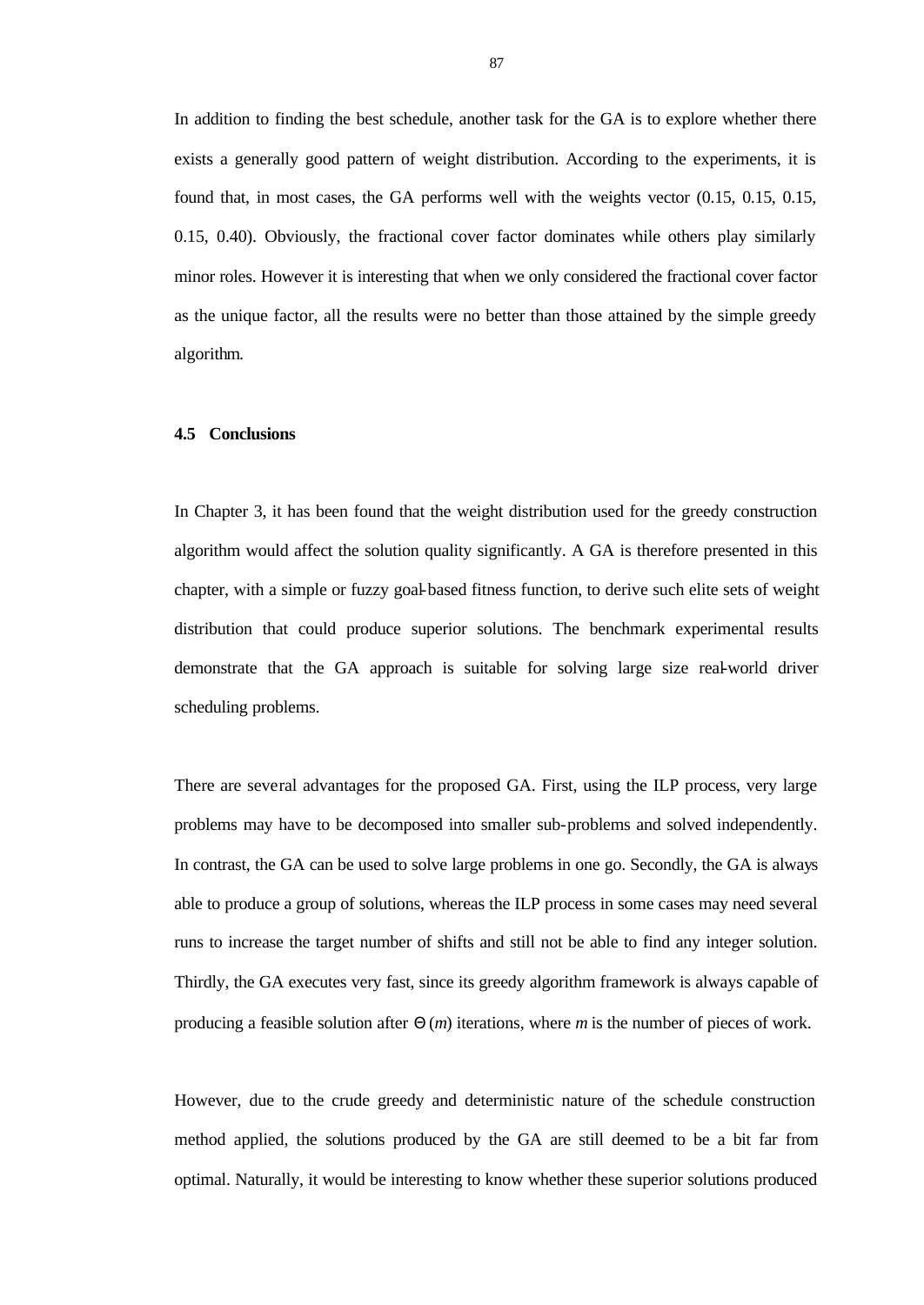could be improved further by other evolutionary strategies. This will be investigated in the next chapter.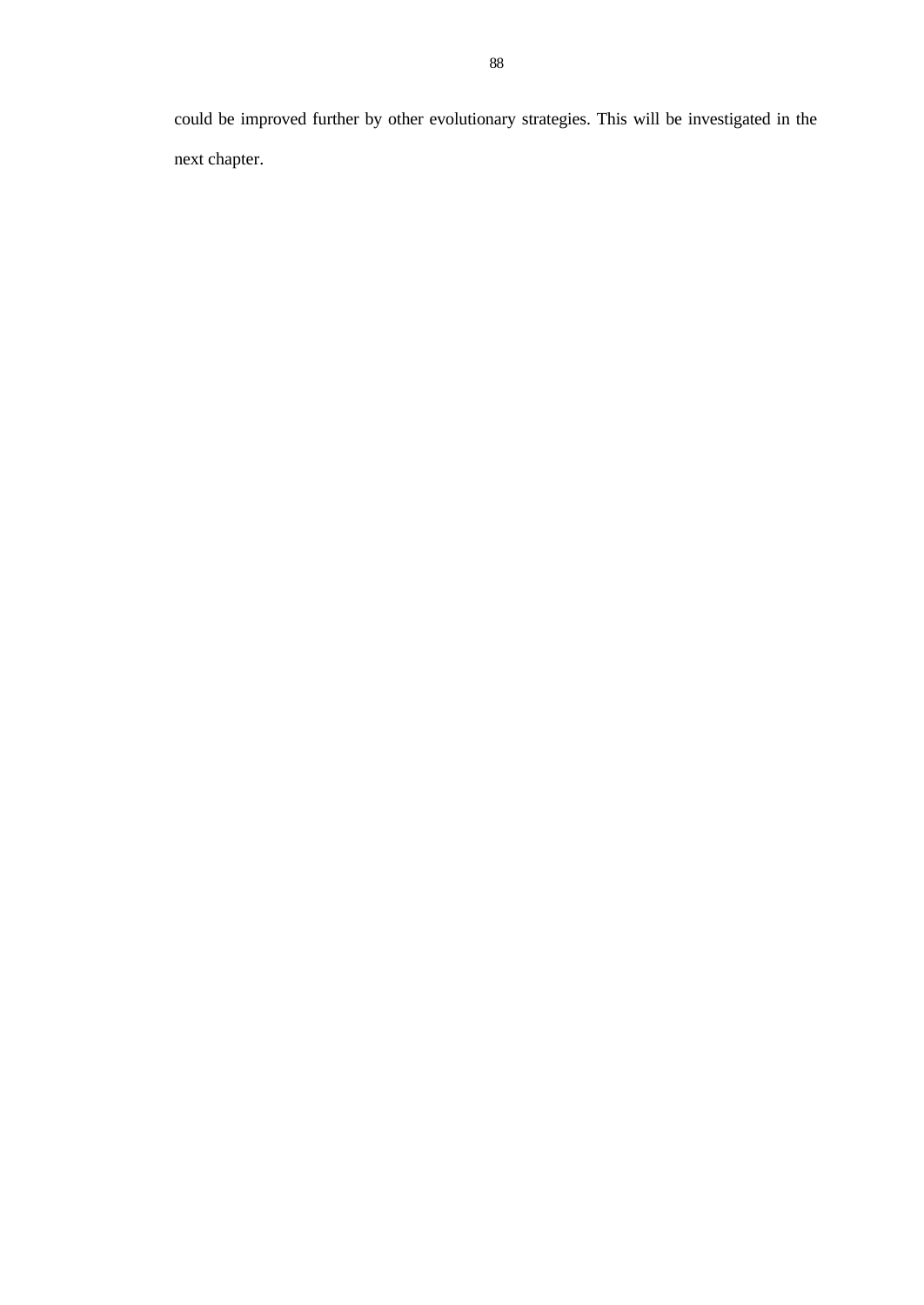# **Chapter Five**

# **A Fuzzy Simulated Evolution Algorithm for Driver Scheduling**

\_\_\_\_\_\_\_\_\_\_\_\_\_\_\_\_\_\_\_\_\_\_\_\_\_\_\_\_\_\_\_\_\_\_\_\_\_\_\_\_\_\_\_\_\_\_\_\_\_\_\_\_\_\_\_\_\_\_\_\_\_\_\_\_\_\_\_\_\_\_\_\_\_\_\_

### **5.1 Introduction**

Chapter 3 presents a refined greedy heuristic based on fuzzy subsets theory, which uses the product of over-cover penalty and structural coefficient to decide which shift is going to be selected in the process of constructing a schedule. The main idea is to set up five criteria, characterized by fuzzy membership functions, to evaluate the structure and generally the goodness of a shift. The fuzzy membership functions are weighted and combined to yield an overall evaluation. Experimental results have shown that this heuristic works better than a simple greedy one.

It has been found that the weight distribution of the membership functions is vitally important to the performance of the above greedy heuristic. A GA is therefore presented in Chapter 4 to derive such a near optimal weight set, and thus obtain the associated good solution.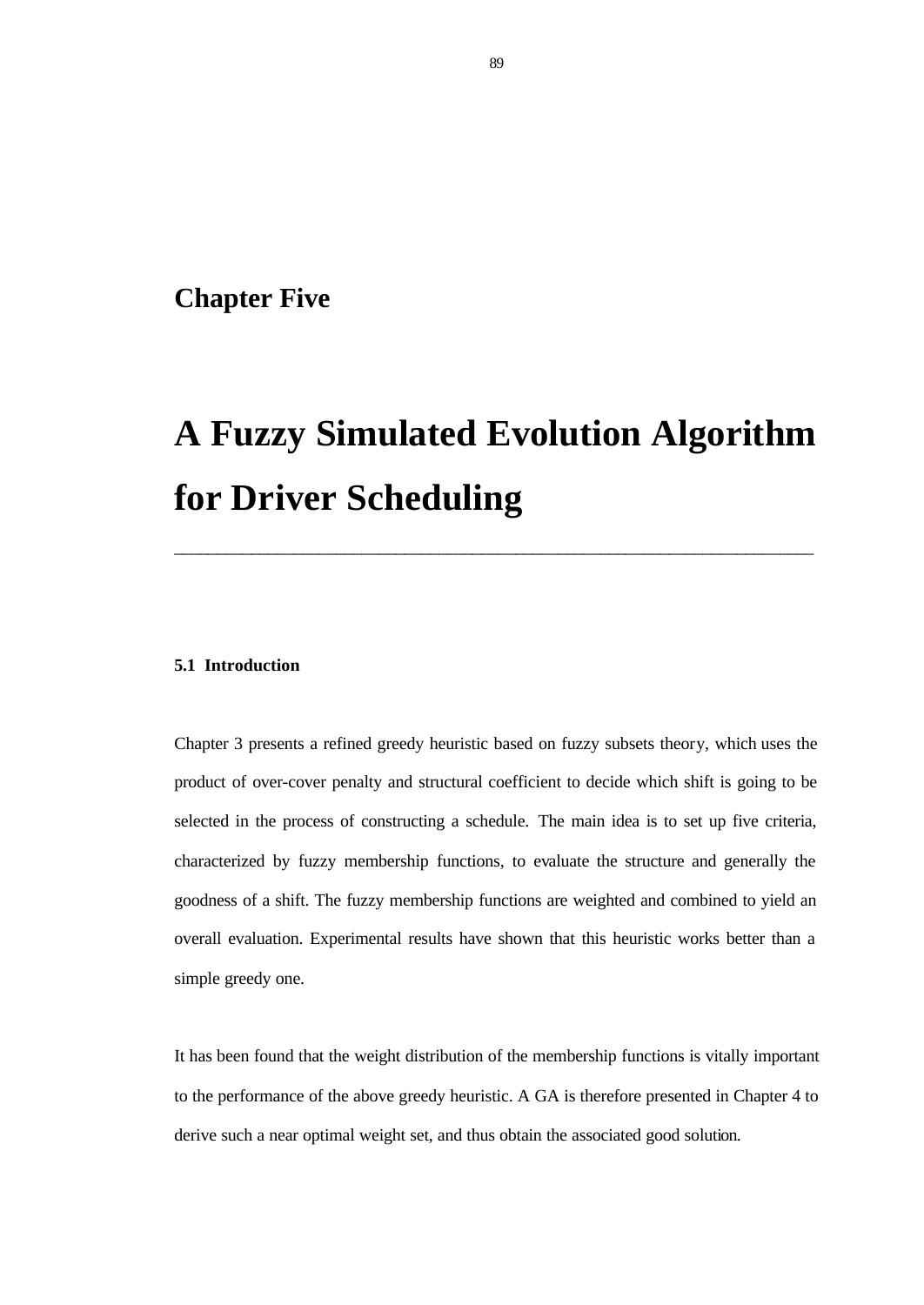In this Chapter an evolutionary approach is designed to improve the solutions further, based on the crude solution by the simple heuristic (Li and Kwan, 2001) or the refined solution by the GA (Li and Kwan, 2001a and 2001b). The evolutionary algorithm combines the features of iterative improvement and constructive perturbation with the ability to avoid getting stuck at local minima. Its framework is a Simulated Evolution (SE) algorithm, in which the steps of *Evaluation* and *Reconstruction* have been fuzzified. In the *Evaluation* step, each shift in a solution is evaluated by an evaluation function based on its coverage status and five fuzzified criteria. In the *Reconstruction* step, a greed-based heuristic with the above derived fuzzy evaluation function is applied to form a complete solution from a partial solution.

This chapter is organized as follows. Section 5.2 gives a brief introduction of the SE algorithm. Section 5.3 discusses the proposed SE algorithm, describing its procedure and related operators in detail. Benchmark results using real-world problems are presented in section 5.4, and conclusions are given in section 5.5.

# **5.2 Preliminaries about the Simulated Evolution algorithm**

The SE algorithm is a general optimization technique originally proposed by Kling and Banerjee (1987) for the placement problem, based on an analogy to the natural selection process in biological environments. The biological solution to the adaptation process is the evaluation from one generation to the next one by eliminating inferior elements and keeping superior ones for subsequent states. Every element in each generation must constantly prove its functionality under the current conditions in order to remain unaltered. The purpose of this process is to create gradually stable structures which are perfectly adapted to the given constraints. To escape from local optima, nature implements genetic mutation which perturbs the genetic inheritance process, and natural calamities which interfere with natural selection.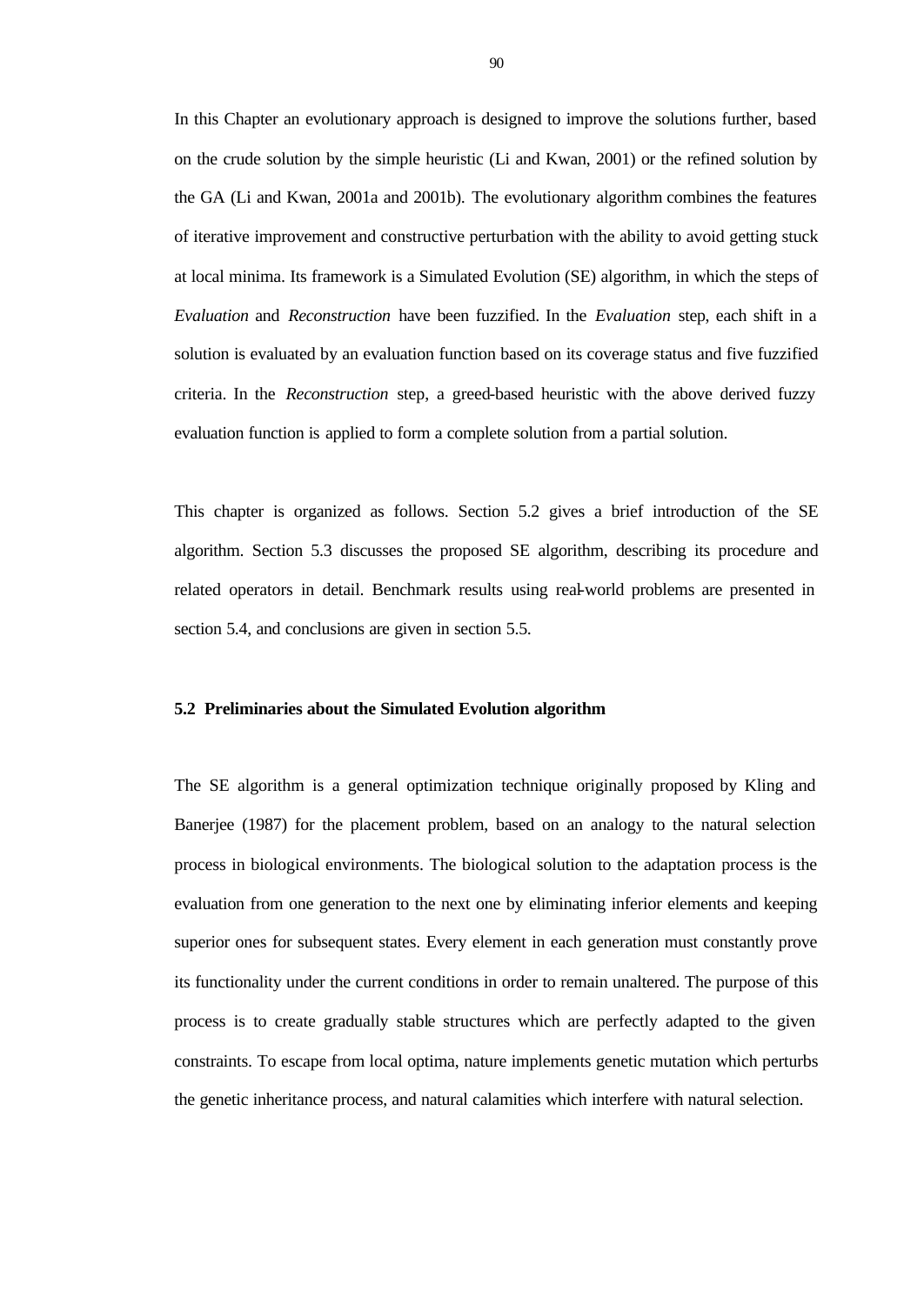#### **5.2.1 Basic concepts**

Basically, the algorithm iteratively operates a sequence of *Evaluation*, *Selection* and *Reconstruction* steps on one solution. Besides these three steps, some input parameters (e.g. stopping conditions) and a valid starting solution are initialised in an earlier step called *Initialization*. The outline of the basic SE algorithms is shown in figure 5.1. In the *Evaluation* step, the goodness of each element in the current solution is computed. A measure of goodness is used probabilistically to select elements to be discarded in the *Selection* step. An element with high goodness has a lower probability of being discarded. The resulting partial solution is then fed to the *Reconstruction* step, which implements application specific heuristics to derive a new and complete solution from a partial solution.

Throughout these iterations, the best solution is retained and finally returned as the final solution. The basic SE algorithm is a greedy search strategy that achieves improvement through iterative perturbation and reconstruction. Furthermore, to escape from local minima in the solution space, capabilities for uphill moves must be incorporated. This is carried out in the *Selection* step by probabilistically discarding even some superior elements of the solution. This process is analogous to mutation in GAs.



Figure 5.1: SE outline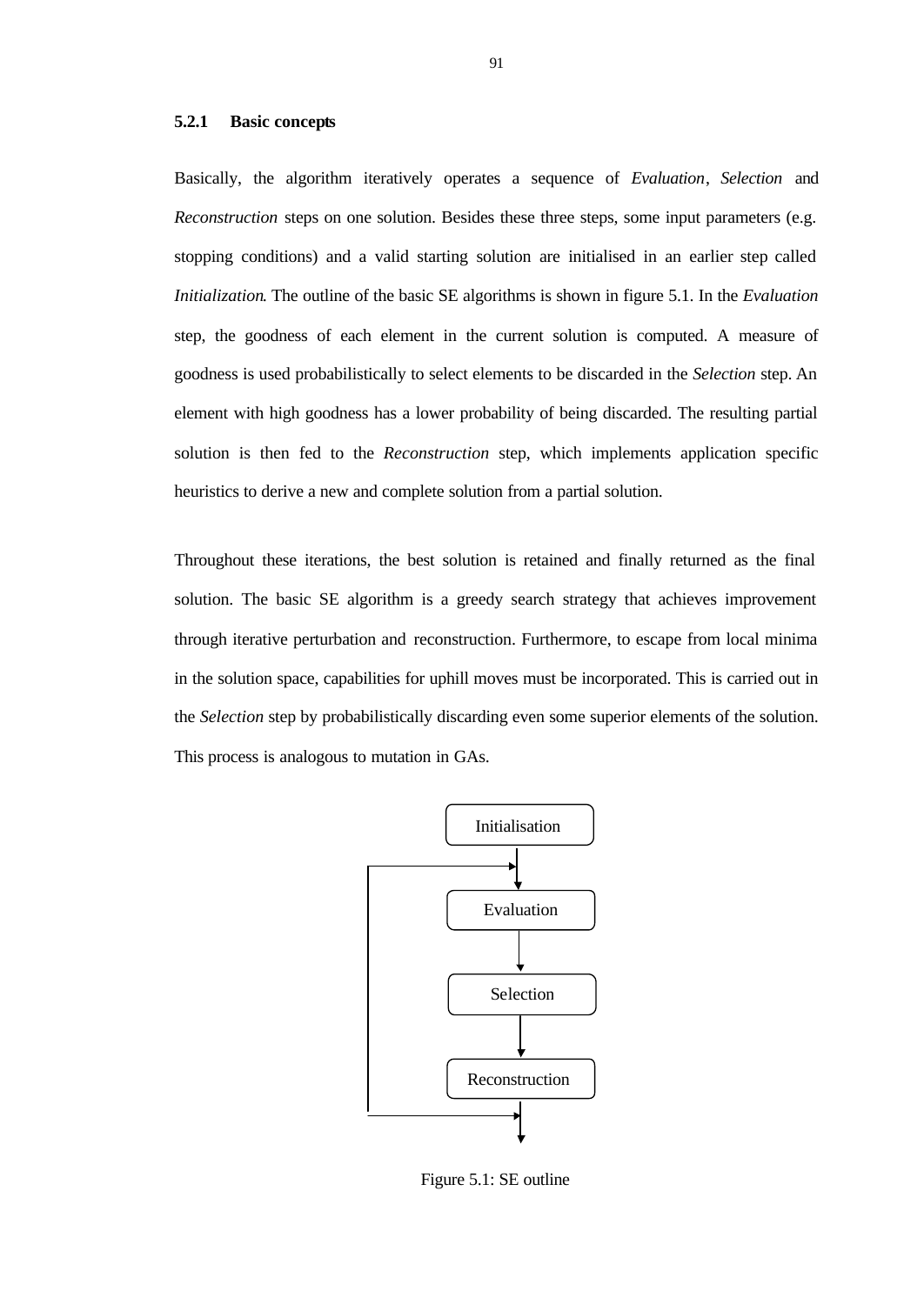# **5.2.2 SE versus other stochastic methods**

The main difference between SE and Simulated Annealing is that the latter makes purely random choices to decide which move, or single change, to perform to generate a new solution. The new solution is then evaluated on a global basis, and probabilistically accepted or discarded. In contrast, by discarding ill-suited elements of a solution and then reconstructing a new solution, SE is effectively employing a long sequence of moves, not just a single move as in SA, between iterations, thus permitting more complex and more distant changes between successive solutions.

GA is quite similar to SE in the aspect of using evolution from one generation to the next. GA needs to maintain a number of solutions during each generation as parents, generating children by using crossover operators. SE, however, mimics generations of evolution on a single solution, using domain specific heuristics to repair the partial solution and derive a complete one. Therefore, SE eliminates the extra cpu-time needed to maintain a set of solutions.

Furthermore, the selection processes for GA and SE are completely different. While GA probabilistically selects a set of solutions from the parents to retain according to the fitness of each solution, SE will select the inferior elements of a solution to discard according to the goodness of each element. Due to these strong convergence characteristics, SE generally performs fewer iterations than GA. This is the major reason why SE achieves a significant speedup over Simulated Annealing while GA does not.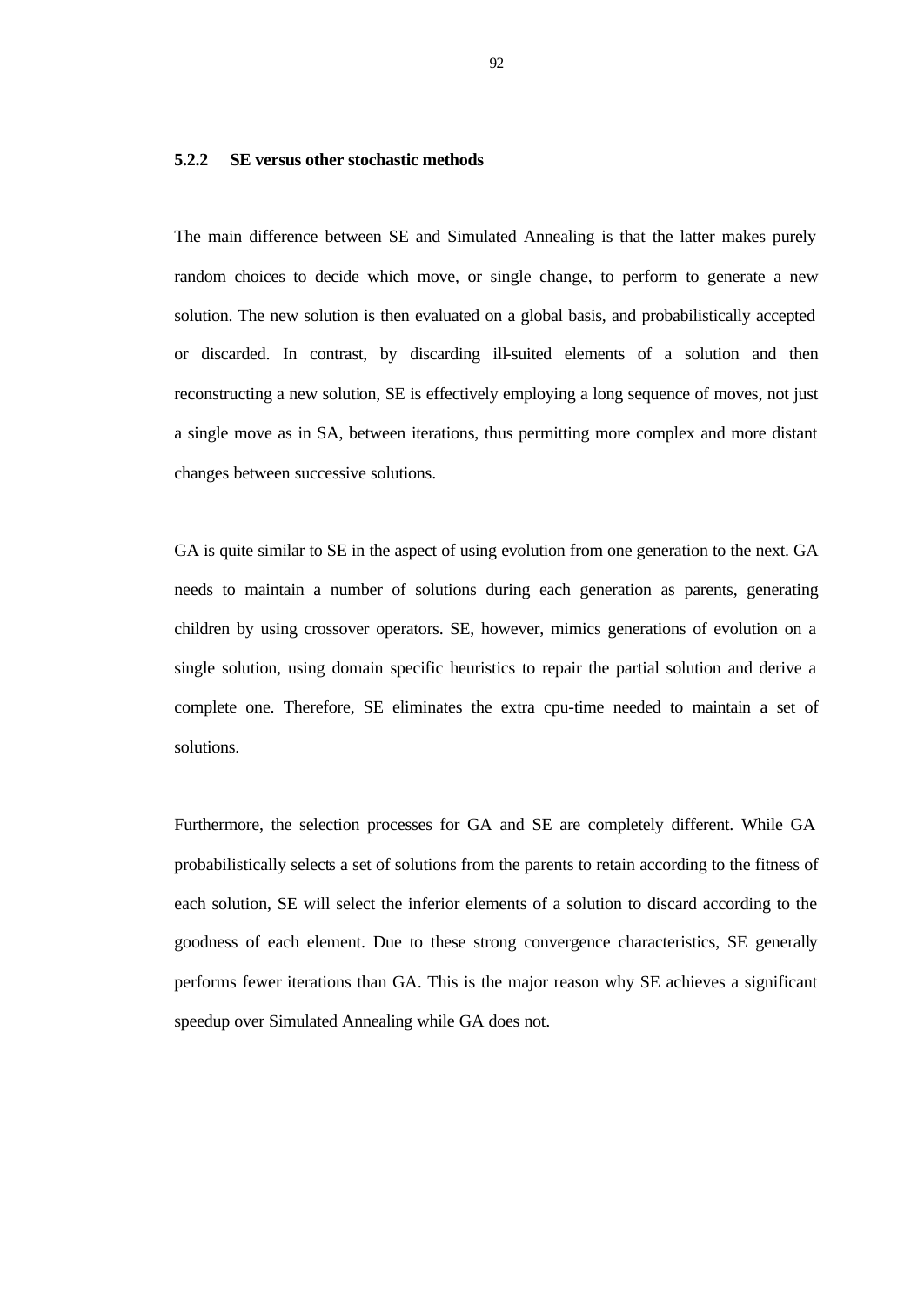# **5.2.3 Related work**

The SE algorithm was originally proposed by Kling and Banerjee (1987) to perform standard cell placement, whose objective was to arrange cells of common height and variable widths in an integrated circuit layout such that a given cost function is minimised. The SE algorithm was used to simulate an evolutionary process to achieve the objective. While obtaining results comparable to or better than the popular Simulated Annealing algorithm, SE performed its task about ten times faster.

Lin et al. (1989) presented a rip-up-and-reroute approach based on a matrix representation scheme and the SE technique to solve the detailed routing problem, the last task next to compaction in a physical design process for VLSI circuits. Experimental results showed that, when solving all the benchmarks from the literature, the SE-based approach out-performed the most successful switch-box router in terms of both quality and speed.

Ly and Mowchenko (1993) applied the SE algorithm to the task of scheduling and allocation in high level synthesis, which was concerned with mapping abstract behavioural specifications of digital systems into structural designs at the register-transfer level. The SEbased synthesis explored the design space by repeatedly ripping up parts of a design in a probabilistic manner, and then reconstructing these parts by local heuristics. This approach combined rapid design iterations and effective design space exploration to obtain superior designs.

Bhuyan (1995) presented an algorithm combined with GA and SE techniques for clustering, which is a process to partition an object space into different classes such that some optimisation criteria are satisfied. Each string in the GA's population was a solution state and consisted of a number of clusters. The global clustering procedure was based on an GA, while within each population the individuals were generated based on an SE. Experimental results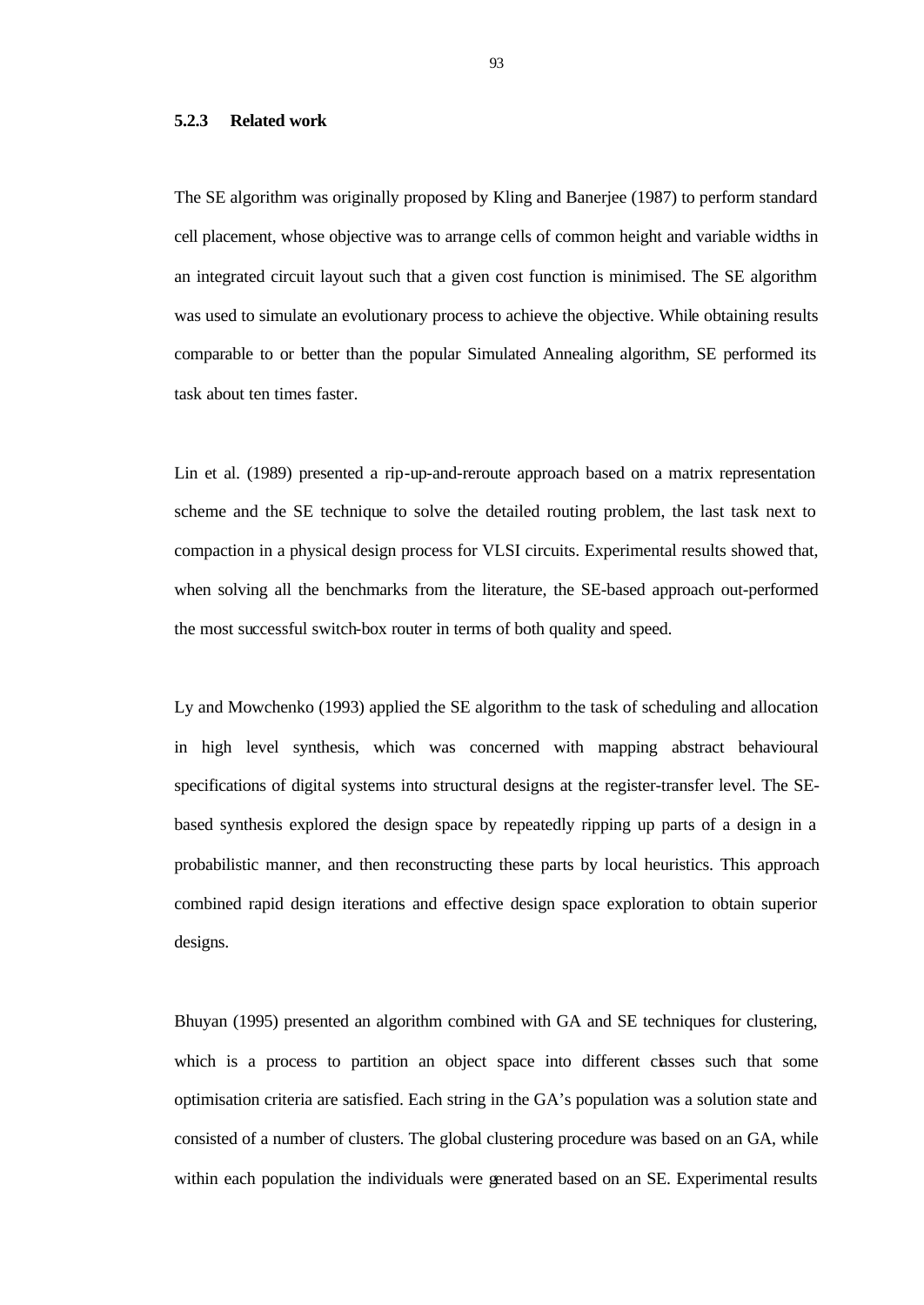showed that this approach could produce better results than that of the best available heuristics.

Sait et al. (1999) presented a fuzzy SE algorithm for the multi-objective VLSI cell placement problem, which consisted of arranging circuit blocks on a layout surface such that cost was minimised. They proposed a fuzzy goal-based search strategy combined with a fuzzy allocation scheme. The allocation scheme tried to minimise multiple objectives and added controlled randomness as opposed to original deterministic allocation schemes. Experiments with benchmark tests showed a remarkable improvement in solution quality.

## **5.3 A fuzzy SE algorithm for driver scheduling**

The basic idea behind the algorithm is to determine, for each current schedule, the goodness of each shift in its current position. The goodness value is a figure of merit (normalized in the range [0,1]) of how well the shift is used with respect to the other shifts to which it has relations. The goodness is high if the other shifts it is related to cause overlapped work time as little as possible in the present schedule. Conversely, the goodness is low if those shifts result in more overlapped work time. The process of evolution keeps the shifts that are well arranged (having high goodness values) in their present positions and tries to replace the others that have low goodness values. At a particular iteration, a random number in the range [0,1] is generated for each generation, and all shifts whose goodness values exceed that number are labelled as "good shifts" and survive in their present positions; the remaining shifts are labelled as "bad shifts" and do not survive (become extinct) in the current schedule. The goodness value therefore corresponds to the survival chance of a shift in a specific position. The "bad" shifts are removed from the schedule and are put into a queue for the new assignment by using constructive techniques. The above steps are iterated upon. Thus the global scheduling procedure is based on iterative improvement, while an iterative constructive process is performed within.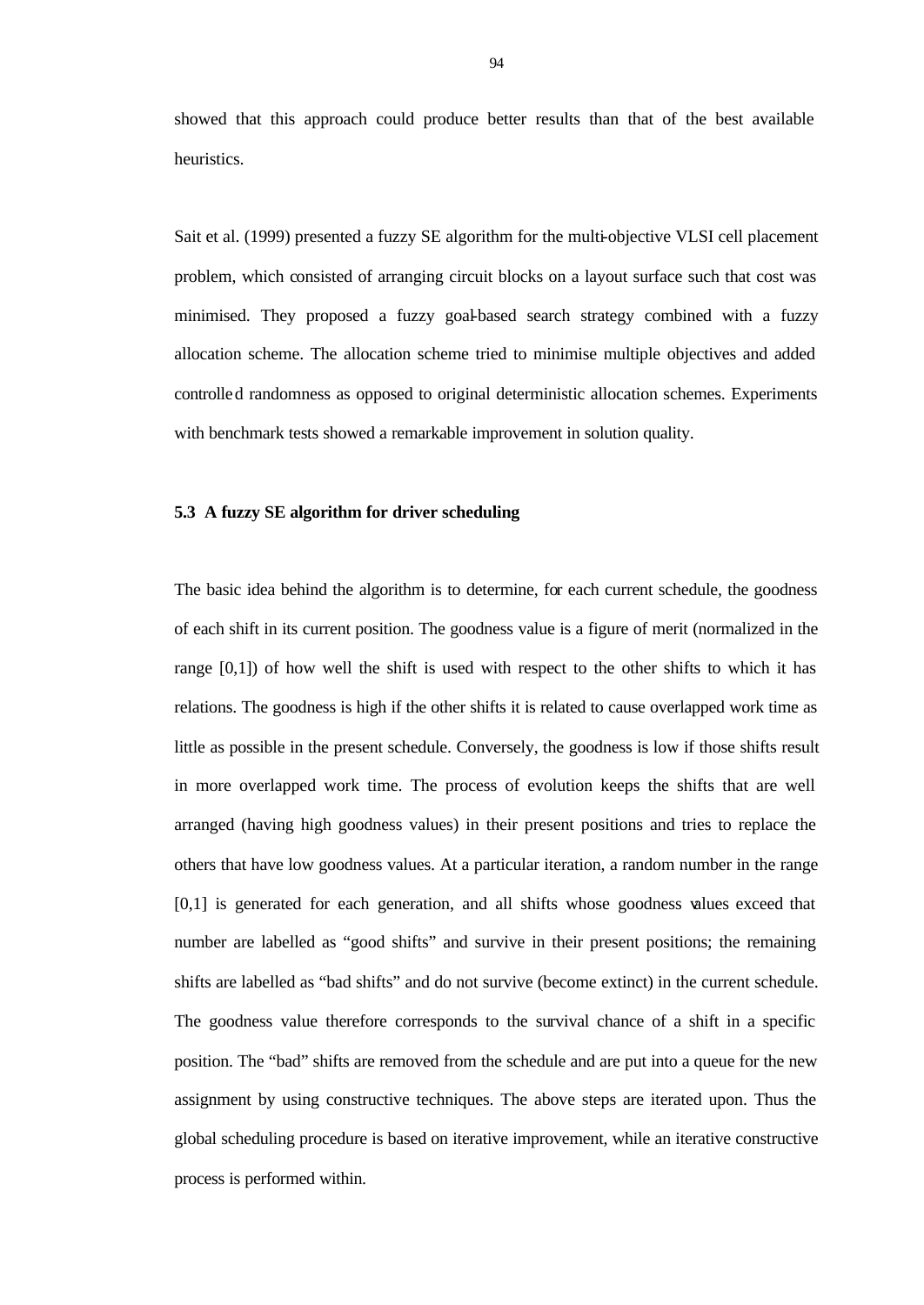The algorithm has two places where probabilistic techniques help prevent the solution from getting stuck at a local minimum. The first one is the generation of the threshold value to distinguish "good" shifts from "bad" shifts. The second is in the mutation step. Periodically during the evolution-based iterative improvement process, the system state is mutated, i.e. randomly changed. Usually the mutation rate is much less than the evolution rate to ensure convergence.

In detail, the steps for the proposed fuzzy SE algorithm are described as follows, of which the *Evaluation* and *Reconstruction* steps have been fuzzified.

# **5.3.1 Precomputation**

Among the large number of potential shifts *S*, it would be difficult to judge which one has a more effective structure than others since the criteria bear some uncertainty. If only either affirmative or negative measure is given, some middle information is lost leading to assessment devia tion. Thus fuzzy evaluation is used to introduce the concept of a structural coefficient, which gives shift  $S_i$  ( $j \in J$ ) a quantitative value  $f_2$  ( $S_j$ )  $\in [0,1]$  according to its structural state (described in Section 3.4.2). The more efficient the structure for  $S_j$ , the larger  $f_2(S_j)$  is.

The structural coefficient  $f_2(S_j)$  is a component of the goodness evaluation function, and is a constant once the five weights involved have been determined. To avoid the repeated computation in each iteration and thus speed up the SE algorithm, the calculation of  $f_2(S_j)$  is put outside of the loop as a *Precomputation* step.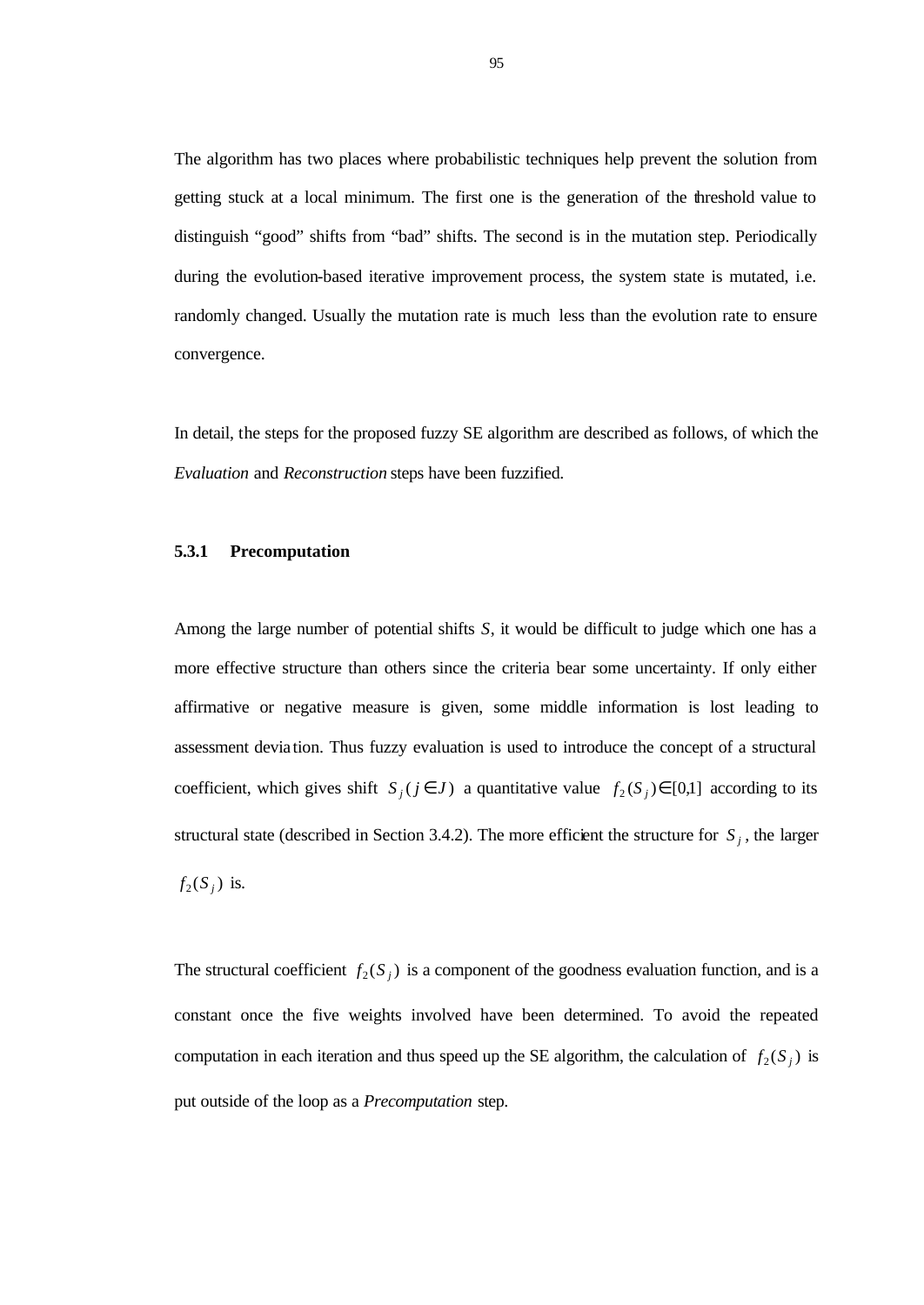#### **5.3.2 Initialisation**

In this step, an initial solution is generated to serve as a seed for the evolutionary process. Due to the fact that the initial exchange rate is relatively high, the algorithm's performance is generally independent of the quality of the initial generation. However, if this seed is already a relatively good solution, the overall computation time will decrease. In our program, the SE algorithms have been implemented by using the following initial solutions:

- As mentioned in Section 3.5.1, an initial solution can be generated by the original greedy method for weighted set covering problem of choosing the unused shift *S*<sub>*j*</sub>(*j* ∈ *J*) with the largest ratio  $|S_j|/c_j$ , where  $|S_j|$  denotes the number of pieces of work in  $S_j$  and  $c_j$  is the cost of  $S_j$ , until all the pieces of work are covered.
- As explained in Chapter 4, the GA for calibrating the weight distribution of the fuzzy evaluation function would provide, as a by-product, a good solution. This solution can be fed into the SE to serve as a good seed.

The steps described in section 5.3.3 to 5.3.6 are executed in sequence in a loop until a user specified parameter (e.g. cpu-time, total cost, or number of shifts) is reached or no improvement has been achieved for a certain number of iterations.

#### **5.3.3 Evaluation**

The first step of the iterative loop is the evaluation of the current arrangement for each shift in a schedule. A goodness value for every shift is established. The purpose of computing this measure is to determine, besides the structural goodness of shifts, which shifts are in positions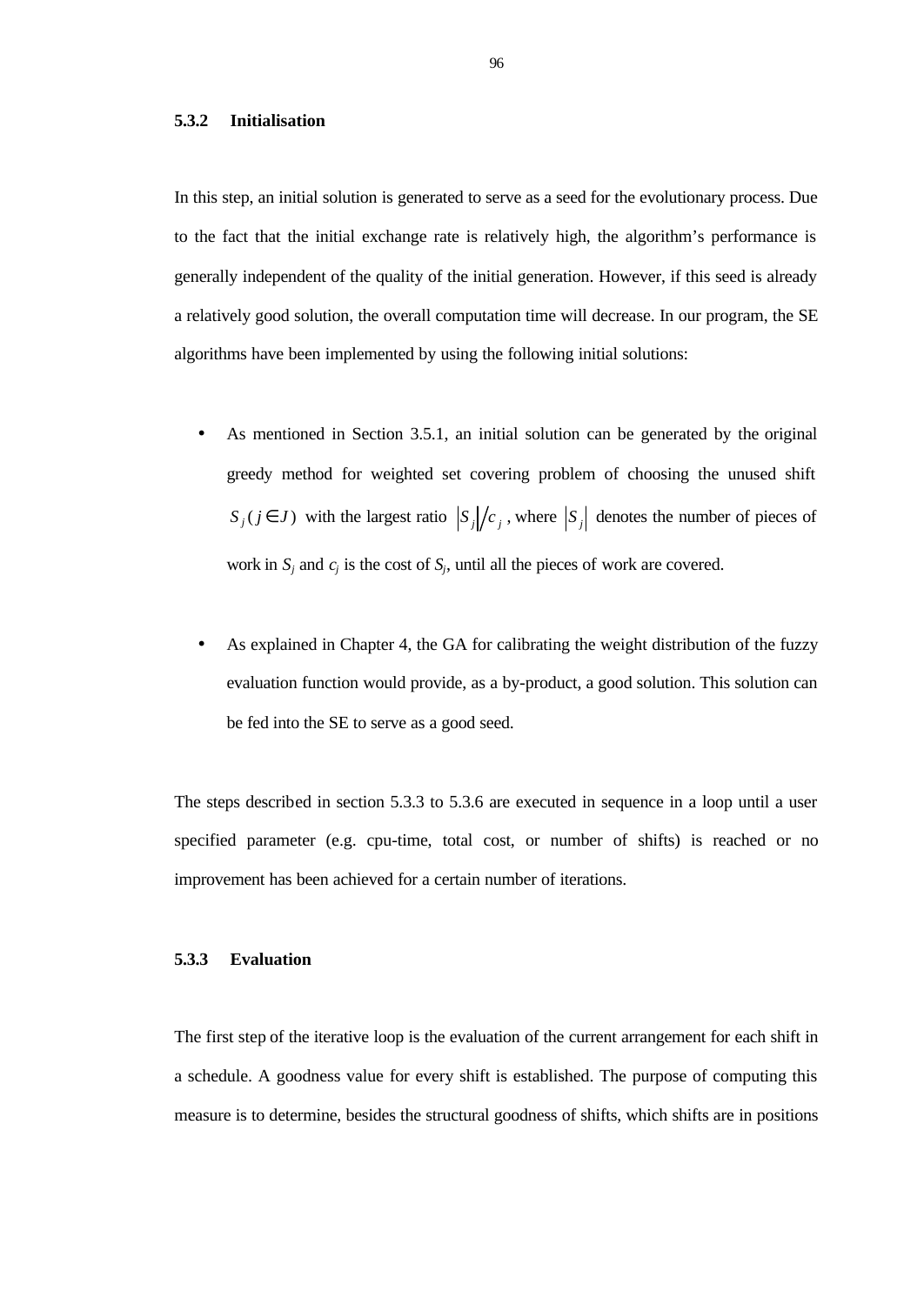that lead to less total overlapped work time, and which shifts contribute unnecessarily to large amounts of overlapped work time.

In this step, goodness of the individual shift in a complete schedule  $J^*$  is computed. The formulation of its evaluation function is similar to that used in the greedy heuristic (described in Section 3.3). The major difference is that the former one only evaluates shifts in the current schedule, while the latter needs to evaluate all unused shifts from the large potential shift set, for the purpose of selecting some shifts to form a feasible schedule.

The evaluation function  $F(S_{i^*})$  for shift  $S_{i^*}(j^* \in J^*)$  should be normalized. Besides the structural coefficient  $f_2(S_{i})$ , another normalized function, which reflects the coverage status for shift  $S_{i}$ , should be combined. Hence the evaluation function  $F(S_{i}$ ) consists of two parts: structural coefficient  $f_2(S_i) \in [0,1]$  and over-cover penalty  $f_1(S_i) \in [0,1]$ , which can be formulated as

$$
F(S_{j^*}) = f_1(S_{j^*}) \times f_2(S_{j^*}), \quad \forall j^* \in J^*.
$$
 (5.1)

Over-cover penalty  $f_2(S_j)$  is based on the consideration that the ratio of the overlapped work time to total work time in  $S_{i}$  ( $j^* \in J^*$ ) is regarded as an important criterion, and thus can be formulated as

$$
f_1(S_{j^*}) = \sum_{k=1}^{|S_{j^*}|} (a_{j^*k} \times b_{j^*k}) / \sum_{k=1}^{|S_{j^*}|} b_{j^*k}, \quad \forall j^* \in J^*,
$$
 (5.2)

where  $\left| S_{i} \right|$  = number of pieces of work in  $S_{i}$ ;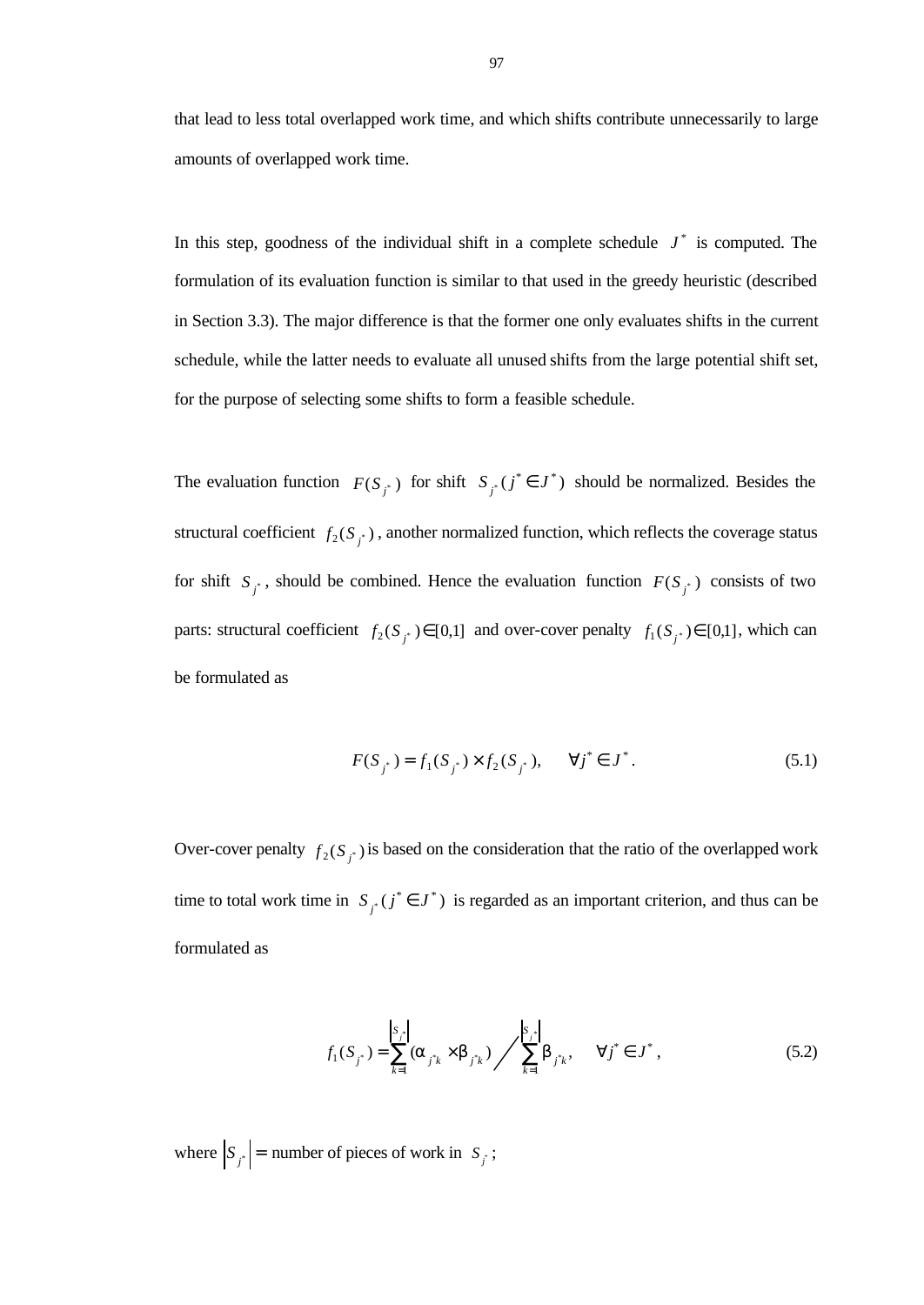$$
\mathbf{a}_{j^*k} = \begin{cases} 0 & \text{if work piece } k \text{ in } S_{j^*} \text{ has been covered by any other shift } S_i \text{ in } J^*; \\ 1 & \text{otherwise}; \end{cases}
$$

$$
\mathbf{b}_{j^*k} = \text{worked time for work pieces } k \text{ in } S_{j^*}.
$$

If every piece of work in  $S_j^*$  has been covered by other shift  $S_i$  in  $J^*$ , then  $f_1(S_j^*)=0$ ; conversely if none of the pieces of work in  $S_j^*$  is overlapped,  $f_1(S_j^*) = 1$ .

# **5.3.4 Selection**

In this step it will be determined whether a shift  $S_i$  ( $j^* \in J^*$ ) is retained for the next generation, or discarded and placed in a queue for the new allocation. This is done by comparing its goodness  $F(S_j^*)$  to  $(p_s - p)$ , where  $p_s$  is a random number generated for each generation in the range [0, 1], and *p* is a constant smaller than 1.0. If  $F(S_{i^*}) > (p_s - p)$  then  $S_{i^*}$  will survive in its present position; otherwise  $S_{i^*}$  will be removed from the current evolutionary schedule. The pieces of work it covers, except those also covered by other shifts in the solution, are then released for the next *Reconstruction*. By using this *Selection* process, shift  $S_j^*$  with larger goodness  $F(S_j^*)$  has higher probability of survival in the current schedule.

The purpose of subtracting  $p$  from  $p_s$  is to improve the SE's convergence capability. Without it, in the case of  $p_s$  close to 1, nearly all the shifts will be removed from the schedule, which is obviously ineffective in searching. In our experiments,  $p$  is set to be 0.3. If  $p > p_s$ , then set  $(p_s - p)$  to be 0.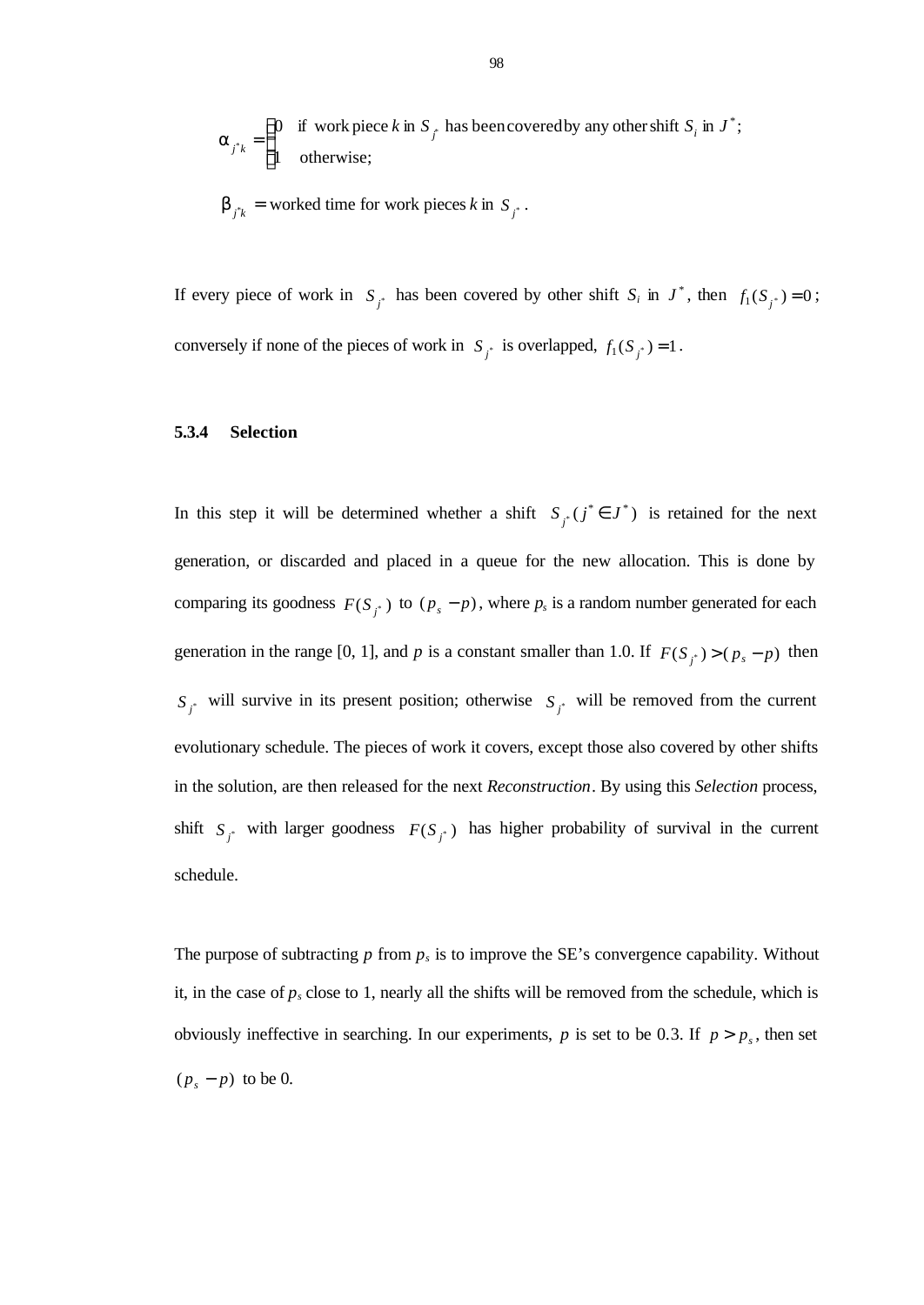# **5.3.5 Mutation**

To escape from local minima in the solution space, capabilities for uphill moves must be incorporated. This can be carried out in the *Mutation* step by probabilistically discarding even some superior components of the solution. Therefore, following the *Selection* step, each retained shift  $S_{i^*}(j^* \in J^*)$  still has a chance to be mutated, i.e. randomly discarded from the partial solution at a given rate of  $p_m$ , and release its covered pieces of work, except those also covered by other retained shifts, for the next *Reconstruction*. The mutation rate should be much smaller than the selection rate to guarantee convergence. From empirical results we find that  $p_m \le 0.05$  yields better results.

# **5.3.6 Reconstruction**

The *Reconstruction* step takes a partial schedule as the input, and produces a complete schedule as the output. Since the new schedule should be an evolution of the previous schedule, all shift assignments in the partial schedule should remain unchanged. Therefore, the *Reconstruction* task reduces to that of assigning shifts to all uncovered pieces of work to repair a broken schedule.

Considering all the large number of potential shifts with respect to the pieces of work to be covered, each piece of work  $i$  has an associated coverage list with a length of  $L_i$ , i.e. containing  $L_i$  shifts that covers it. The greed-based constructor assumes that the desirability of adding shift  $S_j$  ( $j \in J$ ) into the partial schedule increases with its function value  $F(S_j)$ . However, to introduce diversification, we randomly select one of the candidates, not necessarily the top candidate, from a Restricted Candidate List (RCL), which consists of *k* best shifts. From empirical results we find that  $k \leq 3$  achieves better solutions. The steps to generate a complete schedule based on a partial solution are: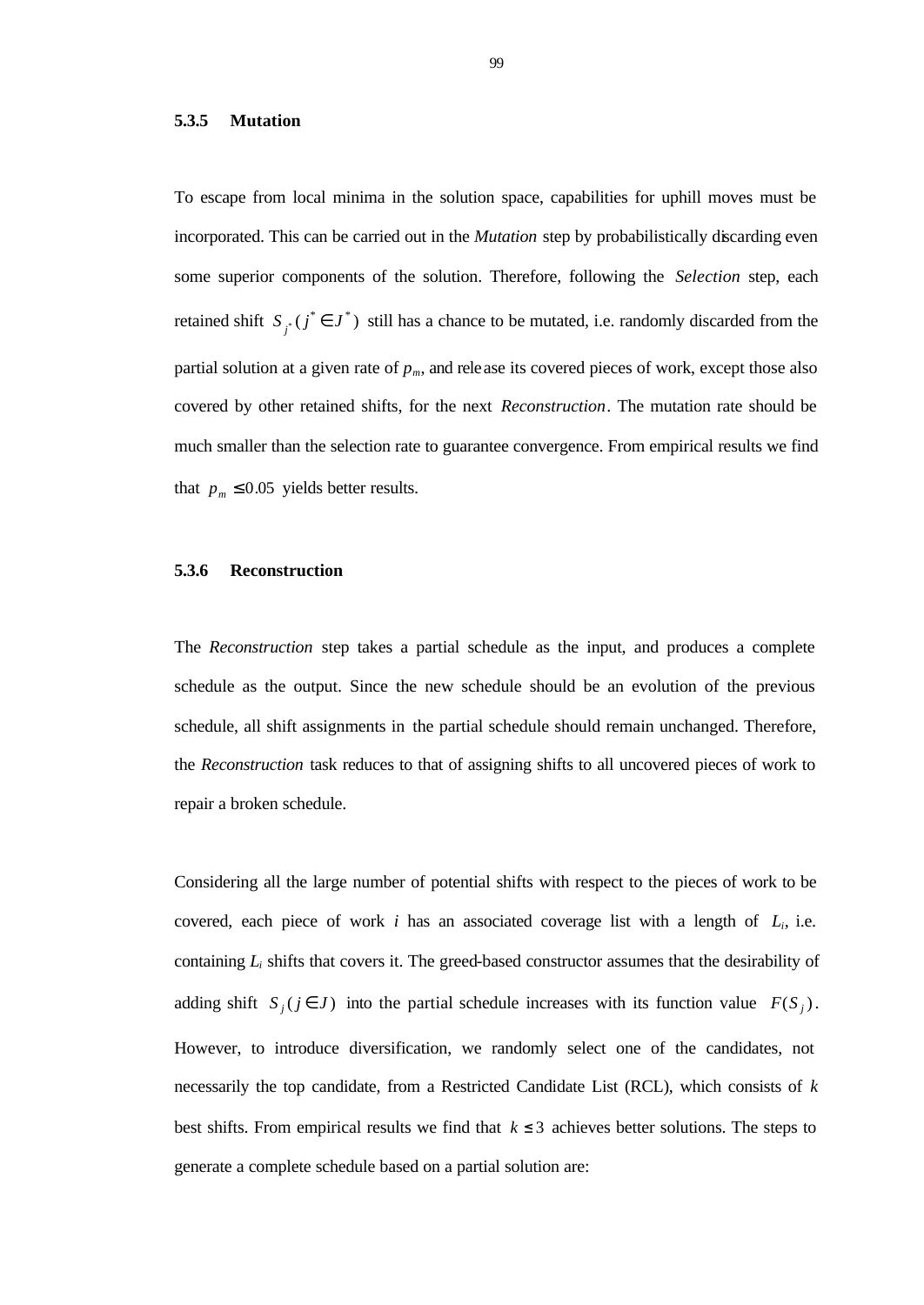Step 1  $J^* = \{l_1, l_2, ..., l_s\}$  is a partial schedule, where  $l_i$  is the index number of each shift. Step 2 Set  $I' = I - \bigcup (S_{i'} : j^* \in J^*)$ .

Step 3 If  $I' = f$  then stop:  $J^*$  is a complete solution and  $C(J^*) = \sum_{j} (c_{j^*} : j^* \in J^*)$ . Otherwise locate a work piece  $t' \in I'$  having  $L_{t'} = \min(L_{t'} : i' \in I')$ , and then randomly select a shift  $S_r$  within RCL from the coverage list of row  $t'$ . Proceed to step 4.

Step 4 Add *r* to  $J^*$ , set  $I' = I' - S_r$ , and return to step 3.

Some of the features in the *Reconstruction* steps have been considered in the literature, such as the GRASP algorithm (Feo and Resende, 1995) for the set covering problem, the "Peckish" (Corne and Ross, 1996) or "Bias Selection" (Burke et al., 1998) for the time-tabling problem, and the repairing operator of hybrid GAs (Kwan et al., 2001) for the driver scheduling problem.

It should be noted that the shifts added during schedule *Reconstruction* might be redundant, causing all their pieces of work covered by other shifts later, even if each shift is chosen to cover at least one currently uncovered piece of work. However, in the next *Selection*, these redundant shifts will be removed automatically because of their zero goodness. Moreover, the goodness values of all shifts in the current *Reconstruction* might be different from those in the next *Selection* as well due to the updated over-cover penalties at each iteration.

The following example illustrates how the *Reconstruction* step works and may result in a redundant shift, and how the next *Selection* step can remove this redundant shift. To make it easy to understand, the structural coefficient  $f_2(S_j)$  for all example shifts are regarded as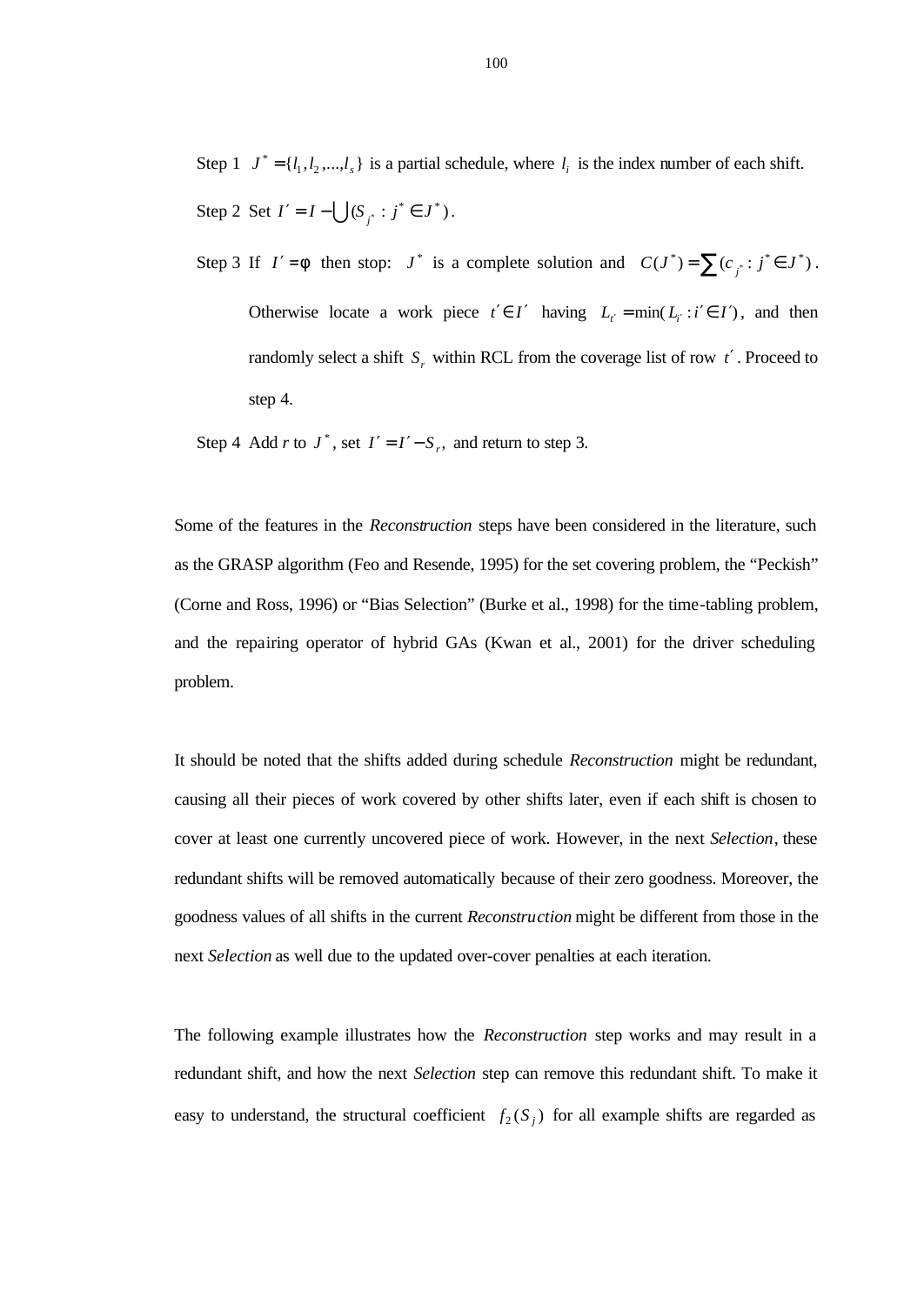equal to 1, thus the goodness computation  $F(S_i)$  only concerns with the over-cover penalty  $f_1(S_j)$ . Furthermore, the random number *k* in RCL is set to be 1.

**[Example]** Suppose there are seven shifts  $S_j$  ( $j=1,2,...,7$ ) and eight pieces of work  $I' = \{1, 2, \ldots 8\}$  to be covered. The work content for each work piece is  $c_i$  (*i*  $' = 1, 2, \ldots, 8$ ).

Let  $S_1 = \{1,2,3,4\}$ ,  $S_2 = \{1,2,5,6\}$ ,  $S_3 = \{3,4,7,8\}$ ,  $S_4 = \{3,4,5\}$ ,  $S_5 = \{6\}$ ,  $S_6 = \{3,4,7\}$ ,  $S_7 = \{8\}$ ; and  $c_i = 1$  ( $i' = 1, 2, \ldots, 8$ ). On this simple example, the length of the coverage list  $L_i = 2$  (for *i*′ =1,2,5,6,7,8) and *Li*′ =3 (for *i*′ =3,4).

The first step is to locate a work piece with the shortest  $L_i$ . In case of a tie, the work piece with the smallest subscript will be chosen. Therefore, one of the shifts will be selected from coverage list  $L_1$ , which contains  $S_1$  and  $S_2$ .

Then

$$
F(S_1) = f_1(S_1) = \frac{1 \times 1 + 1 \times 1 + 1 \times 1 + 1 \times 1}{1 + 1 + 1 + 1} = 1,
$$
  

$$
F(S_2) = f_1(S_2) = \frac{1 \times 1 + 1 \times 1 + 1 \times 1 + 1 \times 1}{1 + 1 + 1 + 1} = 1.
$$

Since  $F(S_1) = F(S_2)$ ,  $S_1$  will be selected because of its smaller subscript. Thus  $I' = I' - S_1 = \{1,2,...8\} - \{1,2,3,4\} = \{5,6,7,8\}$ , and  $L_i' = 2$  (for  $i' = 5,6,7,8$ ). The  $L_5$  containing  $S_2$ and  $S_4$ , rather than  $L_6$ , is chosen because of its smaller subscript.

Then

$$
F(S_2) = f_1(S_2) = \frac{0 \times 1 + 0 \times 1 + 1 \times 1 + 1 \times 1}{1 + 1 + 1 + 1} = \frac{1}{2},
$$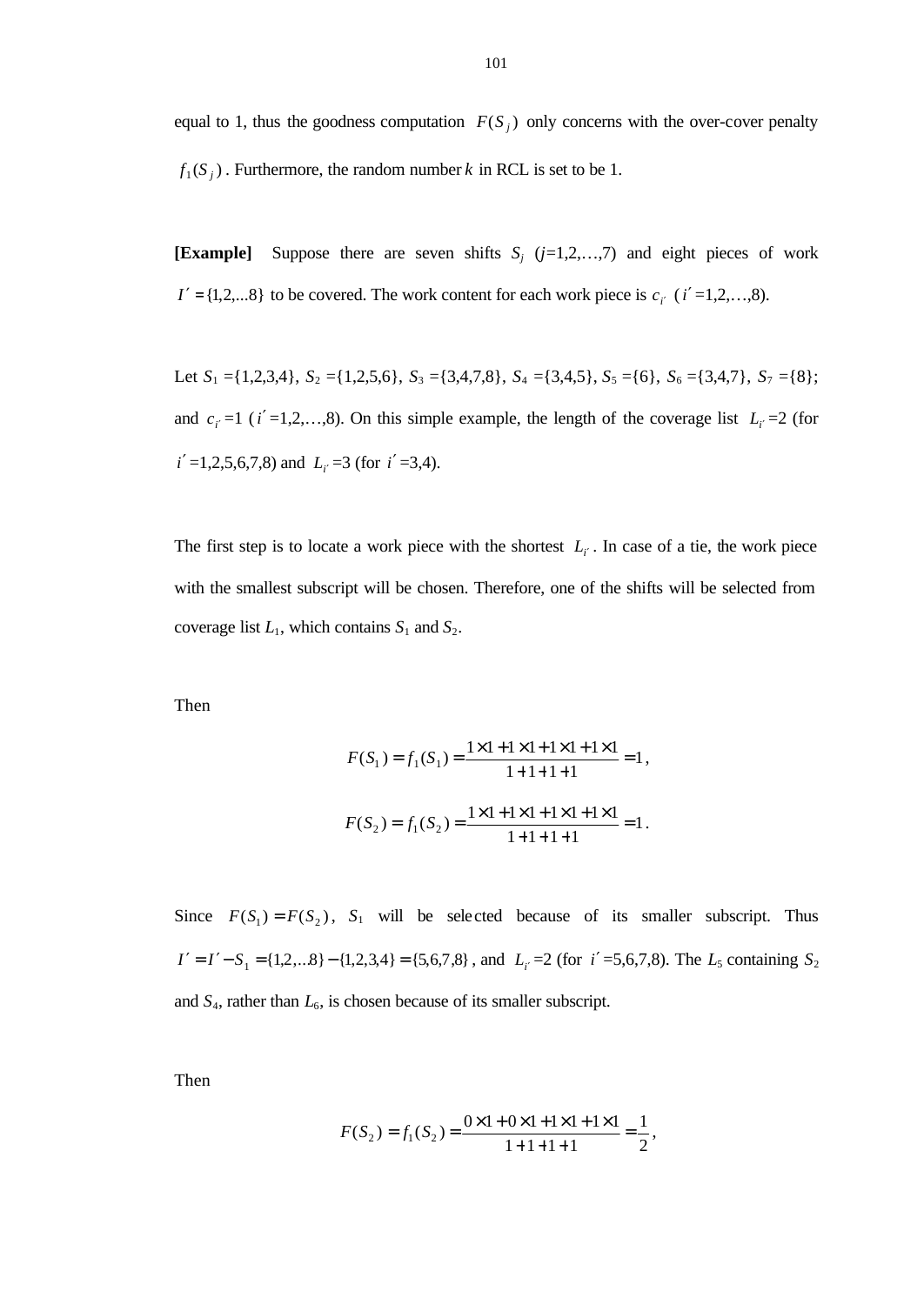$$
F(S_4) = f_1(S_4) = \frac{0 \times 1 + 0 \times 1 + 1 \times 1}{1 + 1 + 1} = \frac{1}{3}.
$$

Since  $F(S_2) > F(S_4)$ ,  $S_2$  will be selected. Thus  $I' = I' - S_2 = \{5,6,7,8\} - \{1,2,5,6\} = \{7,8\}$ , and  $L_i$ <sup> $=$ </sup> $2$  (for *i*<sup> $'$ </sup> $=$ 7,8). The  $L_7$  containing *S*<sub>3</sub> and *S*<sub>6</sub>, rather than *L*<sub>8</sub>, is chosen because of its smaller subscript.

Then

$$
F(S_3) = f_1(S_3) = \frac{0 \times 1 + 0 \times 1 + 1 \times 1 + 1 \times 1}{1 + 1 + 1 + 1} = \frac{1}{2},
$$
  

$$
F(S_6) = f_1(S_6) = \frac{0 \times 1 + 0 \times 1 + 1 \times 1}{1 + 1 + 1} = \frac{1}{3}.
$$

Since  $F(S_3) > F(S_6)$ ,  $S_3$  will be selected. Thus  $I' = I' - S_3 = \{7,8\} - \{3,4,7,8\} = f$ , and a cover using  $S_1$ ,  $S_2$  and  $S_3$  is obtained.

It can be easily observed that  $S_1$  is redundant actually: using only  $S_2$  and  $S_3$  can cover all the pieces of work. Therefore shifts added by the *Reconstruction* may be redundant themselves. However, in the next *Evaluation* step, the goodness for  $S_1$ ,  $S_2$  and  $S_3$  are computed as

$$
F(S_1) = f_1(S_1) = \frac{0 \times 1 + 0 \times 1 + 0 \times 1 + 0 \times 1}{1 + 1 + 1 + 1} = 0,
$$
  

$$
F(S_2) = f_1(S_2) = \frac{0 \times 1 + 0 \times 1 + 1 \times 1 + 1 \times 1}{1 + 1 + 1 + 1} = \frac{1}{2},
$$
  

$$
F(S_3) = f_1(S_3) = \frac{0 \times 1 + 0 \times 1 + 1 \times 1 + 1 \times 1}{1 + 1 + 1 + 1} = \frac{1}{2}.
$$

Because of its zero goodness value, *S*1 will be discarded in the following *Selection* step, no matter what selection threshold is generated.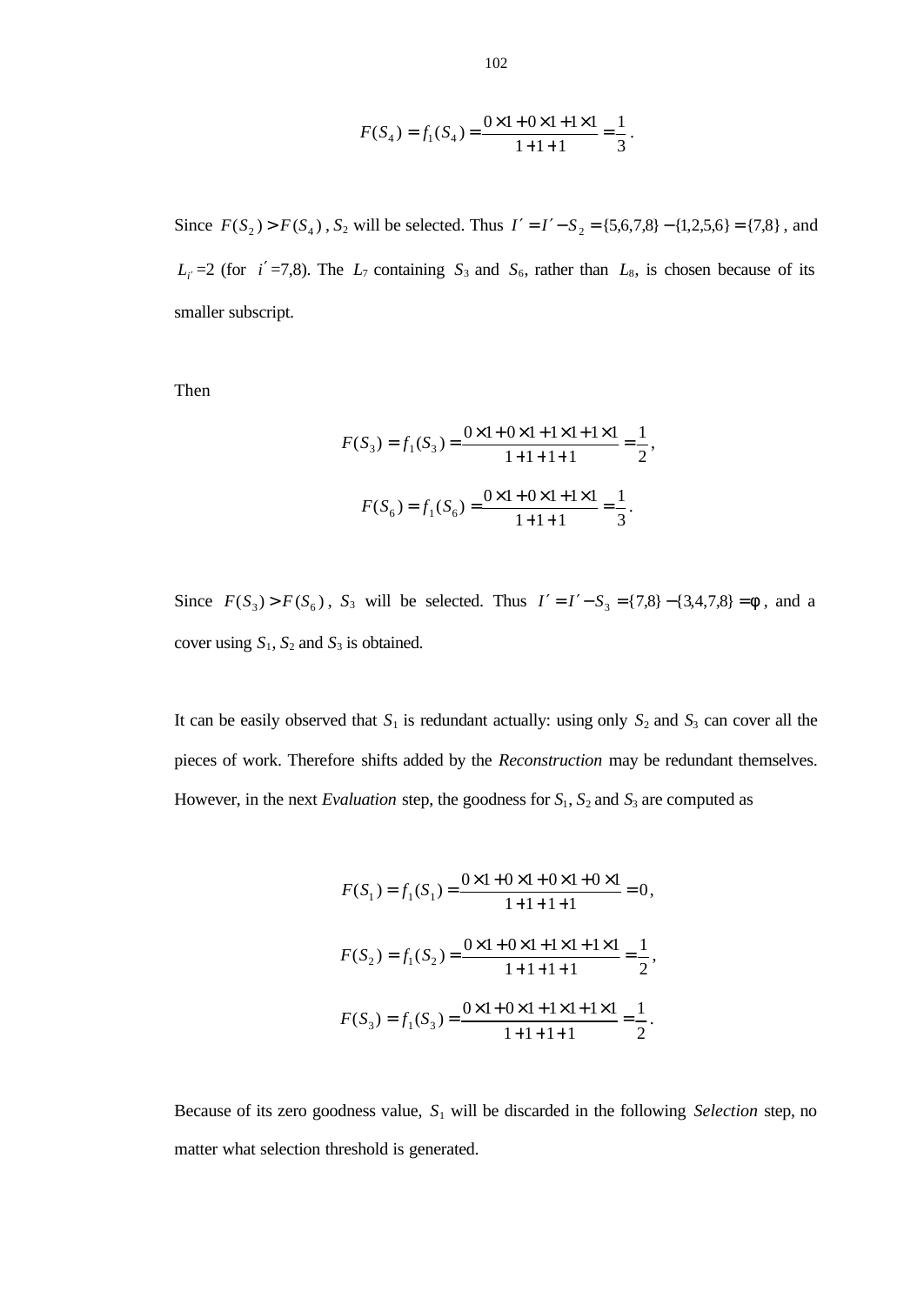According to the above example, it can be noticed that the function value  $F(S_j)$  for each shift  $S_j$  in the *Reconstruction* step is continuously updated, for example  $F(S_2) = 1$  in the first iteration and  $F(S_2) = \frac{1}{2}$  in the second iteration. Moreover, the greedy function  $F(S_j)$  in *Reconstruction* and the goodness function  $F(S_j)$  in *Evaluation* are using the same formulae in two contrasting contexts: the former one is a local function to decide the next move, while the latter is a global function to give an overall evaluation. That is the reason why the goodness of shift  $S_1$  becomes zero in the next *Evaluation* step.

#### **5.4 Computational results**

The above evolutionary approach was coded in Borland C++. All problems were run on the same Pentium II 333 MHz with 196 megabyte RAM personal computer using Windows 98 operating system. If no improvement has been achieved for 1000 iterations, the program will terminate. Furthermore,  $p_m$  in *Mutation* of SE is set to be 5.0%, and size k of RCL in *Reconstruction* is set to be 2. Elapsed time is the time following the solution of the relaxed LP of TRACS II.

The SE approach combines the two main objectives, minimising the total cost and the number of shifts in a schedule, in a weighted-sum cost function, i.e. minimizing  $\sum_{j^*=\mathbb{Z}}$  $\sum_{i=1}^{l}$  (c<sub>x</sub> +  $\sum_{j^*=1}$   $(c_j)$  $\sum_{i=1}^{\infty}$  ( $c_{i}$  + 2000), where *l* is number of shifts in the schedule and  $c_j$  is the cost of shift  $S_j$ . Since in most driver scheduling problems the first objective is to minimize the number of shifts, a large constant of 2000 per shift gives priority to this. The best known schedules are obtained by either the TRACS II system (Proll 1997; Fores et al. 1999) or the hybrid GA by Kwan et al (1999; 2000) incorporating strong domain knowledge.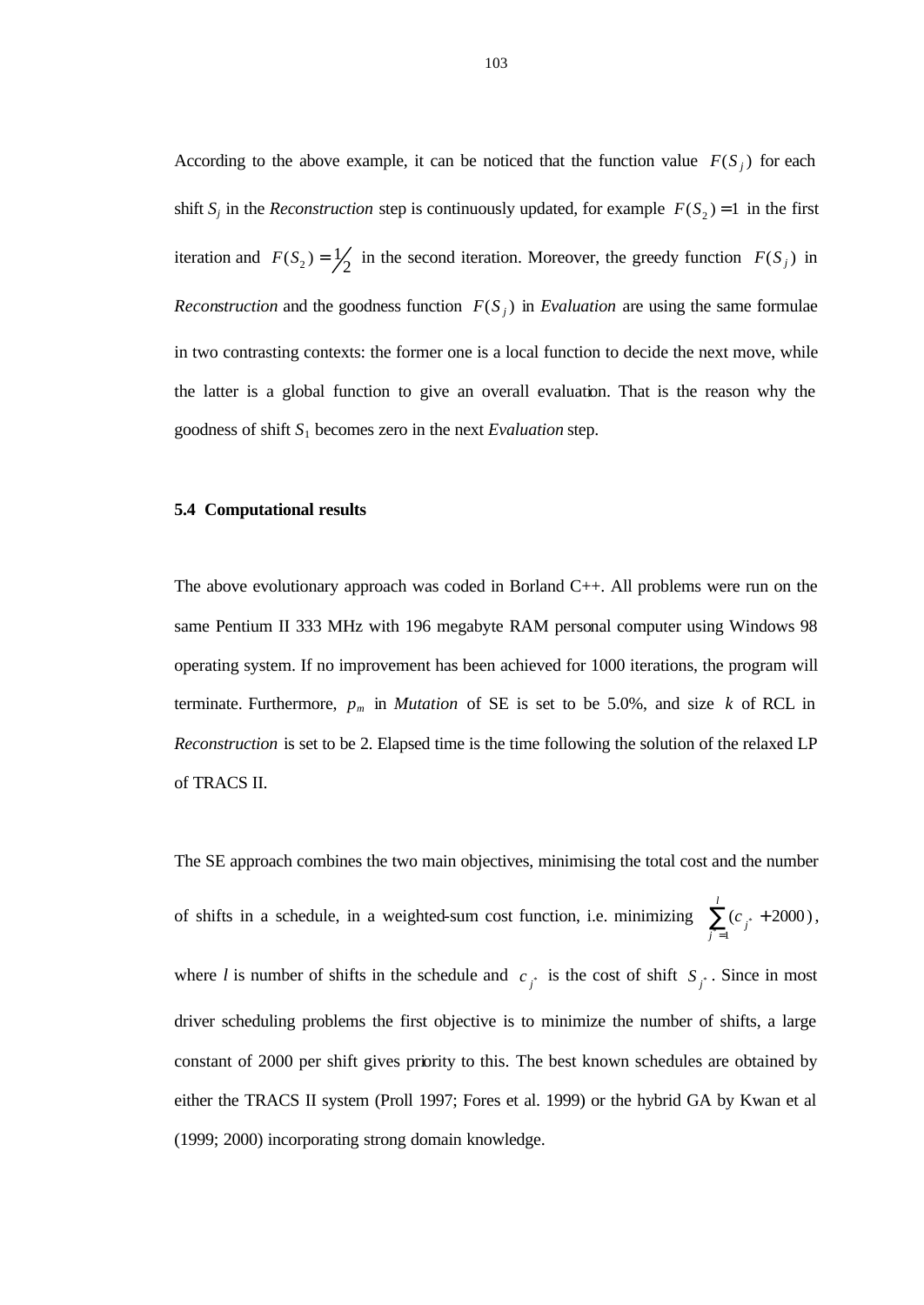In fact, a problem exists with the above weighted sum function if the Pareto surface is nonconvex (Steuer 1986; Ulungu 1994). Furthermore, the determination of weights per shift will be difficult. Therefore Section 4.3.3.2 proposes a fuzzy goal-directed search approach for the hybrid GA with some improved results, where the best schedule is the one that satisfies a vector of fuzzy goals as much as possible. However, since the best known solutions were all obtained using a weighted-sum objective function, the SE approach used the same simple weighted-sum objective function for benchmark comparisons.

Two sets of experiments have been implemented for the SE algorithm. The first set is to use an initial solution generated by a simple greedy heuristic as the SE's input, the purpose of which is to demonstrate the feasibility of using the SE algorithm in driver scheduling. The benchmark results in terms of shift number and total cost, including the qualities of the initial solution and the final SE's solution for individual cases, are compiled in table 5.1. In this experimental set, the same weight distribution of membership functions, *W*=(0.20, 0.10, 0.10, 0.20, 0.40), is applied to all these thirteen cases.

| Data        |                  |            | SE's initial schedule |            | SE's final schedule |            |         |         |         |
|-------------|------------------|------------|-----------------------|------------|---------------------|------------|---------|---------|---------|
|             | <b>Shifts</b>    | <b>RPD</b> | Cost(h)               | <b>RPD</b> | <b>Shifts</b>       | <b>RPD</b> | Cost(h) | $\%$    | Time(s) |
| Colx        | 44               | 29.41      | 382.62                | 32.78      | 35                  | 2.94       | 294.85  | 2.32    | 25      |
| Gmb         | 42               | 23.53      | 359.93                | 24.41      | 36                  | 5.88       | 296.82  | 2.59    | 14      |
| Neur        | 75               | 20.97      | 643.07                | 26.28      | 63                  | 1.61       | 509.77  | 0.10    | 131     |
| Ews         | 128              | 10.34      | 1241.78               | 23.74      | 118                 | 1.72       | 1006.41 | 0.28    | 72      |
| Wag3        | 59               | 18.00      | 495.66                | 22.86      | 51                  | 2.00       | 415.60  | 3.02    | 22      |
| F2x         | 70               | 9.38       | 693.72                | 23.39      | 64                  | 0.00       | 572.23  | 1.78    | 320     |
| Tram        | 61               | 24.49      | 564.12                | 34.47      | 50                  | 2.04       | 430.78  | 2.69    | 17      |
| <b>Trmx</b> | 63               | 28.57      | 571.50                | 39.91      | 50                  | 2.04       | 422.28  | 3.38    | 69      |
| Nb2         | 84               | 12.00      | 1006.67               | 18.28      | 77                  | 2.67       | 836.83  | $-1.68$ | 189     |
| Gall2       | 291              | 20.25      | 2946.22               | 31.09      | 243                 | 0.41       | 2263.33 | 0.70    | 776     |
| G532        | 323              | 17.03      | 2537.32               | 21.80      | 276                 | 0.00       | 2149.25 | 3.17    | 132     |
| Gall1       | 402              | 15.19      | 3308.95               | 24.34      | 344                 | $-1.43$    | 2695.33 | 1.29    | 239     |
| Rrne        | 471              | 19.24      | 4024.17               | 28.27      | 397                 | 0.51       | 3277.33 | 4.47    | 969     |
| Avg.        | 19.11%<br>27.05% |            |                       | 1.57%      |                     | 1.86%      |         |         |         |

Table 5.1: Results of the crude initial and the final SE's schedules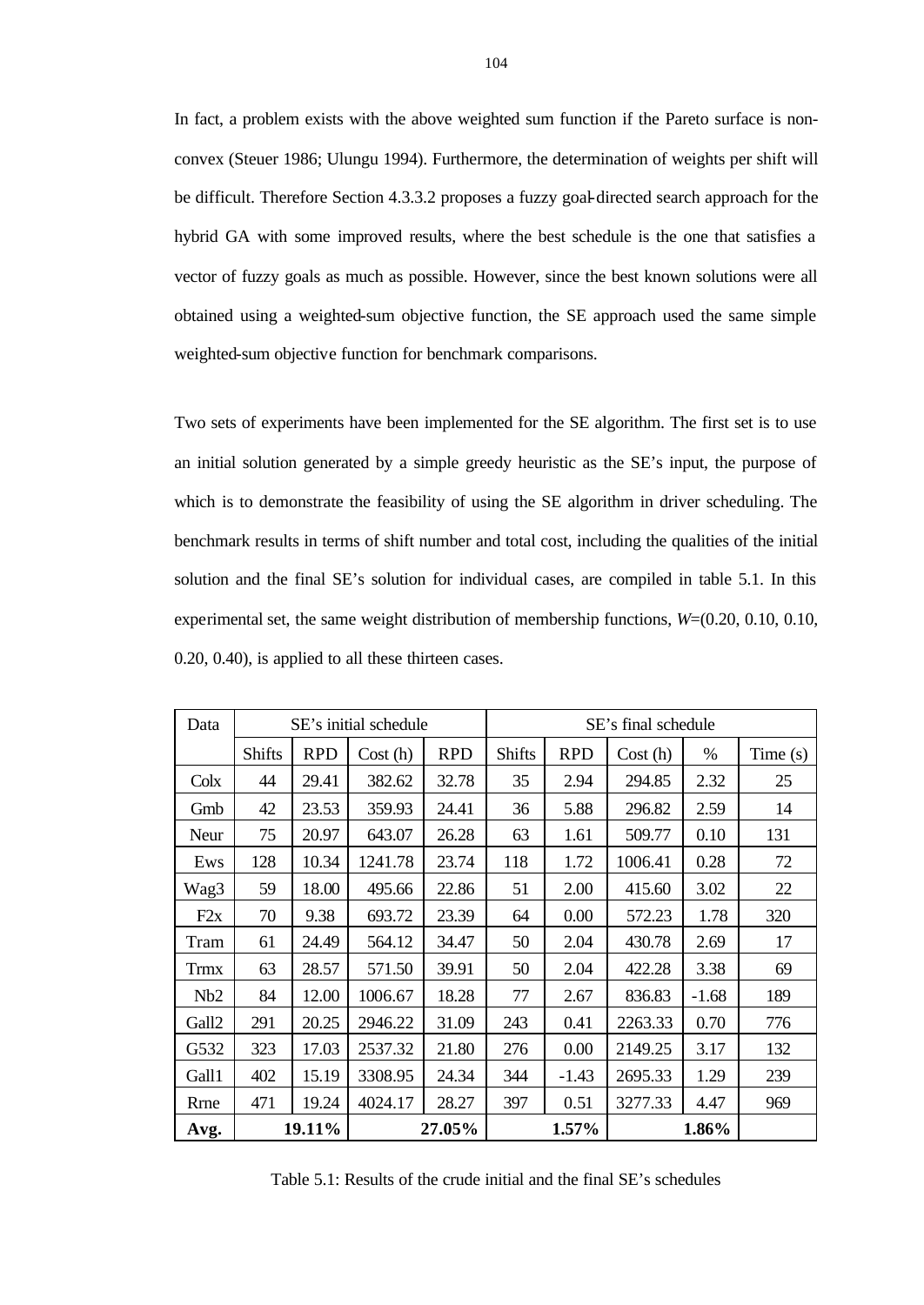The second set is to use a seed generated by a GA (described in Chapter 4) as the SE's input, the purpose of which is to find how good the SE's final solution would be if a relatively good initial solution is used. The benchmark results in terms of both objectives, including the qualities of the GA's initial solution and the final SE's solution for individual case, are compiled in table 5.2. The GA's population size is set to be 100 for all problems, and the weight distributions of membership functions in the SE are the ones that are used to derive these seeds in the GA.

| Data        |               |            | Initial schedule derived by GA |            | SE's final schedule |            |         |            |         |
|-------------|---------------|------------|--------------------------------|------------|---------------------|------------|---------|------------|---------|
|             | <b>Shifts</b> | <b>RPD</b> | Cost(h)                        | <b>RPD</b> | <b>Shifts</b>       | <b>RPD</b> | Cost(h) | <b>RPD</b> | Time(s) |
| Colx        | 36            | 5.88       | 302.51                         | 4.98       | 35                  | 2.94       | 294.06  | 2.05       | 24      |
| Gmb         | 37            | 8.82       | 307.33                         | 6.22       | 35                  | 2.94       | 294.92  | 1.94       | 16      |
| Neur        | 66            | 6.45       | 531.02                         | 4.27       | 62                  | 0.00       | 507.67  | $-0.31$    | 120     |
| Ews         | 118           | 1.72       | 1022.08                        | 1.85       | 117                 | 0.82       | 1000.18 | $-0.34$    | 167     |
| Wag3        | 51            | 2.00       | 416.65                         | 3.28       | 51                  | 2.00       | 406.55  | 0.78       | 11      |
| F2x         | 66            | 3.13       | 613.86                         | 9.19       | 62                  | $-3.13$    | 583.28  | 3.75       | 530     |
| Tram        | 51            | 4.08       | 442.10                         | 5.39       | 49                  | 0.00       | 421.56  | 0.49       | 23      |
| <b>Trmx</b> | 51            | 4.08       | 427.70                         | 4.71       | 49                  | 0.00       | 414.38  | 1.45       | 59      |
| Nb2         | 76            | 1.33       | 881.92                         | 3.62       | 74                  | $-1.33$    | 830.60  | $-2.41$    | 216     |
| Gall2       | 244           | 0.83       | 2287.68                        | 1.79       | 243                 | 0.41       | 2250.53 | 0.13       | 981     |
| G532        | 277           | 0.36       | 2152.38                        | 3.32       | 271                 | $-1.81$    | 2104.33 | 1.02       | 130     |
| Gall1       | 350           | 0.29       | 2749.32                        | 3.31       | 343                 | $-1.72$    | 2663.05 | 0.07       | 358     |
| Rrne        | 407           | 3.04       | 3399.62                        | 8.36       | 390                 | $-1.27$    | 3242.75 | 3.36       | 1320    |
| Avg.        | 3.23%         |            | 4.63%                          |            | $-0.01%$            |            | 0.92%   |            |         |

Table 5.2: Results of the GA's initial and the final SE's schedule

Using the initial solutions derived from GAs, the SE approach has successfully solved two problems which were not solved by TRACS II with better solutions and much faster speed than other heuristics, and has produced superior results for the two larger problems (G532 and Gall1) whose sizes necessitated decomposition for TRACS II. Although the ILP of the latest TRACS II version can now solve the largest problem (Rrne) without decomposition, the SE approach has outperformed it in terms of total shift number.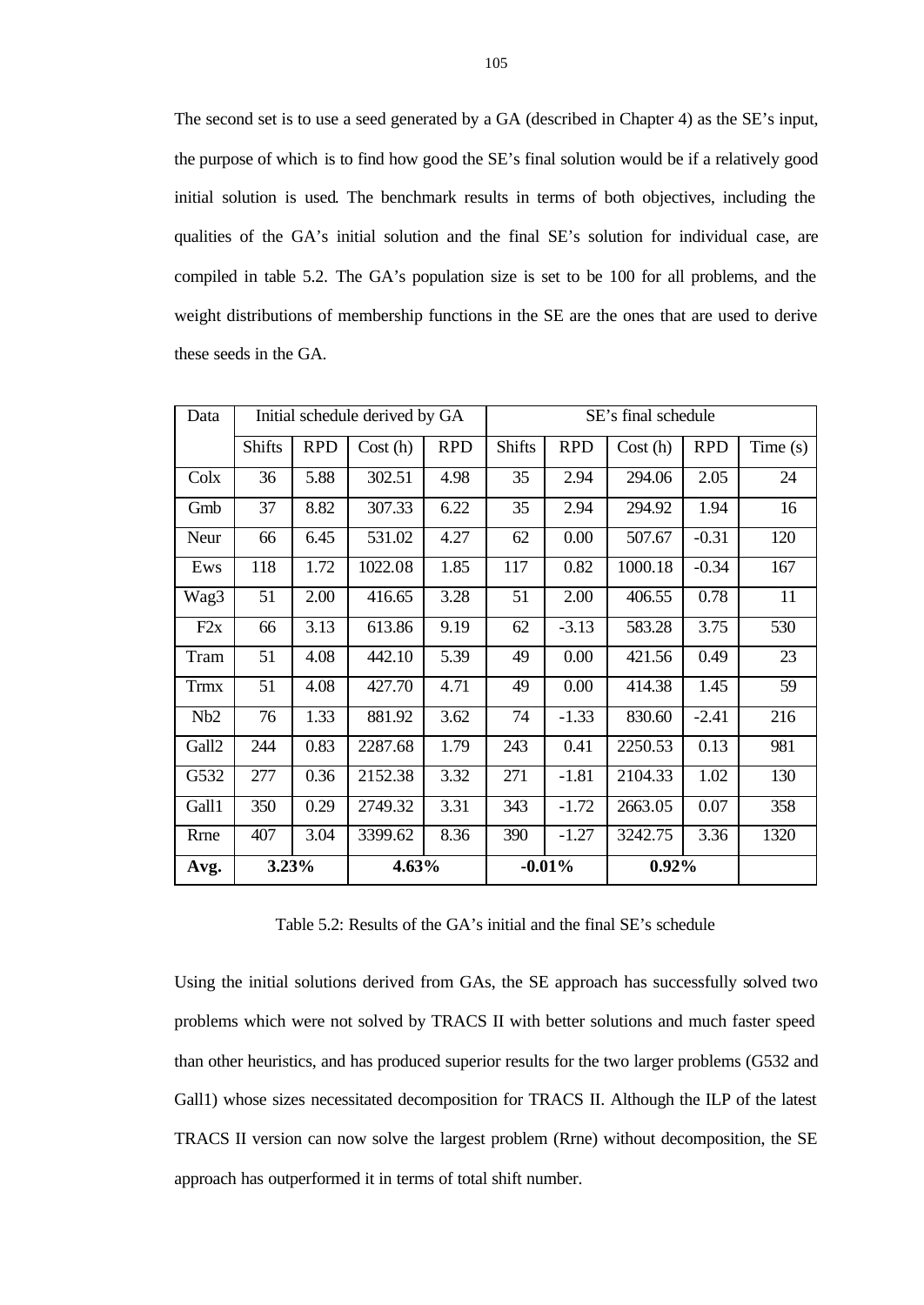Computational results show that the results of the new SE approach are very close to that of TRACS II, regardless which kind of initial solution is used as the seed. In particular, compared with all the best known solutions, the SE's solution using the GA's result as the seed is even 0.01% better in terms of total shift number, and is only 0.92% more expensive in terms of total cost on average. However, our results are much faster in general, especially for larger cases.

To test the robustness of the proposed SE algorithm, each data set started from the seed derived from the GA was un ten times by fixing the parameter and varying the pseudo random number seed at the beginning. The summary results are showed in Table 5.3. Comparing the number of shifts in the ten times with the best solutions found before the runs, on average 56.9% of the runs have the same or better results. In terms of solution costs, there is no noticeable variation between the runs. Except the last four larger cases that have higher standard deviations in cost, no obvious trend can be observed.

|                   | Number of Shifts |      |                |                      |                |         | Cost    |         |      |
|-------------------|------------------|------|----------------|----------------------|----------------|---------|---------|---------|------|
| Data              | In table         |      |                | Distribution of runs |                | Ave.    | Min.    | Max.    | Std. |
|                   | 5.2              | $-1$ | $=$            | $+1$                 | $+2$ or        |         |         |         | Dev. |
|                   |                  |      |                |                      | more           |         |         |         |      |
| $C$ olx           | 35               |      | 5              | 5                    |                | 294.12  | 293.76  | 295.83  | 1.61 |
| Gmb               | 35               |      | 6              | 4                    |                | 295.07  | 293.82  | 295.44  | 1.58 |
| Neur              | 62               |      | $\overline{4}$ | $\overline{4}$       | 2              | 508.33  | 507.32  | 510.64  | 1.47 |
| Ew3               | 117              | 1    | 7              | $\overline{2}$       |                | 1003.37 | 998.36  | 1006.41 | 2.56 |
| Wag3              | 51               |      | 7              | 3                    |                | 407.31  | 405.68  | 410.56  | 1.77 |
| F2x               | 62               |      | $\overline{4}$ | 3                    | 3              | 584.82  | 572.23  | 589.23  | 3.86 |
| Tram              | 49               |      | 6              | 4                    |                | 422.14  | 420.13  | 426.65  | 1.73 |
| <b>Trmx</b>       | 49               |      | 5              | 5                    |                | 415.47  | 413.83  | 420.21  | 2.14 |
| Nb2               | 74               |      | 6              | $\overline{2}$       | 2              | 830.44  | 829.86  | 835.24  | 2.87 |
| Gall <sub>2</sub> | 243              |      | 9              | 1                    |                | 2251.03 | 2249.35 | 2265.69 | 5.85 |
| G532              | 271              |      | 5              | 2                    | 3              | 2106.45 | 2102.32 | 2122.13 | 6.13 |
| Gall1             | 343              | 1    | $\overline{4}$ | 3                    | $\overline{2}$ | 2663.46 | 2661.72 | 2673.41 | 5.98 |
| Rrne              | 390              | 1    | 3              | $\overline{2}$       | 4              | 3244.16 | 3238.57 | 3259.87 | 7.64 |

Table 5.3: Results of ten runs with fixed parameters but different random seed numbers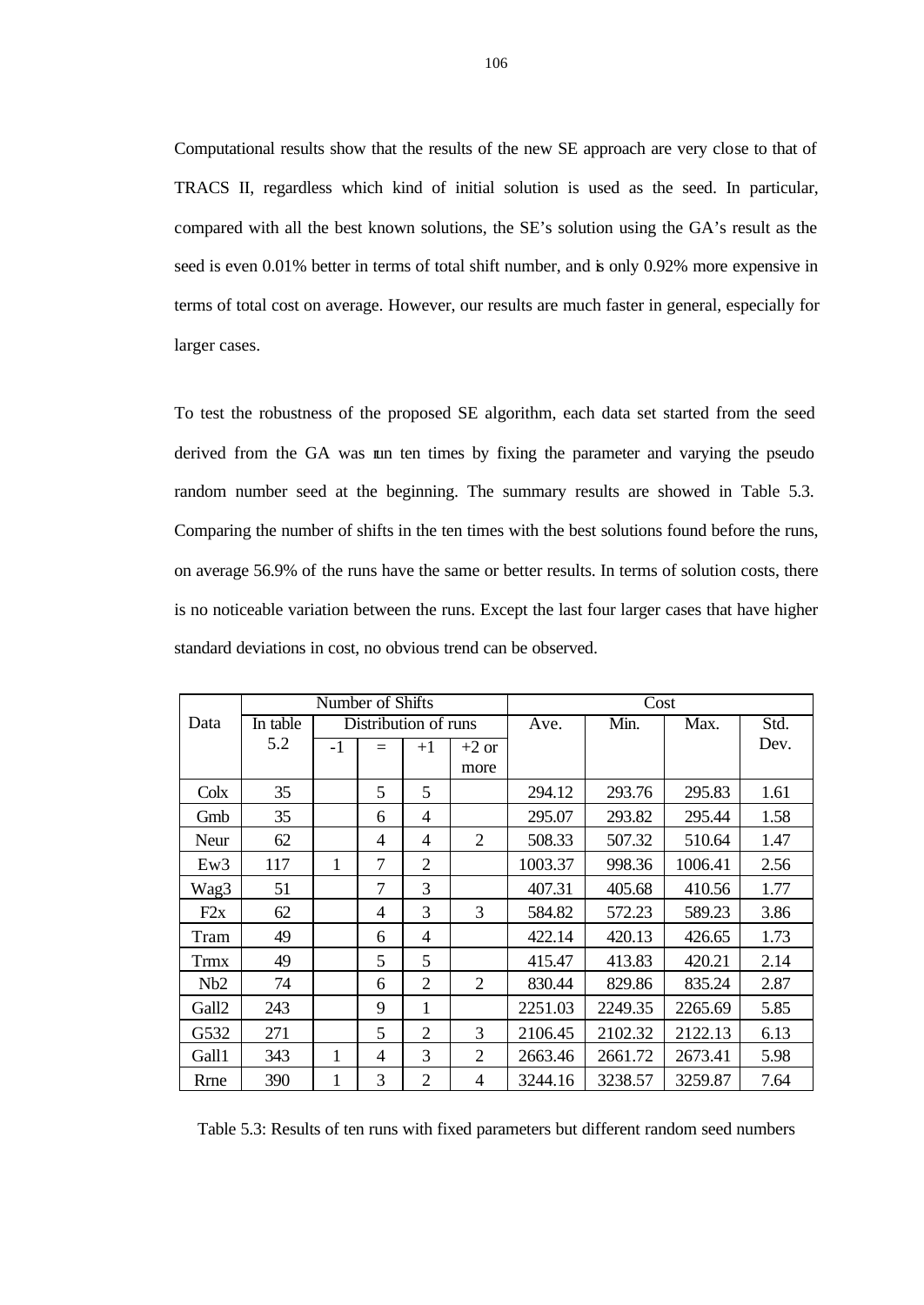Figure 5.2 and Figure 5.3 respectively depicts the improvement of the schedule from aspects of total cost and shift number versus the number of iterations for the Tram case. Although the actual values may differ among various cases, the characteristic shapes of the curves are similar.



Figure 5.2: RPD of total cost (in current and best schedule respectively) versus iteration number



Figure 5.3: RPD of shift number (in current and best schedule respectively) versus iteration number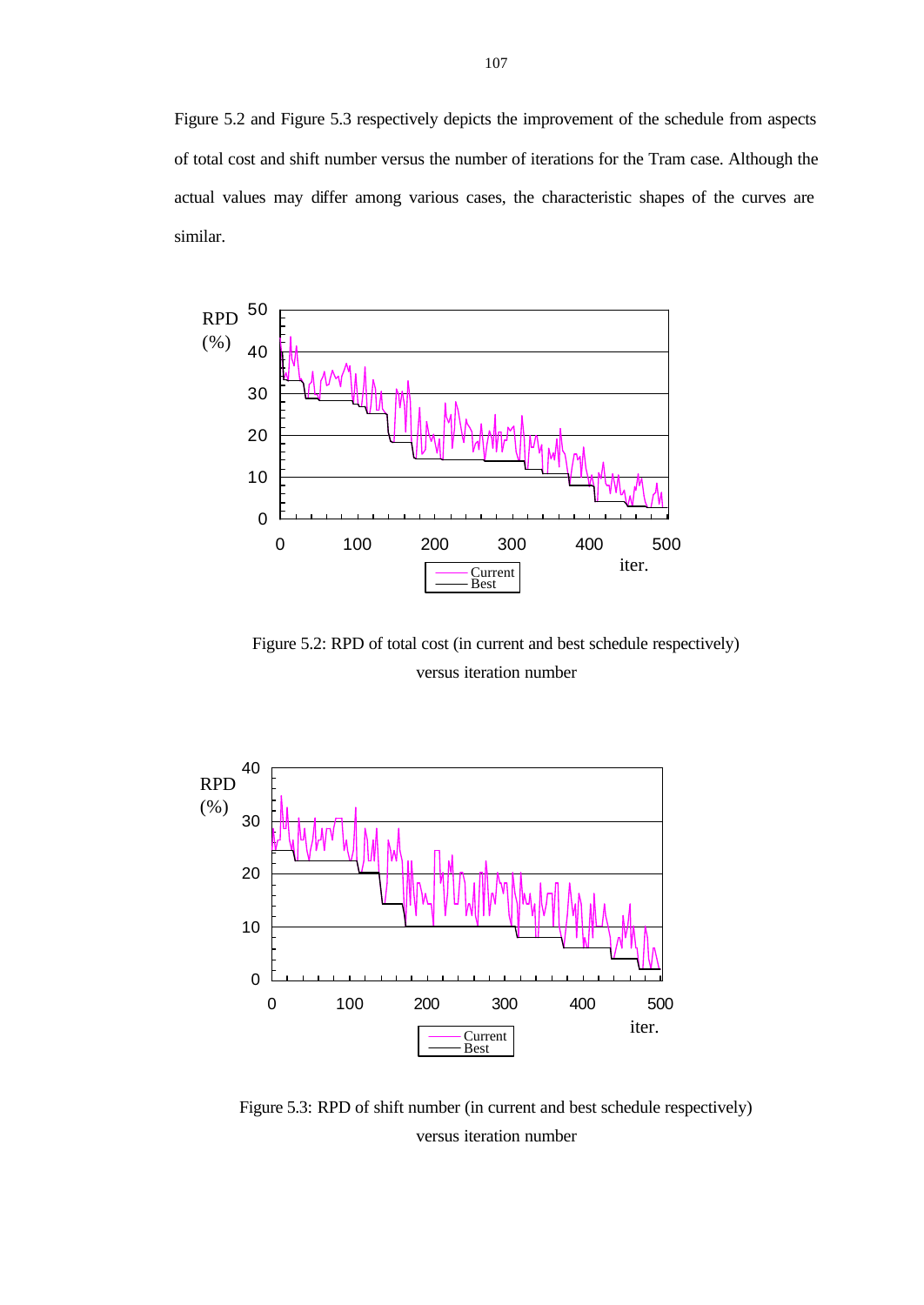#### **5.5 Conclusions**

A fuzzy evolutionary approach for driver scheduling is presented in this chapter. It incorporates the idea of fuzzy evaluation into a SE algorithm, combining the features of iterative improvement and constructive perturbation, to explore solution space effectively and obtain superior schedules. This new approach is novel because it is the first time that the SE algorithm has been applied to the driver scheduling problem. Experiments with benchmark tests using data from the transportation industry demonstrate the strengths of the proposed algorithm in solving large size driver scheduling problems.

Applying SE algorithms to driver scheduling problems has several advantages. First, it is simple to carry out because it utilizes greedy algorithm and local heuristic. Secondly, due to its characteristics of maintaining only a single schedule at each generation and discarding inferior shifts from this schedule, the SE algorithm converges fast compared with other metaheuristics. Thirdly, combined with probabilistic hill climbing, the SE achieves superior schedules by effective exploration of the solution space.

Although this work is presented in terms of driver scheduling, it is suggested that, besides general set covering problems (to be introduced in the following Chapter 6), this SE approach could also be applied to many other scheduling problems whose solutions can be decomposed into elements. Even the process of identifying fuzzified criteria could be generalized and applied elsewhere.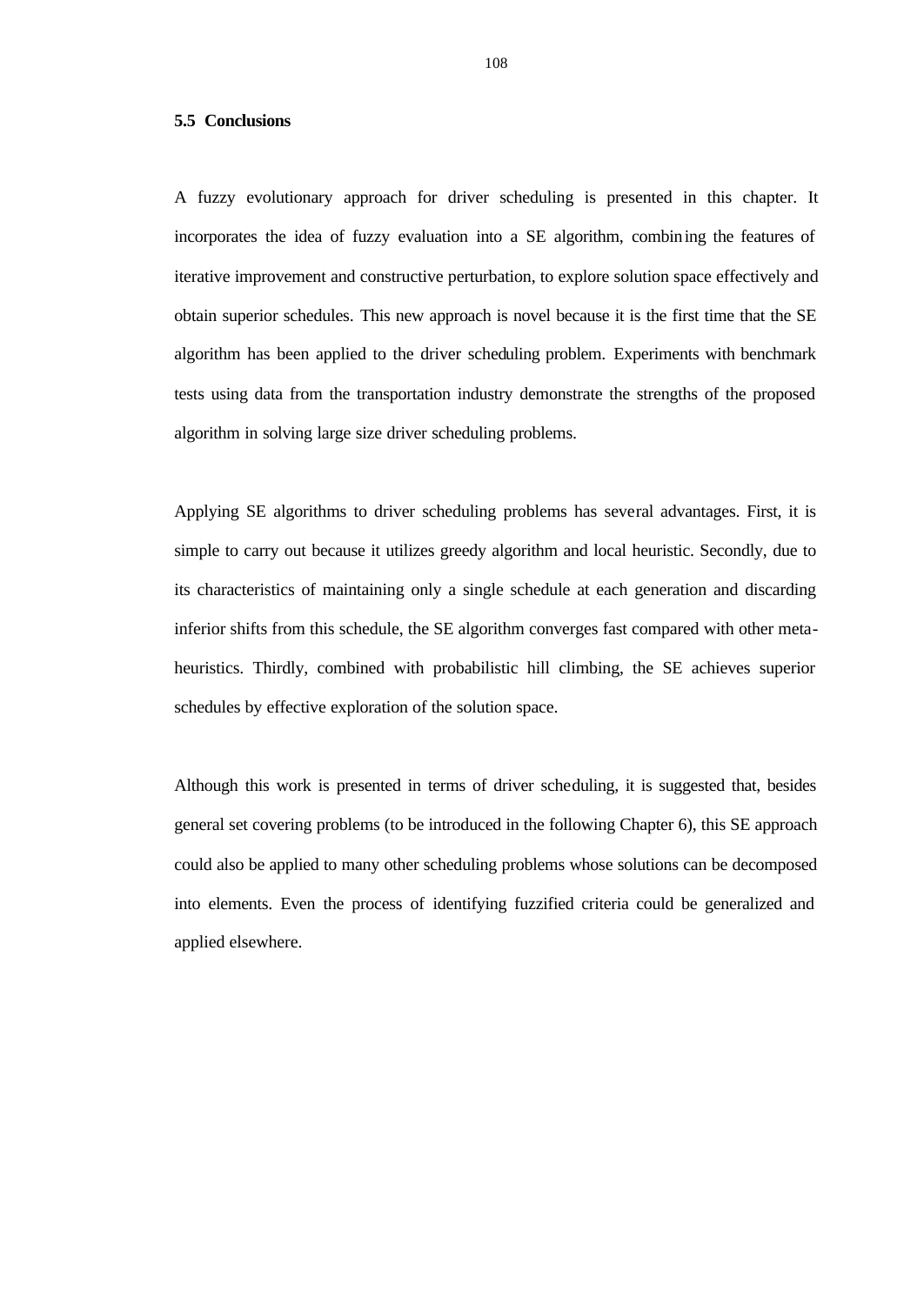# **Chapter Six**

# **A Fuzzy SE Approach with Taguchi Parameter Setting for the Set Covering Problem**

# **6.1 Introduction**

Set Covering Problems (SCPs) are difficult zero-one optimization problems, which have been proven to be NP-complete (Garey and Johnson, 1979). The SCP is the problem of finding a subset of the columns of an  $m \times n$  zero-one matrix

\_\_\_\_\_\_\_\_\_\_\_\_\_\_\_\_\_\_\_\_\_\_\_\_\_\_\_\_\_\_\_\_\_\_\_\_\_\_\_\_\_\_\_\_\_\_\_\_\_\_\_\_\_\_\_\_\_\_\_\_\_\_\_\_\_\_\_\_\_\_\_\_\_\_\_

$$
A = \{a_{ij} \in \{0,1\}; i = 1,2,...,m; j = 1,2,...,n\}
$$

that covers all rows at a minimum cost, based on a set of costs  $\{c_j; j = 1, 2, ..., n\}$ . Defining  $x_i = 1$  if column *j* (with an associated cost  $c_j > 0$ ) is in the solution and  $x_j = 0$  otherwise, the SCP is to

$$
\text{Minimize} \quad \sum_{j=1}^{n} c_j x_j \tag{6.1}
$$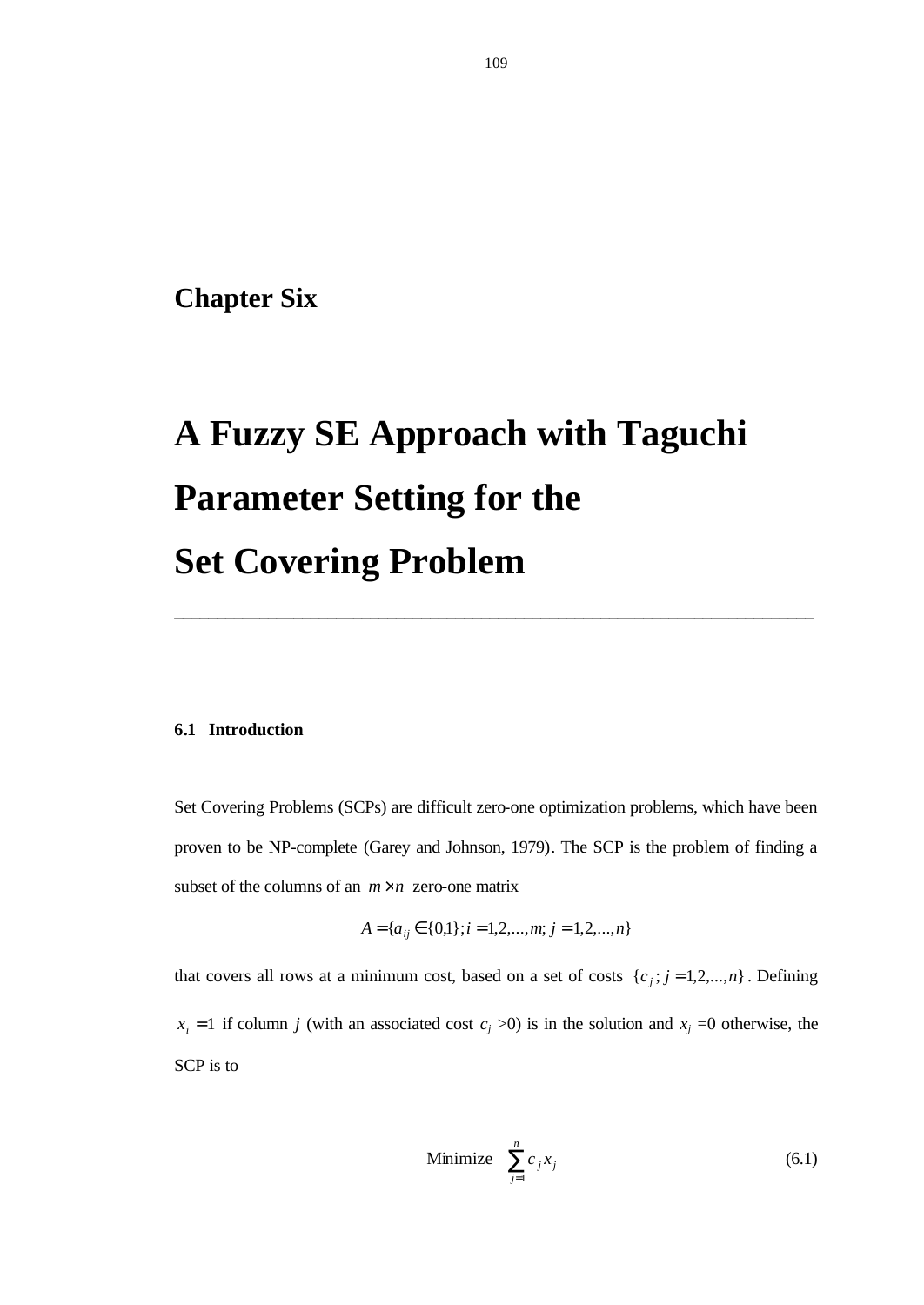Subject to: 
$$
\sum_{j=1}^{n} a_{ij} x_j \ge 1, \quad i \in I = \{1, 2, ..., m\}
$$
 (6.2)

$$
x_j = 0 \text{ or } 1, \quad j \in J = \{1, 2, \dots, n\}
$$
\n
$$
(6.3)
$$

Constraint (6.2) ensures that each row is covered by at least one column, and (6.3) requires that whole columns be used. In the case that all the cost coefficients  $c_j$  are equal, the problem is called a unicost SCP, and the objective is to minimize the number of columns.

Integer Linear Programming (ILP) is the traditional approach for the SCP. The relaxed Linear Programming (LP) for the SCP, i.e. ignoring the integer constraint, is first solved. Then, the branch-and-bound tree-search procedure is used to obtain the integer solution. For large size SCPs, this method often has computational difficulty in getting an integer solution, although the relaxed LP can usually be solved relatively quickly in polynomial time (Karmarkar 1984).

In this chapter, a new fuzzy evolutionary approach for solving large-scale SCP problems is presented. The approach involves a number of parameters and evaluation weights, the combinations of which are efficiently experimented using Taguchi's orthogonal arrays (Taguchi 1986, Taguchi 1987). Data sets for the bus and rail driver scheduling problem are used to test the performance of this approach.

This chapter reports on improvements in the fuzzy SE approach, and its generalization from driver scheduling to the class of SCP:

- For fuzzy evaluation, the criteria used are now generalized for the SCP without any domain specific knowledge in their formulation.
- In SE's *Evaluation* step, a new evaluation function has been designed to replace the former function that was specialized for the driver scheduling problem.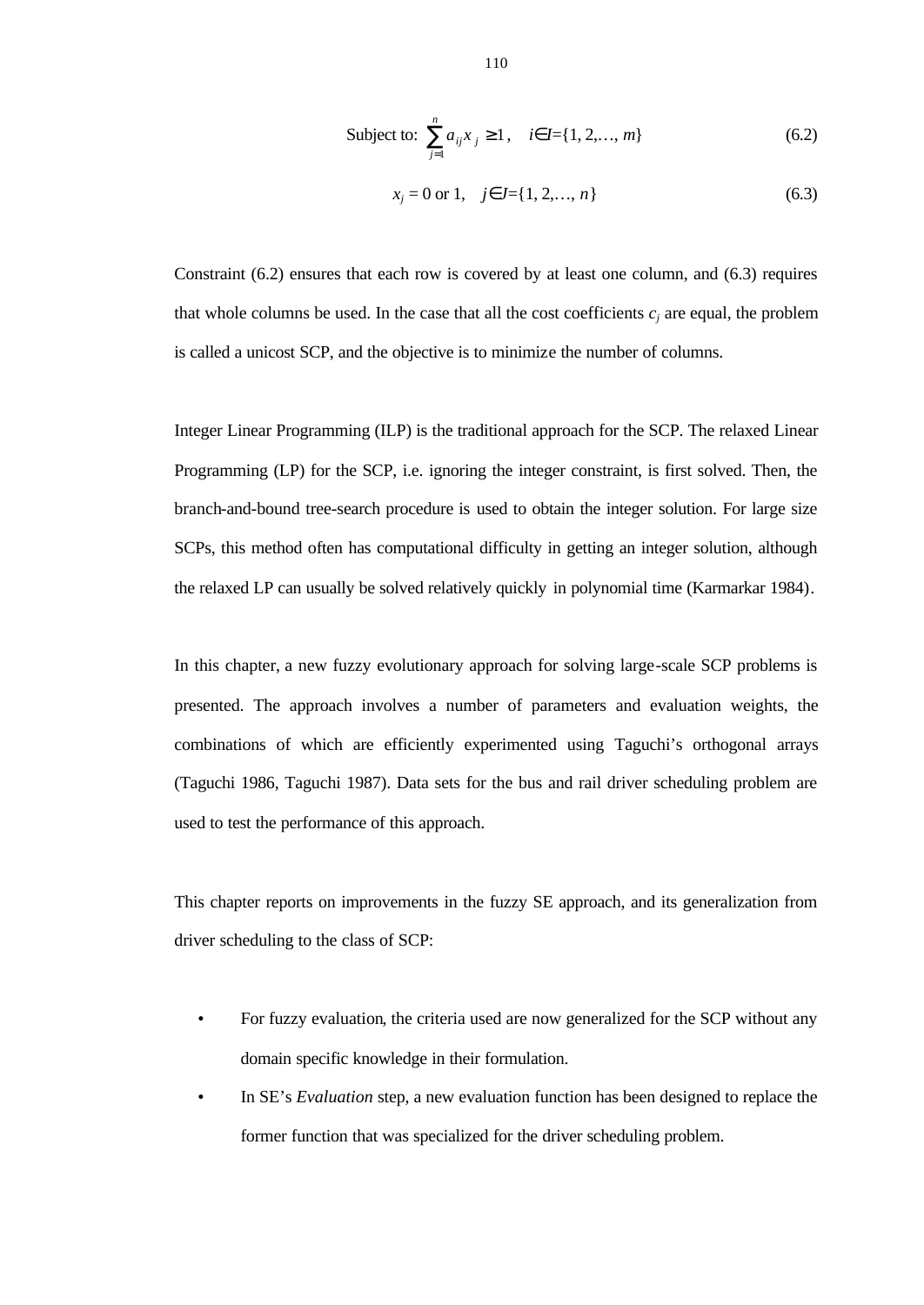- In SE's *Construction* step, the function for assessing which columns to be used for repairing the broken solution is different from that in the *Evaluation* step for discarding columns.
- Taguchi's experimental design (Taguchi 1986; Taguchi 1987) is utilized to reliably set the seven parameters in our proposed algorithm. This method uses orthogonal arrays to perform an initial study of the wide range of parameter space, with a small number of experiments.

The method of fuzzy evaluation for the SCP is described first. A fuzzy SE algorithm is then presented. Taguchi's orthogonal experimental design for parameter settings will be briefly introduced. Comparative results using large-scale real world problems are given, which are followed by some conclusions.

#### **6.2 Fuzzy evaluation for set covering**

Like the process of forming a schedule, the process of constructing a possible solution by the greedy heuristic is inherently sequential. Among the large number of columns to be chosen, it would be difficult to judge which one is more effective than others because the criteria bear some uncertainty. Fuzzy set theory (Zadeh 1965) is therefore used to assign each column a quantitative value according to its structural state. The fitter the structure for a column, the larger its value is.

#### **6.2.1 Construction of the factor set**

The main factors concerning the column's structure are the number of rows it covers  $(u_1)$ , its cost  $(u_2)$ , the ratio of its number of covered rows to its cost  $(u_3)$ , and the average coverage number (number of columns covering the row) of all the rows covered by this column  $(u_4)$ . Furthermore, since the relaxed LP in the set covering model can be solved relatively easily,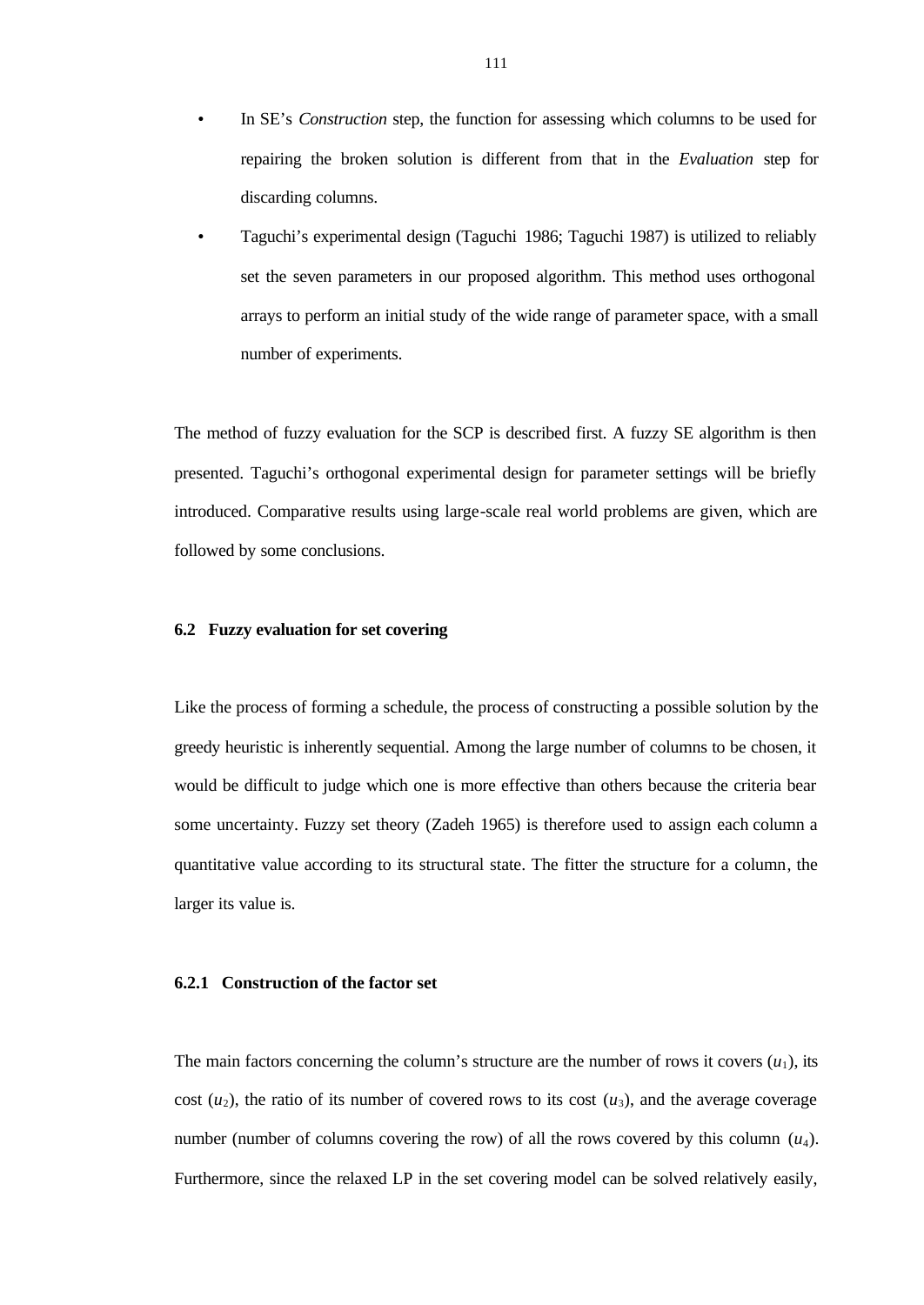the fractional cover of the relaxed LP solution, if the column is included in this solution, is used as the fifth factor  $(u_5)$ .

The formation of these five factors is very similar to that used in driver scheduling. However, all the factors that involve domain knowledge of driver scheduling (i.e.  $u_2$ ,  $u_3$ , and  $u_4$ ) have been removed. New factors particularly relevant to the general set covering problem have been added.

# **6.2.1.1 Factor** *u***<sup>1</sup>**

The objective for set covering is to minimize the total cost of the solution. However in many real-world problems, the total cost is usually increased with the number of columns in the solution. To reduce the number of columns used as more as possible, the number of rows each column covers should be taken into account as a criterion about the column structure.

Considering two columns that cover different number of rows, one column should be more efficient than another because it covers more rows and thus potentially minimises the number of columns in the final solution. If every column in the solution covers as many rows as possible, it can be concluded that, in this solution, the number of column is possibly fewer thus leading to a lower total cost. Therefore, similar to the function for driver scheduling, an associated membership function can be designed based on the assumption that the goodness of a column  $j(j \in J)$  generally increases with the number of rows it covers, denoted as  $\mathbf{b}_j$ .

The membership functions  $\mathbf{m}_{j1}$  ( $j \in J$ ) for factors  $u_1$  is defined as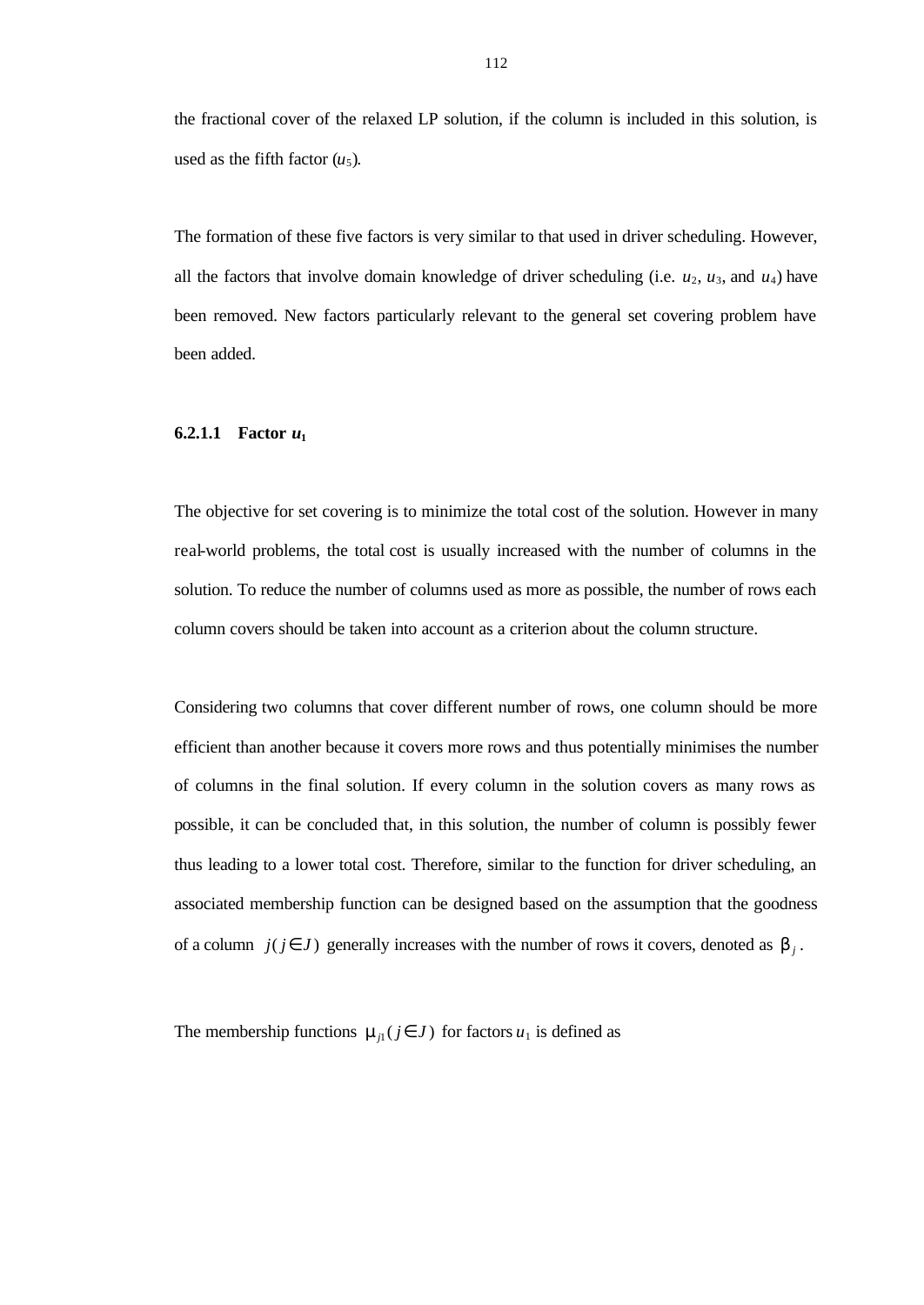$$
\mathbf{m}_{j1} = \begin{cases} 2\left(\frac{x_{j1} - c_{j1}}{b_{j1} - c_{j1}}\right)^2, & c_{j1} \le x_{j1} < \frac{b_{j1} + c_{j1}}{2}, \\ 1 - 2\left(\frac{x_{j1} - b_{j1}}{b_{j1} - c_{j1}}\right)^2, & \frac{b_{j1} + c_{j1}}{2} \le x_{j1} \le b_{j1} \end{cases}
$$
(6.4)

where  $x_{j1} = b_j = \sum_{i=1}^{m}$ *i*  $x_{j1} = b_j = \sum a_{ij}$ 1  $a_1 = b_j = \sum a_{ij}$ ;

 $b_{j1}$  = maximum number of rows;

 $c_{j1}$  = minimum number of rows.

# **6.2.1.2 Factor** *u***<sup>2</sup>**

To achieve the objective of minimum total cost, the cost for individual column in the final solution should be as small as possible. Therefore, factor  $u_2$  is based on the assumption that the goodness of a column  $j(j \in J)$  generally decreases with its cost  $c_j$ . Compared with the non-linear membership function used for the driver scheduling problem, a linear functions defined as  $\mathbf{m}_{j2}$  ( $j \in J$ ) below seems to perform better.

$$
\mathbf{m}_{j2} = \frac{b_{j2} - x_{j2}}{b_{j2} - c_{j2}}, \forall j \in J,
$$
\n(6.5)

where  $x_{j2} = c_j$ ;

- $b_{j2}$  = maximum cost;
- $c_{j2}$  = minimum cost.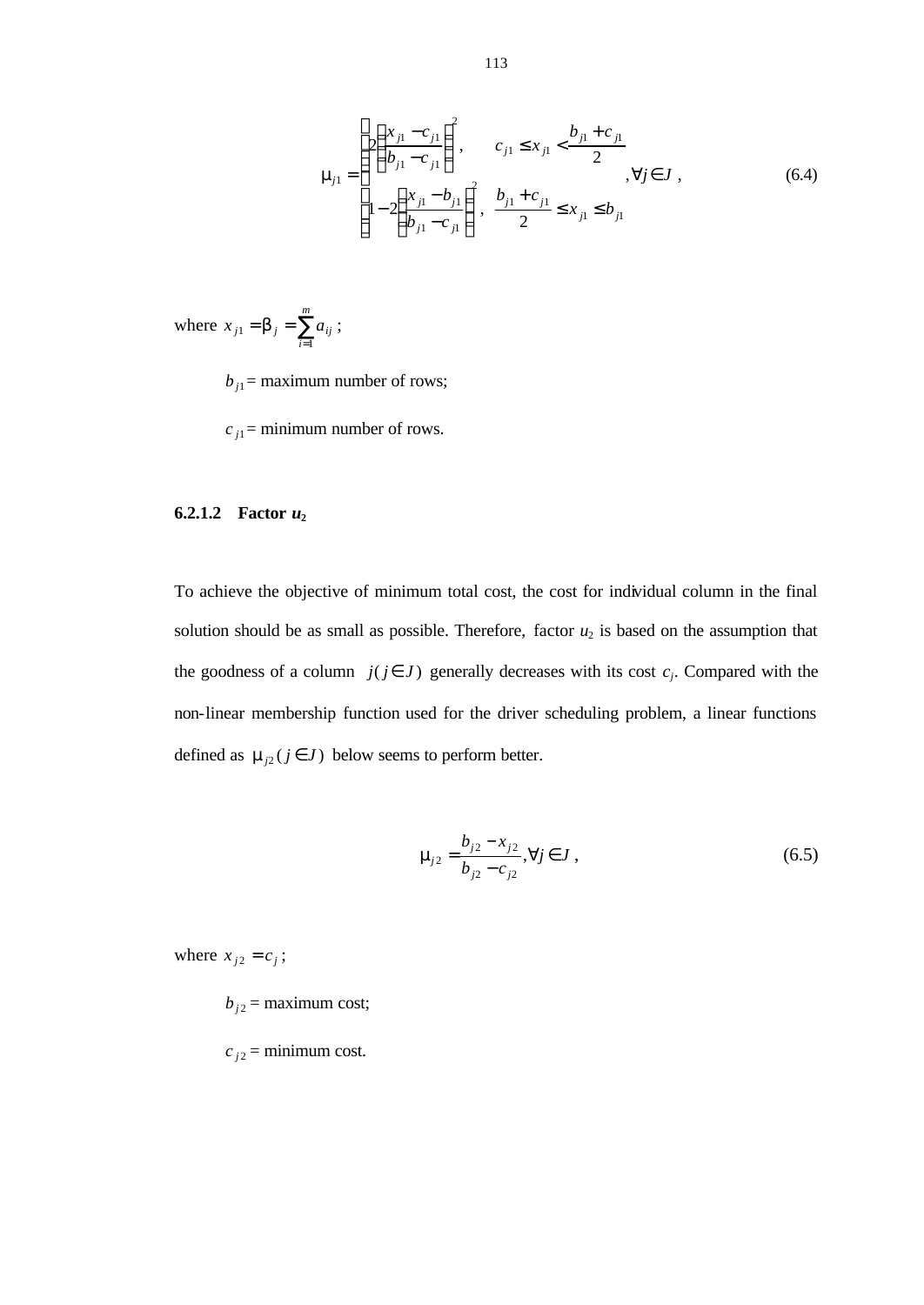#### **6.2.1.3 Factor** *u***<sup>3</sup>**

According to the above analysis for factor  $u_1$  and factor  $u_2$ , to achieve a satisfactory solution, the ideal columns to be used would be those covering as many rows as possible, and at the same time having the cost as small as possible. Unfortunately, in practice these two factors are often contradictory because a column covering more rows usually has a larger cost.

To get a balance between the number of covered rows and the cost for a column, besides these absolute values, the relative ratio of number of covered rows to its cost can be regarded as the third important criterion. Based on the assumption that the goodness of a column  $j(j \in J)$ generally increases with the ratio of the number of covered rows to its cost, denoted as **<sub>***j***</sub>**  $/c$ **<sup>***j***</sup>, the membership function**  $\mathbf{m}_{j3}$  **(** $j \in J$ **) for factor**  $u_3$  **is therefore defined as** 

$$
\mathbf{m}_{j3} = \begin{cases} 2\left(\frac{x_{j3} - c_{j3}}{b_{j3} - c_{j3}}\right)^2, & c_{j3} \le x_{j3} < \frac{b_{j3} + c_{j3}}{2}, \\ 1 - 2\left(\frac{x_{j3} - b_{j3}}{b_{j3} - c_{j3}}\right)^2, & \frac{b_{j3} + c_{j3}}{2} \le x_{j3} \le b_{j3} \end{cases}
$$
(6.6)

where 
$$
x_{j3} = \frac{\mathbf{b}_j}{c_j} = \sum_{i=1}^m a_{ij} / c_j;
$$

 $b_{j3}$  = maximum ratio;

 $c_{i3}$  = minimum ratio.

# **6.2.1.4 Factor** *u***<sup>4</sup>**

Considering all the columns with respect to all the rows to be covered, each row *i* has an associated coverage list containing  $L_i$  columns that are able to cover  $i$ , where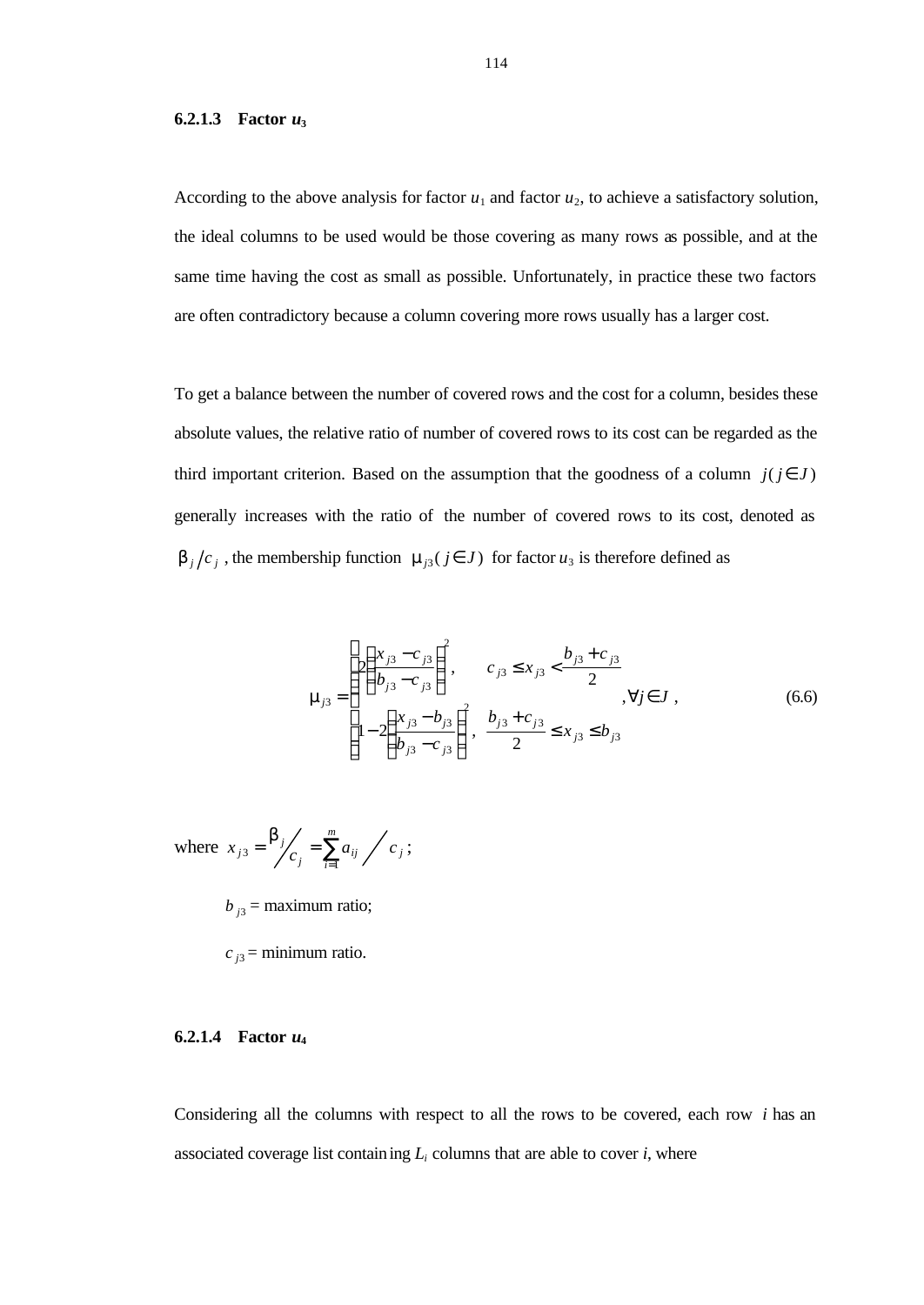$$
L_i = \sum_{j=1}^{n} a_{ij}, i \in I.
$$
 (6.7)

Normally each column covers at least one row, and the number of rows contained in column *j*

is  $\sum_{i=1}^m$ *i aij* 1 . Therefore, for all the rows in column  $j$ , the total coverage number is  $\sum_{i=1}^{\infty} (a_{ij} \times \sum_{j=1}^{\infty}$  $\sum_{i=1}^{m}$   $(a_{ii} \times$ *n*  $a_{ij} \times \sum a_{ij}$  $(a_{ii} \times \sum a_{ii})$ , and the average coverage number, denoted as  $a_{i}$ , is formulated as

$$
a_{j} = \sum_{i=1}^{m} (a_{ij} \times \sum_{j=1}^{n} a_{ij}) / \sum_{i=1}^{m} a_{ij}, j \in J.
$$
 (6.8)

The average coverage number is an index about whether the components in a column are heavily covered by other columns in general. To find an economic cover, it is reasonable to regard the columns whose rows are heavily covered by others as to be less important. Based on this assumption, the goodness of column  $j(j \in J)$  generally decreases with the average coverage number of all the rows covered by column *j*. Thus the membership functions  $\mathbf{m}_{j4}$  ( $j \in J$ ) for factors  $u_4$  is defined as

$$
\mathbf{m}_{j4} = \frac{b_{j4} - x_{j4}}{b_{j4} - c_{j4}}, \forall j \in J,
$$
\n(6.9)

where  $x_{i4} = a_i$ ;

*i*

*j*

1  $j=1$ 

 $b_{j4}$  = maximum average coverage number;

 $c_{i4}$  = minimum average coverage number.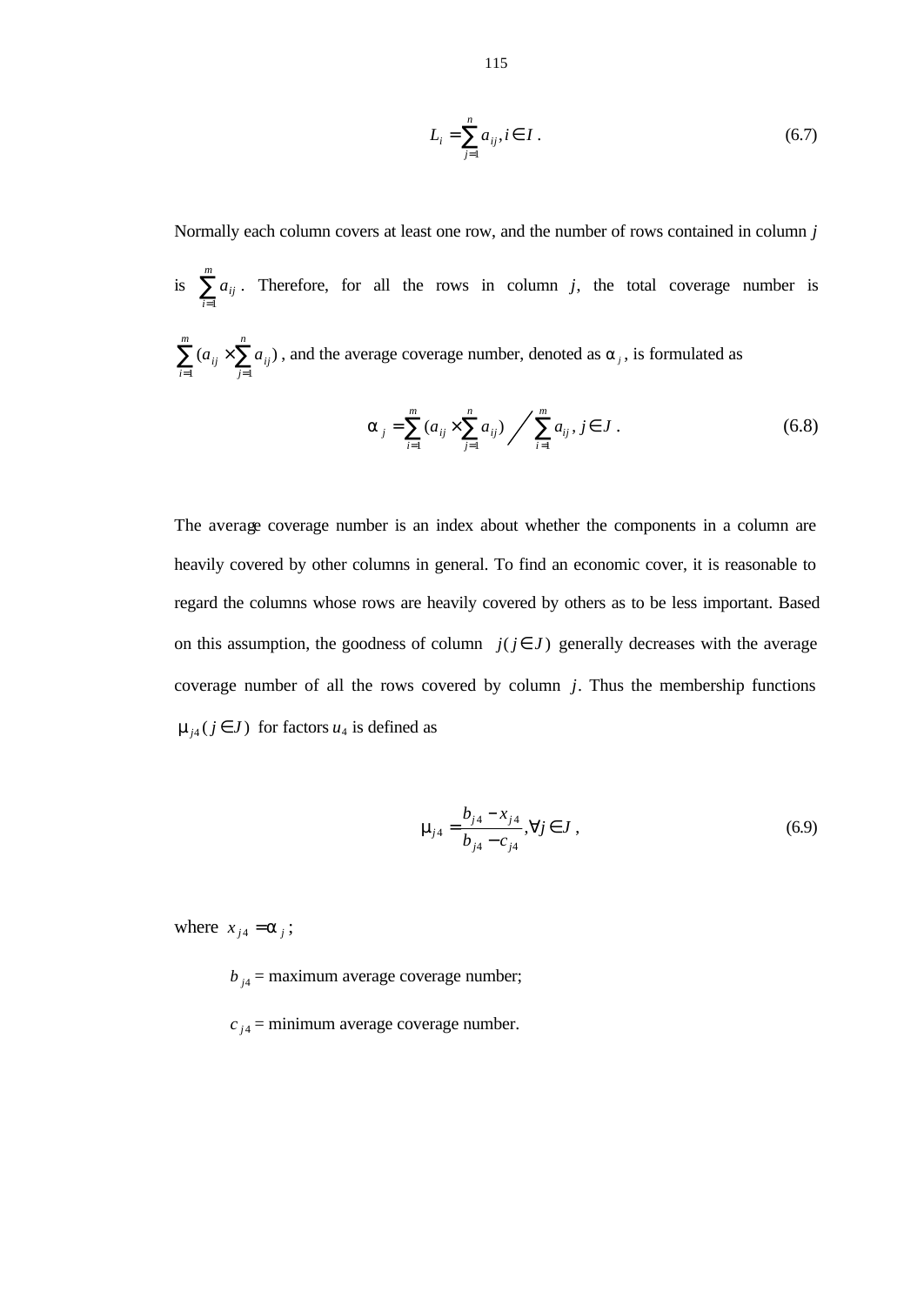#### **6.2.1.5 Factor** *u***<sup>5</sup>**

A popular method for column selection is ILP, which is NP-hard (Garey and Johnson, 1979). Large problems would have to be divided into sub-problems, and in some cases the ILP process may have difficulties in finding an integer solution. In contrast, the relaxed fractional problem in which the solution vector is not required to be integral,  $X \in [0,1]^n$ , is much easier: the optimal solution for the relaxed problem can be found in polynomial time (Karmarker 1984). In addition, Srinivasan (1995) showed that the approximation guarantee for the Randomised Rounding Algorithm (RRA) on fractional covers is

$$
c_{RRA} \le c_{Min} \left( \ln(\frac{m}{c_{Min}}) + \ln \ln(\frac{m}{c_{Min}}) + O(1) \right). \tag{6.10}
$$

Here  $c_{<sub>RRA</sub>}$  is the number of sets in the subcover output by the RRA, and  $c_{<sub>Min</sub>}$  is the optimum value of the relaxed LP for the set covering problem. Although Slavík (1996) proved the performance guarantee for the RRA was even worse than that of the simple greedy algorithm, it still can be concluded that at least the relaxed solution provides some useful information about the distribution of the optimal integer solution. For the same reason described in Section 3.4.1.5, the membership function  $\mathbf{m}_{j5}$  ( $j \in J$ ) for the fractional cover factor can be defined as

$$
\mathbf{m}_{j5} = \begin{cases} e^{-\frac{(x_{j5}-\mathbf{a})^2}{\mathbf{b}}}, & \text{if column } j \text{ is in the fractional cover;}\\ 0, & \text{otherwise.} \end{cases}
$$
 (6.11)

Let  $\mathbf{m}_{j5} = 1$  when  $x_{j5} = b_{j5}$ , and  $\mathbf{m}_{j5} = 0.01$  when  $x_{j5} = c_{j5}$ ,

where  $x_{j5}$  = fractional value of column *j* in the relaxed LP solution;

 $b_{j5}$  = maximum value in fractional cover;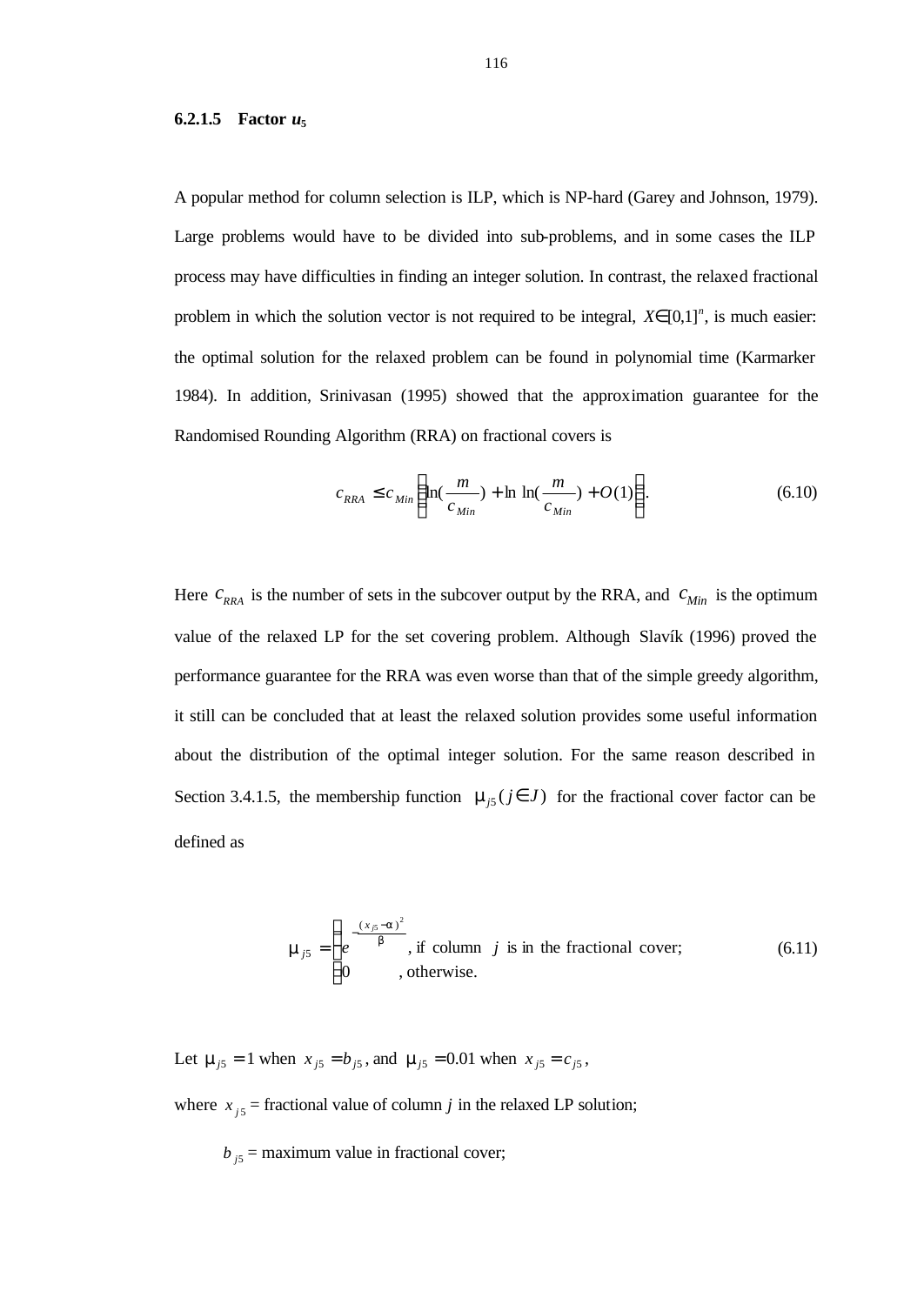$c_{j5}$  = minimum value in fractional cover.

Therefore,

$$
\begin{cases}\n\mathbf{a} = b_{j5} \\
\mathbf{b} = -\frac{(b_{j5} - c_{j5})^2}{\ln 0.01}\n\end{cases}
$$
\n(6.12)

# **6.2.2 Fuzzy evaluation**

As described in Section 3.5.2, three aggregation operators in different categories (namely intersection operator, union operator, arithmetic mean operator) have been investigated for the driver scheduling problem, among which the arithmetic mean operator takes into account the compensative effect of individual factors, and performs best in general. Because of the similarity of these two problems, the arithmetic mean operator is applied again to aggregate all proposed criteria for set covering.

Therefore, for column  $j(j \in J)$ , the formulation of its structural coefficient  $f_1(j)$  by the method of fuzzy evaluation is

$$
f_1(j) = \sum_{k=1}^{5} (w_k \times \mathbf{m}_{jk}), \forall j \in J.
$$
 (6.13)

Where  $w_k$  ( $w_k \ge 0$ ) denotes the corresponding weights for factor  $u_k$  ( $k=1, 2, 3, 4, 5$ ), satisfying

$$
\sum_{k=1}^{5} w_k = 1.
$$
\n(6.14)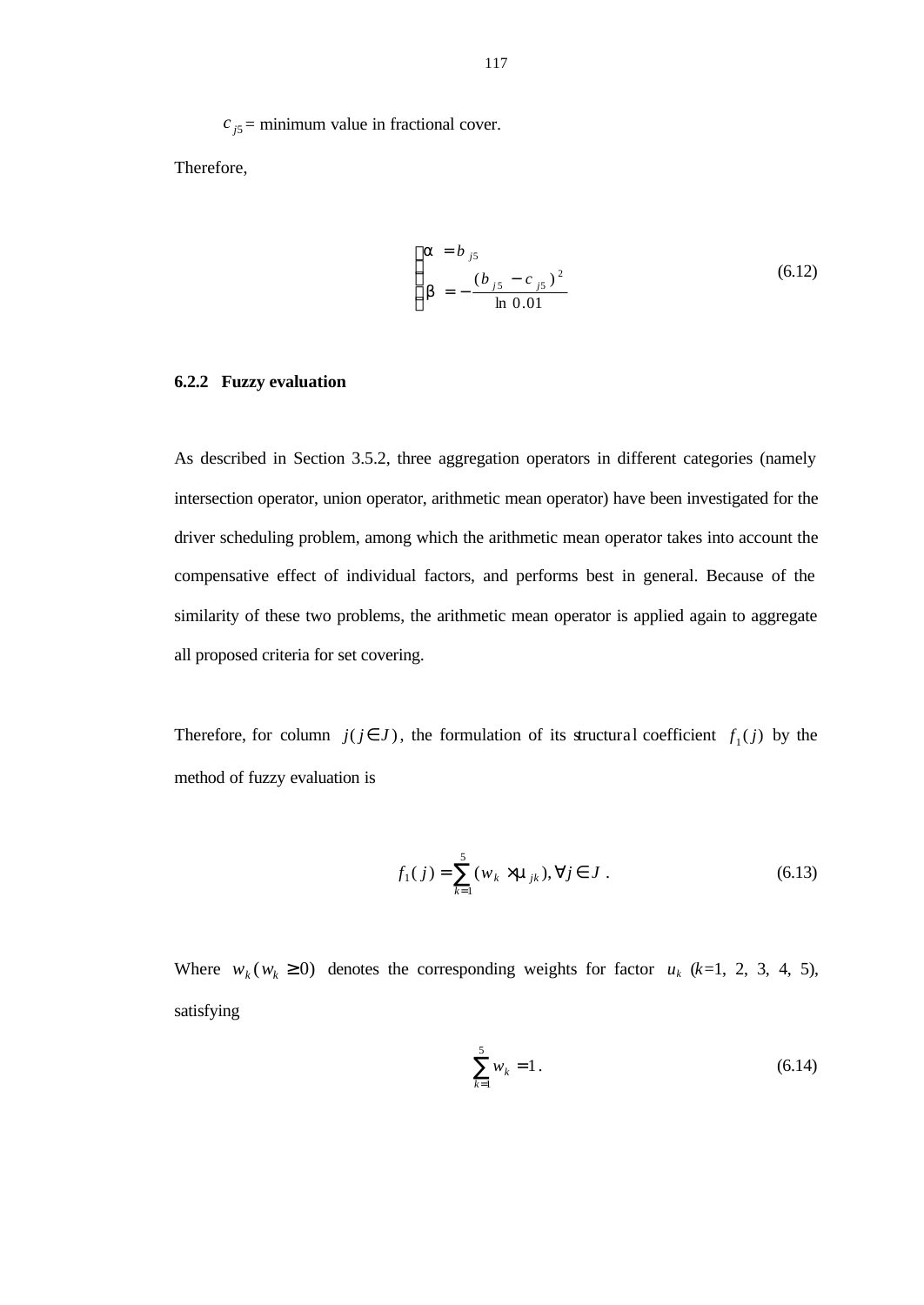The main task for the fuzzy evaluation model is to find a suitable weight distribution among the fuzzy membership functions. These five weights, along with two other parameters to be given in Section 6.3.3 and 6.3.4, could be determined by Taguchi's orthogonal experimental design, which will be described in Section 6.4.

#### **6.3 A fuzzy Simulated Evolution algorithm**

In this section, a fuzzy SE algorithm is applied to mimic generations of evolution on a single solution. It executes a sequence of *Construction*, *Evaluation*, *Selection* and *Mutation* steps in a loop until a user specified parameter (e.g. cpu-time, or the solution cost) is reached or no improvement has been achieved for a number of iterations. Throughout the evolution, the currently best solution is retained and finally returned as the final solution.

#### **6.3.1 Construction**

The *Construction* step takes a partial solution as the input, and produces a complete solution as the output. All the existing column assignments in the partial solution remain unaffected. Therefore, the *Construction* step is to assign columns to all the uncovered rows to complete a partial solution. Note that the partial solution in the first iteration of the loop is set to be empty.

Considering all columns with respect to all rows to be covered, each of the remaining unassigned rows *i* has a coverage list of length  $L_i$ , i.e. containing  $L_i$  possible columns that can cover it. The greed-based constructor assumes that the desirability of adding column  $j$ ( $j \in J$ ) into the partial solution generally increases with its function value  $F'(i)$ , which can be formulated as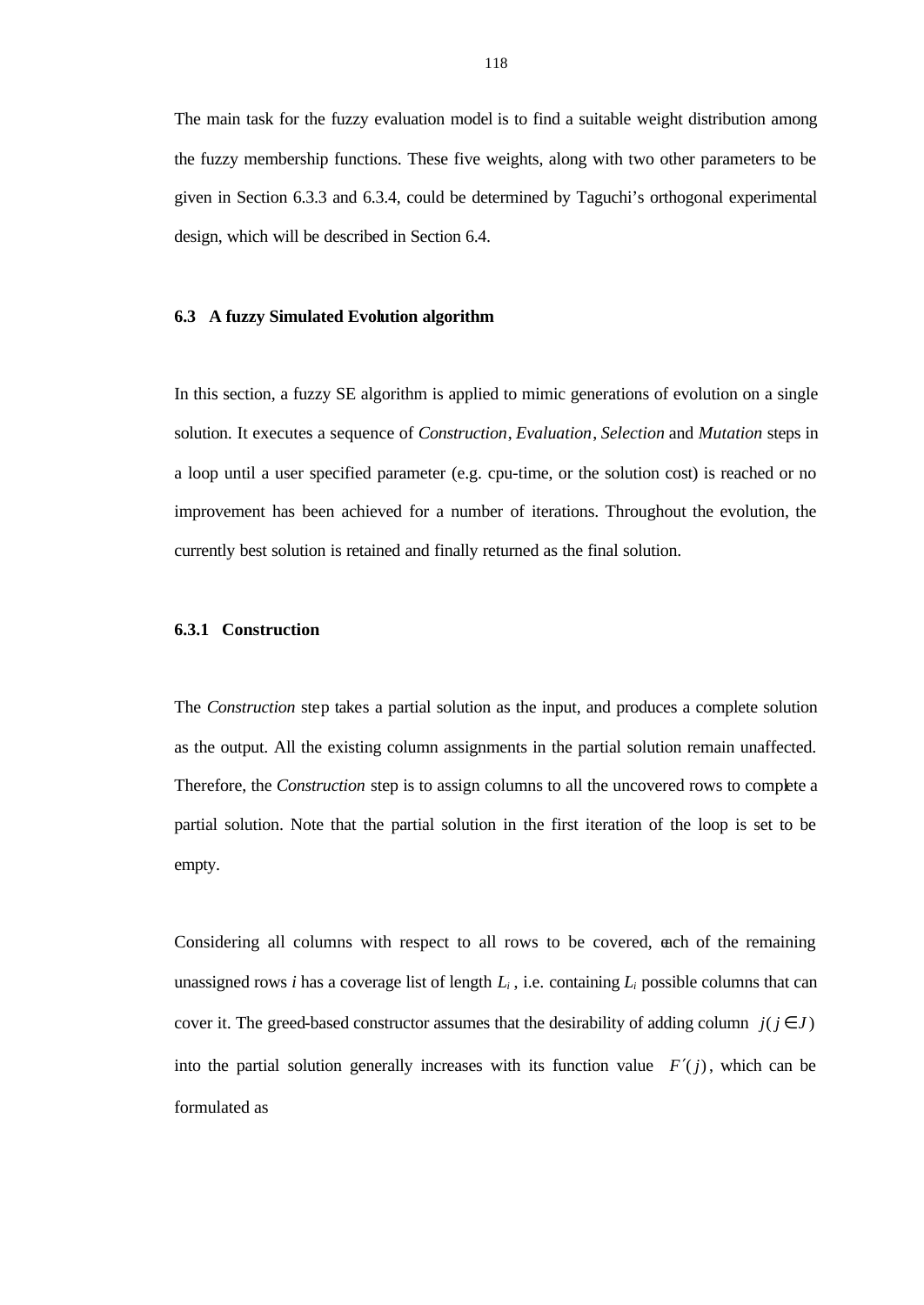$$
F'(j) = f_1(j) \times \sum_{i \in I'} a_{ij}, \forall j \in J.
$$
 (6.15)

Where  $f_1(j)$  is the structural coefficient defined as formula (6.13), and *I'* is the set of rows to be covered. However, to introduce diversification, one of the candidates, not necessarily the top candidate, is randomly selected from a Restricted Candidate List (RCL) consisting of columns with *r* largest function values  $F'(j)$ . From empirical studies we find that  $r \leq 4$ achieves better solutions.

Let  $J^* = \{1,2,...,t\}$  the set of columns in a partial solution, and  $S_j = \{i | a_{ij} = 1, i \in I\}$  the set of rows covered by column *j*, the steps to generate a complete solution are:

Step 1 Set 
$$
I' = I - \bigcup (S_{j^*} : j^* \in J^*)
$$
.

- Step 2 If  $I' = f$  then stop:  $J^*$  is a complete solution and  $C(J^*) = \sum_{j} (c_{j^*} : j^* \in J^*)$ . Otherwise locate a row  $t' \in I'$  having  $L_{t'} = \min(L_{t'} : i' \in I')$ , and then randomly select a column  $S_k, k \in \{1, ..., r\}$ , within RCL from the coverage list of row *t'*. Proceed to step 3.
- Step 3 Add *k* to  $J^*$ , set  $I' = I' S_k$ , and return to step 2.

Before the *Construction*, some rows may already be over-covered, i.e. covered more than once by the existing columns in the partial solution. The other columns added by the *Construction* step are each chosen to cover at least one currently uncovered row, but they increase the amount of over-cover as well. Thus some columns might become redundant later, causing all their rows covered by other columns. It should be pointed out that, in the next *Selection*, these redundant columns will be removed automatically because of their zero goodness.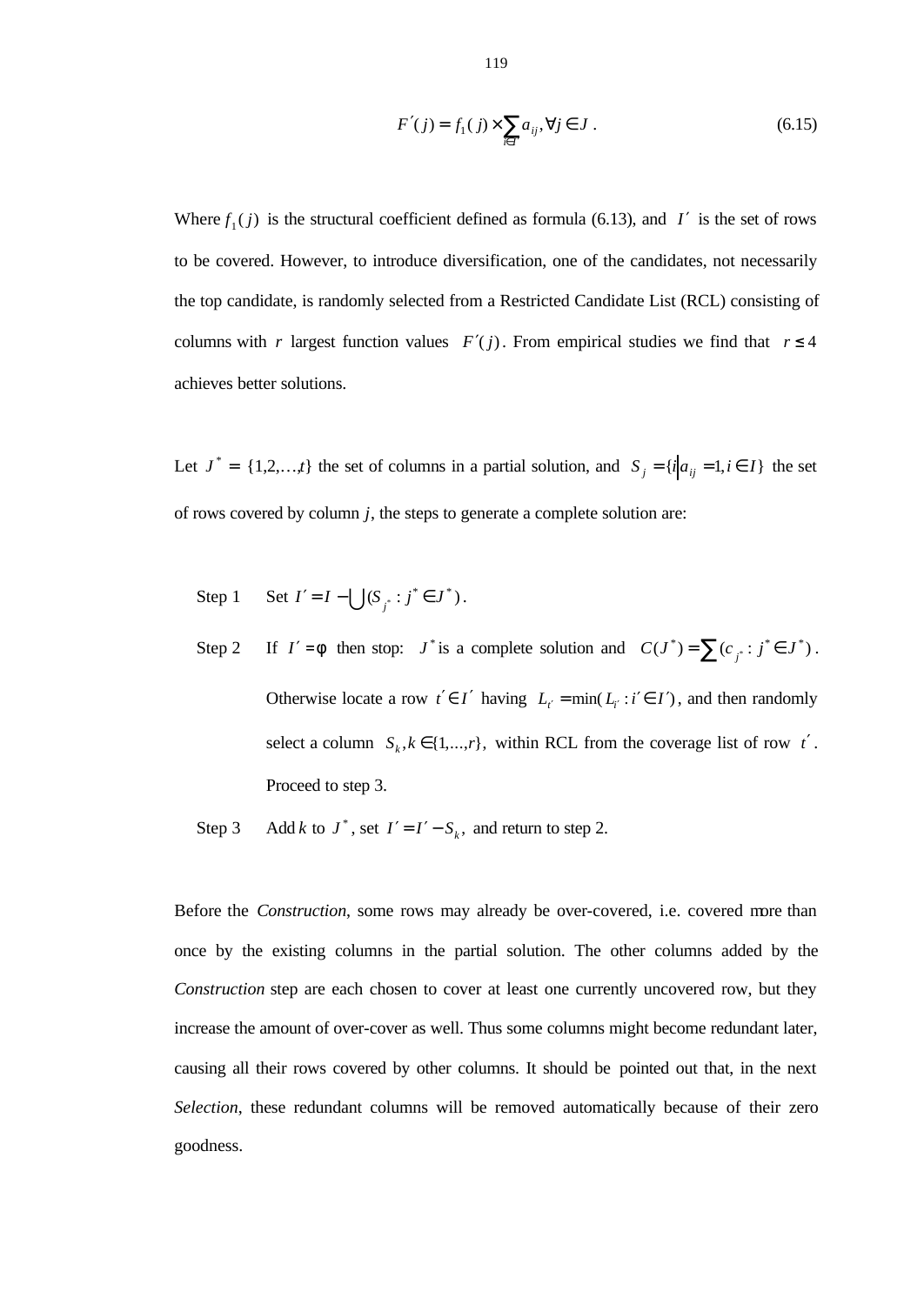A similar construction phase has been considered for the timetabling problem, under a number of different names of "Peckish" in (Corne and Ross, 1996) or "Bias Selection" in (Burke et al., 1998). The main difference for the proposed *Construction* step is it uses a more comprehensive evaluation function to direct the searching process.

# **6.3.2 Evaluation**

Similar to the Evaluation of SE for driver scheduling (Described in section 5.3.3), the overall evaluation function  $F(j^*)$  consists of two parts: structural coefficient  $f_1(j^*) \in [0,1]$  and over-cover penalty  $f_2(j^*) \in [0,1]$ , which can be formulated as

$$
F(j^*) = f_1(j^*) \times f_2(j^*), \forall j^* \in J^*.
$$
\n(6.16)

The ratio of the non-overlapped number of rows to total number of rows in  $j^*(j^* \in J^*)$  is also regarded as an important criterion, which can be formulated as  $f_2(j^*)$  below:

$$
f_2(j^*) = \sum_{i=1}^m b_{ij^*} / \sum_{i=1}^m a_{ij^*}, \forall j^* \in J^*,
$$
 (6.17)

where

$$
b_{ij} = \begin{cases} 0, & \sum_{j^* \in J^*} a_{ij} > 1; \\ 1, & \text{otherwise.} \end{cases}
$$
 (6.18)

If every row in  $j^*$  has been covered by one or more other columns in  $J^*$  as well, then  $f_2(j^*) = 0$ ; conversely if none of the rows in  $j^*$  is over-covered,  $f_2(j^*) = 1$ .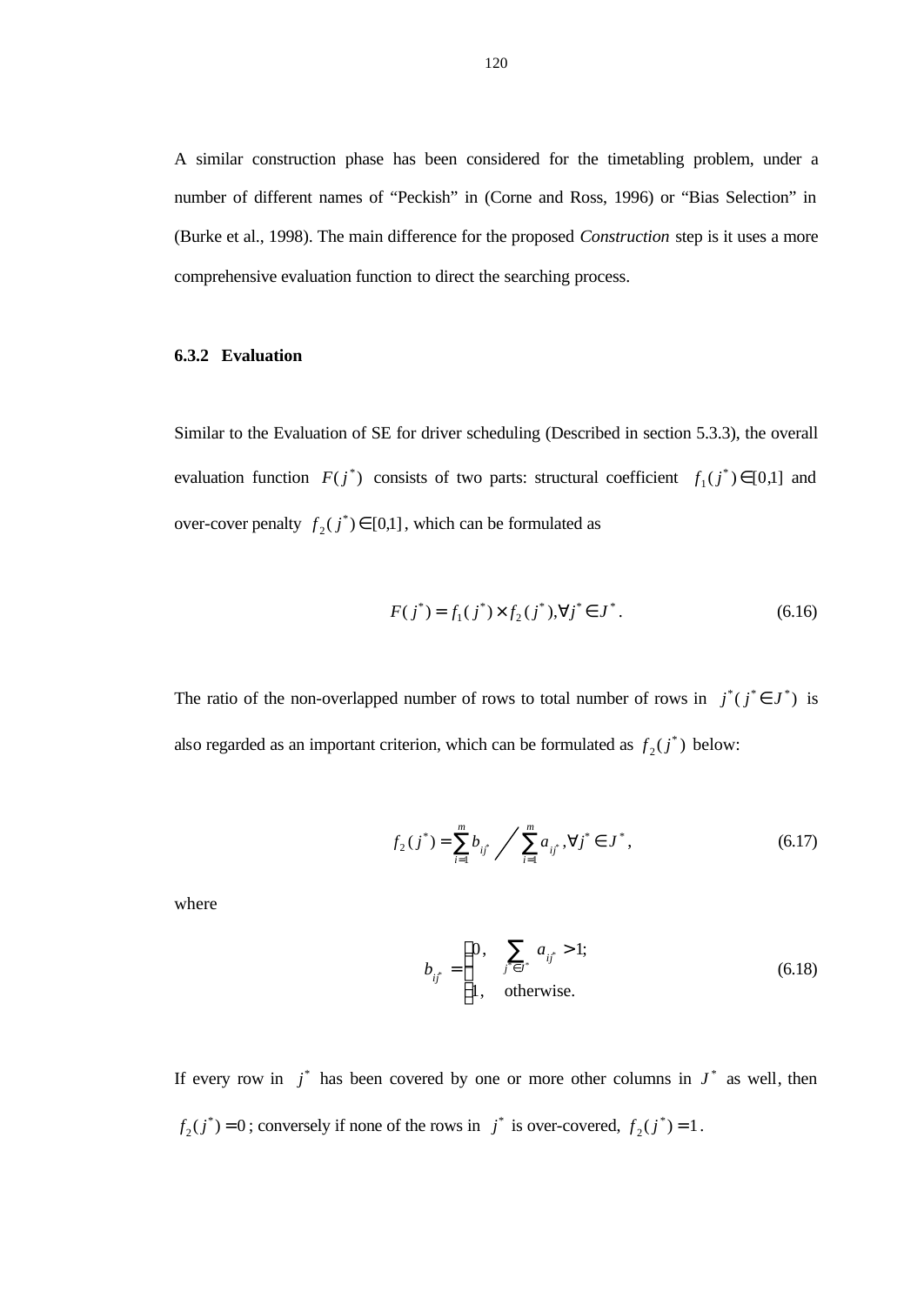#### **6.3.3 Selection**

In this step it will be determined whether a column  $j^*(j^* \in J^*)$  is retained for the next generation, or discarded and placed in a queue for the new allocation. This is done by comparing its goodness  $F(j^*)$  to  $(p_s - k_s)$ , where  $p_s$  is a random number generated for each generation in the range [0, 1], and  $k_s$  is a value smaller than 1.0. If  $F(j^*) > (p_s - k_s)$  then  $j^*$ will survive in its present position; otherwise  $j^*$  will be removed from the current evolutionary solution. The rows it covers, except those also covered by other columns in the solution, are then released for the next *Construction*. By using this *Selection* process, column  $j^*$  with larger goodness  $F(j^*)$  has higher probability of survival in the current solution.

The purpose of subtracting  $k_s \in [0,1]$  from  $p_s$  is to improve the SE's convergence capability. A suitable setting of the selection value  $k_s$  is important to the algorithm's performance.

#### **6.3.4 Mutation**

Following the *Selection* step, each retained column  $j^*(j^* \in J^*)$  has a chance to be mutated, i.e. randomly discarded from the partial solution at a given rate of  $p<sub>m</sub>$ , and releases its covered rows, except those also covered by other retained columns, for the next generation. The mutation rate  $p_m$  should be much smaller than the selection rate to guarantee convergence. Like the selection valve  $k_s$ ,  $p_m$  is also an influencing parameter in the SE.

#### **6.4 Taguchi method for parameter design**

Seven parameters are investigated in the proposed algorithm, namely weight  $w_k$  for criteria  $u_k$  $(k=1, 2, 3, 4, 5)$  in the fuzzy evaluation model, selection value  $k_s$  in the *Selection* step, and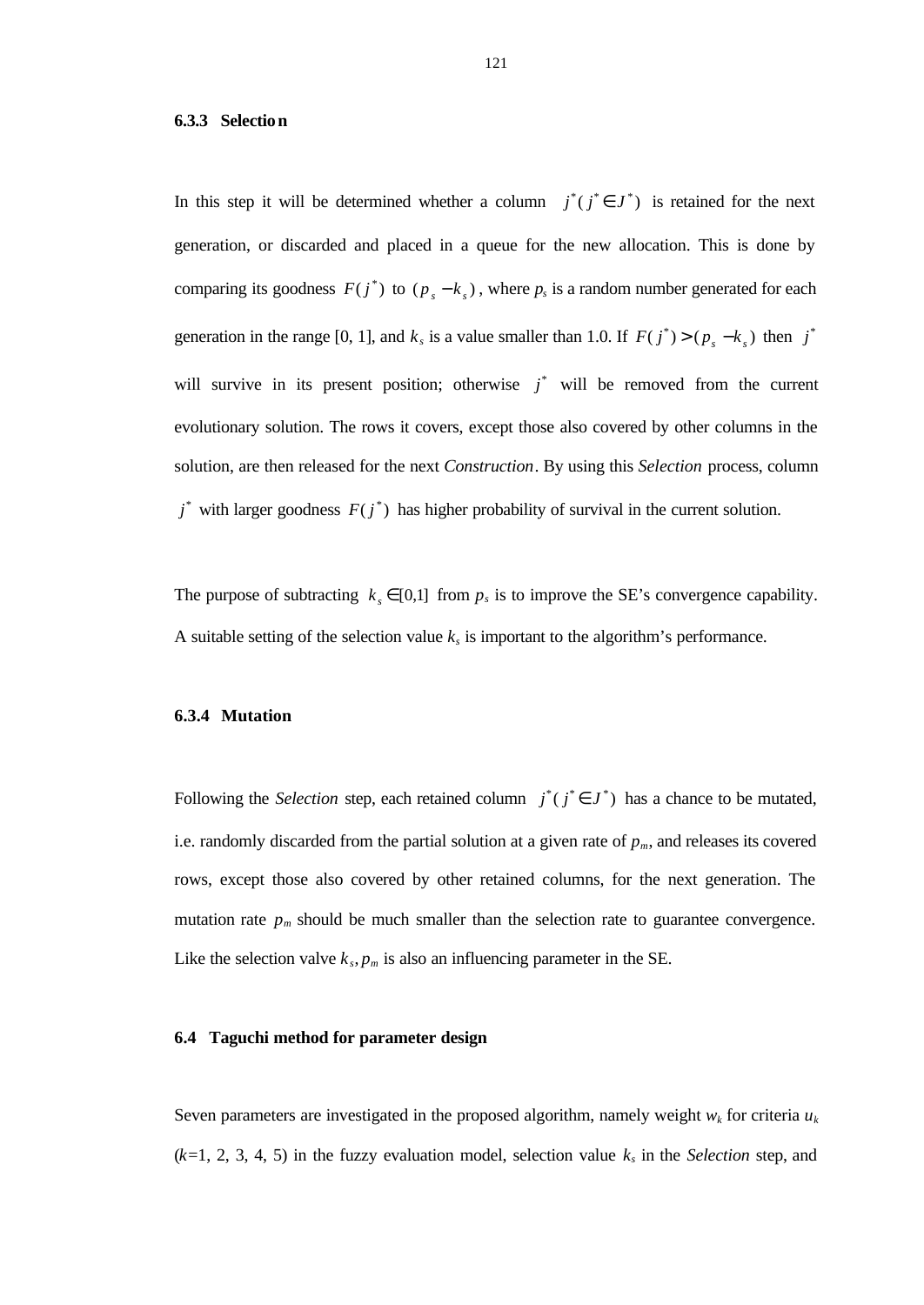mutation rate  $p_m$  in the *Mutation* step. These parameters will influence the SE's performance significantly, and are difficult to determine. Common approaches for parameter design lead either to a long time span for trying out all combinations, or to a premature termination of the design process with results far from optimal in most cases.

As described in Chapter 4, a Genetic Algorithm (GA) was presented in the earlier stage of this research (Li and Kwan, 2002a) to calibrate the fuzzy weight distribution, and some good solutions were obtained as by-products. However, the weights so obtained may not be always good for the SE even though the results were rather satisfactory in some cases (Li and Kwan 2001a and 2001b). The first reason is that GA and SE are evolutionary algorithms with very different mechanisms, therefore a good weight distribution under GA may not be always suitable for SE. The second reason is due to the different construction methods: the one used in GA is deterministic rather than randomized as is in SE.

For full experimentation on the fuzzy SE algorithm, the first six parameters at five value levels each would require  $15,625$  ( $5^6$ ) possible experimental evaluations, each of which is a process of iterative improvement and thus is quite time-consuming. The time to conduct such a detailed search for the optimal solution is prohibitive. Naturally, it is desirable to reduce the number of experiments to a practical point, and still reach satisfactory solution. For the problem of choosing appropriate parameter configurations, Taguchi's orthogonal experimental design provides an effective solution.

#### **6.4.1 Preliminaries**

Orthogonal experimental design for parameter optimisation provides a systematic and efficient approach to determine near optimal parameter settings. The objective is to select the best combination of control factors (parameters) so that the product or process is most robust with respect to noise factors. The orthogonal experimental design applies orthogonal arrays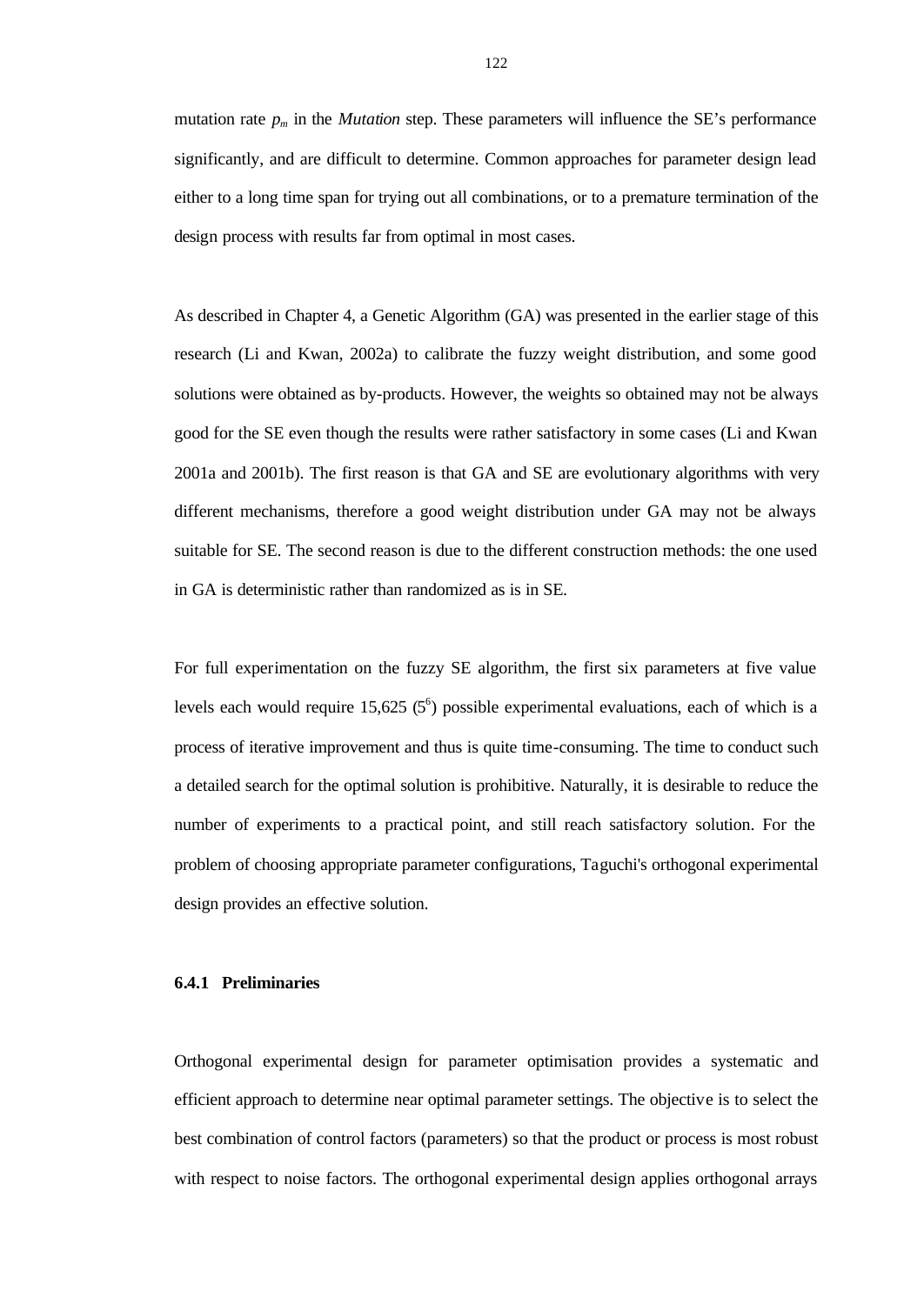from experimental design theory to study a large number of variables with a small number of trials, significantly reducing the number of experimental configurations. Moreover, in case that parameter-interaction space is relatively smooth, the conclusions drawn from such smallscale experiments are valid over the entire experimental region spanned by the control factors and their settings.

#### **6.4.1.1 Orthogonal Array**

Orthogonal arrays are a special set of Latin squares (Dénes and Keedwell, 1974), constructed by Taguchi to lay out the experimental design. In this array, the columns are said to be mutually orthogonal or balanced. That is, for any pair of columns, all combinations of factor levels occur, and occur an equal number of times. By using the table, the required experimental situations are defined. Consider a 3-level and 4-factor orthogonal array shown in Table 6.1 below:

|                | $\overline{A}$ | B              | $\overline{C}$ | D              |
|----------------|----------------|----------------|----------------|----------------|
| $\mathbf{1}$   | $\mathbf{1}$   | $\mathbf 1$    | $\mathbf{1}$   | $\mathbf{1}$   |
| $\overline{c}$ | $\mathbf{1}$   | $\overline{2}$ | $\overline{2}$ | $\overline{2}$ |
| 3              | $\mathbf{1}$   | 3              | 3              | 3              |
| $\overline{4}$ | $\overline{2}$ | $\mathbf 1$    | $\overline{c}$ | 3              |
| 5              | $\overline{2}$ | $\overline{2}$ | 3              | $\mathbf{1}$   |
| 6              | $\sqrt{2}$     | 3              | $\mathbf{1}$   | $\mathbf{2}$   |
| 7              | 3              | $\mathbf{1}$   | 3              | $\overline{c}$ |
| 8              | 3              | $\overline{2}$ | $\mathbf{1}$   | 3              |
| 9              | 3              | 3              | $\overline{2}$ | $\mathbf{1}$   |

Table 6.1: Orthogonal array  $L_9(3^4)$ 

The array is designated by the symbol  $L_9(3^4)$ , involving four factors A, B, C, and D, each at three levels one (1), two (2), and three (3). The array has a size of nine rows and four columns. The numbers  $(1/2/3)$  in the row indicate the factor levels and each row represents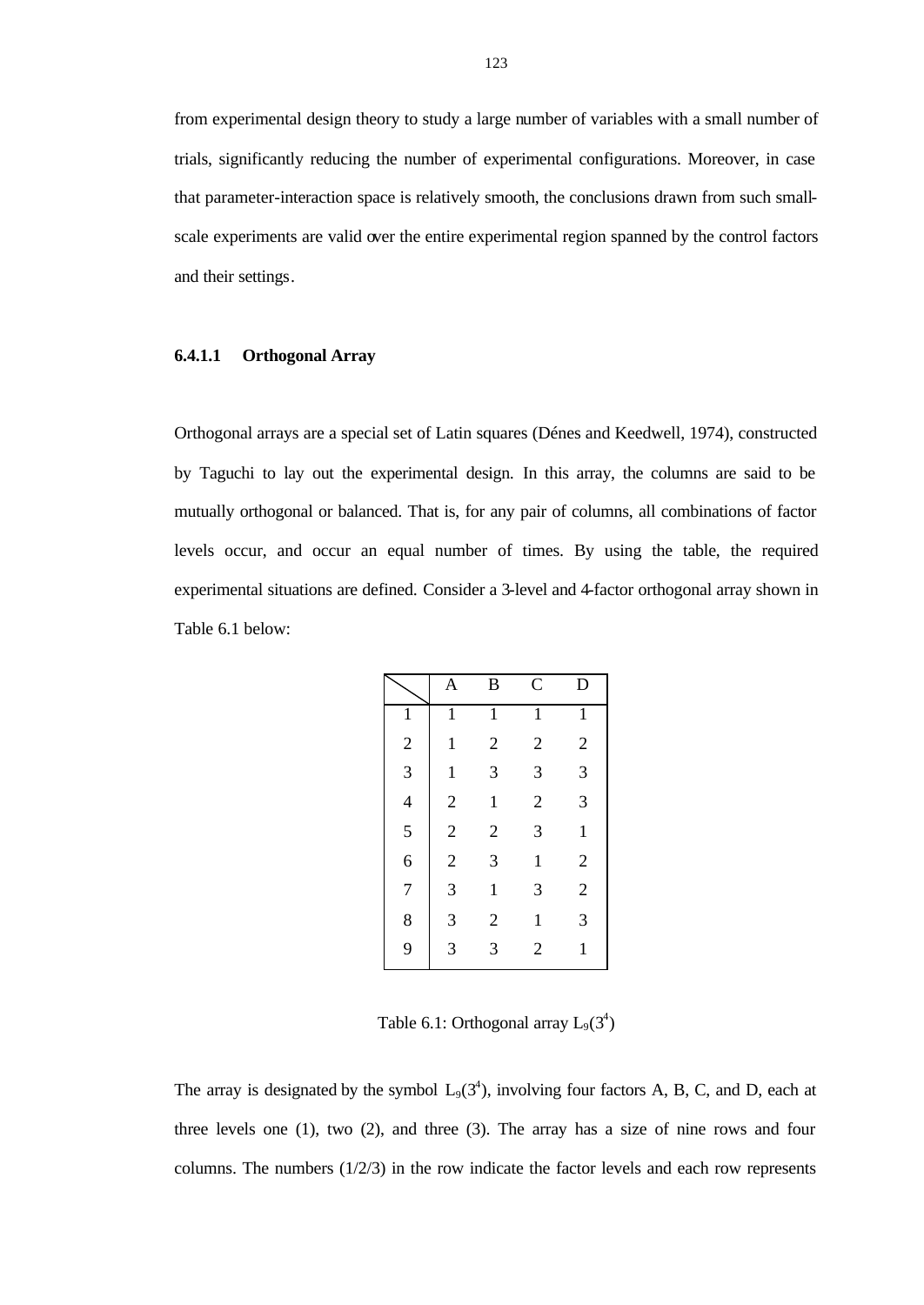specific test characteristics of each experiment. The vertical columns represent the experimental factors to be studied using that array. Each of the columns contains three assignments at each levels (1, 2, or 3) for the corresponding factors. These conditions can combine in nine possible ways (i.e.  $(1,1)$ ,  $(1,2)$ ,  $(1,3)$ ,  $(2,1)$ ,  $(2,2)$ ,  $(2,3)$ ,  $(3,1)$ ,  $(3,2)$ ,  $(3,3)$ ) for two factors, with  $3<sup>4</sup>$  possible combinations of levels for all the four factors.

The orthogonal array facilitates the experimental design process by assigning factors to the appropriate columns. In this case, referring to table 1, factors A, B, C, and D are arbitrarily assigned to columns 1, 2, 3, and 4 respectively. From the table, nine trials of experiments are needed, with the level of each factor for each trial-run as indicated in the array. The experimental descriptions are reflected through the condition level. The experimenter may use different designators for the columns, but the nine trial-runs will cover all combinations, independent of column definition. In this way, the orthogonal array assures consistency of the design carried out by different experimenters. The orthogonal array also ensures that factors influencing the quality of solutions are properly investigated and controlled during the initial design stage.

# **6.4.1.2 Comparison to the traditional method of factorial design**

The traditional method of factorial design is to investigate all possible combinations and conditions in an experiment that involves multiple factors. Let *A* be the number of levels for each factor, and *B* be the number of factors involved, then the number of possible designs *N* (number of trials) by this method is

$$
N = A^B. \tag{6.19}
$$

If the factorial design is implemented for the four 3-level factors in Table 6.1, the total number of trials needed would be a full combination of 81  $(3^4)$  trials, rather than 9 trials by the orthogonal array  $L_9(3^4)$ .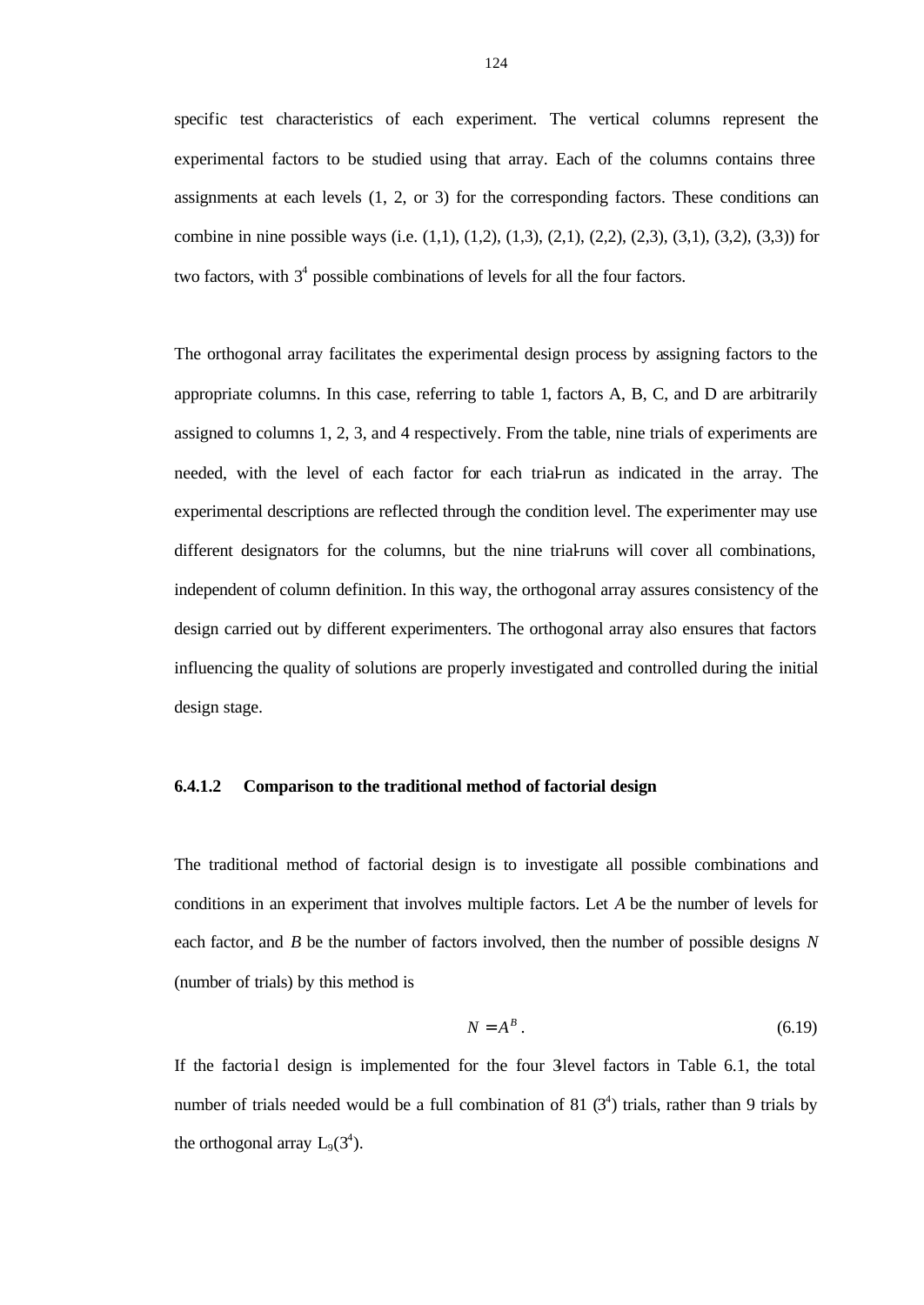The reason why by using orthogonal array superior parameter configurations could be found by only a small number of experiments is because of its mutual balance. For example, in Table 6.1, each column contains three ones, three twos, and three threes; and any pair of columns contain all combinations of levels (i.e.  $(1,1)$ ,  $(1,2)$ ,  $(1,3)$ ,  $(2,1)$ ,  $(2,2)$ ,  $(2,3)$ ,  $(3,1)$ ,  $(3,2)$ ,  $(3,3)$ ) exactly once. It is the characteristic of mutual balance that guarantees the choice of combinations producing elite solutions.

Furthermore, in the factorial design process, the means of levels combination laid out is not specified, which may lead to different results on the same experimental subject each time a trial is conducted. However, Taguchi's orthogonal array is able to simplify and standardize the factorial design in a manner that will produce consistent and similar results, even though the trials are implemented by different experimenters. Hence, two different investigators will have similar results and a standard design methodology.

The concept of consistent results and standard design methodology through orthogonal array analysis is important, because it allows the experimenter to produce two outcomes of the same quality standards, using the same materials, but with differences in the experimental process. This is possible since, through orthogonal array experimental analysis, the factors influencing the quality of results can be identified, controlled, and subsequently compensated during the early design stage. Thus, the quality of the outcome itself is able to adapt to the experimental process, rather than depends on the experimental process.

In summary, in case that parameter-interaction space is relatively smooth, compared with the traditional factorial design method, Taguchi's orthogonal array is considered to be superior since:

• It is efficient in handling larger numbers of factor variables;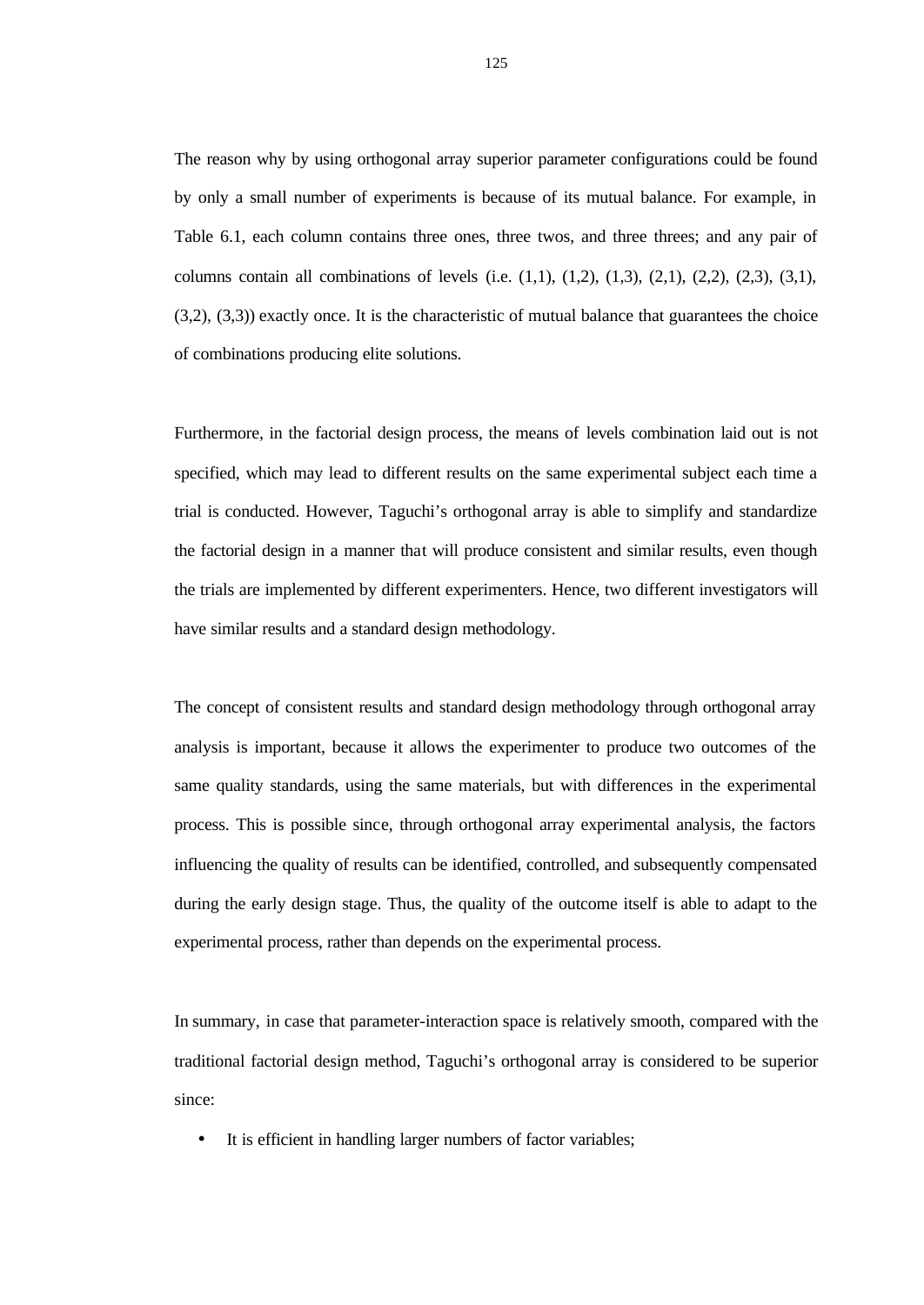- It can produce similar and consistent results, even though the experiments may be carried out by different experimenters;
- It enables determination of the contribution of each quality-influencing factor.

The limitation of orthogonal arrays is that they can only be applied at the initial design stage. There are some situations where orthogonal array techniques are not available, such as a process involving control factors that vary in time and cannot be quantified exactly.

# **6.4.2 The approach of orthogonal experimental design**

Due to of the characteristic of mutual balance in orthogonal arrays, Taguchi's approach can explore the solution space as extensive as possible. Moreover, due to the following ANOVA process, Taguchi's approach can also exploit the solution space as much as possible. The goal that uses this approach in our application is to determine the best setting for each parameter so that the solution cost is minimized. Basically, this approach consists of the following steps of defining the parameter space, determining the factor levels, and analysis of variance.

# **6.4.2.1 Definition of the parameter ranges**

The first step towards the goal is to define the ranges of seven control factors in the proposed algorithm. Without any pre-knowledge about the influence of the weights  $w_k$  ( $k=1, 2, 3, 4, 5$ ) on the algorithm, it is reasonable to set the levels of  $w_k$  evenly over the full applicable range of [0, 1]. However the range for the selection value  $k_s$  and the mutation rate  $p_s$  should be much narrower, since according to the former experience, the SE usually yields better solutions with  $k_s \in [0.20, 0.30]$  and  $p_s \in [0.05, 0.06]$  respectively, and these two parameters are relatively independent of *w<sup>k</sup>* .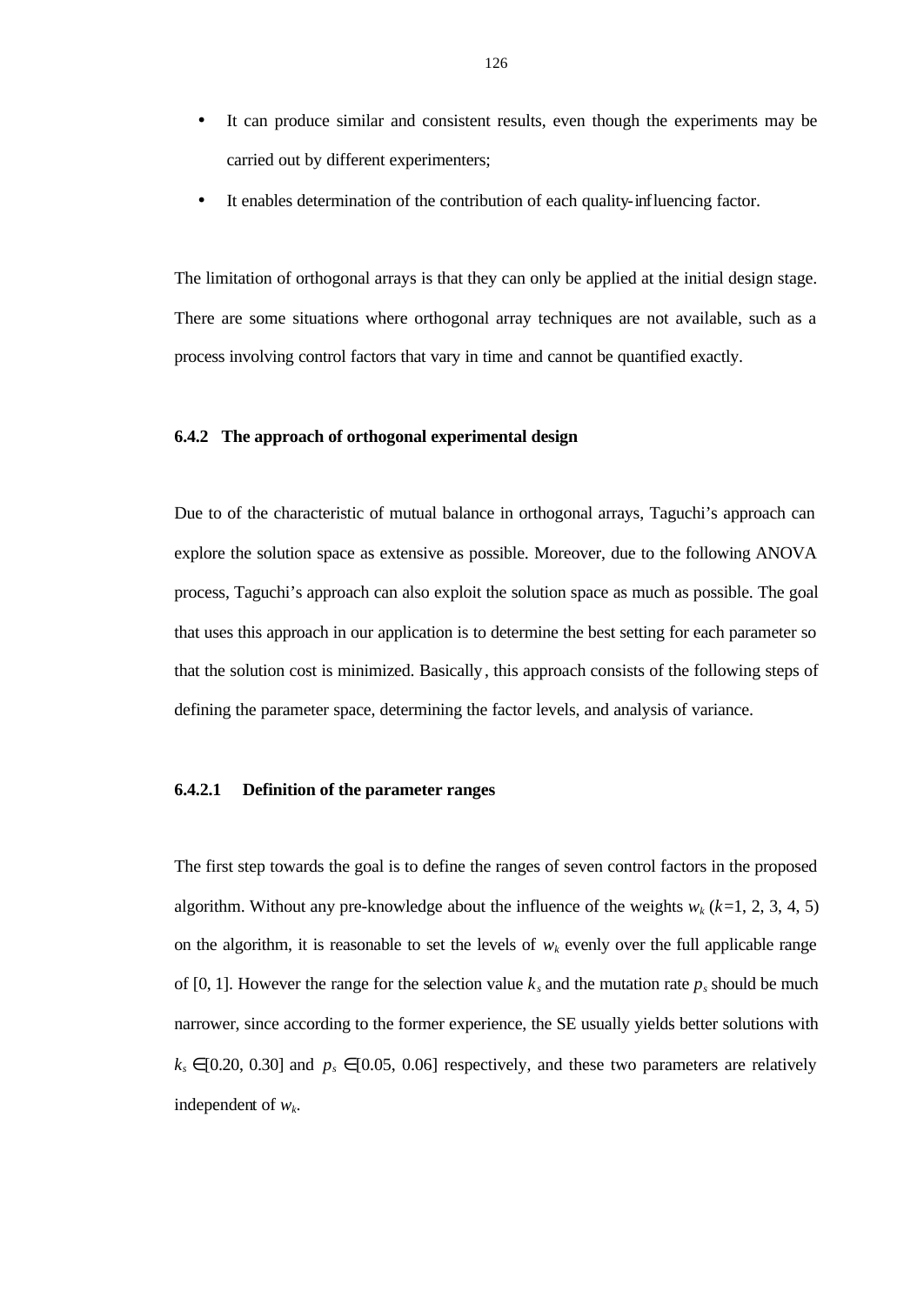#### **6.4.2.2 Determination of the factor levels**

This step is to define the initial levels of the control factors, and sequentially choose the most suitable orthogonal array. In order to facilitate the description of this step, three definitions are given first as follows:

**[Definition 6.1]** A factor-level table is a tableau, where each row represents a control factor and each column represents an individual level.

**[Definition 6.2]** In a factor-level table, degrees of freedom for a factor are the number of levels in this factor minus one, and degrees of freedom for the table are the sum of degrees of freedom for all factors.

**[Definition 6.3]** Degrees of freedom for an orthogonal array are the number of trials minus one. For example, for orthogonal array  $L_9(3^4)$  in Table 6.1, degrees of freedom are eight.

To gain an intuitive feel for degrees of freedom, consider taking one ball from a box of *n* balls. Every time we come to take one ball and have a choice, until we come to the last one, and then there is no choice. Thus we have *n* −1 choices, i.e. degrees of freedom.

In theory, the initial levels of the individual control factor can be set arbitrarily, and the associated orthogonal array can be chosen flexibly as well without rigorous regulations. However, in practice two principles below are normally complied with:

- 1) Degrees of freedom for the factor-level table should be no larger than degrees of freedom for the orthogonal array to be used;
- 2) The number of factors in the factor-level table should be no larger than the number of columns in the orthogonal array.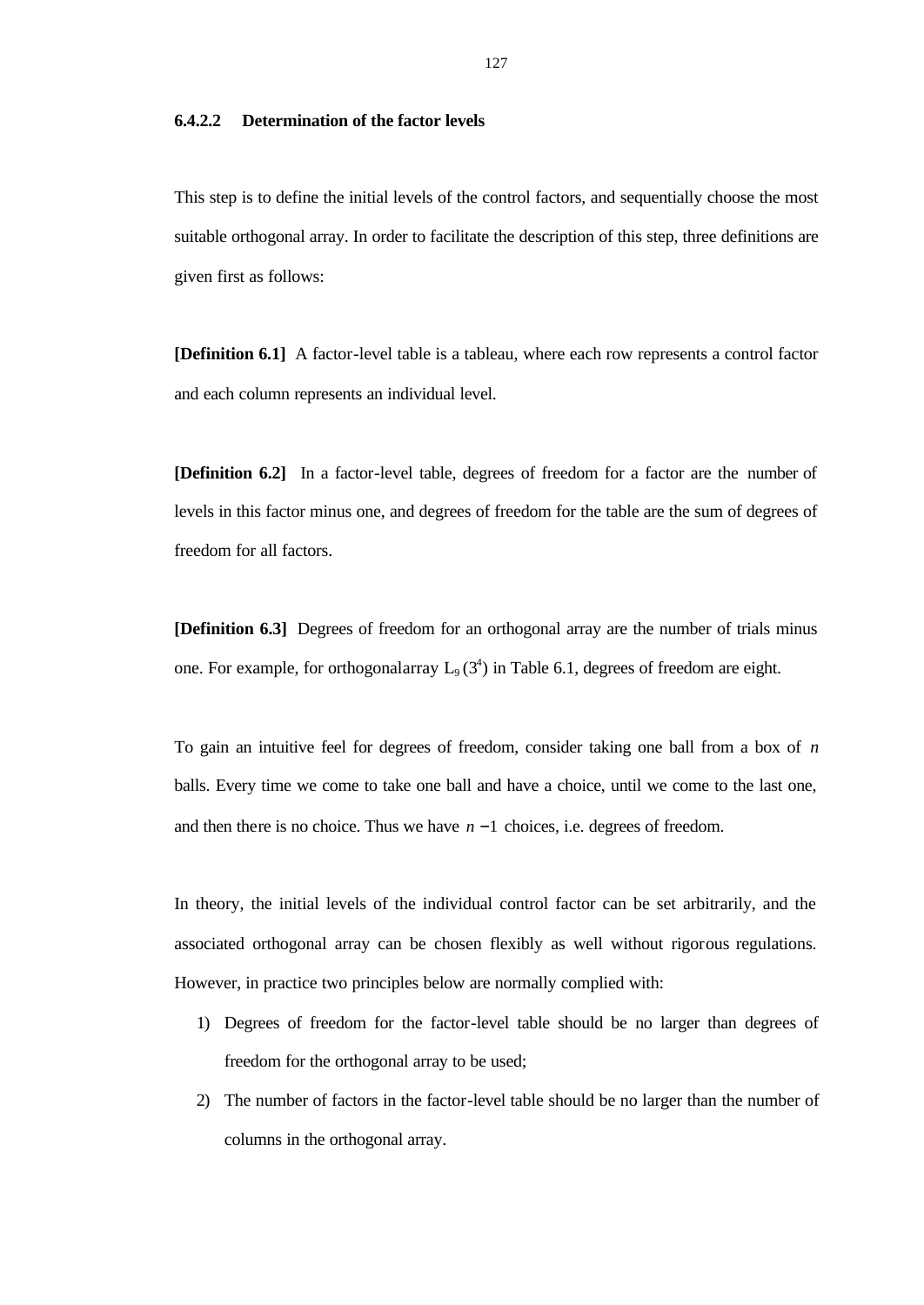To achieve the goal with the necessary precision, there should be as many levels in each factor as possible. However, in this situation, the number of trials needed would be increased explosively. The most suitable orthogonal array is the one that maintains the best balance: it uses the largest number of levels, but conducts the smallest number of trials. Since the number of factors currently investigated has been fixed to seven, the task for the orthogonal experimental design is to determine the largest number of levels for each factor, and the smallest number of rows (trials) in the associated orthogonal array.

Let *A* be the number of levels for each factor, and *L* be the number of rows (trials) in the orthogonal array. Normally *L* is the square of an integer, denoted as

$$
L = k^2, \ k \in \{2, 3, \dots, n\} \,. \tag{6.20}
$$

According to the  $1<sup>st</sup>$  principle above,

$$
7 \times (A-1) \le L - 1 \Leftrightarrow A \le \frac{L-1}{7} + 1 \Leftrightarrow A \le \frac{k^2 - 1}{7} + 1 \tag{6.21}
$$

 $\Rightarrow$  if  $k = 6$ , then  $A \le 6$ , where k is the smallest integer to be satisfied

$$
\Leftrightarrow
$$
 if  $L = 36$ , then  $A \le 6$ .

Therefore the largest number of levels for each factor is 6, the smallest number of trials is 36, and the most ideal orthogonal is array  $L_{36}$  (6<sup>7</sup>). It is effective to deal with the seven factors using only 36 trials, rather than 279,936  $(6^7)$  experimental trials.

Unfortunately, currently the author has difficulty in finding a readily available  $L_{36}(6^7)$ configuration from related literature. To design such an array manually will consume a lot of time, which may be left as the future work of this research. On the contrary, an  $L_{25}(5^6)$  can be found easily (Taguchi 1987), which is the optimal design to handle six 5-level factors.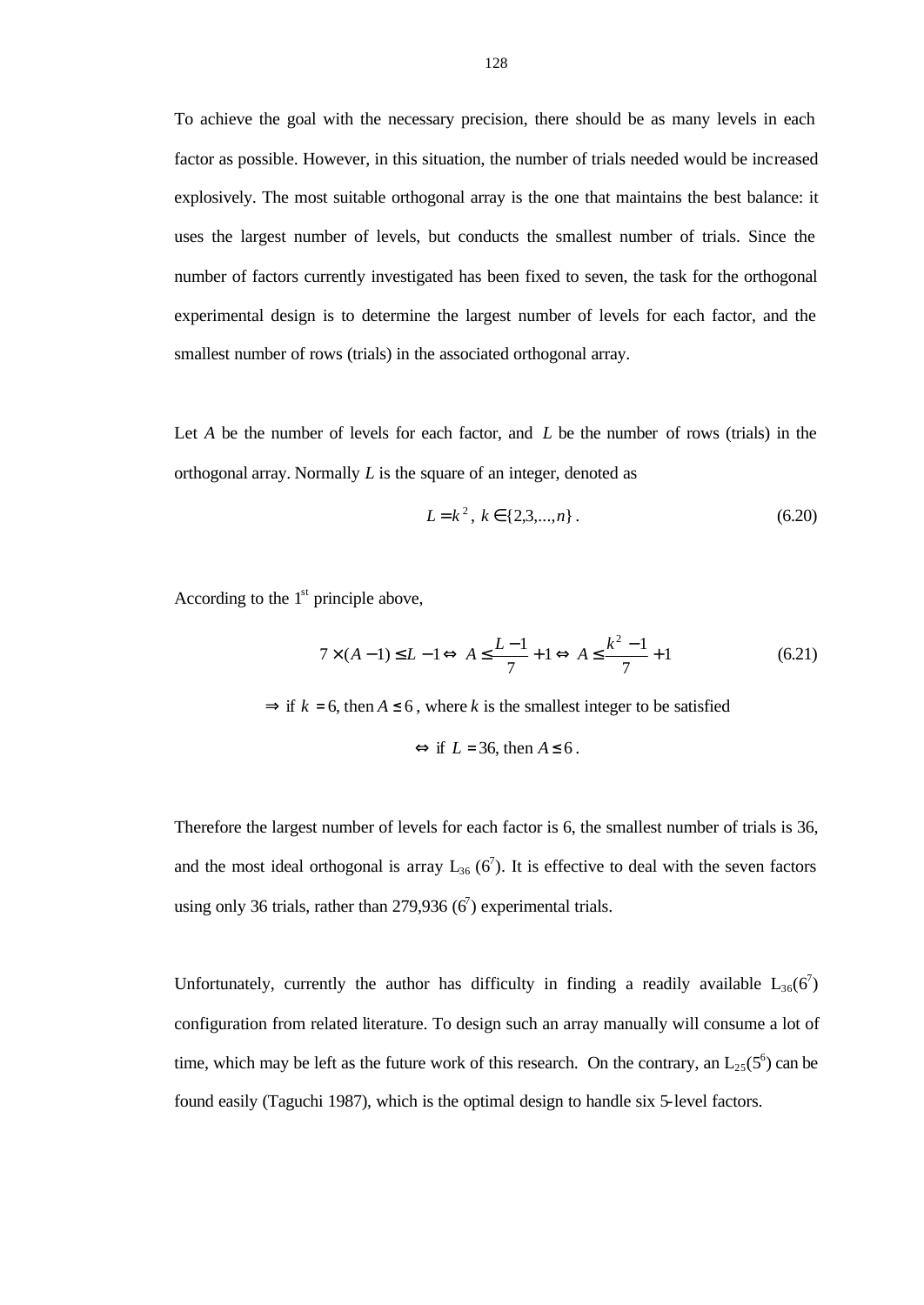As mentioned above, the design of orthogonal array is flexible. Studying the proposed algorithm, the seventh factor  $p_s$  is relatively less important than the others due to the relatively minor role of the *mutation* step in SE. To maintain a balance between necessary precision and number of experiments, factors  $w_k$  ( $k=1, 2, 3, 4, 5$ ) and  $k_s$  are finally defined to be 5 levels, and *p<sup>s</sup>* to be 2 levels respectively (shown in Table 6.2). These seven factors are assigned to an  $L_{50}(2^{1}\times5^{6})$  orthogonal array shown in Table 6.3. This is an economical and efficient design for dealing with these seven factors using only 50 trials, rather than 31,250  $(2^1 \times 5^6)$  experimental trials.

| Control factors          |      |                | Levels |      |      |
|--------------------------|------|----------------|--------|------|------|
|                          | 1    | $\mathfrak{D}$ | 3      | 4    | 5    |
| 1. Weight $w_1$          | 0.1  | 0.3            | 0.5    | 0.7  | 0.9  |
| 2. Weight $w_2$          | 0.1  | 0.3            | 0.5    | 0.7  | 0.9  |
| 3. Weight $w_3$          | 0.1  | 0.3            | 0.5    | 0.7  | 0.9  |
| 4. Weight $w_4$          | 0.1  | 0.3            | 0.5    | 0.7  | 0.9  |
| 5. Weight $w_5$          | 0.1  | 0.3            | 0.5    | 0.7  | 0.9  |
| 6. Selection valve $k_s$ | 0.22 | 0.24           | 0.26   | 0.28 | 0.30 |
| 7. Mutation rate $p_m$   | 0.05 | 0.06           |        |      |      |

Table 6.2: Control factors and their levels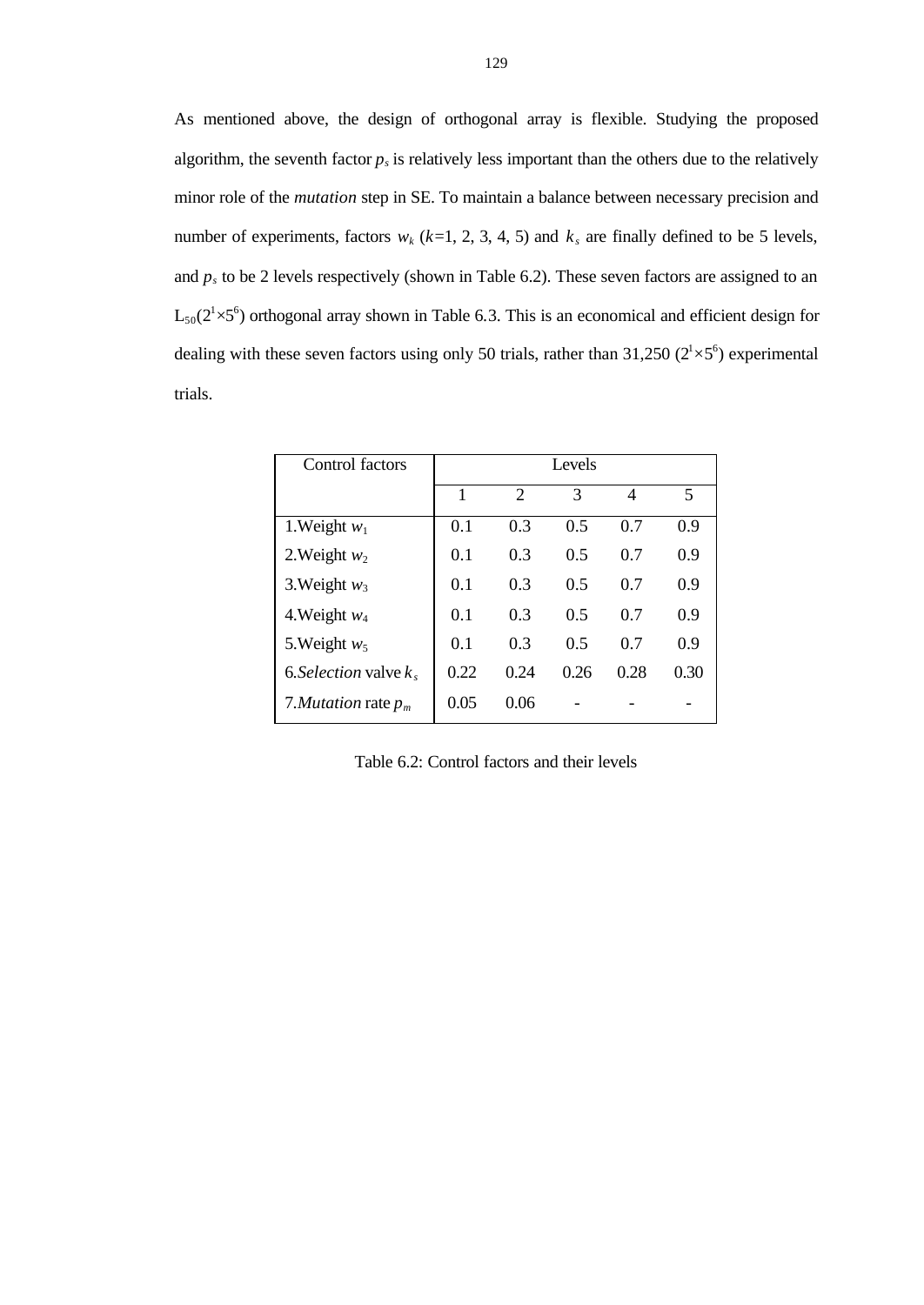| Trial          | Control factors  |                    |                     |                     |                    |                    |                      |  |  |
|----------------|------------------|--------------------|---------------------|---------------------|--------------------|--------------------|----------------------|--|--|
| No.            | $1.w_1$          | $\overline{2}.w_2$ | $\overline{3.w_3}$  | $\overline{4.w_4}$  | $\overline{5.w_5}$ | $6k_s$             | $7.p_m$              |  |  |
| 1              | 0.1(1)           | 0.1(1)             | $\overline{0.1(1)}$ | $\overline{0.1(1)}$ | 0.1(1)             | 0.22(1)            | $\overline{0.05(1)}$ |  |  |
| $\overline{c}$ | 0.1(1)           | 0.3(2)             | 0.3(2)              | 0.3(2)              | 0.3(2)             | 0.24(2)            | 0.05(1)              |  |  |
| 3              | 0.1(1)           | 0.5(3)             | 0.5(3)              | 0.5(3)              | 0.5(3)             | 0.26(3)            | 0.05(1)              |  |  |
| $\overline{4}$ | 0.1(1)           | 0.7(4)             | 0.7(4)              | 0.7(4)              | 0.7(4)             | 0.28(4)            | 0.05(1)              |  |  |
| 5              | 0.1(1)           | 0.9(5)             | 0.9(5)              | 0.9(5)              | 0.9(5)             | 0.30(5)            | 0.05(1)              |  |  |
| 6              | 0.3(2)           | 0.1(1)             | 0.3(2)              | 0.5(3)              | 0.7(4)             | 0.30(5)            | 0.05(1)              |  |  |
| 7              | 0.3(2)           | 0.3(2)             | 0.5(3)              | 0.7(4)              | 0.9(5)             | 0.22(1)            | 0.05(1)              |  |  |
| 8              | 0.3(2)           | 0.5(3)             | 0.7(4)              | 0.9(5)              | 0.1(1)             | 0.24(2)            | 0.05(1)              |  |  |
| 9              | 0.3(2)           | 0.7(4)             | 0.9(5)              | 0.1(1)              | 0.3(2)             | 0.26(3)            | 0.05(1)              |  |  |
| 10             | 0.3(2)           | 0.9(5)             | 0.1(1)              | 0.3(2)              | 0.5(3)             | 0.28(4)            | 0.05(1)              |  |  |
| 11             | 0.5(3)           | 0.1(1)             | 0.5(3)              | 0.9(5)              | 0.3(2)             | 0.28(4)            | 0.05(1)              |  |  |
| 12             | 0.5(3)           | 0.3(2)             | 0.7(4)              | 0.1(1)              | 0.5(3)             | 0.30(5)            | 0.05(1)              |  |  |
| 13             | 0.5(3)           | 0.5(3)             | 0.9(5)              | 0.3(2)              | 0.7(4)             | 0.22(1)            | 0.05(1)              |  |  |
| 14             | 0.5(3)           | 0.7(4)             | 0.1(1)              | 0.5(3)              | 0.9(5)             | 0.24(2)            | 0.05(1)              |  |  |
| 15             | 0.5(3)           | 0.9(5)             | 0.3(2)              | 0.7(4)              | 0.1(1)             | 0.26(3)            | 0.05(1)              |  |  |
| 16             | 0.7(4)           | 0.1(1)             | 0.7(4)              | 0.3(2)              | 0.9(5)             | 0.26(3)            | 0.05(1)              |  |  |
| 17             | 0.7(4)           | 0.3(2)             | 0.9(5)              | 0.5(3)              | 0.1(1)             | 0.28(4)            | 0.05(1)              |  |  |
| 18             | 0.7(4)           | 0.5(3)             | 0.1(1)              | 0.7(4)              | 0.3(2)             | 0.30(5)            | 0.05(1)              |  |  |
| 19             | 0.7(4)           | 0.7(4)             | 0.3(2)              | 0.9(5)              | 0.5(3)             | 0.22(1)            | 0.05(1)              |  |  |
| 20             | 0.7(4)           | 0.9(5)             | 0.5(3)              | 0.1(1)              | 0.7(4)             | 0.24(2)            | 0.05(1)              |  |  |
| 21             | 0.9(5)           | 0.1(1)             | 0.9(5)              | 0.7(4)              | 0.5(3)             | 0.24(2)            | 0.05(1)              |  |  |
| 22             | 0.9(5)           | 0.3(2)             | 0.1(1)              | 0.9(5)              | 0.7(4)             | 0.26(3)            | 0.05(1)              |  |  |
| 23             | 0.9(5)           | 0.5(3)             | 0.3(2)              | 0.1(1)              | 0.9(5)             | 0.28(4)            | 0.05(1)              |  |  |
| 24             | 0.9(5)           | 0.7(4)             | 0.5(3)              | 0.3(2)              | 0.1(1)             | 0.30(5)            | 0.05(1)              |  |  |
| 25             | 0.9(5)           | 0.9(5)             | 0.7(4)              | 0.5(3)              | 0.3(2)             | 0.22(1)            | 0.05(1)              |  |  |
| 26             | 0.1(1)           | 0.1(1)             | 0.1(1)              | 0.1(1)              | 0.1(1)             | 0.22(1)            | 0.06(2)              |  |  |
| 27             | 0.1(1)           | 0.3(2)             | 0.3(2)              | 0.3(2)              | 0.3(2)             | 0.24(2)            | 0.06(2)              |  |  |
| 28             | 0.1(1)           | 0.5(3)             | 0.5(3)              | 0.5(3)              | 0.5(3)             | 0.26(3)            | 0.06(2)              |  |  |
| 29             | 0.1(1)           | 0.7(4)             | 0.7(4)              | 0.7(4)              | 0.7(4)             | 0.28(4)            | 0.06(2)              |  |  |
| 30             | 0.1(1)           | 0.9(5)             | 0.9(5)              | 0.9(5)              | 0.9(5)             | 0.30(5)            | 0.06(2)              |  |  |
| 31             | 0.3(2)           | 0.1(1)             | 0.3(2)              | 0.5(3)              | 0.7(4)             | 0.30(5)            | 0.06(2)              |  |  |
| 32             | 0.3(2)           | 0.3(2)             | 0.5(3)              | 0.7(4)              | 0.9(5)             | 0.22(1)            | 0.06(2)              |  |  |
| 33             | 0.3(2)           | 0.5(3)             | 0.7(4)              | 0.9(5)              | 0.1(1)             | 0.24(2)            | 0.06(2)              |  |  |
| 34             | 0.3(2)           | 0.7(4)             | 0.9(5)              | 0.1(1)              | 0.3(2)             | 0.26(3)            | 0.06(2)              |  |  |
| 35             | 0.3(2)           | 0.9(5)             | 0.1(1)              | 0.3(2)              | 0.5(3)             | 0.28(4)            | 0.06(2)              |  |  |
| 36             | 0.5(3)           | 0.1(1)             | 0.5(3)              | 0.9(5)              | 0.3(2)             | 0.28(4)            | 0.06(2)              |  |  |
| 37             | 0.5(3)           | 0.3(2)             | 0.7(4)              | 0.1(1)              | 0.5(3)             | 0.30(5)            | 0.06(2)              |  |  |
| 38             | 0.5(3)           | 0.5(3)             | 0.9(5)              | 0.3(2)              | 0.7(4)             | 0.22(1)            | 0.06(2)              |  |  |
| 39             | 0.5(3)           | 0.7(4)             | 0.1(1)              | 0.5(3)              | 0.9(5)             | 0.24(2)            | 0.06(2)              |  |  |
| 40             | 0.5(3)           | 0.9(5)             | 0.3(2)              | 0.7(4)              | 0.1(1)             | 0.26(3)            | 0.06(2)              |  |  |
| 41             | 0.7(4)           | 0.1(1)             | 0.7(4)              | 0.3(2)              | 0.9(5)             | 0.26(3)            | 0.06(2)              |  |  |
| 42             | 0.7(4)           | 0.3(2)             | 0.9(5)              | 0.5(3)              | 0.1(1)             | 0.28(4)            | 0.06(2)              |  |  |
| 43<br>44       | 0.7(4)           | 0.5(3)             | 0.1(1)              | 0.7(4)              | 0.3(2)             | 0.30(5)            | 0.06(2)              |  |  |
| 45             | 0.7(4)           | 0.7(4)             | 0.3(2)              | 0.9(5)              | 0.5(3)             | 0.22(1)            | 0.06(2)              |  |  |
| 46             | 0.7(4)           | 0.9(5)             | 0.5(3)              | 0.1(1)              | 0.7(4)             | 0.24(2)            | 0.06(2)              |  |  |
| 47             | 0.9(5)           | 0.1(1)             | 0.9(5)              | 0.7(4)              | 0.5(3)             | 0.24(2)            | 0.06(2)              |  |  |
| 48             | 0.9(5)<br>0.9(5) | 0.3(2)<br>0.5(3)   | 0.1(1)<br>0.3(2)    | 0.9(5)<br>0.1(1)    | 0.7(4)<br>0.9(5)   | 0.26(3)<br>0.28(4) | 0.06(2)<br>0.06(2)   |  |  |
| 49             | 0.9(5)           | 0.7(4)             | 0.5(3)              | 0.3(2)              | 0.1(1)             | 0.30(5)            | 0.06(2)              |  |  |
| 50             | 0.9(5)           | 0.9(5)             | 0.7(4)              | 0.5(3)              | 0.3(2)             | 0.22(1)            | 0.06(2)              |  |  |
|                |                  |                    |                     |                     |                    |                    |                      |  |  |

Table 6.3:  $L_{50}(2^{1} \times 5^{6})$  orthogonal array (the values in parenthesis represent the factors levels)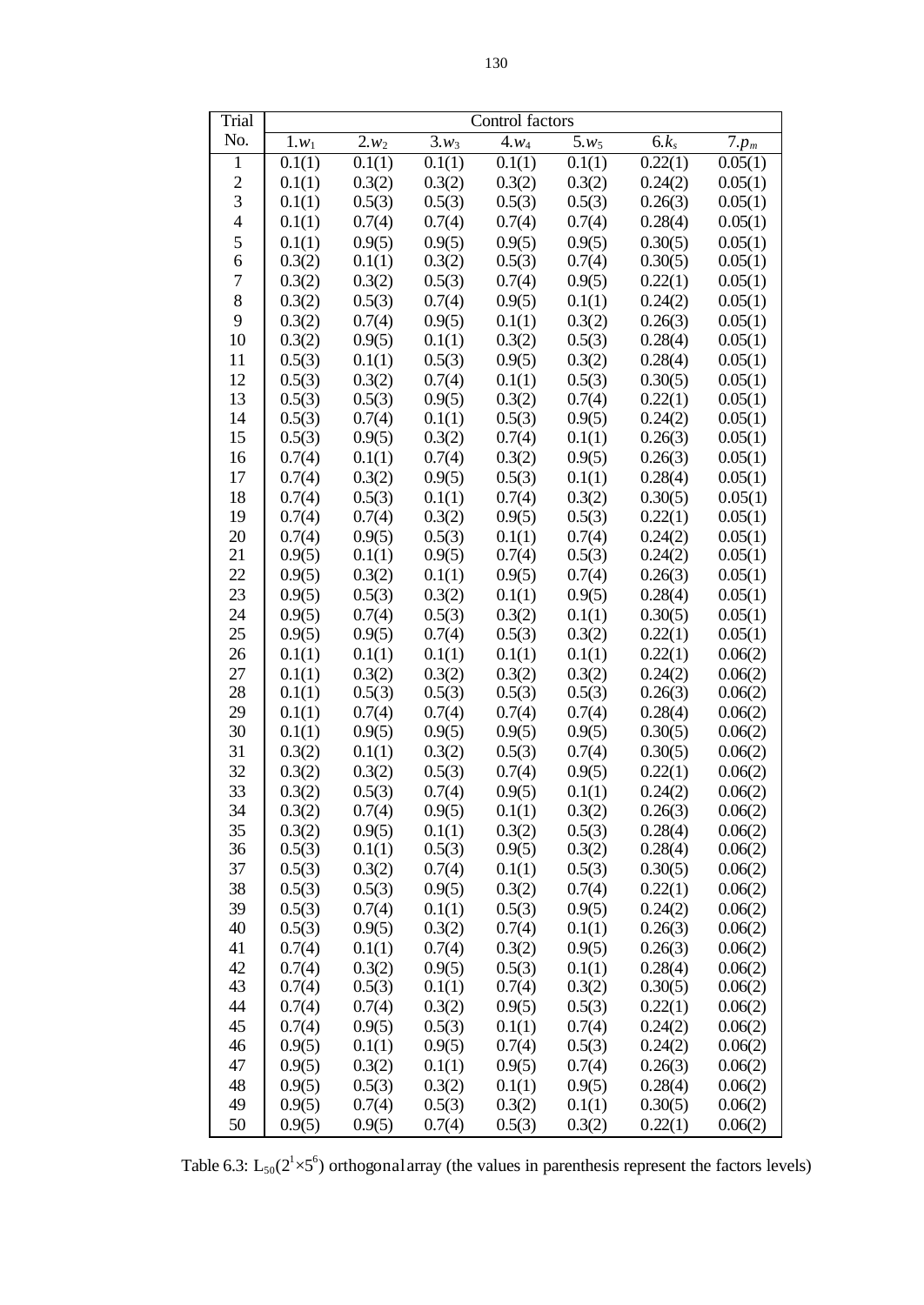At the same time, it would be interesting to know how good the results derived from the above 50 trials are, without further consideration of all other possible combinations. Because of the characteristic of mutual balance in orthogonal arrays, this performance ratio can be guaranteed by the following theorem in non-parametric statistics (The triplex design group, 1987):

**[Theorem 6.1]** Suppose random variable *X* is subject to a probabilistically continuous distribution  $F(X)$ , and  $x_1, x_2, ..., x_n$  are simple samples (or random observation values) of X. If  $x_1, x_2, \ldots, x_n$  are sorted in ascending order, denoted as  $x_1 \le x_2 \le \ldots \le x_n$ , then the performance ratio for  $x_i$  ( $i = 1, 2, ..., n$ ) is

$$
E[F(x_i)] = \frac{i}{n+1}.
$$
\n(6.22)

In particular,

$$
E[F(x_n)] = \frac{n}{n+1}.
$$
\n(6.23)

Formula (6.23) means that the best experimental result in these simple samples is probabilistically better than  $\frac{n}{x}$ % *n* +1  $\frac{n}{n}$  % of all possible results defined in the whole discrete solution space. In this case, the best result by  $L_{50}(2^{1} \times 5^{6})$  is better than 98.04%  $(50/51)$ results of all 31,250 trials.

#### **6.4.2.3 Analysis of variance**

The step is to analyse the results obtained from the orthogonal array to achieve the following objectives:

• To evaluate the contribution of individual quality-influencing factors in the experimental design process;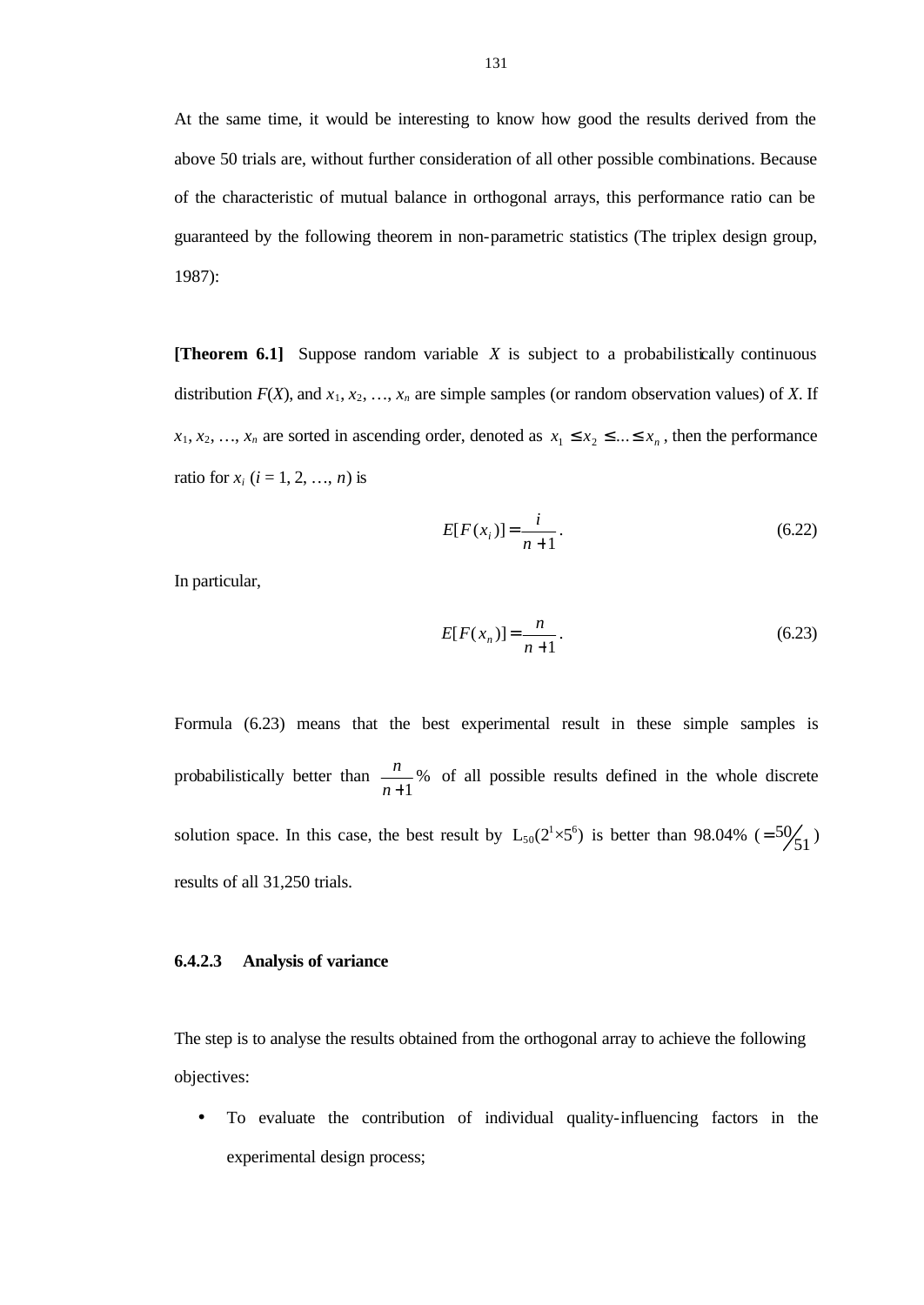- To obtain the best, or optimum, condition for a process, so that good quality characteristics can be sustained;
- To approximate the response of the design parameters under the optimum conditions.

The contribution of individual quality-influencing factors is crucial to the control enforced on the experimental design. A statistical method, Analysis of Variance (ANOVA), is commonly used to analyse the results of the orthogonal experimental design, and to determine how much variation each factor has contributed. By studying the ma in effects of each factor, the general tendencies of the influencing factors can be characterized. The characteristics can be controlled, such that a lower, or a higher, value in a particular factor produces the preferred result. Thus, the levels of influencing factors to produce the best results can be predicted. For more details regarding the ANOVA method for orthogonal array, (Taguchi 1987) can be referred to.

Since the main purpose of this paper is to test the suitability of the proposed approach for the set covering problem, the author only performs an initial investigation about the wide range of parameter settings, and uses orthogonal experimental design to find a suitable, but coarse, range of the control factors. Therefore, this research simply chooses the parameter configuration from Table 6.3 that leads to the best results, and skips the follow-on process of ANOVA and further experiments.

# **6.5 Computational results**

The algorithm presented in this paper was coded in Borland C++, and run on a Pentium II 333 MHz machine with 196 megabyte RAM using the Windows 98 operating system. To test the proposed algorithm, eight real-world large size set covering problems originating from the public transport industry are solved. Problem instances prefixed by B are bus problems, and T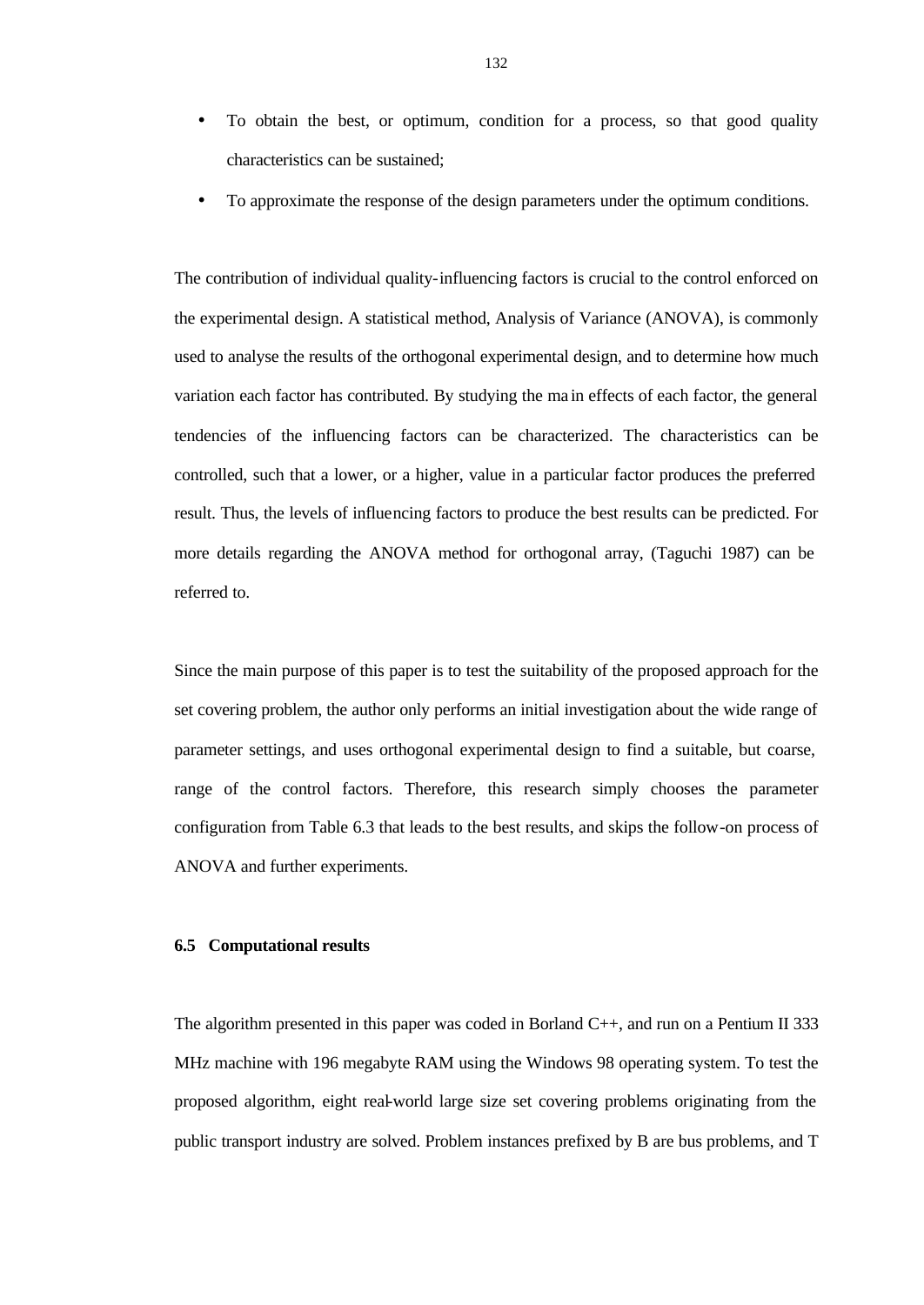| Data           | Rows | Columns | Density | <b>Best known solutions</b> |         |              |  |  |
|----------------|------|---------|---------|-----------------------------|---------|--------------|--|--|
|                |      |         | (% )    | Cover                       | Cost    | Elapsed time |  |  |
|                |      |         |         | <b>Size</b>                 | (hours) | (seconds)    |  |  |
| $T1*$          | 340  | 29380   | 1.90    | 62                          | 509.25  | 955          |  |  |
| T <sub>2</sub> | 437  | 25099   | 1.26    | 116                         | 1003.55 | 69           |  |  |
| T <sub>3</sub> | 546  | 43743   | 1.80    | 64                          | 562.22  | >40000       |  |  |
| $B1*$          | 613  | 22568   | 1.58    | 75                          | 851.09  | 452          |  |  |
| T4             | 707  | 144339  | 0.51    | 242                         | 2247.52 | >80000       |  |  |
| T <sub>5</sub> | 1164 | 29465   | 0.36    | 276                         | 2083.15 | > 80000      |  |  |
| T <sub>6</sub> | 1495 | 28639   | 0.30    | 349                         | 2661.12 | > 80000      |  |  |
| T7             | 1873 | 50000   | 0.27    | 395                         | 3137.20 | > 80000      |  |  |

Table 6.4: Details of the test problems and related best known solutions

Note: Results of cases marked by asterisks are obtained by the hybrid GA, while others are obtained by the specialized set covering ILP.

The best known schedules are mainly obtained by the TRACS II system (Fores et al., 1999), a commercial system based on ILP. In cases (marked by asterisk) that TRACS II has difficulty in finding solutions, results achieved by hybrid Genetic Algorithms incorporating strong domain knowledge (Kwan et al., 2000) are cited. Since the purpose of the research in this chapter is to investigate the performance of the proposed approach for general set covering problems, the objective for comparison is the minimum cost, and the number of columns is only given for information. Note that these best known solutions are obtained under a balance between objectives of minimising number of shifts and total cost, and therefore may be further improved if the minimum total cost is regarded as the only objective.

To give fair comparison of the computational results, each test problem was run by using the same pseudo random number seed at the beginning of the program. The best parameter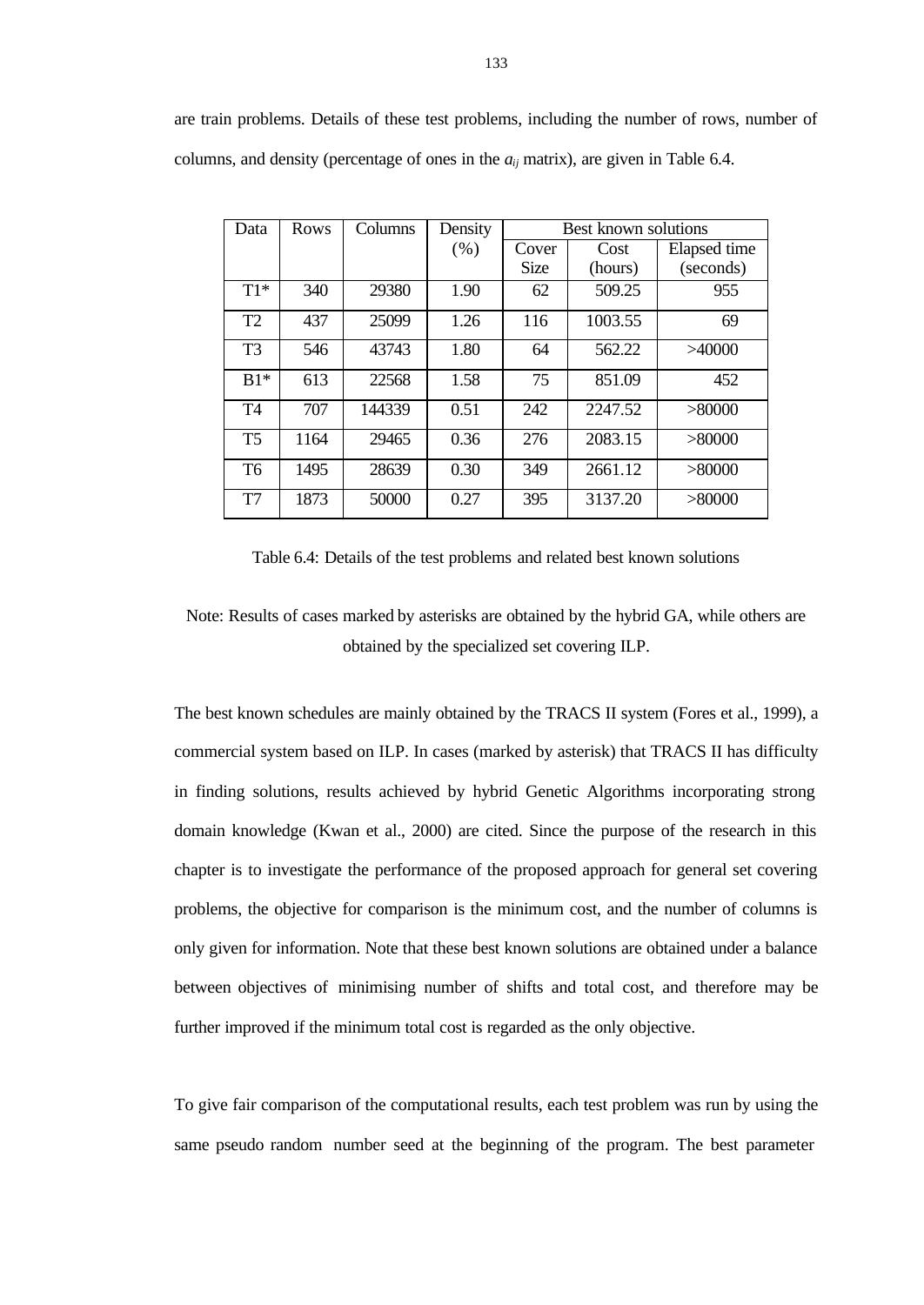settings are those producing the smallest solution cost among the 50 trials of each orthogonal design.

To save the computational time, in the process of applying the orthogonal experimental design of  $L_{50}(2^{1}\times5^{6})$ , iteration number of the SE algorithm is set to be 200 for all problems. Due to the capability of relatively fast convergence, the parameter sets that produce the smallest solution cost within the shorter iteration of 200 are used to carry out further SE searches and obtain the final solutions. If no improvement has been achieved for 1000 iterations, the program will be terminated. Since the proposed algorithm, the hybrid GA, and the branch-and-bound phase of the ILP process all take the relaxed LP solutions as starting points, the elapsed time for them are compared.

#### **6.5.1 Experiment 1**

As described above, due to the characteristic of mutual balance, the orthogonal array is used to study the wide range of parameter space by a small number of experiments. Using the instance of B1, Figure 6.1 gives full demonstration about the variation of solutions for the 50 trial-runs defined by  $L_{50}(2^{1}\times5^{6})$ .



Figure 6.1. RPD of solution cost versus trial number in  $L_{50}(2^1 \times 5^6)$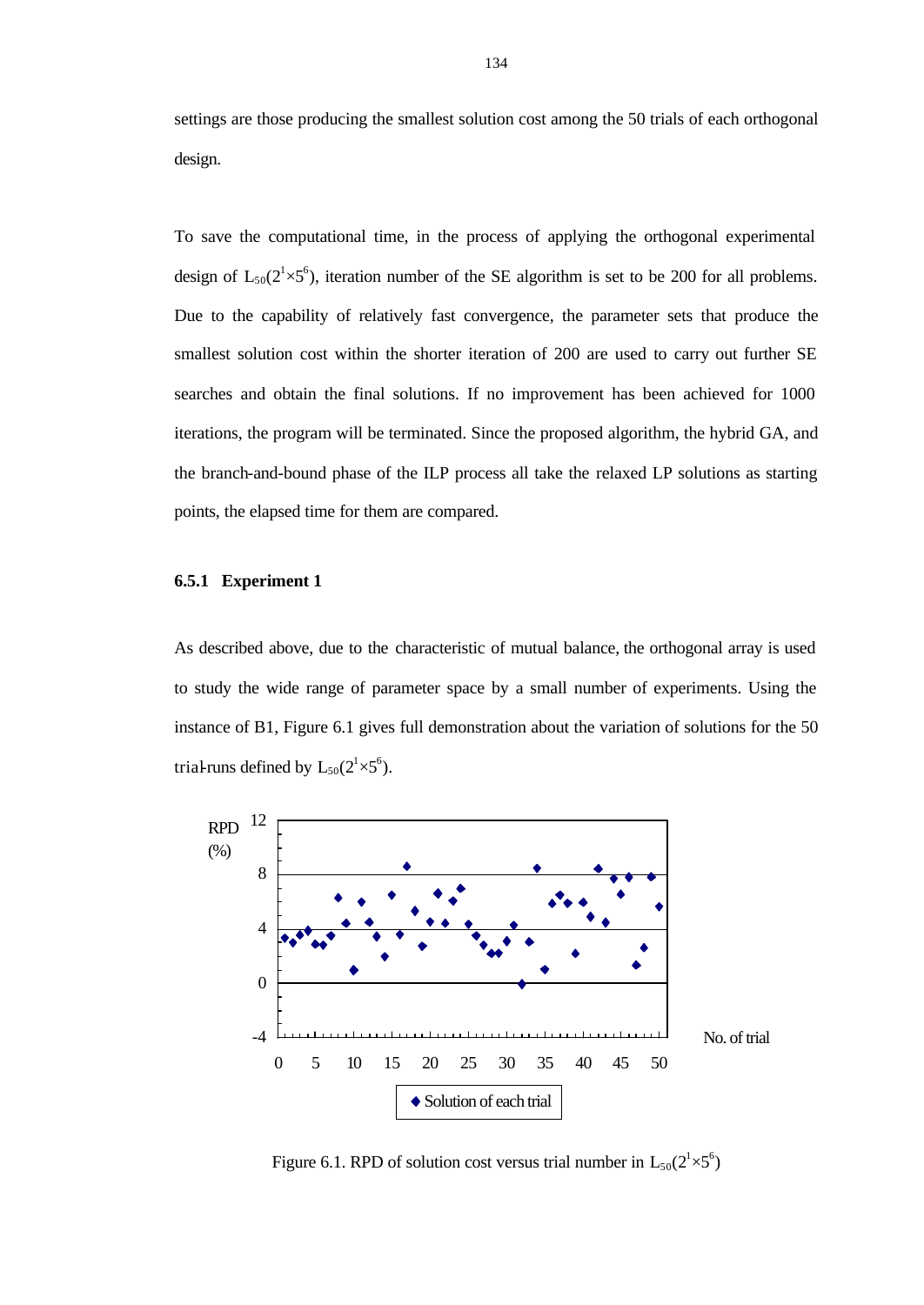Table 6.5 shows the summary results of 50 trials by parameters associated with the orthogonal array  $L_{50}(2^{1}\times5^{6})$ , and Table 6.6 shows the summary results of 50 trials by randomised parameter sets. The indices of Maximum, Minimum, Mean, and Standard Devia tion in statistics are applied to study the distribution of the experimental results in terms of solution cost. Let  $t_i$  be the variable of solution cost, then

$$
Minimum = min\{t_1, ..., t_{50}\},\tag{6.24}
$$

Maximum = max{
$$
t_1, ..., t_{50}
$$
}, (6.25)

Mean 
$$
\bar{t} = \sum_{i=1}^{50} t_i / 50
$$
, (6.26)

Standard Deviation = 
$$
\sqrt{\sum_{i=1}^{50} (t_i - \bar{t})^2 / 49}
$$
 (6.27)

| Data           |         | Minimum    |         | Maximum    | Mean    |            | Standard  |
|----------------|---------|------------|---------|------------|---------|------------|-----------|
|                |         |            |         |            |         |            | Deviation |
|                | Cost    | $RPD(\% )$ | Cost    | $RPD(\% )$ | Cost    | $RPD(\% )$ | Cost      |
| T <sub>1</sub> | 529.28  | 3.93       | 571.52  | 12.23      | 549.13  | 7.83       | 10.97     |
| T <sub>2</sub> | 1004.55 | 0.10       | 1074.17 | 7.04       | 1026.12 | 2.25       | 15.23     |
| T <sub>3</sub> | 586.68  | 4.35       | 663.72  | 18.05      | 628.42  | 11.77      | 17.34     |
| B <sub>1</sub> | 850.60  | $-0.06$    | 924.45  | 8.62       | 889.45  | 4.51       | 18.26     |
| T <sub>4</sub> | 2269.07 | 0.96       | 2490.70 | 10.82      | 2329.33 | 3.64       | 56.83     |
| T <sub>5</sub> | 2158.53 | 3.62       | 2322.77 | 11.50      | 2222.58 | 6.69       | 37.46     |
| T <sub>6</sub> | 2764.55 | 3.89       | 2989.70 | 12.35      | 2855.26 | 7.30       | 46.13     |
| T7             | 3321.70 | 5.88       | 3636.07 | 15.90      | 3514.04 | 12.01      | 64.76     |
| Ave.           |         | 2.83%      |         | 12.06%     |         | 7.00%      | 33.37     |

Table 6.5: Summary results of 50 trials by  $L_{50}(2^1 \times 5^6)$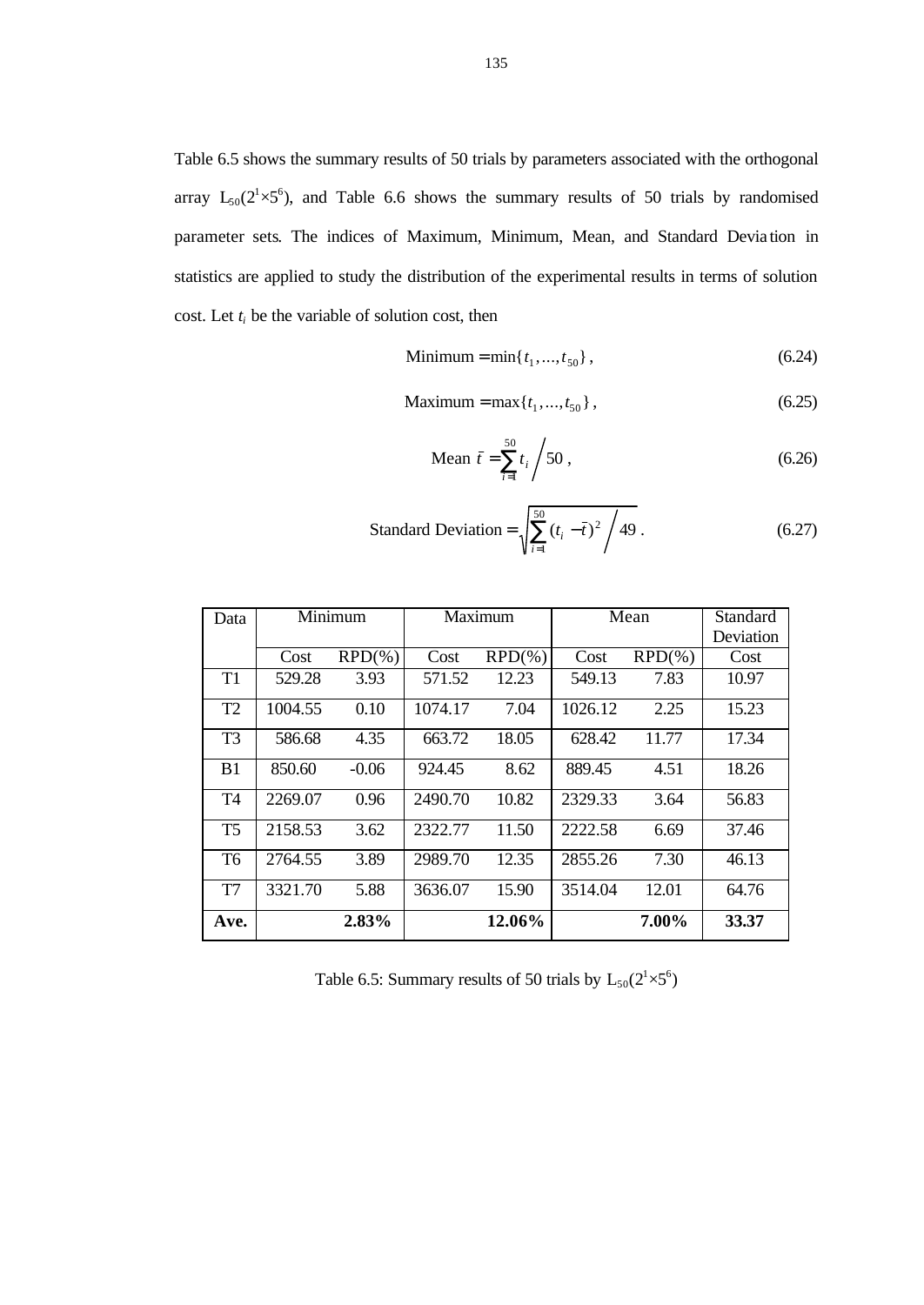| Data           | Minimum |            | Maximum |            | Mean    |            | Standard  |
|----------------|---------|------------|---------|------------|---------|------------|-----------|
|                |         |            |         |            |         |            | Deviation |
|                | Cost    | $RPD(\% )$ | Cost    | $RPD(\% )$ | Cost    | $RPD(\% )$ | Cost      |
| T1             | 535.73  | 5.20       | 570.72  | 12.07      | 547.45  | 7.50       | 10.19     |
| T <sub>2</sub> | 1017.68 | 1.41       | 1070.13 | 6.63       | 1024.04 | 2.04       | 12.72     |
| T <sub>3</sub> | 594.35  | 5.71       | 660.48  | 17.48      | 627.38  | 11.59      | 16.02     |
| B <sub>1</sub> | 869.33  | 2.14       | 912.33  | 7.20       | 883.68  | 3.83       | 16.96     |
| T <sub>4</sub> | 2291.73 | 1.97       | 2461.62 | 9.53       | 2325.59 | 3.47       | 49.34     |
| T <sub>5</sub> | 2160.42 | 3.71       | 2292.80 | 10.06      | 2219.40 | 6.54       | 30.42     |
| T <sub>6</sub> | 2798.55 | 5.16       | 2952.35 | 10.94      | 2854.21 | 7.26       | 42.15     |
| T <sub>7</sub> | 3460.3  | 9.98       | 3606.45 | 14.95      | 3502.40 | 11.64      | 63.60     |
| Ave.           |         | 4.41%      |         | 11.10%     |         | 6.73%      | 30.18     |

Table 6.6: Summary results of 50 trials by randomised parameter sets

The Mean is a measure to evaluate the average performance of the proposed algorithm, while the Standard Deviation is a summary measure of the differences of each result from the mean. According to the RPD results in Table 6.5 and Table 6.6, the average RPD of Minimum, Maximum, and Standard Deviation of  $L_{50}(2^{1} \times 5^{6})$  are 2.83%, 12.06%, and 33.37 respectively, while those produced by random parameters are 4.41%, 11.10%, and 30.18 respectively. Compared with results achieved by randomised parameters, on average results using orthogonal arrays have better Minimum, worse Maximum, and larger Standard Deviation. It demonstrates that results achieved by the orthogonal array are more evenly scattered throughout the solution space, some of which are inevitably elite. Therefore, it is not necessary to study the full solution space for a near-optimal solution.

On the other hand, it can be noticed that some Minimum values in Table 6.6 are also similar to those in Table 3.11. However, the chance of using randomised parameters to produce elite solutions is purely random, while the chance for using an orthogonal array to find these elite solutions is more predictable.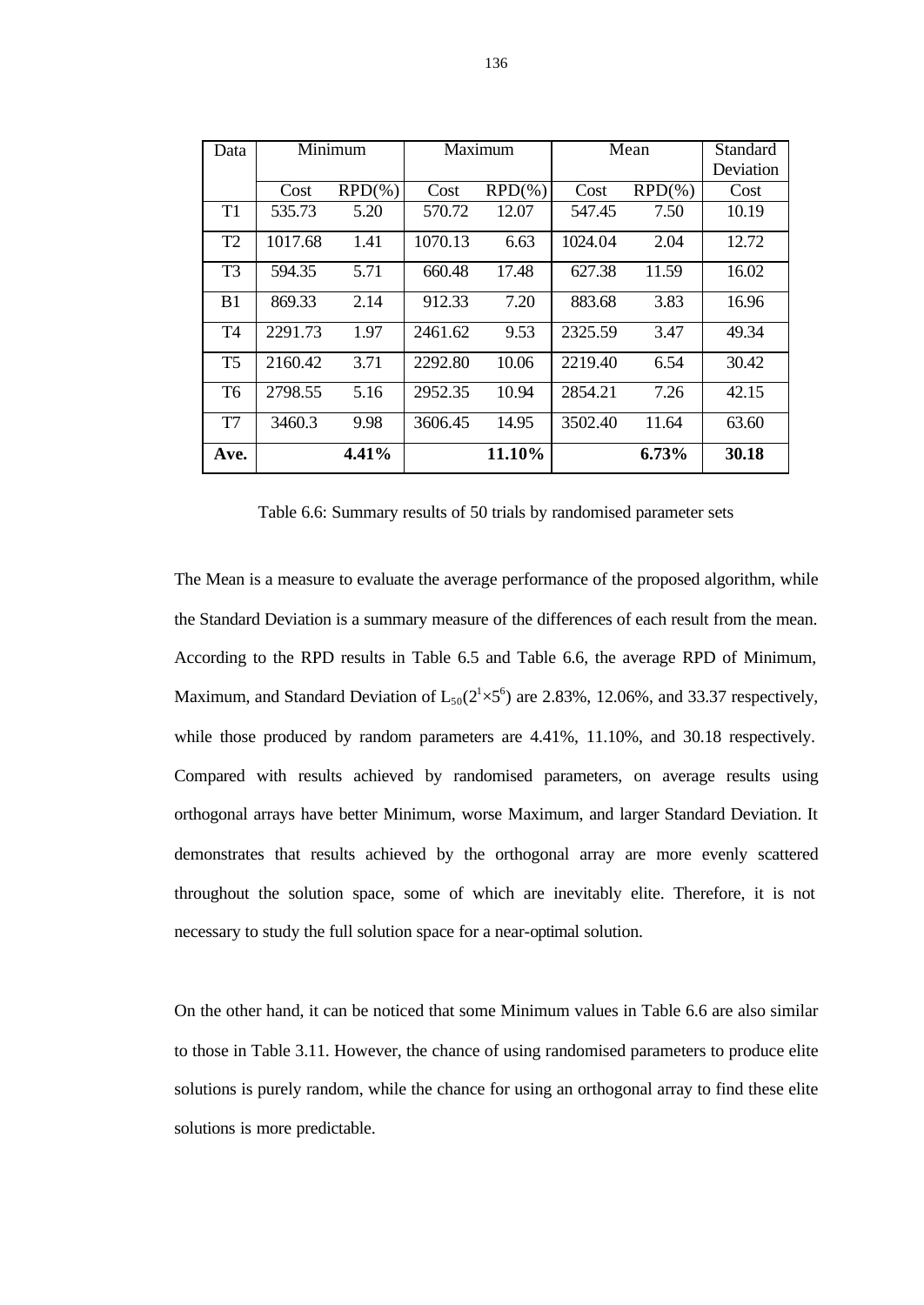The final cost values of these test problems are compiled in Table 6.7. Computational results show that the solutions derived by the SE approach are very close to those of the previous best known solutions. The negative percentage deviation indicates the percentage improvement from the previous best known solution. In terms of cover size, our results are 0.92% larger on average. But in terms of solution cost, our results are only 0.02% la rger on average: in 4 out of the 8 test problems, the SE-based heuristic has generated better cost values.

| Data           | SE's final solution |            |         |            |              |  |  |  |
|----------------|---------------------|------------|---------|------------|--------------|--|--|--|
|                | Cover               | <b>RPD</b> | Cost    | <b>RPD</b> | Elapsed time |  |  |  |
|                | Size                | (% )       | (hours) | (% )       | (seconds)    |  |  |  |
| T1             | 65                  | 4.84       | 507.53  | $-0.34$    | 520          |  |  |  |
| T <sub>2</sub> | 118                 | 1.72       | 994.90  | $-0.86$    | 161          |  |  |  |
| T <sub>3</sub> | 66                  | 3.13       | 565.38  | 0.56       | 730          |  |  |  |
| B <sub>1</sub> | 75                  | 0.00       | 819.68  | $-3.69$    | 168          |  |  |  |
| T <sub>4</sub> | 243                 | 0.41       | 2246.32 | $-0.05$    | 1398         |  |  |  |
| T <sub>5</sub> | 273                 | $-1.09$    | 2082.77 | 0.68       | 286          |  |  |  |
| T <sub>6</sub> | 345                 | $-1.15$    | 2674.18 | 0.49       | 316          |  |  |  |
| T7             | 393                 | $-0.51$    | 3243.11 | 3.38       | 2482         |  |  |  |
| Ave.           |                     | 0.92%      |         | 0.02%      |              |  |  |  |

Table 6.7: Comparative results

In term of the elapsed time, compared with those of other approaches, it is obvious that in general our results are obtained in much faster speed, particularly for larger cases.

In addition to finding the best solutions, another task for the first orthogonal experimental design is to explore whether there exists a generally good pattern of parameter setting. According to the experiments using orthogonal array  $L_{50}(2^{1} \times 5^{6})$ , in all cases, the best result is produced by the same parameter configuration of  $(0.3, 0.9, 0.1, 0.3, 0.5, 0.28, 0.06)$  for  $w_k$  $(k=1, 2, 3, 4, 5)$ ,  $k_s$ , and  $p_m$  respectively.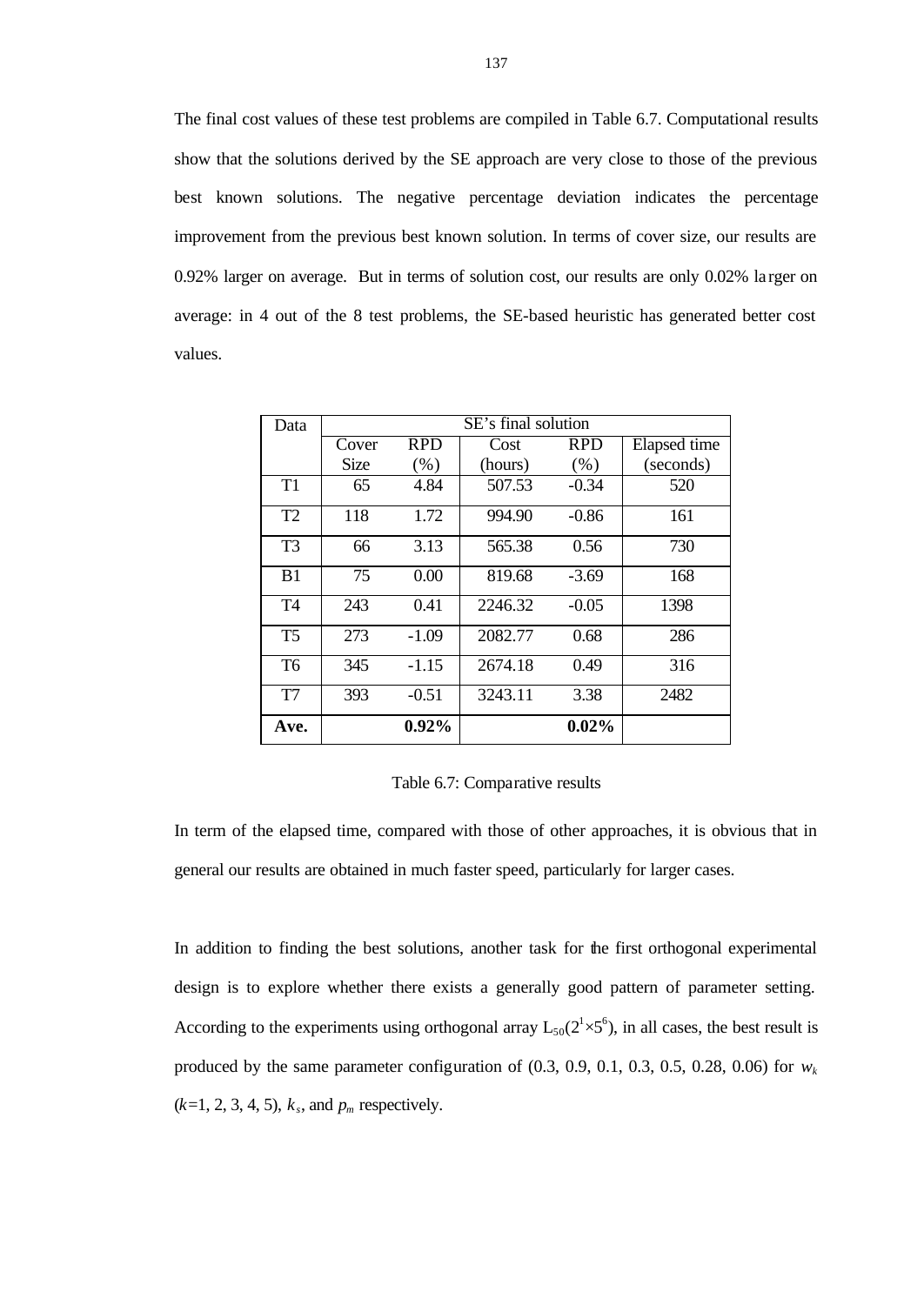#### **6.5.2 Experiment 2**

Unlike the ranges of selection value  $k_s$  and mutation rate  $p_s$ , the levels of weights  $w_k$  ( $k=1, 2,$ ) 3, 4, 5) are evenly set over the full applicable range of [0, 1] without the pre-knowledge about the influence of  $w_k$  on the algorithm (described in the beginning of Section 6.4.2). According to the experimental results in Section 6.5.1, it is a very surprising finding that out of 50 different parameter sets, one set gave the best results in all cases. Naturally, one might be interested to know whether those results in Table 6.7 could be improved further by simply implementing another orthogonal experimental design, which uses the same  $L_{50}(2^{1}\times5^{6})$ orthogonal array, but is carried out in narrower ranges of values for the factors.

Table 6.8 shows the definition of the control factors and their levels in the narrower ranges, which are centred respectively on the parameter configuration of  $(0.3, 0.9, 0.1, 0.3, 0.5, 0.28, ...)$ 0.06) found above. These seven factors are assigned to an  $L_{50}(2^{1} \times 5^{6})$  orthogonal array shown in Table 6.9.

| Control factors               |       |                | Levels |       |       |
|-------------------------------|-------|----------------|--------|-------|-------|
|                               |       | $\mathfrak{D}$ | 3      | 4     | 5     |
| 1. Weight $w_1$               | 0.20  | 0.25           | 0.30   | 0.35  | 0.40  |
| 2. Weight $w_2$               | 0.80  | 0.85           | 0.90   | 0.95  | 1.00  |
| 3. Weight $w_3$               | 0.00  | 0.05           | 0.10   | 0.15  | 0.20  |
| 4. Weight $w_4$               | 0.20  | 0.25           | 0.30   | 0.35  | 0.40  |
| 5. Weight $w_5$               | 0.40  | 0.45           | 0.50   | 0.55  | 0.60  |
| 6. Selection valve $k_s$      | 0.270 | 0.275          | 0.280  | 0.285 | 0.290 |
| 7. <i>Mutation</i> rate $p_m$ | 0.055 | 0.060          |        |       |       |

Table 6.8: Control factors and their levels in the narrower ranges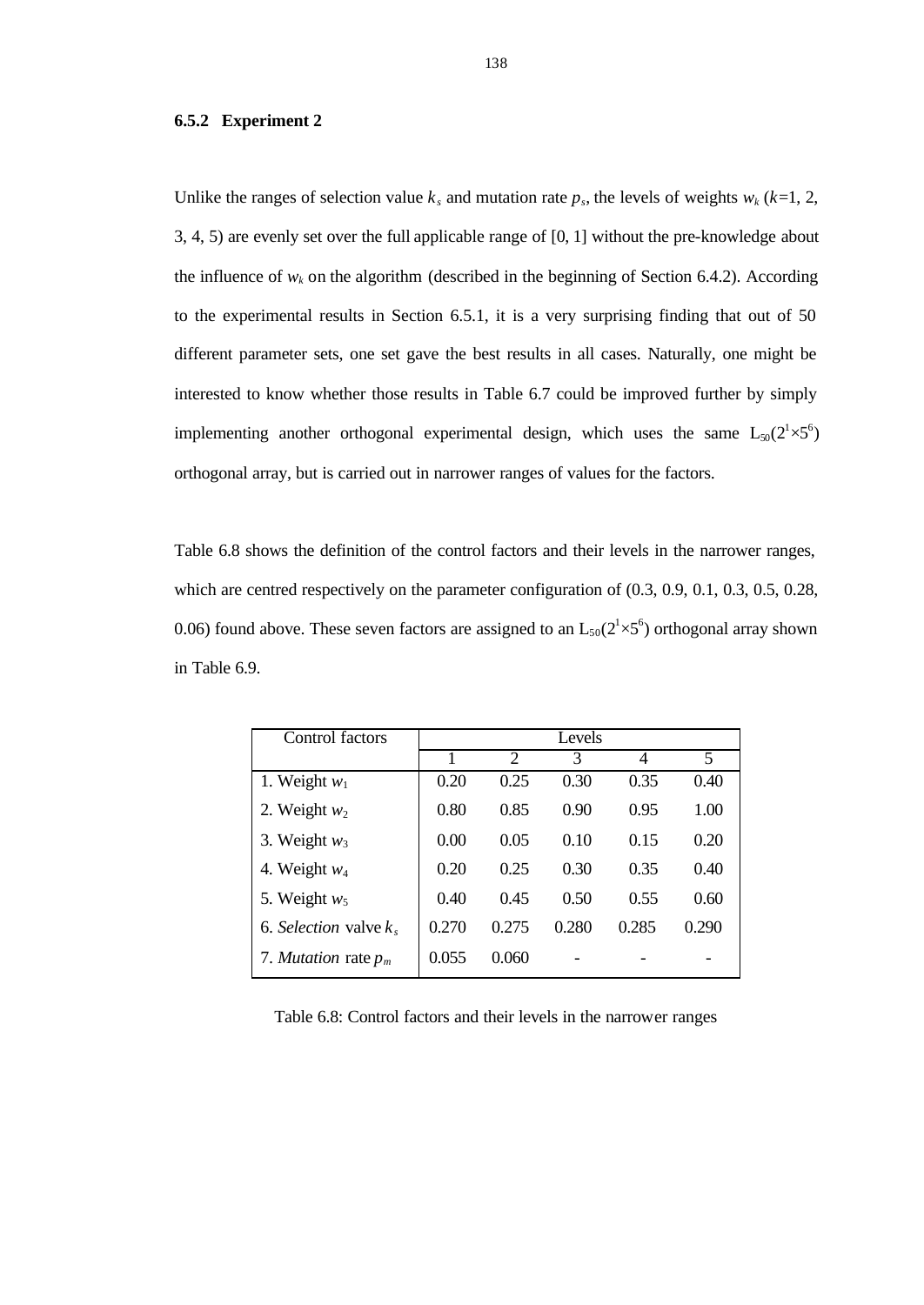| Trial          | Control factors    |         |                    |                        |                        |          |          |
|----------------|--------------------|---------|--------------------|------------------------|------------------------|----------|----------|
| No.            | $\overline{1}.w_1$ | $2.w_2$ | $\overline{3}.w_3$ | $\overline{4}$ . $w_4$ | $\overline{5}$ . $w_5$ | $6.k_s$  | $7.p_m$  |
| 1              | 0.20(1)            | 0.80(1) | 0.00(1)            | 0.20(1)                | 0.40(1)                | 0.270(1) | 0.055(1) |
| $\overline{2}$ | 0.20(1)            | 0.85(2) | 0.05(2)            | 0.25(2)                | 0.45(2)                | 0.275(2) | 0.055(1) |
| 3              | 0.20(1)            | 0.90(3) | 0.10(3)            | 0.30(3)                | 0.50(3)                | 0.280(3) | 0.055(1) |
| $\overline{4}$ | 0.20(1)            | 0.95(4) | 0.15(4)            | 0.35(4)                | 0.55(4)                | 0.285(4) | 0.055(1) |
| 5              | 0.20(1)            | 1.00(5) | 0.20(5)            | 0.40(5)                | 0.60(5)                | 0.290(5) | 0.055(1) |
| 6              | 0.25(2)            | 0.80(1) | 0.05(2)            | 0.30(3)                | 0.55(4)                | 0.290(5) | 0.055(1) |
| 7              | 0.25(2)            | 0.85(2) | 0.10(3)            | 0.35(4)                | 0.60(5)                | 0.270(1) | 0.055(1) |
| 8              | 0.25(2)            | 0.90(3) | 0.15(4)            | 0.40(5)                | 0.40(1)                | 0.275(2) | 0.055(1) |
| 9              | 0.25(2)            | 0.95(4) | 0.20(5)            | 0.20(1)                | 0.45(2)                | 0.280(3) | 0.055(1) |
| 10             | 0.25(2)            | 1.00(5) | 0.00(1)            | 0.25(2)                | 0.50(3)                | 0.285(4) | 0.055(1) |
| 11             | 0.30(3)            | 0.80(1) | 0.10(3)            | 0.40(5)                | 0.45(2)                | 0.285(4) | 0.055(1) |
| 12             | 0.30(3)            | 0.85(2) | 0.15(4)            | 0.20(1)                | 0.50(3)                | 0.290(5) | 0.055(1) |
| 13             | 0.30(3)            | 0.90(3) | 0.20(5)            | 0.25(2)                | 0.55(4)                | 0.270(1) | 0.055(1) |
| 14             | 0.30(3)            | 0.95(4) | 0.00(1)            | 0.30(3)                | 0.60(5)                | 0.275(2) | 0.055(1) |
| 15             | 0.30(3)            | 1.00(5) | 0.05(2)            | 0.35(4)                | 0.40(1)                | 0.280(3) | 0.055(1) |
| 16             | 0.35(4)            | 0.80(1) | 0.15(4)            | 0.25(2)                | 0.60(5)                | 0.280(3) | 0.055(1) |
| 17             | 0.35(4)            | 0.85(2) | 0.20(5)            | 0.30(3)                | 0.40(1)                | 0.285(4) | 0.055(1) |
| 18             | 0.35(4)            | 0.90(3) | 0.00(1)            | 0.35(4)                | 0.45(2)                | 0.290(5) | 0.055(1) |
| 19             | 0.35(4)            | 0.95(4) | 0.05(2)            | 0.40(5)                | 0.50(3)                | 0.270(1) | 0.055(1) |
| 20             | 0.35(4)            | 1.00(5) | 0.10(3)            | 0.20(1)                | 0.55(4)                | 0.275(2) | 0.055(1) |
| 21             | 0.40(5)            | 0.80(1) | 0.20(5)            | 0.35(4)                | 0.50(3)                | 0.275(2) | 0.055(1) |
| 22             | 0.40(5)            | 0.85(2) | 0.00(1)            | 0.40(5)                | 0.55(4)                | 0.280(3) | 0.055(1) |
| 23             | 0.40(5)            | 0.90(3) | 0.05(2)            | 0.20(1)                | 0.60(5)                | 0.285(4) | 0.055(1) |
| 24             | 0.40(5)            | 0.95(4) | 0.10(3)            | 0.25(2)                | 0.40(1)                | 0.290(5) | 0.055(1) |
| 25             | 0.40(5)            | 1.00(5) | 0.15(4)            | 0.30(3)                | 0.45(2)                | 0.270(1) | 0.055(1) |
| 26             | 0.20(1)            | 0.80(1) | 0.00(1)            | 0.20(1)                | 0.40(1)                | 0.270(1) | 0.060(2) |
| 27             | 0.20(1)            | 0.85(2) | 0.05(2)            | 0.25(2)                | 0.45(2)                | 0.275(2) | 0.060(2) |
| 28             | 0.20(1)            | 0.90(3) | 0.10(3)            | 0.30(3)                | 0.50(3)                | 0.280(3) | 0.060(2) |
| 29             | 0.20(1)            | 0.95(4) | 0.15(4)            | 0.35(4)                | 0.55(4)                | 0.285(4) | 0.060(2) |
| 30             | 0.20(1)            | 1.00(5) | 0.20(5)            | 0.40(5)                | 0.60(5)                | 0.290(5) | 0.060(2) |
| 31             | 0.25(2)            | 0.80(1) | 0.05(2)            | 0.30(3)                | 0.55(4)                | 0.290(5) | 0.060(2) |
| 32             | 0.25(2)            | 0.85(2) | 0.10(3)            | 0.35(4)                | 0.60(5)                | 0.270(1) | 0.060(2) |
| 33             | 0.25(2)            | 0.90(3) | 0.15(4)            | 0.40(5)                | 0.40(1)                | 0.275(2) | 0.060(2) |
| 34             | 0.25(2)            | 0.95(4) | 0.20(5)            | 0.20(1)                | 0.45(2)                | 0.280(3) | 0.060(2) |
| 35             | 0.25(2)            | 1.00(5) | 0.00(1)            | 0.25(2)                | 0.50(3)                | 0.285(4) | 0.060(2) |
| 36             | 0.30(3)            | 0.80(1) | 0.10(3)            | 0.40(5)                | 0.45(2)                | 0.285(4) | 0.060(2) |
| 37             | 0.30(3)            | 0.85(2) | 0.15(4)            | 0.20(1)                | 0.50(3)                | 0.290(5) | 0.060(2) |
| 38             | 0.30(3)            | 0.90(3) | 0.20(5)            | 0.25(2)                | 0.55(4)                | 0.270(1) | 0.060(2) |
| 39             | 0.30(3)            | 0.95(4) | 0.00(1)            | 0.30(3)                | 0.60(5)                | 0.275(2) | 0.060(2) |
| 40             | 0.30(3)            | 1.00(5) | 0.05(2)            | 0.35(4)                | 0.40(1)                | 0.280(3) | 0.060(2) |
| 41             | 0.35(4)            | 0.80(1) | 0.15(4)            | 0.25(2)                | 0.60(5)                | 0.280(3) | 0.060(2) |
| 42             | 0.35(4)            | 0.85(2) | 0.20(5)            | 0.30(3)                | 0.40(1)                | 0.285(4) | 0.060(2) |
| 43             | 0.35(4)            | 0.90(3) | 0.00(1)            | 0.35(4)                | 0.45(2)                | 0.290(5) | 0.060(2) |
| 44             | 0.35(4)            | 0.95(4) | 0.05(2)            | 0.40(5)                | 0.50(3)                | 0.270(1) | 0.060(2) |
| 45             | 0.35(4)            | 1.00(5) | 0.10(3)            | 0.20(1)                | 0.55(4)                | 0.275(2) | 0.060(2) |
| 46             | 0.40(5)            | 0.80(1) | 0.20(5)            | 0.35(4)                | 0.50(3)                | 0.275(2) | 0.060(2) |
| 47             | 0.40(5)            | 0.85(2) | 0.00(1)            | 0.40(5)                | 0.55(4)                | 0.280(3) | 0.060(2) |
| 48             | 0.40(5)            | 0.90(3) | 0.05(2)            | 0.20(1)                | 0.60(5)                | 0.285(4) | 0.060(2) |
| 49             | 0.40(5)            | 0.95(4) | 0.10(3)            | 0.25(2)                | 0.40(1)                | 0.290(5) | 0.060(2) |
| 50             | 0.40(5)            | 1.00(5) | 0.15(4)            | 0.30(3)                | 0.45(2)                | 0.270(1) | 0.060(2) |

Table 6.9:  $L_{50}(2^{1} \times 5^{6})$  orthogonal array in the narrower ranges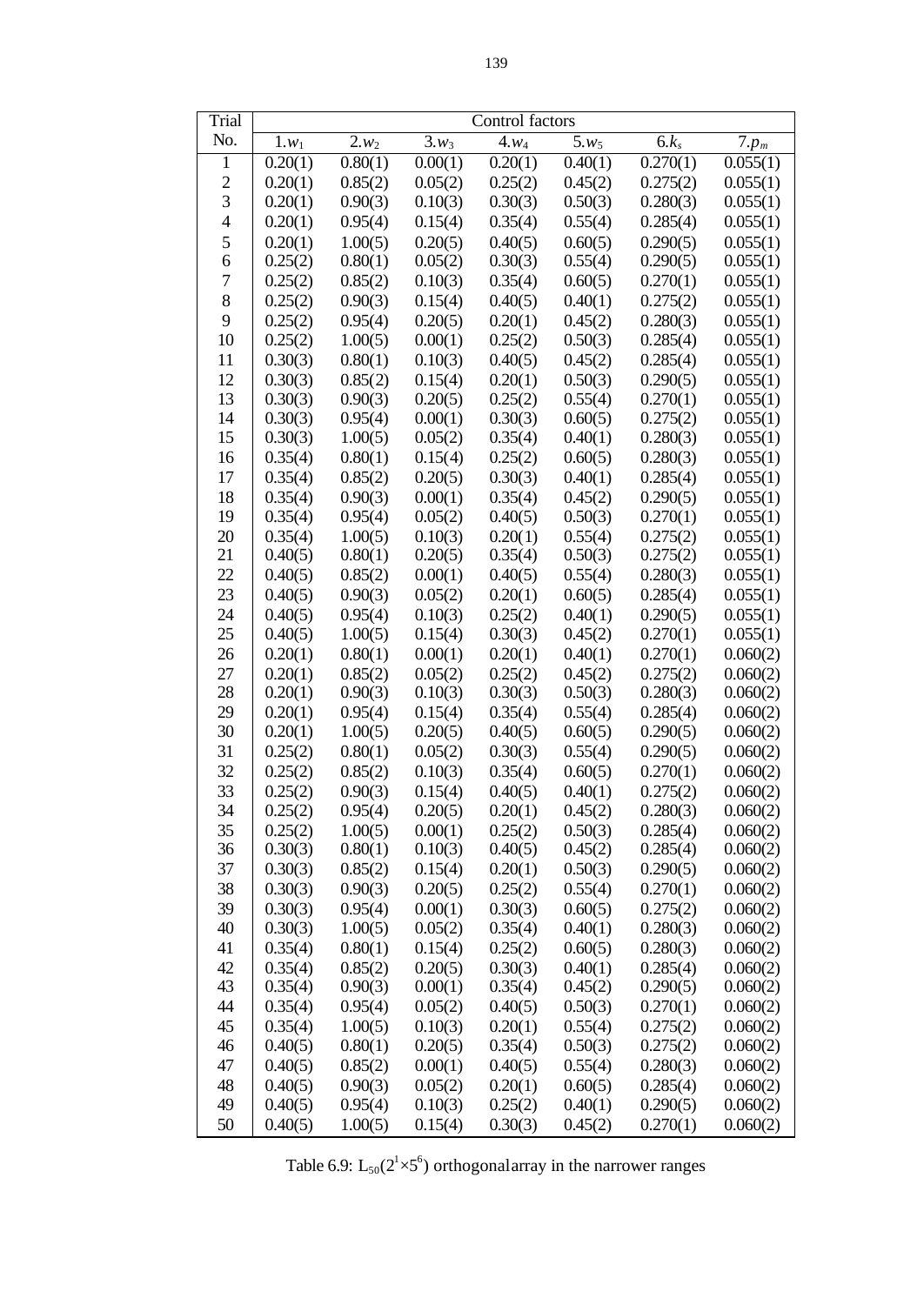The final results of these test problems are compiled in Table 6.10. It shows that compared with results by the parameters defined in the larger ranges, the solutions derived by the refined parameter settings have been slightly improved. On average, the solution cost of the proposed approach is 0.33% lower, and the associated cover size are only 0.69% larger. In T7, the new solution cost is worse by 3.25%. However, it should be noted that the cover size of T7 in our solution is smaller by 1.01%.

| Data           | SE's final solution |            |         |            |              |  |  |  |
|----------------|---------------------|------------|---------|------------|--------------|--|--|--|
|                | Cover               | <b>RPD</b> | Cost    | <b>RPD</b> | Elapsed time |  |  |  |
|                | <b>Size</b>         | (% )       | (hours) | (% )       | (seconds)    |  |  |  |
| T1             | 64                  | 3.23       | 504.13  | $-1.01$    | 384          |  |  |  |
| T <sub>2</sub> | 118                 | 1.72       | 993.35  | $-1.01$    | 161          |  |  |  |
| T3             | 66                  | 3.13       | 565.38  | 0.56       | 730          |  |  |  |
| B <sub>1</sub> | 74                  | $-1.33$    | 814.53  | $-4.30$    | 668          |  |  |  |
| T <sub>4</sub> | 243                 | 0.41       | 2246.32 | $-0.05$    | 1398         |  |  |  |
| T <sub>5</sub> | 275                 | $-0.36$    | 2073.36 | $-0.47$    | 468          |  |  |  |
| T <sub>6</sub> | 348                 | $-0.29$    | 2670.57 | 0.36       | 420          |  |  |  |
| T7             | 391                 | $-1.01$    | 3239.23 | 3.25       | 962          |  |  |  |
| Ave.           |                     | $0.69\%$   |         | $-0.33%$   |              |  |  |  |

Table 6.10: Comparative results by the refined parameter settings

With respect to the variation of solutions for individual cases, Figure 6.2 depicts the improvement of the cost value versus the number of iterations for the instance of T1. Although the actual values may differ among various cases, the characteristic shapes of the curves are similar.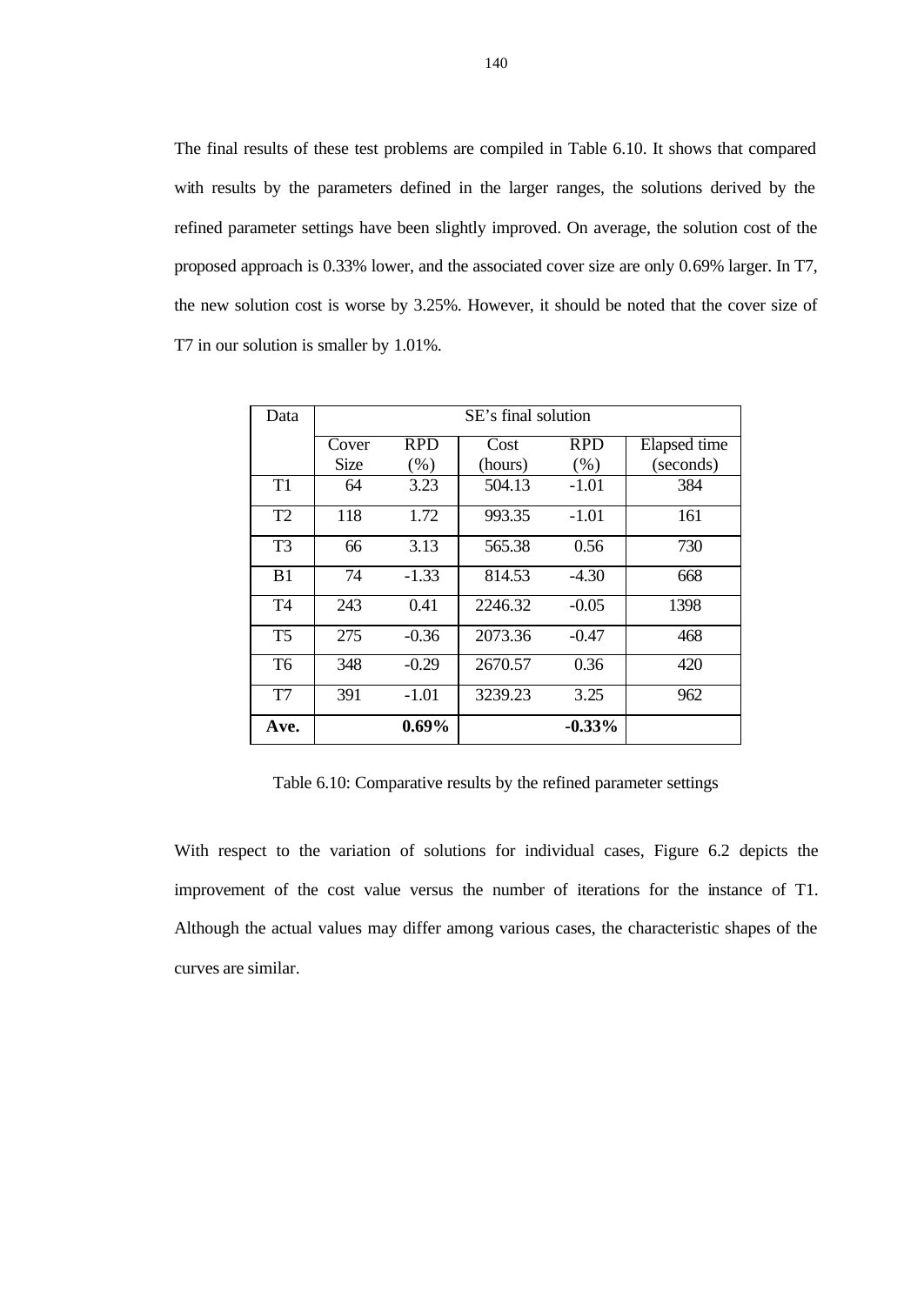

Figure 6.2: RPD of solution cost (in current and best schedule respectively) versus iteration number

### **6.6 Conclusions**

In this chapter, a novel fuzzy SE approach for the non-unicost set covering problem has been developed. A function is first designed to evaluate the structure of each column under fuzzified factors. The formation of these factors is similar to that in driver scheduling. The difference is that factors involved in domain knowledge of driver scheduling are removed, replacing with new factors that only concern the set covering problem. This function is embedded into the *Construction* step and the *Evaluation* step of the proposed Simulated Evolution algorithm, which mimics generations of evolution on a single solution. In each generation an unfit portion of the working solution is removed. The broken solution is then repaired by a greedy algorithm specialized for the set covering problem.

In the proposed approach, there are seven investigated control factors in total. Using the "change-one-factor-at-a-time" method of experimentation, a prohibitively large number of 31,250 experiments needs to be carried out. In this research, the  $L_{50}(2^{1}\times5^{6})$  orthogonal array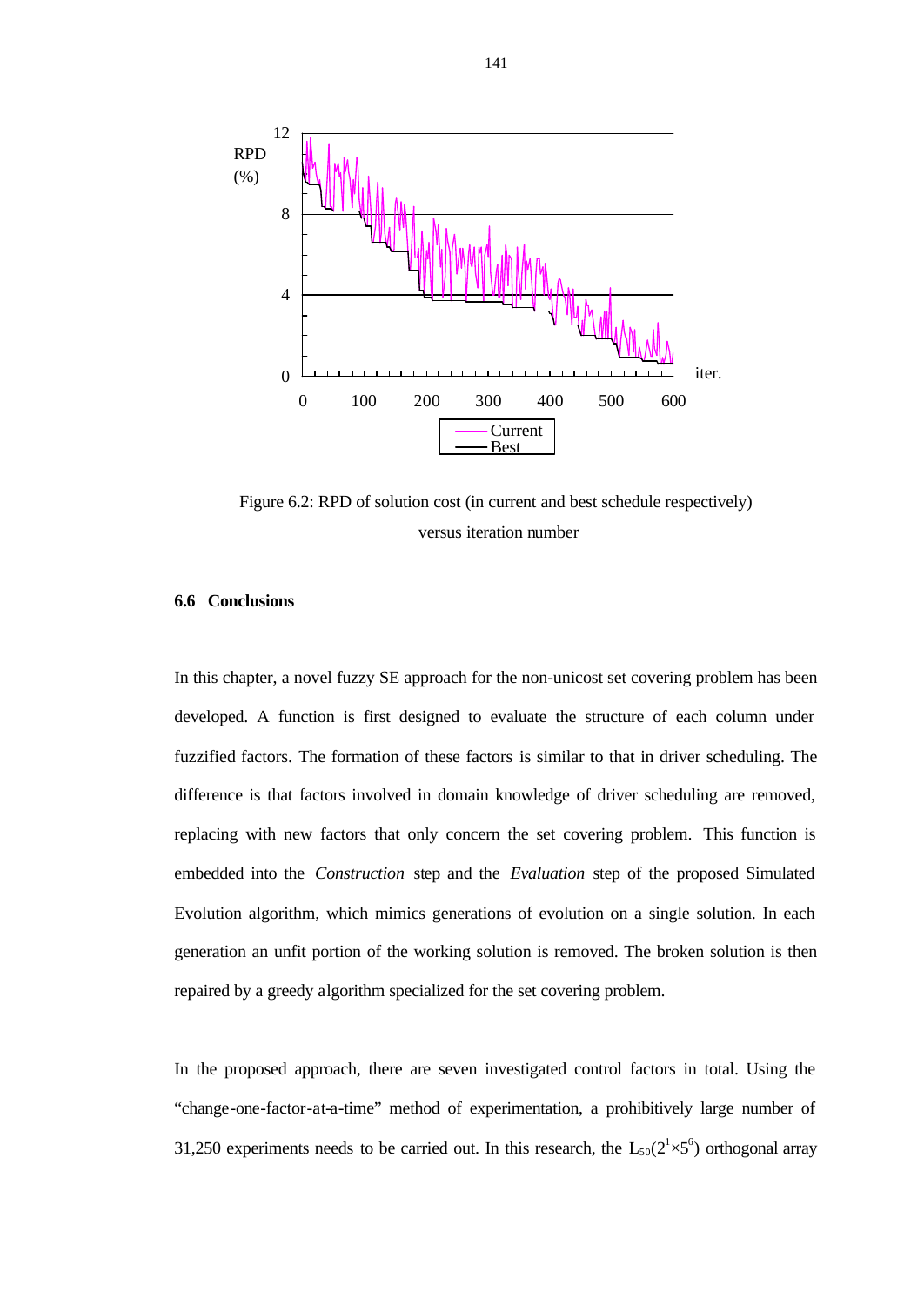from Taguchi's experimental design theory is applied to reduce the number of experiments to 50.

Instances from driver scheduling have been used to test the evolutionary approach. These test problems can be regarded as general set covering problems, since they are handled without the benefit of domain knowledge of driver scheduling. It has demonstrated that for very largescale problems, in general the proposed approach can produce superior solutions much faster than some other approaches. Particularly, this approach is suitable for situations where quick and high-quality solutions are desirable.

Future work may test the performance of this approach on randomly generated problems, which can be obtained from the OR-Library (Beasley 1990).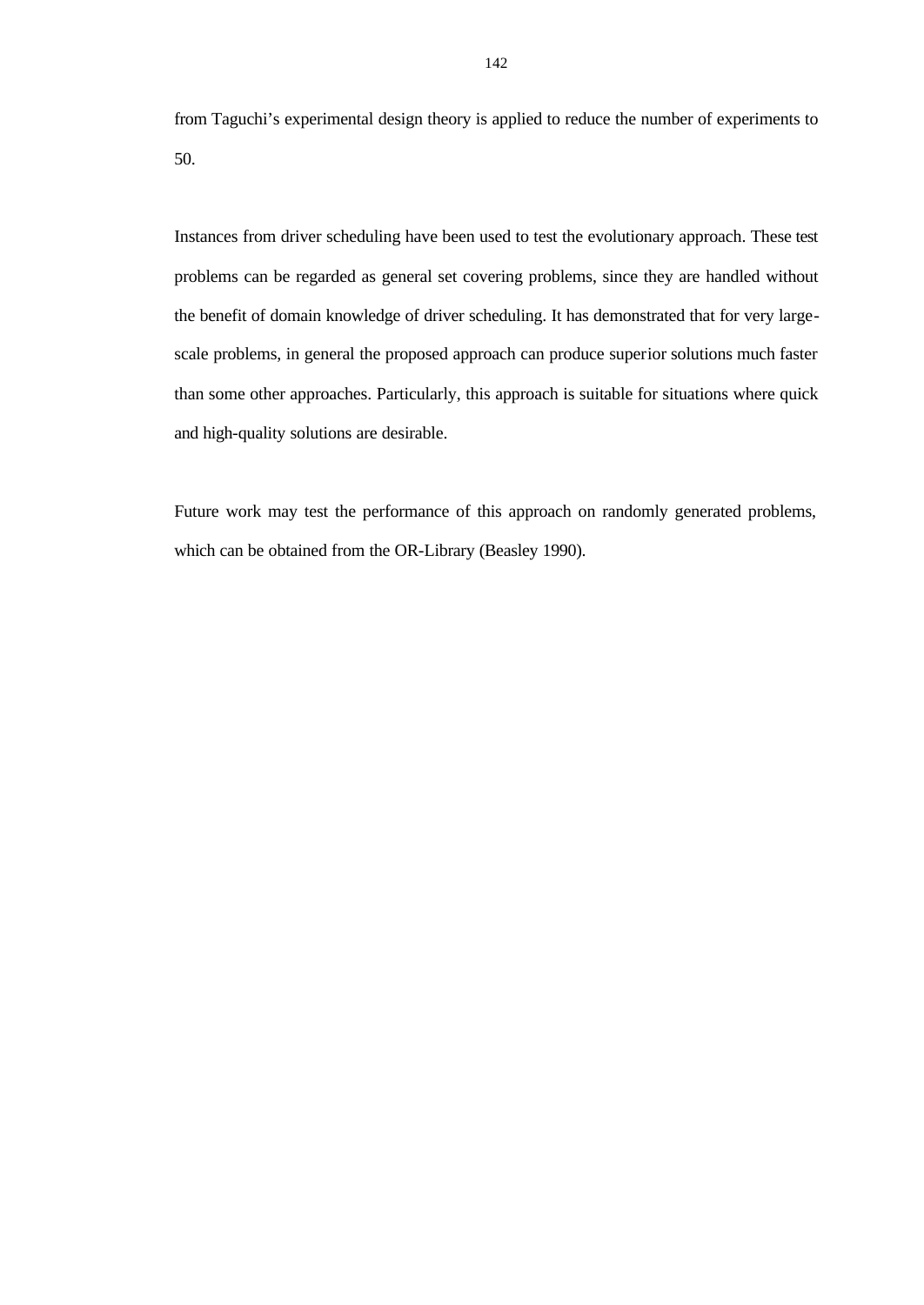### **Chapter Seven**

# **Conclusions**

#### **7.1 Summary**

The bus and rail driver scheduling problem and its commercial importance have been presented. A review of meta-heuristics used for the set covering problem has also been provided. The success and limitations of the current methods for driver scheduling have been described. Early heuristic approaches are heavily dependent on problem-specific knowledge and hard to adapt between different organisations, and they generally have difficulty in producing satisfactory results. On the other hand, mixtures of heuristics and mathematical programming have been very successful, although they still have their weaknesses. This fact stimulated investigations on other approaches.

\_\_\_\_\_\_\_\_\_\_\_\_\_\_\_\_\_\_\_\_\_\_\_\_\_\_\_\_\_\_\_\_\_\_\_\_\_\_\_\_\_\_\_\_\_\_\_\_\_\_\_\_\_\_\_\_\_\_\_\_\_\_\_\_\_\_\_\_\_\_\_\_\_\_\_

This research has investigated two evolutionary algorithms to model and solve the driver scheduling problem. These algorithms start from a predefined large set of possible legal shifts, from which a small set of shifts is selected to produce a schedule.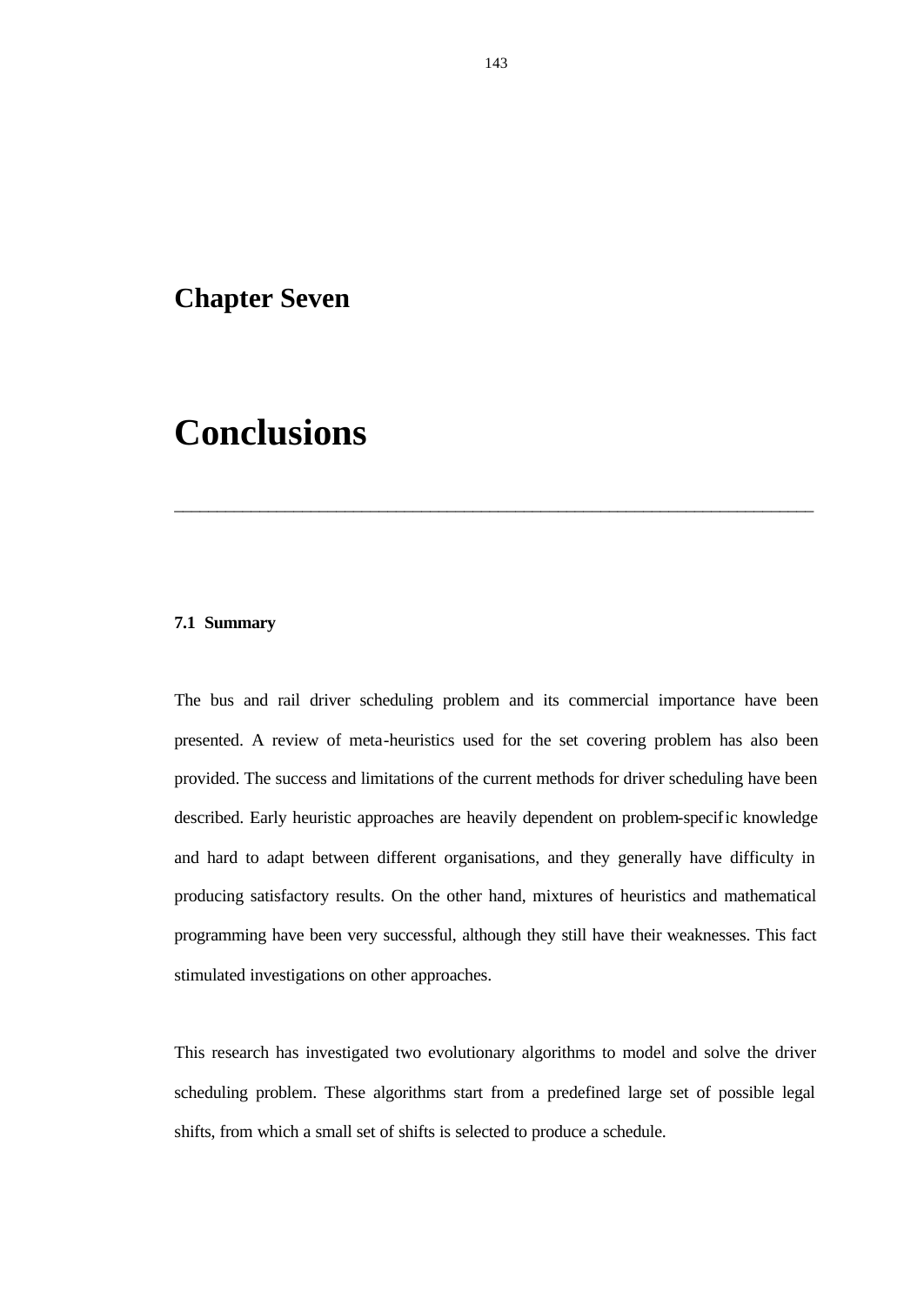The new approach has achieved success in solving large-scale driver scheduling problems from different companies, with comparable results to the TRACS II system, a commercial system based on an ILP solver with more than 100 person-years devoted in its development. In particular, in several very large cases, our results are even better, and indicate directions for further research.

Based on fuzzy set theory, the first phase of this research presents a novel evolutionary approach for the driver scheduling problem, which involves solving a set covering model. At the heart of this approach is a function for evaluating, under fuzzified criteria, potential driver shifts. A GA is first employed to calibrate the weight distribution among fuzzy membership functions. A SE algorithm then mimics generations of evolution on the single schedule produced by the GA. In each generation an unfit portion of the working schedule is removed. The broken schedule is then reconstructed by means of a greedy algorithm, using the weight distribution derived by the GA. The basic SE algorithm is a greedy search strategy that achieves improvement through iterative perturbation and reconstruction.

The next phase of this research reports on new improvement in the fuzzy SE approach, and its generalisation of the approach to the class of set covering. The set covering problem is basically to cover the rows of a zero-one matrix with a subset of columns at minimal cost, which has a very wide area of important applications. Taguchi's orthogonal experimental design is applied. This has the effect of comprehensively evaluating the combinations of factors, although only a small fraction of the possible combinations is explicitly experimented upon.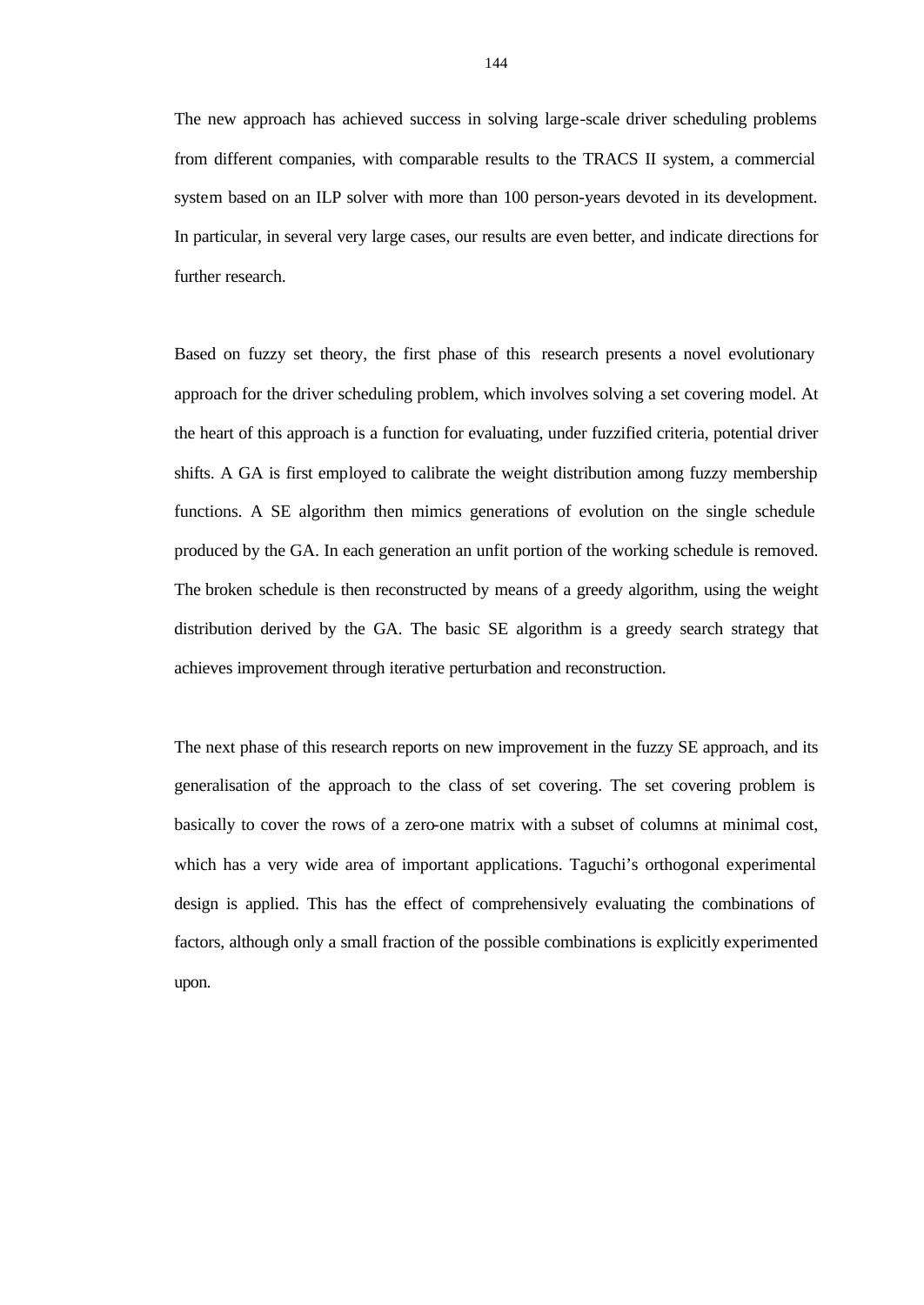#### **7.2 Achievements in this research**

Driver scheduling problems are a worldwide problem, and any advances in the techniques available for solving such problems are highly significant. The major contributions of the research are listed as follows:

- 1) This research presents a refined greedy algorithm based on fuzzy subsets theory to effectively solve the problem about ranking the potential shifts in each iteration. The new algorithm is novel because it is the first time that fuzzy set theory has been applied to the driver scheduling problem.
- 2) A GA is presented to achieve the goal of solving the large problems without decomposition. The benchmark experimental results have shown that its results are closed to the best known solutions (norma lly no worse than 2%) in much faster speed.
- 3) To further improve the GA's results and still maintain a balance between time complexity and accuracy, this research applies a general optimization technique of SE algorithm. It is also the first time that the SE algorithm has been introduced for the driver scheduling problem. The computational results are very close to the best known solution (normally no worse than 1%). For some large cases which cause difficulties for TRACS II, its results are even better, and are more than 50 times faster in speed.
- 4) Although the main theme of this research is presented in terms of driver scheduling, it is suggested that, the proposed SE approach could also be applied to many other scheduling problems whose solutions can be decomposed into elements. Even the process of identifying fuzzified criteria could be generalized and applied elsewhere.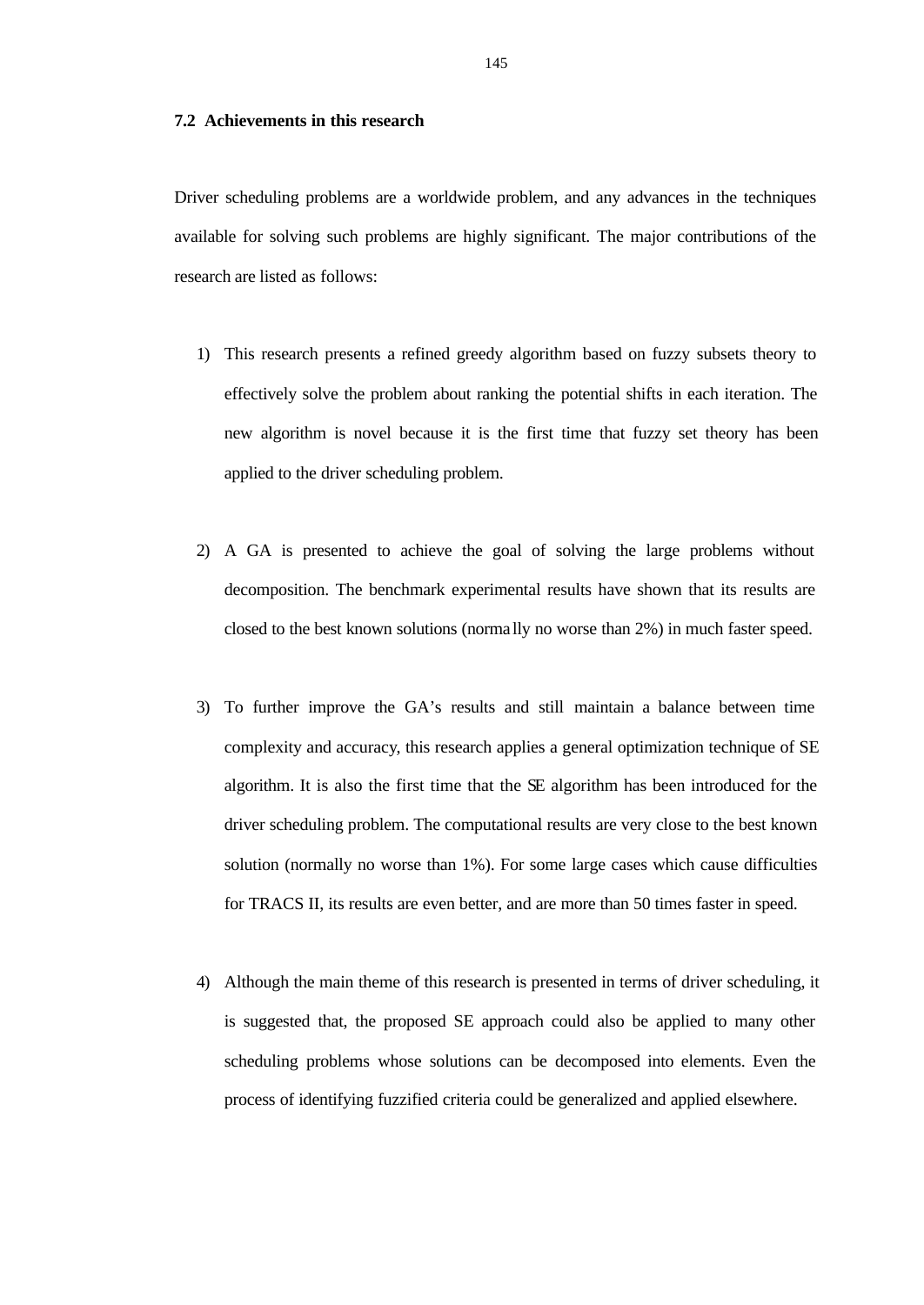5) The fuzzy SE approach for the driver scheduling problem has been generalized successfully to the set covering problem, without using any special domain knowledge. It means that this research is valuable to many applications that can be formulated using the set covering model. Furthermore, the proposed Taguchi's orthogonal experimental design for the related parameter settings is rather unconventional.

#### **7.3 Future work**

The following points discuss some of the issues that could be investigated as the future work of this research:

- 1) With respect to the ability of treating side constraints such as restricting the number of shifts of some depots, solution quality could be improved further if they are taken into account. This might be implemented by adding a criterion of side constraints  $(u_6)$ as the additional measure for shift structure.
- 2) With respect to the SE algorithm, further research could be continued to improve its searching efficiency. For example, the selection threshold in the Selection step and the mutation rate in the Mutation step are currently set to be constants in all generations, which might be improved by more sophisticated, such as adaptive, operators.

Furthermore, the two objectives of minimising cost and number of shifts in the SE algorithm have been combined in the form of a weighted-sum function, which will cause problems if the Pareto surface is non-convex. Most popular evolutionary algorithms for multiobjective optimisation maintain a population of solutions, from which individuals are selected for reproduction. However, since only one solution is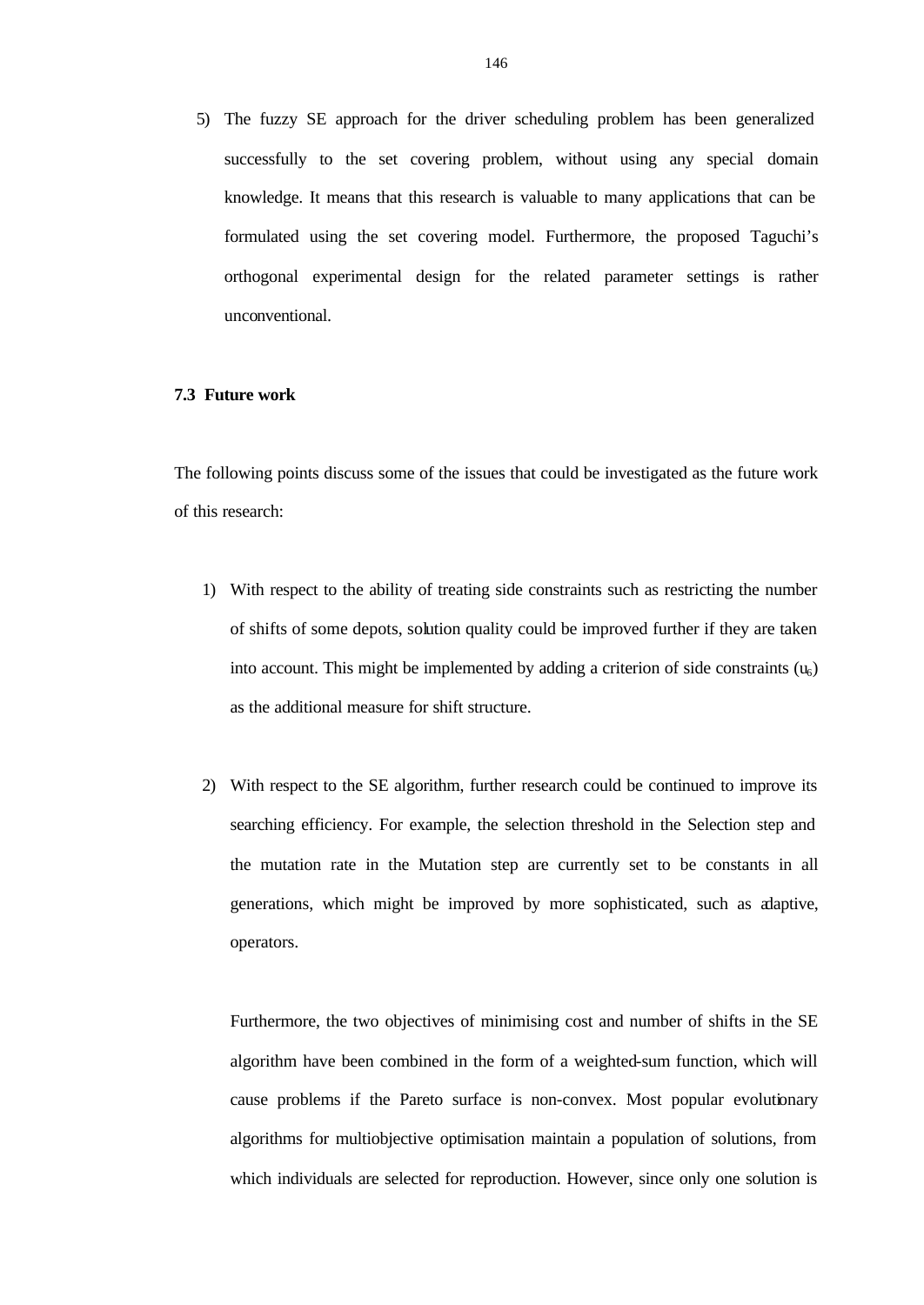produced in each iteration of the SE, these population-based strategies are difficult to apply. Knowles and Corne (2000) presented a Pareto Archived Evolution Strategy (PAES), which employs a local search to the true multiobjective problem to find diverse solutions in the Pareto optimal set. Further research could be implemented by using the idea of PAES to achieve a better balance between the two objectives of driver scheduling.

3) With respect to the further improvement about solution quality for the set covering problem, according to the experimental results there is no significant improvement in general even if the refined parameter settings have been used. The reason might be that it is only the relative levels of two or three parameters that are important, or that some weights are much more sensitive than others. Therefore, to improve the solution quality further, the statistical method, analysis of variance, needs to be carried out to analyse the results of the orthogonal experimental design, and to determine how much variation each factor has contributed.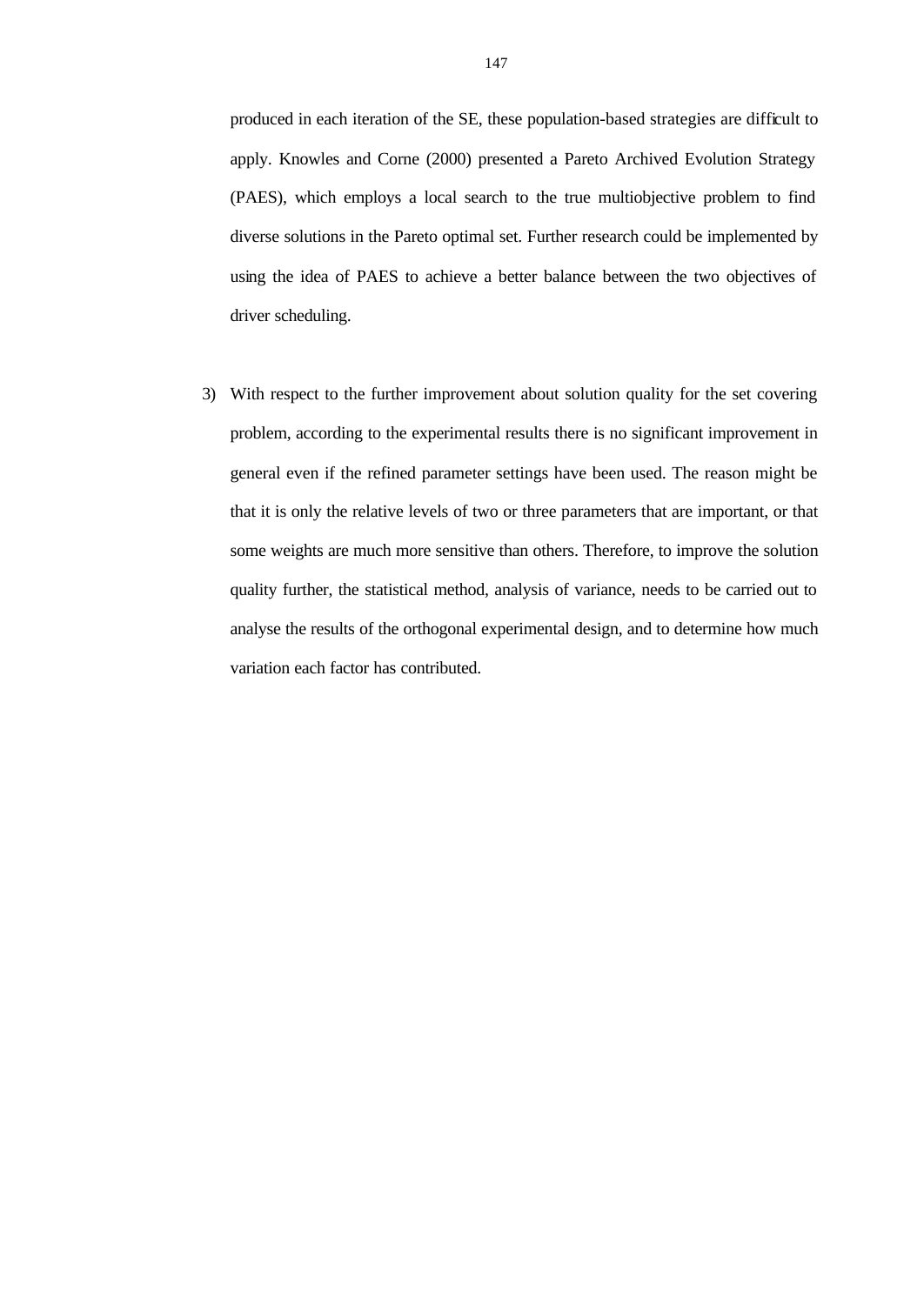# **Bibliography**

Ackley, D.H. (1987) "A Connectionist Machine for Genetic Hillclimbing," Kluwer Academic Press.

Beasley, J.E. (1987) "An algorithm for set covering problems," European Journal of Operational Research, vol. 31, pp. 85-93.

Beasley, J.E. (1990) "A Lagrangian heuristic for set covering problems," Naval Research Logistics, vol. 37, pp. 151-164.

Beasley, J.E. (1990) "OR-Library: Distribution test problems by electronic mail," Journal of the Operational Research Society, vol. 41, pp. 1069-1072.

Beasley, J.E. and Chu, P.C. (1996) "A genetic algorithm for the set covering problem," European Journal of Operational Research, vol. 94, pp. 392-404.

Beasley, J.E. and Johnstern, K. (992) "Enhancing an algorithm for set covering problems," European Journal of Operational Research, vol. 58, pp. 293-300.

Bennington, G. and Rebibio, K. (1975) "Overview of RUCUS vehicle scheduling program (BLOCKS)," in Bergmann D. and Bodin, L. (Eds.), Preprint: Workshop on Automated Techniques for Scheduling of Vehicle Operators for Urban Public Transportation Services.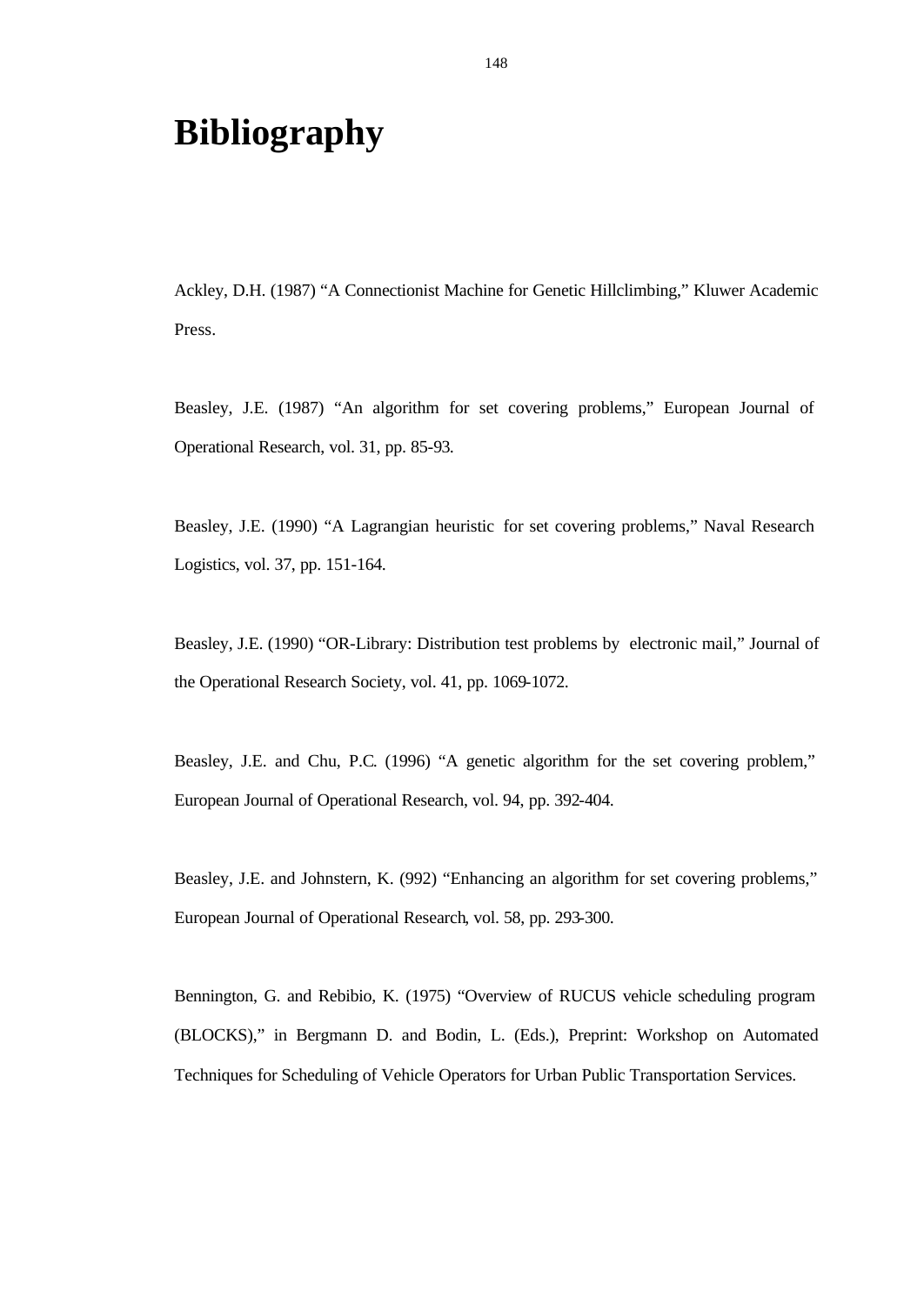Bessiere C. and Cordier, M.O. (1993) "Arc-consistency and arc-consistency again," Proceedings of AAAI-93, pp. 108-113.

Bhuyan, J. (1995) "A combination of genetic algorithm and simulated evolution techniques for clustering," Proceedings of the 23rd ACM Annual Conference on Computer science, pp. 127-134.

Blais, J.Y. and Rousseau, J.M. (1988) "Overview of HASTUS current and future versions," in Daduna, J.R. and Wren, A. (Eds.), Computer-aided Transport Scheduling, Springer-Verlag, pp. 175-187.

Bloch, I. (1996) "Information combination operators for data fusion: a comparative review with classification," IEEE Transaction on System, Man and Cybernetics, vol. 81(2), pp. 52-67.

Bodin, L.D., Ball, M.O. and Greenberg, J. (1985) "Enhancements to the RUCUS II crew scheduling system," in Rousseau, J.M. (Ed.), Computer Aided Scheduling of Public Transport 2, North-Holland, pp. 279-294.

Boese, K., Kahng, A. and Muddu, S. (1994) "A new adaptive multi-start technique for combinatorial global optimization," Operations Research Letters, vol. 16, pp. 101-113.

Booker, L.  $(1987)$  "Improved search in genetic algorithms," Proceedings of the  $1<sup>st</sup>$ International Conference on Genetic Algorithms, pp. 101-111.

Breuer, M. (1970) "Simplification of the set covering problem with application to Boolean expression," Journal for the Association of Computing Machinery, vol. 17, pp.166-181.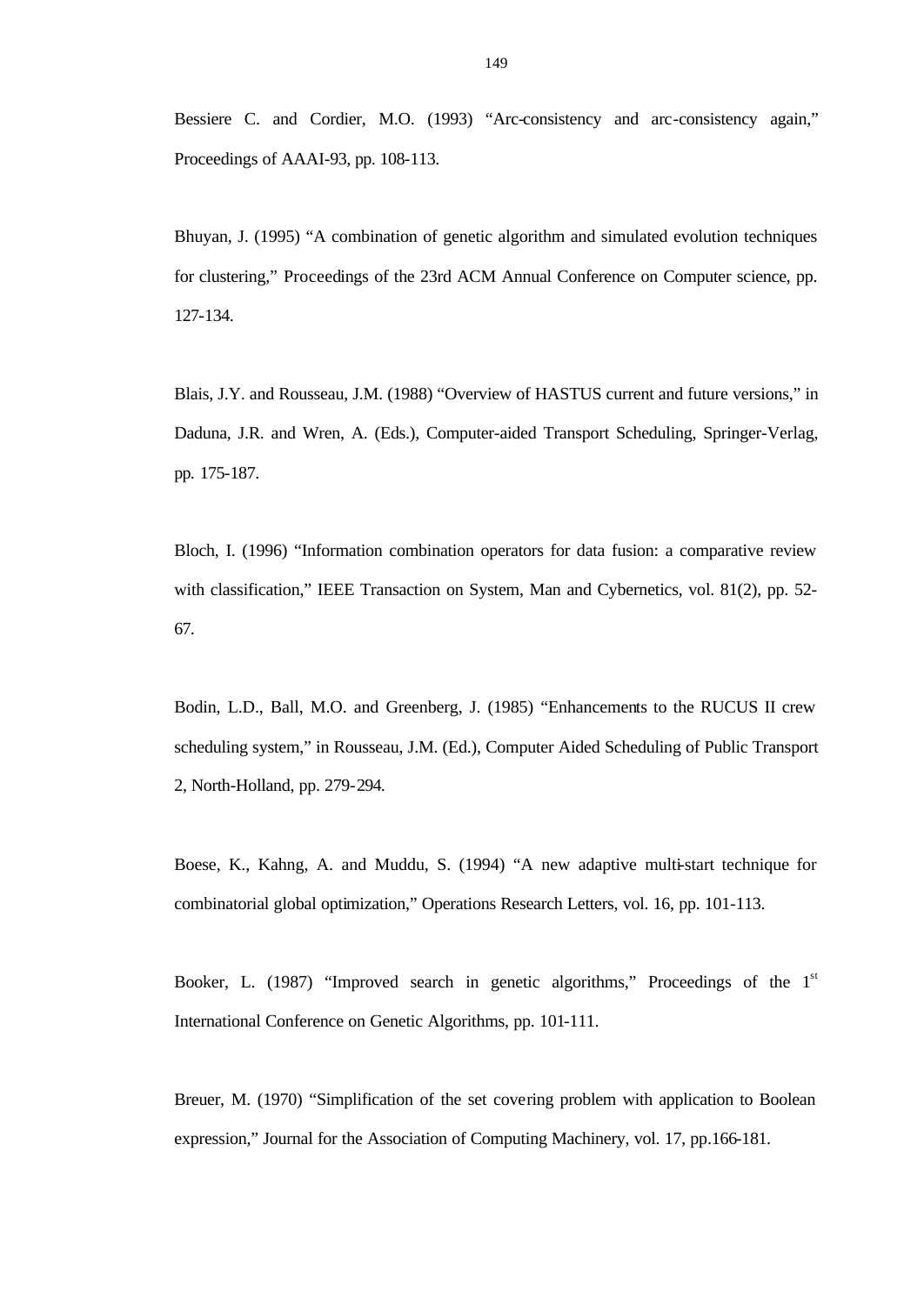Burke, E.K., Newell, J.P. and Weare, R.F. (1998) "Initialisation strategies and diversity in evolutionary timetabling," Evolutionary Computation (Special Issue on Scheduling), vol. 6, pp. 81-103.

Caprara, A., Fischetti, M. and Toth, P. (1999) "A heuristic method for the set covering problem", Operations Research, vol. 47, pp. 730-743.

Carlier, J. and Pinson, E. (1989) "An algorithm for solving the job-shop problem," Management Science, vol. 35, pp. 164-176.

Cavique, L., Rego, C. and Themido, I. (1999) "Subgraph ejection chains and tabu search for the crew scheduling problem," European Journal of Operational Research, vol. 50, pp. 608- 616.

Chvátal, V. (1979) "A greedy heuristic for the set-covering problem," Mathematics of Operations Research, vol. 4, 233-235.

Chamberlain, M. and Wren, A. (1992) "Developments and recent experience with the BUSMAN and BUSMAN II system," in Desrochers, M. and Rousseau, J.M. (Eds.), Proceedings of the Fifth International Workshop on Computer-Aided Scheduling of Public Transport, Spring-Verlag, pp. 1-15.

Corne, D. and Ross, P. (1996) "Peckish initialization strategies for evolutionary timetabling," in Burke, E.K. and Ross, P. (Eds.), pp. 69-81, LNCS 1153, Springer-Verlag.

Curtis, S.D. (2000) "Constraint Satisfaction Approaches to Bus Driver Scheduling," PhD Thesis, School of Computing, University of Leeds.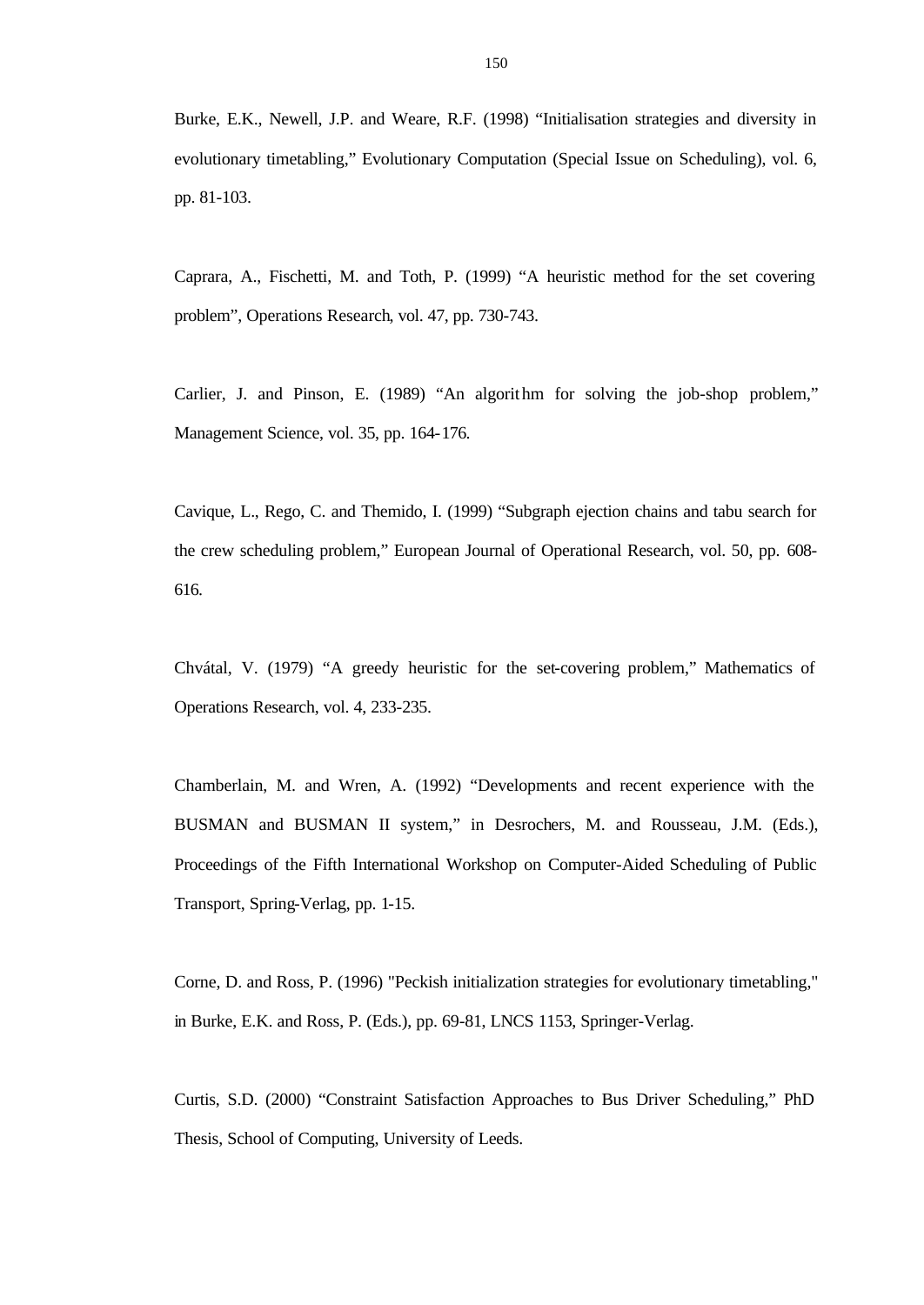Curtis, S.D., Smith, B.M. and Wren, A. (1999) "Forming bus driver schedules using constraint programming," Proceedings of First International Conference on the Practical Applications of Constraint Technologies and Logic Programming, pp. 239-254.

Daduna, J.R., Branco, I. and Paixao, J.M.P. (Eds.) (1995) "Computer-Aided Transit Scheduling," Proceedings, Lisbon, Portugal, Springer-Verlag.

Daduna J.R. and Mojsilovic, M. (1988) "Computer-aided vehicle and duty scheduling using the HOT programme system," in Wren, A. (Ed.), Computer-Aided Transit Scheduling, Springer-Verlag, pp. 133-146.

Davis, L. (1987) "Genetic Algorithms and Simulated Annealing," London, Pitman.

Dénes, J. and Keedwell, A.D. (1974) "Latin Square and Their Applications," English Universities Press Limited, Budapest.

Desrochers, M. and Rousseau J.M. (Eds.) (1992) "Computer-Aided Transit Scheduling," Proceedings, Montreal, Canada, Springer-Verlag.

Dorigo, M., Maniezzo, V. and Colorni, A. (1995) "Ant system: optimisation by a colony of cooperating agents," IEEE Transactions on Systems, Man, and Cybernetics, vol. 26, pp. 29- 41.

Dubois, D. and Prade, H. (1980) "Fuzzy sets and systems: theory and applications," Academic Press, New York, London.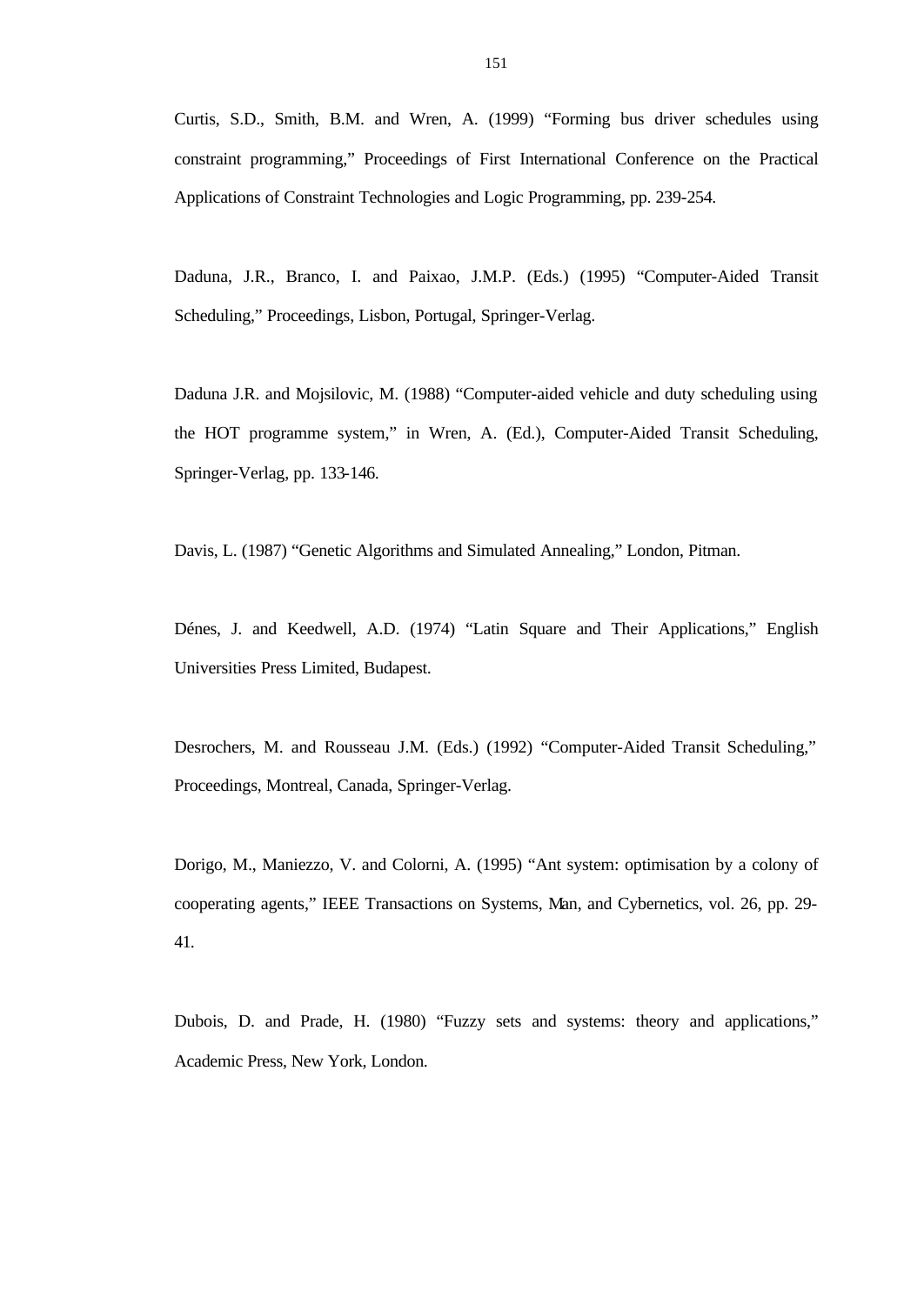Falkner, J.C. and Ryan, D.M (1988) "Aspects of bus crew scheduling using a set partitioning model," in Daduna, J.R. and Wren, A. (Eds.), Computer-aided Transport Scheduling, Springer-Verlag, pp. 91-103.

Falkner, J.C. and Ryan, D.M. (1992) "EXPRESS: set partitioning for bus crew scheduling in Christchurch," in Desrochers, M. and Rousseau, J.M. (Eds.), Computer-aided Transport Scheduling, Springer-Verlag, pp. 359-378.

Feo, T. and Resende, M. (1995) "Greedy randomized adaptive search procedures," Journal of Global Optimization, vol. 6, pp. 109-133.

Fisher, M.L. and Kedia, P. (1990) "Optimal solution of the set covering/partitioning problems using dual heuristics," Management Science, vol. 36, 674-688.

Fores, S., Proll, L. and Wren, A. (1999) "An improved ILP system for driver Scheduling," in Wilson, N.H.M. (Ed.), Proceeding of the Seventh International Workshop on Computer-Aided Scheduling of Public Transport, Spring-Verlag, pp. 43-61.

Fores, S., Proll, L. and Wren, A. (2001) "Experiences with a flexible driver scheduler," in Voß, S. and Daduna, J.R. (Eds.), Computer-Aided Scheduling of Public Transport, Springer-Verlag, pp. 137-152.

Forsyth, P. and Wren, A. (1997) "An ant system for driver scheduling," Technical Report 97.25, School of Computing, University of Leeds.

Garey, M.R. and Johnson, D.S. (1979) "Computers and Intractability: a Guide to the Theory of NP-Completeness," Freeman, San Francisco.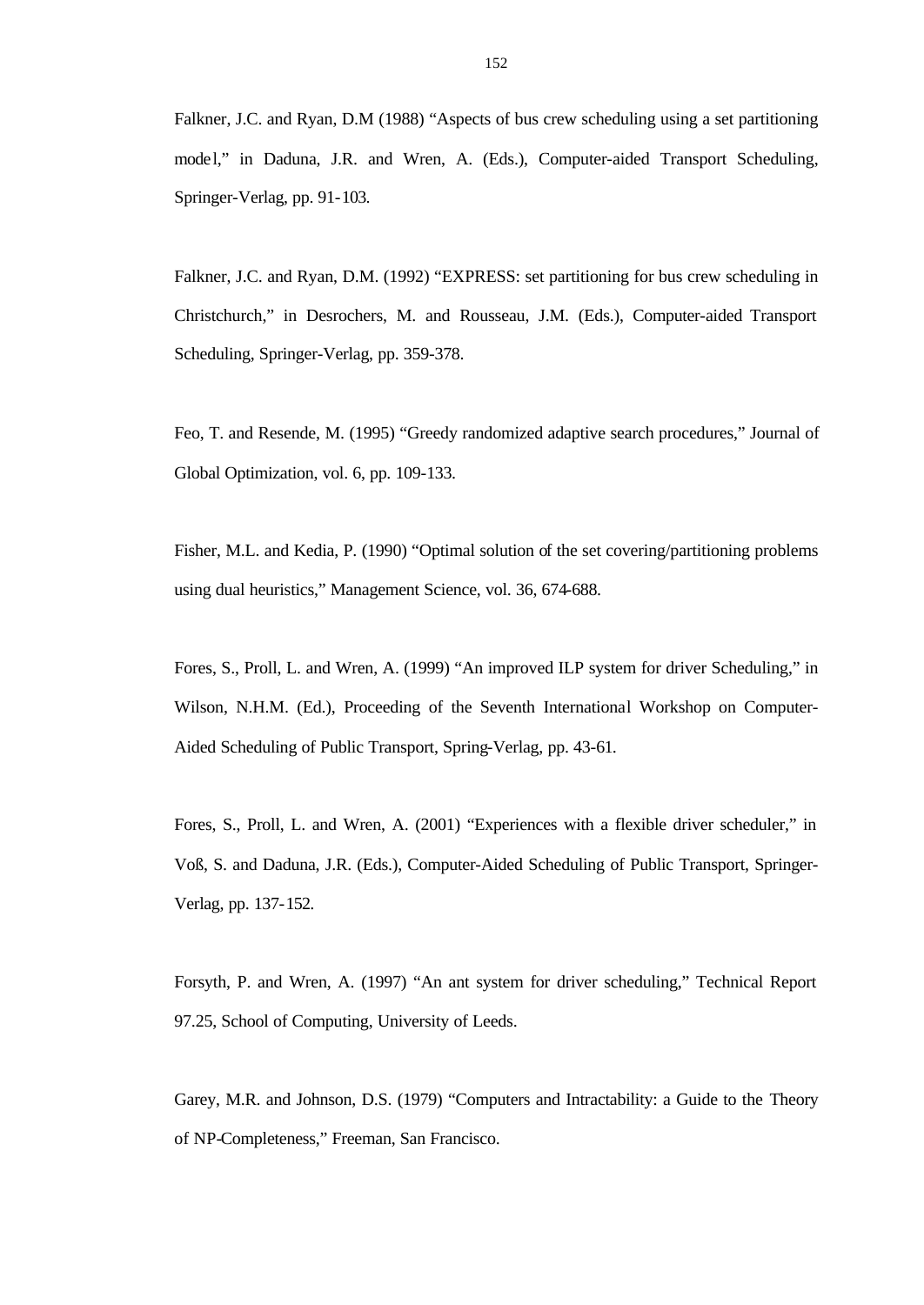Glover, F. (1989) "Tabu search –part 1," ORSA Journal on Computing, vol. 1, pp. 190-206.

Glover, F. (1990) "Tabu search –part 2," ORSA Journal on Computing, vol. 2, pp. 4-32.

Goldberg, D.E. (1989) "Genetic Algorithms in Search, Optimization and Machine Leaning," Addison-Wesley.

Guerinik, N. and Caneghem, M.V. (1995) "Solving crew scheduling problems by constraint programming," in Montanari, U. and Rossi, F. (Eds.), Principles and Practice of Constraint Programming, pp. 481-498.

Haddadi, S. (1997) "Simple Lagrangian heuristic for the set covering problem." European Journal of Operational Research, vol. 97, pp. 200-204.

Hoffstadt, J. (1981) "Computerized vehicle and driver scheduling for the Hamburger Hochbahn Aktiengesellschaft," in Wren, A. (Ed.), Computer Scheduling of Public Transport, North-Holland, pp. 35-52.

Holland, J.H. (1975) "Adaptation in Natural and Artificial Systems: an Introductory Analysis with Applications to Biology, Control, and Artificial Intelligence," University of Michigan Press.

Ishibuchi, H. and Murata, T. (1998) "Multi-objective genetic local search algorithm and its application to flowshop scheduling," IEEE Transaction on System, Man, and Cybernetics, vol. 28, pp. 392-403.

Jaszkiewicz, A., Hapke, M. and Kominek, P. (2001) "Performance of multiple objective evolutionary algorithms on distribution system design problem – computational experiments,"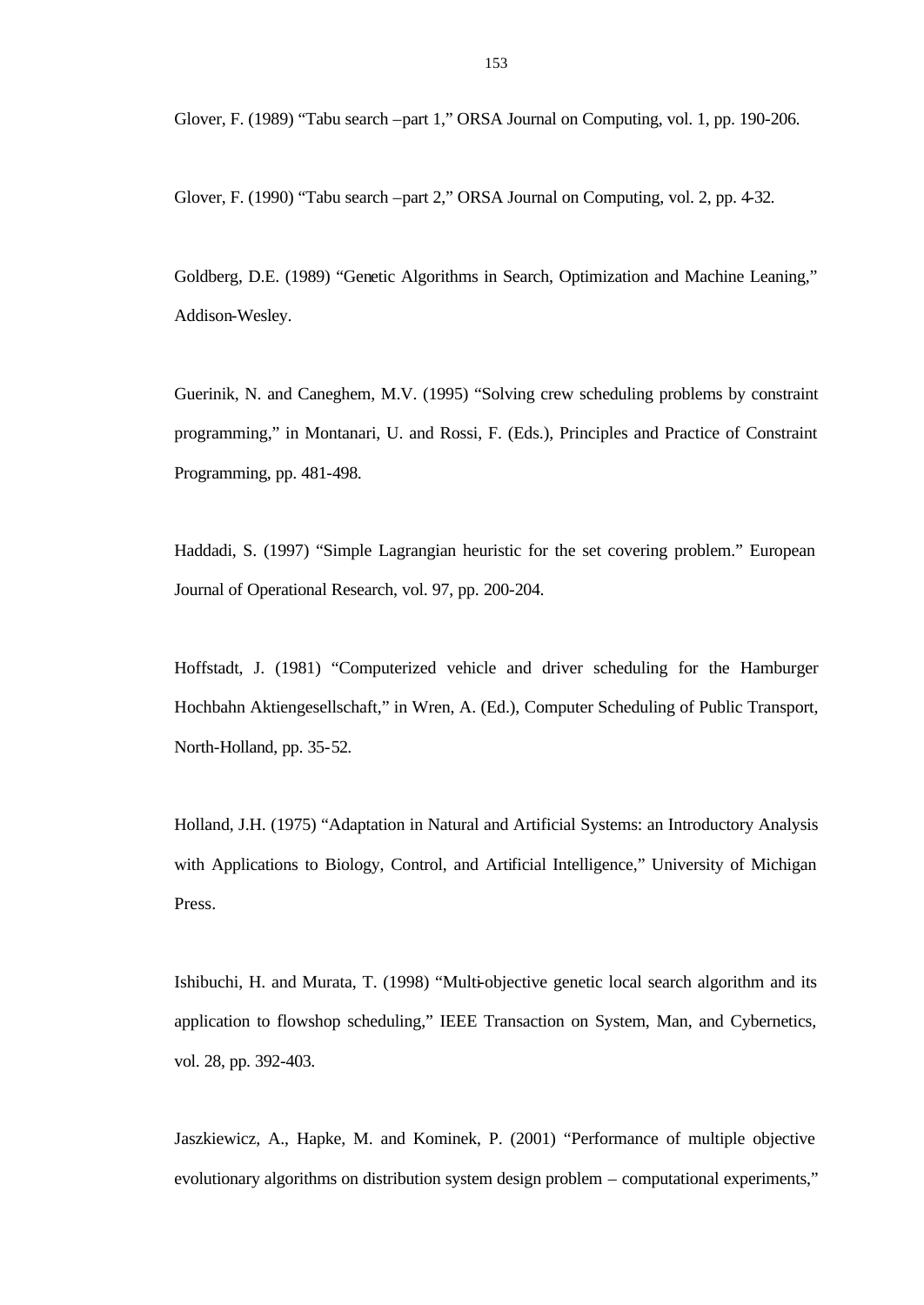in Zitzler, E., Deb, K., Thiele, L., Coello, C.A.C., and Corne, D. (Eds.), Evolutionary Multi-Criteria Optimization, LNCS 1993, Springer, Berlin, pp. 241-255.

Johnson, D.S. (1974) "Approximation algorithms for combinatorial problems," Journal of Computer and System Science, vol. 9, pp 256-278.

Karmarkar, N. (1984) "A new polynomial-time algorithm for Linear Programming," Combinatorica, vol. 4, pp. 373-395.

Karp, R.M. (1972) "Reducibility among combinatorial problems," in: Miller, R.E. and Thatcher, J.W. (Eds.), Complexity of Computer Computations, Plenum Press, New York, pp. 85-103.

Kaufmann, A. (1975) "Introduction to the theory of fuzzy subsets: fundamental theoretical elements," Academic Press, New York, San Francisco, London.

Kling, R.M. and Banerjee, P. (1987) "ESP: a new standard cell placement package using Simulated Evolution," Proceedings of the 24th ACM/IEEE Design Automation Conference, pp. 60-66.

Klir, G.J. and Yuan, B. (1995) "Fuzzy sets and fuzzy logic: theory and applications," Prentice Hall, New Jersey.

Knowles, J.D. and Corne, D.W. (2000) "Approximating the nondominated front using the Pareto archived evolution strategy," Evolutionary Computation, vol. 8, pp. 149-172.

Kwan, A.S.K. (1999) "Train Driver Scheduling," PhD Thesis, School of Computing, University of Leeds.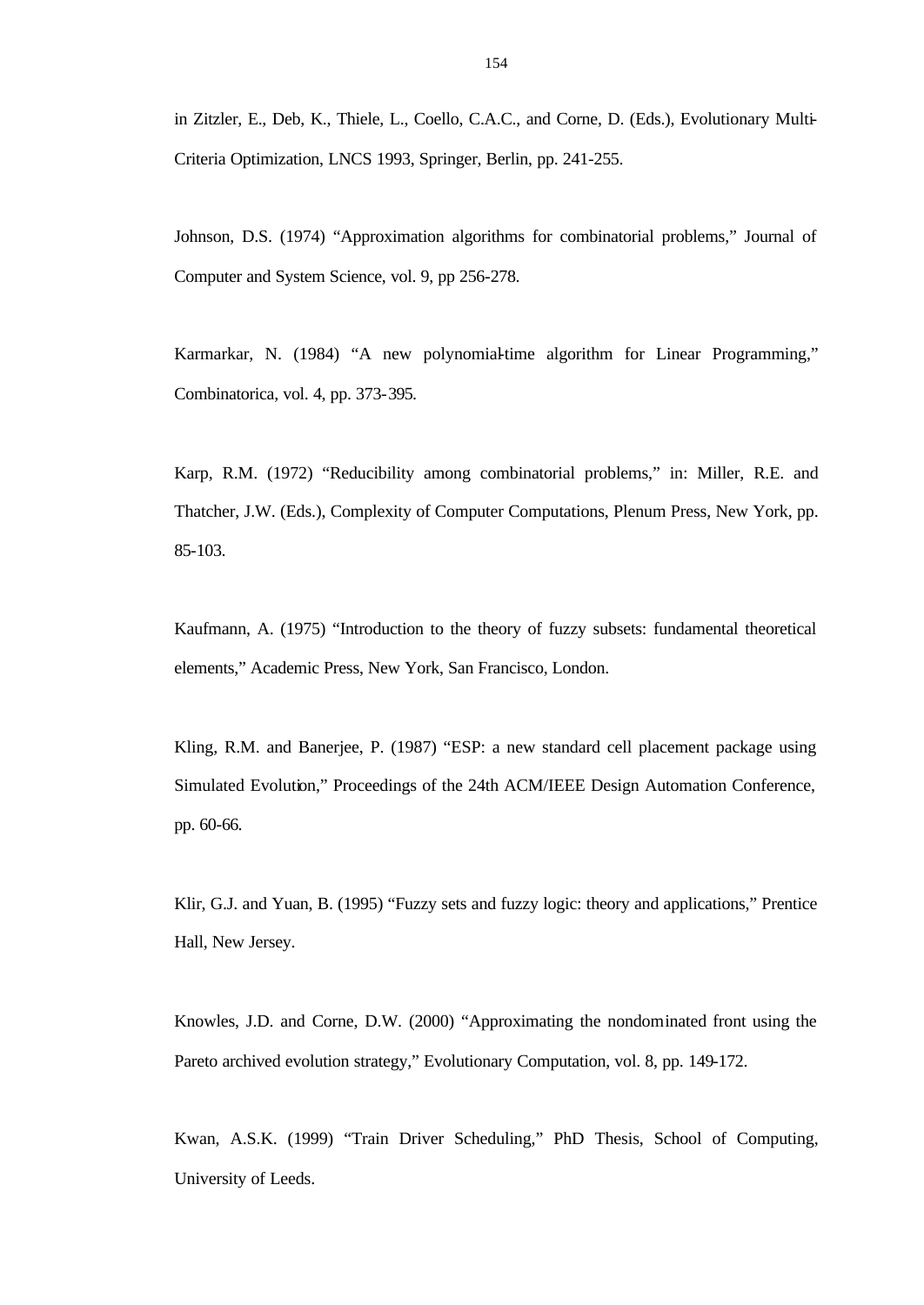Kwan, A.S.K., Kwan, R.S.K., and Wren, A. (1999) "Driver scheduling using genetic algorithms with embedded combinatorial traits," in Wilson, N.H.M. (Ed.), Computer-Aided Transit Scheduling, Springer-Verlag, pp. 81-102.

Kwan, R.S.K., Wren, A. and Kwan, A.S.K. (2000) "Hybrid genetic algorithms for scheduling bus and train drivers," Proceedings of 2000 IEEE Congress on Evolutionary Computation, IEEE Service Center, pp. 285-292.

Kwan, R.S.K., Kwan, A.S.K. and Li, J. (2000a) "Genetic algorithms for integer solutions of bus and rail driver scheduling," (presented at) The  $17<sup>th</sup>$  International Symposium on mathematical Programming, August 7-11, Atlanta, USA.

Kwan, R.S.K, Kwan, A.S.K. and Wren, A. (2001) "Evolutionary driver scheduling with relief chains," Evolutionary Computation, vol. 9, pp. 445-460.

Layfield, C.J., Smith, B.M. and Wren, A. (1999) "Bus relief opportunity selection using constraint programming," Practical Application of Constraint Technologies and Logic Programming Conference, The Practical Application Company Ltd, pp. 537-552.

Lessard, R., Rousseau, J.M. and Dupuis, D. (1981), "HAUSUS I: a mathematical programming approach to the bus driver scheduling problem," in Wren, A. (Ed.), Computer Scheduling of Public Transport, North-Holland, pp.255-267.

Li, J. and Kwan, R.S.K. (2000) "Genetic algorithms for the bus and rail driver scheduling problem," in the 11<sup>th</sup> Conference of Young Operational Research, pp. 39, March 28-30, Cambridge, UK.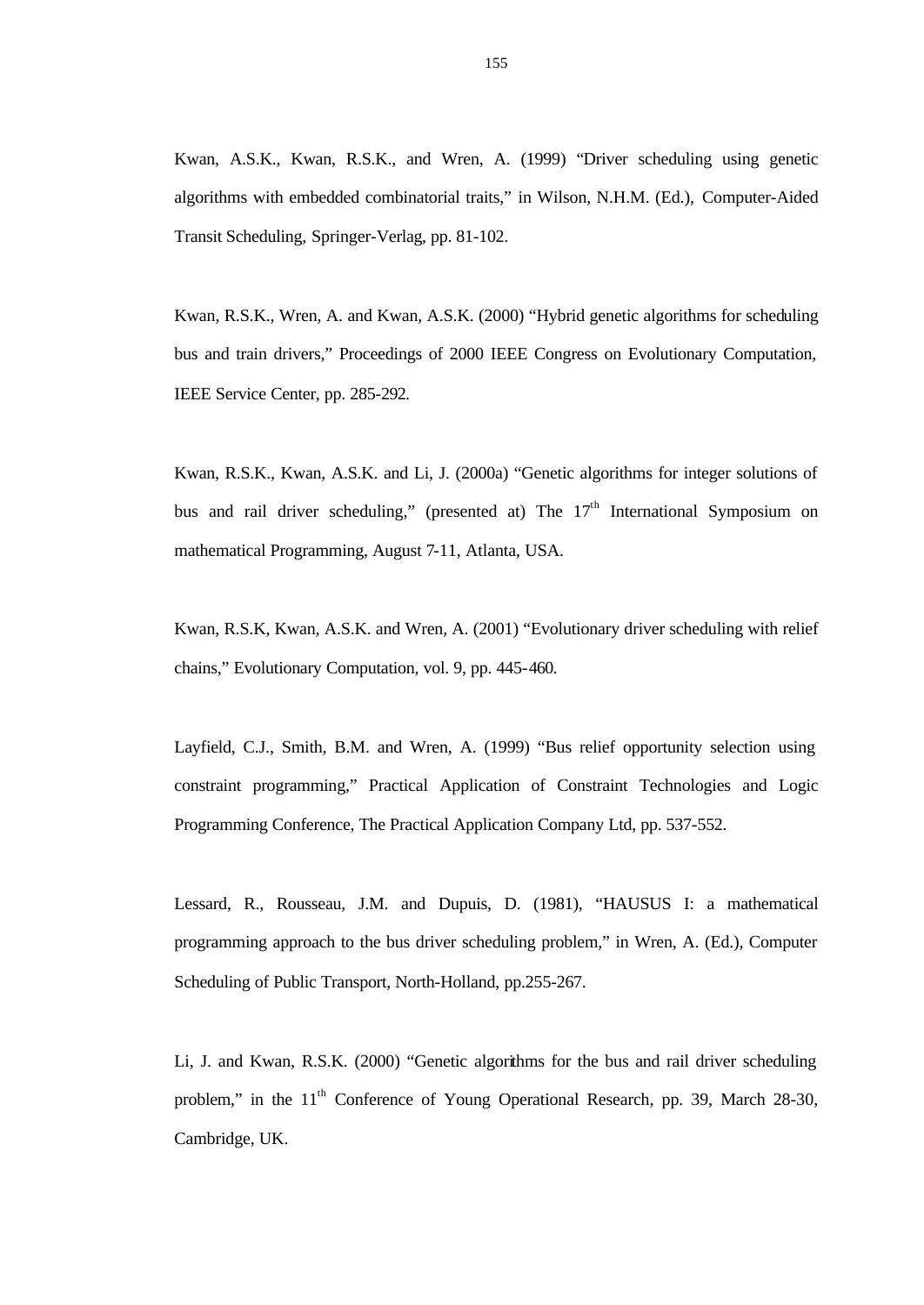Li, J. and Kwan, R.S.K. (2001) "A fuzzy simulated evolution algorithm for the driver scheduling problem," Proceedings of the 2001 IEEE Congress on Evolutionary Computation, IEEE Service Center, pp.1115-1122.

Li, J. and Kwan, R.S.K. (2001a) "A fuzzy theory based evolutionary approach for driver scheduling," in Spector, L. et al. (Eds.), Proceedings of the Genetic and Evolutionary Computation Conference, Morgan Kaufman, pp. 1152-1158.

Li, J. and Kwan, R.S.K. (2001b) "Evolutionary driver scheduling with fuzzy evaluation," Proceedings of the Graduate Student Workshop at Genetic and Evolutionary Computation Conference, pp.421-424, July 8, San Francisco, USA.

Li, J. and Kwan, R.S.K. (2002) "A fuzzy evolutionary approach with Taguchi parameter setting for the set covering problem," Proceedings of the 2002 IEEE Congress on Evolutionary Computation, IEEE Service Center, pp.1203-1208.

Li, J. and Kwan, R.S.K. (2002) "A fuzzy genetic algorithm for driver scheduling," (to appear in) European Journal of Operational Research (Special Issue on Fuzzy Scheduling and Planning).

Lin, Y.L., Hsu, Y.C. and Tsai, F.S. (1989) "SILK: a Simulated Evolution router," IEEE Transaction on Computer-Aided Design, vol. 8, pp. 1108-1114.

Lovász, L. (1975) "On the ratio of optimal integral and fractional covers," Discrete Mathematics, vol. 13, pp. 383-390.

Ly, T.A. and Mowchenko, J.T. (1993) "Applying Simulated Evolution to high level synthesis," IEEE Transaction on Computer-Aided Design of Integrated Circuits and Systems, vol. 12, pp. 389-409.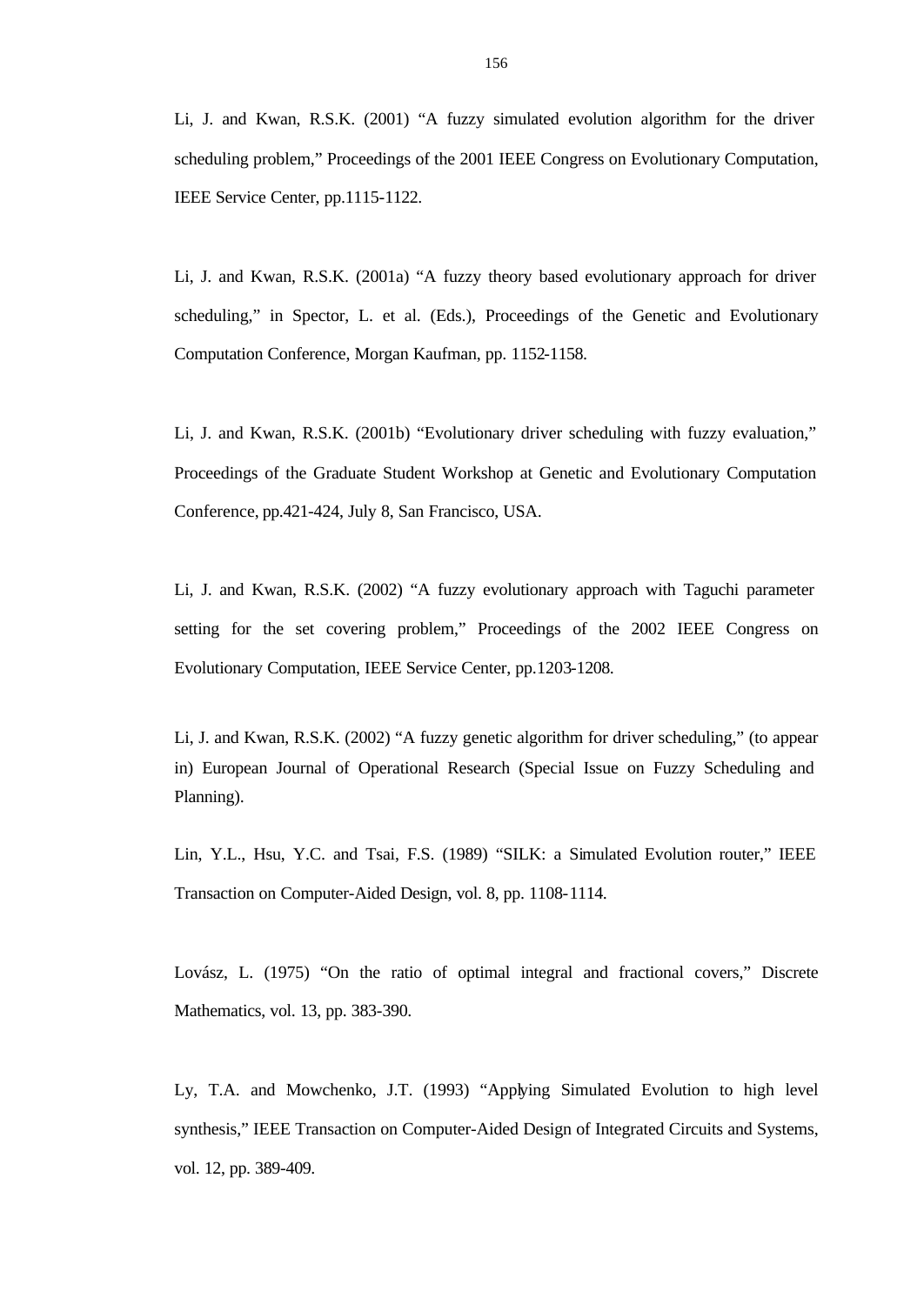Michaelwicz, Z. (1994) "Genetic Algorithms + Date Structures = Evolution Programs," Springer-Verlag.

Mitchell, M. (1996) "An Introduction to Genetic Algorithms," The MIT Press, Massachusetts.

Moscato, P. and Norman, M.G. (1992) "A 'memetic' approach for the traveling salesman problem: implementation of a computational ecology for combinatorial optimization on message-passing systems," In Valero, M., Onate, E., Jane, M., Larriba, J.L., and Suarez, B. (Eds.), Parallel Computing and Transputer Applications, Ed. IOS Press, Amsterdam, pp. 187- 194.

Ohlsson, M., Peterson, C. and Söberderg, B. (2001) "An efficient mean field approach to the set covering problem," European Journal of Operational Research, vol. 133, pp. 583-599.

Parker, M.E. and Smith, B.M. (1981) "Two approaches to computer crew scheduling," in Wren, A. (Ed.), Proceedings of the Second International Workshop on Computer-Aided Scheduling of Public Transport, North-Holland, pp. 193-222.

Parker, M.E., Wren, A. and Kwan, R.S.K. (1995) "Modelling the scheduling of train drivers," in Daduan, I.R., Branco, I. and Paixao, M.P. (Eds.), Proceedings of the Sixth International Workshop on Computer-Aided Scheduling of Public Transport, Spring-Verlag, pp. 359-370.

Petrou, M. and Sasikala, K.R. (1999) "Generalised fuzzy aggregation operators," in Perner, P. and Petrou, M. (Eds.), LNAI 1715, Springer-Verlag, pp. 195-207.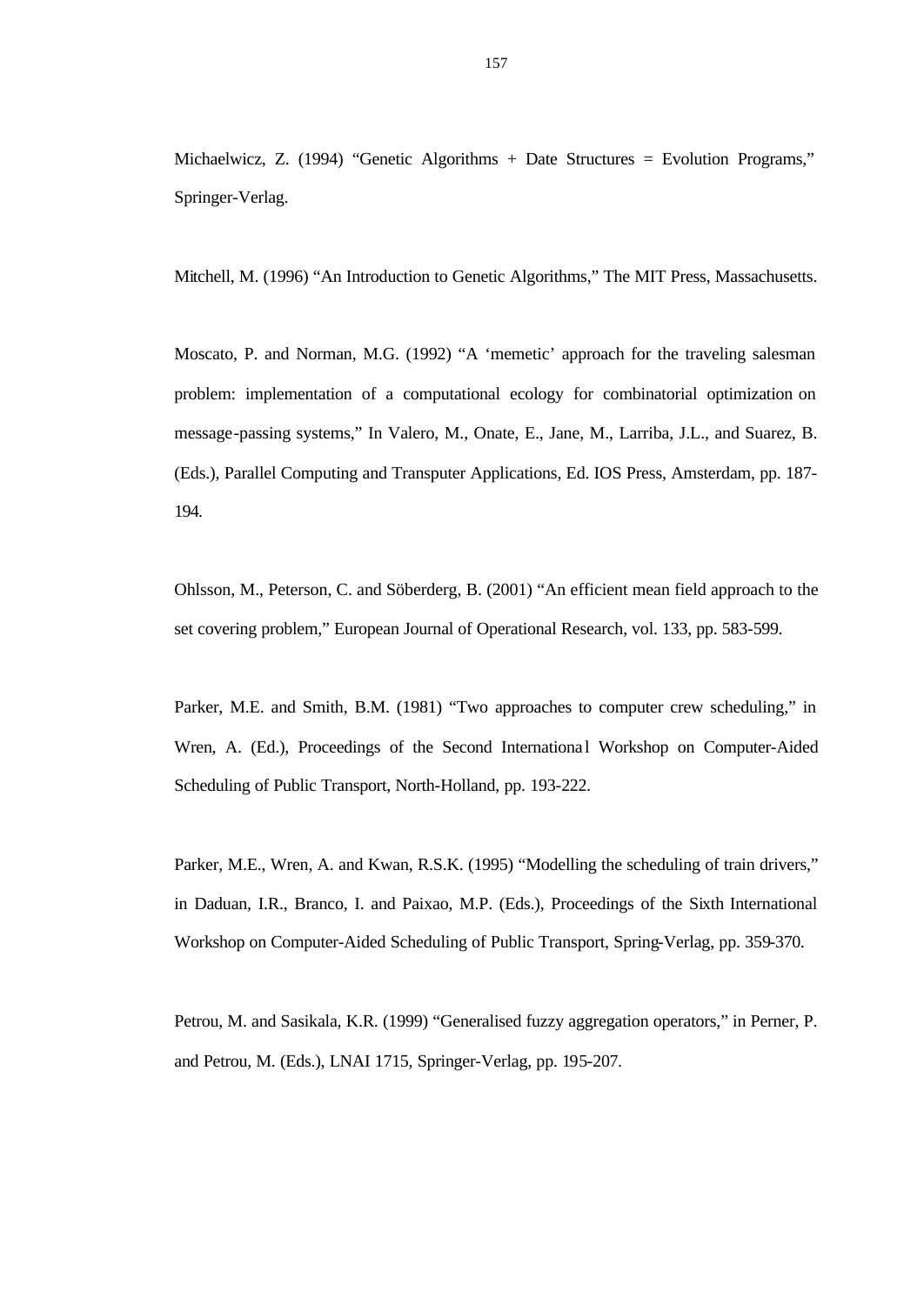Proll, L. (1997) "Stronger formulations of mixed integer Linear Programs: an example," International Journal of Mathematical Education in Science and Technology, vol. 28, pp. 707- 712.

Radcliffe, N.J. and Surry, P.D. (1994) "Formal memetic algorithms," in Fogarty, T., (Ed.), Evolutionary Computing, Springer-Verlag, Berlin, pp. 1-16.

Revelle, C.D., Marks, D. and Liebman, J.C. (1970) "An analysis of private and public sector facilities location models," Management of Science, vol. 16, pp. 692-707.

Rodosek, R., Wallace, M.G., and Hajian, T. (1996) "A new approach to integrate mixed integer programming," CP96 Workshop on Constraint Programming Applications: An Inventory and Taxonomy.

Rubin, J. (1973) "A technique for the solution of massive set covering problems with application of airline crew scheduling," Transportation Science, vol. 7, pp. 34-48.

Sait, S.M., Youssef, H. and Ali, H. (1999) "Fuzzy Simulated Evolution algorithm for multiobjective optimization of VLSI placement," Proceedings of 1999 IEEE Congress on Evolutionary Computation, IEEE Press, pp. 91-97.

Salveson, M. (1955) "The assembly line balancing problem", Journal of Industrial Engineering, vol. 6, pp. 18-25.

Shen, Y. and Kwan, R.S.K. (2001) "Tabu search for driver scheduling," in Voß, S. and Daduna, J.R. (Eds.), Computer-Aided Scheduling of Public Transport, Springer-Verlag, pp. 121-135.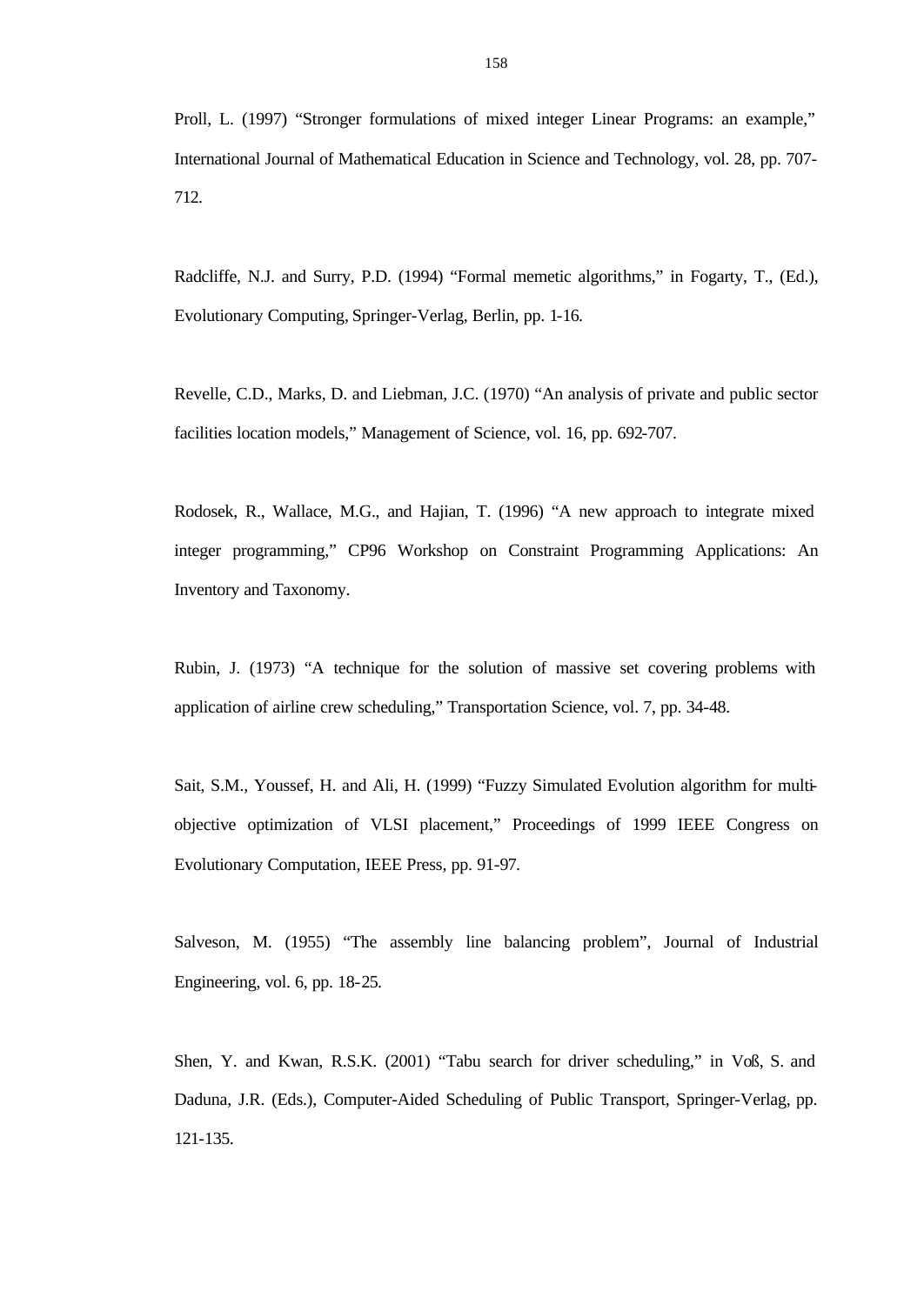Shen, Y. (2001) "Tabu Search for Bus and Train Driver Scheduling with Time Windows," PhD Thesis, School of Computing, University of Leeds.

Sen, S. (1993) "Minimal cost set covering using probabilistic methods," Proceedings of the 1993 ACM Symposium on Applied Computing: States of the Art and Practice, pp. 157-164.

Slavík, P. (1996) "A Tight analysis of the greedy algorithm for set cover," ACM Symposium on Theory of Computing, pp. 435-441.

Smith, B.M. and Wren, A. (1988) "A bus crew scheduling system using set covering formulation," Transpn. Res., vol. 22, pp. 97-108.

Solar, M, Parada, V. and Urrutia, R. (2002) "A parallel genetic algorithm to solve the setcovering problem," Computer and Operations Research, vol. 29, pp. 1221-1235.

Spears, W.M. and Dejong, K.A. (1991) "An analysis of multipoint crossover," Proceedings of 1990 Workshop of the Foundations of Genetic Algorithms, pp. 301-315.

Srinivas, M. and Patnaik, L.M. (1994) "Adaptive probabilities of crossover and mutation in Genetic Algorithms," IEEE Transaction on System, Man and Cybernetics, vol. 24, pp. 656- 667.

Srinivasan, A. (1995) "Improved approximations of packing and covering problems," ACM Symposium on Theory of Computing, pp. 268-276.

Steuer, R.E. (1986) "Multiple Criteria Optimization – Theory, Computation and Application," Wiley, New York.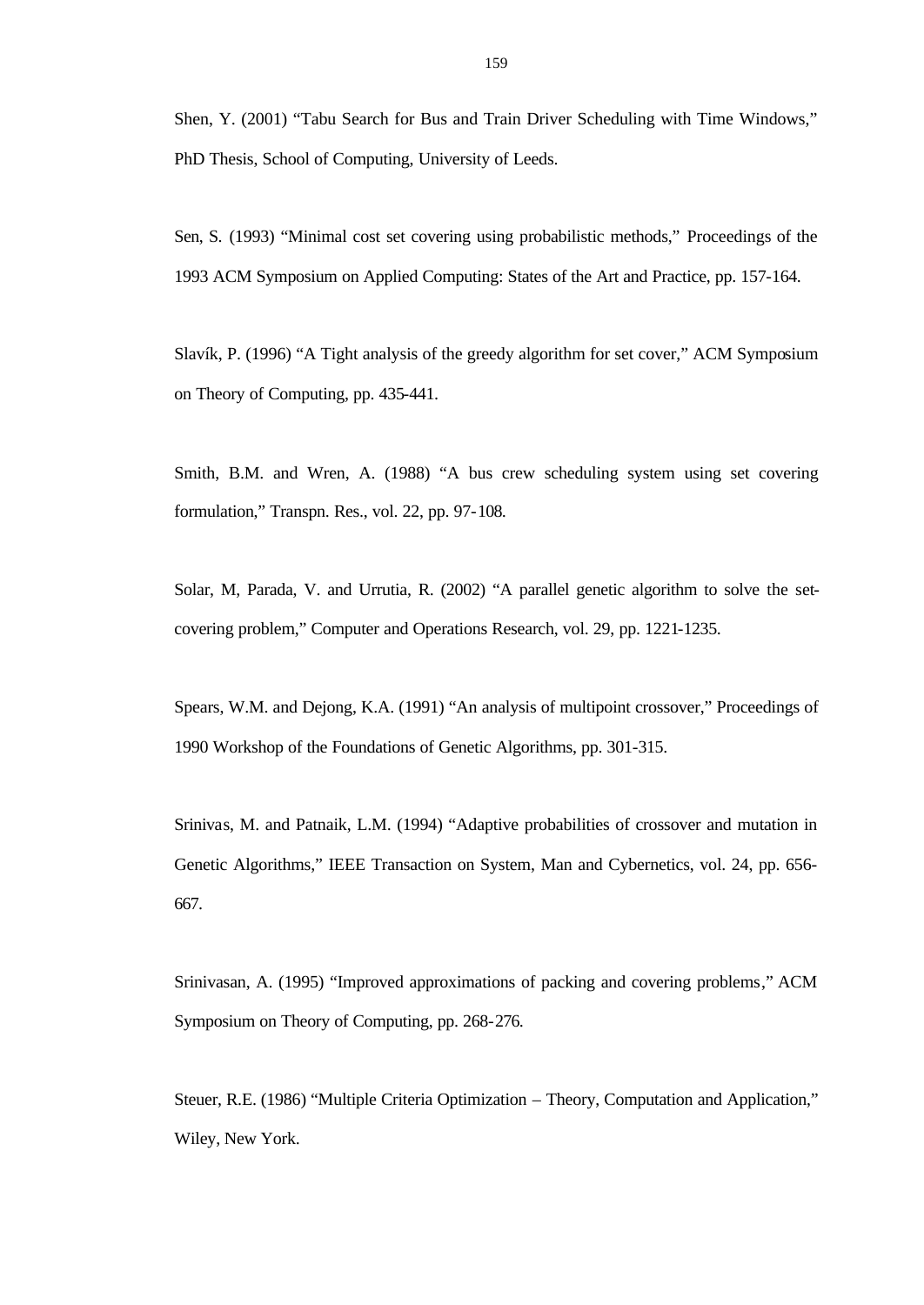Taha, H. (1997) "Operations Research (An Introduction)", Prentice-Hall Inc., USA

Taguchi, G. (1986) "Introduction to Quality Engineering," Asian Productivity Organization, Tokyo.

Taguchi, G. (1987) "System of Experimental Design," vols. 1 and 2, UNIPUB/Kraus International Publications, New York.

The triplex design group of Chinese Association of Statistics (1987) "Orthogonal Method and Triplex Design", Science Press, Beijing.

Toregas, C., Swain, R., Revelle, C. and Bergman, L. (1971) "The location of emergency service facilities," Operations Research, vol. 19, pp. 1363-73.

Tsang, E.P.K. (1993) "Foundations of Constraint Satisfaction," Academic Press.

Ulungu, E.L. and Teghem, J. (1994) "Multi-objective combinatorial optimization problems: a survey," Journal of Multi-Criteria Decision Analysis, vol. 3, pp. 83-101.

Voß, S. and Daduna, J.R. (Eds.) (2001), Computer-Aided Scheduling of Public Transport, Springer-Verlag, pp. 121-135.

Willers, W.P., Proll, L.G. and Wren, A. (1995) "A dual strategy for solving the linear programming relaxation of a driver scheduling system," Annals of Operations Research, vol. 58, pp.519-531.

Wilson, N.H.M. (Ed.) (1999) "Computer-Aided Transit Scheduling," Proceedings, Cambridge, MA, USA, Springer-Verlag.